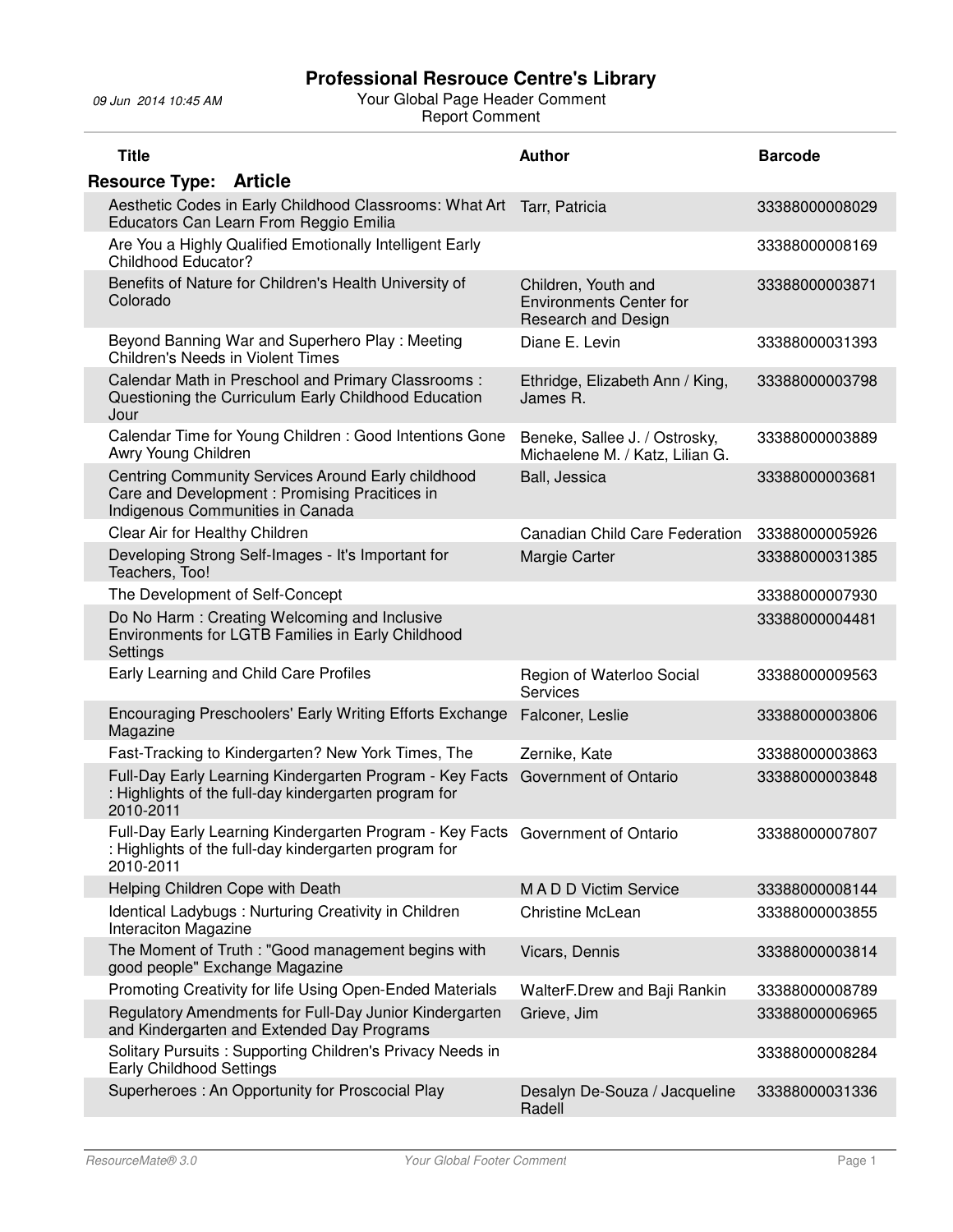| <b>Title</b>                                                                         | <b>Author</b>                                                     | <b>Barcode</b> |
|--------------------------------------------------------------------------------------|-------------------------------------------------------------------|----------------|
| Supporting Infant Teachers in Their Care of Fussy Babies<br><b>Exchange Magazine</b> | Jurie, Cindy / Baker, Marsha                                      | 33388000003822 |
| The Truth About Bad Attitudes                                                        |                                                                   | 33388000003830 |
| Using Children's Literatureto Teach about Positive<br><b>Character Traits</b>        |                                                                   | 33388000007815 |
| Using Visuals Tip Sheet: Supported Inclusion                                         | City of Toronto                                                   | 33388000004333 |
| What Can I Do About Bullying Among Young Children?                                   | AdL's Miller Early Childhood<br><b>Initiative Question Corner</b> | 33388000031377 |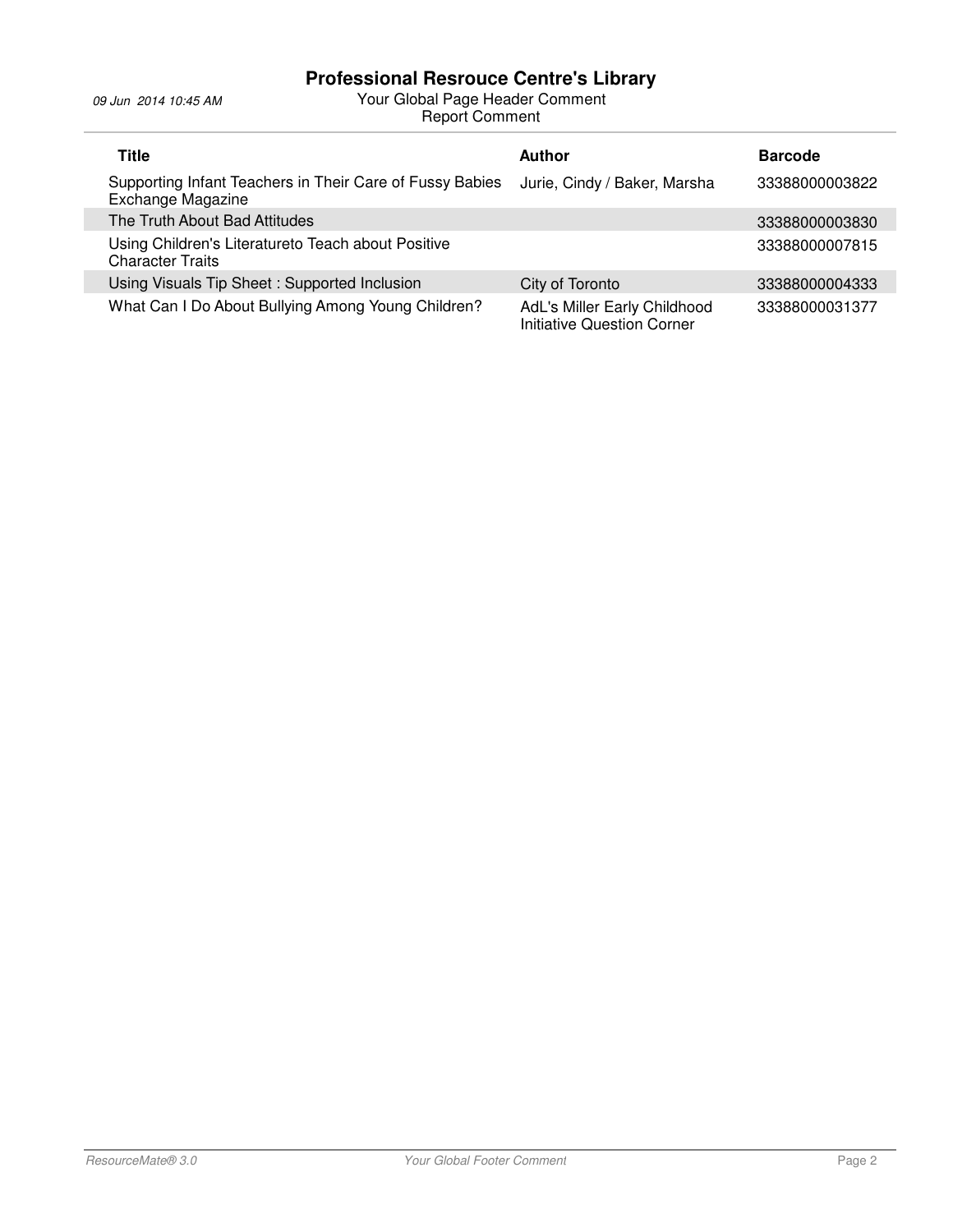| <b>Title</b>                                                                                                      | <b>Author</b>                                        | <b>Barcode</b> |
|-------------------------------------------------------------------------------------------------------------------|------------------------------------------------------|----------------|
| <b>Resource Type: Audio CD</b>                                                                                    |                                                      |                |
| ADHD : in the Classroom - Strategies for Teachers                                                                 | Russell A. Barkley,                                  | 33388000031591 |
| ADHD: What Do We Know?                                                                                            | Russell A. Barkley,                                  | 33388000031567 |
| Bear Snores On                                                                                                    | Wilson, Karma                                        |                |
| Chester Raccoon and the Big Bad Bully                                                                             | Audrey Penn / Heather Koren                          | 33388000031278 |
| Child Care In Action: School Age                                                                                  |                                                      |                |
| Children of the World: Multicultural Rhythmic Activities                                                          | Stewart, Georgiana                                   |                |
| Finding Sunshine After the Storm: A Workbook for<br><b>Children Healing from Sexual Abuse</b>                     | Sharon McGee / Curtix Holmes                         | 33388000031617 |
| Five Little Monkeys Jumping On The Bed                                                                            | Christelow, Eileen                                   |                |
| Five Little Monkeys Play Hide-and-seek                                                                            | Christelow, Eileen. / Meyers,<br>Ari.                |                |
| Five Little Monkeys Sitting In A Tree                                                                             | Christelow, Eileen                                   |                |
| Keys To Quality and Toddler Care: Infant and Toddler<br>Care                                                      |                                                      | 33388000031609 |
| The Luckiest Leprechaun: A Tail-Wagging Tale Of<br>Friendship                                                     | Korman, Justine / Brunkus,<br>Denise                 |                |
| My Lifebook Journal: A Workbook for Children in Foster<br>Care                                                    | <b>Therese Accinelli</b>                             | 33388000030460 |
| The Napping House                                                                                                 | Wood, Audrey.                                        |                |
| Playtime Parachute Fun                                                                                            |                                                      |                |
| Putumayo Presents World Playground Multicultural Activity<br>Kit [sound Recording] : a Musical Adventure For Kids | Putumayo World Music (Firm)                          |                |
| Sounds on the Farm: Listening Lotto                                                                               |                                                      |                |
| Stay Safe: An Education Guide to Household chemical<br>Products for Children 5 to 9 years of age                  | <b>Health Canada</b>                                 | 33388000031583 |
| The Divorce Workbook for Children: Help for Kids to<br>Overcome Difficult Family changes& Grow Up Happy           | Lisa Schab                                           | 33388000031450 |
| The Drum Story                                                                                                    | Ojibwe Anishinaabe People                            | 33388000031468 |
| There Was An Old Lady Who Swallowed A Fly                                                                         | Adams, Pam.                                          |                |
| Up, Up, Down                                                                                                      | Munsch, Robert N.                                    |                |
| Wake Up, Groundhog!                                                                                               | Hill, Susanna Leonard                                |                |
| **WatPALA : Evaluation of Physical Activity Levels of<br><b>Children in Child Care Centres</b>                    |                                                      | 33388000018960 |
| WatPALA : Evaluation of Physical Activity Levels of<br>Children in Child Care Centres                             |                                                      | 33388000018846 |
| Woolbur (Scholastic Audio.)                                                                                       | Helakoski, Leslie. / Asch<br>Heather. / Franco, Joe. |                |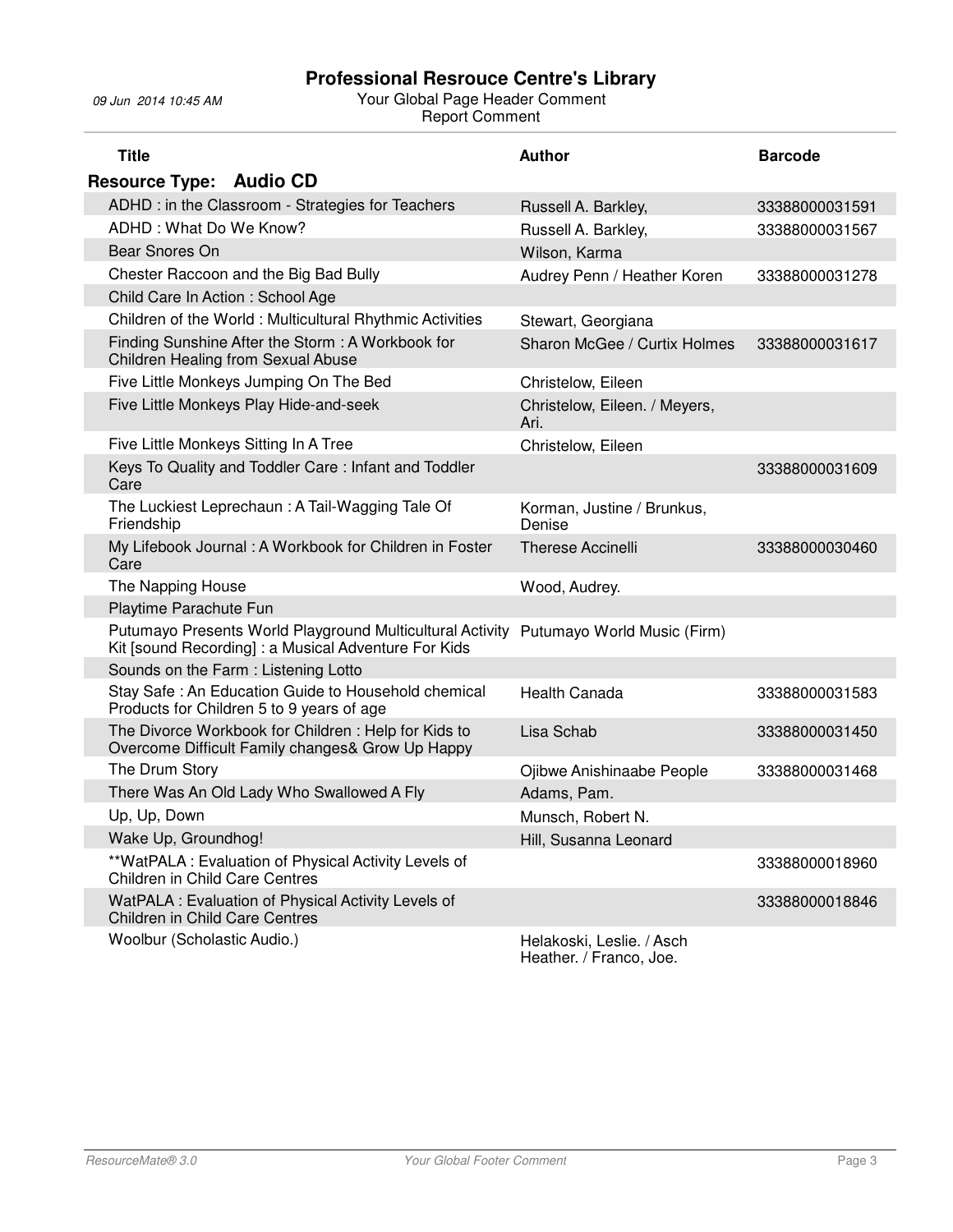| <b>Title</b>                                                                                                                                                     | <b>Author</b>                                            | <b>Barcode</b> |
|------------------------------------------------------------------------------------------------------------------------------------------------------------------|----------------------------------------------------------|----------------|
| <b>Resource Type:</b><br><b>Binder</b>                                                                                                                           |                                                          |                |
| Come Turn The Pages And Explore The Fascinating<br><b>Wonders Of Science</b>                                                                                     | <b>Beth Lee</b>                                          |                |
| Community Care: Sector Specific Certification                                                                                                                    | Ontario Safety Association for<br>Community & Healthcare | 33388000027888 |
| Eligiblility Spectrum: Ontario Child Welfare                                                                                                                     | Ontario Assoc. of Children's Aid<br>Societies            | 33388000026856 |
| Handbook For Parents of Preschool Blind Children                                                                                                                 | Ianin Davidson / Janet Fletcher<br>/ Mary Howard         |                |
| I Care For Kids, I Care For Quality: Quality Caregiving<br>Home Study Guide                                                                                      | Home Child Care Association of<br>Ontario                | 33388000018465 |
| It Takes Two to Talk: A Hanen Early Language Parent<br>Guide Book                                                                                                | Ayala Manolson                                           |                |
| It Takes Two to Talk: A Hanen Early Language Parent<br>Guide Book                                                                                                | Ayala Manolson                                           |                |
| Prosecuting Child Sexual Abuse: Cases in Canada:<br>Evidentiary & Procedural Issues                                                                              | Prof. Nicholas Bala                                      | 33388000026831 |
| Risk Assessment Model for Child Protection in Ontario                                                                                                            | Ministry of Community and<br><b>Social Services</b>      | 33388000026823 |
| The Dance of Anger: A Woman's Guide to Changing The<br>Patterns of Intimate Relationships                                                                        | Harriet G. Lerner, Ph.D                                  | 33388000034686 |
| When Children Molest Children: Group treatment<br>strategies for yourn sexual abusers                                                                            | Carolyn Cunningham / Kee<br>MacFarlane                   | 33388000026674 |
| You're Not My Friend! Ways to build caring and supportive<br>relationships with school age children: Facilitators Guide<br>For School Age Workshop and Resources |                                                          | 33388000008409 |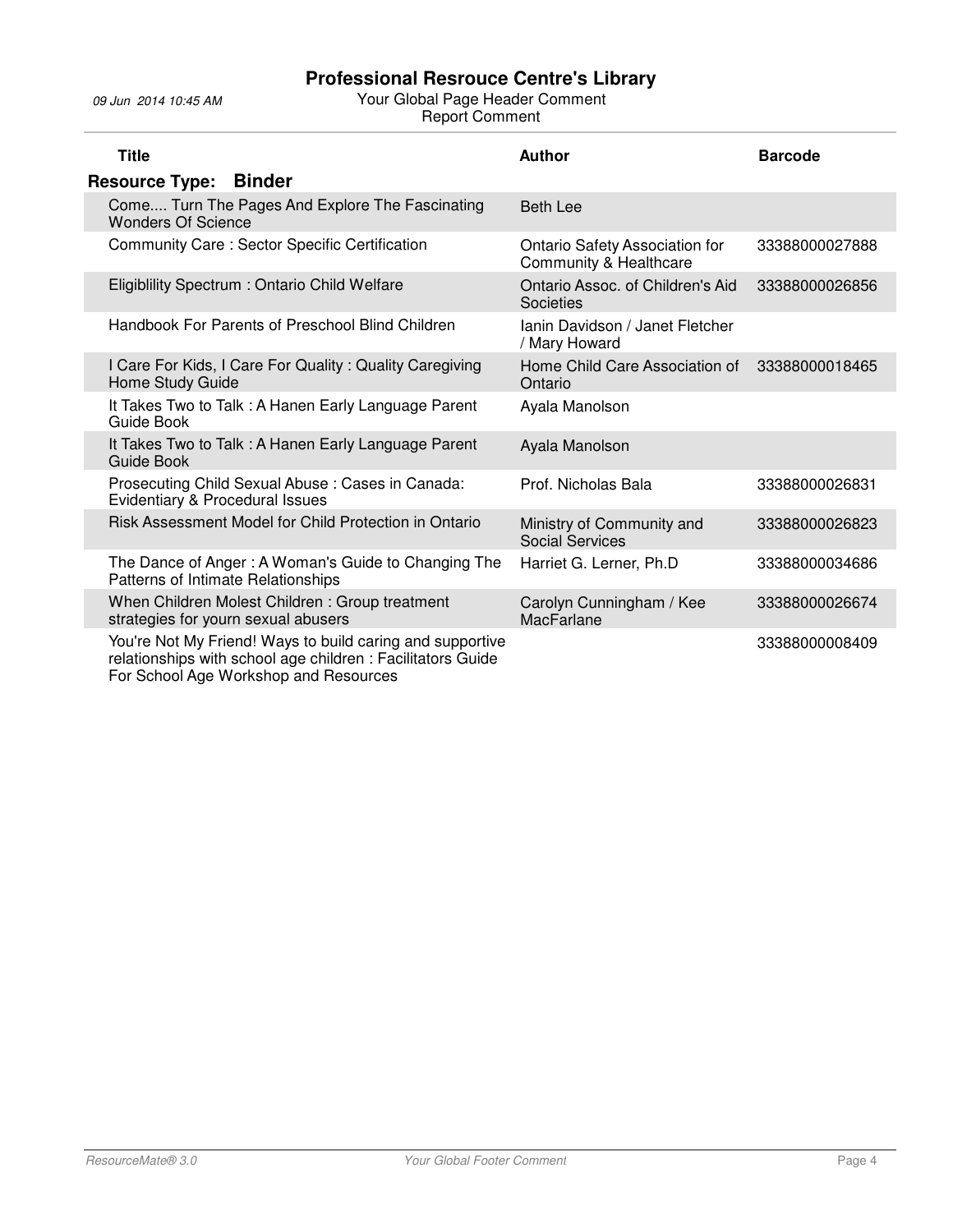| <b>Title</b>                                                                                                                       | <b>Author</b>                           | <b>Barcode</b> |
|------------------------------------------------------------------------------------------------------------------------------------|-----------------------------------------|----------------|
| <b>Book</b><br><b>Resource Type:</b>                                                                                               |                                         |                |
| Cooking for your Vegetarian Kids: Tasty, healthy food<br>your children will enjoy                                                  | Denny, Roz                              | 33388000010017 |
| Outcome Assessment in Clinical Practice                                                                                            | Sederer, Lyoyd L.                       | 33388000034009 |
| Russia- A Cultural Profile                                                                                                         | Elisete, Bettencourt                    | 33388000033282 |
| Smiling at Yourself: Educating Young Children about<br><b>Stress and Self-Esteem</b>                                               | Mendler, Allen N.                       | 33388000034199 |
| "I Think I Can, I Know I Can!" : Now - The Power Of<br>Positive Thinking- For Kids                                                 | Susan Isaacs / Wendy Ritchey,<br>Ph. D. |                |
| (Almost) Everything You Need to Know About Early<br><b>Childhood Education</b>                                                     | Fujawa, Judy                            |                |
| (Almost) Everyting You Need to Know About Early<br>Childhood Education: The Book of Lists for Teachers and<br>Parents              | Judy Fujawa                             | 33388000025650 |
| ** A Day in the Life of a Doctor                                                                                                   | Adamson, Heather                        | 33388000011080 |
| ** A Day in the Life of a Teacher                                                                                                  | Adamson, Heather                        | 33388000011098 |
| 1,2,3 To The Zoo                                                                                                                   | Carle, Eric                             | 33388000018507 |
| 1-10 Rainbow's End Counting Book                                                                                                   | Patience, John                          | 33388000018150 |
| 100 Things You Can Do To Keep Your Family Together :<br>when it sometimes deems like the whole world is trying to<br>pull it apart | Marge Kennedy                           |                |
| 100 Things You Can Do To Keep Your Family Together :<br>when it sometimes seems like the whole world is trying to<br>pull it apart | Marge Kennedy                           |                |
| 104 Activities That Build Self Esteem, Teamwork,<br>Communication, etc.                                                            | Jones, Alanna                           | 33388000027789 |
| 104 Activities That Build: Self-Esteem, Teamwork,<br>Communication, Anger Management, Self-Discovery and<br><b>Coping Skills</b>   | Alanna Jones                            | 33388000031161 |
| 175 Science Experients                                                                                                             | Walpole, Brenda                         | 33388000033183 |
| 365 Games Smart Toddlers Play                                                                                                      | Ellison, Sheila                         | 33388000025767 |
| 365 Outdoor Activitites You Can Do With Your Child                                                                                 | Bennett, Steve                          | 33388000025643 |
| 365 TV Free Activitites You Can Do With Your Child                                                                                 | Bennett, Steve                          | 33388000025619 |
| 365 Ways To Save Time With Kids                                                                                                    | Lucy H. Hendrick                        |                |
| 366 Delcious ways to Cook Rice, Beans and Grains                                                                                   | Chesman, Andrea                         | 33388000009985 |
| 474 Science Activities for Young Children                                                                                          | Green, Moira                            |                |
| 5- Minute Retreats for Moms                                                                                                        | Sue Augustine                           | 33388000032136 |
| 5- Minute Retreats for Moms                                                                                                        | Sue Augustine                           | 33388000032052 |
| 55 Favorite Healing Activities For Children                                                                                        | McGee, Sharon / Holmes,<br>Curtis       | 33388000026872 |
| 7 Kinds Of Smart: Identifying and Developing Your<br>Multiple Intelligences Revised and Updated                                    | Thomas Armstrong, PH.D.                 | 33388000029314 |
| 7 Kinds Of Smart: Identifying and Developing Your<br>Multiple Intelligences Revised and Updated                                    | Thomas Armstrong, PH.D.                 | 33388000029306 |
| A 2nd Helping of Chicken Soup for the Soul                                                                                         | Canfield, Jack                          | 33388000031906 |
| A 3rd Serving of Chicken Soup for the Soul                                                                                         | Canfield, Jack                          | 33388000026732 |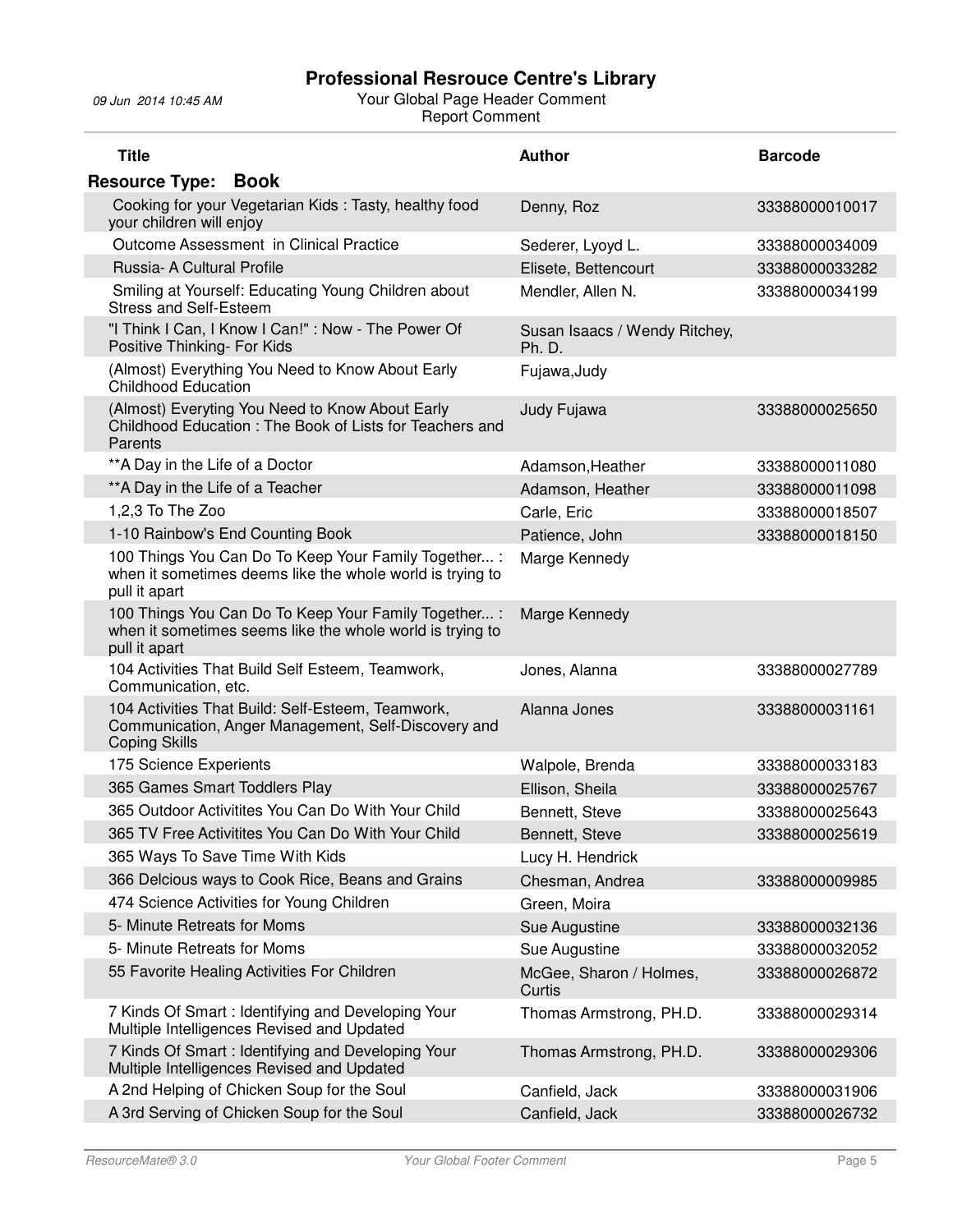j.

| <b>Title</b>                                                                                                                    | <b>Author</b>                                                     | <b>Barcode</b> |
|---------------------------------------------------------------------------------------------------------------------------------|-------------------------------------------------------------------|----------------|
| A 3rd Serving of Chicken Soup for the Soul: 101 More<br>Stories To Open The Heart And Rekindle The Spirit                       | Jack Canfield / Mark Victor<br>Hansen                             | 33388000033142 |
| A 3rd Serving of Chicken Soup for the Soul: 101 More<br>Stories To Open The Heart And Rekindle The Spirit                       | Jack Canfield / Mark Victor<br>Hansen                             | 33388000032649 |
| A Child Becomes Strong, A: Journeying Through Each<br>Stage of the Life Cycle                                                   | <b>Best Start Resource Centre</b>                                 | 33388000033324 |
| A Child Care Guide For Home Caregivers                                                                                          | <b>Community and Social Services</b>                              | 33388000030239 |
| A Child in Need of Protection: : A Handbook on Child<br>Abuse and Neglect for Early Childhood Educators Revised<br>Edition 2000 | Leah Yuyitung Tennant                                             | 33388000034660 |
| A Child's View of Grief : A Guide for Parents, Teachers,<br>and Counselors                                                      | Alan D. Wolfelt, Ph.D.                                            |                |
| A Child's World: Infancy Through Adolescence Second<br><b>Canadian Edition</b>                                                  | Diane E. Papalia / Sally<br>Wendkos Olds / Ruth Duskin<br>Feldman | 33388000035881 |
| A Day in the Life of a Firefighter                                                                                              | Adamson, Heather                                                  | 33388000010959 |
| A Day in the Life of a Police Officer                                                                                           | Adamson, Heather                                                  | 33388000010967 |
| A Functional Assessment and Curriculum for Teaching<br><b>Students with Disabilities</b>                                        | Bender, Michael                                                   | 33388000020388 |
| A Functional Assessment and Curriculum for Teaching<br><b>Students with Disabilities</b>                                        | Bender, Michael                                                   | 33388000020065 |
| A Functional Assessment And Curriculum for Teaching<br><b>Students with Disabilities Fourth Edition</b>                         | Valletutti, Peter                                                 | 33388000020529 |
| A Functional Assessment And Curriculum for Teaching<br><b>Students with Disabilities Third</b>                                  | Valletutti, Peter                                                 | 33388000020537 |
| A Great Place To Work: Improving Conditions for Staff in<br>Young Children's Programs                                           | Paula Jorde Bloom                                                 | 33388000049494 |
| A Grief Like No Other: Surviving The Violent Death Of<br>Someone You Love                                                       | Kathleen O'Hara, MA                                               |                |
| A Handbook for Aboriginal Parents of Children with<br><b>Special Needs</b>                                                      | Alberta Learning                                                  | 33388000027748 |
| A Manual on Nonviolence and Childrn                                                                                             | Stephanie Judson                                                  | 33388000032268 |
| A Mind Apart: Understanding Children with Autism and<br>Asperger Syndrome                                                       | Peter Sxatmari, MD                                                |                |
| A Mind Apart: Understanding Children with Autism and<br>Asperger Syndrome                                                       | Peter Szatmari, MD                                                | 33388000028134 |
| A Montessori Handbook                                                                                                           | Orem, R.C.                                                        | 33388000033613 |
| A Parent's Guide to Children's Medication in Canada                                                                             | Webber, Jackie                                                    |                |
| A Parent's Guide to Early Childhood Education                                                                                   | Diane Trister Dodge / Joanna<br>Phinney                           |                |
| A Parent's Guide to Raising Grieving Children: Rebuilding<br>Your Family After The Death Of a Loved One                         | PhyllisR. Silverman / Madelyn<br>Kelly                            |                |
| A People Apart                                                                                                                  | Kenna, Kathleen                                                   |                |
| A Prac                                                                                                                          |                                                                   |                |
| A Practical Guide To Early Childhood Curriculum Ninth<br>Edition                                                                | Claudia Eliason / Loa Jenkins                                     | 33388000036269 |
| A Practical Guide to Solving Preschool Behavior Problems                                                                        | Essa, Eva                                                         | 33388000033977 |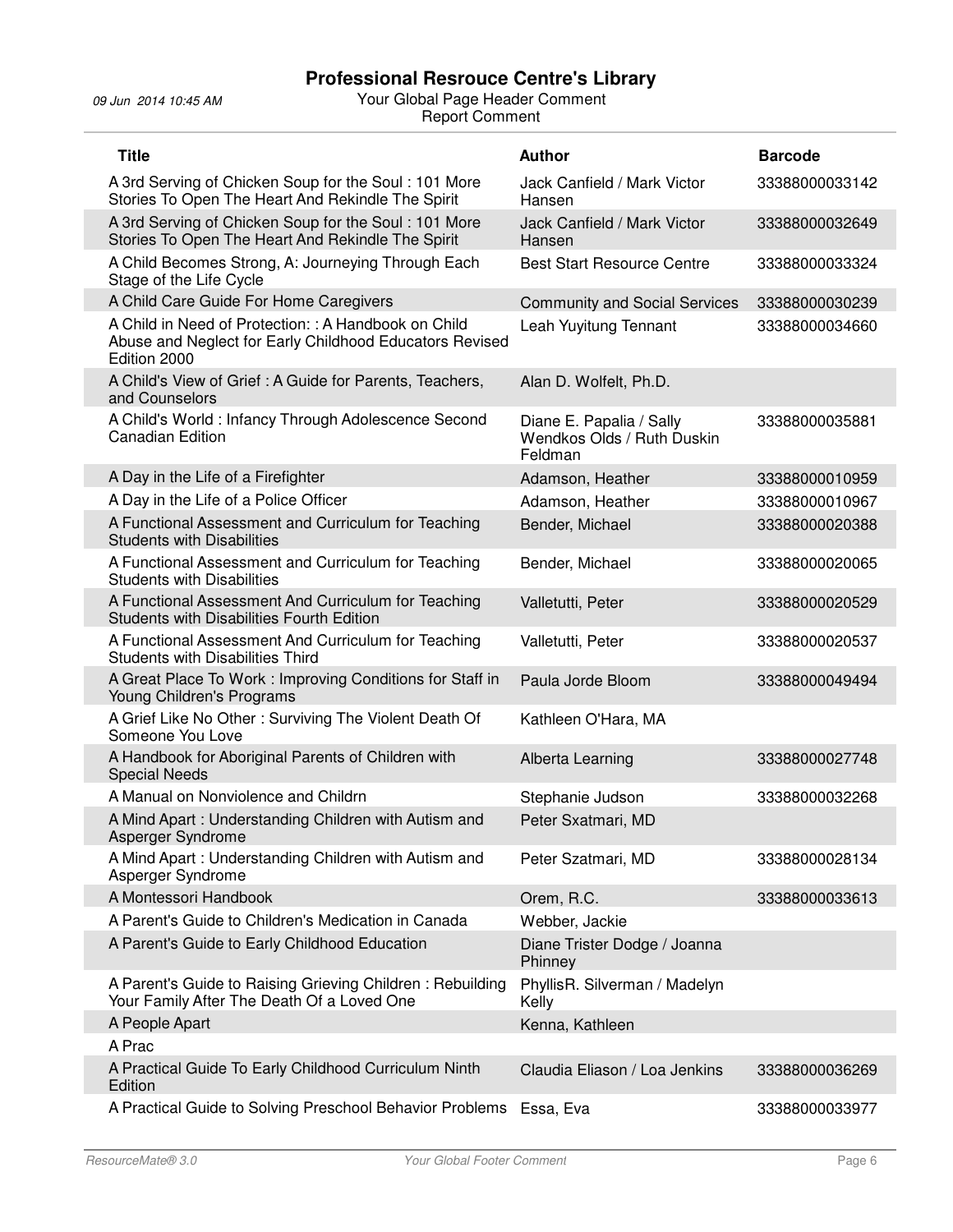| <b>Title</b>                                                                                                           | <b>Author</b>                                        | <b>Barcode</b> |
|------------------------------------------------------------------------------------------------------------------------|------------------------------------------------------|----------------|
| A Practical Guide to Solving Preschool Behaviour<br><b>Problems Second Edition</b>                                     | Essa, Eva                                            | 33388000031492 |
| A Practical Guide to working with Young Children                                                                       | Christine Hobart / Jill Frankel                      | 33388000028183 |
| A Question of Commitment : Children's Rights In Canada                                                                 | Howe, Brian R. / Covell,<br>Katherine                | 33388000005132 |
| A Quick Flight Around the World                                                                                        | Centre for continuing education                      | 33388000049031 |
| A Rainbow All Around me                                                                                                | Pinkney, Sandra                                      | 33388000031096 |
| A Screaming Kind of Day: copy 1                                                                                        | Gilmore, Rachna / Sauve,<br>Gordon, iil.             | 33388000010611 |
| A Screaming Kind of Day: Copy 3                                                                                        | Gilmore, Rachna / Sauve,<br>Gordon, iil.             | 33388000010629 |
| A Screaming Kind of Day: Copy 4                                                                                        | Gilmore, Rachna /<br>Sauve, Gordon                   | 33388000010637 |
| A Screaming Kind of Dayy: Copy 2                                                                                       | Gilmore, Rachna / Sauve,<br>Gordon, iil.             | 33388000010645 |
| A Sled Dog For Moshi                                                                                                   | Brunkus, Denise                                      | 33388000012567 |
| A Sreaming Kind of Day: Copy 2                                                                                         | Gilmore, Rachna, / Sauve,<br>Gordon, iil.            |                |
| A to Z Guide to Your Child's Behavior                                                                                  | Mrazek, David                                        | 33388000034108 |
| A Very Practical Guide to Discipline With Young Children                                                               | Mitchell, Grace                                      | 33388000035055 |
| A Volcano In My Tummy: Helping Children To Handle<br>Anger                                                             | Whitehouse, Eliane                                   |                |
| A Wellnes Way of Life                                                                                                  | Robbins, Gwen                                        | 33388000034975 |
| A World of Difference: Reading on Teaching Young<br>Children in a Divers Society                                       | <b>Carol Copple</b>                                  | 33388000035147 |
| ABC 123 A Teacher/Parent Resource for Teaching<br><b>Beginning Concepts</b>                                            | Goldsmith, Sue                                       | 33388000034140 |
| <b>About Your Medicine</b>                                                                                             | United States Pharmacopeial<br>convention, Inc.      |                |
| Accreditation Criteria & Procedures of the National<br>Association for the Education of Young Children 1998<br>Edition | National Academy of ECE<br>Programs                  | 33388000027219 |
| Active Learning for Fives                                                                                              | Lois Fowkes                                          | 33388000028662 |
| <b>Active Learning for Fours</b>                                                                                       | Debby Cryer / Thelma Harms /<br>Adele Richardson Ray | 33388000029728 |
| Active Learning For Infants (Addison-Wesley Active<br>Learning Series)                                                 | Cryer, Debby. / Harms, Thelma.<br>/ Bourland, Beth.  | 33388000006098 |
| <b>Active Learning for Ones</b>                                                                                        | Cryer, Debby                                         | 33388000033555 |
| Active Learning For Ones (Addison-Wesley Active<br>Learning Series)                                                    | Cryer, Debby. / Harms, Thelma.<br>/ Bourland, Beth.  | 33388000004226 |
| <b>Active Learning for Threes</b>                                                                                      | Debby Cryer / Thelma Harms /<br><b>Beth Bourland</b> | 33388000033563 |
| Active Learning for Twos: Active Learning Series                                                                       | Debby Cryer / Thelma Harms /<br><b>Beth Bourland</b> | 33388000033332 |
| Activities for Before & After School                                                                                   | Gork, Mardi                                          | 33388000026302 |
| Activities for Life- Developmentally Appropriate movement<br>programs for young children                               | Sanders, Stephen                                     | 33388000028381 |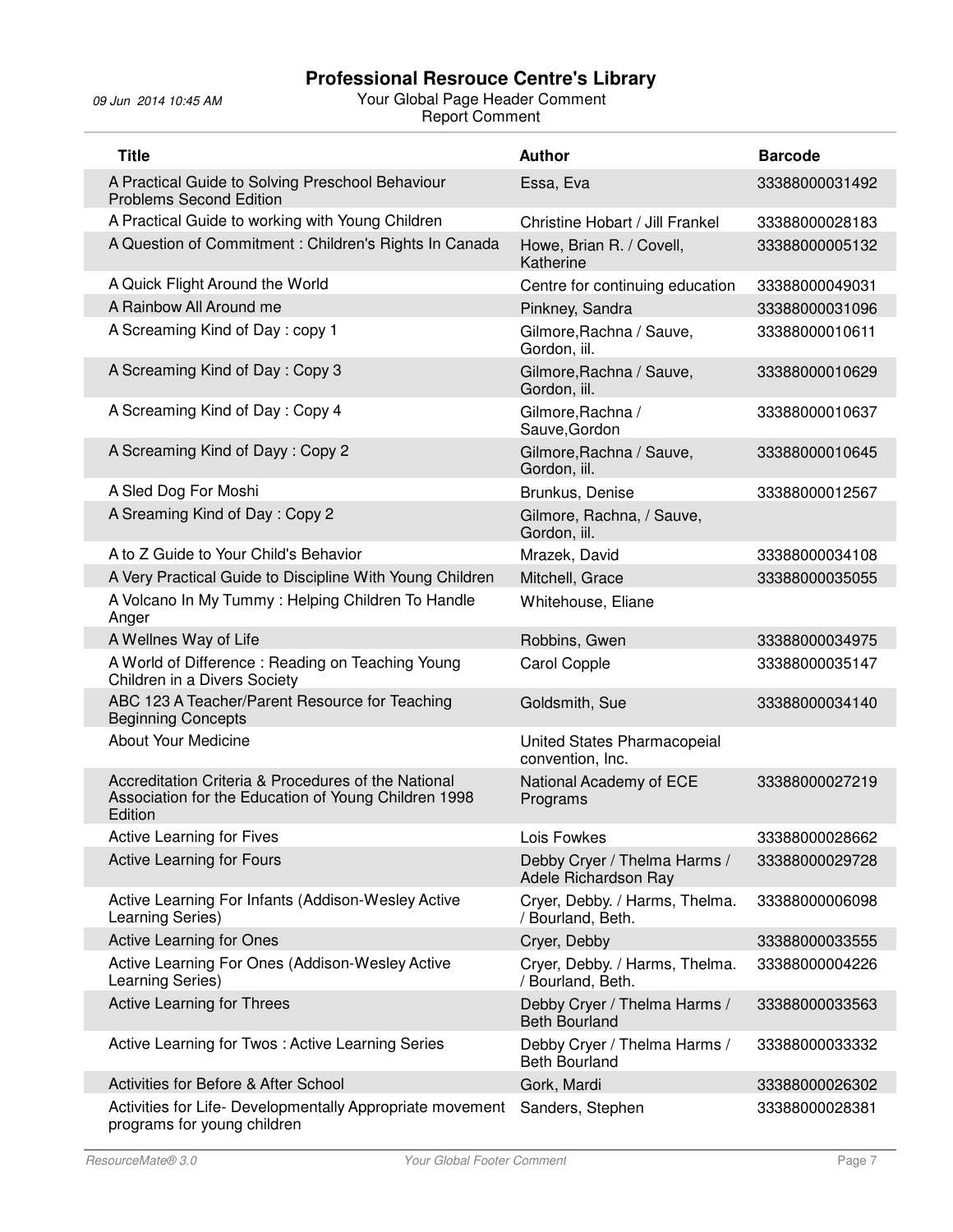| <b>Title</b>                                                                                               | <b>Author</b>                                                                  | <b>Barcode</b> |
|------------------------------------------------------------------------------------------------------------|--------------------------------------------------------------------------------|----------------|
| Activities for school-age child care                                                                       | Barbara Blakely / Rosalie Blau /<br>Elizaabeth H. Brady                        | 33388000031716 |
| Activities for school-age child care: Playing and Learning<br>Revised                                      | Blakley, Barbara / Blau, Rosalie<br>/ Brady, Elizabeth H.                      | 33388000008649 |
| Adapting Early Childhood Curricula for Children wiith<br>Special Needs Eighth Edition                      | Cook, Ruth E / Klein, Diane M /<br>Chen, Deborah                               | 33388000004945 |
| Administering Early Childhood Settings: The Canadian<br>Perspective Third Edition                          | Marilyn Yeates / Donna<br>McKenna / Carolyn Walberg                            | 33388000030437 |
| Administering Early Childhood Settings: The Canadian<br>Perspective 4th ed.                                | Yeates, Marilynn / McKenna,<br>Donna / Warberg, Carolyn and<br>Chandler, Karen | 33388000007997 |
| Administering Early Childhood Settings: The Canadian<br>Perspective 2nd Edition                            | Yeates, Marilynn / McKenna,<br>Donna / Warberg, Carolyn                        | 33388000010033 |
| Administering for Quality : Leading Canadian Early<br><b>Childhood Programs Fourth Edition</b>             | Chandler, Karen                                                                |                |
| Administration of Schools for Young Children Fifth Edition                                                 | Click, Phyllis                                                                 | 33388000010025 |
| Adoption Piece by Piece: Lifelong Issues                                                                   | Graefe, Sara                                                                   | 33388000032854 |
| Adoption Piece by Piece: Special Needs                                                                     | Graefe, Sara                                                                   | 33388000032755 |
| Advances in Research and Services for Children with<br>Special Needs (Copy 1)                              | Schwartz, Geraldine                                                            | 33388000020560 |
| Advances in Research and Services for Children with<br>Special Needs (Copy 2)                              | Schwartz, Geraldine                                                            | 33388000020578 |
| Advocates in Action: Making A Difference For Young<br>Children                                             | Adele Robinson / Deborah R.<br><b>Stark</b>                                    | 33388000030577 |
| After A Parent's Suicide: Helping Children Heal                                                            | Margo Requarth, M.A., M.F.T.                                                   |                |
| After A Parent's Suicide: Helping Children Heal                                                            | Margo Requarth, M.A., M.F.T.                                                   |                |
| After the Storm: Healing after Trauma, Tragedy and<br>Terror                                               | Johnson, Kendall                                                               |                |
| After the Storm: Healing after Trauma, Tragedy and<br>Terror                                               | Kendall Johnson, PhD.                                                          | 33388000029348 |
| After The Tears: Parents Talk about Raising a Child with<br>a disability                                   | <b>Robin Simons</b>                                                            | 33388000029298 |
| Ages and Stages: Developmental Descriptions & Activities Miller, Karen<br><b>Birth Through Eight Years</b> |                                                                                | 33388000017780 |
| <b>Aggresion Replacement Training</b>                                                                      | Goldstein, A.                                                                  | 33388000025460 |
| <b>Alego Second Edition</b>                                                                                | Teevee, Ningeokuluk                                                            | 33388000005157 |
| Alike And Different: Exploring Our Humanity With Young<br>Children                                         | <b>Bonnie Neugebauer</b>                                                       | 33388000031047 |
| All About The ECERS-R 1st                                                                                  | Cryer, Debby / Harms, Thelma /<br>Riley, Cathy                                 | 33388000003897 |
| All About The ECERS-R : A detailed guide in words &<br>pictures to be used with the ECERS-R                | Debby Cryer / Thelma Harms /<br><b>Cathy Riley</b>                             | 33388000030619 |
| All About The ITERS-R                                                                                      | Cryer, Debby / Harms, Thelma /<br>Riley, Cathy                                 | 33388000003913 |
| All About The ITERS-R                                                                                      | Cryer, Debby / Harms, Thelma /<br>Riley, Cathy                                 | 33388000003905 |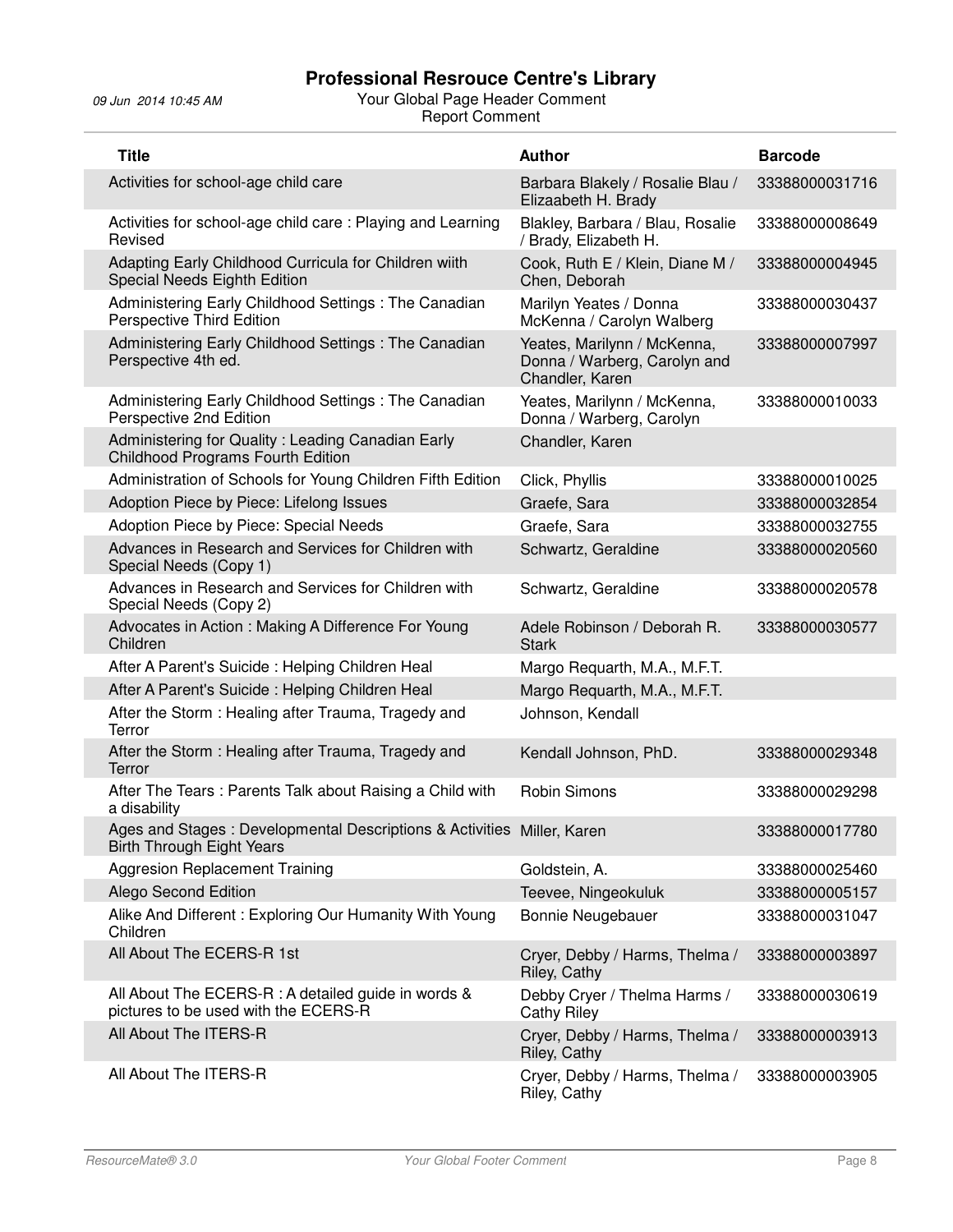| <b>Title</b>                                                                                                                       | <b>Author</b>                                        | <b>Barcode</b> |
|------------------------------------------------------------------------------------------------------------------------------------|------------------------------------------------------|----------------|
| All About The ITERS-R                                                                                                              | Cryer, Debby / Harms, Thelma /<br>Riley, Cathy       |                |
| All About The ITERS-R : A detailed guide in words and<br>pictures to be used with the ITERS-R                                      | Debby Cryer / Thelma Harms /<br>Cathy Riley          | 33388000030718 |
| All Kids Are Our Kids: What communitie Must Do to Raise<br>Caring and Responsible Children and Adolescents Second<br>Edition       | Peter L. Benson                                      | 33388000029165 |
| Allergies and the Hyper- Active Child                                                                                              | Rapp, Doris J.                                       | 33388000028555 |
| Alpha Oops!: The Day Z Went First 1st ed.                                                                                          | Kontis, Alethea. / Kolar, Bob, ill.                  |                |
| Always My Child: A Parent's Guide to Understanding Your<br>Gay, Lesbian, Bisexual, Transgendered or Questioning<br>Son or Daughter | Kevin Jennings / Pat Shapiro,<br>M.S.W.              |                |
| Am I A Normal Parent? : Expert Advice, Parenting Tips,<br>and the Reassurance You've Been Looking For                              | Sara Dimerman                                        |                |
| American Sign Language Demystified 1st ed.                                                                                         | Mulrooney, Kristin.                                  |                |
| An Active Practicum Guide: Student Teaching In Early<br><b>Childhood Education</b>                                                 | Marcus, Barbara / Nyisztor,<br>Diane                 | 33388000008110 |
| An Activities Handbook for Teachers of Young Children                                                                              | Croft, Doreen                                        | 33388000034298 |
| An Activity Based Approach to Social Competence                                                                                    | Cunningham, Charles E.                               | 33388000034173 |
| An Introduction to Resilient Thinking: RIRO ECE College<br><b>Curriculum Modules</b>                                               | Winder, Connie                                       | 33388000008375 |
| Anger and the Indigo Child : Based on the Principles of<br>Transforming Anger into Love                                            | Lancaster, Dianne                                    | 33388000031286 |
| Anger Work-Out Book                                                                                                                | Weisinger, Heindrie                                  | 33388000034835 |
| Anger, Deal With it, Heal With It, Stop It From Killing You                                                                        | Defoore, Bill                                        | 33388000030627 |
| Angry All The Time                                                                                                                 | Potter- Efron, Ron                                   | 33388000027409 |
| Anit-Bias Curriculum: Tools for Empowering Young<br>Children                                                                       | Louise Derman-Sparks                                 | 33388000035329 |
| ** Anti-Bias Education for Young Children and Ourselves                                                                            | Louise Derman-Sparks / Julie<br><b>Olsen Edwards</b> | 33388000008516 |
| Anti-Bias Education for Young Children and Ourselves                                                                               | Louise Derman-Sparks / Julie<br><b>Olsen Edwards</b> |                |
| Anti-Bias Education for Young Children and Ourselves                                                                               | Sparks, Louise Derman /<br>Edwards, Julie Olsen      | 33388000025841 |
| The Anti-Bullying and Teasing Book for Preschool<br>Classrooms                                                                     | Sprung, Barbara / Froschi,<br>Merle / Hinitz, Blythe | 33388000035238 |
| Approaches to Early Years Learning: A Practical Guide for<br>Parents and Professionals                                             | <b>Ontario Early Years</b>                           | 33388000027227 |
| Approaches to Early Years Learning: A Practical Guide for<br><b>Parents and Professionals</b>                                      | <b>Ontario Early Years</b>                           | 33388000027276 |
| Are You a Bully?                                                                                                                   | Williams, Sam                                        | 33388000011932 |
| Are You Listening? : Fostering Conversations That Help<br>Young Children Learn                                                     | Burman, Lisa                                         | 33388000008250 |
| Are You Listening?: Fostering Conversations That Help<br>Young Children Learn                                                      | Burman, Lisa, 1964-                                  | 33388000001487 |
| Argentina- A Cultural Profile                                                                                                      | Ann, Kim                                             | 33388000035600 |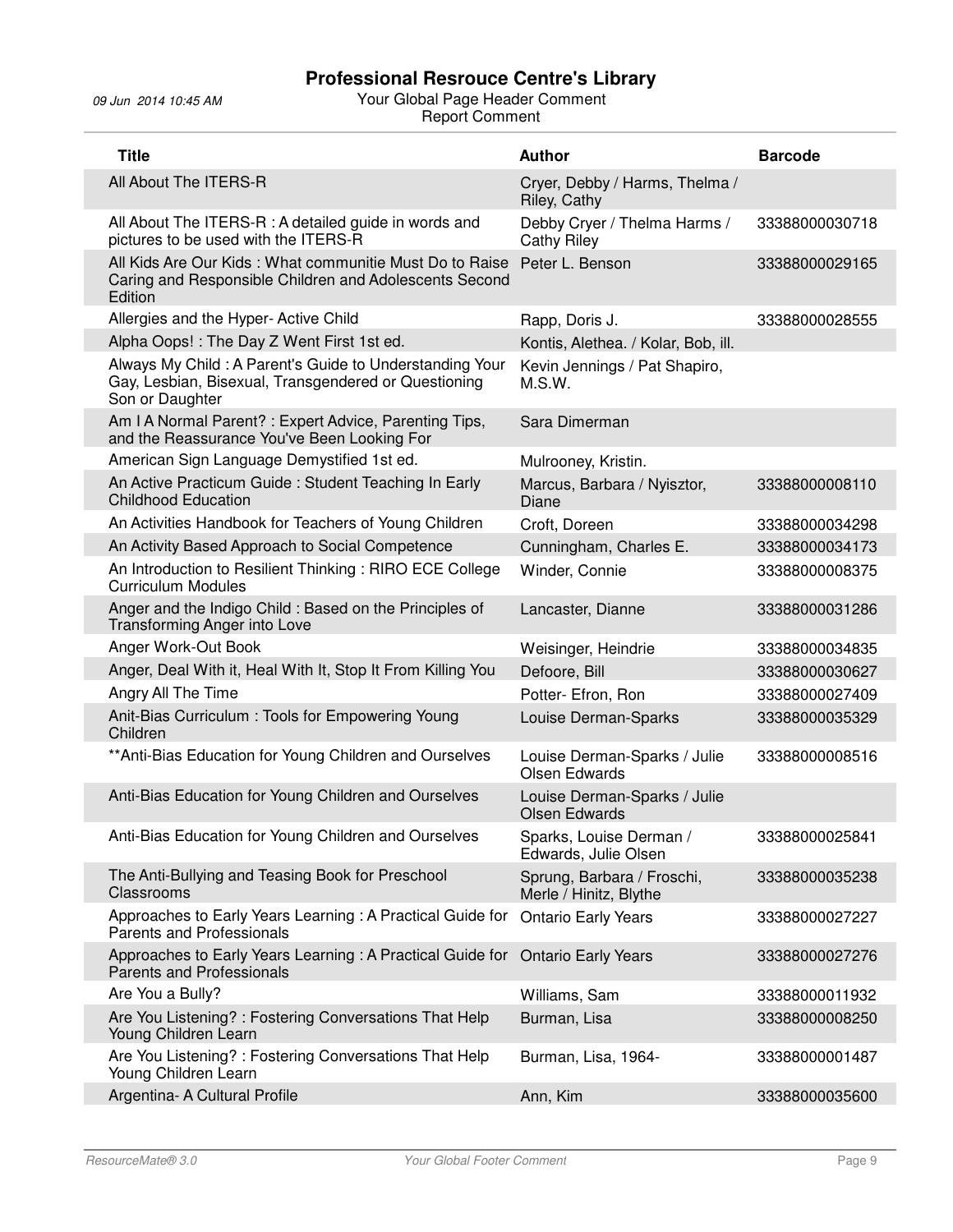| <b>Title</b>                                                                                                     | <b>Author</b>                                                                     | <b>Barcode</b> |
|------------------------------------------------------------------------------------------------------------------|-----------------------------------------------------------------------------------|----------------|
| ART: Basic for Young Children                                                                                    | Lasky, Lila, Mukerji- Bergeson,<br>Rose                                           | 33388000026401 |
| The Art of Awareness: How Observation Can Transform<br>Your Teaching                                             | Curtis, Deb / Carter, Margie                                                      | 33388000005124 |
| The Art Of Leadership: Managing Early Childhood<br>Organizations                                                 | Neugebauer, Bonnie. /<br>Neugebauer, Roger. / Child<br>Care Information Exchange. | 33388000002915 |
| Arthur's Chicken Pox                                                                                             | Brown, Marc                                                                       | 33388000018531 |
| Ask An Expert: Answers Every Parent Needs To Know                                                                | Dr. Claire Halsey                                                                 |                |
| Ask The Children: The Breakthrough Study That Reveals<br>How To Succeed At Work And Parenting                    | Ellen Galinsky                                                                    |                |
| Asperger Syndrome & Your Child: A Parent's Guide                                                                 | Michael D. Powers, PSY.D. /<br>Janet Poland                                       | 33388000030031 |
| ** Asperger's What Does It Mean To Me?                                                                           | Faherty, Catherine                                                                | 33388000049908 |
| Assesment in Early Childhood Settings : Learning Stories                                                         | Carr, Margaret                                                                    | 33388000009647 |
| The Attachment Connection: Parenting a Secure &<br>Confident Child Using the Science of Attachment Theory        | Newton, Ruth                                                                      |                |
| Attachment Disorganization                                                                                       | Solomon, Judith                                                                   | 33388000029280 |
| Attachment in the Preschool Years : Theory, Research,<br>and Intervention                                        | Greenberg, Mark T.                                                                | 33388000029330 |
| <b>Attention Defecit Disorder</b>                                                                                | Moghadam, H.                                                                      |                |
| Attention Deficit Disorder And Learning Disabilities :<br>Realities, Myths And Controversial Treatments          | Ingersoll, Barbara D. /<br>Goldstein, Sam                                         | 33388000028795 |
| Attention Deficit Disorder and Learning Disabilities (Copy<br>2) : Realities, Myths and Controversial Treatments | Ingersoll, Barbara D. /<br>Goldstein, Sam                                         | 33388000028837 |
| Attention Deficit Hyperactivity Disorder                                                                         | Greenberg, Gregory S.                                                             | 33388000028787 |
| Attention Deficit Hyperactivity Disorder: A handbook for<br>Diagnosis and Treatment                              | Barkley, Russel A.                                                                | 33388000028829 |
| Attention deficit Hyperactivity Disorder: A Handbook for<br>Diagnosis and Treatment                              | Russell A. Barkley,                                                               | 33388000028845 |
| <b>Attention Games</b>                                                                                           | Sher, Barbara                                                                     | 33388000026286 |
| Attention- Deficit Hyperactivity Disorder: A Clinical<br>Workbook                                                | Barkley, Russel A.                                                                |                |
| Attention-Deficit Hyperactivity Disorder: A Clinical<br>Workbook                                                 | Russell A. Barkley,                                                               | 33388000028522 |
| Authentic Childhood: Experiencing Reggio Emilia in the<br>Classroom 3rd ed.                                      | Fraser, Susan                                                                     | 33388000004903 |
| Authentic Childhood: Experiencing Reggio Emilia In The<br>Classroom 2nd ed.                                      | Fraser, Susan, 1934-                                                              | 33388000004317 |
| Authors In The Classroom: A Transformative Education<br>Process                                                  | Ada, Alma Flor. / Campoy, F.<br>Isabel. / Zubizarreta, Rosa<br>(Rosalma)          | 33388000005991 |
| <b>Authur's Pet Business</b>                                                                                     | Brown, Marc.                                                                      | 33388000019059 |
| Autism and Loss                                                                                                  | Forrester-Jones, Rachel /<br>Broadhurst, Sarah                                    | 33388000027854 |
| Autism- PDD: Creating Ideas During the School Years                                                              | Adams, J.                                                                         | 33388000049940 |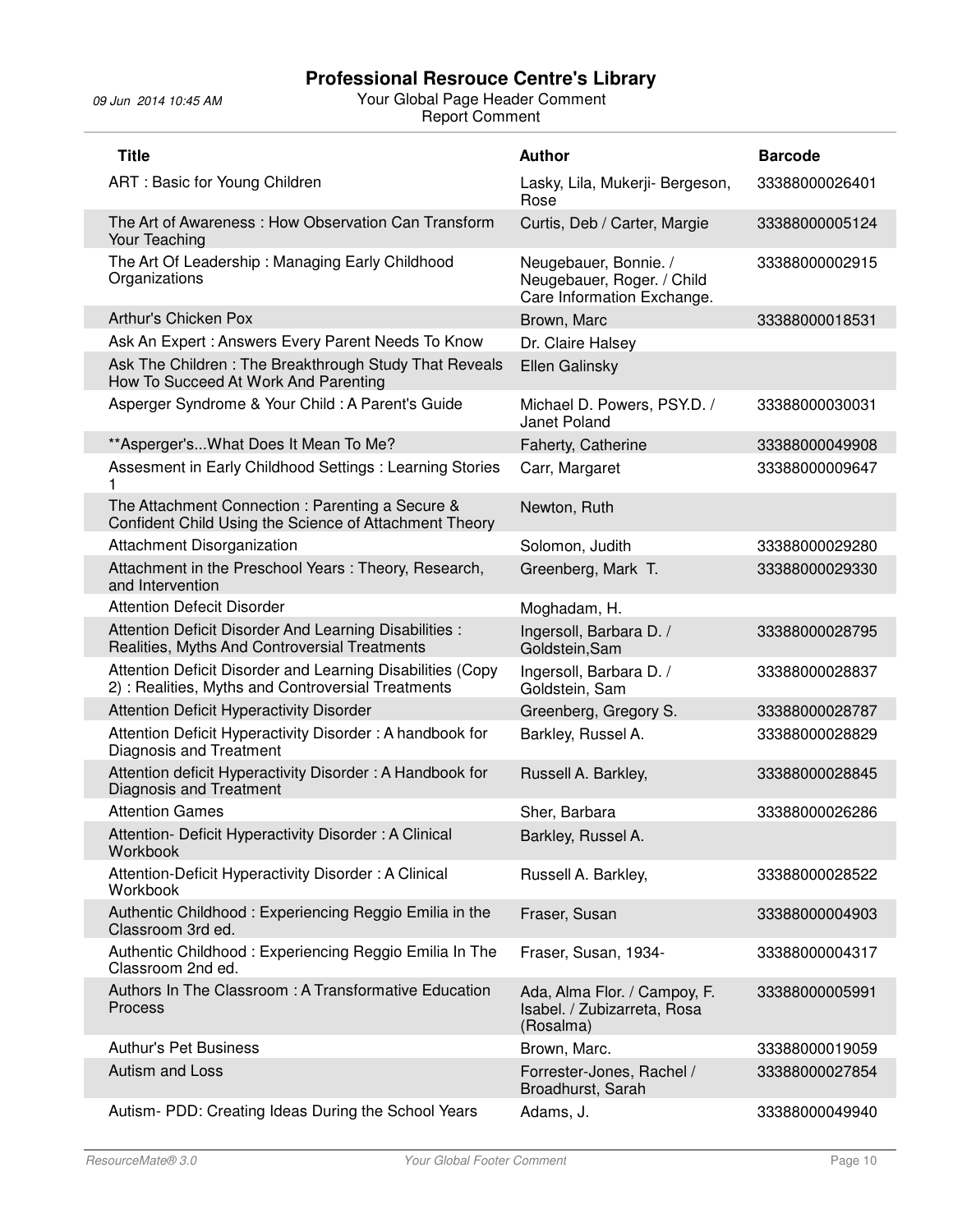| <b>Title</b>                                                                                                              | <b>Author</b>                                                               | <b>Barcode</b> |
|---------------------------------------------------------------------------------------------------------------------------|-----------------------------------------------------------------------------|----------------|
| <b>Avoiding Burnout</b>                                                                                                   | Jorde, Paula                                                                | 33388000030601 |
| Avoiding Burnout: Strategies for Managing Time, Space,<br>and People in Early Childhood Education                         | Paula Jorde-Bloom                                                           | 33388000030635 |
| Awakening The Heart Of Teaching                                                                                           | Jonathan Kozol                                                              | 33388000026526 |
| Babies In The Rain: Promoting Play, Exploration, And<br>Discovery With Infants And Toddlers 1st ed.                       | Johnson, Jeff A., 1969-                                                     | 33388000004440 |
| The Baby Book: Everything you Need to Know About Your<br>Baby - From Birth to Age Two                                     | William Sears, MD / Martha<br>Sears, RN                                     | 33388000020248 |
| The Baby Cookbook: Tasty And Nutritious Meals For The<br>Whole Family That Babies And Toddlers Will Also Love<br>Rev. ed. | Knight, Karin. / Lumley,<br>Jeannie.                                        |                |
| Babyhood Second Edition, Revised                                                                                          | Penelope Leach                                                              | 33388000028779 |
| Balanced Curriculum for Young Children                                                                                    | Barbara Marcus / Diane<br>Nyisztor                                          | 33388000035931 |
| Balanced Curriculum for Young Children                                                                                    | Barbara Marcus / Diane<br>Nyisztor                                          | 33388000036426 |
| Barney says, "Please and Thank You"                                                                                       | White, Stephanie / Grayson,<br>Rick                                         | 33388000010306 |
| Basics of Assessment - A Primer for Early Childhood<br>Educators (Copy 1)                                                 | McAfee, Oralie                                                              | 33388000033852 |
| Basics of Assessment - A Primer for Early Childhood<br>Educators (Copy 2)                                                 | McAfee, Oralie                                                              | 33388000027441 |
| Basics of Developmentally Appropriate Practice : An<br>introduction for Teachers of Children 3 to 6                       | Coople, Carol / Bredekamp,<br>Sue                                           | 33388000028654 |
| Basics of Developmentally Appropriate Practice: An<br>Introduction for Teachers of Children 3 to 6                        | Copple, Carol / Bredekamp,<br>Sue                                           | 33388000011700 |
| Battling the School- Yard Bully                                                                                           | Zarzour, Kim                                                                | 33388000035345 |
| Beans and Rice: Kitchen Library                                                                                           | William, Chuck                                                              | 33388000010009 |
| <b>Becoming A Family</b>                                                                                                  | Eshleman, Lark                                                              | 33388000032748 |
| Becoming The Parent You Want To Be: A Sourcebook of<br>Strategies for the First Five Years                                | Laura Davis / Janis Keyser                                                  |                |
| Before Push Comes to Shove: Building Conflict<br>Resolution Skills with Children.                                         | Carlsson-Paige, Nancy / Levin,<br>Diane E.                                  | 33388000035212 |
| Beginnings & Beyond Fourth Edition                                                                                        | Gordon, Ann Miles / Brown,<br>Kathryn Williams                              | 33388000047472 |
| Behaviour Problems in Preschool Children: Clinical and<br>Developmental Issues                                            | Campbell, Susan B.                                                          | 33388000027474 |
| <b>Being Happy</b>                                                                                                        | Mathews, Andrew                                                             | 33388000034900 |
| Being With Babies: Understanding And Responding To<br>The Infants In Your Care                                            | Kovach, Beverly. / Da<br>Ros-Voseles, Denise.                               | 33388000004101 |
| Better Sleep for your Baby & Child                                                                                        | Weiss, Shelly                                                               | 33388000033043 |
| Beyond Quality In Early Childhood Education And Care:<br>Languages Of Evaluation 2nd ed.                                  | Dahlberg, Gunilla, 1945- /<br>Moss, Peter, 1945- / Pence,<br>Alan R., 1948- | 33388000006221 |
| Beyond Tears: Living after losing a child                                                                                 | Ellen Mitchell                                                              |                |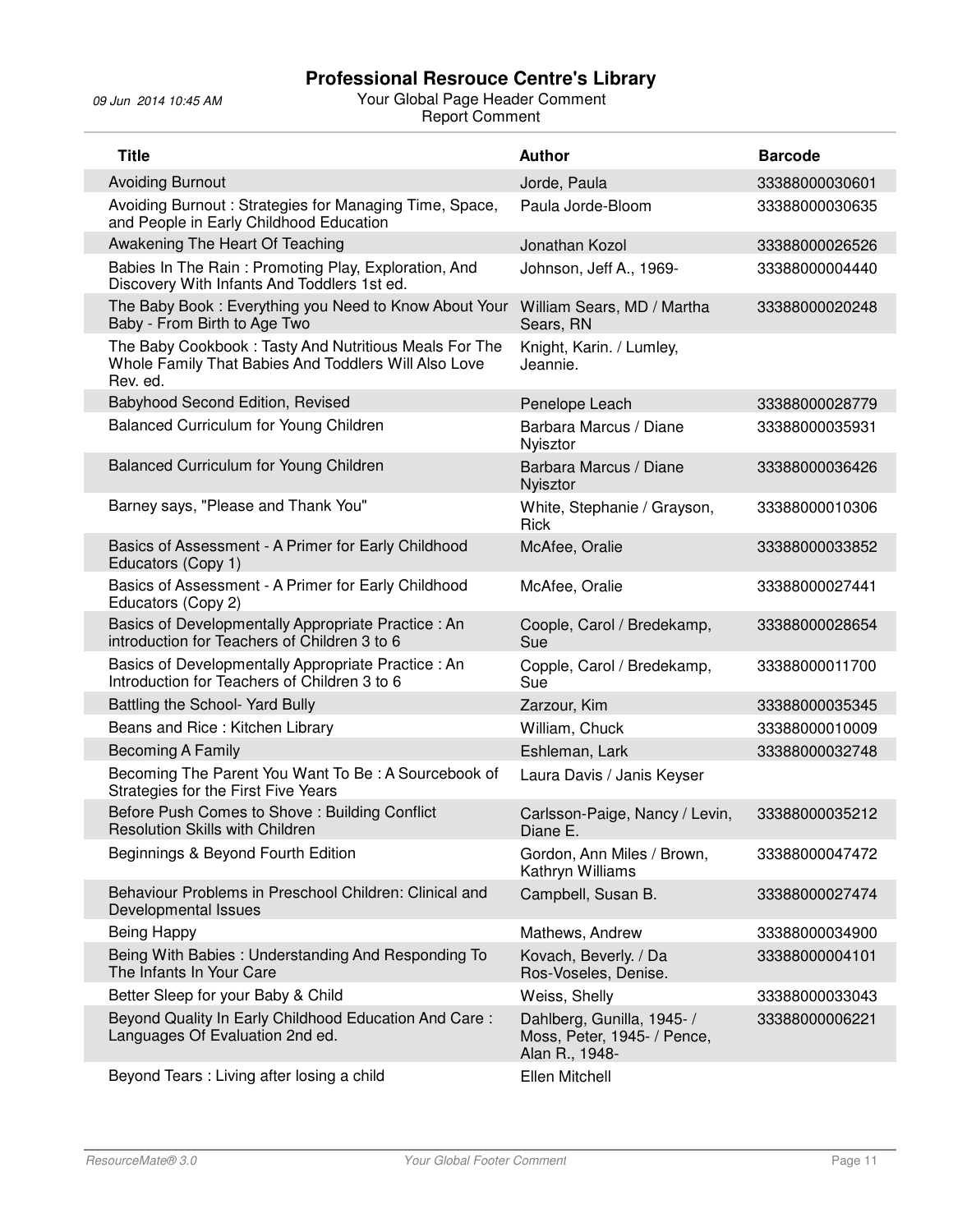| <b>Title</b>                                                                                                                         | <b>Author</b>                                   | <b>Barcode</b> |
|--------------------------------------------------------------------------------------------------------------------------------------|-------------------------------------------------|----------------|
| Beyond the innocence of Childhood: Factors Influencing<br>Children and Adolescents' Perceptions and Attitudes<br><b>Toward Death</b> | David W. Adams / Eleanor J.<br>Deveau           |                |
| Beyond the Innocence of Childhood: Helping Children and<br>Adolescents Cope with Death and Bereavement                               | David W. Adams / Eleanor J.<br>Deveau           |                |
| Big Body Play: Why Boisterous, Vigorous, And Very<br>Physical Play Is Essential To Children's Development And<br>Learning            | Carlson, Frances M.                             | 33388000004622 |
| The Big Book of Team Building Games: Trust-Building<br>Activities, Team Spirit exercises, and Other Fun Things to<br>Do              | Newstrom, J. & Scannell, E.                     | 33388000008151 |
| Big or Little?                                                                                                                       | Stinson, Kathy / Lewis, Robin<br>Baird., ill.   | 33388000018051 |
| The Bipolar Child: The Definitive and Reassuring Guide to<br>Childhood's Most Misunderstood Disorder Revised and<br>Expanded         | Papolos, Demitri / Papolos,<br>Janice           | 33388000034413 |
| Books and Barriers: Succeeding as a Special Needs<br><b>Student at Laurier</b>                                                       | Martin, Zanthe E.                               | 33388000020370 |
| <b>Bootsie Barker Bites</b>                                                                                                          | Bottner, Barbara                                | 33388000010363 |
| Born for Love                                                                                                                        | Buscaglia, Leo                                  | 33388000034827 |
| Boys and girls Learn Differently! : A Guide for Teachers<br>and Parents                                                              | <b>Michael Gurian</b>                           | 33388000029942 |
| <b>Brain Gym</b>                                                                                                                     | Dennison, Paul E.                               | 33388000026369 |
| Brain Gym: Teacher's Edition Revised                                                                                                 | Paul E. Dennison, Ph.D.                         | 33388000026344 |
| Brain Gym For Business: Instant Brain Boosters For<br>On-the Job Success                                                             | Dennison, Gail E.                               | 33388000029249 |
| <b>Bread &amp; Spirit</b>                                                                                                            | Aponte, Harry J.                                | 33388000027763 |
| Break-up: Facing Up To Divorce                                                                                                       | Gianni Padoan                                   |                |
| Breaking Down the Wall of Silence                                                                                                    | Miller, Alice                                   | 33388000049130 |
| Breaking the Silence: A Guide to Helping Children with<br>Complicated Grief - Suicide, Homicide, AIDS, Violence,<br>and Abuse Second | Linda Goldman                                   |                |
| Breaking The Silence: Art Therapy with Children from<br><b>Violent Homes</b>                                                         | Malchiodi, Cathy                                | 33388000032516 |
| Brothers & Sisters: A Special Part of Exceptional Families                                                                           | Thomas H. Powell / Peggy<br>Ahrenhold Gallagher |                |
| Buddy Was My Best Fruiend                                                                                                            | Hagler, Linda                                   |                |
| Bugs and Bugsicles : Insects in the Winter                                                                                           | Hansen, Amy S.                                  | 39781590787636 |
| Building Classroom Community: The Early Childhood<br><b>Teacher's Role</b>                                                           | Stone, Jeannette G.                             | 33388000017442 |
| <b>Building Culturally Responsive Family-School</b><br><b>Relationships Second Edition</b>                                           | Amatea, Ellen S.                                | 33388000009555 |
| Building Healthy Minds: The Six Experiences that Create<br>Intelligence and Emotional Growth in Babies and Young<br>Children         | Greenspan, Stanley                              |                |
| Building Moral Intelligence: The Seven Essential Virues<br>that Teach Kids to Do the Right Thing                                     | Michele Borba, Ed. D.                           | 33388000029819 |
| Building Structures with Young Children                                                                                              | Chalufour, Ingrid                               |                |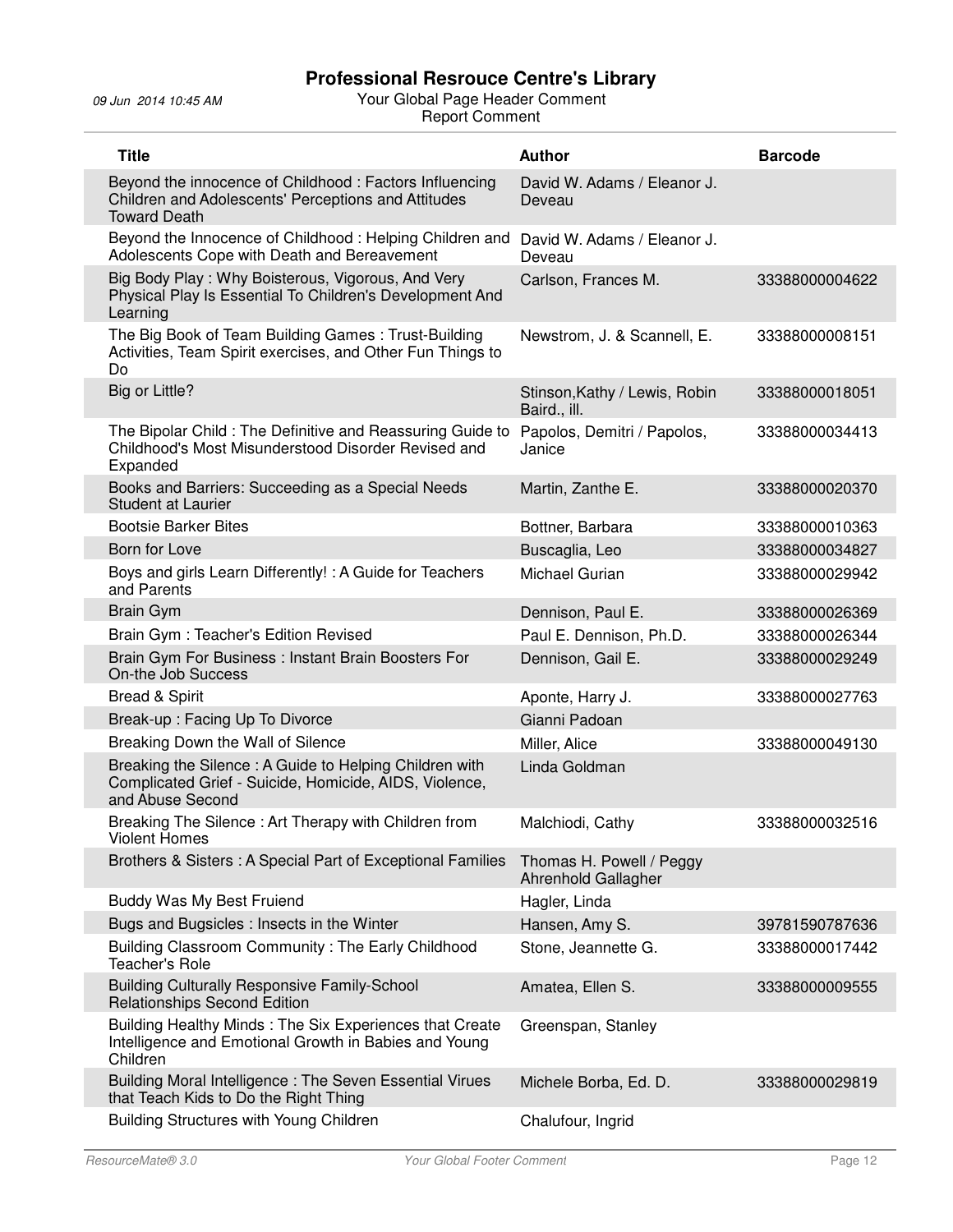| <b>Title</b>                                                                                                                | <b>Author</b>                                                                             | <b>Barcode</b> |
|-----------------------------------------------------------------------------------------------------------------------------|-------------------------------------------------------------------------------------------|----------------|
| Building Trust, Making Friends (about Divorce K. 6)                                                                         | Barker, Thomas                                                                            | 33388000033050 |
| Building Your Baby's Brain: A parent's guide to the first<br>five years                                                     | Trister Dodge, Diane                                                                      |                |
| Bulding Healthy Minds: The Six Experiences that Create<br>Intelligence and Emotional Growth in Babies and Young<br>Children | Greenspan, Stanley                                                                        |                |
| Bulgaria- A Cultural Profile                                                                                                | Farheen, Hasan                                                                            | 33388000033233 |
| Bully Blocking: Six Secrets to Help Children Deal with<br>Teasing and Bullying Revised                                      | Field, Evelyn M.                                                                          | 33388000031641 |
| The Bully Free Classroom: Over 100 Tips And Strategies<br>For Teachers K-8 Updated ed.                                      | Beane, Allan L., 1950-                                                                    |                |
| The Bully, The Bullied, And The Bystander                                                                                   | Coloroso, Barbara                                                                         |                |
| <b>Bully-Proofing Your School</b>                                                                                           | Garrity, Carla                                                                            | 33388000032904 |
| Bullying in Schools and What To Do About It                                                                                 | Rigby, Ken                                                                                | 33388000035220 |
| Calm, Alert, and Learning: Classroom Strategies for Self-<br>Regulation                                                     | Stuart G. Shanker                                                                         | 33388000019927 |
| Cambodia: A Cultural Profile                                                                                                | Cecelia Lee                                                                               | 33388000035337 |
| The Cambridge Companion to Vygotsky                                                                                         | Daniels, Harry / Cole, Michael /<br>Wertsch, James                                        | 33388000011726 |
| Canada's Law on Child Sexual Abuse: A Handbook                                                                              | Wells, Mary                                                                               | 33388000027052 |
| Canada's Toddler Care Book: A Complete Guide from 1<br>to 5 Years Old                                                       | Dr. Jeremy Friedman MB. ChB,<br>FRCP(C), FAAP                                             | 33388000028720 |
| <b>Canada's Trees</b>                                                                                                       | MacLeod, Elizabeth                                                                        | 33388000011536 |
| Canada- A Cultural Profile                                                                                                  | Peigi T., Rockwell                                                                        | 33388000033241 |
| Canadian Families Past & Present Second Edition                                                                             | Nett, Emily M.                                                                            | 33388000002121 |
| Canadian Families Today: New Perspectives 2nd ed.                                                                           | Cheal, David                                                                              | 33388000008367 |
| the Canadian Writer's Workplace 6th                                                                                         | Lipschultz, Gary / Roberts, John<br>/ Scarry, John                                        | 33388000007856 |
| Care of the Soul                                                                                                            | Moore, Thomas                                                                             | 33388000026930 |
| Caring: Supporting Children's Growth                                                                                        | Rita M. Warren                                                                            |                |
| Caring: Supporting Children's Growth                                                                                        | Rita M. Warren                                                                            | 33388000029769 |
| Caring For A Living: A Study on Wages and Working<br>Conditions in Canadian Child Care                                      | Canadian Day Care Advocacy<br>Association / Canadian Child<br><b>Care Federation</b>      | 33388000030957 |
| Caring For A Living: A Study on Wages and Working<br><b>Conditions in Canadian Child Care</b>                               | The Canadian Child Day Care<br>Federation / The Canadian Day<br>Care Advocacy Association | 33388000030445 |
| Caring for School-Age Children Second Edition                                                                               | Phyllis M. Click                                                                          | 33388000036020 |
| Caring For Your School-Age Child: Ages 5 to 12                                                                              | Edward L. Schor, MD., F.A.A.P.                                                            |                |
| Caring for Your Teeth: Take Care of Yourself                                                                                | Smith, Sian                                                                               | 33388000011452 |
| Caring Spaces, Learning Places: children's Environments<br><b>That Work</b>                                                 | Jim Greenman                                                                              | 33388000023341 |
| Caring, Sharing & Getting Along                                                                                             | Franco, Betsy                                                                             |                |
| Caring, Sharing & Getting Along: 50 Perfect Poems for<br>Promoting Good Behavior in the Classroom                           | <b>Betsy Franco</b>                                                                       |                |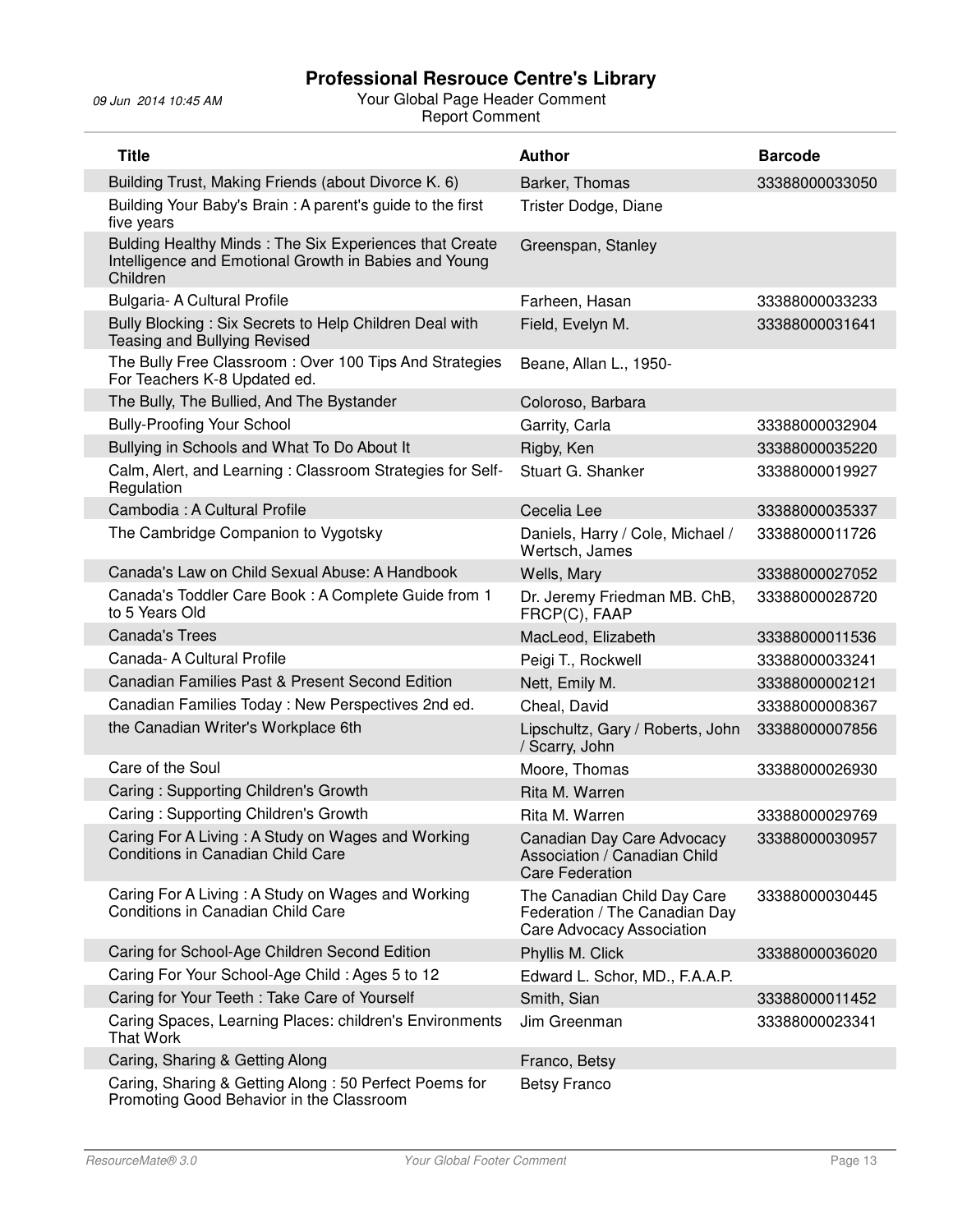| <b>Title</b>                                                                                             | <b>Author</b>                                            | <b>Barcode</b> |
|----------------------------------------------------------------------------------------------------------|----------------------------------------------------------|----------------|
| Caring, Sharing & Getting Along: 50 Perfect Poems for<br>Promoting Good Behaviour in the Classroom       | Franco, Betsy                                            | 33388000049650 |
| Celebrate Home: Great Ideas for Stay-at-Home Moms                                                        | Peter, Angie                                             | 33388000012963 |
| Celebrate Your Self : Enhancing Your Own Self-Esteem                                                     | <b>Dorothy Corkille Briggs</b>                           | 33388000031062 |
| <b>Celebrating the Powwow</b>                                                                            | Kalman, Bobbie                                           | 33388000012120 |
| The Challenge of Toddlers : For Teen Parents- Parenting<br>Your Child From One to Three                  | Jeanne Warren Lindsay                                    |                |
| Challenging Behavior in Young Children: Understanding,<br>Preventing, and Responding Effectively         | Kaiser, Barbara / Rasminsky,<br><b>Judy Sklar</b>        | 33388000033829 |
| Challenging Behavior In Young Children: Understanding,<br>Preventing, And Responding Effectively 3rd ed. | Kaiser, Barbara, 1948- /<br>Rasminsky, Judy Sklar, 1940- | 33388000001560 |
| Change Your Life Now- Powerful Techniques for Positive<br>Change                                         | Knaus, William J.                                        | 33388000027607 |
| Changing Children's Behavior: By Changing The People,<br>Places, And Activities In Their Lives           | Munger, Richard L                                        | 33388000034090 |
| <b>Changing The Abusive Parent</b>                                                                       | Goldstein, Arnold P.                                     | 33388000027136 |
| <b>Character Building Activities for Kids</b>                                                            | Mannix, Darlene                                          | 33388000031419 |
| Character Is The Key: How to unlock the best in our<br>children and ourselves                            | Sara Dimerman                                            | 33388000027623 |
| Characteristics of Emotional and Behavioral Disorders of<br><b>Children and Youth</b>                    | Kauffman, James, M                                       | 33388000032771 |
| Charting the Bumpy Road of Coparenthood: :<br>Understanding the Challenges of Family Life                | James P. McHale                                          |                |
| Chicken Soup for the Soul: 101 Stories of Courage,<br>Compassion & Creativity in the Workplace           | Jack Canfield / Mark Victor<br>Hansen / Maida Rogers     | 33388000026088 |
| Chicken Soup for the Soul: 101 Stories To Open The<br>Heart And Rekindle The Spirit                      | Jack Canfield / Mark Victor<br>Hansen                    | 33388000026039 |
| Child Abuse: A Practical Guide for Those Who Help<br><b>Others</b>                                       | Jorgensen, E. Clay                                       | 33388000027029 |
| Child Abuse: Implications for Child Development and<br>Pscyhopathology                                   | Wolfe, David A.                                          | 33388000027045 |
| Child and Adolescent Development Instructor's Copy                                                       | Woolfolk, Anita / Perry, Nancy<br>Ε.                     | 33388000004382 |
| A Child Called "it" : An Abused Child's Journey From<br>Victim To Victor                                 | Pelzer, David J.                                         | 33388000005629 |
| <b>Child Care And Education: Canadian Dimensions</b>                                                     | Doxey, Isabel M., 1934-                                  | 33388000006213 |
| Child Care Cooks: 120+ Recipes from the child care<br>cooks of Guelph and Wellington County              |                                                          | 33388000005835 |
| Child Development Second Canadian Edition                                                                | Laura E. Berk / Stuart G.<br>Shanker                     | 33388000006049 |
| <b>Child Development</b>                                                                                 | Patterson, Charlotte.                                    | 33388000005710 |
| Child Development : A Practitioner's Guide                                                               | Douglas Davies                                           | 33388000029785 |
| Child Development - A Primer                                                                             | Ingrid Crowther                                          | 33388000036186 |
| Child Development and Emergent Literacy: Module III,<br>Foundations in Family Literacy                   | Sanders, Maureen / Shively,<br>Janet                     | 33388000009910 |
| Child Development: A Primer                                                                              | Crowther, Ingrid                                         | 33388000006080 |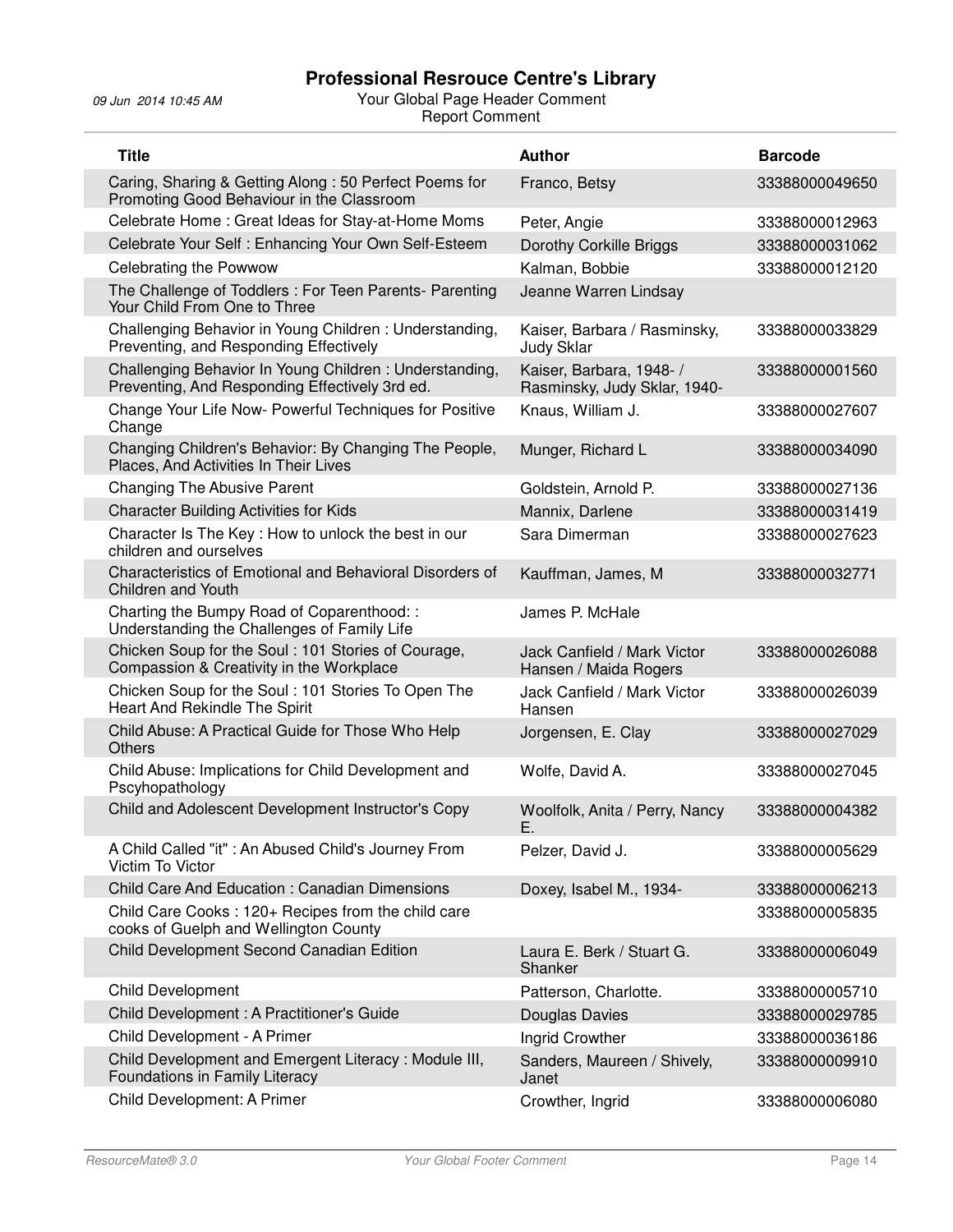| <b>Title</b>                                                                                     | <b>Author</b>                                                               | <b>Barcode</b> |
|--------------------------------------------------------------------------------------------------|-----------------------------------------------------------------------------|----------------|
| A Child Goes Forth: A Curriculum Guide for Preschool<br><b>Children Ninth</b>                    | Taylor, Barbara J.                                                          | 33388000036442 |
| Child Health And The Environment - A Primer                                                      | Canadian Partnership for<br>Children's health and<br>environment            | 33388000031658 |
| The Child In The Family And The Community                                                        | Gonzalez-Mena, Janet.                                                       | 33388000002097 |
| Child Psychology: A Contemporary Viewpoint Third<br>Edition                                      | Gauvain, Mary / Parke, Ross D.                                              | 33388000047514 |
| Child Psychology: A Contemporary Viewpoint<br>(McGraw-Hill Series In Psychology) 2d Canadian ed. | Hetherington, E. Mavis / Parke,<br>Ross D. / Schmuckler, Mark               | 33388000006502 |
| Child Sexual Abuse: Critical Perspectives on Prevention,<br>Intervention, and Treatment          | Bagley, Christopher R.                                                      | 33388000026955 |
| Child Sexual Abuse An Interdisciplinary Manual for<br>Diagnosis, Case Management, and Treatment  | Coullborn Faller, Kathleen                                                  | 33388000027037 |
| The Child's Conception of Number                                                                 | Piaget, Jean                                                                | 33388000011668 |
| A Child's World Infancy Through Adolescence 1st<br><b>Canadian Edition</b>                       | Papalia, Diane E. / Olds, Sally<br>Wendkos / Feldman, Ruth<br><b>Duskin</b> |                |
| A Child's World: Infancy Through Adolescence 2nd<br>Canadian ed.                                 | Papalia, Diane E. / Wendkos<br>Olds, Sally / Duskin Feldman,<br><b>Ruth</b> | 33388000006585 |
| A Child's World: Infancy Through Adolescence 1st<br>Canadian ed.                                 | Papalia, Diane E. / Wendkos<br>Olds, Sally / Duskin Feldman,<br>Ruth        | 33388000006593 |
| Child, Family, School, Community: Socialization and<br>Support 9th ed.                           | Berns, Roberta M.                                                           | 33388000008011 |
| Childcare: About Canada                                                                          | Friendly, Martha / Prentice,<br>Susan                                       | 33388000005140 |
| Childhood                                                                                        | Melvin Konner                                                               | 33388000029835 |
| Childhood & Adolescence: Voyages in Development First<br><b>Canadian Edition</b>                 | Spencer A. Rathus / Christina<br>M. Rinaldi                                 | 33388000035865 |
| Childhood & Adoleschence : Voyages in Development<br><b>First Canadian Edition</b>               | Rathus. Spencer A. / Rinaldi,<br>Christine M.                               | 33388000005033 |
| Childhood and Adolescence: Voyages in Development 1st Rathus, Spencer A. / Rinaldi,              | Christine M.                                                                | 33388000008326 |
| <b>Childhood Disorders</b>                                                                       | Kendall, Philip                                                             | 33388000020263 |
| Childhood Symptoms: Everyday Parent's Guide To<br><b>Childhood Illnesses</b>                     | Brace, Edward                                                               |                |
| Children                                                                                         | Kail, Robert V.                                                             | 33388000047563 |
| Children 10th ed.                                                                                | Santrock, John W.                                                           | 33388000006452 |
| Children: A Chronological Approach Third                                                         | Kail, Robert V. / Zolner,<br>Theresa                                        | 33388000009191 |
| Children and Teens Afraid to Eat                                                                 | Berg, Frances                                                               | 33388000034843 |
| Children and Their Development Canadian ed.                                                      | Kail, Robert V. / Barnfield, Anne                                           | 33388000004523 |
| Children and Youth Mental Health Resource Guide                                                  | Mental Health of Waterloo<br>Region                                         | 33388000020453 |
| Children As Illustrators: Making Meaning through Art and<br>Language                             | Thompson, Susan                                                             | 33388000028514 |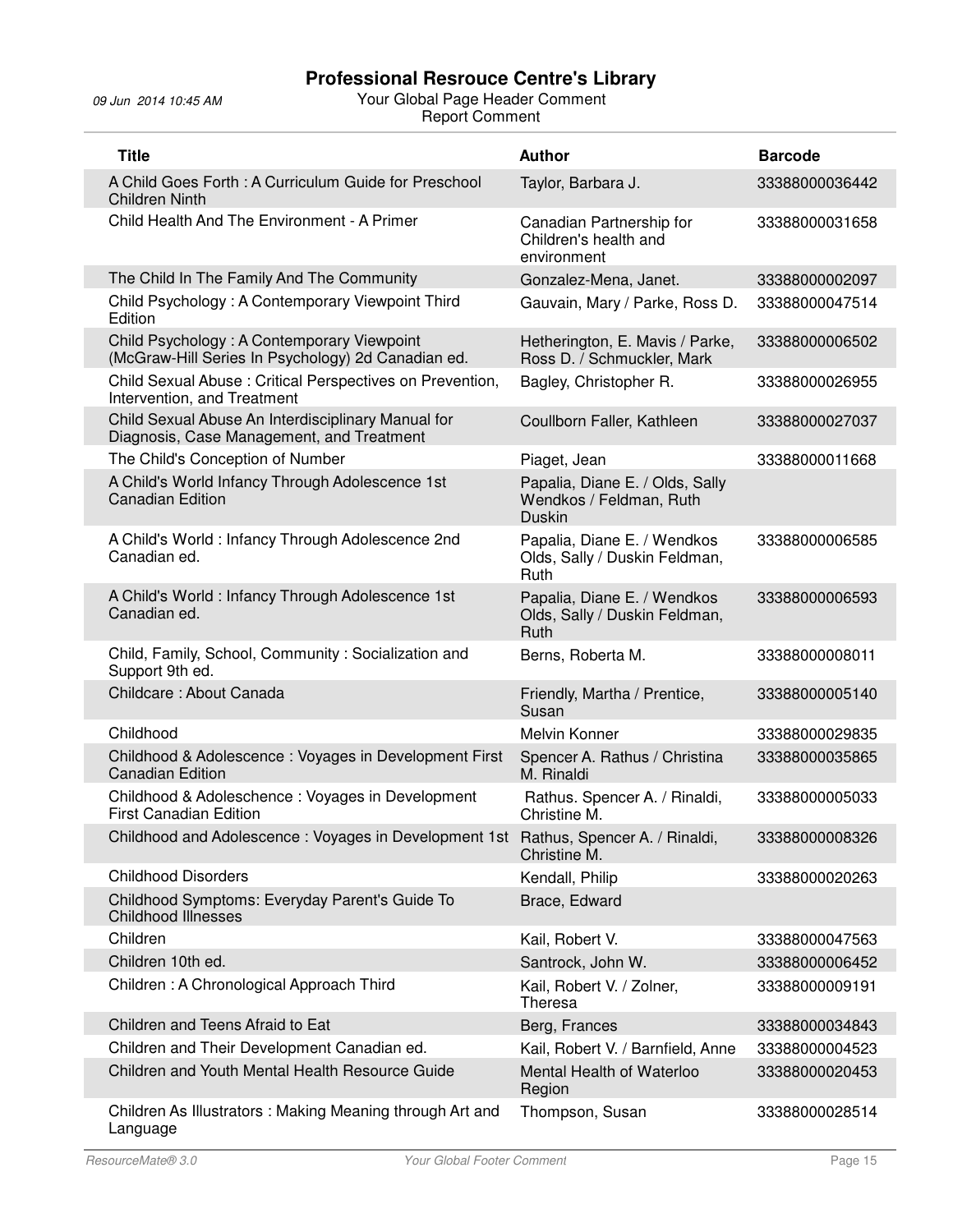| <b>Title</b>                                                                                                                                 | <b>Author</b>                                     | <b>Barcode</b> |
|----------------------------------------------------------------------------------------------------------------------------------------------|---------------------------------------------------|----------------|
| Children Exposed to Family Violence: Guidelines for<br><b>Community Service Providers</b>                                                    | Rimer, Pearl                                      | 33388000027177 |
| Children First: What Our Societ Must Do- And Is Not<br>Doing- For Our Children Today                                                         | Penelope Leach                                    |                |
| Children First: What Society Must Do-and Is Not<br>Doing-For Children Today                                                                  | Penelope Leach                                    |                |
| Children First: Working with Young Children in Inclusive<br>Group Caare Settings in Canada                                                   | Joanne Baxter / Malcolm V.<br>Read                | 33388000028118 |
| Children in Crisis                                                                                                                           | Landsberg, Michele                                | 33388000033712 |
| Children in Crisis: Support for Teachers And Parents                                                                                         | Fran Newman                                       | 33388000035766 |
| Children Language and Literacy: Diverse Learners In<br><b>Diverse Times</b>                                                                  | Celia Genishi / Anne Haas<br>Dyson                | 33388000030429 |
| Children of 2010                                                                                                                             | Washington, Valora, 1953- /<br>Andrews, J.D. ill. | 33388000018739 |
| Children of Alcoholics: A Guide for Parents, Educators and<br>Therapists                                                                     | Ackerman, Robert J.                               | 33388000031823 |
| Children of Battered Women                                                                                                                   | Jaffe, Peter                                      | 33388000049163 |
| Children of Depressed Mothers; From Early Childhood to<br>Maturity                                                                           | Radke- Yarrow, Marian                             | 33388000033571 |
| Children of Fast-Track Parents: Raising Self-sufficient<br>and Confident Children in an Achievement-Oriented World                           | <b>Andrree Aelion Brooks</b>                      |                |
| Children with Anger Problems (Copy 1) : A Practical<br>resource of approaches and activities for helping<br>chronically angry children (K-8) | Carr, Tom                                         | 33388000028977 |
| Children with Anger Problems (Copy 2): A Practical<br>resource of approaches and activities for helping<br>chronically angry children (K-8)  | Carr, Tom                                         | 33388000028985 |
| Children with Exceptionalities : A Canadian Perspective<br>Second                                                                            | Winzer, Margret                                   | 33388000034439 |
| Children with Exceptionalities : A Canadian Perspective<br>Second                                                                            | Winzer, Margret                                   | 33388000028159 |
| Children with Learning Disabilities: Theories, Diagnosis,<br>and Teaching Strategies                                                         | Lerner, Janet WI                                  | 33388000032920 |
| Children with Prenatal Alcohol and/or Other Drug<br>Exposure: Weighing the Risks of Adoption                                                 | Edelstein, Susan                                  | 33388000032672 |
| Children with Special Needs in Day Care: A Guide to<br>Integration (Copy 1)                                                                  | Health and Welfare Canada                         |                |
| Children with Special Needs in Day Care: A Guide to<br>Integration (Copy 2)                                                                  | Health and Welfare Canada                         |                |
| Children with Special Needs in Early Childhood Settings:<br>Identification, Intervention, Mainstreaming                                      | Paasche, Carol                                    | 33388000020479 |
| Children with Tourette Syndrome: A Parents' Guide                                                                                            | Special-Needs Collection                          | 33388000034785 |
| Children with Visual Impairments: A Parent's Guide                                                                                           | M. Cay Holbrook, Ph.D.                            |                |
| Children's Play in Child Care Settings                                                                                                       | Goelman, Hillel                                   | 33388000031211 |
| Children's Playspaces and Equipment                                                                                                          | <b>Canadian Standards</b><br>Association          | 33388000031229 |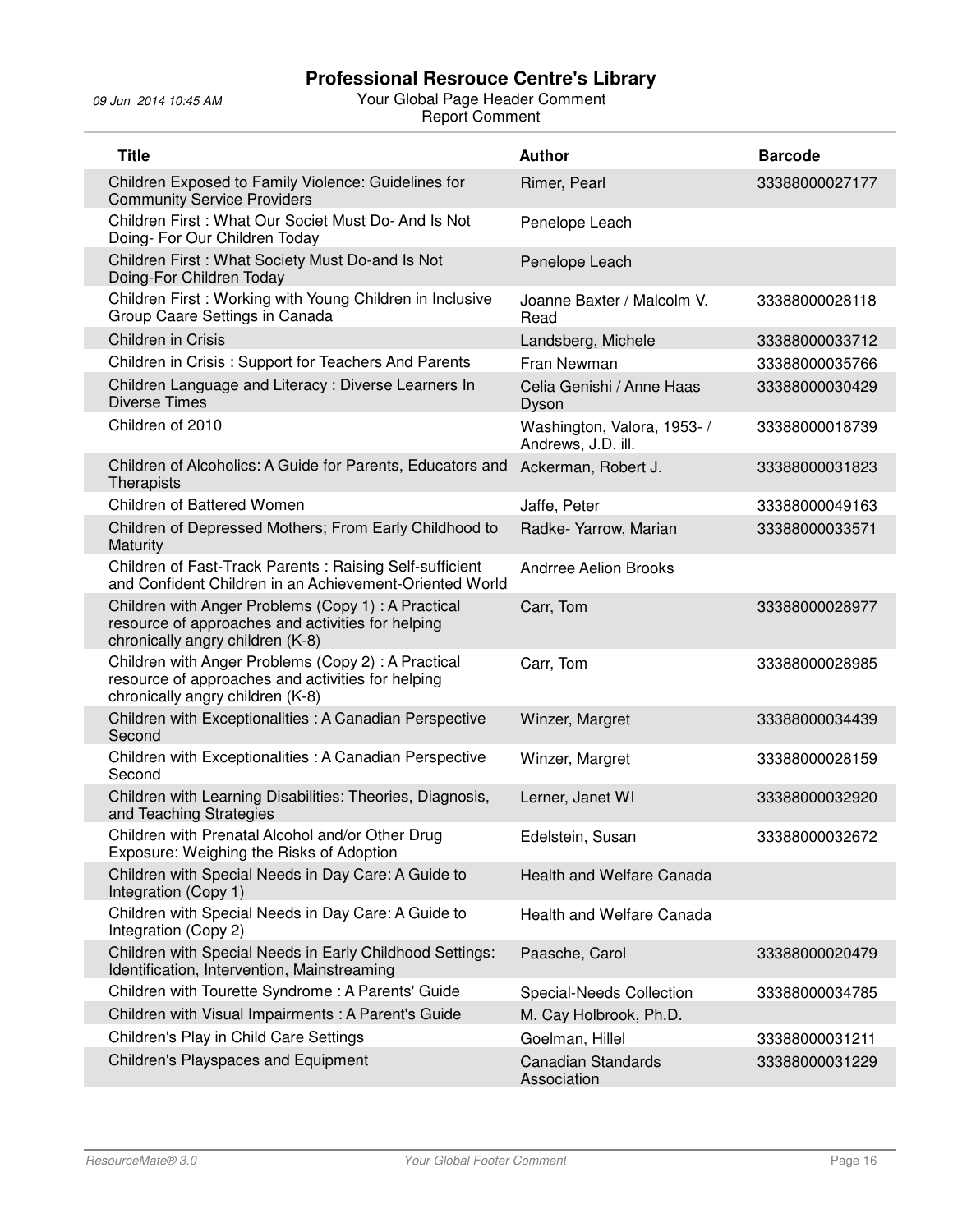| <b>Title</b>                                                                                                                           | <b>Author</b>                                                | <b>Barcode</b> |
|----------------------------------------------------------------------------------------------------------------------------------------|--------------------------------------------------------------|----------------|
| Children: The Challenge: The classic work on improving<br>parent-child relations-intelligent, humane, and eminently<br>practical       | Rudolf Dreikurs, M.D. / Vicki<br>Soltz, R.N.                 |                |
| <b>Children: The Early Years</b>                                                                                                       | Celia Anita Decker                                           | 33388000028696 |
| Chile- A Cultural Profile                                                                                                              | Maira Athina Martimianakis                                   | 33388000033258 |
| China: A Cultural Prolile                                                                                                              | Elizabeth Chin / Emma Williams<br>/ Marson Mayers            | 33388000035568 |
| Cinderella Revisited: How to Survive Your Stepfamily<br>Without a Fairy Godmother                                                      | Dr. Peter Marshall                                           |                |
| Circle Of Influence: Implementing Shared Decision<br>Making And Participative Management (Director's<br>Toolbox)                       | Bloom, Paula J. (Paula Jorde),<br>1947-                      | 33388000002840 |
| Cirlce of Literacy: A Collaberation Guide for Literacy<br>Development                                                                  | Tuer, Jane / Sauve, Lorri                                    | 33388000009811 |
| Cites & Sources: An APA Documentation Guide 3rd ed.                                                                                    | Haig, Jane / MacMillan, Vicki /<br>Raikes, Gail              | 33388000008136 |
| Class Meetings: Young Children Solving Problems<br>Together                                                                            | Vance, Emily / Weaver,<br>Jimenez                            | 33388000008847 |
| Class Meetings- Young Children Solving Problems<br>Together                                                                            | Vance, Emily                                                 | 33388000035071 |
| Classroom Assessment Scoring System (CLASS) Manual,<br>Pre-K                                                                           | Pianta, Robert C. / La Paro,<br>Karen M. / Hamre, Bridget K. | 33388000004002 |
| Classroom Cupboard : Lessons, Activities & Culinary<br><b>Concoctions For Kids</b>                                                     | Solis, Lisa V. / Mascheri, Nancy.                            |                |
| <b>Clifford's Manners</b>                                                                                                              | Bridwell, Norman                                             | 33388000010298 |
| Codependent No More How to Stop Controlling Others<br>and Start Caring for Yourself                                                    | Beattle, Melody                                              | 33388000034033 |
| Collaborative Therapy with Multi-Stressed Families                                                                                     | Madsen, Willian                                              | 33388000027664 |
| <b>College Success</b>                                                                                                                 |                                                              | 33388000007468 |
| Colombia: A Cultural Profile                                                                                                           | Leanne McCormack                                             | 33388000035477 |
| Common Psychological Disorders in Young Children: A<br>Handbook for Child Care Professionals                                           | Jenna Bilmes / Tara Welker,<br>Ph. D.                        | 33388000027698 |
| Common Sense Parenting Of Toddlers And Preschoolers                                                                                    | Bridget A. Barnes / Steven M.<br>York, M.H.D.                |                |
| The Complete Book Of Activities, Games, Stories, Props,<br>Recipes, And Dances For Young Children                                      | Schiller, Pamela Byrne. /<br>Silberg, Jackie, 1934-          | 33388000001586 |
| Complete Group Counseling Program for Children of<br>Divorce: Ready to Use Plans & Materials for Small &<br>Large Groups, Grade 1-6    | Margolin, Sylvia                                             |                |
| Complete Group Counselling Program for Children of<br>Divorce: Ready-to Use Plans & Materials fopr Small &<br>Large Groups, Grades 1-6 | Sylvia Margolin                                              |                |
| Complete Guide To Container Gardening (Better Homes<br>And Gardens)                                                                    |                                                              |                |
| The Complete Guide To Houseplants                                                                                                      | <b>Bradley, Valerie</b>                                      |                |
| Complete Handbook of Indoor and Outdoor Games and<br>Activities for Young Children                                                     | Jean R. Feldman                                              | 33388000026294 |
| The Comprehensive Preschool Curriculum                                                                                                 | Albrecht, Kay / Miller, Linda G.                             | 33388000007989 |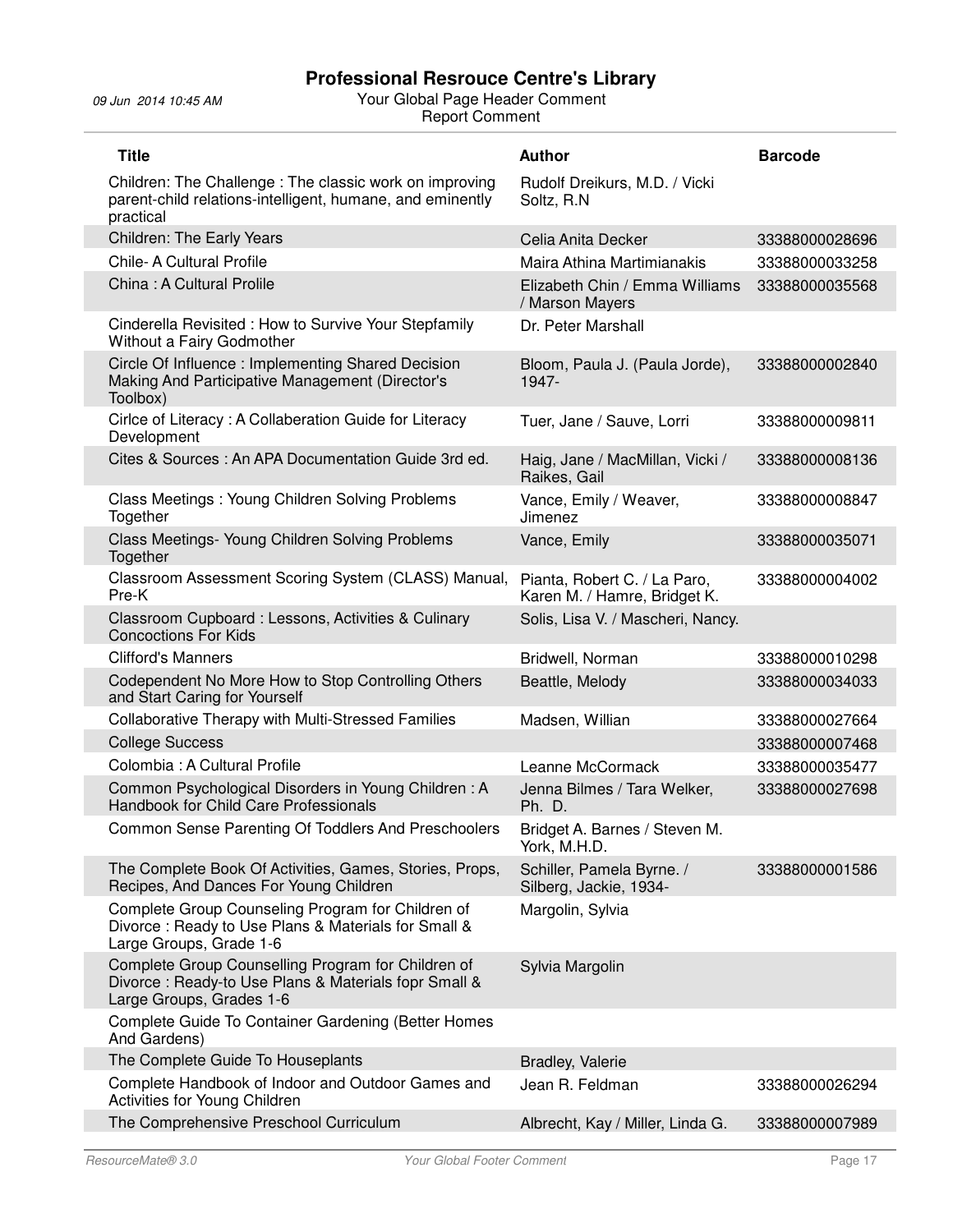j.

| <b>Title</b>                                                                                        | <b>Author</b>                                                          | <b>Barcode</b> |
|-----------------------------------------------------------------------------------------------------|------------------------------------------------------------------------|----------------|
| Concepts and Theories of Human Development Second<br>Edition                                        | Richard M. Lerner                                                      | 33388000029801 |
| Connected Parenting: Transform Your Challenging Child<br>And Build Loving Bonds For Life            | Kolarl, Jennifer                                                       | 33388000034520 |
| <b>Considering Chilren's Art</b>                                                                    | Engel, Brenda S.                                                       | 33388000031443 |
| Constructivism across the Curriculum in Early Childhood<br>Classrooms: Big Ideas as Inspiration     | Chaille', Christine                                                    | 33388000008342 |
| Continuing Issues in Early Childhood Education 3rd edition                                          | Feeney, Stephanie / Galper,<br>Alice / Seefeldt, Carol                 | 33388000007872 |
| Controlling Work Stress: Effective Human Resource and<br><b>Management Strategies</b>               | Michael T.I Matteson / John M.<br>Ivancevich                           | 33388000049486 |
| Conversations with Prescbool Children: Uncovering<br><b>Developmental Patterns</b>                  | Trad, Paul V.                                                          | 33388000017806 |
| <b>Converting Conflicts in Preschool</b>                                                            | Beaty, Janice J.                                                       | 33388000036038 |
| Cooking: A Practical Guide for Teaching Young Children                                              | Lisa Feeney                                                            | 33388000012443 |
| Cooking Up A Storm- Fun, Easy & Nutritious Recipes for<br>Children                                  | Dairy Farmers of Ontario                                               |                |
| Cooking Up World History: Multicultural Recipes And<br>Resources                                    | Marden, Patricia C., 1948- /<br>Barchers, Suzanne I.                   |                |
| <b>Cooperative Learning</b>                                                                         | Brown, Marzella                                                        |                |
| Coping Attention Deficit Disorder: A Guide For Parents<br>and Teachers                              | Beugin, Mary Ellen                                                     | 33388000028597 |
| Coping with an Anxious or Depressed Child                                                           | Sam Cartwright-Hatton                                                  |                |
| Coping With Death In The Family                                                                     | Geralk Schneiderman M.D.                                               |                |
| Copy the Cat Learns "Please" and "Thank you"                                                        | Cummings, Carol                                                        | 33388000010405 |
| The Courage to Teach: Exploring the Inner Landscape of<br>a Teacher's Life 10th Anniversary Edition | Palmer, Parker J.                                                      | 33388000007773 |
| <b>Creating Effective Learning Environments Second Edition</b>                                      | Crowther, Ingrid                                                       | 33388000004184 |
| <b>Creating Effective Learning Environments First Edition</b>                                       | Crowther, Ingrid                                                       | 33388000007823 |
| <b>Creating Effective Learning Environments</b>                                                     | <b>Ingrid Crowther</b>                                                 | 33388000030775 |
| <b>Creating Effective Learning Environments Second Edition</b>                                      | Ingrid Crowther                                                        | 33388000035824 |
| ** Creating Environments for Learning: Birth to Age Eight<br>1st ed.                                | Bullard, Julie                                                         | 33388000008128 |
| Creating Environments for Learning: Birth to Age Eight                                              | Bullard, Julie                                                         | 33388000035980 |
| Creating Environments for Learning: Birth to Age Eight                                              | Bullard, Julie                                                         | 33388000035972 |
| ** Creating Environments for Learning: Birth to Age Eight<br><b>Second Edition</b>                  | Julie Bullard                                                          | 33388000036111 |
| Creating Inclusive Classrooms: Effective And Reflective<br>Practices 4th ed.                        | Salend, Spencer J. / Salend,<br>Spencer J. Effective<br>mainstreaming. | 33388000001321 |
| Creating Inclusive Classrooms: Effective And Reflective<br>Practices For All Students 5th ed.       | Salend, Spencer J.                                                     | 33388000001339 |
| Creating Success! : A Program for Behaviourally and<br>Academically At Risk Children                | Akin, Terry / Cowan, David /<br>Dunne, Gerry                           | 33388000032979 |
| Creative Activities for Young Children 5th Edition                                                  | Mary Mayesky                                                           | 33388000027615 |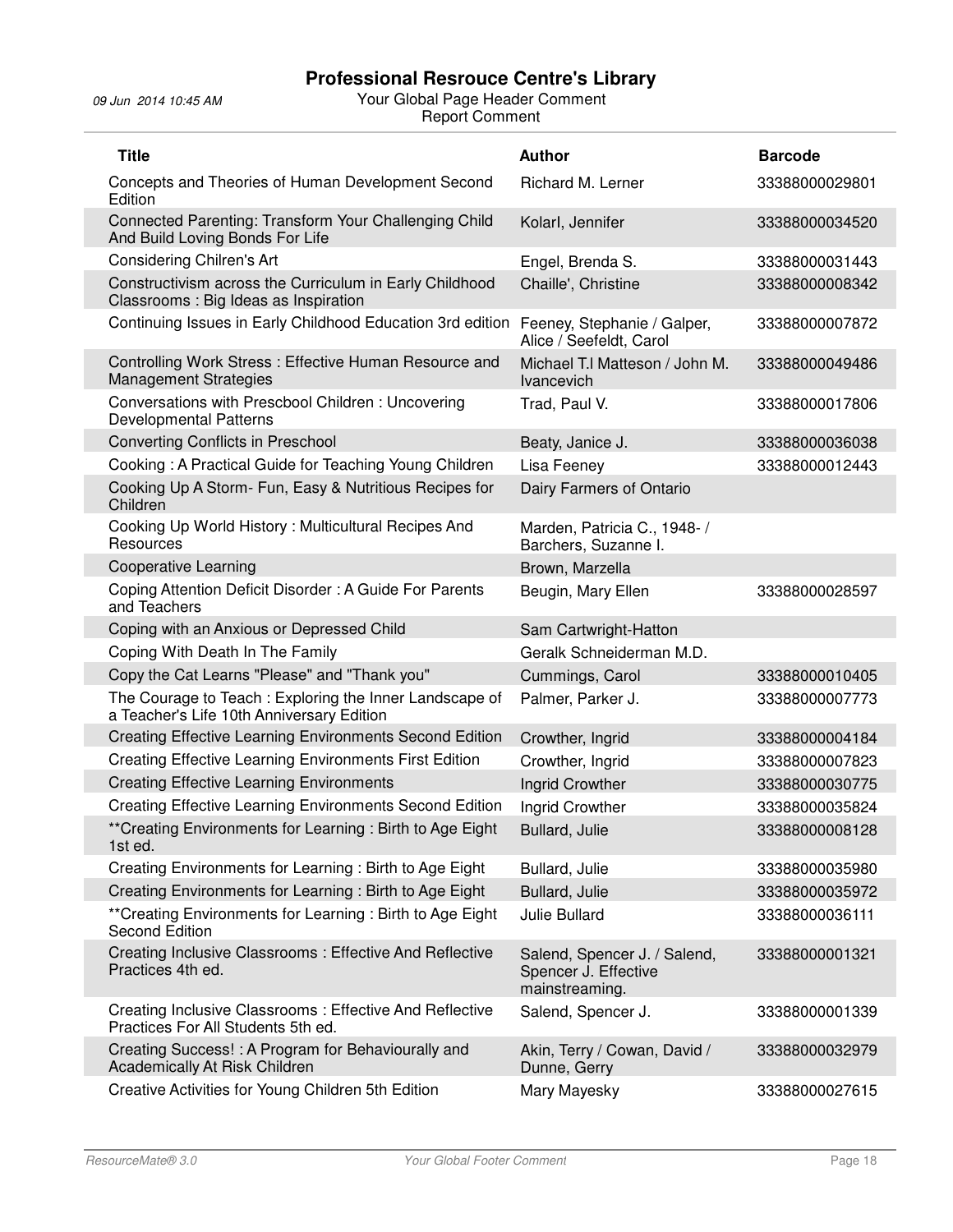| <b>Title</b>                                                                                                                   | <b>Author</b>                                                                                              | <b>Barcode</b> |
|--------------------------------------------------------------------------------------------------------------------------------|------------------------------------------------------------------------------------------------------------|----------------|
| The Creative Arts: A Process Approach For Teachers And<br>Children 2nd ed.                                                     | Edwards, Linda Carol. /<br>Edwards, Linda Carol. Affective<br>development and / the creative<br>arts.      | 33388000004580 |
| Creative Expression and Play in Early Childhood Second                                                                         | Jalongo, Mary Renck. /<br>Isenberg, Joan P.                                                                | 33388000036285 |
| Creative Interventions For Bereaved Children                                                                                   | Lowerstein, Liana                                                                                          |                |
| Creative Interventions For Troubled Children & Youth                                                                           | Lowenstein, Liana                                                                                          |                |
| Creative Interventions For Troubled Children & Youth                                                                           | Liana Lowenstein. M.S.W.,<br>C.S.W.CPT-P                                                                   |                |
| Creative Interventions For Troubled Children & Youth                                                                           | Lowenstein, Liana                                                                                          | 33388000026542 |
| Creative Parenting : How to use the new continuum<br>concept to raise children successfully from birth to<br>adolescence       | William Sears, MD                                                                                          |                |
| Creative Play for the Developing Child: Early Lifehood<br><b>Educatin Through Play</b>                                         | Cherry, Clare                                                                                              | 33388000028282 |
| Creative Resources: For The Early Childhood Classroom<br>2nd Edition                                                           | Judy Herr / Yvonne Libby                                                                                   | 33388000027342 |
| <b>Creative Resources For Infants And Toddlers</b>                                                                             | Herr, Judy. / Swim, Terri.                                                                                 | 33388000003749 |
| Creative Resources For The Early Childhood Classroom                                                                           | Judy Herr / Yvonne Libby                                                                                   | 33388000027359 |
| Creative Resources for the Early Childhood Classroom<br>Copy 2 4th Edition                                                     | Herr, Judy. / Larson, Yvonne<br>Libby                                                                      | 33388000047548 |
| Creative Teaching in Early Childhood Education                                                                                 | Flemming Bonnie, Mack                                                                                      | 33388000028498 |
| Creative Teaching in Early Childhood Education: A<br>sourcebook For Canadian Educators and Librarians<br><b>Second Edition</b> | McKay, Donald K.                                                                                           | 33388000028464 |
| Creative Thinking And Arts-based Learning: Preschool<br>Through Fourth Grade 4th ed.                                           | Isenberg, Joan P., 1941-/<br>Jalongo, Mary Renck. /<br>Isenberg, Joan P., 1941-<br>Creative expression and | 33388000006551 |
| Crisis Counselling with Children and Adolescents                                                                               | Van ornum, William                                                                                         | 33388000027755 |
| Critical Issue: Meeting the Diverse Needs of Young<br>Children                                                                 | <b>Learning Point Associates</b>                                                                           | 33388000001388 |
| Cultivating Creativity: For babies, toddlers and young<br>children 2nd edition                                                 | Bruce, Tina                                                                                                | 33388000008334 |
| Cultivating Creativity: For babies, toddlers and young<br>children 2nd Edition                                                 | Bruce, Tina                                                                                                | 33388000009613 |
| Curriculum Development: A Guide to Practice Eighth                                                                             | Bondi, Joseph C. / Wiles, Jon<br>W.                                                                        | 33388000036293 |
| Curriculum for Young Children: An Introduction                                                                                 | Arce, Eve-Marie                                                                                            | 33388000036434 |
| Curriculum Leadership: Reading for Developing Quality<br><b>Eduacational Programs</b>                                          | Forrest W. Parkay / Eric J.<br>Anctil / Glen Hass                                                          | 33388000035873 |
| D is for Drum : A Native American Alphabet                                                                                     | Shoulders, Debbie / Shoulders,<br>Michael                                                                  | 33388000012096 |
| Dance: Five Steps to Living Your Best Life                                                                                     | Deborah DeJong, MSW                                                                                        | 33388000026096 |
| Dance, Turn, Hop, Learn! Enriching Movement Activities<br>for Preschoolers                                                     | Dow, Connie Bergstein                                                                                      | 33388000028274 |
| Danny and the Dinosaur Go to Camp                                                                                              | Hoff, Syd                                                                                                  |                |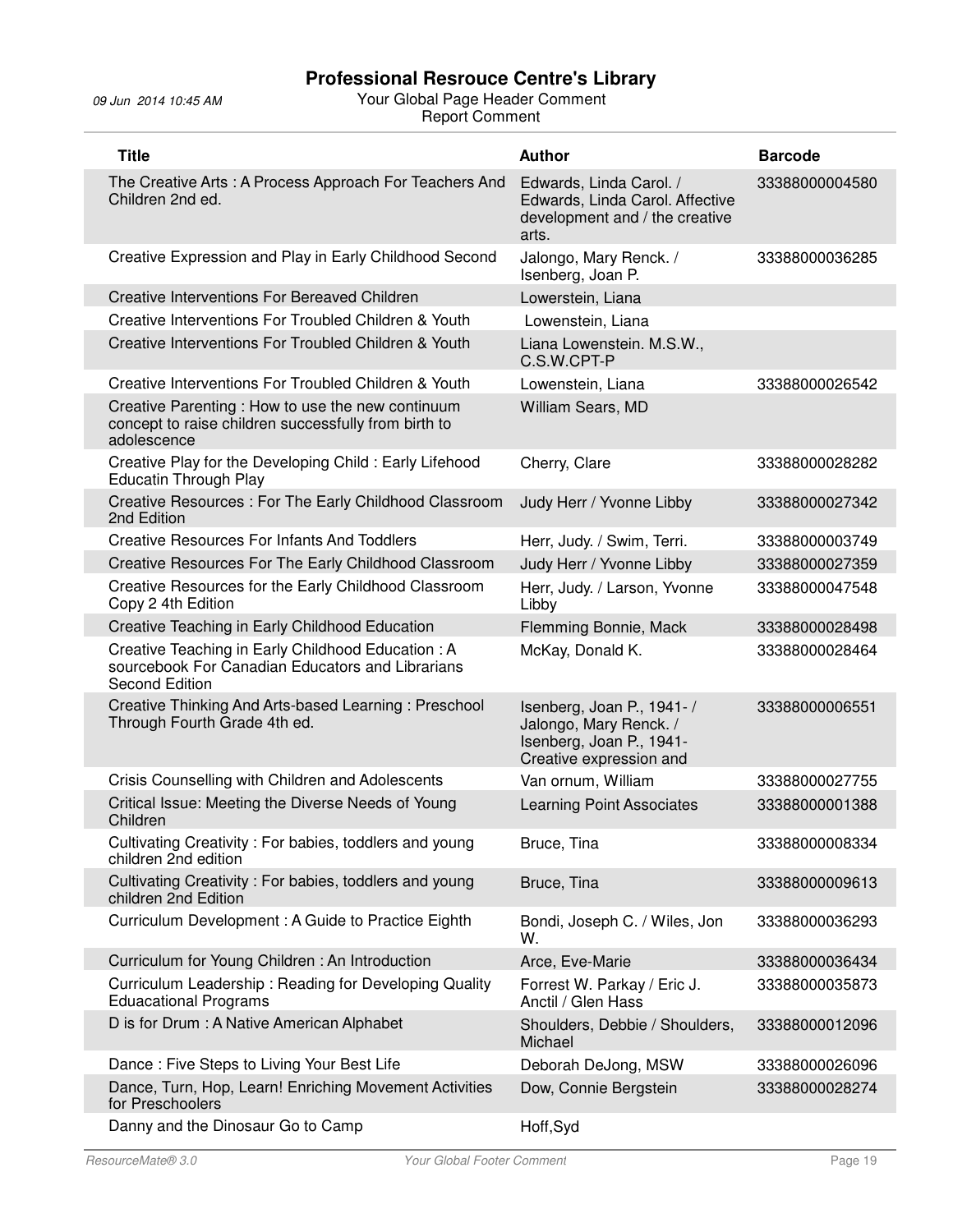| <b>Title</b>                                                                                                                  | <b>Author</b>                                                                      | <b>Barcode</b> |
|-------------------------------------------------------------------------------------------------------------------------------|------------------------------------------------------------------------------------|----------------|
| Daycare and the Law                                                                                                           | Maureen Bogoroch-Ditkofsky                                                         | 33388000030221 |
| Dealing with the Stuff that makes Life Tough: 10 Things                                                                       | Zimmerman, Rutledge, Jill                                                          | 33388000031781 |
| Dec Recommended Practices 1st Edition 2005                                                                                    | Sandall, Susan / Hemmeter,<br>Mary Louise / Smith, Barbara J.                      | 33388000001347 |
| DEC Recommended Practices Workbook: Improving<br>Practices For Young Children With Special Needs And<br><b>Their Families</b> | Hemmeter, Mary Louise /<br>Smith, Barbara J. / Sandall,<br>Susan                   | 33388000001354 |
| **Deceptively Delicious: Simple Secrets to Get Your Kids<br>Eating Good Food                                                  | Seinfield, Jessica                                                                 | 33388000025965 |
| <b>Defeating Depression</b>                                                                                                   | Sidney H. Kennedy, MD / Sagar<br>V. Parikh, MD / Colin M.<br>Shapiro, MBBCh, Ph.D. | 33388000033597 |
| Define "Normal"                                                                                                               | Julie Anne Peters                                                                  | 33388000029488 |
| ** Designs For Living And Learning: Transforming Early<br><b>Childhood Environments</b>                                       | Curtis, Debbie. / Carter, Margie.                                                  | 33388000004176 |
| Designs For Living And Learning: Transforming Early<br><b>Childhood Environments</b>                                          | Curtis, Debbie. / Carter, Margie.                                                  | 33388000011684 |
| ** Developing and Presenting a Professional Portfolio in<br>Early Childhood Education Third Edition                           | Wiltz W., Nancy, , / Daniels,<br>Janese / Skelley A., Heather                      | 33388000047324 |
| Developing and Presenting a Professional Portfolio in<br>Early Childhood Education Thrid                                      | Wiltz, Nancy / Daniels, Janese /<br>Skelley, Heather A.                            | 33388000008599 |
| Developing and Presenting a Professional Portfolio in the<br>Early Childhood Education Third                                  | W. Wiltz, Nancy / Daniels,<br>Janice / A. Skelley, Heather                         | 33388000009621 |
| The Developing Child: Using Jungian Type to Understand<br>Children                                                            | Murphy, Elizabeth                                                                  | 33388000017764 |
| Developing Staff Skills: "The Best of Exchange"                                                                               | Repring Collection #7                                                              | 33388000030650 |
| Developmental Health And The Wealth Of Nations:<br>Social, Biological, And Educational Dynamics 1st                           | Bereiter, Carl / Bouchard, Camil<br>/ Britto, Pia Rebello                          | 33388000006569 |
| Developmental Profiles: Birth to Six                                                                                          | Allen, K. Eileen                                                                   | 33388000017772 |
| Developmental Profiles : Pre-Birth Through Eight 2nd<br>Edition                                                               | Allen, K. Eileen                                                                   | 33388000017624 |
| Developmental Profiles: Pre-Birth Through Twelve 5th Ed                                                                       | K. Eileen Allen / Lynn R. Marotz                                                   | 33388000007781 |
| Developmental Profiles: Pre-Birth Through Twelve 5th Ed                                                                       | K. Eileen Allen / Lynn R. Marotz                                                   | 33388000047357 |
| Developmental Psychology: Childhood Adolescence First<br><b>Canadian Edition</b>                                              | David R. Shaffer / Eileen Wood<br>/ Teena Willoughby                               | 33388000035899 |
| Developmental Screening in Early Childhood 5th                                                                                | Meisels, Samuel                                                                    | 33388000033936 |
| Developmental Screening in Early Childhood - A Guide                                                                          | Meisels, Samuel / Sally<br>Atkins-Burnett                                          | 33388000034132 |
| **Developmentally Appropriate Curriculum: Best Practices<br>in Early Childhood Education Sixth Edition                        | Kostelnik, Marjorie J. /<br>Soderman, Anne K.                                      | 33388000031369 |
| Developmentally Appropriate Curriculum : Best Practices<br>in Early Childhood Education Fifth                                 | Kostelnik, Marjorie J. /<br>Soderman, Anne K. / Whiren,<br><b>Alice Phipps</b>     | 33388000047571 |
| Developmentally Appropriate Curriculum In Action                                                                              | Kostelnik, Marjorie J. / Rupiper,<br>Michelle / Soderman, Anne K.                  | 33388000011882 |
| Developmentally Appropriate Play: Guiding Young<br>Children To A Higher Level 1st ed.                                         | Gronlund, Gaye, 1952-                                                              | 33388000006205 |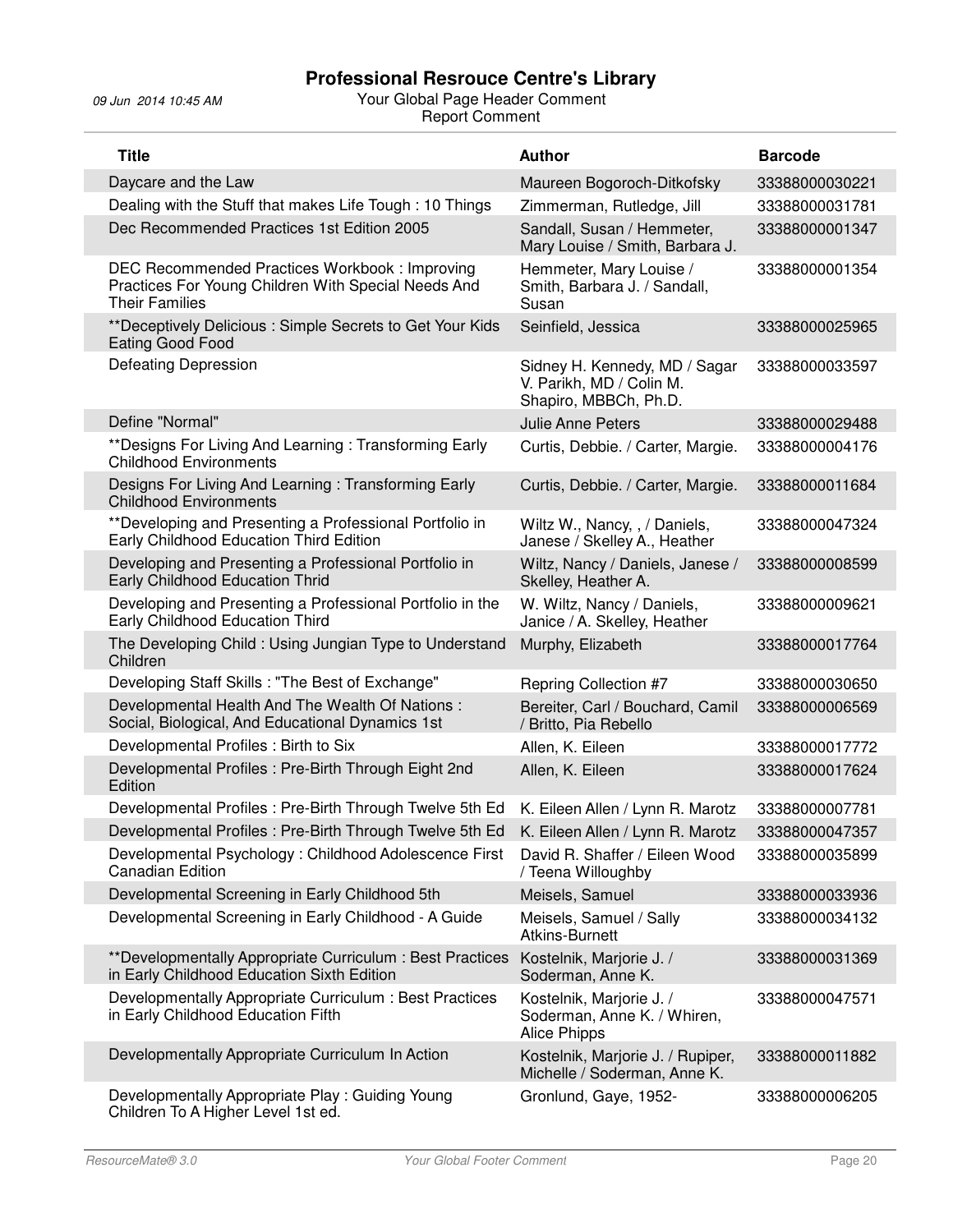| <b>Title</b>                                                                                                                                  | <b>Author</b>                                                                                | <b>Barcode</b> |
|-----------------------------------------------------------------------------------------------------------------------------------------------|----------------------------------------------------------------------------------------------|----------------|
| Developmentally Appropriate Practice : In Early Childhood<br><b>Programs Third Edition</b>                                                    | Carol Copple / Sue Bredekamp                                                                 |                |
| Developmentally Appropriate Practice in "Real Life" :<br>Stories of Teacher Practical Knowledge                                               | Wien, Carol Anne                                                                             | 33388000009530 |
| Developmentally Appropriate Practice in Early Childhood<br><b>Programs Revised Edition</b>                                                    | Sue Bredekamp / Carol Copple                                                                 | 33388000029918 |
| Developmentally Appropriate Practice in Early childhood<br>Programs: Serving Children From Birth Through Age 8                                | Sue Bredekamp                                                                                | 33388000030825 |
| Developmentally Appropriate Practice in Early Childhood<br>Programs: Serving children from birth through age 8                                | Sue Bredekamp                                                                                | 33388000029678 |
| Developmentally Appropriate Practice In Early Childhood<br>Programs Serving Children From Birth Through Age 8 3rd<br>ed.                      | Copple, Carol. / Bredekamp,<br>Sue. / National Association for<br>the Education of Young     | 33388000004234 |
| Developmentally Appropriate Practice In Early Childhood<br>Programs Serving Children From Birth Through Age 8 3rd<br>ed.                      | Copple, Carol. / Bredekamp,<br>Sue. / National Association for<br>the Education of Young     | 33388000011692 |
| Dewey & Eros: Wisdom and Desire in the Art of Teaching                                                                                        | Garrison, Jim                                                                                | 33388000011734 |
| Diagnostic and Statistical Manual of Mental Disorders 3rd<br>Edition (Revised)                                                                | American Psychiatric<br>Association                                                          | 33388000033860 |
| Different And Wonderful: Raising Black Children in a Race<br><b>Concious Society</b>                                                          | Hopson, Darlene P.                                                                           |                |
| Dino-Hockey                                                                                                                                   | Wheeler, Lisa                                                                                |                |
| Directions for Further Research in Canadian School-Age<br><b>Child Care</b>                                                                   | Ellen Vineberg Jacobs                                                                        | 33388000035923 |
| The Discipline Book: How to Have a Better-Behaved Child Sears, William / Sears, Martha<br>From Birth to Age Ten                               |                                                                                              | 33388000033423 |
| The Discipline Book: How to Have a Better-Behaved Child Sears, William / Sears, Martha<br>From Birth to Age Ten                               |                                                                                              | 33388000033415 |
| Discipline from Birth to Three                                                                                                                | Lindsay, Jeanne W.                                                                           | 33388000035048 |
| Diversity In Early Care And Education: Honoring<br>Differences 4th ed.                                                                        | Gonzalez-Mena, Janet. /<br>Gonzalez-Mena, Janet.<br>Multicultural issues in / child<br>care. |                |
| Diversity in Early Care and Education: Honoring<br><b>Differences Fifth Edition</b>                                                           | Janet Gonzalez-Mena                                                                          | 33388000029926 |
| Diversity In The Classroom: New Approaches To The<br>Education Of Young Children (Early Childhood Education<br>Series) 2nd ed.                | Kendall, Frances E.                                                                          |                |
| Diversity Training in Children and Youth Mental Health<br>Settings: A Review and Evaluation of the Literature :<br>Anti-Bias Assessment Chart | Chan, Jessica                                                                                | 33388000007047 |
| Do Men Mother?                                                                                                                                | Andrea Doucet                                                                                |                |
| Don't Be Afraid Of The Dark                                                                                                                   | Teitelbaum, Michael                                                                          | 33388000010264 |
| Don't Get Mad. Get Funny                                                                                                                      | JaS sheway, Leigh Anne                                                                       | 33388000030551 |
| Don't Give Me That Attitude!                                                                                                                  | Borba, Michele                                                                               | 33388000027466 |
| Don't Give Me That Attitude! : 24 Rude, Selfish, Insensitive<br>Things Kids Do and How to Stop Them                                           | Borba, Michele                                                                               | 33388000034629 |
| Don't Sweat the Small Stuff with Your Family                                                                                                  | Carlson, Richard                                                                             | 33388000028332 |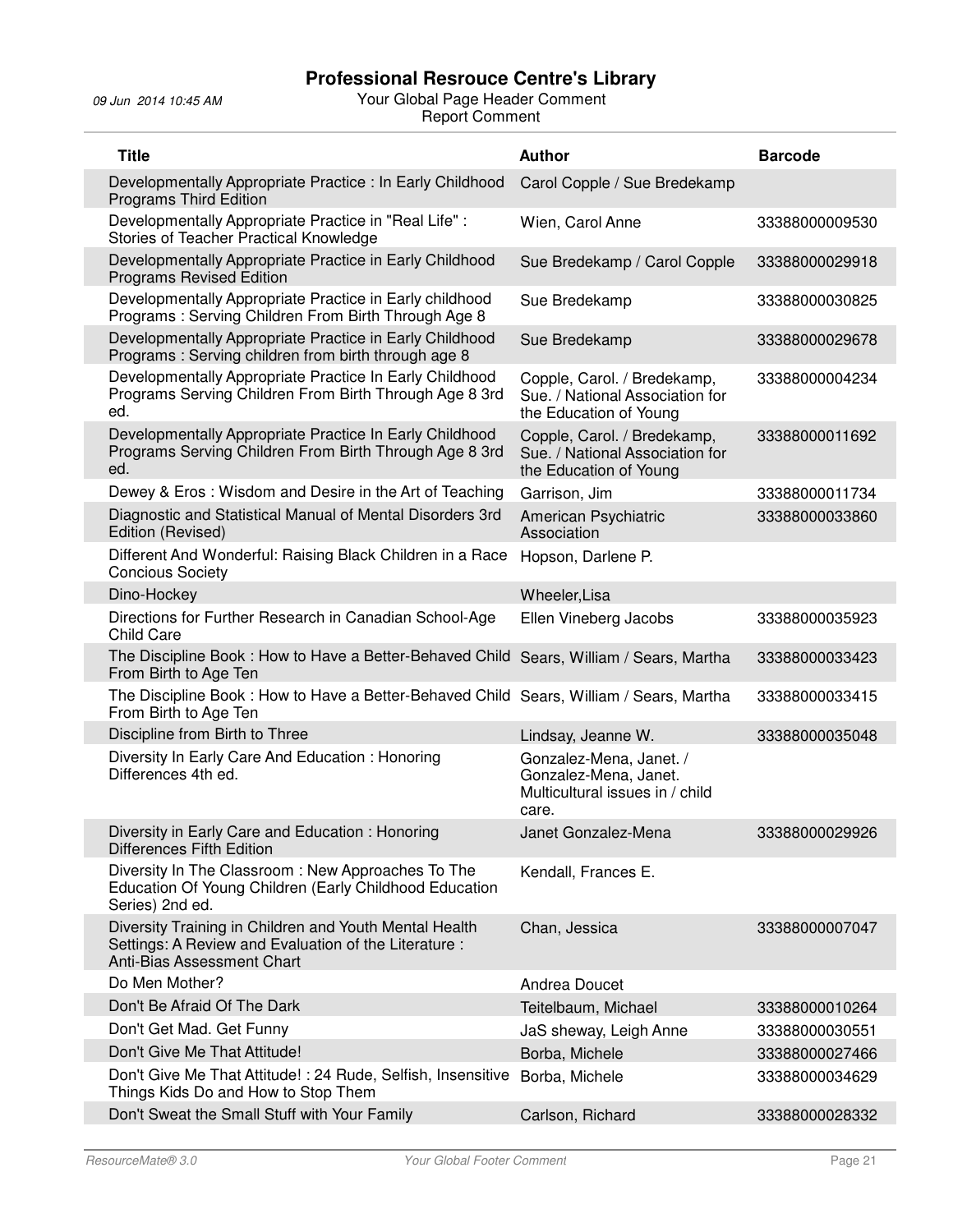| <b>Title</b>                                                                                                                           | <b>Author</b>                                                                                                   | <b>Barcode</b> |
|----------------------------------------------------------------------------------------------------------------------------------------|-----------------------------------------------------------------------------------------------------------------|----------------|
| Don't Sweat The Small Stuff-- And It's All Small Stuff:<br>Simple Ways To Keep The Little Things From Taking Over<br>Your Life 1st ed. | Carlson, Richard, 1961-2006.                                                                                    | 33388000002857 |
| Dr. Larry Silver's Advice to Parents on Attention Deficit<br><b>Hyperactivity Disorder</b>                                             | Silver, Larry                                                                                                   | 33388000028571 |
| Drawing the Line: Ten Steps to Constructive Discipline<br>and Achieving a Great Relationship with Your Kids                            | Weiss, Michael J. / Wagner,<br>Sheldon H. / Goldberg, Susan                                                     | 33388000026609 |
| Dreamers, Discoverers & Dynamos: How to Help the Child<br>Who is Bright, Bored, and Having Problems in School                          | Palladino, Lucy Jo                                                                                              | 33388000032946 |
| Driven To Distraction: Recognizing and Coping with<br>Attention Deficit Disorder from Childhood through<br>Adulthood                   | Hallowell, Edward M. / Ratey,<br>John J.                                                                        | 33388000028613 |
| Drug Safety- Why Not Sy Yes to: Fun, Freedom, Life,<br>Success, Happiness                                                              | McLaughlin, Ken                                                                                                 | 33388000031872 |
| Dying To Be Free: A Healing Guide for Families After A<br>Suicide                                                                      | Beverly Cobain / Jean Larch                                                                                     |                |
| Eager To Learn: Educating Our Preschoolers                                                                                             | <b>National Research Council</b><br>(U.S.). Committee on / Early<br>Childhood Pedagogy. /<br>Bowman, Barbara T. | 33388000006064 |
| Eager to Learn: Educating Our Preschoolers                                                                                             | <b>National Academy Press</b>                                                                                   | 33388000028399 |
| The Earliest Relationship: Parents, Infants, and the<br>Drama of Early Attachment                                                      | Brazelton, T. Berry / Cramer,<br>Bertrand G.                                                                    | 33388000029595 |
| Early Childhood Activities For a Greener Earth                                                                                         | Patty Born Selly                                                                                                | 33388000036194 |
| Early Childhood Behavior Management Guide                                                                                              | Kathleen Pullan Watkins /<br>Lucius Durant, JR.                                                                 | 33388000033688 |
| Early Childhood Curricula: Reconceptualist Perspectives                                                                                | Luigi Lannacci / Pam Whitty                                                                                     | 33388000006189 |
| Early Childhood Curriculum : A Creative-Play Model Fourth<br>Edition                                                                   | Carol E. Catron / Jan Allen                                                                                     | 33388000035790 |
| Early Childhood Curriculum: A Creative-play Model 2nd<br>ed.                                                                           | Catron, Carol Elaine. / Allen,<br>Jan.                                                                          | 33388000004077 |
| Early Childhood Curriculum: Developmetal Bases for<br>Learning and Teaching Fourth                                                     | Wortham, Sue C.                                                                                                 | 33388000036301 |
| Early Childhood Curriculum: Incorporating Multiple<br>Intelligences, Developmentally Appropriate Practice, and<br>Play                 | Rae Ann Hirsh                                                                                                   | 33388000035949 |
| Early Childhood Curriculum: Incorporating Multiple<br>Intelligences, Developmentally Appropriate Practice, and<br>Play                 | Rae Ann Hirsh                                                                                                   | 33388000035964 |
| Early Childhood Curriculum: Open Structures for<br>Intergrative Learning                                                               | Fortson-Rogers, Laura / Reiff,<br>Judith C.                                                                     | 33388000010041 |
| Early Childhood Education and Care in Canada: Context,<br>Dimensions, and Issues                                                       | Margie I. Mayfield                                                                                              | 33388000036012 |
| Early Childhood Education For A Multicultural Society: A<br><b>Handbook for Educators</b>                                              | Gyda Chud / Ruth Fahlman /<br>Reena Baker                                                                       | 33388000035154 |
| Early Childhood Education Today 7th Edition                                                                                            | George S. Morrison                                                                                              | 33388000029843 |
| Early Childhood Education Today 11th ed.                                                                                               | Morrison, George S.                                                                                             |                |
| Early Childhood Education Today Tenth                                                                                                  | Morrison, George S.                                                                                             | 33388000036236 |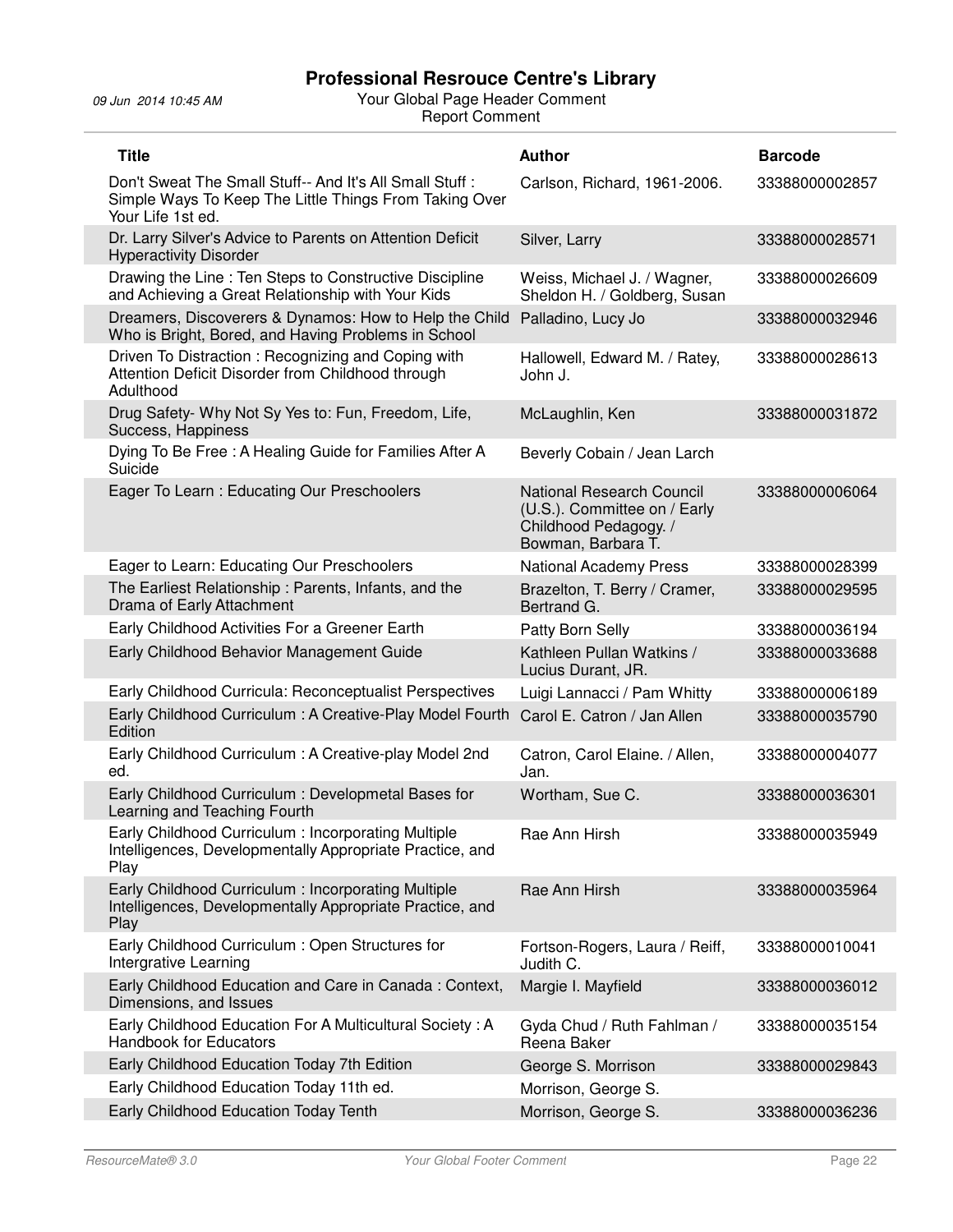| <b>Title</b>                                                                                    | <b>Author</b>                                              | <b>Barcode</b> |
|-------------------------------------------------------------------------------------------------|------------------------------------------------------------|----------------|
| Early Childhood Environment Rating Scale Rev. ed.,<br>updated.                                  | Harms, Thelma. / Clifford,<br>Richard M. / Cryer, Debby.   |                |
| Early Childhood Environment Rating Scale Rev. ed.,<br>updated.                                  | Harms, Thelma. / Clifford.<br>Richard M. / Cryer, Debby.   | 33388000004754 |
| Early Childhood Environment Rating Scale Rev. ed.,<br>updated.                                  | Harms, Thelma. / Clifford,<br>Richard M. / Cryer, Debby.   | 33338800000544 |
| Early Childhood Environment Rating Scale: Book Rev.<br>ed., updated.                            | Harms, Thelma. / Clifford,<br>Richard M. / Cryer, Debby.   | 33388000005462 |
| Early Childhood Environment Rating Scale: Book Rev.<br>ed., updated.                            | Harms, Thelma. / Clifford,<br>Richard M. / Cryer, Debby.   | 33388000005439 |
| Early Childhood Environment Rating Scale: Book Rev.<br>ed., updated.                            | Harms, Thelma. / Clifford,<br>Richard M. / Cryer, Debby.   | 33388000005447 |
| Early Childhood Environment Rating Scale: Book Rev.<br>ed., updated.                            | Harms, Thelma. / Clifford,<br>Richard M. / Cryer, Debby.   | 33388000005470 |
| Early Childhood Environment Rating Scale: Book Rev.<br>ed., updated.                            | Harms, Thelma. / Clifford,<br>Richard M. / Cryer, Debby.   | 33388000005488 |
| Early Childhood Environment Rating Scale: Book Rev.<br>ed., updated.                            | Harms, Thelma. / Clifford,<br>Richard M. / Cryer, Debby.   | 33388000005496 |
| Early Childhood Environment Rating Scale: Book Rev.<br>ed., updated.                            | Harms, Thelma. / Clifford,<br>Richard M. / Cryer, Debby.   | 33388000005504 |
| Early Childhood Environment Rating Scale: Book Rev.<br>ed., updated.                            | Harms, Thelma. / Clifford,<br>Richard M. / Cryer, Debby.   | 33388000005512 |
| Early Childhood Environment Rating Scale: Book Rev.<br>ed., updated.                            | Harms, Thelma. / Clifford,<br>Richard M. / Cryer, Debby.   | 33388000005520 |
| Early Childhood Environment Rating Scale: Book Rev.<br>ed., updated.                            | Harms, Thelma. / Clifford,<br>Richard M. / Cryer, Debby.   | 33388000005538 |
| Early Childhood Experiences In Language Arts Third<br>Edition                                   | Jeanne M. Machado                                          | 33388000030502 |
| Early Childhood Experiences in Language Arts                                                    | Machado, Jeanne M.                                         |                |
| Early Childhood Studies : A Holistic Introduction                                               | Taylor, Jayne / Woods,<br>Margaret                         | 33388000047282 |
| Early Ed; ucation Curriculum: A Child's Connection to the<br><b>World Third Edition</b>         | Hillda L. Jackman                                          | 33388000035741 |
| The Early Intervention Dictionary: A Multidisciplinary<br>Guide to Terminology                  | Coleman, Jeanine G.                                        | 33388000027714 |
| Early Intervention for Trauma and Traumatic Loss                                                | Litz, Brett                                                | 33388000027730 |
| Early Learning Bulletin Boards                                                                  | Forte, Imogene                                             | 33388000034371 |
| Early Learning Environments That Work                                                           | Isbell, Rebecca / Excelby, Betty                           | 33388000017665 |
| Early Learning Standards And Staff Development: Best<br>Practices In The Face Of Change 1st ed. | Gronlund, Gaye, 1952- / James,<br>Marlyn.                  | 33388000002980 |
| Early Self-Help Skills                                                                          | Bruce L. Baker / Alan J.<br>Brightman / Louis J. Heifetz   | 33388000029702 |
| Early Sprouts: Cultivating Healthy Food Choices In Young<br>Children 1st ed.                    | Kalich, Karrie. / Bauer, Dorothy.<br>/ McPartlin, Deirdre. | 33388000000844 |
| Early Violence Prevention: Tools for Teachers of Young<br>Children                              | Ronald G. Slaby / Wendy C.<br>Roedell / Diana Arezzo       |                |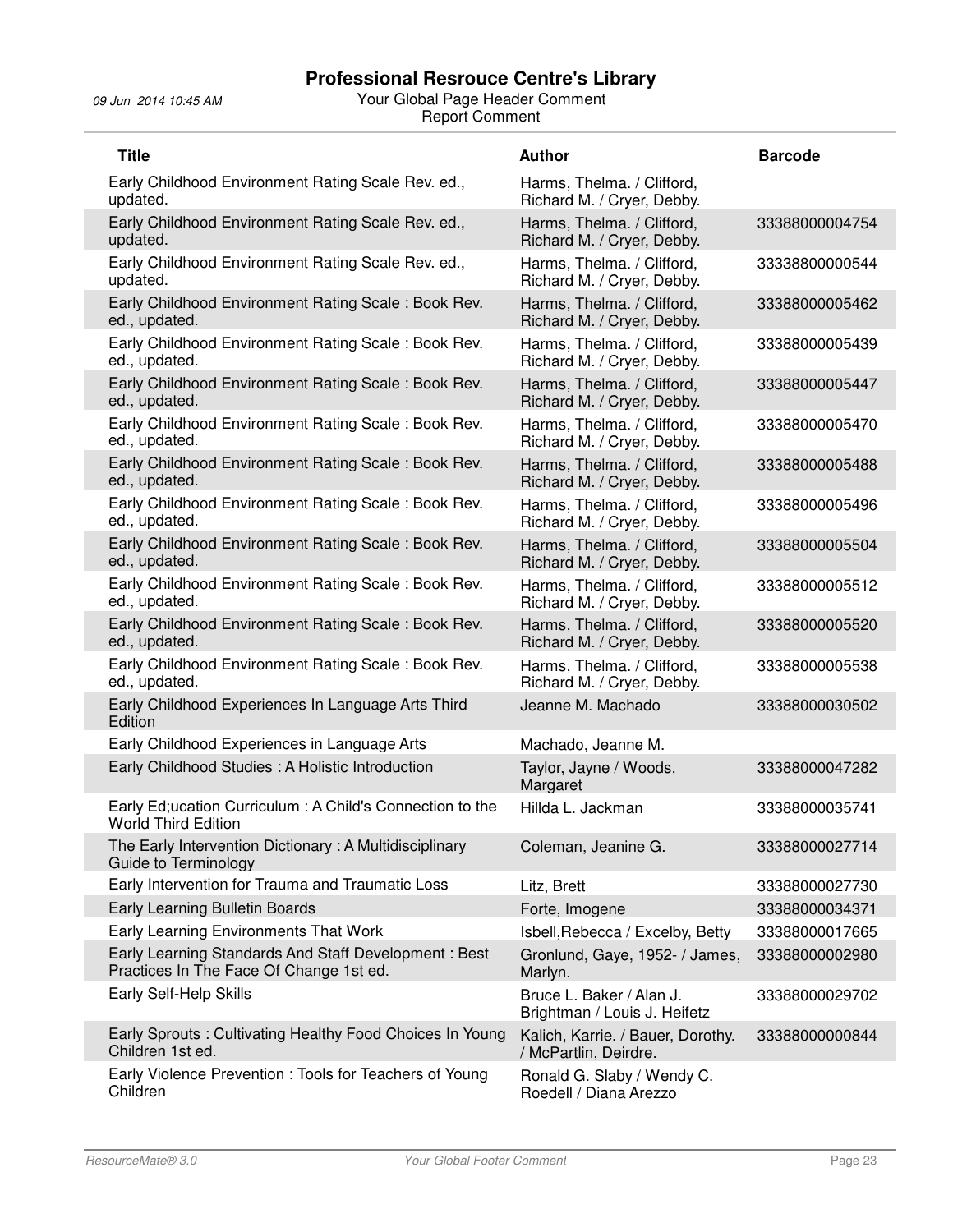| <b>Title</b>                                                                                                                                     | <b>Author</b>                                                             | <b>Barcode</b> |
|--------------------------------------------------------------------------------------------------------------------------------------------------|---------------------------------------------------------------------------|----------------|
| Early Violence Prevention: Tools for Teachers of Young<br>Children                                                                               | Ronald G. Slaby / Wendy C.<br>Roedell / Diana Arezzo                      | 33388000029421 |
| Early Years Study: Final Report                                                                                                                  | Mustard, Fraser J.                                                        | 33388000047274 |
| Early Years Study 3: Making decisions Taking Action                                                                                              | Margaret Norrie McCain /<br>Mustard, Fraser J. / McCuaig,<br>Kerry        | 33388000010132 |
| Easy Songs For Smooth Transitions In The Classroom 1st<br>ed.                                                                                    | Araújo, Nina. / Aghayan, Carol.                                           | 33388000004051 |
| Eat, Play, And Be Healthy: The Harvard Medical School<br>Guide To Healthy Eating For Kids                                                        | Walker, W. Allan.                                                         |                |
| Eating Well: Take Care of Yourself                                                                                                               | Smith, Sian                                                               | 33388000011460 |
| ECERS-E : The Four Curricular Subscales Extension To<br>The Early Childhood Environment Rating Scale, With<br>Planning Notes. 4th ed.            | Sylva, Kathy.                                                             | 33388000004010 |
| <b>ECERS-R</b>                                                                                                                                   |                                                                           | 33388000007161 |
| <b>ECERS-R</b>                                                                                                                                   |                                                                           | 33388000007179 |
| ECERS-R : Early Childhood Environment Rating Scale -<br><b>Revised Edition</b>                                                                   | Thelma Harms / Richard M.<br>Clifford / Debby Cryer                       | 33388000007138 |
| ECERS-R : Early Childhood Environment Rating Scale -<br><b>Revised Edition</b>                                                                   | Thelma Harms / Richard M.<br>Clifford / Debby Cryer                       | 33388000007146 |
| ECERS-R : Early Childhood Environment Rating Scale -<br><b>Revised Edition</b>                                                                   | Thelma Harms / Richard M.<br>Clifford / Debby Cryer                       | 33388000007153 |
| EcoArt: Earth- Friendly Art & Craft Experiences for 3-to-9<br><b>Year Olds</b>                                                                   | Carlson, Laurie                                                           | 33388000047407 |
| Educating Young Children : Active Learning Practices For<br>Preschool And Child Care Programs 3rd ed.                                            | Hohmann, Mary. / Weikart,<br>David P. / Epstein, Ann S.                   | 33388000002774 |
| Effective Communication Techniques For Child Care                                                                                                | Arnold, Mary, 1950-                                                       | 33388000002790 |
| <b>Effective Educational Practices For Students With Autism</b><br>Spectrum Disorders : A Resource Guide                                         | Ministry of Education                                                     | 33388000029090 |
| Einstein Never Used Flash Cards: How Our Children<br>Really Learn--and Why They Need To Play More And<br><b>Memorize Less</b>                    | Hirsh-Pasek, Kathy. / Golinkoff,<br>Roberta M. / Eyer, Diane E.,<br>1944- | 33388000006510 |
| <b>ELECT</b>                                                                                                                                     |                                                                           | 33388000011049 |
| Emergent Curriculum (NAEYC; #207)                                                                                                                | Jones, Elizabeth, 1930- /<br>Nimmo, John.                                 | 33388000006155 |
| Emergent Curriculum In The Primary Classroom:<br>Interpreting The Reggio Emilia Approach In Schools (Early<br><b>Childhood Education Series)</b> | Wien, Carol Anne, 1944-                                                   | 33388000004283 |
| Emergent Curriculum in The Primary Classroom:<br>Interpreting the Reggio Emmilia Approach in Schools                                             | Wien, Carol Anne                                                          | 33388000032169 |
| Emergent Literacy Checklist: Region of Waterloo                                                                                                  | <b>Ontario Early Years</b>                                                | 33388000004796 |
| Emotional Intelligence Why It Can Matter More Than IQ                                                                                            | Goleman, Danial                                                           | 33388000034991 |
| Empowering Children: Play-Based Curriculum For<br>Lifelong Learning Fifth Edition                                                                | Dale Shipley                                                              | 33388000036137 |
| Empowering Children: Play-Based Curriculum For<br>Lifelong Learning Fifth Edition                                                                | Dale Shipley                                                              |                |
| Empowering Children: Play-Based Curriculum for Lifelong<br>Learning 3rd ed.                                                                      | Shipley, Dale                                                             | 33388000008045 |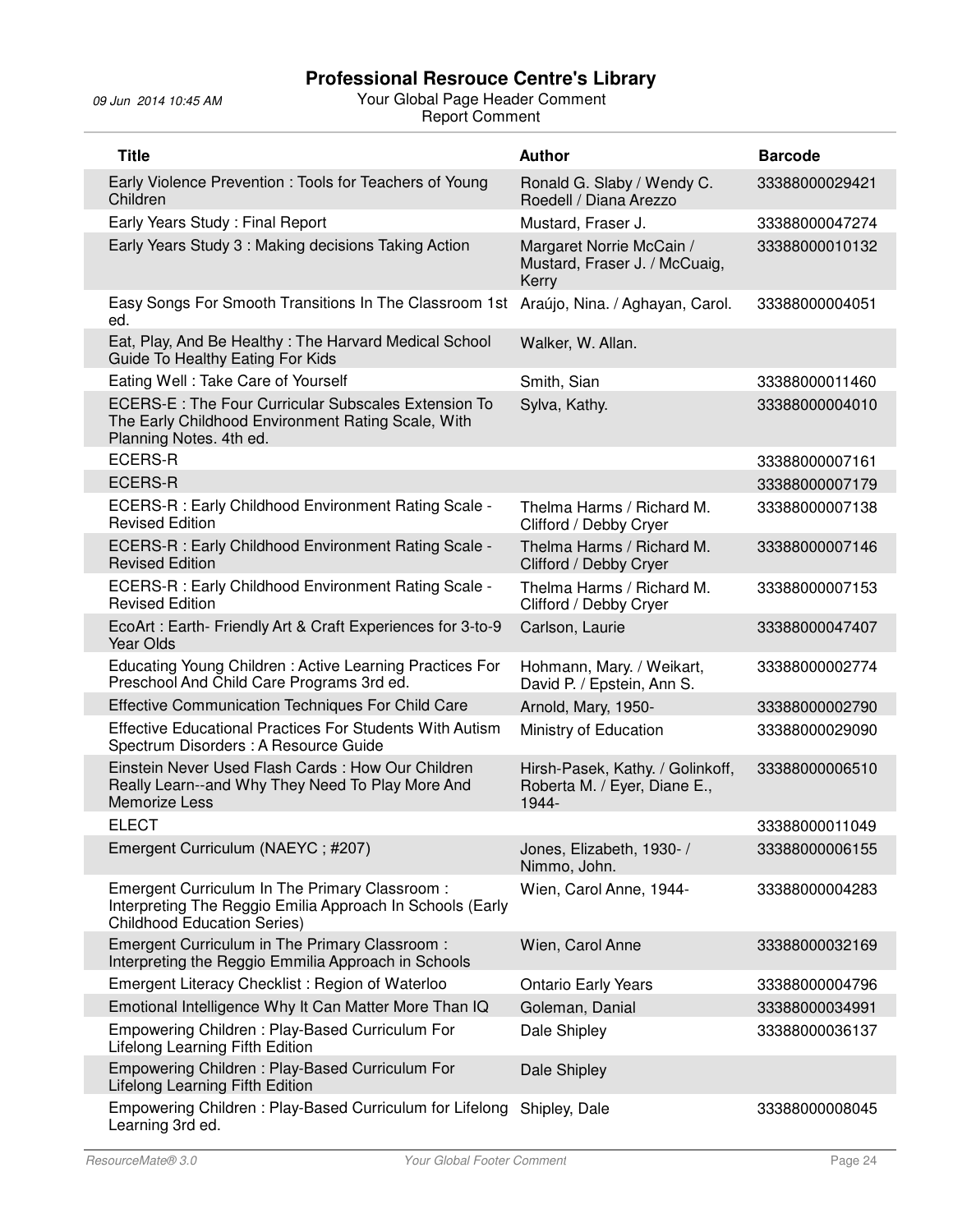| <b>Title</b>                                                                                                                               | <b>Author</b>                                                              | <b>Barcode</b> |
|--------------------------------------------------------------------------------------------------------------------------------------------|----------------------------------------------------------------------------|----------------|
| Empowering Children: Play-Based Curriculum For<br>Lifelong Learning 4th edition                                                            | Shipley, Dale                                                              | 33388000008102 |
| Empowering Children: Play-Based Curriculum For<br>Lifelong Learning 4th edition                                                            | Shipley, Dale                                                              | 33388000035998 |
| Empty Arms: Coping with miscarriage, stillbirth and infant<br>death                                                                        | Sherokee Ilse                                                              | 33388000032060 |
| Enabling & Empowering Families : Principles & Guidelines                                                                                   | Carl Dunst / Carol Trivette /<br>Angela Deal                               | 33388000020750 |
| Enabling & Empowering Families : Principles & Guidelines<br><b>For Practice</b>                                                            | Carl Dunst / Carol Trivette /<br>Angela Deal                               | 33388000020743 |
| Endless Opportunities for Infant and Toddler Curriculum :<br>A Relationship-Based Approach Second Edition                                  | Petersen, Sandra H. / Wittmer,<br>Donna S.                                 | 33388000009548 |
| Endless Opportunities for Infant and Toddler Curriculum :<br>A Relationship-Based Approach Second Ed.                                      | Petersen, Sandra H. / Wittmer,<br>Donna S.                                 | 33388000010058 |
| Enthusiastic and Engaged Learners: Approaches to<br>Learning in the Early Childhood Classroom                                              | Marilou Hyson                                                              | 33388000030304 |
| Enthusiastic And Engaged Learners: Approaches To<br>Learning In The Early Childhood Classroom (Early<br><b>Childhood Education Series)</b> | Hyson, Marilou.                                                            | 33388000006544 |
| Equador- A Cultural Profile                                                                                                                | Sarbjit, Mann                                                              | 33388000033266 |
| Escaping the Endless Adolescence: How We Can Help<br>Our Teenagers Grow Up Before They Grow Old                                            | Joseph Allen, Ph.D., / Claudia<br>Worrell Allen, Ph.D.,                    |                |
| Essential Touch: Meeting the Needs of Young Children                                                                                       | Carldon, Frances                                                           | 33388000008623 |
| Essential Touch : Meeting the Needs of Young Children                                                                                      | Frances M. Carlson                                                         | 33388000030262 |
| Essentials Of Active Learning In Preschool: Getting To<br>Know The High                                                                    | Epstein, Ann S. / High/Scope<br><b>Educational Research</b><br>Foundation. | 33388000006122 |
| Essentials of Early Childhood Education Second Canadian<br>Edition                                                                         | Carol Gestwicki / Jane Bertrand                                            | 33388000029959 |
| Essentials of Early Childhood Education 2nd Canadian ed.                                                                                   | Gestwicki, Carol / Bertrand,<br>Jane                                       | 33388000006247 |
| Essentials of Early Childhood Education 3rd Canadian ed.                                                                                   | Gestwicki, Carol / Bertrand,<br>Jane                                       | 33388000006627 |
| Essentials of Early Childhood Education 3rd Canadian Ed.                                                                                   | Gestwicki, Carol / Bertrand,<br>Jane                                       | 33388000007799 |
| Ethics and the Early Childhood Educator: Using the<br>NAEYC Code 2005 Code Edition                                                         | Feeney, Stephanie / Freeman,<br>Nancy                                      | 33388000011742 |
| Ethics and the Early Childhood Educator: Using the<br><b>NAEYC Code</b>                                                                    | Stephanie Feeney / Nancy K.<br>Freeman                                     | 33388000027334 |
| Ethics and the Early Childhood Educator: Using the<br><b>NAEYC Code</b>                                                                    | Stephanie Feeney / Nancy K.<br>Freeman                                     | 33388000027540 |
| Ethics In Early Care And Education                                                                                                         | Baptiste, Nancy E. / Reyes,<br>Luis-Vicente                                | 33388000002816 |
| Ethics In Early Care And Education                                                                                                         | Baptiste, Nancy E. / Reyes,<br>Luis-Vicente                                | 33388000002279 |
| Ethiopia: A Cultural Profile                                                                                                               | Emma Williams                                                              | 33388000035543 |
| Everbody FeelsSad                                                                                                                          | Bingham, Jane                                                              |                |
| Everybody FeelsAngry                                                                                                                       | Bingham, Jane                                                              | 33388000010801 |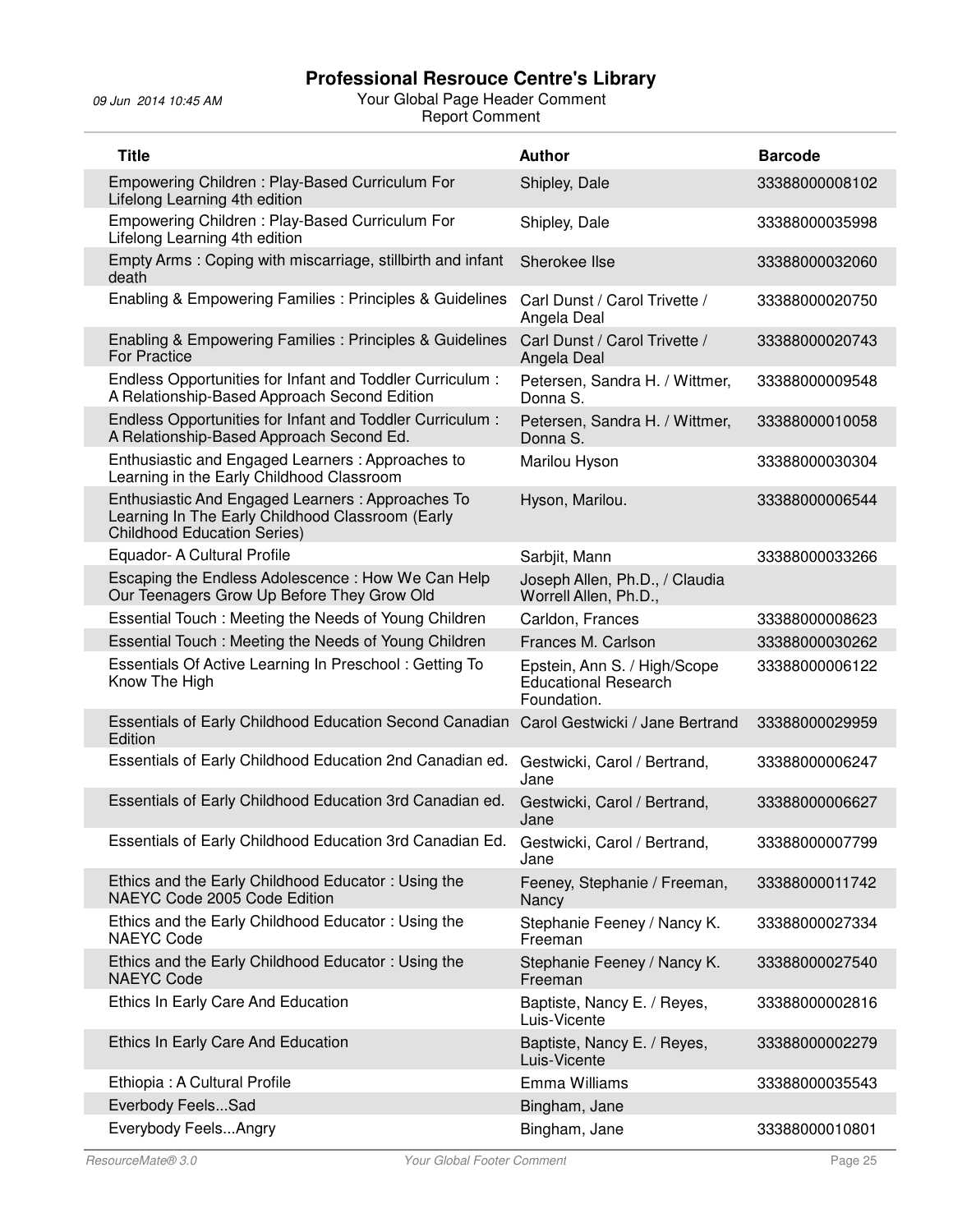| <b>Title</b>                                                                                                                             | <b>Author</b>                                                | <b>Barcode</b> |
|------------------------------------------------------------------------------------------------------------------------------------------|--------------------------------------------------------------|----------------|
| Everybody FeelsSad                                                                                                                       |                                                              | 33388000010827 |
| Everybody FeelsScared                                                                                                                    | Bingham, Jane                                                | 33388000010942 |
| Everybody Wins                                                                                                                           | Schilling, Dianne                                            | 33388000026773 |
| <b>Everyday Circle Times</b>                                                                                                             | Wilmes, Liz & Dick                                           | 33388000034330 |
| Everything You need to Know About Your Parent's Divorce                                                                                  | Linda Carlson Johnson                                        |                |
| Everything You Need to Run a Family Literacy Program                                                                                     | Project Read Literacy                                        | 33388000009829 |
| Evidence- Based Practices for Children and Adolescents<br>with Autism Spectrum Disorders                                                 | Perry, Adrienne                                              |                |
| Evidence-based Practice In The Early Childhood Field                                                                                     | Buysse, Virginia. / Wesley,<br>Patricia W.                   | 33388000006197 |
| Evidence-Based Practices for Children and Adolescents<br>with Autism Spectrum Disorder: : Review of the Literature<br>and Practice Guide | Dr. Adrienne Perry / Dr.<br>Rosemary Condillac               | 33388000027862 |
| Experiencing Science and Math in Early Childhood                                                                                         | Stelzer, Eva                                                 | 33388000000711 |
| Explore and Discover: Hands-on Science ACtivities For<br>Young Children                                                                  | Dominique Young                                              | 33388000007641 |
| <b>Exploring Feelings</b>                                                                                                                | Neuman, Susan                                                | 33388000033654 |
| Exploring Feelings: Cognitive Behaviour Therapy To<br>Manage Anger                                                                       | Attwood, Tony                                                | 33388000034694 |
| Exploring Feelings: Cognitive Behaviour Therapy To<br><b>Manage Anxiety</b>                                                              | Dr. Tony Attwood                                             | 33388000030130 |
| Exploring Your Role: A Practitioner's Introduction to Early<br><b>Childhood Education Second</b>                                         | Jalongo, Mary Renck. /<br>Isenberg, Joan P.                  | 33388000036277 |
| Extreme Parenting- Parenting Your Child with A Chronic<br><b>Illness</b>                                                                 | Dempsey, Sharon                                              |                |
| <b>Facilitating Developmnetal Attachment</b>                                                                                             | Hughes. Daniel                                               | 33388000032698 |
| <b>Families and Family Therapy</b>                                                                                                       | Minuchin, Salvador                                           | 33388000032557 |
| <b>Families Crisis and Caring</b>                                                                                                        | T. Berry Brazelton, MD                                       | 33388000020669 |
| Families in Crisis The Impact of Intensive Family<br><b>Preservation Services</b>                                                        | Fraser, Mark W.                                              | 33388000027771 |
| Families in Perpetual Crisis                                                                                                             | Kagan, Richard                                               | 33388000049007 |
| Families Like Mine : Children of Gay Parents Tell It Like It<br>ls                                                                       | Abigail Garner                                               |                |
| Families Of The World: Family Life At The Close Of The<br>Twentieth Century, East Asia, Southeast Asia, adn the<br>Pacific Volume 2      | Tremblay, Hélène. / Capon, Pat.                              | 33388000002188 |
| Families Of The World: Family Life At The Close Of The<br>Twentieth Century, The Americas & The Caribbean<br>Volume 1                    | Tremblay, Hélène. / Capon, Pat.                              | 33388000002162 |
| Families of Value: Personal Profiles of Pioneering Lesbian Robert A. Bernstein<br>and Gay Parents                                        |                                                              |                |
| Families that Flourish- Facilitating Resilience in Clinical<br>Practice                                                                  | Becvar, Dorothy                                              | 33388000048991 |
| Families, Schools, And Communities: Together For<br>Young Children                                                                       | Couchenour, Donna L. (Donna<br>Lee), 1950- / Chrisman, Kent. | 33388000002212 |
| Family Based Services: A Solution-Focused Approach                                                                                       | Insoo Kim Berg                                               | 33388000032391 |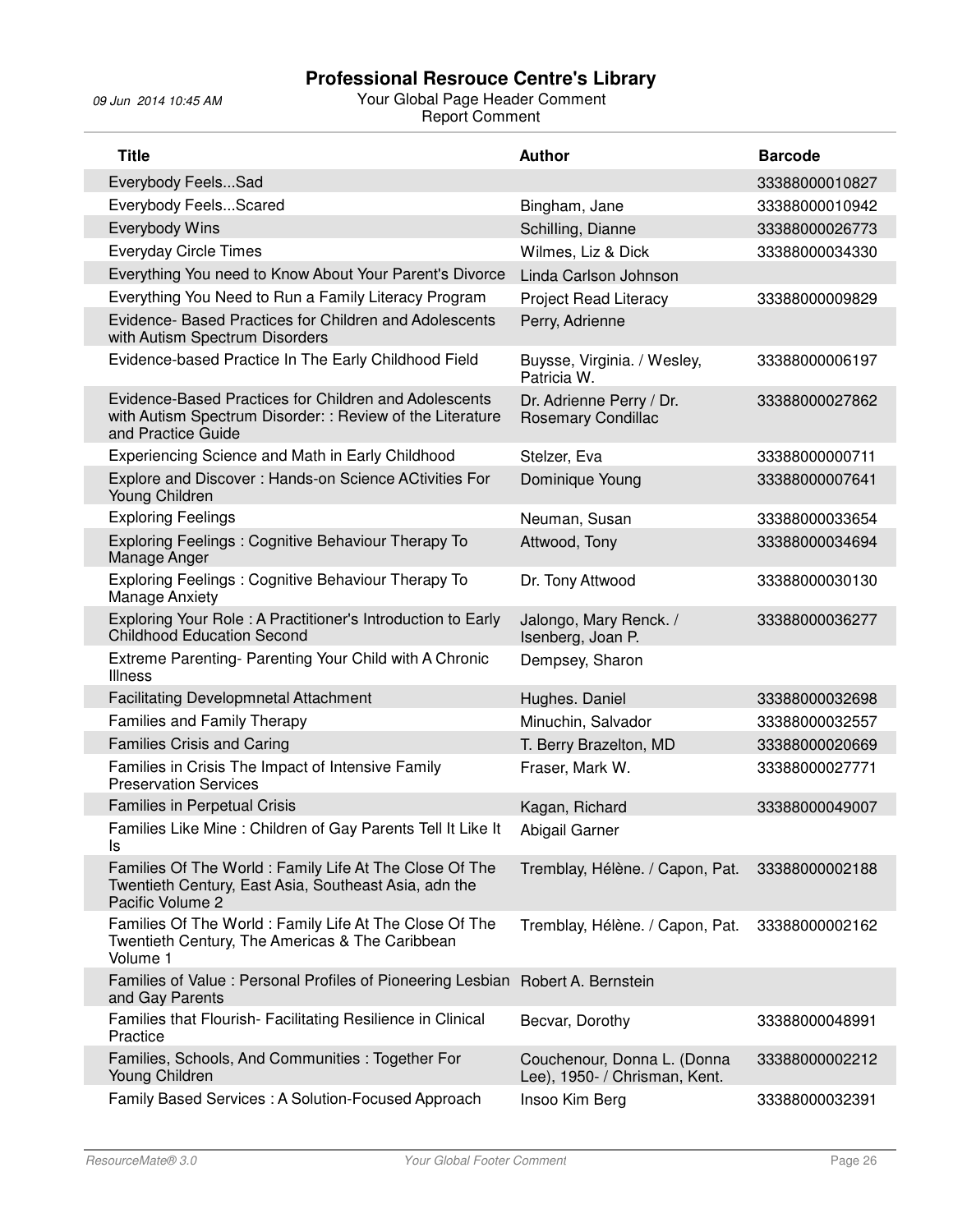| <b>Title</b>                                                                                                                                  | <b>Author</b>                                                 | <b>Barcode</b> |
|-----------------------------------------------------------------------------------------------------------------------------------------------|---------------------------------------------------------------|----------------|
| Family Child Care Enviroment Rating Scale: Revised<br>Edition                                                                                 | Harms, Thelma / Cryer, Debby /<br>Clifford, Richard M.        | 33388000010975 |
| Family Child Care Homes: Creative Spaces for Children<br>to Learn                                                                             | Armstrong, Linda J.                                           | 33388000007401 |
| Family Day Care: A Caregiver's Guide: The Most<br>Complete Handbook for Providing Child Care in Your<br>Home                                  | Lee Dunster                                                   | 33388000030981 |
| Family Day Care: A Caregiver's Guide: The Most<br>Complete Handbook for Providing Child Care in Your<br>Home                                  | Lee Dunster                                                   | 33388000030973 |
| The Family Dynamic: A Canadian Perspective 3rd ed.                                                                                            | Ward, Margaret                                                | 33388000002238 |
| The Family Dynamic: A Canadian Perspective 3rd ed.                                                                                            | Ward, Margaret                                                | 33388000008318 |
| Family Healing: Strategies For Hope And Understanding                                                                                         | Salvador Minuchin / Michael P.<br><b>Nichols</b>              | 33388000032581 |
| Family Healing- Tales of Hope and Renewal from Family<br>Therapy                                                                              | Minuchin, Salvador                                            | 33388000032797 |
| Family Literacy Across Contexts : Module V- Foundations<br>in Family Literacy                                                                 | Sanders, Maureen / Shively,<br>Janet                          | 33388000009936 |
| Family Literacy in the Community: Module IV,<br>Foundations in Family Literacy                                                                | Sanders, Maureen / Shively,<br>Janet                          | 33388000009928 |
| Family Recovery Guide, The- A Map or healthy Growth                                                                                           | Brown, Stephanie                                              | 33388000031856 |
| A Family That Fights                                                                                                                          | Sharon Chesler Bernstein /<br><b>Ilustrated by Karen Ritz</b> | 33388000006163 |
| Family Therapy A Recursive Model of Strategic Proactice                                                                                       | Bross, Allon                                                  | 33388000027706 |
| <b>Family Tie</b>                                                                                                                             |                                                               |                |
| Family Ties that Bind: A self-help guide to change through<br>Family of Origin therapy                                                        | Dr. Ronald W. Richardson                                      | 33388000049759 |
| Family Ties That Bind: A self-help guide to change<br>through Family of Origin therapy 3rd                                                    | Richardson, Ronald W.                                         | 33388000008193 |
| Family Wisdom: The 2,000 Most Important Things Ever<br>Said About Parenting, Children, and Family Life                                        | Susan Ginsberg                                                |                |
| The Family with a Handicapped Child: Understanding and<br>Treatment                                                                           | Seligman, Milton                                              | 33388000034777 |
| Family-Friendly communication for Early Childhood<br>Programs                                                                                 | Deborah Diffily / Kathy Morrison                              |                |
| FamilyTies that Bind (Copy 2) : A self-help guide to change<br>through Family of Origin therapy                                               | Richardson, Dr. Ronald                                        |                |
| Father Need: Why Father Care Is As Essential As Mother<br>Care for Your Child                                                                 | Kyle D. Pruett, M.D.                                          |                |
| Father's Day: A celebration of married life and<br>parenthood. The Cherished hopes, the mayhem and the<br>minor miracles of life as a father. | Steven Schnur                                                 |                |
| Feeding The Brain: How Foods Affect Children                                                                                                  | Conners, Keith C.                                             |                |
| Feeding Your Toddler (Practical Handbook)                                                                                                     | Lewis, Sara                                                   |                |
| <b>Feel Better Now</b>                                                                                                                        | Schriner, Christan                                            | 33388000031989 |
| Feta; Alcohol Syndrome/Fetal Alcohol Effects                                                                                                  | Malbin, Diane                                                 | 33388000049767 |
| Fetal Alcohol Syndrome                                                                                                                        | Streissguth, Ann                                              |                |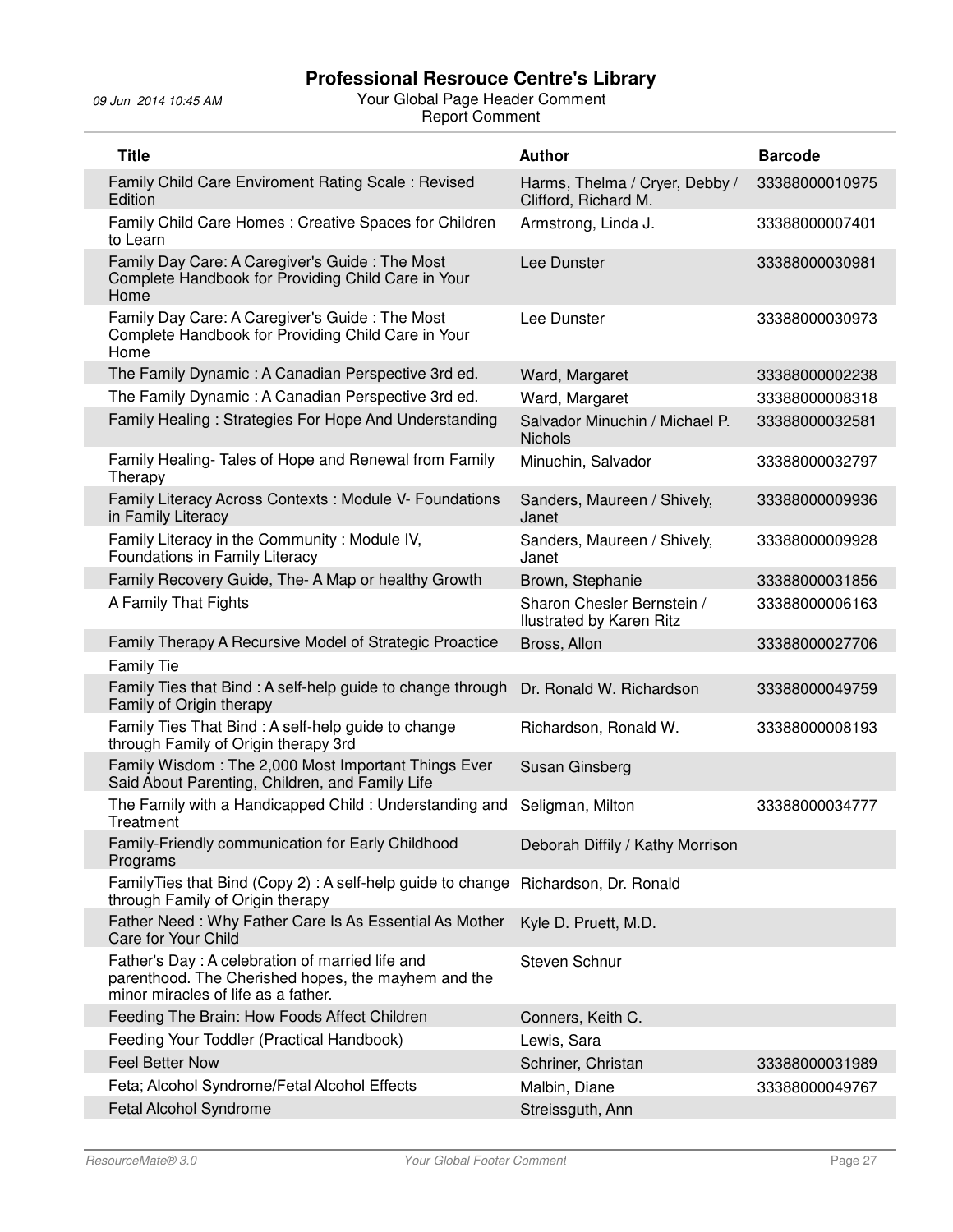| <b>Title</b>                                                                                                                           | <b>Author</b>                                                                   | <b>Barcode</b> |
|----------------------------------------------------------------------------------------------------------------------------------------|---------------------------------------------------------------------------------|----------------|
| Finding Joy- 101                                                                                                                       |                                                                                 |                |
| Finding Joy- 101 Ways to Free Your Spirit and Dance With<br>Life                                                                       | Kasl, Charlotte Davis                                                           | 33388000034744 |
| Finding Your Smile Again: A Child Care Professional's<br>Guide to Reducing Stress and Avoiding Burnout                                 | Johnson, Jeff A.                                                                | 33388000031757 |
| First Feelings: Milestones in the Emotional Development<br>of Your Baby and Child                                                      | Greenspan, Stanley                                                              |                |
| First Steps Toward Teaching The Reggio Way                                                                                             | Hendrick, Joanne, 1928-                                                         | 33388000005306 |
| **Fish! : A Remarkable Way To Boost Morale And Improve<br>Results                                                                      | Lundin, Stephen C., 1941- /<br>Paul, Harry, 1950-/<br>Christensen, John, 1959-  | 33388000002964 |
| Fish! For Life: A Remarkable Way To Achieve Your<br>Dreams 1st ed.                                                                     | Lundin, Stephen C., 1941- /<br>Christensen, John, 1959- / Paul,<br>Harry, 1950- | 33388000002949 |
| Flows, Rhythms, And Intensities Of Early Childhood<br>Education Curriculum (Rethinking Childhood; V. 45)                               | Pacini-Ketchabaw, Veronica.                                                     | 33388000005868 |
| <b>Folder Game Festival</b>                                                                                                            | Commins, Elaine                                                                 | 33388000033647 |
| Follow Me Too: A Handbook Of Movement Activities For<br>Three-to Five-year-olds                                                        | Torbert, Marianne. / Schneider,<br>Lynne B.                                     | 33388000004036 |
| Food & Mood - The Complete Guide to Eating Well and<br>Feeling Your Best                                                               | Somer, Elizabeth                                                                | 33388000025973 |
| Food, Nutrition, And The Young Child 4th ed.                                                                                           | Endres, Jeannette Brakhane,<br>1941- / Rockwell, Robert E.                      | 33388000000869 |
| For Lesbian Parents: Your Guide to Helping Your Family<br>Grow Up Happy, Healthy, and Proud                                            | Suzanne M. Johnson, Ph. D. /<br>Elizabeth O'Connor, Ph.D.                       |                |
| Fostering Children's Social Competence: The Teacher's<br>Role                                                                          | Katz, Lilian                                                                    | 33388000020628 |
| Fostering Impoved Staff Performance: "The Best of<br>Exchange"                                                                         | Exchange                                                                        | 33388000049528 |
| Foundations and Best Practices in Early Childhood<br>Education: History, Theories, and Approaches to Learning<br><b>Second Edition</b> | Lissanna M. Follari                                                             |                |
| Foundations for Numeracy: An evidence-based Toolkit for Canadian Child Care Federation<br><b>Early Learning Practitioners</b>          |                                                                                 | 33388000000786 |
| Foundations of Early Childhood Education: Learning<br>Environments And Child Care In Canada                                            | <b>Beverlie Dietze</b>                                                          | 33388000035774 |
| Foundations of Early Childhood Education: Learning<br>Environments and Child Care in Canada                                            | Dietze, Beverlie                                                                | 33388000004150 |
| Foundations of Early Childhood Education: Teaching<br>Children In A Diverse Society Fourth Edition                                     | Janet Gonzalez-Mena                                                             | 33388000036251 |
| Frames Of Mind: The Theory Of Multiple Intelligences<br>10th anniversary ed.                                                           | Gardner, Howard.                                                                | 33388000006643 |
| The Fred Factor: How Passion In Your Work And Life<br>Can Turn The Ordinary Into The Extraordinary 1st<br>WaterBrook Press ed.         | Sanborn, Mark.                                                                  | 33388000002956 |
| Fred's Games- An analogy of Children's Games                                                                                           | Webber, Les                                                                     | 33388000025759 |
| Frederick                                                                                                                              |                                                                                 | 33388000035618 |
| Free To Be A Family: A Book About All Kinds of<br>Belonging                                                                            | Marlo Thomas                                                                    |                |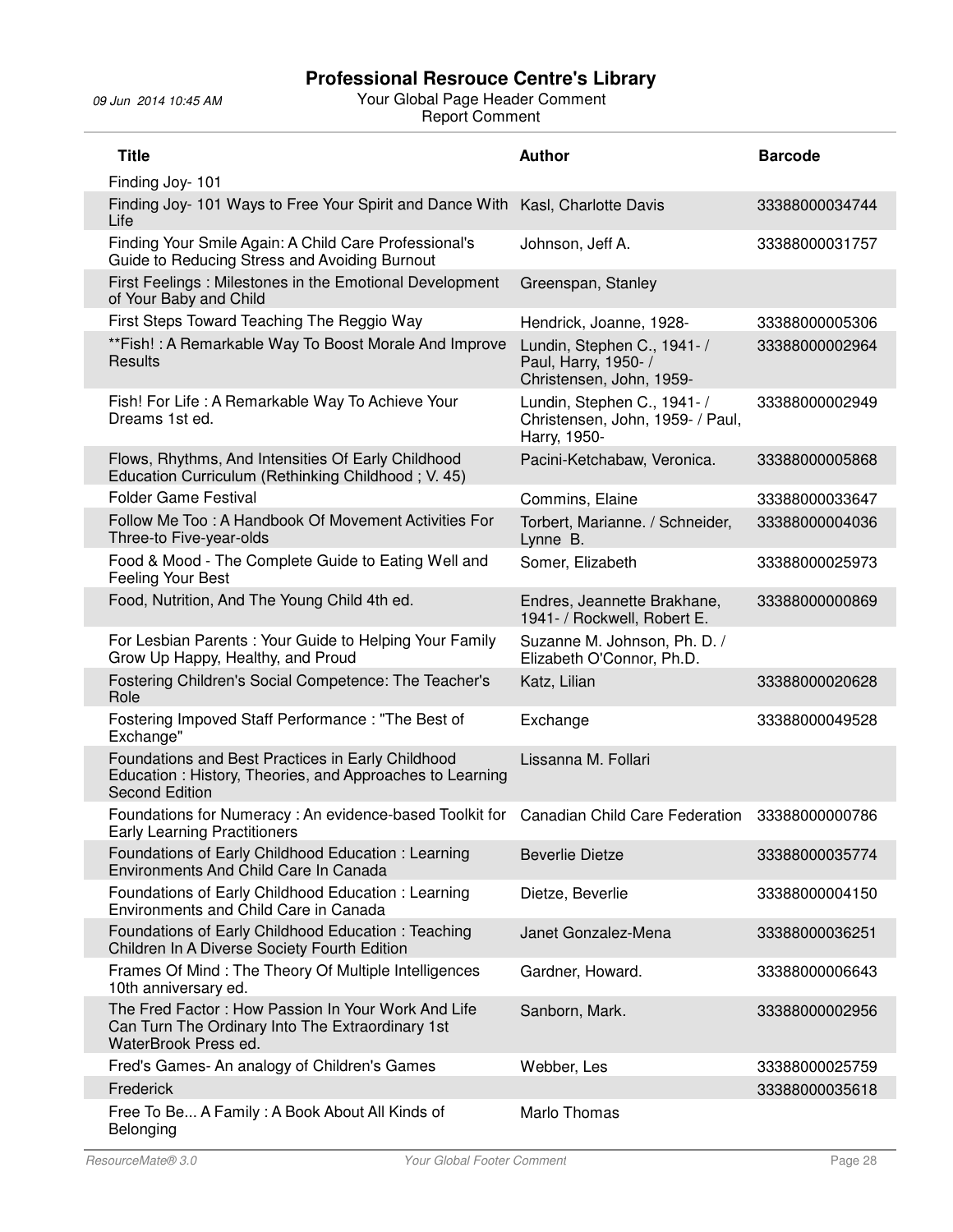| <b>Title</b>                                                                                                              | <b>Author</b>                                                                                 | <b>Barcode</b> |
|---------------------------------------------------------------------------------------------------------------------------|-----------------------------------------------------------------------------------------------|----------------|
| Freeing Your Child From Anxiety: Powerful, Practical<br>Solutions to Overcome Your Child's Fears, Worries, and<br>Phobias | Tamar E. Chansky, Ph.D                                                                        |                |
| Freeing Your Child From Obsessive-Compulsive Disorder<br>: Step-by-step Guidelines to                                     | Chansky, Tamar E.                                                                             | 33388000027953 |
| Friendship                                                                                                                | Hale, Janet                                                                                   |                |
| From Conflict to Peace Building: The Power of Early<br><b>Childhood Initiatives</b>                                       | Paul Connolly / Jacqueline<br>Hayden                                                          | 33388000030817 |
| From Crib to Kindergarten: The Essential Child Safety<br>Guide                                                            | Dorothy A. Drago, M.P.H.                                                                      | 33388000028746 |
| **From Handprints to Hypotheses: Using the Project<br>Approach with Toddlers and Twos First                               | Wanerman, Todd                                                                                | 33388000005215 |
| From Lullabies to Literature: Stories in the Lives of Infants<br>and Toddlers NAEYC                                       | Birckmayer, Jennifer / Kennedy,<br>Anne / Stonehouse, Anne                                    | 33388000004606 |
| From Neurons To Neighborhoods: The Science Of Early<br><b>Child Development</b>                                           | Shonkoff, Jack P. / Phillips,<br>Deborah. / National Research<br>Council (U.S.). Committee on | 33388000006445 |
| From One Child to Two: What to expect, how to cope, and Judy Dunn<br>how to enjoy your growing family.                    |                                                                                               | 33388000020156 |
| From Parents To Partners: Building A Family-centered<br>Early Childhood Program 1st ed.                                   | Keyser, Janis. / National<br>Association for the Education of<br>Young / Children.            | 33388000002105 |
| From Parents To Partners: Building A Family-centered<br>Early Childhood Program 1st ed.                                   | Keyser, Janis. / National<br>Association for the Education of<br>Young / Children.            |                |
| From Play to Practice: Connecting Teachers' Play to<br><b>Children's Learning</b>                                         | Nell, Marcia / Drew, Walter /<br>Bush, Deborah                                                | 33388000011247 |
| Full Catastrophe Living                                                                                                   | Kabat-Zinn, Jon                                                                               | 33388000031898 |
| Fun with Messy Play                                                                                                       | Backerleg, Tracey                                                                             | 33388000020602 |
| Fundamentals of Early Childhood Education Sixth                                                                           | Morrison, George S.                                                                           | 33388000036418 |
| Fundamentals of Family Literacy: Module I, Foundations<br>in Family Literacy                                              | Sanders, Maureen / Shively,<br>Janet                                                          | 33388000009894 |
| Games (& other stuff) for Group: Book 2                                                                                   | <b>Chris Cavert</b>                                                                           | 33388000026427 |
| Games (& other stuff) for Group Book 2                                                                                    | Cavert, Chris                                                                                 |                |
| Games (& Other Stuff) for Group- Book 2                                                                                   | Cavert, Chris                                                                                 |                |
| Games (& Other stuff) for Teachers                                                                                        | Cavert, Chris                                                                                 | 33388000026310 |
| Games to Play with Babies                                                                                                 | Silberg, Jackie                                                                               | 33388000026351 |
| Games to Play with Babies                                                                                                 | Silberg, Jackie                                                                               | 33388000026377 |
| Games To Play With Babies Rev., expanded [ed.].                                                                           | Silberg, Jackie,                                                                              |                |
| Games To Play With Toddlers                                                                                               | Silberg, Jackie, 1934-                                                                        |                |
| Genograms in Family Assessment                                                                                            | Monica McGoldrick / Randy<br>Gerson                                                           | 33388000032565 |
| Germany- A Cultural Profile                                                                                               | David, Trattles                                                                               | 33388000033316 |
| Get Out Of My Life - but first could you drive me and<br>Cheryl to the Mall?: A Parent's Guide to the New<br>Teenager     | Anthony E. Wolf, Ph. D.                                                                       |                |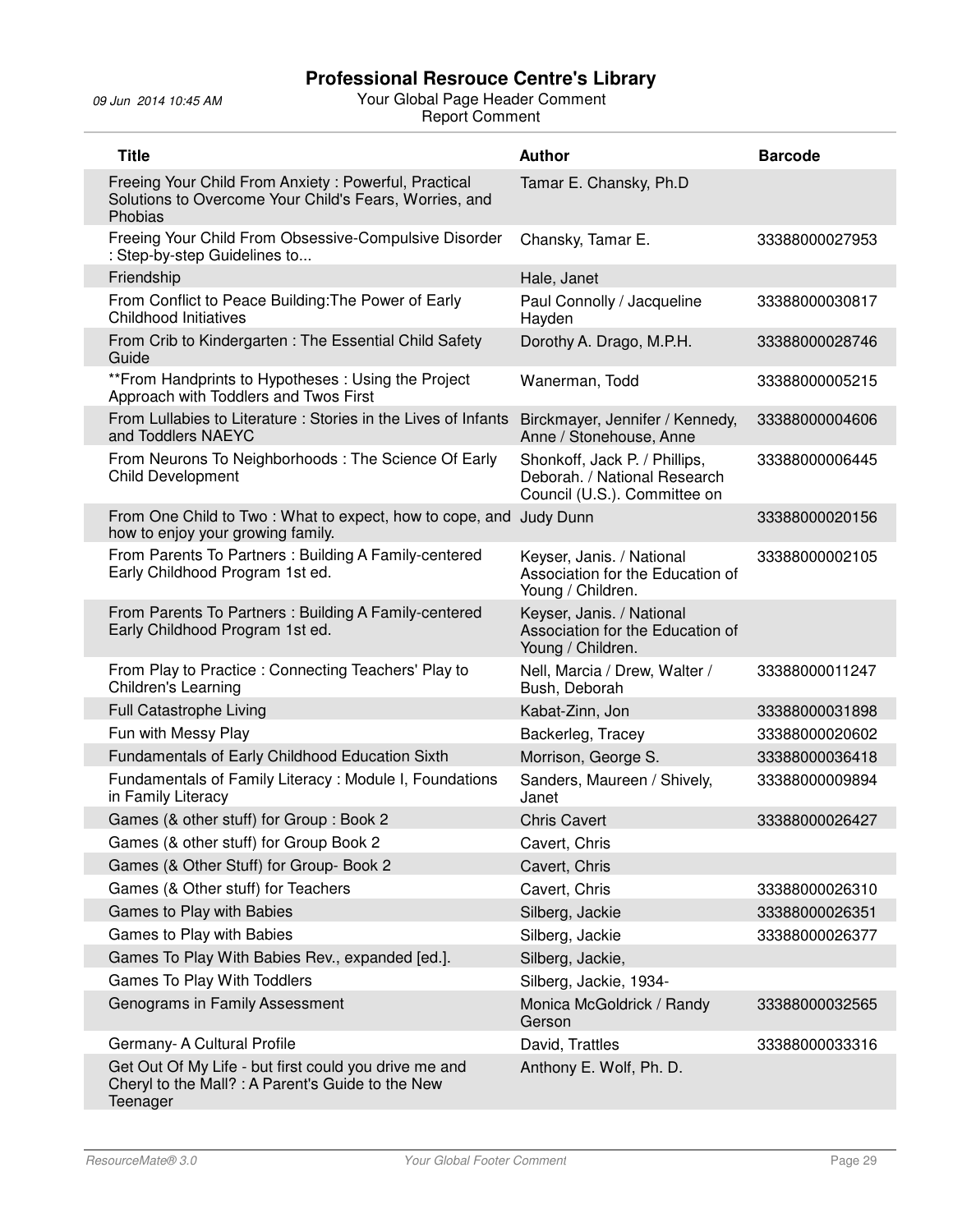| <b>Title</b>                                                                                                                                            | <b>Author</b>                                    | <b>Barcode</b> |
|---------------------------------------------------------------------------------------------------------------------------------------------------------|--------------------------------------------------|----------------|
| Get Out of My Life, but first could you drive me and Cheryl<br>to the mall? : A Parent's Guide To The New Teenager                                      | Anthony E. Wolf, Ph. D.                          |                |
| Getting Exercise: Take Care of Yourself                                                                                                                 | Smith, Sian                                      | 33388000011478 |
| Getting Free: You Can End Abuse And Take Back Your<br>Life                                                                                              | <b>Ginny NiCarthy</b>                            | 33388000032532 |
| Getting it Right: For Young Children from Divers<br>Backgrounds                                                                                         | Linda Espinosa                                   | 33388000029934 |
| Getting Rest: Taking Care of Yourself                                                                                                                   | Smith, Sian                                      | 33388000011908 |
| Getting the Message: Learning to Read Facial<br>Expressions                                                                                             | Pat Crissey                                      | 33388000028217 |
| Getting the Most Out of Your Child's School                                                                                                             | Gasson, John                                     | 33388000032185 |
| Getting The Most Out Of Your Child's School                                                                                                             | I. John Gasson, Ph.D. / E. Paul<br>Baxter, Ph.D. |                |
| Getting Through to Difficult Kids and Parents: Uncommon<br>Sense for Child Professionals                                                                | Ron Taffel                                       | 33388000032078 |
| Getting To Yes: Negotiating Agreement Without Giving In<br><b>Second Edition</b>                                                                        | Roger Fisher / William Ury                       | 33388000027524 |
| Getting Your Child to SleepAnd Back To Sleep                                                                                                            | Lansky, Vicki                                    | 33388000032318 |
| Gifts: Mothers Reflect On How Children With Down<br><b>Syndrome Enrich Their Lives</b>                                                                  | Soper, Kathryn Lynard.                           | 33388000005843 |
| Gifts Differing: Understanding Personality Type                                                                                                         | Myers, Isabel Briggs                             | 33388000048918 |
| Giggle Time Establishing the Social Connection: A<br>Program to Develop the Communication Skills of Children<br>with Autism, Asperger Syndrome and PDD  | Sonders, Susan Aud                               | 33388000049999 |
| Girls Under the Umbrella of Autism Spectrum: Practical<br>Solutions for Addressing Everyday Challenges                                                  | Lori Ernsperger, Ph.D. /<br>Danielle Wendel      | 33388000028142 |
| The Giving Book: Creative Classromm: Approaches to<br>Caring, Valuing and Cooperating                                                                   | Stanish, Bob                                     | 33388000027292 |
| Global: Activities, Projects, and Inventions from Around<br>the World                                                                                   | Kohl, Maryann F. / Potter, Jean                  | 33388000047415 |
| Go Green Rating Scale                                                                                                                                   | Boise, Phil                                      |                |
| Go Green Rating Scale Handbook: For Early Childhood<br>Settings                                                                                         | Boise, Phil                                      |                |
| Good Beginning: Life Skills for Preschool Through<br>Second Grade                                                                                       | Gillespie Martin, Sue / Hope<br>Green, Harriet   |                |
| Good Beginnings: A Nutrition Education Program for ECE<br>(Book 1)                                                                                      |                                                  | 33388000025874 |
| Good Beginnings: A Nutrition Education Program for ECE<br>(Book 2)                                                                                      |                                                  | 33388000025882 |
| Good Day Bad Day: The Child's Experience of Child Care                                                                                                  | Lyda Beardsley                                   | 33388000029892 |
| Good Friends Are Hard To Find                                                                                                                           | Frankel, Fred                                    | 33388000031401 |
| Good Friends Are Hard To Find: Help Your Child Find,<br>Make and Keep Friends and also deal with, teasing,<br>bullying, meanness & stormy relationships | Fred Frankel, PH.D.                              |                |
| Good Friends Are Hard To Find: Help Your Child Find,<br>Make, and Keep Friends                                                                          | Frankel, Fred                                    |                |
| Good Grief:: Helping Groups Of Children When A Friend<br>Dies                                                                                           | Sandra Sutherland Fox                            |                |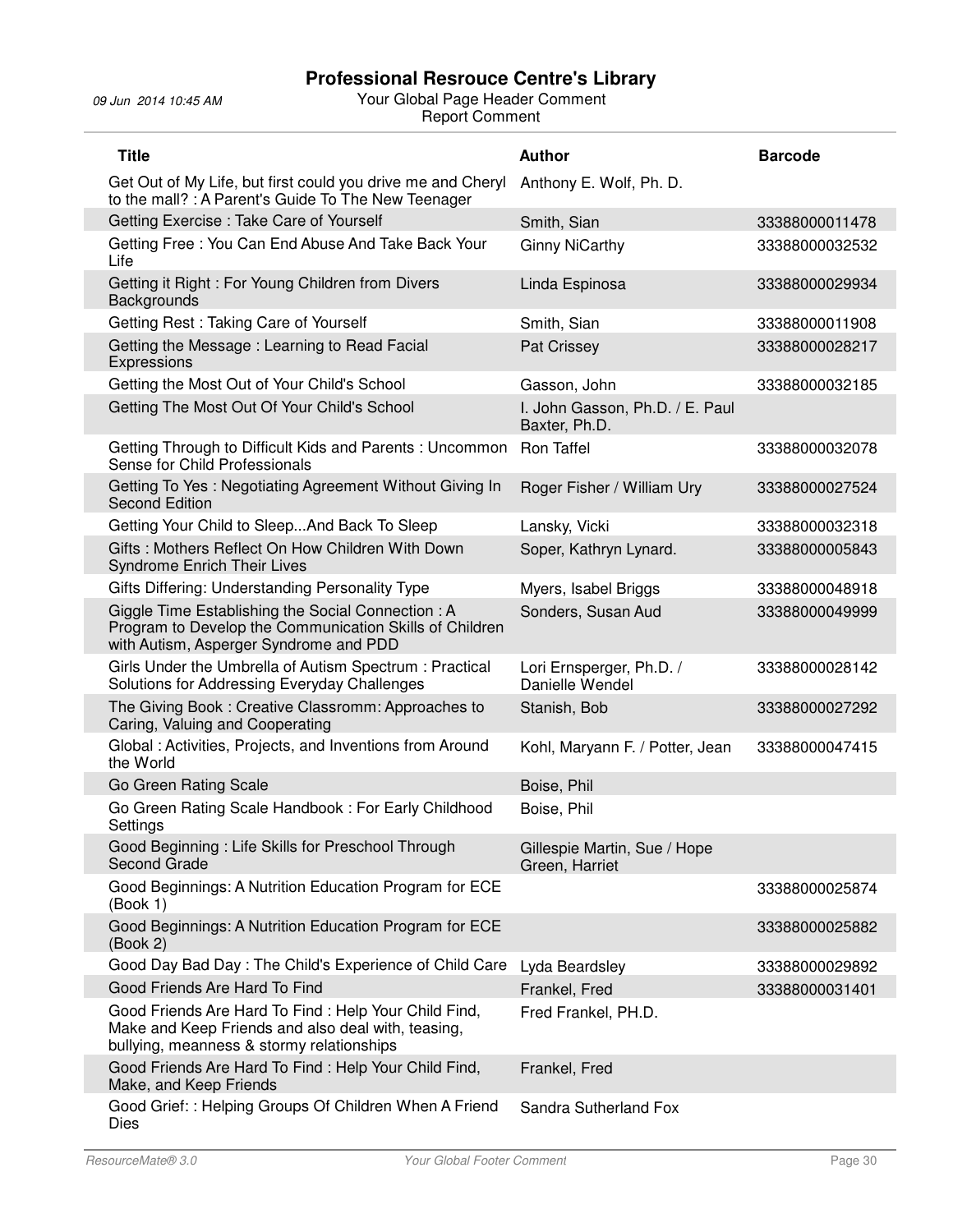| <b>Title</b>                                                                              | <b>Author</b>                                                                         | <b>Barcode</b> |
|-------------------------------------------------------------------------------------------|---------------------------------------------------------------------------------------|----------------|
| The Good Preschool Teacher: Six Teachers Reflect on<br><b>Their Lives</b>                 | <b>William Ayers</b>                                                                  | 33388000030940 |
| ** The Goodness of Rain: Developing an Ecological<br>Identity in Young Children           | Pelo, Ann                                                                             | 33388000005249 |
| Grandma and Gogo                                                                          | Korir, Tarah                                                                          | 33388000011650 |
| The Great Outdoors: Restoring Children's Right to Play<br>Outside                         | Rivkin, Mary S.                                                                       | 33388000008722 |
| Great Preschools: Building Developmental Assets In Early<br>Childhood                     | Will, Tamara J. / King, Karen /<br>Mergler, Michelle                                  | 33388000028472 |
| Greece - A Cultural Profile                                                               | Neelu, Khera                                                                          | 33388000031013 |
| Grenada- A Cultural Profile                                                               | Sarah, Ramkissoon                                                                     | 33388000035592 |
| Grief Counseling and Grief Therapy                                                        | Worden, William                                                                       | 33388000049023 |
| Group Therapies for Children and Youth                                                    | Schaefer, Charles E.                                                                  | 33388000027672 |
| Groupwork for Children with Autism Spectrum Disorder                                      | Davidson, Liz Ann                                                                     | 33388000027870 |
| The Growing Child                                                                         | Boyd, Denise Roberts. / Bee,<br>Helen L., 1939-                                       | 33388000004390 |
| Growing Teachers: Parnerships in Staff Development                                        | Elizabeth Jones                                                                       | 33388000026112 |
| Growing Teachers: Partnerships in Staff Development                                       | Elizabeth Jones                                                                       | 33388000026120 |
| Growing Up Again: Parenting Ourselves, Parenting Our<br>Children                          | Jean Illsley Clarke / Connie<br>Dawson                                                |                |
| Growing Up in a Lesbian Family: Effects on Child<br>Development                           | Fiona L. Tasker / Susan<br>Golombok                                                   |                |
| Growing up Resilient                                                                      |                                                                                       |                |
| Growing Up Resilient : Ways To Build Resilience In<br><b>Children And Youth</b>           | Barankin, Tatyana / Khanlou,<br>Nazilla                                               | 33388000001461 |
| Growing With Your Child: Reflection On Parent<br>Development                              | Elin Schoen                                                                           |                |
| Growing With Your Child: Reflections On Parent<br>Development                             | Elin Schoen                                                                           |                |
| Guidance of Young Children                                                                | Marion, Marian                                                                        | 33388000034645 |
| Guidelines for Preparation of Early Childhood<br>Professionals                            | National Association for the<br>Education of Young Children                           | 33388000034918 |
| Guiding the Gifted Child: A Practical Source for Parents<br>and Teachers                  | James T. Webb, Ph.D /<br>Elizabeth A. Meckstroth, M.S.W<br>/ Stephanie S. Tolan, M.A. | 33388000032953 |
| <b>Guiding Young Children</b>                                                             | Hildebrand, Verna                                                                     | 33388000034082 |
| Haiti- A Cultural Profile                                                                 | Peter, Donahue                                                                        | 33388000031005 |
| Hand in Hand- Multicultural Experiences for Young<br>Children: Teacher's Resource Book    | Graeme, Jocelyn                                                                       | 33388000030866 |
| Handbook of Attachment: Theory, Research, and Clinical<br>Applications                    | Cassidy, Jude                                                                         | 33388000029538 |
| Handbook of Clinical Intervention in Child Sexual Abuse                                   | Sgroi, Suzanne M.                                                                     | 33388000027151 |
| Handbook of Parent Training: Parents As Co-Therapists<br>For Children's Behavior Problems | James M. Briesmeister /<br>Charles E. Schaefer                                        |                |
| Handbook of Self-Regulation: Research, Theory, and<br>Application                         | Roy F. Baumeister / Kathleen D.<br>Vohs                                               | 33388000049114 |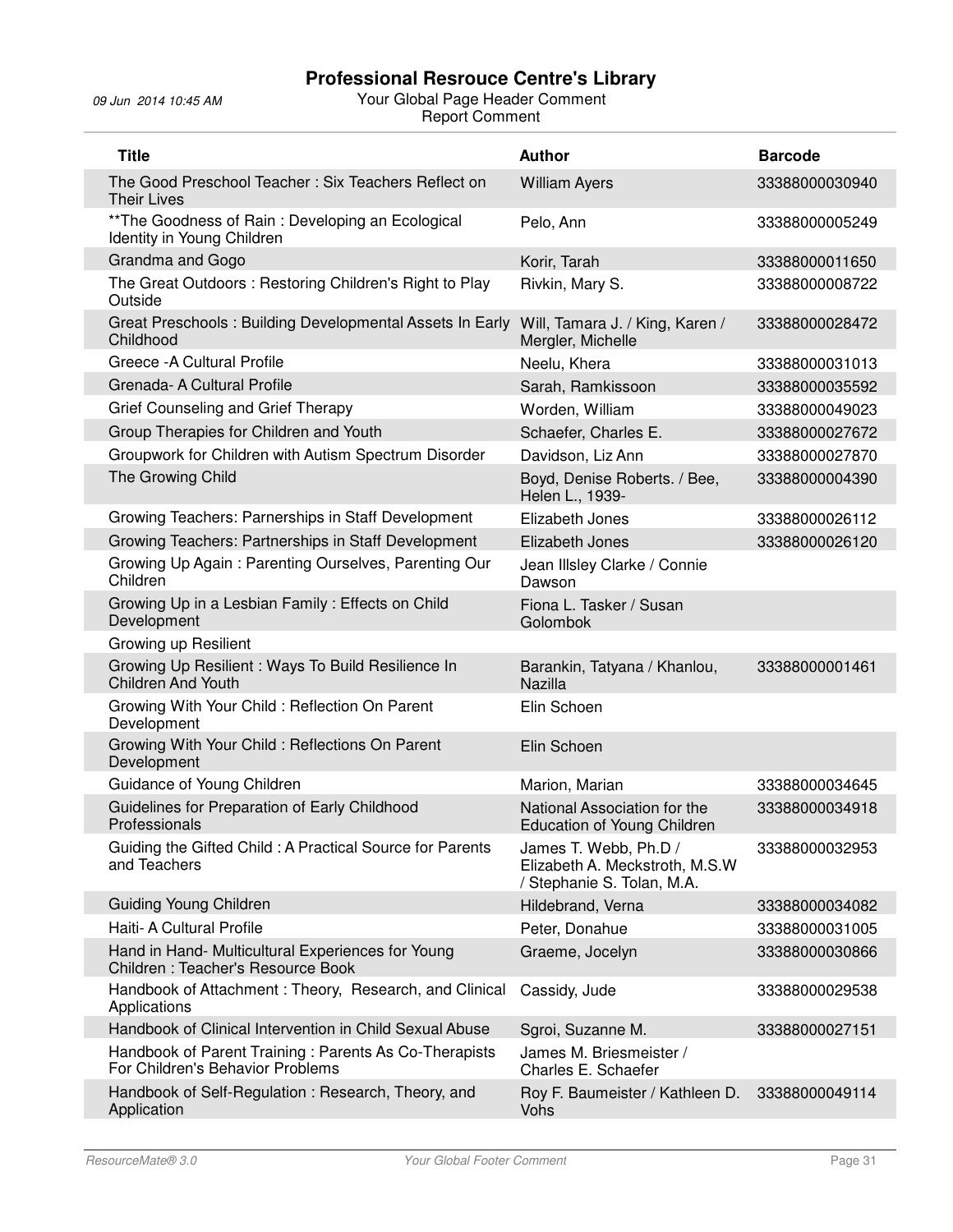| <b>Title</b>                                                                                                                                  | <b>Author</b>                                             | <b>Barcode</b> |
|-----------------------------------------------------------------------------------------------------------------------------------------------|-----------------------------------------------------------|----------------|
| Handle with Care: Helping Children Prenatally Exposed to<br>Drugs and Alcohol                                                                 | Villarreal, Sylvia Fernandez                              | 33388000031500 |
| The Handmade Alphabet                                                                                                                         | Rankin, Laura                                             | 33388000034892 |
| Handout for Treatment of Attachment- Trauma Problems<br>in Children                                                                           | James, Beverly                                            |                |
| Hands Around The World: 365 Creative Ways To Build<br><b>Cultural Awareness &amp; Global Respect</b>                                          | Milord, Susan                                             | 33388000047423 |
| He Hit Me Back First: Creative Visualization Activites for<br>Parenting and Teaching                                                          | Fugitt, Eva D.                                            | 33388000028944 |
| Head, Body, Legs: A story from Liberia                                                                                                        | Paye, Won-Idy                                             | 33388000018309 |
| Healing ADD : The Breakthrough Program That Allows<br>You to See and Heal the 6 Types of ADD                                                  | Amen, Daniel G.                                           | 33388000028563 |
| Healing and Transformatin in Sandplay                                                                                                         | Ammann, Ruth                                              | 33388000027946 |
| Healing the Heart: A Therapeutic Approach to Disturbed<br>Children in Group Care                                                              | Rosenfield, Alvin                                         | 33388000048900 |
| Healing the Hyper Active Brain: Through the New Science<br>of Functional Medicine                                                             | Lyon, Michael R.                                          | 33388000028647 |
| Health, Safety, and Nutrition for the Young Child Fourth<br>Edition                                                                           | Lynn R. Marotz / Marie Z. Cross<br>/ Jeanettia M. Rush    | 33388000036053 |
| Health, Safety, And Nutrition For The Young Child 6th ed.                                                                                     | Marotz, Lynn R. / Cross, Marie<br>Z. / Rush, Jeanettia M. | 33388000000836 |
| <b>Healthy Brain Development</b>                                                                                                              |                                                           | 33388000031245 |
| Healthy Foundations in Child Care Second                                                                                                      | Pimento, Barbara / Kernested,<br>Deborah                  | 33388000036244 |
| Healthy Foundations in Early childhood Settings Third<br>Edition                                                                              | Barbara Pimento / Deborah<br>Kernested                    | 33388000028100 |
| Healthy Foundations in Early Childhood Settings 3rd ed.                                                                                       | Pimento, Barbara / Kernested,<br>Deborah                  | 33388000000828 |
| Healthy Parenting: An Empowering Guide For Adult<br>Children                                                                                  | Janet G. Woititz, ED.D                                    |                |
| Healthy Sexuality Development (Book 2): A Guide for<br>Early Childhood Educators and Families                                                 | Chrisman, Kent.                                           | 33388000029322 |
| Healthy Sexuality Development (Copy 1) : A Guide for<br>Early Childhood Educators and Families                                                | Chrisman, Kent.                                           | 33388000029520 |
| Healthy Young Children- A Manual for Programs                                                                                                 | Aronson, Susan                                            | 33388000031948 |
| Healthy Young Children: A Manual for Programs                                                                                                 | Kendrick, Abby S.                                         | 33388000031971 |
| Help For Worried Kids: How your Child Conquer Anxiety<br>and Fear                                                                             | Last, Cynthia G.                                          | 33388000033381 |
| Help Build A Brighter Future                                                                                                                  | Learning Disabilities Association<br>of Canada            | 33388000032912 |
| Help For The Learning Disabled Child: Symptoms and<br><b>Solutions Revised</b>                                                                | Stewart, Lou                                              | 33388000034447 |
| Help Me Say Goodbye: Activities for Helping Kids Cope<br>When a Special Person Dies                                                           | Janis Silverman                                           |                |
| Help Your Child Or Teen Get Back On Track: What<br>Parents and Professionals Can Do for Childhood<br><b>Emotional and Behavioral Problems</b> | Talan, Kennith H.                                         |                |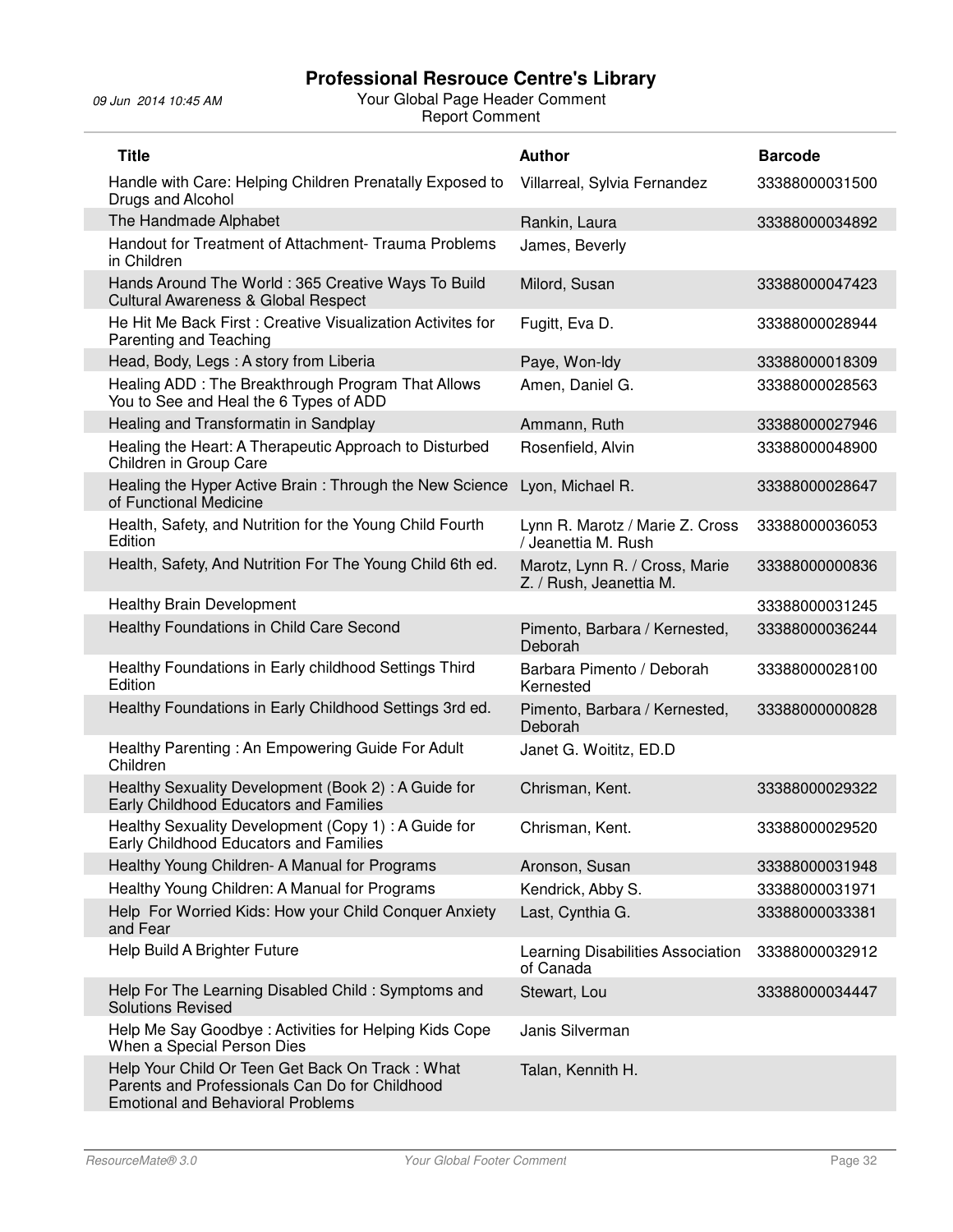| <b>Title</b>                                                                                                                                   | <b>Author</b>                                     | <b>Barcode</b> |
|------------------------------------------------------------------------------------------------------------------------------------------------|---------------------------------------------------|----------------|
| Help Your Child Or Teen Get Back On Track: What<br>Parents and Professionals Can Do for Childhood<br><b>Emotional and Behavioural Problems</b> | Talan, Kennith H.                                 |                |
| Help Yourself! Hints from Persons with Disabilities                                                                                            | <b>Health and Welfare Canada</b>                  | 33388000020420 |
| Help! For Parents of Children from Birth to Five :<br>Tried-and-true solutions to parents' everyday problems                                   | Jean Illsley Clarke                               |                |
| Helping a Child with Nonverbal Learning Disorder or<br>Asperger's Disorder                                                                     | Stewart, Kathryn                                  | 33388000033704 |
| Helping Abused and Traumatized Children: Integrating<br>Directive and Nondirective Approaches                                                  | Eliana Gil                                        | 33388000029264 |
| Helping Abused and Traumatized Children: Integrating<br>Directive and Nondirective Approaches                                                  | Gil, Eliana                                       |                |
| Helping Children Cope with Bullying                                                                                                            | Lawson, Sarah                                     | 33388000035352 |
| Helping Children Cope with Death: A Practical Resource<br>Guide for Someone Special Died                                                       | Prestine, Joan (Singleton)                        | 33388000030106 |
| Helping Children Cope With Fears and Stress                                                                                                    | Robinson, Edward                                  | 33388000034066 |
| Helping Children Cope With Grief: For Caregivers                                                                                               | Alan Wolfelt, Ph. D.                              |                |
| Helping Children Cope with the Loss of a Loved One: A<br><b>Guide for Grownups</b>                                                             | Kroen, William                                    |                |
| Helping Children Grieve: When Someone They Love Dies                                                                                           | Theresa Huntley                                   |                |
| Helping Children to Build Self-Esteem: A Photocopiable<br><b>Activities Book Second Edition</b>                                                | Deborah M. Plummer                                | 33388000031153 |
| Helping Children Understand Thier Feeling: A Practical<br>Resource Guide for Sometimes I Feel Awful                                            | Prestine, Joan (Singleton)                        | 33388000030197 |
| Helping Kids Deal with Conflict                                                                                                                | Sheanh, Gerry                                     | 33388000034116 |
| Helping the Child Who Doesn't Fit In                                                                                                           | Nowicki, Stephen Jr. / Duke,<br>Marshall P.       | 33388000034538 |
| Helping the Child Who Doesn't Fit In                                                                                                           | Nowicki, Stephen Jr. / Duke,<br>Marshall P.       | 33388000034652 |
| Helping the Noncompliant Child: A Clinician's Guide to<br><b>Parent Training</b>                                                               | Rex I. Forehand / Robert J.<br>McMahon            |                |
| Helping Young Children Develop Through Play: A<br>practical Guide for Parents, Caregivers, and Teachers                                        | Sawyers, Janet K. /<br>Rogers, Cosby S.           | 33388000026641 |
| Helping Young Children Develop Through Play (COPY 2):<br>A Practical Guide for Parents, Caregivers, and Teachers                               | Sawyers, Janet K. / Rogers,<br>Cosby S.           | 33388000026633 |
| Helping Your Child with OCD: A Workbook for Parents of<br>Children with Obsessive-Compulsive Disorder                                          | Fitzgibbons, Lee / Pedrick,<br>Cherry             | 33388000024364 |
| Helping Your Depressed Child                                                                                                                   | Underwood Barnard, Martha                         | 33388000033746 |
| Helping Your Hyperactive/ ADD Child                                                                                                            | Taylor, John F.                                   | 33388000028910 |
| Helping Your Preschool Child                                                                                                                   | No Child Left Behind                              |                |
| Helping Your Socially Vulnerable Child: What to Do When<br>Your Child Is Shy, Socially Anxious, Withdrawn, or Bullied                          | Andrew R. Eisen, PH. D / Linda<br>B. Engler, PH.D |                |
| Helping Your Socially Vulnerable Child: What to Do When<br>Your Child Is Shy, Socially Anxious, Withdrawn, or Bullied.                         | Carroll, Jeri A.                                  |                |
| Helping your young child learn about mathematics                                                                                               | Epstein, Ann S.                                   | 33388000018580 |
| Helping your young child learn about mathematics                                                                                               | Epstein, Ann S.                                   | 33388000000778 |
| Hey Kids! Out The Door, Let's Explore! 1st ed.                                                                                                 | Redleaf, Rhoda.                                   | 33388000000695 |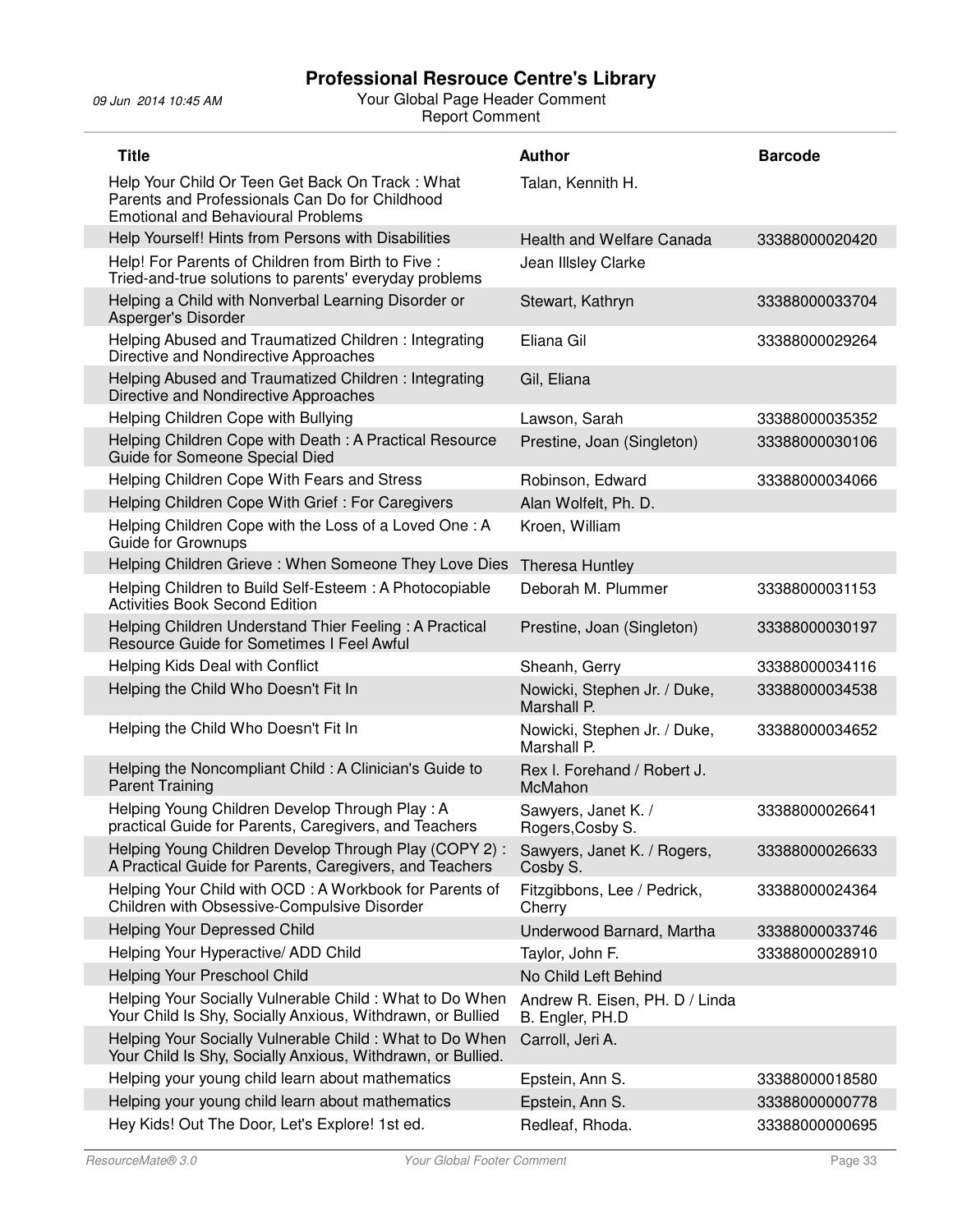| <b>Title</b>                                                                                                                                                                               | <b>Author</b>                                        | <b>Barcode</b> |
|--------------------------------------------------------------------------------------------------------------------------------------------------------------------------------------------|------------------------------------------------------|----------------|
| High Risk: Children Without A Conscience                                                                                                                                                   | Dr. Ken Magid / Carol A.<br><b>McKelvey</b>          | 33388000029462 |
| Hiv/Aids And Child Care- Facilitator's Guide (Copy 1)                                                                                                                                      | Kaiser, Barbara                                      | 33388000024323 |
| HIV/AIDS And Child Care- Facilitator's Guide (Copy 2)                                                                                                                                      | Kaiser, Barbara                                      | 33388000024299 |
| Hiv/Aids And Child Care- Fact Book (Copy 1)                                                                                                                                                | Kaiser, Barbara                                      |                |
| Hiv/Aids And Child Care- Fact Book (Copy 2)                                                                                                                                                | Kaiser, Barbara                                      |                |
| Hold On To Your Kids: Why Parents Need To Matter<br>More Than Peers                                                                                                                        | Gordon Neufeld, Ph. D. / Gabor<br>Mate, M.D.         |                |
| <b>Holiday Crafts</b>                                                                                                                                                                      | Suid, Anna                                           | 33388000033621 |
| Home Child Care: A Caregiver's Guide                                                                                                                                                       | Lee Dunster                                          | 33388000030932 |
| Home Child Care: A Caregiver's Guide                                                                                                                                                       | Lee Dunster                                          | 33388000030247 |
| Home Day Care 2nd Edition                                                                                                                                                                  | Catherine M. Pruissen                                | 33388000030999 |
| Home, School and Community Relations                                                                                                                                                       | Gestwicki, Carol                                     | 33388000020644 |
| ** The Homegrown Preschooler: Teaching Your Kids in the<br>Places They Live                                                                                                                | H.Lee, Kathy / M.Richards, Lesli                     | 33388000035683 |
| Homemade Books to Help Kids Cope: An Easy- to Learn<br>Techniques for Parents & Professionals                                                                                              | Ziegler, Robert                                      |                |
| Homemade Books to Help Kids Cope: An Easy- to-Learn<br>Technique for Parents & Professionals                                                                                               | Ziegler, Robert                                      |                |
| Homemade Books to Help Kids Cope: An Easy-to-Learn<br>Technique for Parents & Professionals                                                                                                | Robert G. Ziegler, M.D.                              |                |
| Hong Kong: A Cultural Profile                                                                                                                                                              | Elizabeth Chin                                       | 33388000035444 |
| Hooked on Reading                                                                                                                                                                          | Landsberg, Michele                                   | 33388000032193 |
| Hope & Skip & Jump                                                                                                                                                                         | Walker, Peter                                        | 33388000028308 |
| Hot Stuff To Help Kids Chill Out - The Anger Management<br><b>Book</b>                                                                                                                     | Wilde, Jerry                                         | 33388000025437 |
| How Dows It Feel? : Child Care From Families'<br>Perspective                                                                                                                               | Anne Stonehouse                                      |                |
| How I Learned To Control My Temper                                                                                                                                                         | Pincus, Debbie                                       | 33388000034124 |
| How I stayed Alive when my Brain was Trying to Kill me                                                                                                                                     | Blauner, Susan Rose                                  | 33388000033753 |
| How is My Second Grader Doing in School?                                                                                                                                                   | Richard, Jacobson, Jennifer                          | 33388000032219 |
| How Long Does it Hurt?                                                                                                                                                                     | Mather, Cynthia                                      | 33388000020438 |
| How Much Is Enough? : Everything you need to know to<br>steer clear of overindulgence and raise likeable,<br>responsible and respectful children - from toddlers to teens Bredehoft, Ph.D. | Jean Illsley Clarke / Donnie<br>Dawson Ph.D. / David |                |
| How The Brain Learns Second Edition                                                                                                                                                        | David A. Sousa                                       | 33388000035519 |
| How the Special Needs Brain Learns                                                                                                                                                         | Sousa, David                                         |                |
| How the Special Needs Brain Learns                                                                                                                                                         | Sousa, David                                         | 33388000049841 |
| How Things Work: 100 Ways Parents And Kids Can<br>Share The Secrets Of Technology                                                                                                          | <b>Neil Ardley</b>                                   | 33388000032243 |
| How To Behave So Your Children Will, Too!                                                                                                                                                  | Sal Severe, Ph. D.                                   |                |
| How to Bury A Goldfish : and other ceremonies and<br>celebrations for everyday life                                                                                                        | Virginia Lang / Louise Nayer                         |                |
| How To Bury A Goldfish: and other ceremonies and<br>celebrations for everyday life                                                                                                         | Virginia Lang / Louise Nayer                         |                |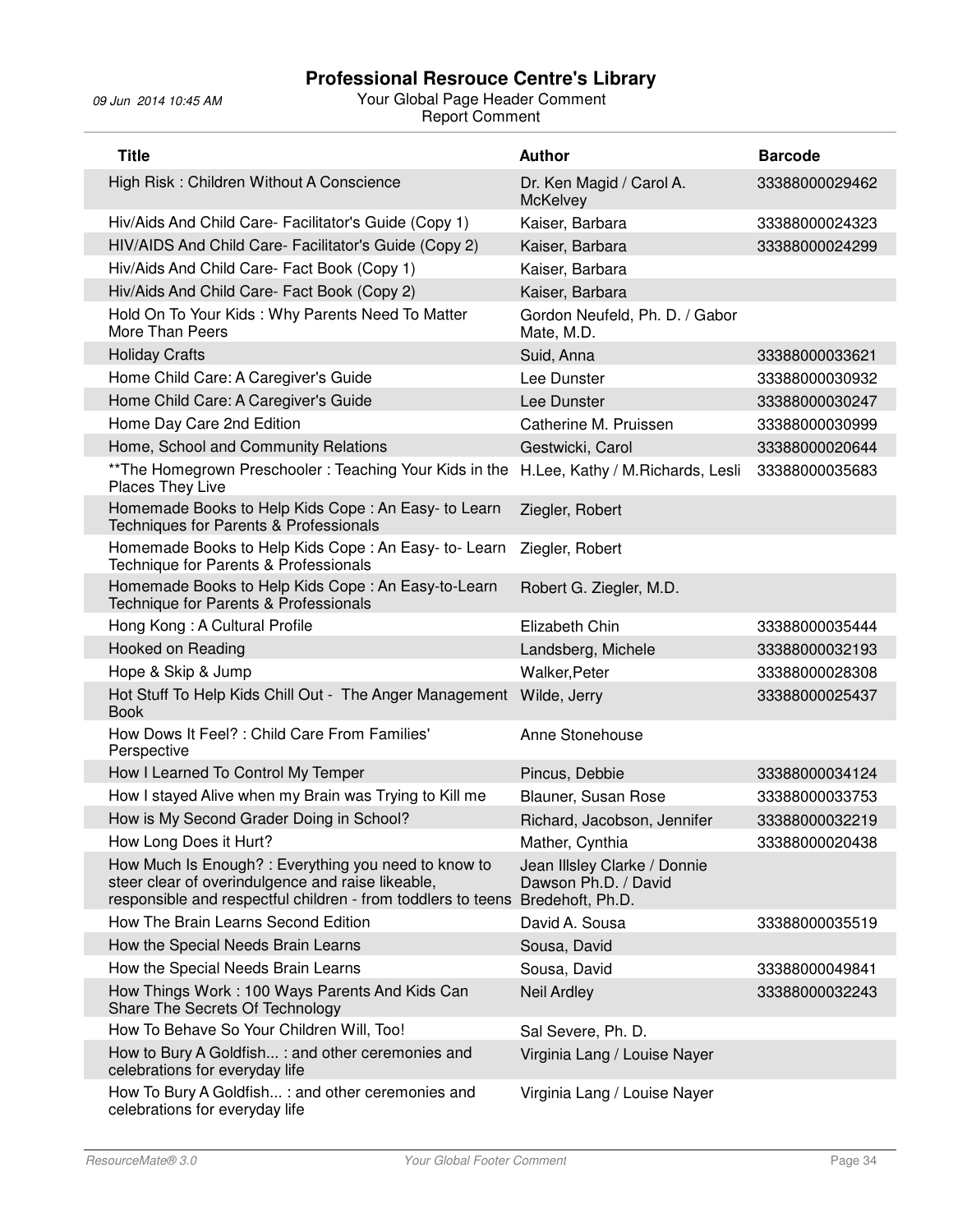| <b>Title</b>                                                                                                                                                 | <b>Author</b>                                                          | <b>Barcode</b> |
|--------------------------------------------------------------------------------------------------------------------------------------------------------------|------------------------------------------------------------------------|----------------|
| How to Cope With Depression                                                                                                                                  | DePaulo, J, Raymond Jr.                                                | 33388000034041 |
| How To Dad                                                                                                                                                   | John Boswell / Ron Barrett                                             |                |
| How to Develop a Professional Portfolio: A Manual for<br><b>Teachers Sixth Edition</b>                                                                       | Campbell, Dorothy M. /<br>Melenyzer, Beverly J. / Nettles,<br>Diane H. | 33388000010785 |
| How To Develop Professional Portfolio: A Manual For<br><b>Teachers Sixth Edition</b>                                                                         | Campbell, Dorothy M. /<br>Melenyzer, Beverly J. / Nettles,<br>Diane H. | 33388000005066 |
| How to Discipline without Feeling Guilty                                                                                                                     | Silberman, Melvin                                                      | 33388000033365 |
| How To Find Your Groove: Conversation SKills and Other<br>Tips for Surviving the Social World                                                                | Cornish, Laura K.                                                      | 33388000026518 |
| How to Find Your Groove: Conversation Skills and Other<br>Tips for Surviving the Social World                                                                | Cornish, Laura K.                                                      |                |
| How To Get Your Kid to EatBut Not Too Much                                                                                                                   | Satter, Ellyn                                                          |                |
| How To Handle A Hard-To-Handle Kid: A Parent's Guide<br>to Understanding and Changing Problem Behaviors                                                      | C. Drew Edwards, Ph.D.                                                 |                |
| How To Handle Difficult Parents: A teacher's survival<br>guide                                                                                               | <b>Suzanne Capek Tingley</b>                                           | 33388000026062 |
| How to Handle Hard to Handle Preshchoolers                                                                                                                   | Appelbaum, Marylin                                                     | 33388000034512 |
| How To Raise An Indigo Child: 10 Keys for Cultivating a<br><b>Child's Natural Brilliance</b>                                                                 | Condron, Barbara                                                       |                |
| How To Save The Children: An innovative resource guide<br>filled with practical ideas to counter the effects of poverty<br>and neglect on America's children | Amy Hatkoff / Karen Kelly Klopp                                        | 33388000029405 |
| How to Start a Conversation and Make Friends Revised<br>and Updated                                                                                          | Don Gabor                                                              | 33388000033209 |
| How to Stop Your Relatives From Driving You Crazy:<br>Stategies For Coping With "Challenging" Relatives                                                      | Denise Lang                                                            | 33388000025452 |
| How To Talk Confidently With Your Child About Sex                                                                                                            | Buth, Lenore                                                           | 33388000029470 |
| How To Talk So Kids Can Learn At Home and In School                                                                                                          | Faber, Adele                                                           | 33388000032722 |
| How to Talk So Kids Will Listen and Listen So Kids Will<br>Talk                                                                                              | Faber, Adele                                                           | 33388000033076 |
| How To Win As A Step-Family Second Edition                                                                                                                   | Emily B. Visher, Ph.D. / John S.<br>Visher, M.D.                       |                |
| How Was I Born?                                                                                                                                              | Nilsson, Lemart / Swanberg,<br>Lena Katarina                           |                |
| How Was I Born?: A child's journey through the miracle of<br>birth                                                                                           | Lennart Nilsson / Lena Katarina<br>Swanberg                            |                |
| The Hundred Languages of Children: The Reggio Emilia<br>Approach - Advanced Reflections 2nd ed.                                                              | Edwards, Carolyn / Gandini,<br>Lella / Forman, George                  | 33388000005660 |
| Hungary- A Cultural Profile                                                                                                                                  | Beena, Rajendra                                                        | 33388000035469 |
| Hunter and His Amazing Remote Control: A fun, hands-on<br>way to teach self-control to ADHD children                                                         | Lori Copeland, Ph.D                                                    | 33388000028886 |
| The Hurried Child: Growing Up Too Fast Too Soon<br><b>Revised Edition</b>                                                                                    | David Elkind                                                           | 33388000029884 |
| Hyper-Parenting: Are You Hurting Your Child by Trying<br>Too Hard?                                                                                           | Alvin Rosenfeld, MD / Nicole<br>Wise                                   |                |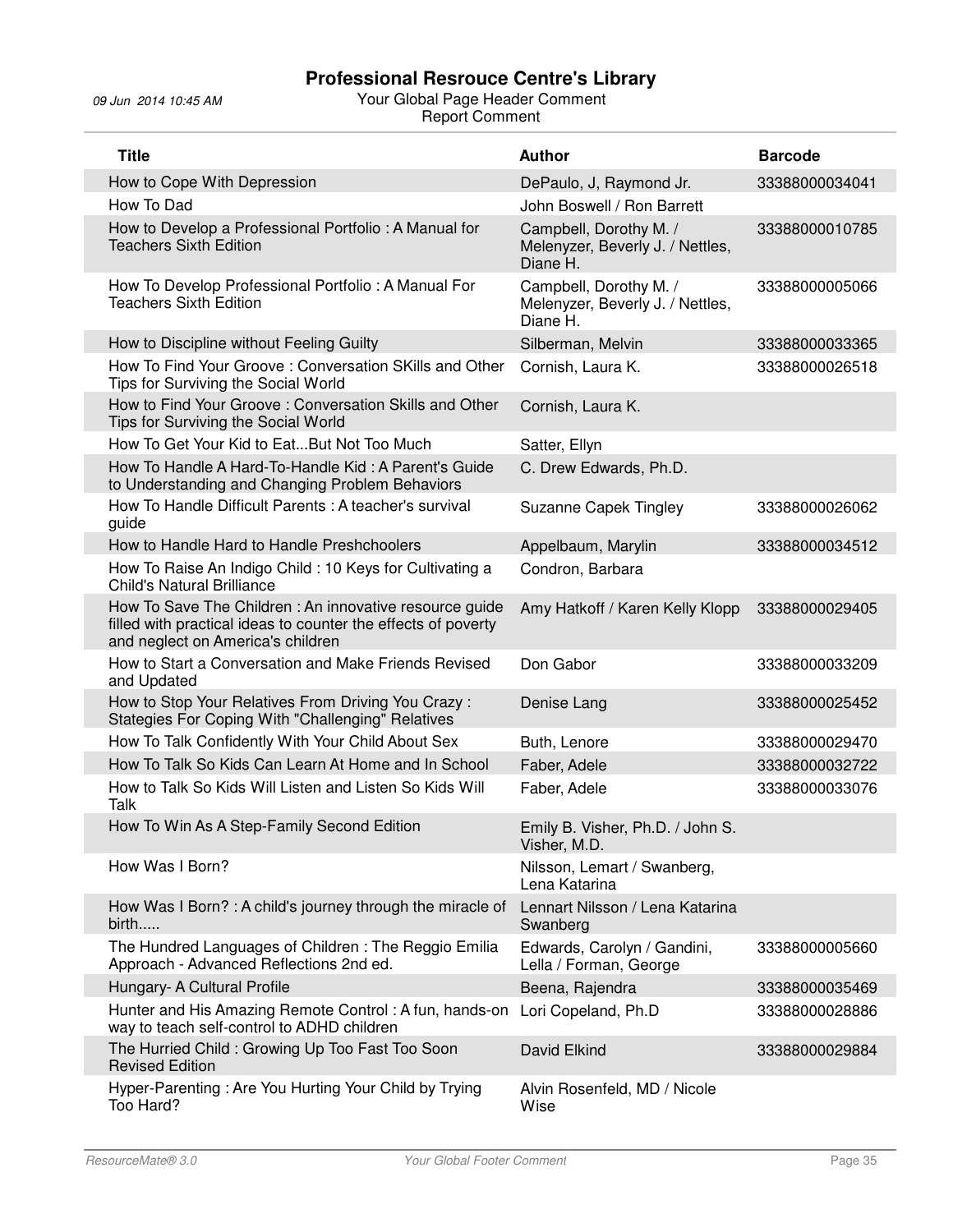| <b>Title</b>                                                                                                                | <b>Author</b>                                            | <b>Barcode</b> |
|-----------------------------------------------------------------------------------------------------------------------------|----------------------------------------------------------|----------------|
| Hyperactivity Why Won't My Child Pay Attention: A<br>complete guide to ADD for parents, teachers, and<br>community agencies | Dr. Sam Goldstein, / Dr.<br>Michael Goldstein            | 33388000028902 |
| Hyperactivity Why Won't My Child Pay Attention: A<br>complete guide to ADD for parents, teachers, and<br>community agencies | Dr. Sam Goldstein, / Dr.<br>Michael Goldstein            | 33388000028852 |
| I am Sharing                                                                                                                | Mayer, Mercer                                            | 33388000012484 |
| I am! I Can! Keys to Quality Child Care                                                                                     | Mitchell, Grace L.                                       | 33388000028035 |
| I Belong: Active Learning For Children With Special<br><b>Needs</b>                                                         | Dowling, Jan Levanger, 1955- /<br>Mitchell, Terri, 1967- | 33388000001651 |
| I Belong: Active Learning For Children With Special<br><b>Needs</b>                                                         | Dowling, Jan Levanger, 1955- /<br>Mitchell, Terri, 1967- | 33388000001669 |
| I can be me: A helping book for children from troubled<br>families                                                          | O'Connor, Diane S.                                       | 33388000031849 |
| I Can Problem Solve: An Interpersonal Cognitive Problem<br>Solving Program- Primary Grades                                  | Shure, Myrna B.                                          | 33388000034751 |
| I can't Do That!                                                                                                            | Ling, John                                               | 33388000020107 |
| I Don't Know How To Help Them                                                                                               | Linda Maurer                                             |                |
| I Found The Answer: Do you want to live a less stressful<br>and more joyful life?                                           | Rosita Hall                                              | 33388000027458 |
| I Know What's Next!: Preschool Transitions Without<br>Tears Or Turmoil: The Teacher's Idea Book Series                      | Evans, Betsy.                                            | 33388000004143 |
| I Like Who I Am & It Shows: Strategies For Enhancing<br>Self-Esteem                                                         | Valdez, Barbara                                          |                |
| I Love You Rituals: Fun Activities for Parents and Children<br>That: Boost brain potential                                  | Bailey, Becky A.                                         | 33388000028357 |
| I Think Divorce Stinks                                                                                                      | Lipman Lebowitz, Marcia                                  |                |
| I Think I See A Rainbow- Group Treatment for Sexually<br><b>Abused Girls</b>                                                | Granger, Bonnie                                          | 33388000026997 |
| I Want To Know About                                                                                                        | Podendorf, Illa                                          | 33388000032151 |
| I'm A Great Little Kid Series Facilitators Guide                                                                            | Hunter, Sue                                              |                |
| I'm a Great Little Kids Series- Facilitator's Guide (With 6<br>books)                                                       | Hunter, Sue                                              | 33388000027128 |
| I'm Furious                                                                                                                 | Crary, Elizabeth                                         | 33388000030395 |
| I'm Not Bad, I'm Just Mad                                                                                                   | Shapiro, Lawrence                                        | 33388000034181 |
| I'M SO EMBARRASSED!                                                                                                         | Munsch, Robert / Martchenko,<br>Michael                  | 33388000010454 |
| If it Happens to Your Child, It Happens to You                                                                              | Golder, Christine A.                                     | 33388000026989 |
| If Life is a Game, These are the Rules : Ten Rules for<br>Being Human as introduced in Chicken Soup for the Soul            | Cherie Carter-Scott, Ph.D                                |                |
| If You Listen                                                                                                               | <b>Charlotte Zolotow</b>                                 |                |
| If You Listen                                                                                                               | <b>Charlotte Zolotow</b>                                 |                |
| If Your Adolescent Has Depression or Bipolar Disorder:<br>An Essential Resource for Parents                                 | Dwight L. Evans, MD / Linda<br><b>Wasmer Andrews</b>     | 33388000033589 |
| If Your Adolescent Has Depression or Bipolar Disorder                                                                       | Evans, Dwight                                            | 33388000033910 |
| If Your Child Is Bipolar                                                                                                    | Singer, Cindy                                            | 33388000033787 |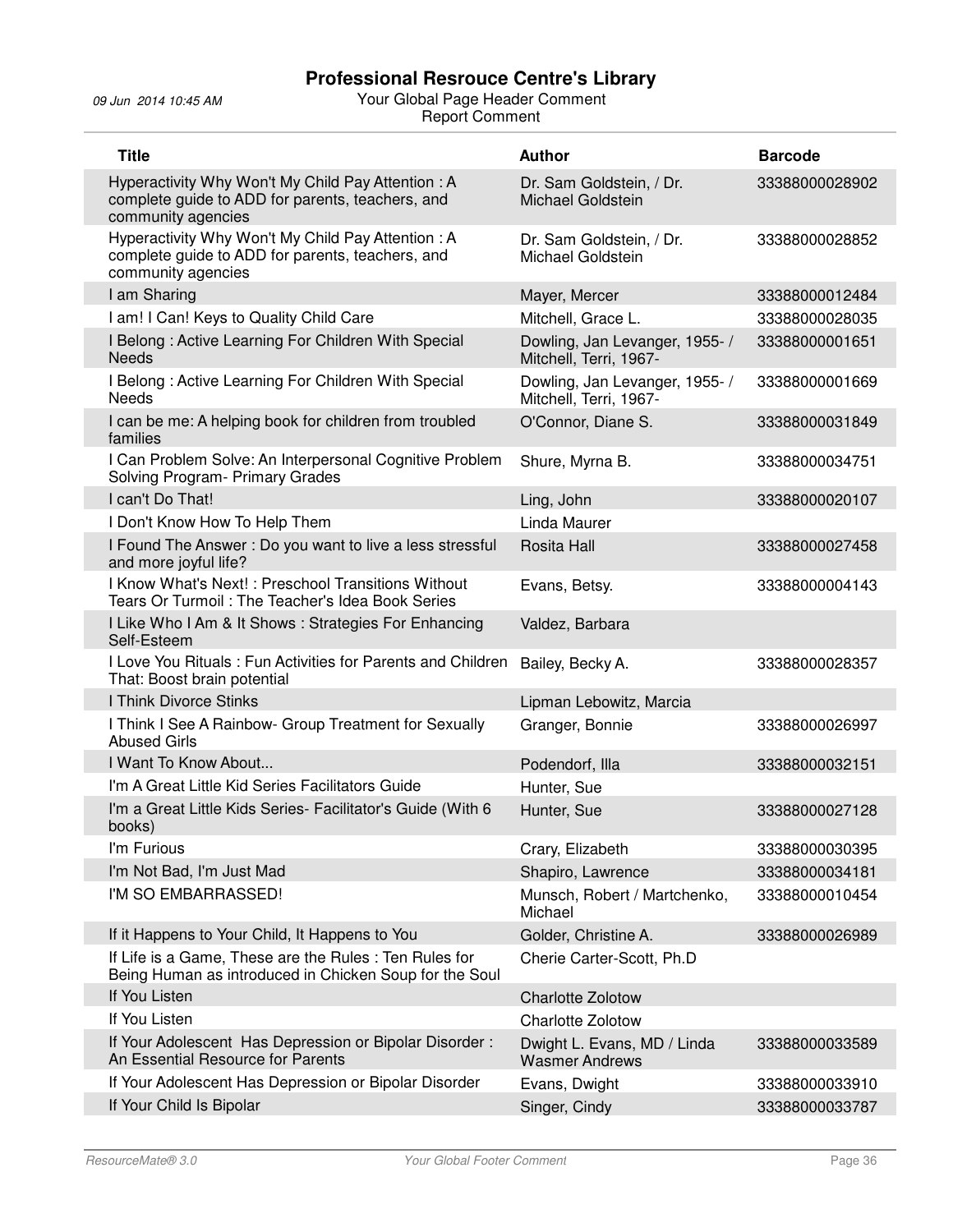| <b>Title</b>                                                                                                       | <b>Author</b>                                               | <b>Barcode</b> |
|--------------------------------------------------------------------------------------------------------------------|-------------------------------------------------------------|----------------|
| Images of the Young Child: Collected Essays on<br>Development and Education                                        | David Elkind                                                | 33388000028175 |
| Imagineering: A "yes, We Can!" Sourcebook For Early<br>Technology Experiences (Springboards For Teaching.)         | Reynolds, Bill, 1948- / Dale,<br>Norm. / Corney, Bob, 1934- | 33388000000703 |
| In Search of Sleep                                                                                                 | Reichert, Bonny                                             | 33388000033027 |
| In Their Own Way: Discovering and Encouraging Your<br>Child's Personal Learning Style                              | Thomas Armstrong, PH.D.                                     |                |
| Include Me Too: Human Diversity in Childhood                                                                       | Murphy Kilbride, Kenise                                     | 33388000047340 |
| Including All Of Us: An Early Childhood Curriculum About<br><b>Disability</b>                                      | Merle Froschi / Linda Colon /<br>Ellen Rubon                | 33388000029645 |
| Including Children with Special Needs in Early Childhood<br>Programs                                               | Naeyc                                                       | 33388000034793 |
| Inclusion and Early Intervention : A Resource Manual for<br>Early Childhood Settings in Ontario                    | Benita L. hopkins                                           | 33388000029603 |
| Inclusion in Early Childhood Programs: Children with<br>Exceptionalities 3rd Canadian ed.                          | Allen, K. Eileen / Paasche,<br>Carol L. / Langford, Rachel  | 33388000001453 |
| Inclusion in Early Childhood Programs: Children with<br>Exceptionalities                                           | K. Eileen Allen / Carol L.<br>Paasche / Rachel Langford     | 33388000028126 |
| Inclusion of Exceptional Learners In Canadian Schools<br>Fourth                                                    | Hutchinson, Nancy L.                                        | 33388000047134 |
| Inclusion Voices : Canadian Child Care Directors Talk<br>About Including Children with Special Needs               | Sharon Hope Irwin                                           | 33388000028092 |
| Inclusive Early Childhood Education : Development,<br>Resources, and Practice 5th                                  | Deiner, Penny Low                                           | 33388000008086 |
| Inclusive Lesson Plans Throughout the Year                                                                         | Warner, Laverne / Lynch,<br>Sharon                          |                |
| Increasing the Power of Instruction: Integration of<br>Language, Literacy, and Math Across the Preschool Day       | Judith A. Schickedanz                                       | 33388000030411 |
| Infancy: Infant, Family, And Society 4th ed.                                                                       | Fogel, Alan.                                                | 33388000006601 |
| Infant / Toddler Environment Rating Scale - Revised<br>Edition Rev. ed.                                            | Harms, Thelma. / Cryer, Debby.<br>/ Clifford, Richard M.    |                |
| Infant and Childhood Depression: Developmental Factors                                                             | Trad, Paul V.                                               | 33388000033928 |
| Infant and Early Childhood Mental Health                                                                           | Greenspan, Stanley                                          | 33388000034025 |
| Infant and Toddler Development and Responsive Program<br>Planning: A Relationship-Based Approach 2nd ed.           | Wittmer, Donna S. / Petersen,<br>Sandra H.                  | 33388000004432 |
| Infant and Toddler Development and Responsive Program<br>Planning: A Relationship-Based Approach                   | Wittmer, Donna S. / Petersen,<br>Sandra H.                  | 33388000010066 |
| Infant and Toddler Programs, Infant and Toddler Learning<br>Environments: Custom Publication for Conestoga College | Gonzalez-Mena, Janet /<br>Widmeyer Eyer, Dianne             | 33388000008201 |
| Infant/Toddler Environment Rating Scale: Revised Edition<br>Rev. ed.                                               | Harms, Thelma. / Cryer, Debby.<br>/ Clifford, Richard M.    | 33388000004762 |
| Infant/Toddler Environment Rating Scale: Revised Edition<br>Rev. ed.                                               | Harms, Thelma. / Cryer, Debby.<br>/ Clifford, Richard M.    | 33388000005553 |
| Infant/Toddler Environment Rating Scale: Revised Edition<br>Rev. ed.                                               | Harms, Thelma. / Cryer, Debby.<br>/ Clifford, Richard M.    | 33388000005561 |
| Infant/Toddler Environment Rating Scale: Revised Edition<br>Rev. ed.                                               | Harms, Thelma. / Cryer, Debby.<br>/ Clifford, Richard M.    | 33388000005579 |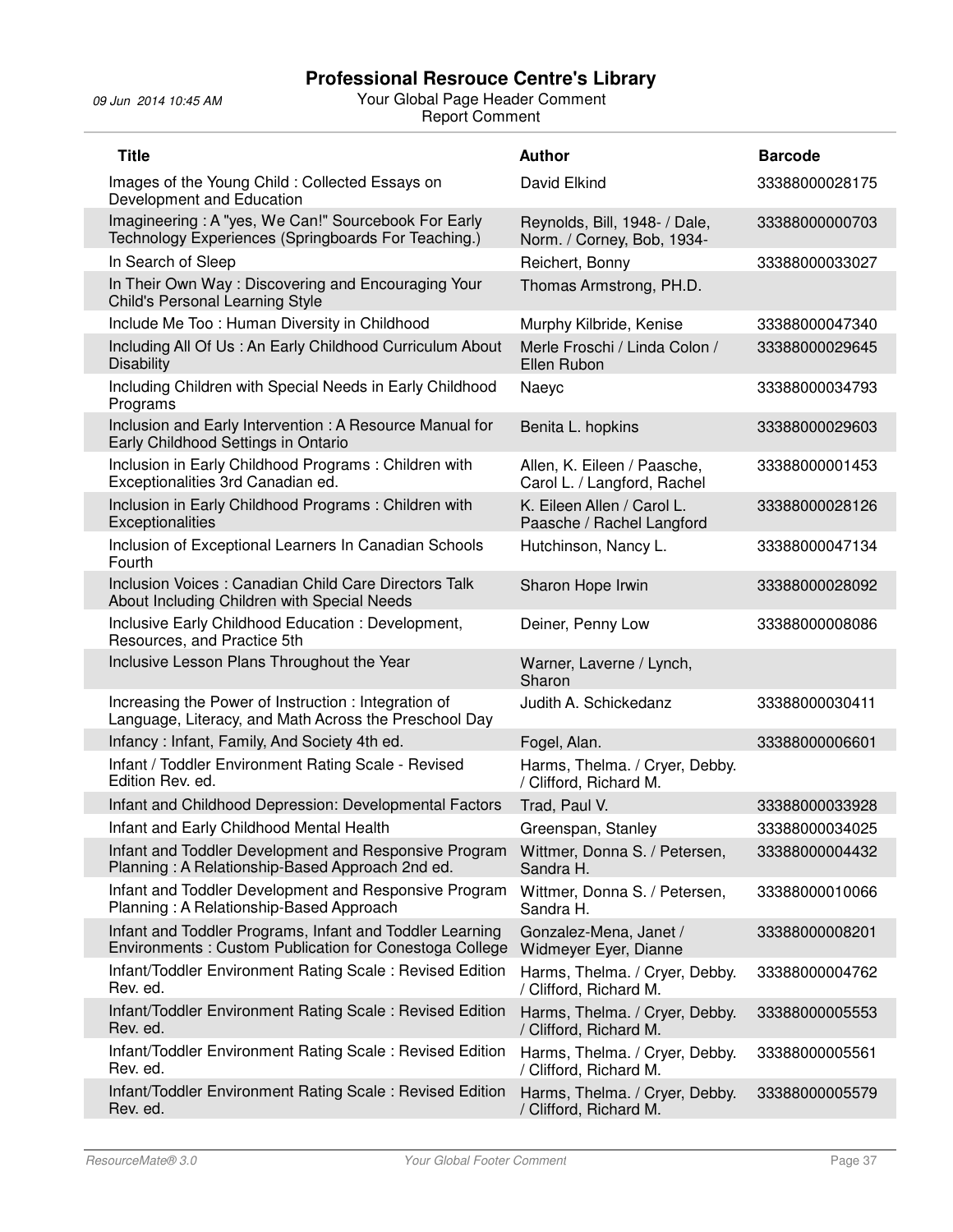| <b>Title</b>                                                                                              | <b>Author</b>                                                                                 | <b>Barcode</b> |
|-----------------------------------------------------------------------------------------------------------|-----------------------------------------------------------------------------------------------|----------------|
| Infant/Toddler Environment Rating Scale: Revised Edition<br>Rev. ed.                                      | Harms, Thelma. / Cryer, Debby.<br>/ Clifford, Richard M.                                      | 33388000005587 |
| Infant/Toddler Environment Rating Scale: Revised Edition<br>Rev. ed.                                      | Harms, Thelma. / Cryer, Debby.<br>/ Clifford, Richard M.                                      | 33388000009282 |
| Infant/Toddler Environmental Rating Scale - Revised Rev.<br>ed.                                           | Harms, Thelma. / Cryer, Debby.<br>/ Clifford, Richard M.                                      | 33388000005546 |
| Infants & Toddlers Curriculum and Teaching Second<br>Edition                                              | Wilson, LaVisa Cam                                                                            | 33388000034256 |
| Infants And Children: Prenatal Through Middle Childhood<br>6th ed.                                        | Berk, Laura E.                                                                                | 33388000006056 |
| Infants, Chidlren, and Adolescents 7th ed.                                                                | Berk, Laura E.                                                                                | 33388000004655 |
| Infants, Chidlren, and Adolescents 7th ed.                                                                | Berk, Laura E.                                                                                | 33388000047589 |
| Infants, Toddlers, And Caregivers 5                                                                       | Gonzalez-Mena, Janet / Eyer,<br>Dianne Widmeyer                                               | 33388000004416 |
| Infants, Toddlers, and Caregivers Fourth Edition                                                          | Janet Gonzalez-Mena / Dianne<br>Widmeyer Eyer                                                 | 33388000028761 |
| Infants, Toddlers, And Caregivers: A Curriculum Of<br>Respectful, Responsive Care And Education 7th ed.   | Gonzalez-Mena, Janet. / Eyer,<br>Dianne Widmeyer.                                             | 33388000006619 |
| Infants, Toddlers, And Caregivers, 7th Edition 7                                                          | Gonzalez-Mena, Janet / Eyer,<br>Dianne Widmeyer                                               | 33388000004424 |
| Infants, Toddlers, and Families                                                                           | Farrell, Erickson, Martha                                                                     | 33388000032607 |
| Infants, Toddlers, and Families                                                                           | Farrell, Erickson, Martha                                                                     | 33388000032086 |
| Informing Our Practice: Useful Research On Young<br>Children's Development (NAEYC; Item #255)             | Essa, Eva. / Burnham, Melissa.<br>/ National Association for the<br><b>Education of Young</b> | 33388000006262 |
| Inspiring Spaces For Young Children                                                                       | DeViney, Jessica.                                                                             | 33388000004259 |
| Inspiring Spaces For Young Children                                                                       | DeViney, Jessica.                                                                             | 33388000003509 |
| Instructional Activities for Children at Risk: Adaptive<br>Domain                                         | Bos, Canace S.                                                                                | 33388000033480 |
| Instructional Activities for Children at Risk: Special<br><b>Families</b>                                 | Vaugh, Sharon                                                                                 | 33388000026328 |
| Integrated Treated of Child Sexual Abuse: A Treatment<br>and Training Manual                              | Giaretto, Henry                                                                               | 33388000032128 |
| Intentional and Relationship-Based Guidance                                                               | Martin, Sue / Corson, Patricia                                                                | 33338800000601 |
| Intentional and Relationship-based Guidance                                                               | Sue Martin                                                                                    |                |
| The Intentional Teacher: Choosing The Best Strategies<br>For Young Children's Learning (NAEYC; Item #165) | Epstein, Ann S.                                                                               | 33388000005611 |
| Inter-Mediate Self-Help Skills                                                                            | Bruce L. Baker / Alan J.<br>Brightman / Louis J. Heifetz                                      | 33388000029694 |
| International Relationship-based Guidance                                                                 | Martin, Sue / Corson, Patricia                                                                | 33388000006031 |
| Introduction to Early Childhood Education 3rd Canadian<br>ed.                                             | Essa, Eva / Young, Rosemary                                                                   | 33388000006254 |
| Introduction to Early Childhood Education                                                                 | Ingrid Crowther                                                                               | 33388000035956 |
| Introduction to Family Literacy                                                                           | Hayden, Ruth / Sanders,<br>Maureen                                                            | 33388000031252 |
| An Introduction To School-age Care In Canada                                                              | Bisback, Leslie Kopf-Johnson<br>Kevin                                                         | 33388000005702 |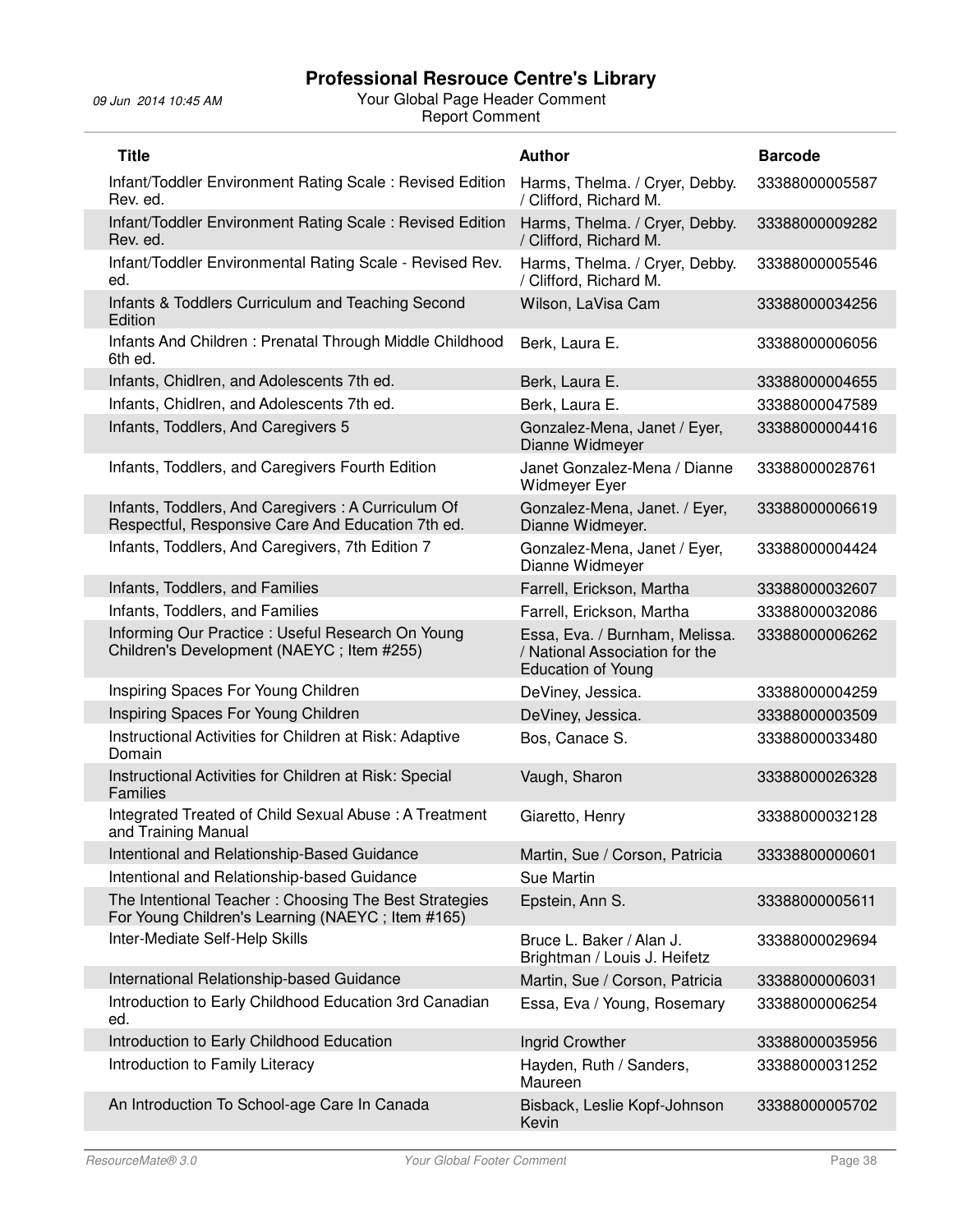| <b>Title</b>                                                                                                            | <b>Author</b>                                                                       | <b>Barcode</b> |
|-------------------------------------------------------------------------------------------------------------------------|-------------------------------------------------------------------------------------|----------------|
| Inventeering: A Problem-solving Approach To Teaching<br>Technology (Springboards For Teaching.)                         | Corney, Bob. / Dale, Norm.                                                          | 33388000000752 |
| Is It A Big Problem Or A Little Problem?                                                                                | Egan, Amy                                                                           | 33388000033373 |
| Is This A Phase? : Child Development & Parent Strategies,<br>Birth to 6 Years                                           | Helen F. Neville, B.S. R. N.                                                        |                |
| Is This Your Child (Copy 1)                                                                                             | Rapp, Doris                                                                         |                |
| Is This Your Child? (Copy 2)                                                                                            | Rapp, Doris                                                                         |                |
| It Starts Here- A Guide to Mood Disorders for Teens                                                                     | The Mood Disorders<br>Association of Ontario (MDAO)                                 | 33388000020040 |
| It's My Body: A Book to Teach Young Children How to<br>Resist Uncomfortuable Touch                                      | Freeman, Lory / Deach, Carol.,<br>ill.                                              | 33388000018523 |
| It's Nobody's Fault                                                                                                     | Koplewicz, Harold S.                                                                |                |
| Italy - A Cultural Profile                                                                                              | Peigi, Rockwell                                                                     | 33388000035170 |
| Itchy, Itchy Chicken Pox                                                                                                | Maccarone, Grace / Lewin,<br><b>Betsy</b>                                           | 33388000018416 |
| Jamaica- A Cultural Profile                                                                                             | Mayers, Marson                                                                      | 33388000035162 |
| Jelly Belly                                                                                                             | Lee, Dennis                                                                         |                |
| John Dewey And The Art Of Teaching: Toward Reflective<br>And Imaginative Practice                                       | Simpson, Douglas J. / Jackson,<br>Michael J. B. (Michael John<br>Brierley), / 1943- | 33388000006403 |
| Joint Statement on Physical Punishment of Children and<br>Youth                                                         | <b>Canadian Child Care Federation</b>                                               | 33388000027110 |
| Jordan- A Cultural Profile                                                                                              | Leora, Starkey                                                                      | 33388000033217 |
| Juggling: The Unexpected Advantages of Balancing<br>Career and Home for Women and their Families                        | Crosby, Faye J.                                                                     | 33388000031880 |
| The Jumbo Book Of Science (Jumbo Books)                                                                                 | Centre, Ontario Science /<br>Hendry, Linda / Cupples, Pat                           |                |
| Just Because It's Not Wrong Doesn't Make It Right : From<br>toddlers to teens, teaching kids to think and act ethically | Barbara Coloroso                                                                    |                |
| Just Before Dawn                                                                                                        | Hindman, Jan                                                                        | 33388000027060 |
| Just Going to The Dentist                                                                                               | Mayer, Mercer / Berenstain, Jan                                                     | 33388000010421 |
| <b>Just Like That</b>                                                                                                   | Fox, Mem / Niland, Kilmeny                                                          | 33388000010702 |
| Just Take a Bite; Easy, Effective Answers to Food<br>Aversions and Eating Challenges!                                   | Ernsperger, Lori                                                                    | 33388000025981 |
| Juvenile Firesetting- A community Guide to Prevention &<br>Intervention                                                 | <b>Fireproof Children</b>                                                           | 33388000033779 |
| K Today- Teaching and Learning in the Kindergarten Year                                                                 | Gullo, Dominic                                                                      | 33388000032367 |
| Keeping Families Together: The Homebuilders Model                                                                       | Jill Kinney / David Haapala /<br><b>Charlotte Booth</b>                             |                |
| Keeping It Simple: Sorting Out What Really Matters in<br>Your Life                                                      | Gary S. Aumiller, Ph.D                                                              | 33388000049643 |
| Keeping The Peace: Practicing Cooperation and Conflict<br><b>Resolution With Preschoolers</b>                           | Wichert, Susanne                                                                    | 33388000034272 |
| Keys To Parenting A Child With Attention Deficit Disorders                                                              | McNMARA, Barry E.                                                                   | 33388000028878 |
| Keys To Parenting The Child With Autism                                                                                 | Marlene Targ Brill, M. Ed.                                                          |                |
| Keys to parenting the Gifted Child                                                                                      | Rimm, Sylvia                                                                        | 33388000032813 |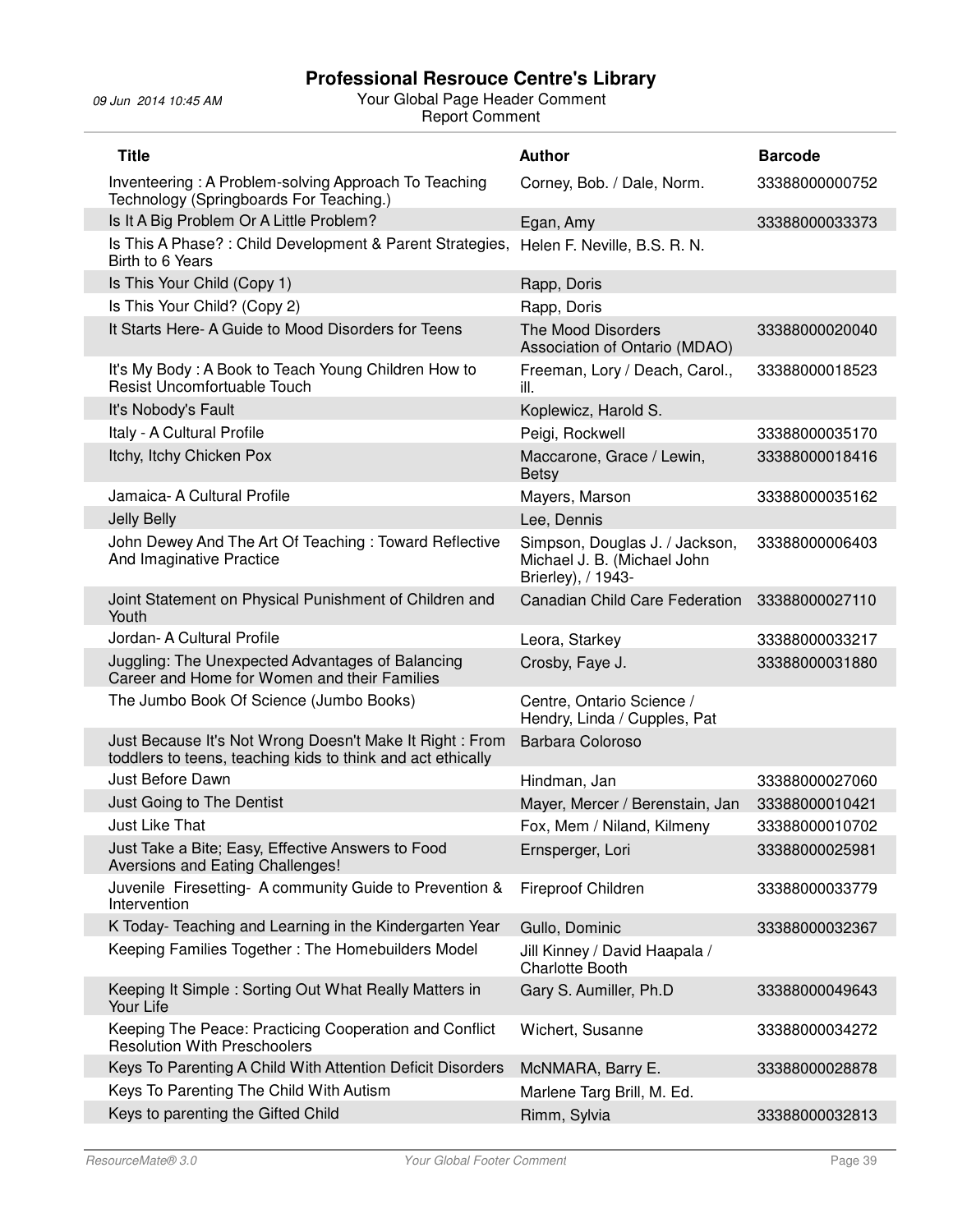| <b>Title</b>                                                                                       | <b>Author</b>                                 | <b>Barcode</b> |
|----------------------------------------------------------------------------------------------------|-----------------------------------------------|----------------|
| Keys To Parenting Your Anxious Child                                                               |                                               |                |
| Keys to Parenting Your Anxious Child                                                               | Katharina Manassis, M.D,<br>F.R.C.P. (C.)     |                |
| Keys To Parenting Your Anxious Child                                                               | Katharina Manassis, MD.,<br>F.R.C.P.(C)       |                |
| Kids are Kids                                                                                      | Schwartz, Gita                                | 33388000033605 |
| Kids Are Worth It!: Giving Your Child the Gift of Inner<br><b>Discipline</b>                       | Barbara Coloroso                              |                |
| Kids Can Cooperate: A Practical Guide to Teaching<br><b>Problem Solving</b>                        | Crary, Elizabeth                              | 33388000035089 |
| Kids Can Cooperate: A Practical Guide to Teaching<br>Problem Solving                               | Crary, Elizabeth                              | 33388000034611 |
| Kids Grieve Too!!: A Handbook For Parents                                                          | Easthope, Tom                                 |                |
| Kids in the Syndrome Mix                                                                           | Kutscher, Martin                              | 33388000020081 |
| Kids' Answers to Life's Big Questions                                                              | Steve Bennett / Ruth Bennett                  | 33388000027508 |
| Kids' Answers to Life's Big Questions                                                              | Steve Bennett / Ruth Bennett                  | 33388000027490 |
| Kids' Container Gardening: Year-round Projects For<br>Inside And Out                               | Krezel, Cindy. / Curtis, Bruce.               |                |
| Kids' Writers                                                                                      | <b>Janet Grant</b>                            |                |
| <b>Kids'Writers</b>                                                                                | <b>Janet Grant</b>                            | 33388000036145 |
| Kids, Parents, and Power Struggles                                                                 | Mary Sheedy Kurcinka                          | 33388000024968 |
| Kids, Parents, And Power Struggles                                                                 | Mary Sheedy Kurcinka                          |                |
| Know Your Child : An Authoritative Guide For Today's<br>Parents                                    | Stella Chess. M.D. / Alexander<br>Thomas.M.D. |                |
| Know Yourself, Knowing Others: Activities That Teach<br><b>Social Sense</b>                        | Barbara Cooper / Nancy<br>Widdows             |                |
| Knowing Yourself, Knowing Others- Activities That Teach<br>Social Sense                            | Cooper, Barbara                               | 33388000049437 |
| Language and Communication in the Mentally<br>Handicapped                                          | Berry, Paul                                   | 33388000032789 |
| Language in Early Childhood Education                                                              | Cazden, Courtney B.                           | 33388000034249 |
| Last Child in the Woods                                                                            | Louv, Richard.                                | 33388000034819 |
| Last Child In The Woods: Saving Our Children From<br>Nature-deficit Disorder Updated and expanded. | Louv, Richard.                                | 33388000003947 |
| Leadership In Action: How Effective Directors Get Things<br>Done (Director's Toolbox)              | Bloom, Paula J. (Paula Jorde),<br>1947-       | 33388000002832 |
| Leadership in Early Care And Education                                                             | Sharon L. Kagan / Barbara T.<br>Bowman        | 33388000027383 |
| Leadership in Early Childhood 3rd Ed                                                               | Rodd, Jillian                                 | 33388000007658 |
| Leadership in Family Literacy: Module VI - Foundations in<br><b>Family Literacy</b>                | Sanders, Maureen / Shively,<br>Janet          | 33388000009944 |
| Leadersjip and Early Years Professionalism : Linking<br>theory and Practice                        | Lindon, Jennie / Lindon, Lance                | 33388000009720 |
| Learn and Play the Green Way: Fun Activities with<br>reusable materials                            | Redleaf, Rhoda.                               |                |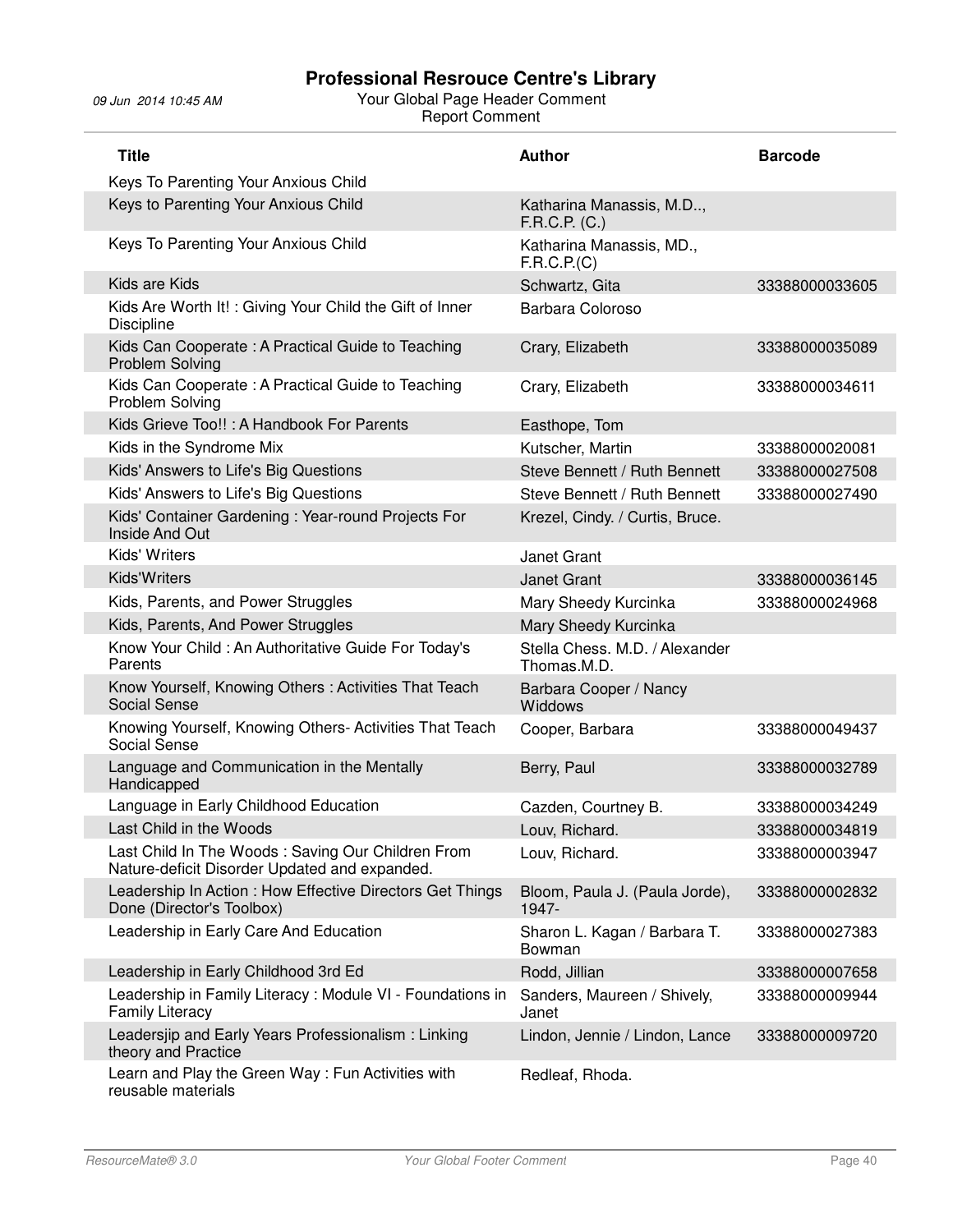| <b>Title</b>                                                                                                                                                 | <b>Author</b>                                                           | <b>Barcode</b> |
|--------------------------------------------------------------------------------------------------------------------------------------------------------------|-------------------------------------------------------------------------|----------------|
| Learning & Caring About Our Selves: Activities For<br>Helping Young Children Learn And Care About<br><b>Themselves And Others</b>                            | Bittinger, Gayle / Kotomaimoce,<br>Kathy. ill                           |                |
| Learning & Growing Together: Unerstand and Supporting<br>Your Child's Development - Zero to Three                                                            | Claire Lerner / Amy Laura<br>Dombro                                     |                |
| Learning and Attention DISORDERS: A guide for Parents<br>and Teachers                                                                                        | Feldman, William                                                        | 33388000028860 |
| Learning and Caring About Ourselves                                                                                                                          | Bittinger, Gayle                                                        | 33388000034355 |
| <b>Learning Centers</b>                                                                                                                                      | Optiz, Michael F.                                                       | 33388000031534 |
| Learning Early: Everything parents need to encourage<br>and develop their child's learning skills from birth to six<br>years of age,                         | Dorothy Einon's                                                         |                |
| Learning From The Bumps In The Road: Insights From<br><b>Early Childhood Leaders</b>                                                                         | Elissa, Bruno Holly /<br>Gonzalez-Mena, Janet                           | 33388000031310 |
| Learning From the Bumps in the Road: Insights From<br>Early Childhood Leaders First Edition                                                                  | Elissa- Bruno, Holly /<br>Gonzalez-Mena, Janet / A.<br>Skelley, Heather | 33880000010898 |
| Learning Games: Exploring The Senses Through Play                                                                                                            | Silberg, Jackie                                                         |                |
| Learning in the Making: Disposition and Design in Early<br>Education                                                                                         | Carr, Margaret / Smith, Anne B.<br>/ Duncan, Judith                     | 33388000009407 |
| Learning Language And Loving It: A Guide To Promoting<br>Children's Social And Language Development In Early<br>Childhood Settings second edition.           | Weitzman, Elaine.                                                       |                |
| Learning Through Play: For babies, toddlers and young<br>children 2nd edition                                                                                | Bruce, Tina                                                             | 33388000007864 |
| Learning Through Play: Sand, Water, Clay & Wood                                                                                                              | A. Miller, Susan / Segal, Marilyn                                       | 33388000012278 |
| Learning Through Play Blocks: A Practical Guide for<br><b>Teaching Young Children</b>                                                                        | Booth, Ellen / Miller, Karen /<br>Day, Barbara                          | 33388000012435 |
| Learning Through Play Science: A Practical Guide for<br><b>Teaching Young Children</b>                                                                       | Bomberg- Kleinsinger, Susan /<br>Sprung, Barbara                        | 33388000012112 |
| Learning Through Play- Dramatic Play                                                                                                                         | Jo Hereford, Nancy                                                      | 33388000012427 |
| Learning Through Play- Language: A Practical Guide for<br><b>Teaching Young Children</b>                                                                     | Miller, Susan / Schall, Jane                                            | 33388000012104 |
| Learning Through Play- Math: A Practical Guide for<br><b>Teaching Young Children</b>                                                                         | Waite-Stupiansky, Sandra /<br>G.Stupiansky, Nicholas                    | 33388000012161 |
| Learning To Lead: Effective Leadership Skills For<br>Teachers Of Young Children (Merrill Education/Redleaf<br>Press College Textbook) (Redleaf Press Series) | Sullivan, Debra R.                                                      | 33388000002899 |
| Learning to Listen, Listening to Learn: Building essential<br>skills in young children                                                                       | Mary Renck Jalongo                                                      | 33388000029967 |
| Learning To Read And Write: Developmentally<br>Appropriate Practices for Young Children                                                                      | Neuman, Susan                                                           | 33388000027961 |
| Learning to Read and Write: Developmentally Appropriate<br>Practices for Young Children                                                                      | Neuman, Susan                                                           | 33388000034322 |
| Learning To Read The World: Language And Literacy In<br>The First Three Years                                                                                | Rosenkoetter, Sharon E., 1944-<br>/ Knapp-Philo, Joanne.                |                |
| Learning to Read the World: Language and Literacy in the<br><b>First Three Years</b>                                                                         | Sharon E. Rosenkoetter /<br>Joanne Knapp-Philo                          | 33388000030320 |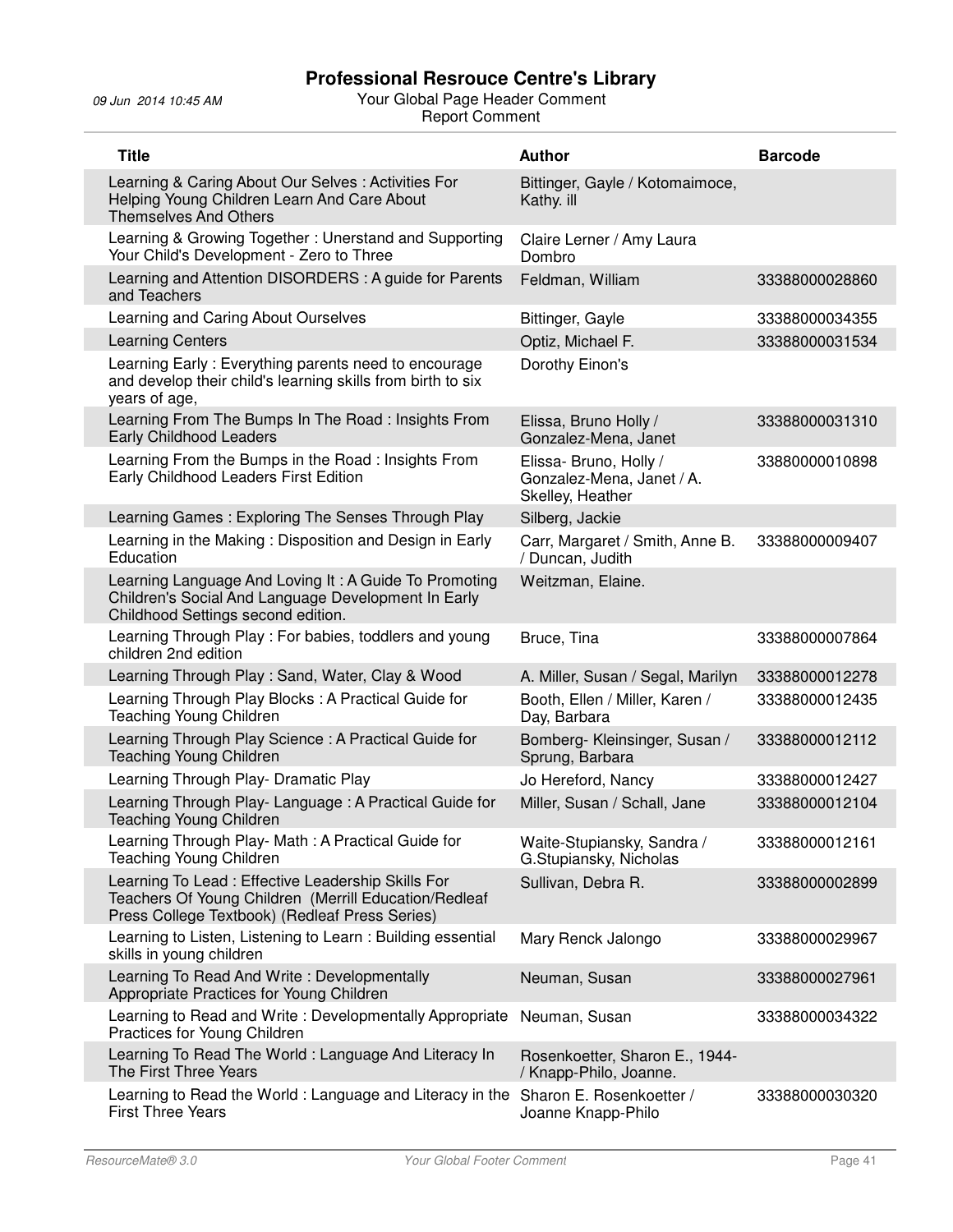| <b>Title</b>                                                                                             | <b>Author</b>                                                 | <b>Barcode</b> |
|----------------------------------------------------------------------------------------------------------|---------------------------------------------------------------|----------------|
| Learning To Say Good-by: When A Child's Parent Dies                                                      | Eda Leshan                                                    |                |
| Learning to Slow Down and Pay Attention: A book for Kids<br>about ADHD                                   | Nadeau, Kathleen G. / Dixon,<br>Ellen B. / Beyl, Charles ill. | 33388000028589 |
| Learning Together With Young Children: A Curriculum<br>Framework For Reflective Teachers 1st ed.         | Curtis, Debbie. / Carter, Margie.                             | 33388000004341 |
| **Learning Together With Young Children: A Curriculum<br>Framework For Reflective Teachers 1st ed.       | Curtis, Debbie. / Carter, Margie.                             | 33388000005777 |
| Learning Together with Young Children: A Curriculum<br><b>Framework for Reflective Teachers</b>          | Curtis, Deb                                                   | 33388000033530 |
| Lebanon: A Cultural Profile                                                                              | Mary Ann Simpkins                                             | 33388000035550 |
| Lens On Outdoor Learning                                                                                 | Wendy Banning / Ginny Sullivan                                | 33388000036202 |
| Let                                                                                                      |                                                               |                |
| Let Me Play                                                                                              | Munro, Elizabeth A.                                           | 33388000026799 |
| Let Me Play (Copy 2)                                                                                     | Munro, Elizabeth A.                                           | 33388000026781 |
| Let's Be Friends: A Workbook to Help Kids Learn Social<br><b>Skills &amp; Make Great Friends</b>         | Lawarence E. Shapiro, PH.D /<br>Julia Holmes                  |                |
| Let's Be Friends: A Workbook to Help Kids Learn Social<br><b>Skills &amp; Make Great Friends</b>         | Lawrence E. Shapiro. PH.D.                                    |                |
| Let's Be Friends: A Workbook to Help Kids Learn Social<br><b>Skills &amp; Make Great Friends</b>         | Shapiro, Lawrence                                             |                |
| Let's Celebrate : Canada's Special Days                                                                  | <b>Caroline Parry</b>                                         | 33388000035451 |
| Let's Go Outside!                                                                                        | Ward, Jennifer                                                | 33388000031963 |
| Let's Go Outside! : Designing The Early Childhood<br>Playground                                          | Theemes, Tracy, 1960-                                         | 33388000003996 |
| Let's Play- Traditional Games of Childhood                                                               | Petricic, Dusan                                               | 33388000026393 |
| Let's Talk: Early Separation and Divorce Activity Book                                                   |                                                               |                |
| Let's Talk About It: The Book for Children About Child<br>Abuse                                          | Pall, Michael L.                                              | 33388000026971 |
| Let's Talk Literacy: Practical Readings For Preschool<br><b>Teachers</b>                                 | Hohmann, Mary. / Tangorra,<br>Joanne, 1955-                   | 33388000004614 |
| Letting Go Of Anger: The 10 Most Common Anger Styles<br>And What to do About Them                        | Ron Potter-Efron, M.S.W. /<br>Pancer, Mark                    | 33388000028936 |
| Letting Go Of Perfect: Overcoming Perfectionism in Kids                                                  | Jill L. Adelson, PH. D. / Hope E.<br>Wilson, PH.D.            | 33388000029876 |
| Lice                                                                                                     | Sarah Arndt                                                   | 33388000031260 |
| Life and Loss: A guide to help Grieving children                                                         | Goldman, Linda                                                |                |
| The Life Cycles Of Butterflies : From Egg To Maturity, A<br>Visual Guide To 23 Common Garden Butterflies | Burris, Judy, 1967- / Richards,<br>Wayne, 1970-               |                |
| Life Strategies for Teens                                                                                | Jay McGraw                                                    | 33388000027516 |
| Life Strategies for Teens Workbook                                                                       | Jay McGraw                                                    | 33388000027565 |
| Life Without Ed- How One Womean Declared<br>Independence from her Eating Disorder                        | Schaefer, Jenni                                               | 33388000031773 |
| Life-Span Development Fourth Edition                                                                     | John W. Santrock                                              | 33388000029629 |
| Life-Span Development 2nd Edition                                                                        | Rivers, MacKenzie /<br>Malcomson, Leung                       | 33388000047530 |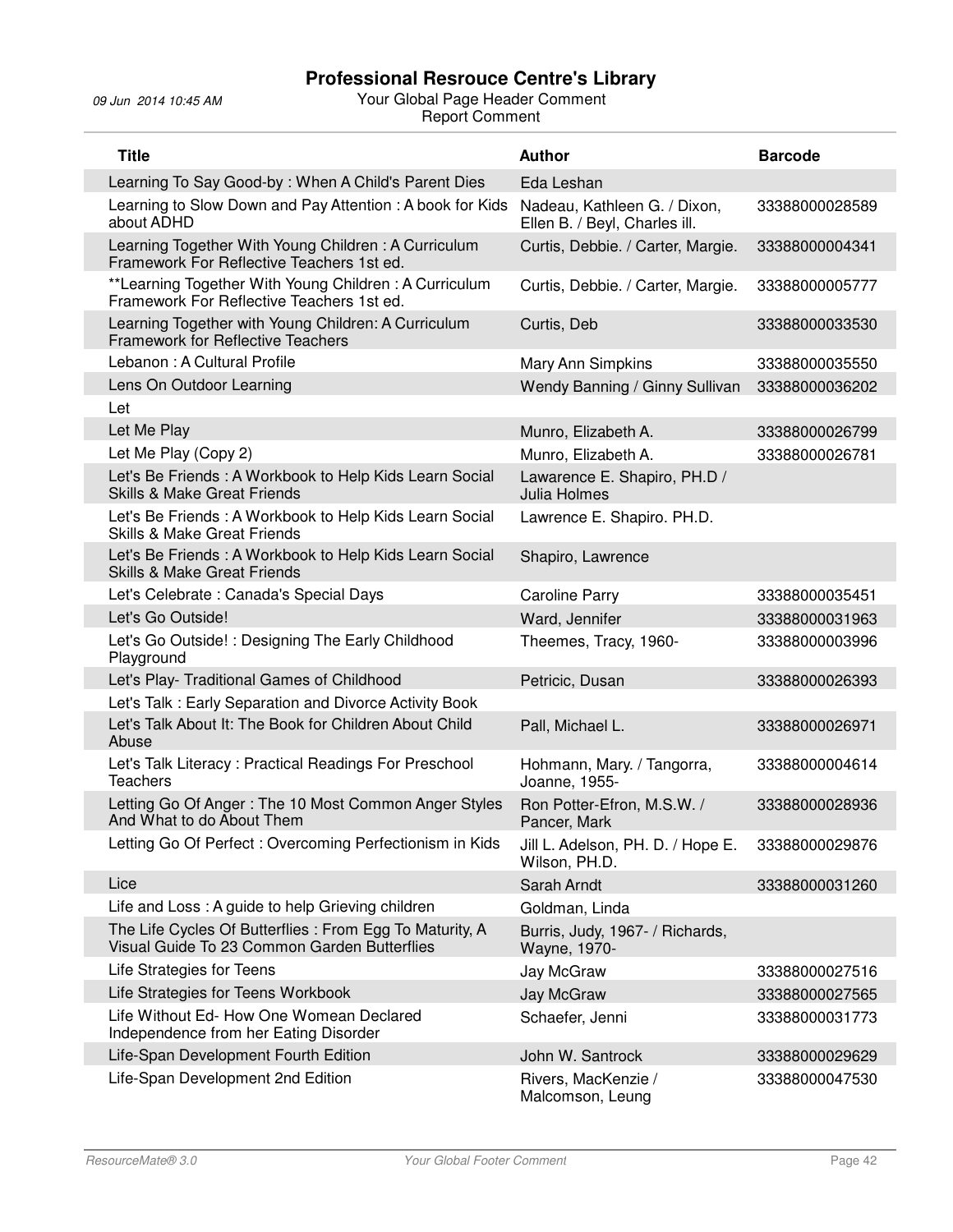| <b>Title</b>                                                                                           | <b>Author</b>                                                     | <b>Barcode</b> |
|--------------------------------------------------------------------------------------------------------|-------------------------------------------------------------------|----------------|
| Life-Span Development 3rd Canadian ed.                                                                 | Santrock, John W. /<br>MacKenzie-Rivers, Anne / Ho<br>Leung, Kwan | 33388000004374 |
| Lifes on Fire: Cooking for the Rushed                                                                  | Richard, Sandi                                                    | 33388000009993 |
| Lifespan Development                                                                                   | Bee, Helen L., 1939- / Johnson,<br>Paul                           | 33388000047506 |
| Lifespan Development In Context: Voices And<br>Perspectives                                            | Sattler, David N.                                                 | 33388000006395 |
| Light Up With Laughter: The humour and health<br>connection                                            | Mike Moore                                                        | 33388000026070 |
| Linking Language: Simple Language and Literacy<br>Activities Throughout the Curriculum                 | Robert Rockwell / Debra<br>Reichert Hoge / Bill Searcy            | 33388000036046 |
| Listen and Play with My Friends and Me: Dramatic Play<br>Activities for Personal and Social Growth     | <b>AGS</b>                                                        | 33388000028209 |
| Listening to Families: Reframing Services                                                              | Ali, Mehrunnisa / Corson,<br>Patricia / Frankel, Elaine           | 33388000007898 |
| Literacy And The Youngest Learner: Best Practices for<br>Educators of Children from Birth to 5         | V. Susan Bennet-Armistead /<br>Nell K. Duke / Annie M. Moses      | 33388000036160 |
| Literacy with Adults and Families : Module II, Foundations<br>in Family Literacy                       | Sanders, Maureen / Shively,<br>Janet                              | 33388000009902 |
| Little Well Beings: A Handbook on Health in Family Day<br>Care                                         | <b>Canadian Paediatric Society</b>                                | 33388000031526 |
| The Living Classroom Writing, Reading, and Beyond                                                      | Armington, David                                                  | 33388000033118 |
| Living with Death: Activities to Help Children Cope with<br><b>Difficult Situations</b>                | Mary Jane Cera, M. Ed.                                            | 33388000049387 |
| Living with Death: Activities to Help Children Cope with<br><b>Difficult Situations</b>                | Mary Jane Cera, M. Ed.                                            | 33388000049395 |
| Living with Divorce                                                                                    | Garigan, Elizabeth                                                | 33388000024307 |
| Living with the Active Alert Child                                                                     | Linda S. Budd, Ph. D.                                             | 33388000030064 |
| Living With Your Grandchildren: A Guide for<br>Grandparents                                            | Jennifer Lee / Lissa Cowan                                        |                |
| Lollipop Learning Series- Pint Sized Poetry                                                            | Zaslow, David                                                     | 33388000034397 |
| Lonely, Sad and Angry: A Parent's Guide To Depression<br>In Children And Adolescents                   | Barbara D. Ingersoll, Ph.D. /<br>Sam Goldstein, Ph.D              |                |
| Loners: The Life Path of Unusual Children                                                              | Wolff, Sula                                                       | 33388000020271 |
| Lost at School                                                                                         | Greene, Ross                                                      | 33388000034496 |
| Love and Anger: The Parental Dilemma                                                                   | Nancy Samalin / Catherine<br>Whitney                              |                |
| Love and Anger: The Parental Dilemma                                                                   | Nancy Samalin / Catherine<br>Whitney                              |                |
| Love To Read: Essays in developing and enhancing early<br>literacy skills of African American children | Barbara Bowman                                                    | 33388000035311 |
| Loving And Learning: Interacting With Your Child From<br><b>Birth To Three</b>                         | Norma J. McDiarmid / Mari A.<br>Peterson / James R. Sutherland    | 33388000020032 |
| Loving Each One Best: A Carubg And Practical Approach<br>To Raising Siblings                           | Nancy Samalin / Catherine<br>Whitney                              |                |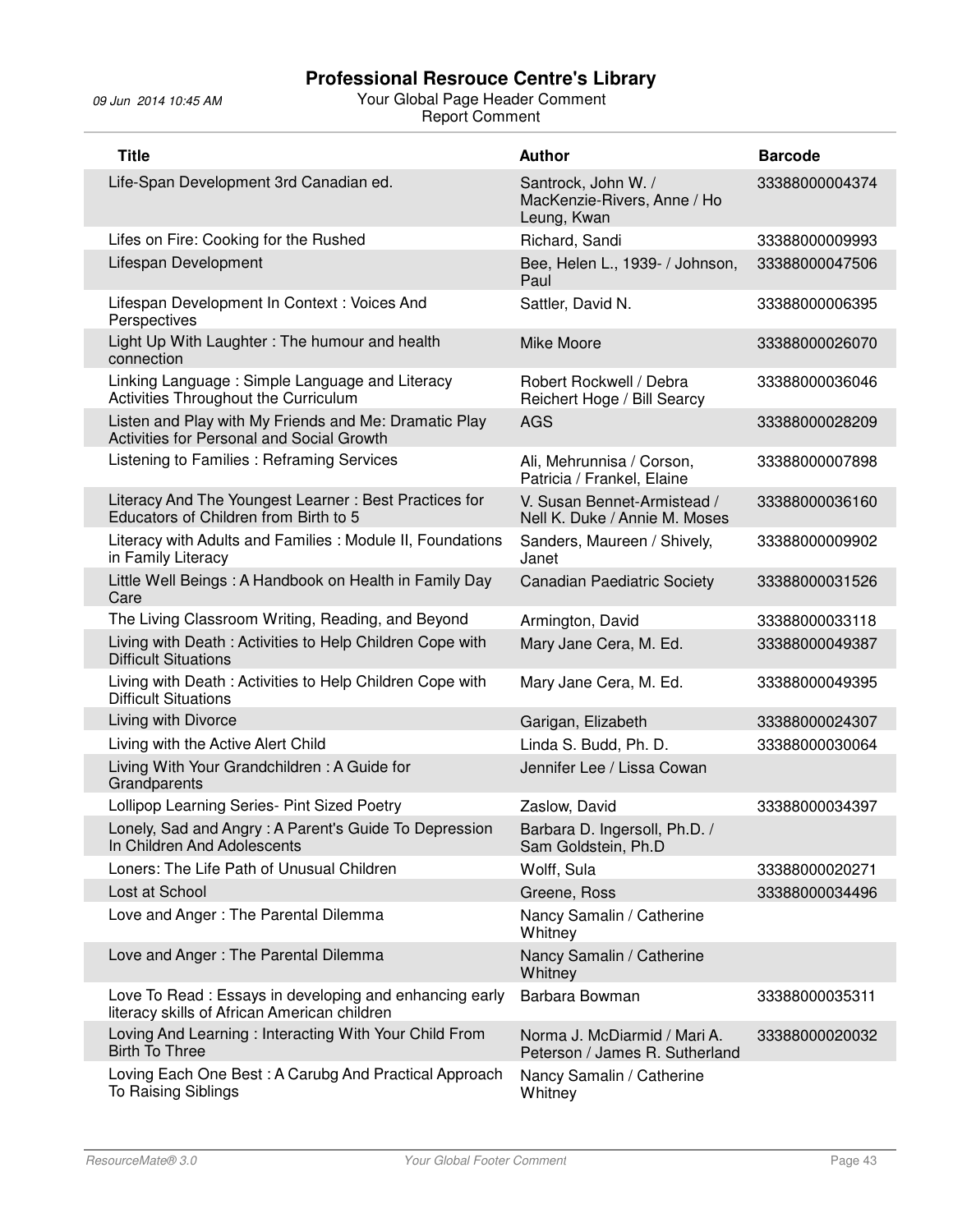| <b>Title</b>                                                                                                                            | <b>Author</b>                                                                                  | <b>Barcode</b> |
|-----------------------------------------------------------------------------------------------------------------------------------------|------------------------------------------------------------------------------------------------|----------------|
| Magic Capes, Amazing Powers: Transforming Superhero<br>Play in the Classroom                                                            | Eric Hoffman                                                                                   | 33388000030767 |
| Mainstreaming: Ideas For Teaching Young Children                                                                                        | Judith Souveine / Sheila<br>Crimmins / Carolyn Mazel                                           |                |
| Mainstreaming: Ideas for teaching young children                                                                                        | Judith Souveine / Sheila<br>Crimmins / Carolyn Mazel                                           | 33388000029652 |
| Mainstreaming: Ideas for teaching young children                                                                                        | Judith Souweine / Sheila<br>Crimmins / Carolyn Mazel                                           | 33388000030585 |
| Mainstreaming Preschoolers: Children with Emotional<br>Disturbances: Project Head Start                                                 | Miriam G. Lasher / Ilse Mattick /<br>Frances J. Perkins                                        |                |
| Mainstreaming Preschoolers: Children with Hearing<br>Impairment                                                                         | Crary, Elizabeth                                                                               |                |
| Mainstreaming Preschoolers: Children with Mental<br>Retardation: Project Head Start                                                     | Eleanor Whiteside Lynch, Ph.D<br>/ Betty Howald Simms, Ed. D. /<br>Caren Saaz von Hippel, Ph.D |                |
| Mainstreaming Preschoolers: Children with Orthopedic<br>Handicaps                                                                       | <b>CRC Foundation and Human</b><br>Development, Inc                                            |                |
| Mainstreaming Preschoolers: Children with Speech and<br>Learning Impairments                                                            | <b>CRC Foundation and Human</b><br>Development                                                 |                |
| Mainstreaming Preschoolers: Children with Visual<br>Handicaps                                                                           | <b>CRC Foundation and Human</b><br>Development                                                 |                |
| Mainstreaming Preschooles: Children with Health<br>Impairments                                                                          | <b>CRC Foundation and Human</b><br>Development                                                 | 33388000020461 |
| Make A Face: A Book With a Mirror                                                                                                       | Schwartz, Henry                                                                                | 33388000013243 |
| Make Early Learning Standards Come Alive : Connecting<br>Your Practice and Curriculum to State Guidelines                               | Gaye Gronlund                                                                                  | 33388000030312 |
| Make Way For Ducklings                                                                                                                  | McCloskey, Robert                                                                              | 33388000018952 |
| Making A Difference-For Students with Autism Spectrum<br>Disorder in Ontario Schools                                                    | Ministry of Education                                                                          | 33388000049916 |
| Making Children Mind Without Losing Yours                                                                                               | Dr. Kevin Leman                                                                                |                |
| Making Learning Visible: Children as individual and group<br>learners2001                                                               | Claudia Giudici / Carla Rinaldi                                                                | 33388000030288 |
| Making Peace In Your Stepfamily: Surviving and Thriving<br>as Parents and Stepparents                                                   | Harold H. Bloomfield, M.D.                                                                     |                |
| Making Sense of Your Senses- A workbook for children<br>with SPD                                                                        | Auer, Christopher                                                                              | 33388000020057 |
| Making Sounds, Making Music, And Many Other Activities<br>For Infants: 7 To 12 Months (Creative Resources Infant<br>And Toddler Series) | Herr, Judy. / Swim, Terri.                                                                     |                |
| Making The Brain Body Connection: A playful guide to<br>releasing mental, physical and emotional blocks to<br>success                   | Promislow, Sharon                                                                              | 33388000026807 |
| Malaysia - A Cultural Profile                                                                                                           | Shewanesh, Tewolde                                                                             | 33388000033225 |
| Managing Attention Disorders in Children: A Guide for<br>Practitioners                                                                  | Goldstein, Sam / Goldstein,<br>Michael                                                         | 33388000028639 |
| Managing the Social and Emotional Needs of the Gifted                                                                                   | Schmidt, Connie                                                                                | 33388000032961 |
| Managing Transitions, Making the Most Out of Change                                                                                     | Bridges, William                                                                               | 33388000034983 |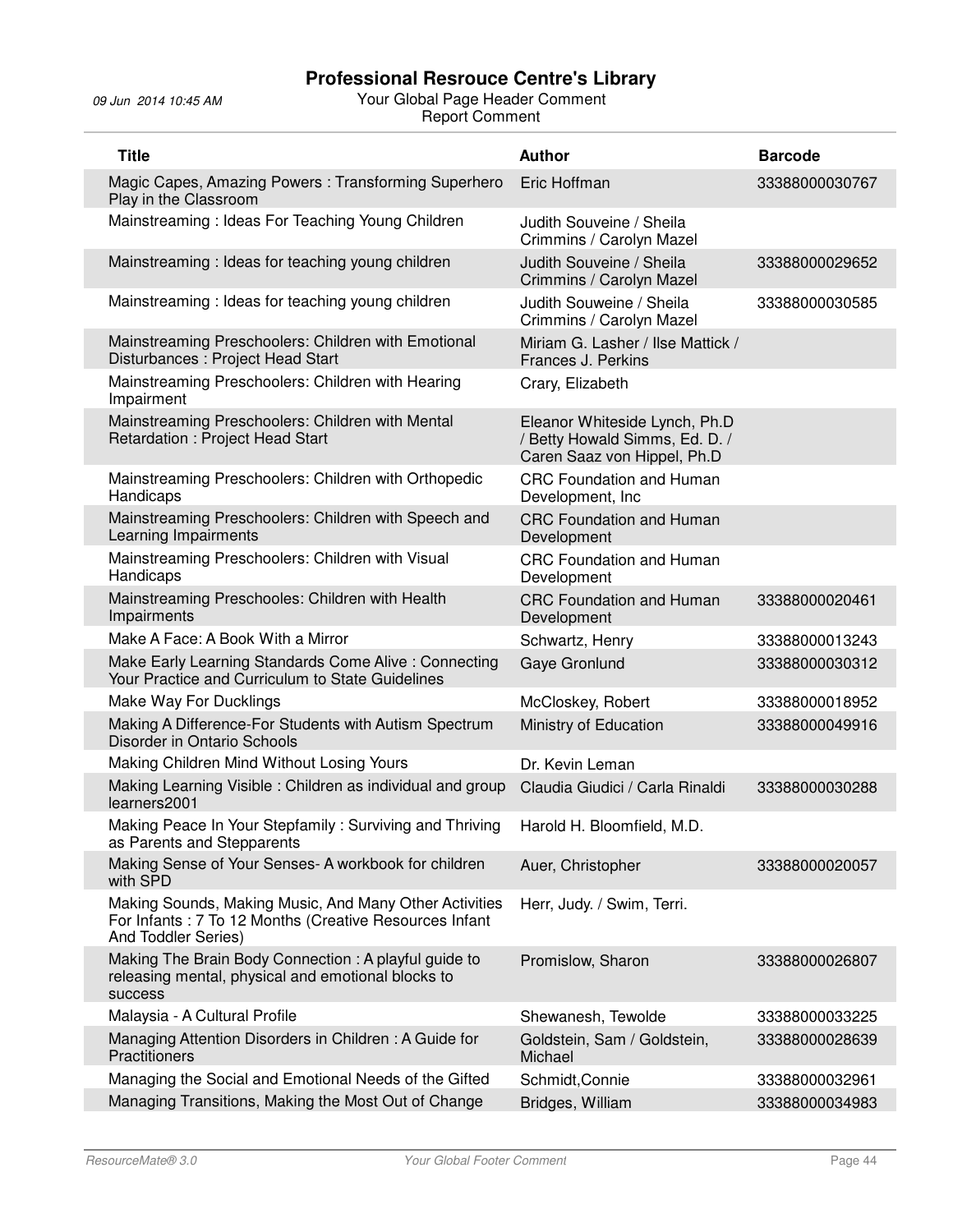| <b>Title</b>                                                                                                                                                            | <b>Author</b>                                                        | <b>Barcode</b> |
|-------------------------------------------------------------------------------------------------------------------------------------------------------------------------|----------------------------------------------------------------------|----------------|
| A Mandate For Playful Learning In Preschool: Presenting<br>The Evidence                                                                                                 | Hirsh-Pasek, Kathy.                                                  | 33388000006528 |
| Many Languages, One Classroom: Teaching Dual And<br>English Language Learners: Tips And Techniques For<br><b>Preschool Teachers</b>                                     | Nemeth, Karen N.                                                     | 33388000000216 |
| Marriage & Relationships: Preparation & Preservation<br>Keys to Enduring Happiness                                                                                      | David Sax / Jim Appleby /<br><b>Vincent Murphy</b>                   |                |
| Marriage and Family                                                                                                                                                     | Gilbert, Kathleen                                                    | 33388000025551 |
| Maybe you Know My Kid: A Parent's Guide to Helping<br>Your Child With Attention Deficit Hyperactivity Disorder<br><b>Third Edition</b>                                  | Mary Fowler                                                          |                |
| Maybe You Know My Kid: A Parent's Guide to Helping<br>Your Child With Attention Deficit Hyperactivity Disorder<br><b>Third Edition</b>                                  | <b>Mary Fowler</b>                                                   |                |
| Maybe You Know My Kid: A Parent's Guide to Identifying,<br>Understanding and Helping Your Child with<br>Attention-deficit Hyperactivity Disorder Revised and<br>Updated | Mary Fowler                                                          |                |
| MC multiculturalism                                                                                                                                                     | McLeod, Keith A.                                                     | 33388000031138 |
| Me and My Body                                                                                                                                                          | Evans, David                                                         | 33388000031625 |
| Me to We: Finding Meaning in a Material World                                                                                                                           | Craig Kielburger / Marc<br>Kielburger                                | 33388000027573 |
| Me, You, Us: Social-emotional Learning In Preschool                                                                                                                     | Epstein, Ann S.                                                      | 33388000001644 |
| Measure of Success: The Educator In Practice                                                                                                                            | Barbara Elliott M. Ed.                                               | 33388000035527 |
| <b>Measuring Performance: PowerPoint Slides</b>                                                                                                                         | Marnie Tarzia                                                        | 33388000005405 |
| Measuring Performance: The Early Childhood Educator in<br>Practice                                                                                                      | Elliott, Barbara, M. Ed.                                             | 33388000007062 |
| Measuring Program Outcomes: A Practical Approach<br><b>Eighth Edition</b>                                                                                               | United Way of America Task<br>Force on Impact                        | 33388000030254 |
| Mediating The Family: Gender, Culture, And<br>Representation                                                                                                            | Tincknell, Estella.                                                  | 33388000002170 |
| Meeting the Challenge: Effective Strategies for<br>Challenging Behaviours in Early Childhood Environments                                                               | Kaiser, Barbara / Rasminsky,<br><b>Judy Sklar</b>                    | 33388000033993 |
| Mega Skills: Building Children's Achievement for the<br><b>Information Age</b>                                                                                          | Dorothy Rich                                                         |                |
| Mega Skills: Building Children's Achievement for the<br><b>Information Age</b>                                                                                          | Dorothy Rich                                                         | 33388000030916 |
| Mega Skills : In School and in Life                                                                                                                                     | Rich, Dorothy                                                        | 33388000028407 |
| Mega Skills (Copy 2) : In School and in Life                                                                                                                            | Rich, Dorothy                                                        |                |
| Men Are From Mars, Women Are From Venus                                                                                                                                 | Gray, John                                                           | 33388000034942 |
| Men, Women and Aggression                                                                                                                                               | Campbell, Anne                                                       | 33388000035121 |
| Mennonite Life                                                                                                                                                          | John A. Hostetler                                                    | 33388000035436 |
| <b>Mental Fitness</b>                                                                                                                                                   | McQuaig, Jack H.                                                     | 33388000026724 |
| Mental Health Consultation as a Prevention Strategy                                                                                                                     | Sinclair, Carole                                                     | 33388000027557 |
| Messages: The communication Skills Book Second<br>Edition                                                                                                               | Matthew McKay, Ph. D. /<br>Martha Davis, Ph. D. / Patrick<br>Fanning | 33388000049601 |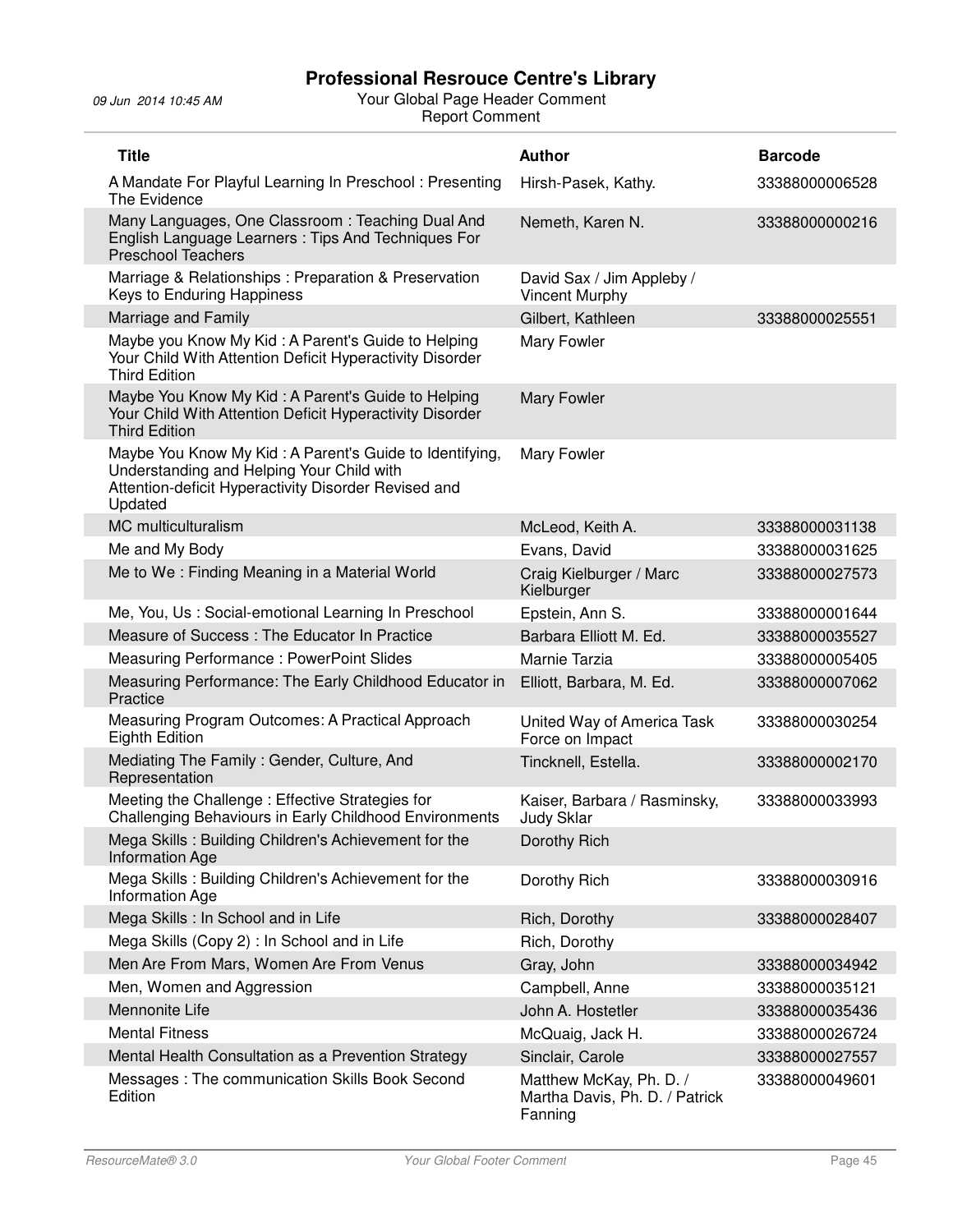| <b>Title</b>                                                                                                                                 | <b>Author</b>                         | <b>Barcode</b> |
|----------------------------------------------------------------------------------------------------------------------------------------------|---------------------------------------|----------------|
| Miggy and Tiggy: A Book About Overcoming Jealousy                                                                                            | Waite, Michael / DeRousa,<br>Anthony  | 33388000010280 |
| Mind In The Making (Copy 1) : The Seven Essential Life<br>Skills Every Child Needs NAEYC special ed.                                         | Galinsky, Ellen.                      | 33388000006650 |
| Mind In the Making (Copy 2): The Seven Essential Life<br><b>Skills Every Child Needs</b>                                                     | Galinsky, Ellen.                      |                |
| Mindset: The New Psychology of Success                                                                                                       | Carol S. Dweck, Ph.D.                 | 33388000027581 |
| Miscarriage: Women Sharing from the Heart                                                                                                    | Allen, Marie                          | 33388000032029 |
| Miseducation: Preschooler at Risk                                                                                                            | David Elkind                          |                |
| Mitt Magic Fingerplays for Finger Puppets                                                                                                    | Roberts, Lynda                        | 33388000034314 |
| The Mitten                                                                                                                                   | Brett, Jan.                           |                |
| Mommy Laid an Egg : Or where do babies come from?                                                                                            | Cole, Babette                         | 33388000009761 |
| Monday Through Friday Day Care Alternatives                                                                                                  | Jane Merrill Filstrup                 | 33388000030924 |
| The Montessori Method                                                                                                                        | Montessori, Maria                     | 33388000011676 |
| Montessori Rating Scales (Copy 2): Early Childhood<br><b>Environment. First Edition</b>                                                      | Zell Rigg, Pamela / Moore,<br>Stephen | 33388000018325 |
| Montessori Rating Scales (Copy 1): Early Childhood<br>Environment                                                                            | Zell Rigg, Pamela / Moore,<br>Stephen | 33388000018473 |
| Moonbeam: A Book Of Meditations For Children                                                                                                 | Maureen Garth                         |                |
| Moosetache                                                                                                                                   | Palatini, Margie.                     |                |
| The Moral Judgement of the Child                                                                                                             | Piaget, Jean                          | 33388000011601 |
| More Creative Interventions for Troubled Children & Young                                                                                    | Lowenstein, Liana                     | 33388000026906 |
| More Hot Stuff To Help Kids Chill Out- The Anger and<br><b>Stress Management Box</b>                                                         | Wilde, Jerry                          | 33388000034074 |
| More Quick Team-Building Activities for Busy Managers :<br>50 new exercises that get results in just 15 minutes                              | Miller, Brian C.                      | 33388000008037 |
| More Singing Fun                                                                                                                             | McGraw-Hill Company                   | 33388000047431 |
| More Than A Mom                                                                                                                              | Baskin, Amy                           | 33388000030296 |
| More Than A Mom: Living a Full and Balanced Life When<br>Your CHild Has Special Needs                                                        | Baskin, Amy / Fawcett, Heather        |                |
| More Than Words: A Guide To Helping Parents Promote<br>Communication And Social Skills In Children With Autism<br>Spectrum Disorder          | Sussman, Fern.                        |                |
| More Toddlers Together: The complete Planning guide for<br>a Toddler Curriculum, Volume11                                                    | Cynthia Catlin                        | 33388000027433 |
| The Mother of all Baby Books                                                                                                                 | Ann Douglas                           | 33388000020230 |
| The Mother Of All Toddler Books: An All-Canadian Guide<br>to Your Child's Second and Third Years                                             | Ann Douglas                           |                |
| The Mother-Daughter Book Club: How Ten Busy Mothers<br>and Daughters Came Together to Talk, Laugh and Learn<br>Through Their Love of Reading | Shireen Dodson                        |                |
| Motherless Daughters: The Legacy of Loss                                                                                                     | Hope Edelman                          |                |
| Movement Is Fun: A Preschool Movement Program                                                                                                | Susan B. Young / Liz Keplinger        | 33388000033498 |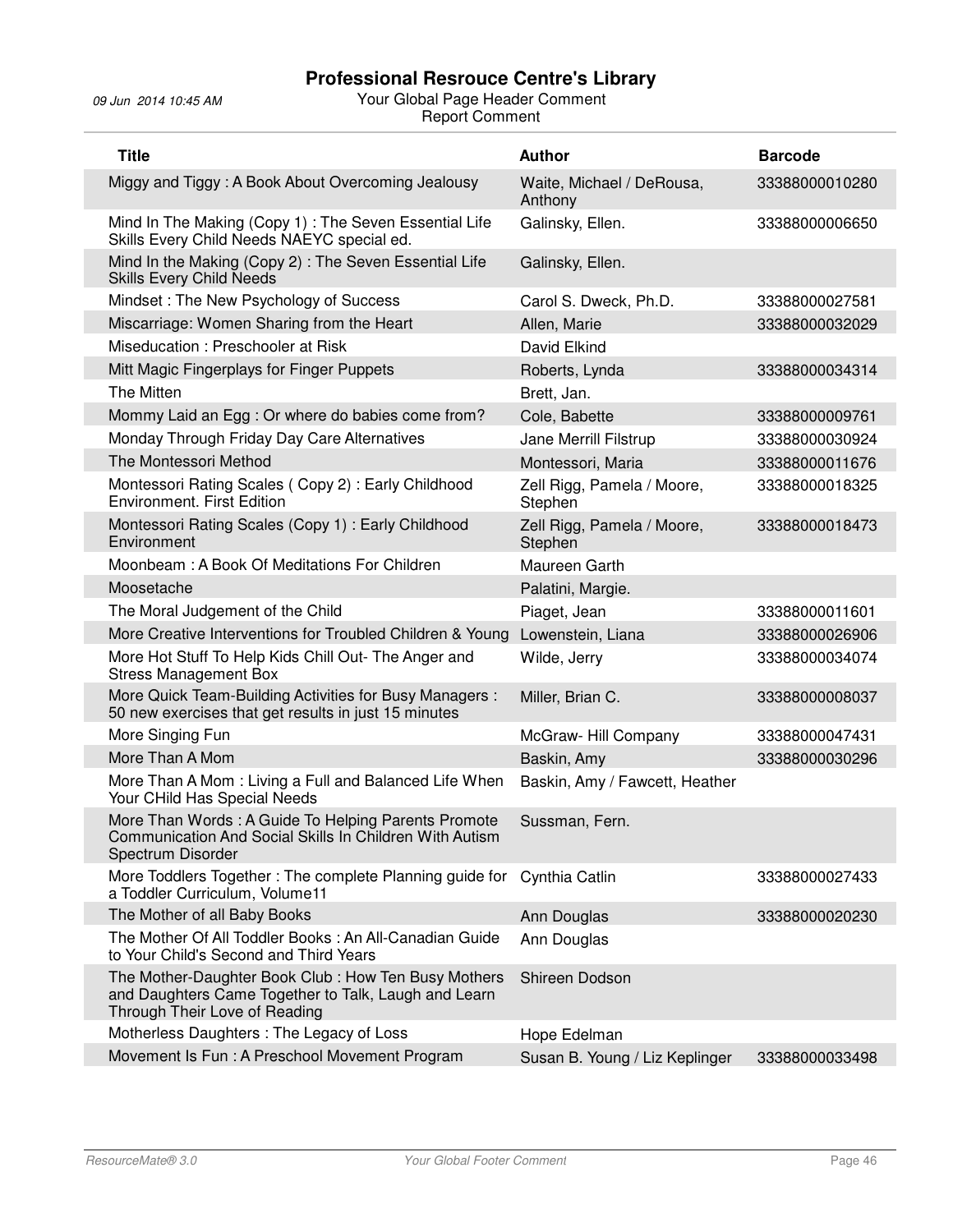| <b>Title</b>                                                                                                                      | <b>Author</b>                                                                                     | <b>Barcode</b> |
|-----------------------------------------------------------------------------------------------------------------------------------|---------------------------------------------------------------------------------------------------|----------------|
| Movement-based Learning: Academic Concepts And<br>Physical Activity For Ages Three Through Eight                                  | Clements, Rhonda L. /<br>Schneider, Sharon L. / National<br>Association for Sport and<br>Physical | 33388000004192 |
| Moving and Growing 1: Physical Activities for the First Two<br>Years                                                              | <b>Canadian Child Care Federation</b>                                                             | 33388000028225 |
| Moving and Growing 1: Physical Activities for the Fives<br>and Sixes                                                              | <b>Canadian Child Care Federation</b>                                                             | 33388000028290 |
| Moving and Growing 1: Physical Activities for the Twos,<br>Threes and Fours                                                       | Canadian Child Care Federation                                                                    | 33388000028233 |
| Moving Gives Me A stomach Ache                                                                                                    | McKend, Heather                                                                                   | 33388000013318 |
| Mr. Funny                                                                                                                         | Hargreaves, Roger                                                                                 | 33388000010397 |
| Much More Than The ABC's: The Early Stages of<br><b>Reading and Writing</b>                                                       | Judith A. Schickedanz                                                                             | 33388000030536 |
| Much More Than The ABC's : The Early Stages of<br><b>Reading and Writing</b>                                                      | Judith A. Schickedanz                                                                             | 33388000030528 |
| Mudpiles to Magnets: A Preschool Science Curriculum                                                                               | Williams, Robert A.                                                                               |                |
| Multicultural Fables And Fairy Tales: Stories and Activities<br>to Promote Literacy and Cultural Awareness                        | <b>Tara McCarthy</b>                                                                              | 33388000031146 |
| Multicultural Issues In Child Care                                                                                                | Gonzalez-Mena, Janet.                                                                             | 33388000001503 |
| Multicultural Issues in Child Care                                                                                                | Janet Gonzalez-Mena                                                                               | 33388000035758 |
| Multiple Intelligences : The Theory in Practice                                                                                   | <b>Howard Gardner</b>                                                                             | 33388000029058 |
| Multiple Intelligences, Grade K: Teaching Kids The Way<br>They Learn.                                                             | Barnett, Irene.                                                                                   | 33388000006072 |
| Music In Our Lives : The Early Years                                                                                              | Dorothy T. McDonald                                                                               | 33388000034306 |
| Music In Our Lives: The Early Years (NAECY; V#107.)                                                                               | McDonald, Dorothy T.                                                                              | 33388000003970 |
| My Feeling Better Workbook: Help for Kids Who Are Sad<br>& Depressed                                                              | Sara Hamil, LCSW                                                                                  | 33388000028951 |
| My Lifebook journal - A Workbook for Children in Foster<br>Care                                                                   | Accinelli, Therese                                                                                | 33388000032300 |
| My Mama Says There Aren't Any Zombies, Ghosts,<br>Vampires, Creatures, Demons, Monsters, Fiends, Goblins,<br>Or Things            | Viorst, Judith / Chorao, Kay                                                                      | 33388000010272 |
| My Name Is Not Dummy: Copy #2                                                                                                     | Crary, Elizabeth / Megale,<br>Marina                                                              | 33388000010546 |
| My Name Is Not Dummy: Copy #1                                                                                                     | Crary, Elizabeth / Megale,<br>Marina                                                              | 33388000010553 |
| NAEYC Accreditation: A Decade of Learning and the<br><b>Years Ahead</b>                                                           | Sue Bredekamp / Barbara A.<br>Willer                                                              | 33388000030668 |
| NAEYC at 75 : Reflection On The Past - Challenges For<br>The Future                                                               | National Association for the<br>Education of Young Children                                       | 33388000030965 |
| NAEYC Early Childhood Program Standards and<br>Accreditation Criteria: The Mark of Quality in Early<br><b>Childhood Education</b> | National Association for the<br>Education of Young Children                                       | 33388000030643 |
| <b>Native Studies</b>                                                                                                             | Ministry of Education                                                                             | 33388000035022 |
| **Natural Playscapes: Creating Outdoor Play<br><b>Environments for the Soul First</b>                                             | Keeler, Rusty                                                                                     | 33388000005223 |
| Nature's Playground                                                                                                               | Danks, Fiona                                                                                      | 33388000031997 |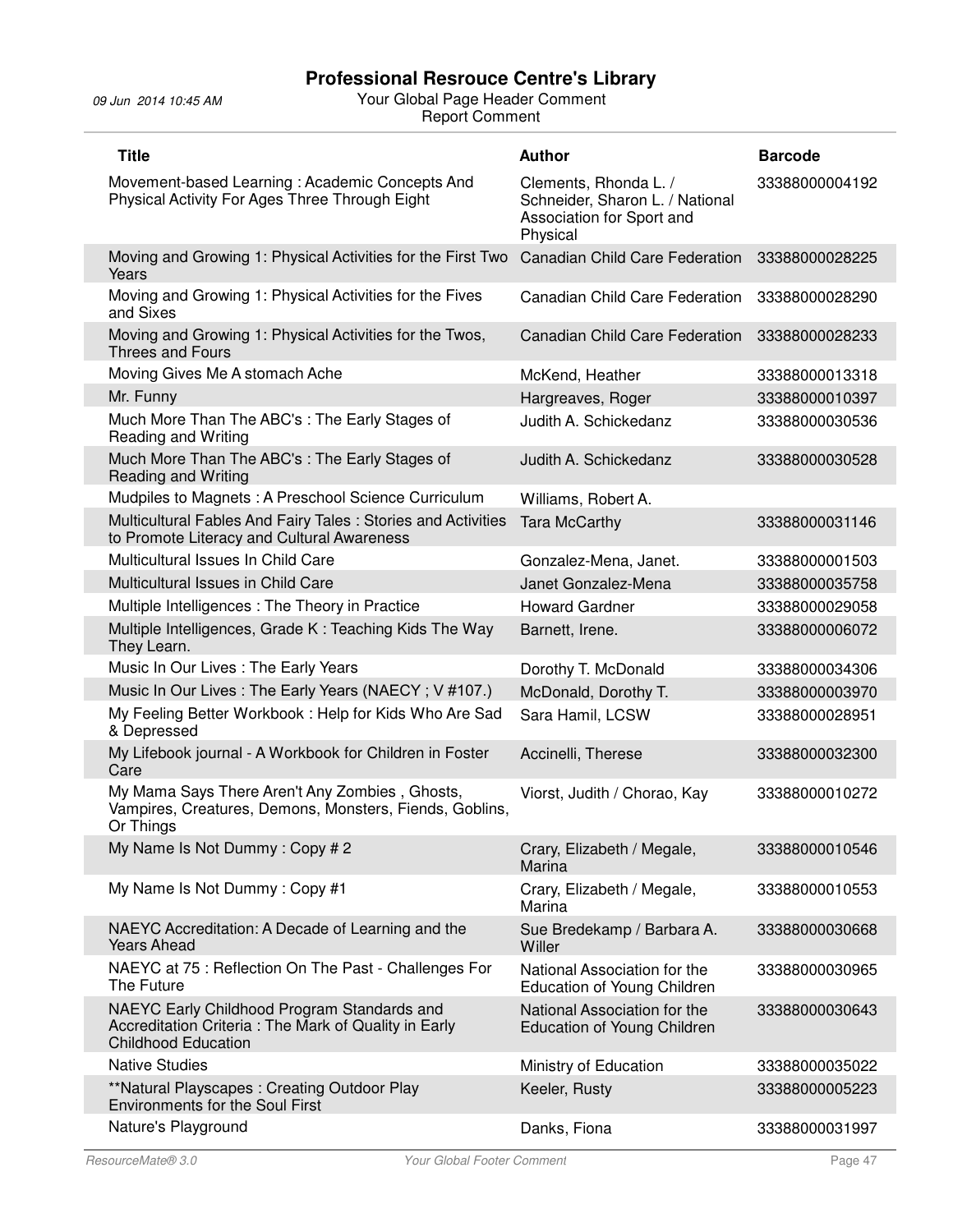| <b>Title</b>                                                                                                          | <b>Author</b>                                                               | <b>Barcode</b> |
|-----------------------------------------------------------------------------------------------------------------------|-----------------------------------------------------------------------------|----------------|
| The Neo-Vygotskian Approach to Child Development                                                                      | Karpov, Yuriy                                                               | 33388000011718 |
| New Families, Old Scripts                                                                                             | Archer, Caroline                                                            | 33388000032680 |
| Next Steps Toward Teaching the Reggio Way: Accepting<br>the Challenge to Change 2nd                                   | Hendrick, Joanne                                                            | 33388000011593 |
| Nigeria - A Cultural Profile                                                                                          | Usha, George                                                                | 33388000033449 |
| No - Why Kids of All Ages Need to Hear It and Ways<br>Parents Can Say it                                              | Walsh, David                                                                | 33388000032870 |
| No Body's Perfect: Stories by Teens About Body Image,<br>Self- Acceptance, and the Search for Identity                | Kimberly Kirberger                                                          | 33388000031039 |
| No Child Should Grieve Alone : A Guide for Parents,<br><b>Caregivers &amp; Professionals</b>                          | Emillo B. Parga, M.A.                                                       |                |
| No More Allergies                                                                                                     | Null, Gary                                                                  | 33388000024281 |
| No More Misbehavin'                                                                                                   | Borba, Michele                                                              | 33388000033969 |
| No More Misbehavin': 38 Difficult Behaviors and How to<br>Stop Them                                                   | Borba, Michele                                                              | 38124000783237 |
| No Place To B e A Child: Growing up in A War Zone                                                                     | Garbarino, James                                                            | 33388000027193 |
| No, David!                                                                                                            | Shannon, David                                                              | 33388000010538 |
| The No- cry Sleep Solution                                                                                            | Pantley, Elizabeth                                                          | 33388000032284 |
| The No-cry Discipline Solution: Gentle Ways to<br>Encourage Good Behavior Without Whining, Tantrums &<br><b>Tears</b> | Pantley, Elizabeth                                                          | 33388000035485 |
| No-Talk Therapy: For Children and Adolescents                                                                         | Straus, Martha B.                                                           | 33388000026880 |
| Nonviolent Communication: A Language of Life                                                                          | Marshall B. Rosenberg, Ph.D.                                                | 33388000026054 |
| Normal Children have Problems Too: How Parents Can<br><b>Understand and Help</b>                                      | Stanley Turecki, M.D. / Sarah<br>Wernick, Ph. D.                            |                |
| North American Indians                                                                                                | Marie Gorsline / Douglas<br>Gorsline                                        | 33388000032227 |
| Not Just Small Change: Fund Development For Early<br><b>Childhood Programs</b>                                        | Bergman, Roberta L.                                                         | 33388000002782 |
| Now What Do I Do?: A guide to parenting<br>elementary-aged children.                                                  | Julie A. Ross, M.A                                                          |                |
| <b>Nursing Basics For Clinical Practice</b>                                                                           | Berman, Audrey. / Snyder,<br>Shirlee. / McKinney, Debra S.                  | 33388000000885 |
| Nurture The Nature: Understanding and Supporting Your<br><b>Child's Unique Core Personality</b>                       | Michael Gurian                                                              | 33388000027656 |
| Nurtureshock: New Thinking About Children 1st trade ed.                                                               | Bronson, Po, 1964- / Merryman,<br>Ashley.                                   | 33388000005850 |
| Nutrition for Healthy Term Infants (Book 1)                                                                           | <b>Canadian Paediatric Society</b><br>Dietitians of Canada Health<br>Canada | 33388000025890 |
| Nutrition for Healthy Term Infants (Book 2)                                                                           | <b>Canadian Paediatric Society</b><br>Dietitians of Canada Health<br>Canada | 33388000025908 |
| Observing And Understanding Child Development: A<br>Child Study Manual                                                | Ahola, Deb. / Kovacik, Abbe.                                                | 33388000004044 |
| Observing Development of the Young Child Third Edition                                                                | Beaty, Janice J.                                                            | 33388000017715 |
| Observing Development of the Young Child Third Edition                                                                | Janice J. Beaty                                                             | 33388000017590 |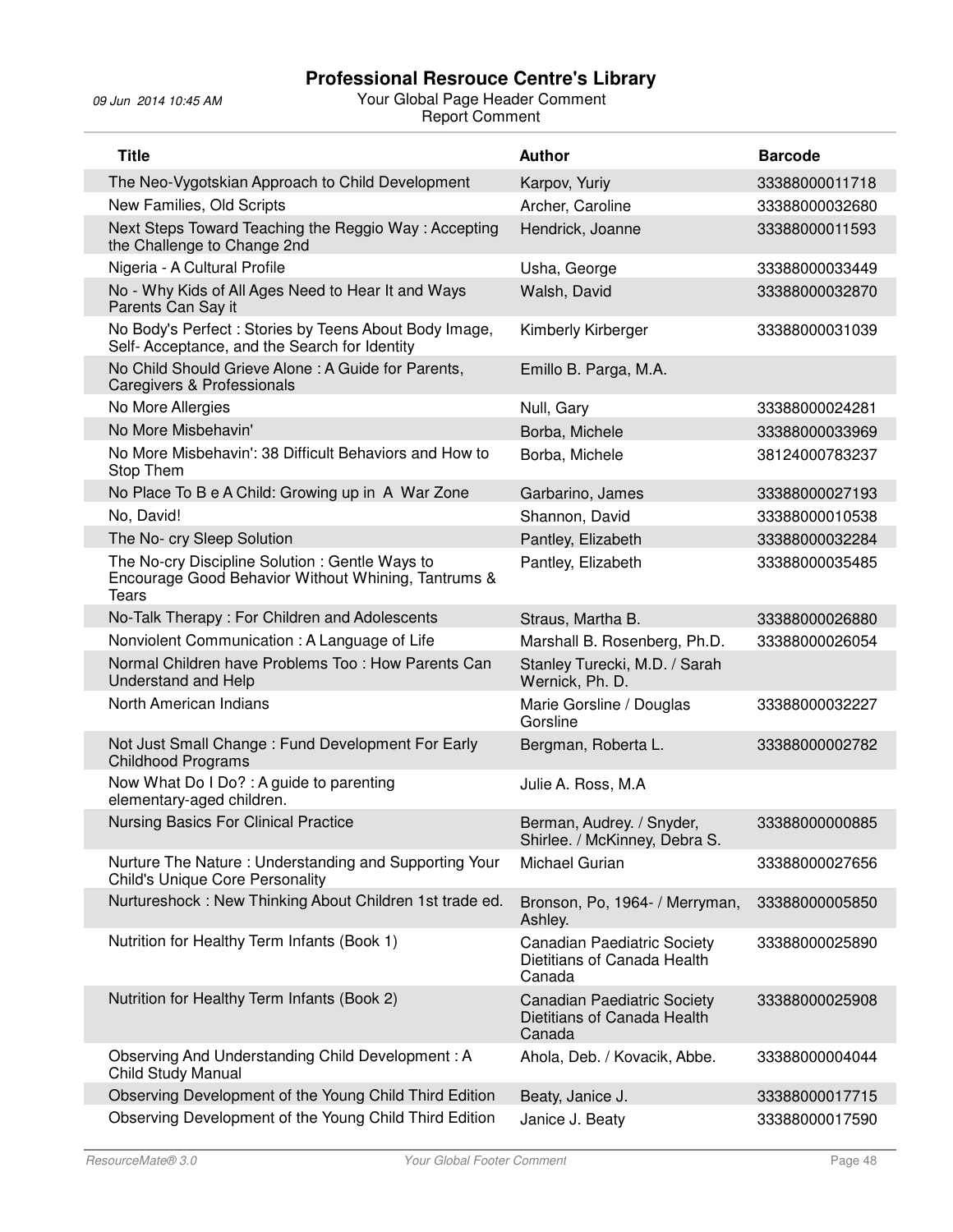| <b>Title</b>                                                                                                                    | <b>Author</b>                                              | <b>Barcode</b> |
|---------------------------------------------------------------------------------------------------------------------------------|------------------------------------------------------------|----------------|
| Observing Young Children: A Guide for Early Childhood<br><b>Educators 2nd Edition</b>                                           | Wylie, Sally                                               | 33388000017723 |
| Observing Young Children: A Guide For Early Childhood<br>Educators In Canada                                                    | Wylie, Sally                                               | 33388000017632 |
| ** Observing Young Children: Transforming Early Learning<br>Through Reflective Practice 4th ed.                                 | Wylie, Sally / Fenning, Kristine                           | 33388000008003 |
| Occupational Standards : for Child Care Administrators                                                                          | <b>Child Care Human Resources</b><br><b>Sector Council</b> | 33388000002881 |
| Occupational Standards for Child Care Administrators                                                                            | <b>Child Care Human Resources</b><br><b>Sector Council</b> | 33388000011189 |
| Occupational Standards for Early Childhood Educators                                                                            |                                                            | 33388000005959 |
| Occupational Standards for Early Childhood Educators                                                                            | <b>Child Care Human Resources</b><br><b>Sector Council</b> | 33388000005942 |
| Occupational Standards for Early Childhood Educators:<br>"How To" Guide English & French                                        | <b>Child Care Human Resources</b><br>Sector Council        | 33388000003483 |
| Off to School A Parent's - Eye View of the Kindergarten<br>Year                                                                 | Hannigan, Irene                                            | 33388000032359 |
| Oh Brother! : Growing Up with a Special Needs Sibling                                                                           | Hale, Natalie                                              | 33388000026708 |
| Oh, Brother! Someone's Messy!                                                                                                   | Birney, Betty                                              | 33388000014142 |
| On Being A Leader: "The Best of Exchange" Repring<br>Collection #5                                                              | Exchange                                                   | 33388000049502 |
| On Children And Death                                                                                                           | Elisabeth Kubler-Ross                                      |                |
| On Death And Dying: What the dying have to teach<br>doctors, nurses, clergy and their own families.                             | Elisabeth Kubler-Ross                                      |                |
| One Child, Two Languages: A Guide For Early Childhood<br>Educators Of Children Learning English As A Second<br>Language 2nd ed. | Tabors, Patton O.                                          | 33388000000240 |
| One Love: Based on the song by Bob Marley                                                                                       | Marley, Cedella                                            | 33388000011205 |
| One Miracle At A Time: Getting Help For A Child With A<br>Disability Revised and Updated                                        | Irving Dickman / Dr, Sol Gordon                            | 33388000027920 |
| Open to Question- The Art of Teaching and Learning by<br>Inquiry                                                                | Batenan, Walter                                            | 33388000025486 |
| Optical Tricks: More Fun From the I Spy Books<br>Photographer                                                                   | <b>Walter Wicks</b>                                        | 33388000035261 |
| Our Child Care Workforce: From Recognition To<br>Remuneration                                                                   | Jane Beach / Jane Bertrand /<br>Gordon Cleveland           | 33388000029736 |
| Our Child Care Workforce: From Recognition To<br>Remuneration                                                                   | Jane Beach / Jane Bertrand /<br><b>Gordon Cleveland</b>    | 33388000027425 |
| Our Child Care Workforce: From Recognition To<br>Remuneration - Main Report                                                     | Jane Beach / Jane Bertrand /<br>Gordon Cleveland           | 33388000049460 |
| Out of the Mouths of Babes: Parenting from a Child's<br>Perspective                                                             | Dyan Eybergen RN                                           | 33388000020164 |
| ** Outdoor Play in Early Childhood Education and Care<br>Programs                                                               | Canadian Child Care Federation                             | 33388000020826 |
| Outdoor Play, Every Day: Innovative Play Concepts For<br>Early Childhood                                                        | Wellhousen, Karyn.                                         | 33388000003939 |
| Outgrowing the Pain                                                                                                             | Gil, Eliana                                                | 33388000020313 |
| <b>Overcoming Overeating</b>                                                                                                    | Hirschmann, Jane                                           | 33388000025957 |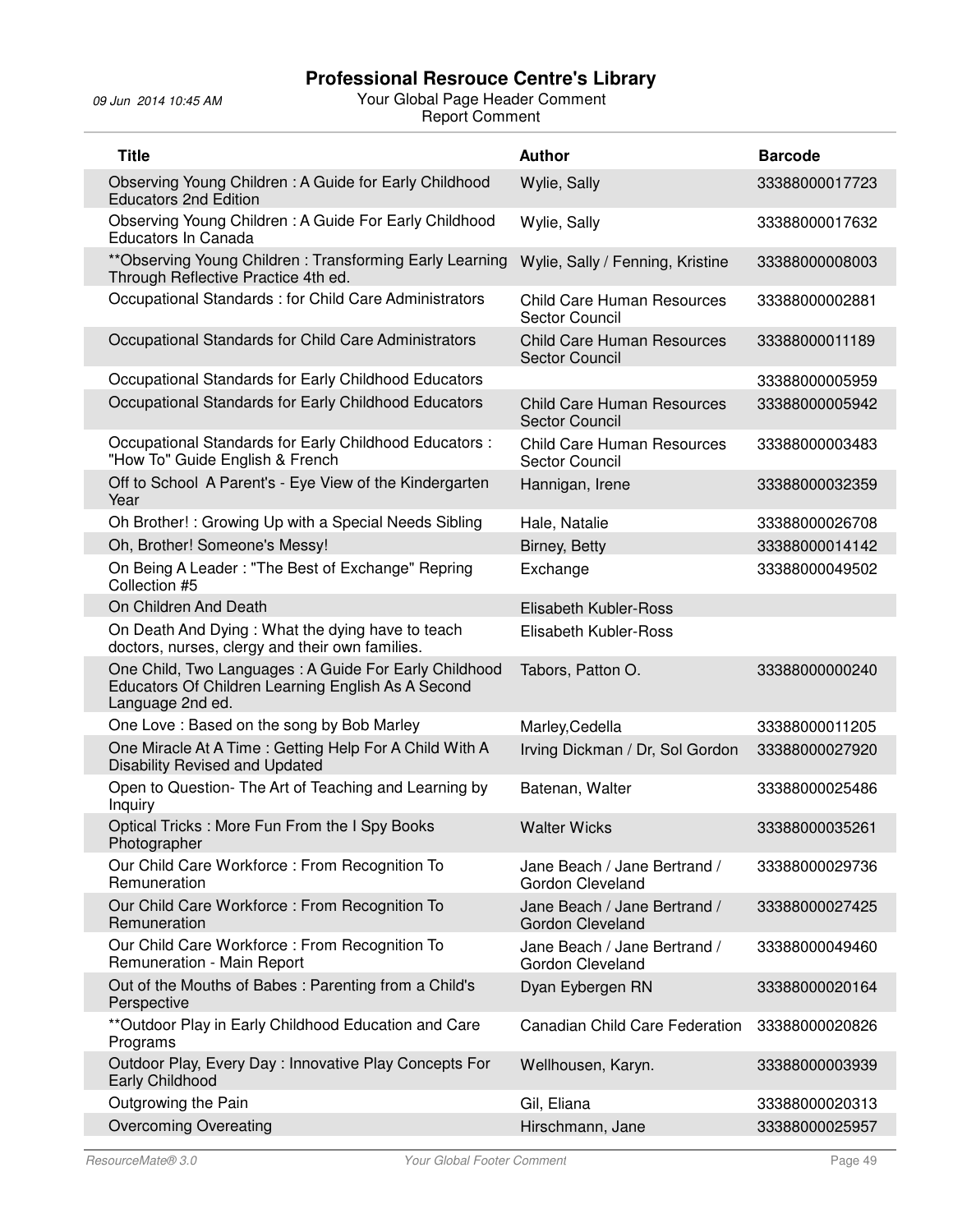| <b>Title</b>                                                                                                                                       | <b>Author</b>                                         | <b>Barcode</b> |
|----------------------------------------------------------------------------------------------------------------------------------------------------|-------------------------------------------------------|----------------|
| Overcoming School Anxiety: How to Help your Child Deal<br>With Separation, Tests, Homework, Bullies, Math Phobia,<br>and Other Worries             | Diane Peters Mayer                                    |                |
| P.E.T. Parent Effectiveness Training: The Tested New<br>Way To Raise Responsible Children                                                          | Dr. Thomas Gordon                                     |                |
| Parachute Play: For Indoor/Outdoor Fun                                                                                                             | Dick Wilmes / Dick, Wilmes                            |                |
| Parachute Play: For Indoor/Outdoor Fun                                                                                                             | Liz Wilmes / Dick Wilmes                              |                |
| Parachute Play: For Indoor/Outdoor Fun                                                                                                             | Wilms, Dick / Liz, Dick                               | 33388000026864 |
| Parallel Paths To Constructivism: Jean Piaget And Lev<br>Vygotsky                                                                                  | Pass, Susan.                                          | 33388000005876 |
| Parent Involvement Begins at Birth                                                                                                                 | Sally Goldberg                                        |                |
| Parent Involvement in Early Childhood Education                                                                                                    |                                                       | 33388000020610 |
| Parent's Guide to Getting Kids Out of the Family Bed                                                                                               | Shapiro, Lawrence                                     | 33388000033019 |
| Parent's Little Book of Wisdom                                                                                                                     | Buck Tilton / Melissa Gray                            |                |
| Parent- Friendly Early Learning: Tips and Strategies for<br>Working Well with Families                                                             | <b>Julie Powers</b>                                   | 33388000020115 |
| Parent-child Relations: An Introduction To Parenting 8th<br>ed.                                                                                    | Bigner, Jerry J.                                      | 33388000002048 |
| Parenting An Only Child                                                                                                                            | Susan Newman                                          |                |
| Parenting by Heart: How To be In Charge, Stay<br>Connected, And Instilll Your Values, When It Feels Like<br>You've Got Only 15 Minutes A Day       | Dr. RonTaffel / Melinda Blau                          |                |
| Parenting Child Who Has Intense Emotions                                                                                                           | Harvey, Pat                                           |                |
| Parenting in Contemporary Society Third Edition                                                                                                    | Tommie J. Hamner / Pauline H.<br>Turner               |                |
| Parenting In The 90s                                                                                                                               | Brooks, Jane B.                                       | 33388000002055 |
| Parenting Teenagers: Systematic Training for Effective<br>Parenting of Teen's                                                                      | Don Dinkmeyer / Gary D.<br>McKay                      |                |
| Parenting through Crisis: Helping Kids In Times Of Loss,<br>Grief, And Change                                                                      | Barbara Coloroso                                      |                |
| Parenting With Wit and Wisdom in Times of Chaos and<br>Loss                                                                                        | Barbara Coloroso                                      |                |
| Parenting With Wit and Wisdom in Times of Chaos and<br>Loss                                                                                        | Barbara Coloroso                                      |                |
| Parenting Young Children: Helpful strategies based on<br>Systematic Training for Effective Parenting (STEP) for<br>parents opf children under six. | Don Dinkmeyer / Gary D.<br>McKay / James S. Dinkmeyer |                |
| Parenting Your Adopted Child                                                                                                                       | Adesman, Andrew                                       | 33388000032714 |
| Parenting Your Toddler: The Expert's Guide To The<br><b>Tough And Tender Years</b>                                                                 | Patricia Henderson Shimm /<br><b>Kate Ballen</b>      |                |
| Parents & Kids Together Everyday                                                                                                                   | Lisa Lyons Durkin                                     |                |
| Parents Are Teachers, Too: Enriching Your Child's First<br><b>Six Years</b>                                                                        | Claudia Jones                                         |                |
| Parents in Charge: Setting Healthy, Loving Boundaries for<br>You and Your Child                                                                    | Dana Chideke. Ph.D                                    |                |
| Parents, Please Don't Sit On Your Kids: A Parent's Guide                                                                                           | <b>Clare Cherry</b>                                   |                |
| Partners for Learning                                                                                                                              | Horowitz, Janet                                       | 33388000033670 |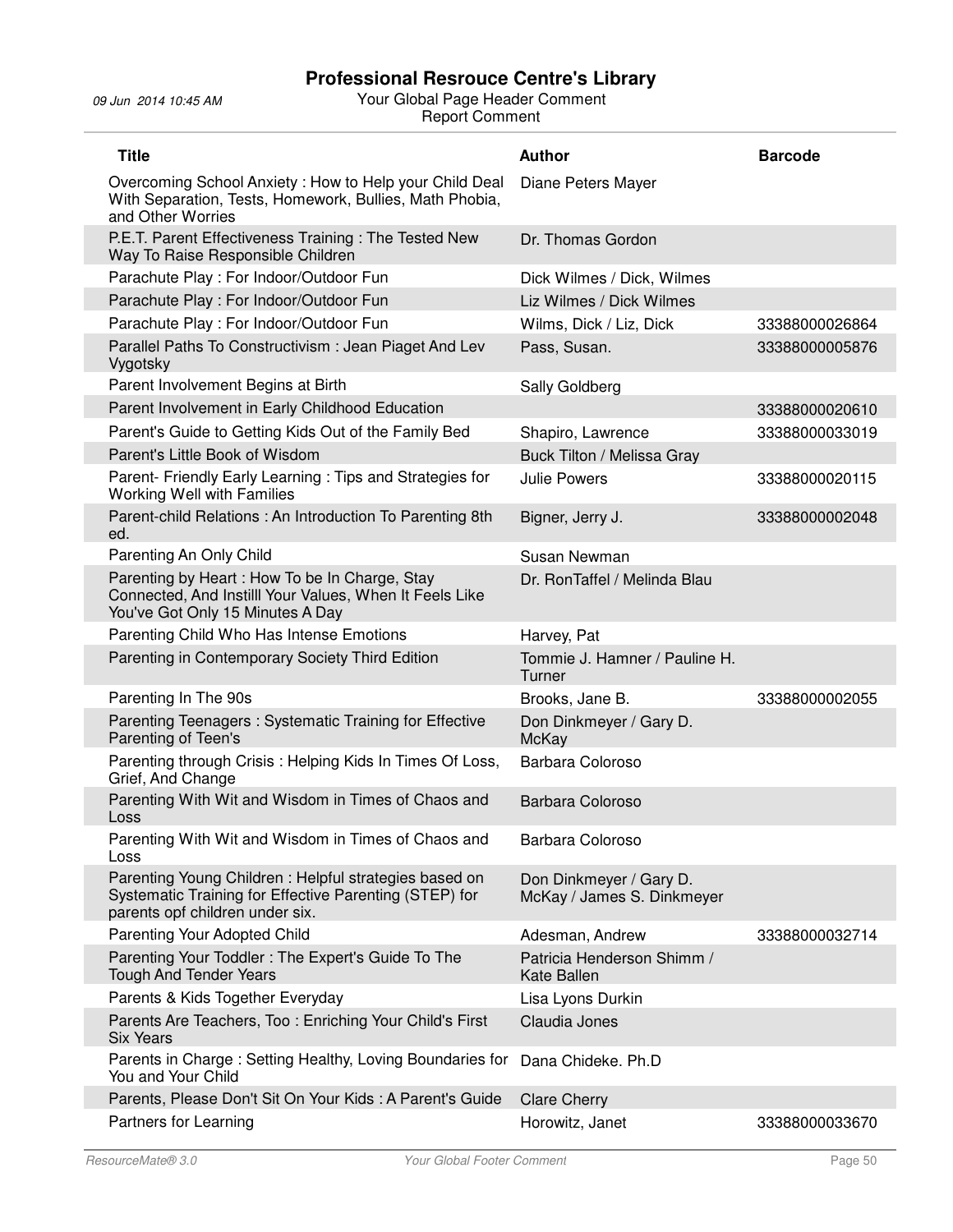| <b>Title</b>                                                                                                                                    | <b>Author</b>                                           | <b>Barcode</b> |
|-------------------------------------------------------------------------------------------------------------------------------------------------|---------------------------------------------------------|----------------|
| Partners In Healing: Simple Ways To Offer Support,<br>Comfort, And Care To A Loved One Facing Illness                                           | Collinge, William.                                      | 33388000002063 |
| Partners in Quality Tools for Practioners in Child Care<br>Settings : Standards of Practice, Code of Ethics, Guide to<br><b>Self Reflection</b> | Canadian Child Care Federation                          | 33388000047258 |
| Partners in Quality- Communities                                                                                                                | Kaiser, Barbara                                         | 33388000030874 |
| Partnerships: Families and Communities in Canadian<br>Early Childhood Education 2nd ed.                                                         | Wilson, Lynn.                                           | 33388000002220 |
| **Partnerships: Families and Communities in Early<br>Childhood 4th ed.                                                                          | Wilson, Lynn                                            | 33388000003525 |
| Partnerships: Families and communities in Early<br>Childhood Development 3rd ed.                                                                | Wilson, Lynn.                                           | 33388000002246 |
| Partnerships: Families and Communities in Early<br>Childhood Development 3rd ed.                                                                | Wilson, Lynn.                                           | 33388000002253 |
| Pathways: Guidance Activities for Young Children                                                                                                | Leon H. Burton / Susan N.<br>Woltag                     | 33388000030452 |
| Pathways To Competence For Young Children: A<br>Parenting Program                                                                               | Landy, Sarah. / Thompson,<br>Elizabeth, 1955-           | 33388000002113 |
| Pathways to Constructivism: A self directed guide for<br>educators                                                                              | Jacobs, Ellen / Vukelich,<br>Goranka / Howe, Nina       | 33388000004556 |
| Pathways To Play: Developing Play Skills in Young<br>Children                                                                                   | Heidemann, Sandra Hewitt<br>Deborah                     | 33388000026666 |
| Pathways to Play!: Combining Sensory Integration and<br><b>Integrated Play Groups</b>                                                           | Jean, King, Lorna                                       |                |
| Peoplemaking                                                                                                                                    | Virginia Satir                                          |                |
| The Personal and Social Assessment of Children: An<br>Analysis of Current Status and Professional Practice<br><b>Issues</b>                     | David W. Barnett / Karl B.<br>Zucker                    | 33388000032094 |
| Perspectives On Family Communication                                                                                                            | Turner, Lynn H. / West, Richard                         | 33388000002204 |
| Perspectives on Understanding and Working with Families                                                                                         | Swick, Kevin                                            | 33388000020651 |
| Philippines- A Cultural Profile                                                                                                                 | Margaret M. Holmes                                      | 33388000035584 |
| Piaget's theory of cognitive development                                                                                                        | Wadsworth, Barry J.                                     | 33388000028316 |
| Pick Up Your Socks  and other skills growing children<br>need! : A Practical Guide To Raising Responsible Children                              | <b>Elizabeth Crary</b>                                  |                |
| PiggyBack Songs                                                                                                                                 | Warren, Jean                                            | 33388000047456 |
| A Place For Me: Including Children With Special Needs In<br>Early Care And Education Settings (NAEYC; #237)                                     | Chandler, Phyllis A.                                    |                |
| Planning Effective Instruction: Diversity Responsive<br>Methods and Management Third                                                            | Price, Kay M. / Nelson, Karna L.                        | 33388000036327 |
| Planning Entry to School- A Resource Guide (2005)                                                                                               | Ministry of Education                                   | 33388000020412 |
| Planning Environments for Young Children: Physical<br>Space                                                                                     | Sybil Kritchevsky / Elizabeth<br>Prescott / Lee Walling | 33388000049411 |
| Play: How It Shapes the Brain, Opens the Imagination,<br>and Invigorates the Soul                                                               | Brown, Stuart / Vaughan,<br>Christopher                 | 33388000004937 |
| Play: The Pathway from Theory to Practice 1                                                                                                     | Heidemann, Sandra Hewitt<br>Deborah / Hewitt, Deborah   | 33388000008474 |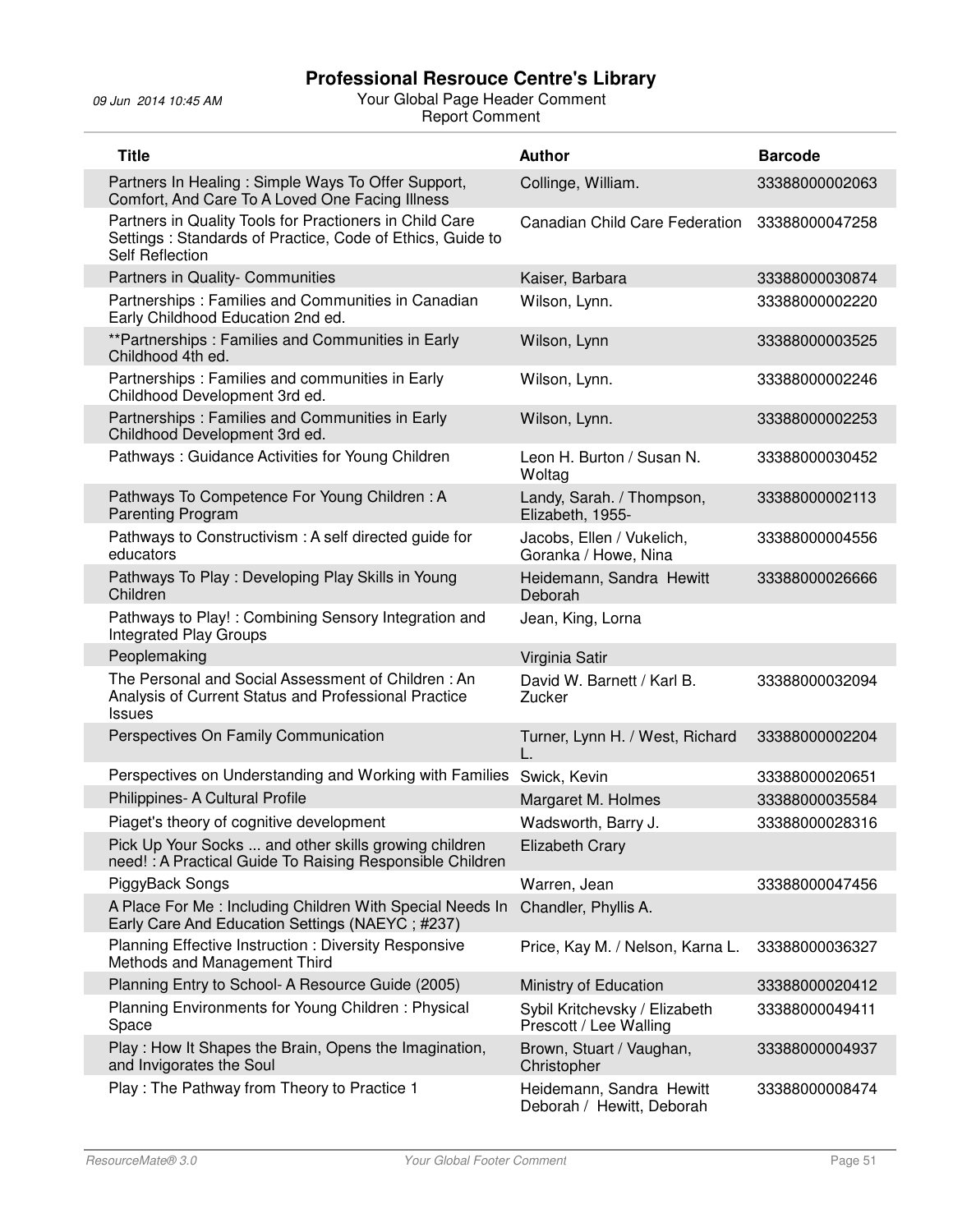| <b>Title</b>                                                                                                                 | <b>Author</b>                                                                | <b>Barcode</b> |
|------------------------------------------------------------------------------------------------------------------------------|------------------------------------------------------------------------------|----------------|
| Play: The Pathway from Theory to Practice                                                                                    | Sandra Heidemann / Deborah<br>Hewitt                                         | 33388000035782 |
| Play and Child Development Second Edition                                                                                    | Frost, Joe L.                                                                | 33388000047555 |
| Play and Child Development Fourth Edition                                                                                    | Joe L. Frost / Sue C. Wortham /<br><b>Stuart Reifel</b>                      | 33388000036129 |
| Play at the Center of the Curriculum Sixth Edition                                                                           | Judith Van Hoorn / Patricia<br>Monighan Nourot / Barbara<br>Scales           | 33388000035501 |
| Play at the Center of the Curriculum Fifth Edition                                                                           | Judith Van Hoorn / Patricia<br>Monighan Nourot / Barbara<br><b>Scales</b>    | 33388000035832 |
| Play at the Center of the Curriculum Fifth Edition                                                                           | Judith Van Hoorn / Patricia<br>Monighan Nourot / Barbara<br><b>Scales</b>    | 33388000047167 |
| Play At The Center Of The Curriculum 4th ed.                                                                                 | Van Hoorn, Judith Lieberman.                                                 | 33388000003921 |
| Play at the Centre of the Curriculum Sixth Edition                                                                           | Van Hoorn, Judith / Nourot,<br>Patricia Monighan / Scales,<br><b>Barbara</b> | 33388000031203 |
| Play in the lives of children                                                                                                | Rogers, Cosby S. / Sawyers,<br>Janet K.                                      | 33388000026757 |
| Play Therapy                                                                                                                 | Virginia M. Axline                                                           | 33388000029611 |
| Play Together Grow Together                                                                                                  | Segel, Marilyn                                                               | 33388000033548 |
| <b>Playful Activities for Powerful Presentations</b>                                                                         | <b>Bruce Williamson</b>                                                      | 33388000027649 |
| Playful Approaches to Serious Problems                                                                                       | Freeman, Jennifer                                                            | 33388000027797 |
| Playground Politics: Understanding the Emotional Life of<br>Your School Age Child                                            | Greenspan, Stanley I.                                                        |                |
| Playing For Their Lives : Helping Troubled Children<br>Through Play Therapy                                                  | Dorothy G. Singer                                                            | 33388000029777 |
| Playing it Safe: Service Provider Strategies to Reduce<br>Environmental Risks to Preconception, Prenatal and Child<br>Health | Canadian Partnership for<br>Children's health and<br>environment             | 33388000031864 |
| Playing it Safe: Service Provider Strategies to Reduce<br>Environmental Risks to Preconception, Prenatal and Child<br>Health | Early Child Development<br><b>Resource Centre</b>                            | 33388000031484 |
| Playing the Game (Copy 1)                                                                                                    | Petty, Kate.                                                                 |                |
| Playing To Learn : Activities and Experiences that Build<br><b>Learning Connections</b>                                      | Seefeldt, Carol                                                              | 33388000026658 |
| Playing Together: 101 Terrific Games And Activities That<br>Children Ages 3-9 Can Do Together                                | Smolen, Wendy                                                                | 33388000025494 |
| Please Don't Sit on the Kids: Alteernatives to Punitive<br><b>Discipline</b>                                                 | Cherry, Clare                                                                |                |
| Please Is a Good Word to Say: Copy 1                                                                                         | Joosse, Barbara / Plecas,<br>Jennifer                                        | 33388000010595 |
| Please Is a Good Word to Say: Copy 2                                                                                         | Josse, Barbara / Plecas,<br>Jennifer                                         | 33388000010728 |
| Please Is a Good Word to Say: Copy 3                                                                                         | Josse, Barbara / Portis,<br>Antoinette.                                      | 33388000010736 |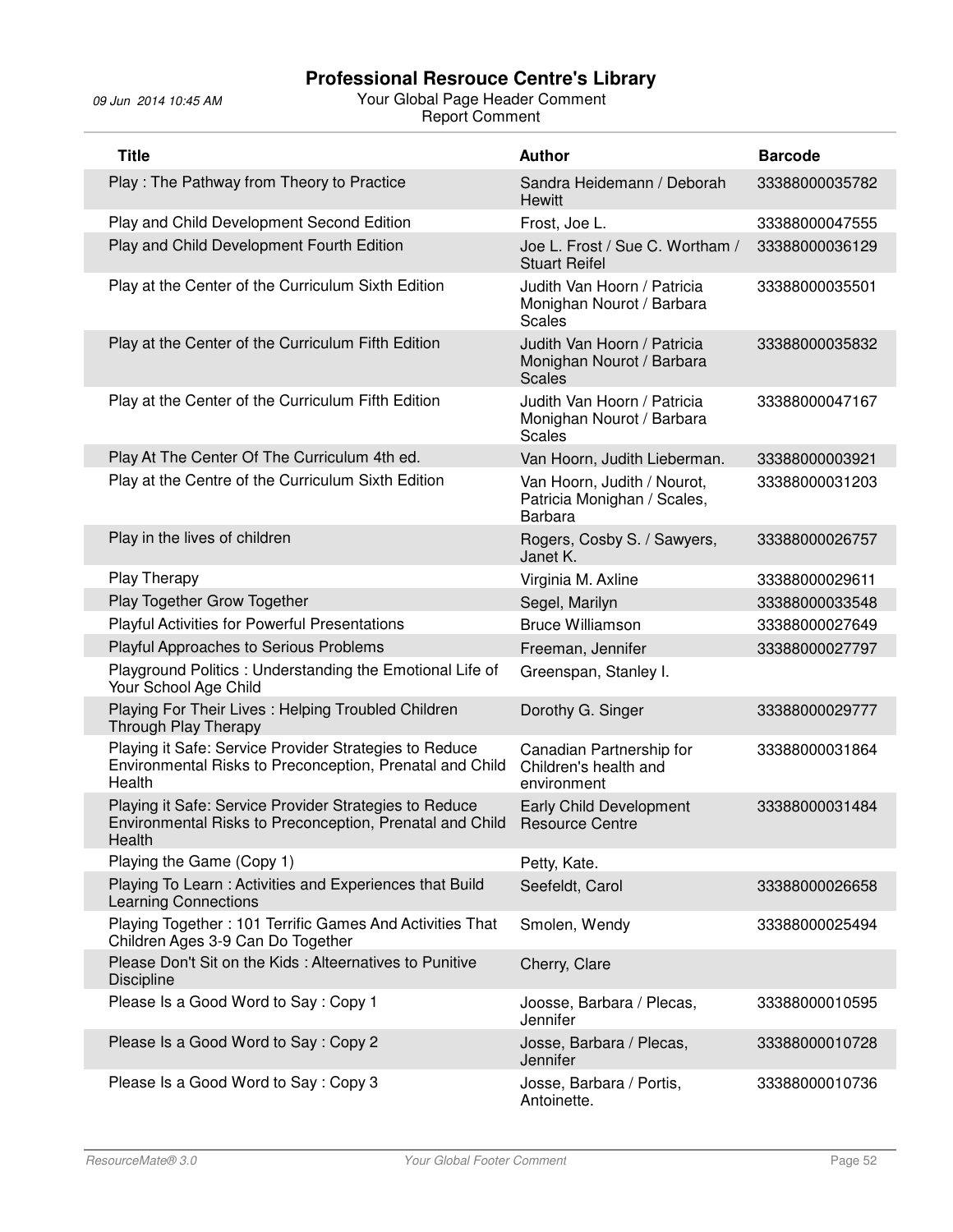| <b>Title</b>                                                                                                                                                 | <b>Author</b>                                         | <b>Barcode</b> |
|--------------------------------------------------------------------------------------------------------------------------------------------------------------|-------------------------------------------------------|----------------|
| POEMS#1: Preschool Outdoor Environment Measurment<br>Scale                                                                                                   |                                                       | 33388000011288 |
| POEMS#2: Preschool Outdoor Environment Measurment<br>Scale                                                                                                   |                                                       | 33388000011296 |
| POEMS#3 : Preschool Outdoor Environment Measurment<br>Scale                                                                                                  |                                                       | 33388000011304 |
| POEMS#4: Preschool Outdoor Environment Measurment<br>Scale                                                                                                   |                                                       | 33388000011312 |
| POEMS#5 : Preschool Outdoor Environment Measurment<br>Scale                                                                                                  |                                                       | 33388000011320 |
| POEMS#6 : Preschool Outdoor Environment Measurment<br>Scale                                                                                                  |                                                       | 33388000011338 |
| POEMS#7: Preschool Outdoor Environment Measurment<br>Scale                                                                                                   |                                                       | 33388000011346 |
| POEMS#8 : Preschool Outdoor Environment Measurment<br>Scale                                                                                                  |                                                       | 33388000011353 |
| POEMS#9: Preschool Outdoor Environment Measurment<br>Scale                                                                                                   |                                                       | 33388000011361 |
| Poland - A Cultural Profile                                                                                                                                  | Chin, Elizabeth                                       | 33388000031021 |
| Pooh Plays Doctor: My Very First Winnie the Pooh                                                                                                             | Zoehfeld, Kathleen W. / Cuddy,<br>Robbin              | 33388000018069 |
| <b>Positive Child Guidance</b>                                                                                                                               | Miller, Darla F.                                      | 33388000032110 |
| Positive Discipline                                                                                                                                          | Nelsen, Jane                                          | 33388000035246 |
| Positive Discipline for Preschoolers                                                                                                                         | Nelsen, Jane                                          | 33388000034769 |
| Positive Discipline for Preschoolers : For Their Early Years<br>- Raising Children Who Are Responsible, Respectful, and<br><b>Resourceful Revised Second</b> | Nelsen, Jane / Erwin, Cheryl /<br>Duffy, Roslyn       | 33388000033407 |
| Positive Discipline for Single Parents                                                                                                                       | Nelsen, Jane                                          | 33388000033399 |
| Positive Discipline in the Classroom                                                                                                                         | Nelsen, Jane                                          | 33388000033431 |
| Positive Parenting With A Plan (Grades K - 12)                                                                                                               | Matthew A. Johnson, Psy.D.,<br><b>MSW</b>             |                |
| Positively Different: Creating a Bias-Free Environment for<br>Young Children                                                                                 | Ana Consuelo Matiella, MA                             | 33388000030783 |
| Post- Traumatic Stress Disorder in Children                                                                                                                  | Eth, Spencer                                          | 33388000048884 |
| Power: Empowering Games & Activities That Build<br>Resilence in Children                                                                                     | Kathy Cooper M.S. W. /<br>Marianne Vandawaler, M.Ed.  | 33388000026419 |
| <b>Power Over Stress</b>                                                                                                                                     | Nedd, Kenford                                         | 33388000031807 |
| Power Play- Empowering Games & Activities That Build<br>Resilience in Children                                                                               | Cooper, Kathy                                         |                |
| Powerful Interactions: How To Connect With Children To<br><b>Extend Their Learning</b>                                                                       | Amy Laura Dombro / Judy<br>Jablon / Charlotte Stetson | 33388000030510 |
| PQA: Preschool Program Quality Assessment Form A -<br>Classroom Items 2nd ed.                                                                                | <b>High/Scope Educational</b><br>Research Foundation. | 33388000004127 |
| PQA: Preschool Program Quality Assessment Form B -<br>Agency Items 2nd ed.                                                                                   | High/Scope Educational<br>Research Foundation.        | 33388000004119 |
| PQA: Preschool Program Quality Assessment,<br><b>Administration Manual</b>                                                                                   |                                                       | 33388000004135 |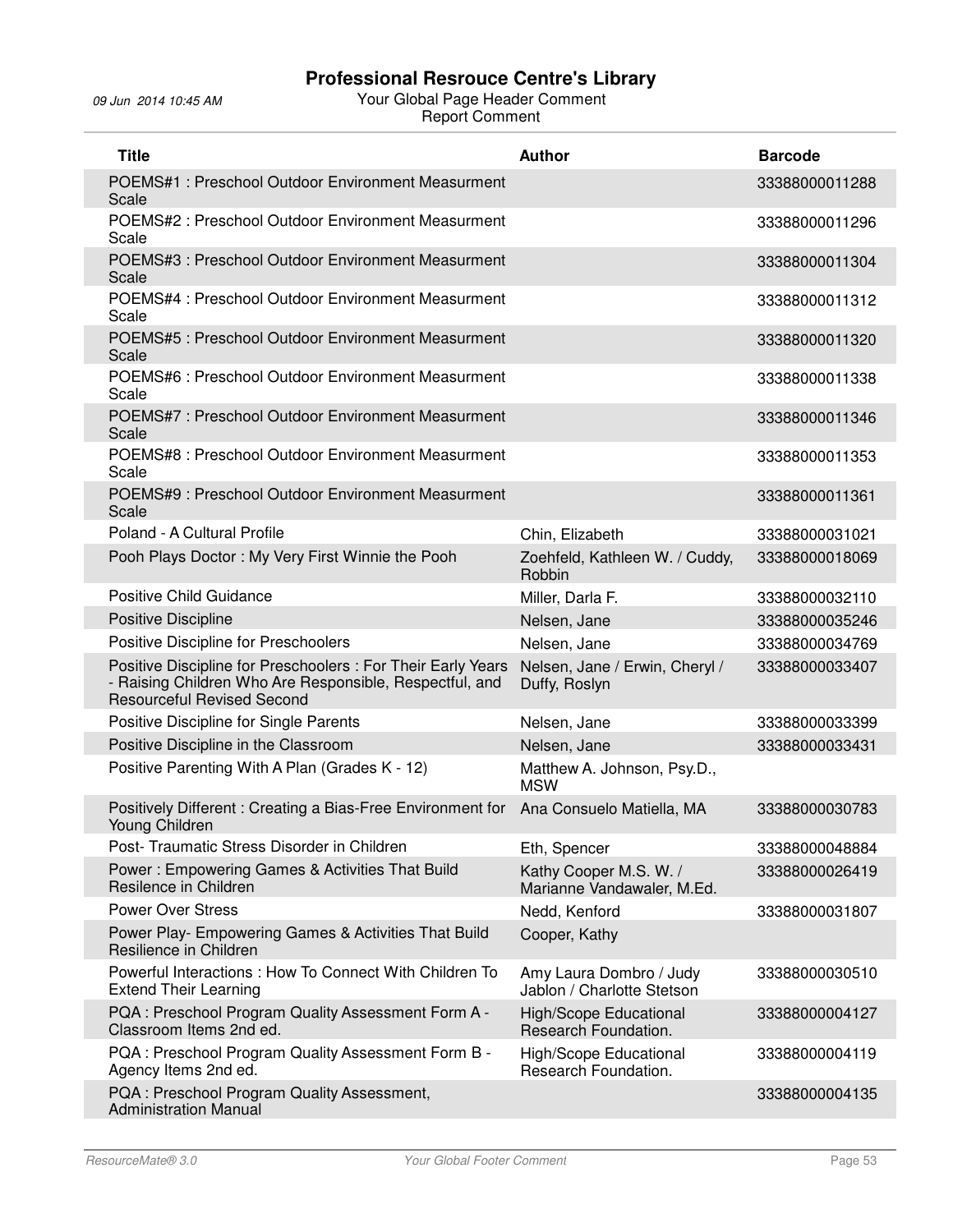| <b>Title</b>                                                                                                                          | <b>Author</b>                                                | <b>Barcode</b> |
|---------------------------------------------------------------------------------------------------------------------------------------|--------------------------------------------------------------|----------------|
| <b>Practical Solutions to Practically Every Problem</b>                                                                               | Saifer, Steffen                                              | 33388000017814 |
| Practical Solutions to Practically Every Problem: Early<br>Childhood Teacher's Manual, The                                            | Saifer, Steffen                                              | 33388000034504 |
| Practical Wisdom For Parents: Raising self-confident<br>children in the preschool years                                               | Nancy Schulman / Ellen<br><b>Birnbaum</b>                    |                |
| <b>Pratical Tools for Foster Parents</b>                                                                                              | Temple- Plotz, Lana                                          | 33388000032896 |
| Predicting and Preventing Early School Failure:<br>Classroom Activities for the Preschool Child                                       | Marvin L. Simner                                             | 33388000028670 |
| Preparing Early Childhood Professionals: NAEYC'S<br><b>Standards for Programs</b>                                                     | Marilou Hyson                                                | 33388000049452 |
| Preschool Children in Troubled Families                                                                                               | Nicol, Rory                                                  | 33388000027722 |
| Preschool Children With Special Needs: Children at Risk<br>and Children with Disabilities Second Edition                              | Janet W. Lerner / Barbara<br>Lowenthal / Rosemary W. Egan    | 33388000035857 |
| Preschool Cooking Ideas                                                                                                               | <b>Ontario Milk Marketing Board</b>                          | 33388000028001 |
| <b>Preschool Packrat</b>                                                                                                              | Snowball, Marilyn                                            | 33388000033464 |
| Preschool Teacher Messages                                                                                                            | <b>Judi Simmons Estes</b>                                    | 33388000026476 |
| Preventing Childhood Eating Problems: A Practical,<br>Positive Approach to Raising Children Free of Food &<br><b>Weight Conflicts</b> | Jane R. Hirschmann, C.S.W. /<br>Lela Zaphiropoulos, C. S. W. | 33388000027482 |
| Prime Times: A Handbook for Excellence in Infant and<br><b>Toddler Programs Second Edition</b>                                        | Jim Greenman / Anne<br>Stonehouse / Gigi Schweikert          | 33388000036004 |
| <b>Problem Solving</b>                                                                                                                | Booth Church, Ellen                                          | 33388000035063 |
| Problem Solving                                                                                                                       | Reed, Cristie                                                | 33388000011965 |
| Program Administration Scale: Measuring Early Childhood<br>Leadership And Management                                                  | Talan, Teri N. / Bloom, Paula J.<br>(Paula Jorde), 1947-     | 33388000002733 |
| Program Guide for Infants and Toddler with Neuromotor<br>and Other Developmental Disabilities                                         | Connor, Williamson Siepp                                     | 33388000020594 |
| Promoting Nutritional Health During the Preschool Years:<br>Canadian Guidelines                                                       | National Institute of Nutrition                              |                |
| Protect Your Child from Bullying: Expert Advice to Help<br>You Recognize, Prevent, and Stop Bullying Before Your<br>Child Gets Hurt   | Beane, Allan L., 1950-                                       | 33388000035360 |
| Protecting Young Children From Sexual Abuse                                                                                           | Gilbert, Neil                                                | 33388000020347 |
| Pscychotherapy of Sexually Abused Children and Their<br>Families                                                                      | Friedrich, William N.                                        |                |
| Psychological Methods of Child Assessment                                                                                             | Goldman, Jacquelin                                           | 33388000033878 |
| The Psychology of the Child: The definitive summary of<br>the work of the world's most renowned psychologist                          | Piaget, Jean / Inhelder, Barbel                              | 33388000011619 |
| Psycholtheapy of Sexually Abused Children and Their<br><b>Families</b>                                                                | William N. Friedrich                                         | 33388000029066 |
| Psychotherapy of Abused and Neglected Children                                                                                        | Pearce, John W.                                              | 33388000032540 |
| Psychotherapy with Infants and Young Children: Repairing<br>the Effects of Stress and Trauma on Early Attachment                      | Alicia F. Lieberman / Patricia<br>Van Horn                   | 33388000029793 |
| Public Speaking: Concepts and Skills For a Divers Society                                                                             | Clella Jaffe                                                 | 33388000032292 |
| Punished By Rewards: The Trouble With Gold Stars,<br>Incentive Plans, A's, Praise, And Other Bribes                                   | Kohn, Alfie.                                                 | 33388000002766 |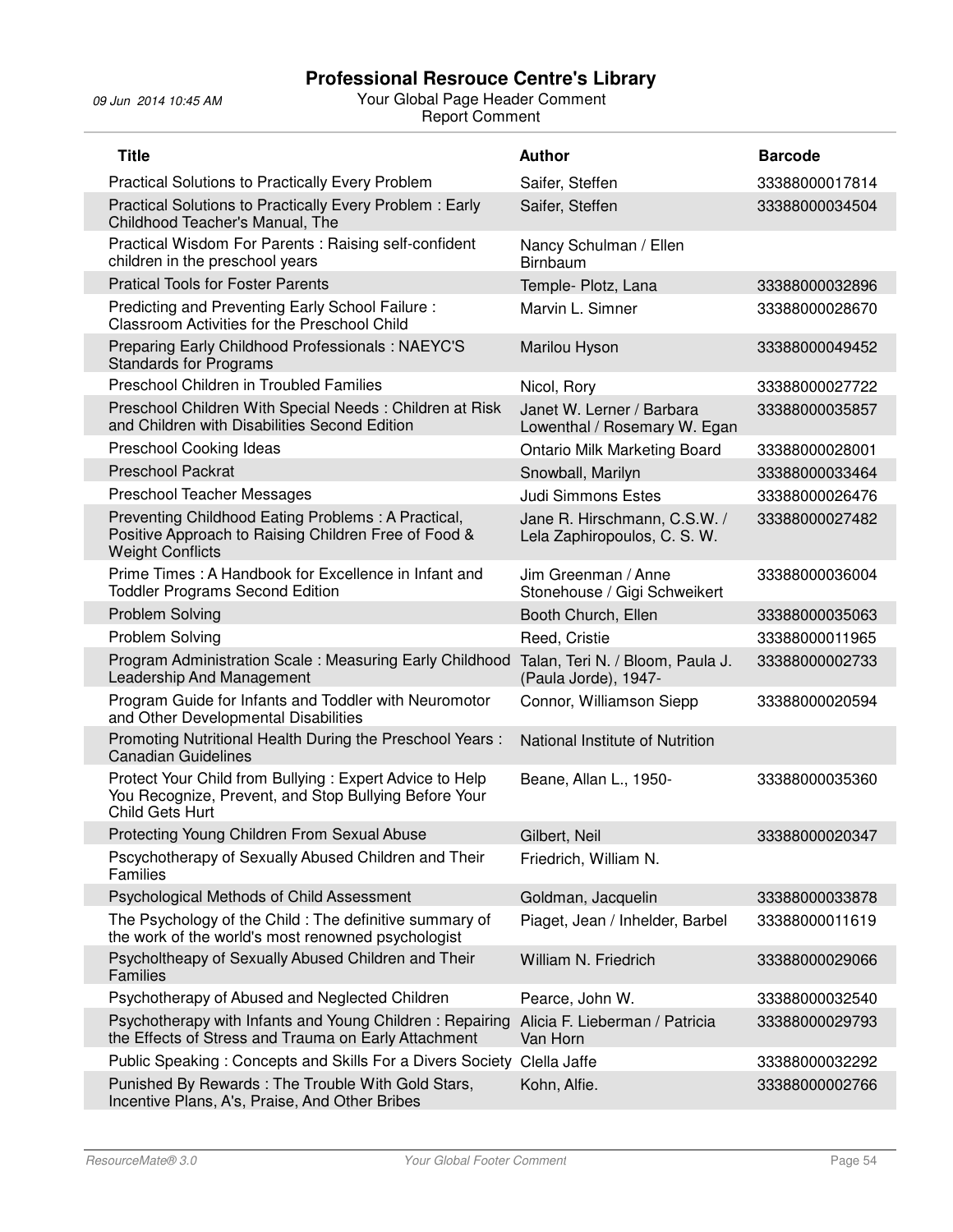| <b>Title</b>                                                                                                                                                                                                                                              | <b>Author</b>                                                         | <b>Barcode</b> |
|-----------------------------------------------------------------------------------------------------------------------------------------------------------------------------------------------------------------------------------------------------------|-----------------------------------------------------------------------|----------------|
| Putumayo Presents World Playground Multicultural Activity Putumayo World Music (Firm)<br>Kit: a Musical Adventure For Kids                                                                                                                                |                                                                       |                |
| Quality by Design Working Documents: Elements of a<br>High Quality Early Learning and Child Care System, Child<br>Care Fee Subsidies in Canada, Quality Targets in<br>Services for Young Children, Child Care Physical<br>Environments, Literature Review | Quality by Design / Friendly,<br>Martha / Beach, Jane                 | 33388000007559 |
| Quality Child Care For All: A Guide to Integration                                                                                                                                                                                                        | The Roeher Institute                                                  | 33388000029710 |
| Quality control: A manual for self evaluation of a day care<br>agency                                                                                                                                                                                     | Campbell, Sheila D.                                                   | 33388000033167 |
| Quality Matters: Excellence in Early Childhood Programs                                                                                                                                                                                                   | Gillian Doherty-Derkowski                                             | 33388000030734 |
| Quit for Good-How to Break a Bad Habit                                                                                                                                                                                                                    | Cinque, Dr. Ralph C.                                                  | 33388000034934 |
| R the are word                                                                                                                                                                                                                                            | Hingsburger, Dave                                                     | 33388000020446 |
| Radical Education And The Common School: A<br><b>Democratic Alternative</b>                                                                                                                                                                               | Fielding, Michael, 1945- / Moss,<br>Peter, 1945-                      | 33388000005751 |
| Raise Your Child's Social I Q: Stepping Stones to People<br>Skills for Kids                                                                                                                                                                               | Cathi Cohen, L.C.S.W.                                                 | 33388000029041 |
| Raising A Kid With Special Needs                                                                                                                                                                                                                          | Bendalll, Lisa                                                        | 33388000020495 |
| Raising a Responsible Child: Practical Steps to<br><b>Successful Family Relationships</b>                                                                                                                                                                 | Dr. Don Dinkmeyer / Dr. Gary<br>D. McKay                              |                |
| Raising a Sensory Smart Child (Copy 2)                                                                                                                                                                                                                    | Biel, Lindsey                                                         | 33388000020362 |
| Raising A Thinking Child                                                                                                                                                                                                                                  | Myrna B. Shure, Ph.D                                                  |                |
| Raising An Emotionally Intelligent Child                                                                                                                                                                                                                  | John Gottman, Ph.D.                                                   |                |
| Raising Children Who Soar: A Guide to Healthy Risk<br>Takingin an Uncertain World                                                                                                                                                                         | Davis, Susan / Eppler-Wolff,<br>Nancy / Cohen, Jonathan               | 33388000009746 |
| <b>Raising Curious Kids</b>                                                                                                                                                                                                                               | Green, Nancy Sokol                                                    | 33388000031666 |
| Raising Good Kids: A Developmental Approach To<br>Discipline                                                                                                                                                                                              | Louise Bates Ames, Ph.D.                                              |                |
| Raising Kids in THe 21ST CENTURY: The science of<br>psychological Health For Children                                                                                                                                                                     | Hall, Sharon K.                                                       |                |
| Raising Self-Reliant Children In A Self-Indulgent World:<br>Seven Building Blocks for Developing Capable Young<br>People                                                                                                                                  | H. Stephen Glenn / Jane<br>Nelson, Ed. D.                             |                |
| Raising Sexuallly Healthy Children: A loving Guide for<br>Parents, Teachers and caregivers                                                                                                                                                                | Leight, Lynn                                                          |                |
| Raising The Bar: Resource and Tip Bulletin 13                                                                                                                                                                                                             |                                                                       | 33388000009803 |
| Raising The Rainbow Generation: Teaching Your Children<br>To Be Successful In A Multicultural Society                                                                                                                                                     | Dr. Darlene Powell Hopson / Dr.<br>Derek S. Hopson / Thomas<br>Clavin |                |
| Raising Your Spirited Child: A Guide For Parents Whose<br>Child Is More Intense, Sensitive, Perceptive, Persistent &<br>Energetic                                                                                                                         | Mary Sheedy Kurcinka                                                  |                |
| Ramps & Pathways: A Constructivist Approach to Physcis<br>With Young Children                                                                                                                                                                             | Rheta DeVries / Christina Sales                                       | 33388000035410 |
| Ramps & Pathways: A Constructivist Approach To<br>Physics With Young Children                                                                                                                                                                             | DeVries, Rheta.                                                       | 33388000000745 |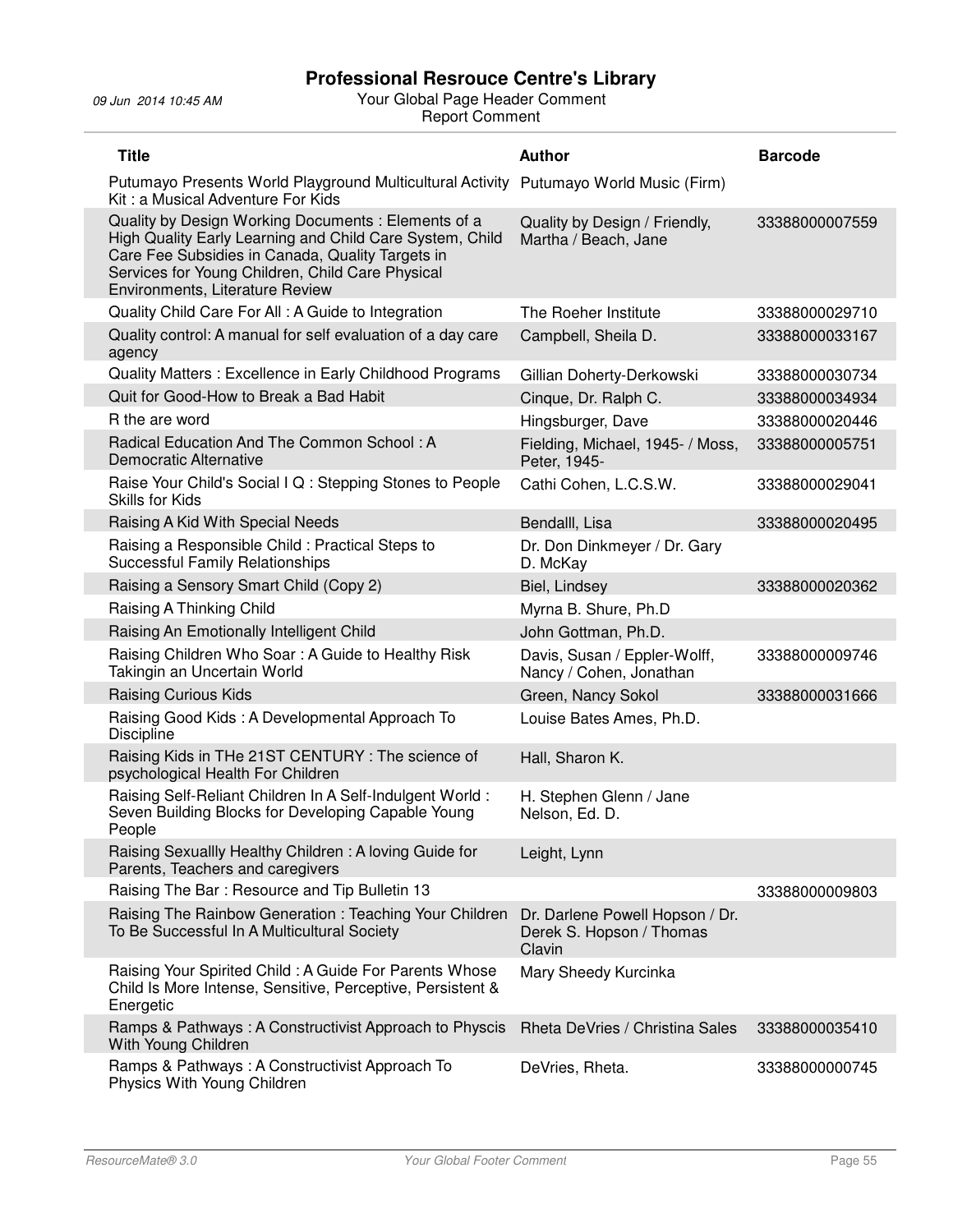| <b>Title</b>                                                                                                                                    | <b>Author</b>                                         | <b>Barcode</b> |
|-------------------------------------------------------------------------------------------------------------------------------------------------|-------------------------------------------------------|----------------|
| Rating Observation Scale For Inspiring Environments: A<br>Companion Observation Guide for Inspiring Spaces for<br>Young Children                | Deviney, Jessica / Duncan,<br>Sandra / Harris, Sara   | 33388000004168 |
| Rating Observation Scale For Inspiring Environments: A<br>Companion Observation Guide for Inspiring Spaces for<br>Young Children                | Deviney, Jessica / Duncan,<br>Sandra / Harris, Sara   | 33388000004267 |
| Rattle Time, Face To Face, And Many Other Activities For<br>Infants: Birth To 6 Months (Creative Resources Infant And<br><b>Toddler Series)</b> | Herr, Judy. / Swim, Terri.                            |                |
| Re-situating Canadian Early Childhood Education                                                                                                 | Pacini-Ketchabaw, Veronica. /<br>Prochner, Larry      | 33388000005074 |
| Reaching Out - Working Together: Identifying And<br>Responding To Child Victims Of Abuse First Edition                                          |                                                       | 33388000002147 |
| Reaching Out- Working Together to Identify and Respond<br>to Child Victims of Abuse                                                             | Rimer, Pearl                                          | 33388000027102 |
| Reaching Potentials: Transforming Early Childhood<br><b>Curriculum and Assessment</b>                                                           | Bredakamp, Sue                                        | 33388000031922 |
| Reaching Standards and Beyond in Kindergarten                                                                                                   | Jacobs, Gera                                          | 33388000028415 |
| Reaching Standards and Beyond in Kindergarten:<br>Nurturing Children's Sense of Wonder and Joy in Learning                                      | Gera Jacobs / Kathy Crowley                           | 33388000036210 |
| Read to me: Raising kids who love to Read                                                                                                       | Bernice E. Cullinan                                   |                |
| Reading With Babies, Toddlers, And Twos: A Guide To<br>Choosing, Reading, And Loving Books Together                                             | Straub, Susan. / Dell'Antonia, K.<br>J.               |                |
| Ready Or Not: Leadership Choices In Early Care And<br>Education (Early Childhood Education Series)                                              | Goffin, Stacie G. / Washington,<br>Valora, 1953-      | 33388000002923 |
| ReadySetR.E.L.A.X.                                                                                                                              | Allen, Jeffrey                                        | 33388000034215 |
| Real Boys: Rescuing Our Sons From The Myths Of<br>Boyhood                                                                                       | William Pollack, Ph. D                                |                |
| Real Kids Come in All Sizes                                                                                                                     | Kater, Kathy                                          | 33388000025932 |
| Real Parents, Real Children: Parenting the Adopted the<br>Child                                                                                 | Van Gulden, Holly                                     | 33388000032862 |
| Rebuilding When Your Relationship Ends                                                                                                          | Fischer, Bruce                                        | 33388000034967 |
| Recent Perspectives on Early Childhood Education and<br>Care in Canada                                                                          | Howe, Nina / Prochner, Larry                          | 33338800000486 |
| Reflecting Children's Lives: A Handbook For Planning<br>Your Child-centered Curriculum 2nd ed.                                                  | Curtis, Debbie. / Carter, Margie.                     | 33388000004242 |
| Reflecting in Communities of Practice : A Workbook for<br>Early Childhood Educators First                                                       | Curtis, Deb / Lebo, Debbie /<br>Cividanes, Wendy C.M. | 33388000005231 |
| **Reflective Practice and Early Years Professionalism 2nd<br>Edition                                                                            |                                                       | 33388000009332 |
| Reflective Practice and Early Years Professionalism 2nd<br>Edition                                                                              | Lindon, Jennie                                        | 33388000009209 |
| Relationships, the Heart of Quality Care: Creating<br>Community Among Adults in Ealry Care Settings                                             | Baker, Amy C.                                         |                |
| Relationships, the Heart of Quality Care: Creating<br>community Among Adults in Early Care Settings                                             | Amy C. Baker / Lynn A.<br>Manfredi/Petitt             | 33388000026443 |
| <b>Relaxation Techniques</b>                                                                                                                    | Payne, Roesmary                                       | 33388000034207 |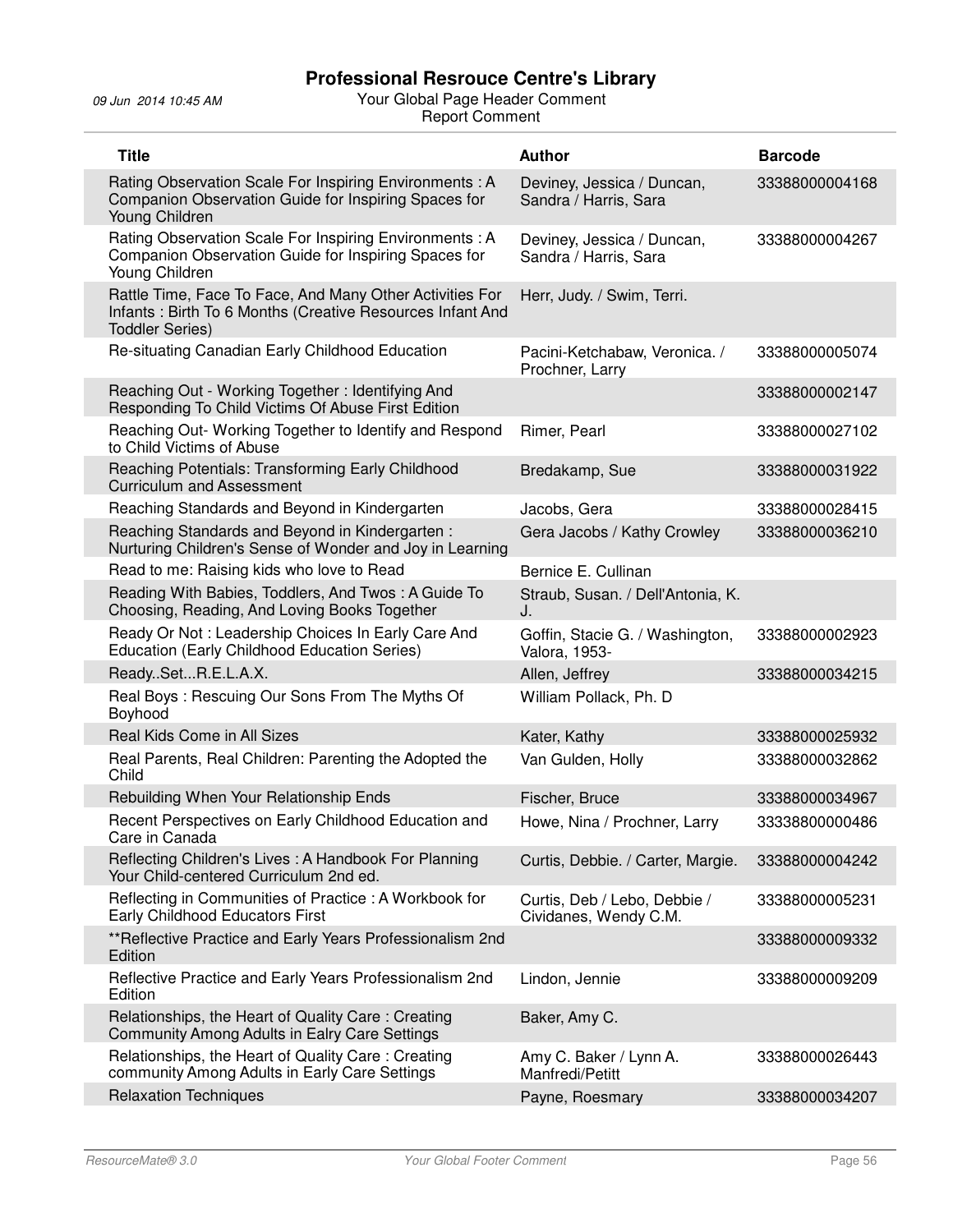| <b>Title</b>                                                                                                                        | <b>Author</b>                                             | <b>Barcode</b> |
|-------------------------------------------------------------------------------------------------------------------------------------|-----------------------------------------------------------|----------------|
| Relaxation-A Comprehensive Manual for Adults, Children,<br>and Children with Special Needs                                          | Cautela, Joseph                                           | 33388000020404 |
| Resiliency - What We Have Learned                                                                                                   | <b>Bonnie Benard</b>                                      | 33388000030072 |
| Resources For Teaching Children With Diverse Abilities :<br><b>Birth Through Eight Second</b>                                       | Deiner, Penny Low                                         | 33388000034462 |
| Resources for Teaching Young Children with Special<br><b>Needs</b>                                                                  | Deiner, Penny Low                                         | 33388000034561 |
| Resources for Teaching Young Children with Special<br><b>Needs</b>                                                                  | Deiner, Penny Low                                         | 33388000024315 |
| Rethinking Early Childhood Education 1st ed.                                                                                        | Pelo, Ann, 1965-                                          | 33388000006437 |
| Rethinking the Brain: New Insights into Early<br>Development                                                                        | Shore, Rima                                               | 33388000028456 |
| Right Brain Rapid Recall : How to turn your mind into a<br>human computer (nearly) and learn how to remember<br>everything (almost) | <b>Bob Gray</b>                                           |                |
| Ring A Ring O'Roses: Finger Plays for Pre-School<br>Children 9th                                                                    |                                                           | 33388000007765 |
| <b>RIRO Resiliency Guidebook</b>                                                                                                    | Pearson, Jennifer / Hall,<br>Darlene Kordich, R.N., Ph.D. | 33388000007906 |
| Roots & Wings: Affirming Culture in Early Childhood<br>Programs                                                                     | <b>Stacey York</b>                                        | 33388000031112 |
| Roots & Wings: Affirming Culture in Early Childhood<br><b>Programs Revised Edition</b>                                              | <b>Stacey York</b>                                        | 33388000031120 |
| Roots of Empathy: Changing The World Child By Child                                                                                 | Gordan, Mary / Siegal, Daniel J.                          | 33338800001187 |
| Roots Of Empathy: Changing The World Child By Child                                                                                 | Gordon, Mary                                              | 33388000020149 |
| Roots Of Empathy: Changing The World Child By Child                                                                                 | Mary Gordon                                               |                |
| Routines And Transitions : A Guide For Early Childhood<br>Professionals 1st ed.                                                     | Malenfant, Nicole, 1959-                                  | 33388000003954 |
| Routines and Transitions : A Guide For Early Childhood<br>Professionals                                                             | Nicole Malenfant                                          | 33388000029371 |
| The Rules Of Management: A Definitive Code For<br><b>Managerial Success</b>                                                         | Templar, Richard, 1950-2006.                              | 33388000002741 |
| Running on Ritalin: A Physician Reflects on Children,<br>Society and Performance in a Pill                                          | Diller, Lawrence H.                                       | 33388000028605 |
| Safe and Healthy Children's Environments                                                                                            | Growther, Ingrid                                          | 33388000000877 |
| A Safe Place                                                                                                                        | Maxine Trottier / Illustrated by<br>Judith Friedman       | 33388000006171 |
| Safety, Nutrition & Health In Early Education 3rd ed.                                                                               | Robertson, Catherine, 1946-                               | 33388000000802 |
| Say Goodbye to Being Shy: A workbook to Help Kids<br>Overcome Shyness                                                               | Brozovich, Richard                                        |                |
| Say Goodbye to Being Shy: An Instant Help Book for<br>Parents & Kids                                                                | Richard Brozovich, PH.D. /<br>Linda Chase, LMSW           |                |
| Say the Magic Word, Please                                                                                                          | Gorbarty, Ross                                            | 33388000010710 |
| Scaffolding Children's Learning: Vygotsky and Early<br><b>Childhood Education</b>                                                   | Laura E. Berk / Adam Winsler                              | 33388000028423 |
| Scaffolding Children's Learning: Vygotsky and Early<br><b>Childhood Education</b>                                                   | Laura E. Berk / Adam Winsler                              | 33388000047332 |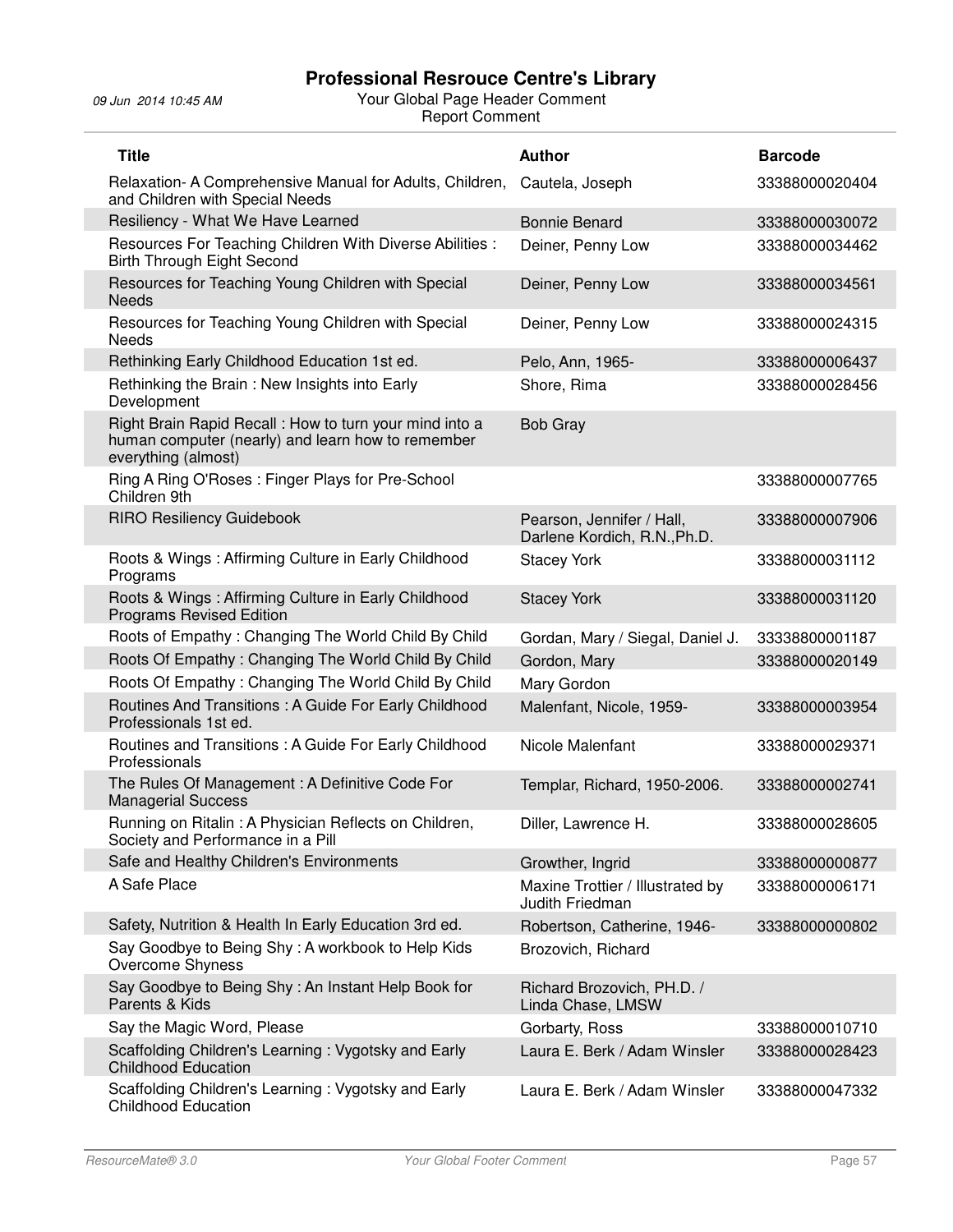| <b>Title</b>                                                                                                                       | <b>Author</b>                                                               | <b>Barcode</b> |
|------------------------------------------------------------------------------------------------------------------------------------|-----------------------------------------------------------------------------|----------------|
| School-Age Care Environment Rating Scale                                                                                           | Harms, Thelma / Jacobs, Ellen<br>Vineberg, 1946- / White, Donna<br>Romano.  | 33388000007054 |
| School-age Care Environment Rating Scale                                                                                           | Harms, Thelma. / Jacobs, Ellen<br>Vineberg, 1946- / White, Donna<br>Romano. | 33388000005603 |
| School-age Care Environment Rating Scale                                                                                           | Harms, Thelma. / Jacobs, Ellen<br>Vineberg, 1946- / White, Donna<br>Romano. | 33388000004788 |
| School-age Care Environment Rating Scale                                                                                           | Harms, Thelma. / Jacobs, Ellen<br>Vineberg, 1946- / White, Donna<br>Romano. | 33388000005595 |
| School-age Care Environment Rating Scale                                                                                           | Harms, Thelma. / Jacobs, Ellen<br>Vineberg, 1946- / White, Donna<br>Romano. | 33388000005637 |
| School-age Care Environment Rating Scale                                                                                           | Harms, Thelma. / Jacobs, Ellen<br>Vineberg, 1946- / White, Donna<br>Romano. | 33388000005645 |
| School-age Care Environment Rating Scale                                                                                           | Harms, Thelma. / Jacobs, Ellen<br>Vineberg, 1946- / White, Donna<br>Romano. | 33388000005652 |
| School-Age Care Environment Rating Scale                                                                                           | Thelma Harms / Ellen Vineberg<br>Jacobs / Donna Romano White                | 33388000036228 |
| The Science of Parenting : How today's brain research can Margot Sunderland<br>help you raise happy, emotionally balanced children |                                                                             | 33388000020172 |
| Science on a Shoestring                                                                                                            | Strongin, Herb                                                              | 33388000033126 |
| Secrets in Families and Family Therapy                                                                                             | Imber, Evan-Black                                                           | 33388000027680 |
| Secrets to Enliven Learning: How to Develop<br><b>Extraordinary Self-Directed Training Materials</b>                               | Petit, Ann                                                                  | 33388000027318 |
| Secure Relationships: Nurturing Infant                                                                                             | Honig, Alice S.                                                             | 33388000028340 |
| See How They Grow: Infants & Toddlers                                                                                              | Sue Martin                                                                  | 33388000029686 |
| **Seeing Young Children: A Guide To Observing And<br>Recording Behavior 5th ed.                                                    | Bentzen, Warren R.                                                          | 33388000004069 |
| Seeing Young Children: : A Guide to Observing and<br><b>Recording Behavior</b>                                                     | Warren R. Bentzen                                                           | 33388000030676 |
| Selected Writings of Selma Fraiberg                                                                                                | Louis Fraiberg                                                              | 33388000029108 |
| Self- Esteem: A Classroom Affair - More Ways to Help<br><b>Children Like Themselves</b>                                            | Borba, Michele                                                              | 33388000034405 |
| Self- Esteem: A Classroom Affair 101 Ways to Help<br><b>Children Like Themeselves</b>                                              | Borba, Michele                                                              | 33388000034363 |
| Self-Esteem: Activities for Young Children                                                                                         | Jean R. Feldman                                                             | 33388000034702 |
| Self-Esteem Through Self-Discipline: Creative<br>visualization Activities For Parenting And Teaching                               | Eva D. Fugitt                                                               |                |
| Sensory Integration: A Guide for Preschool Teacehrs                                                                                | Isbell, Christy. / Isbell, Rebecca<br>Т.                                    | 33388000034470 |
| Sensory Integration: A Guide For Preschool Teachers                                                                                | Isbell, Christy. / Isbell, Rebecca<br>Т.                                    | 33388000001511 |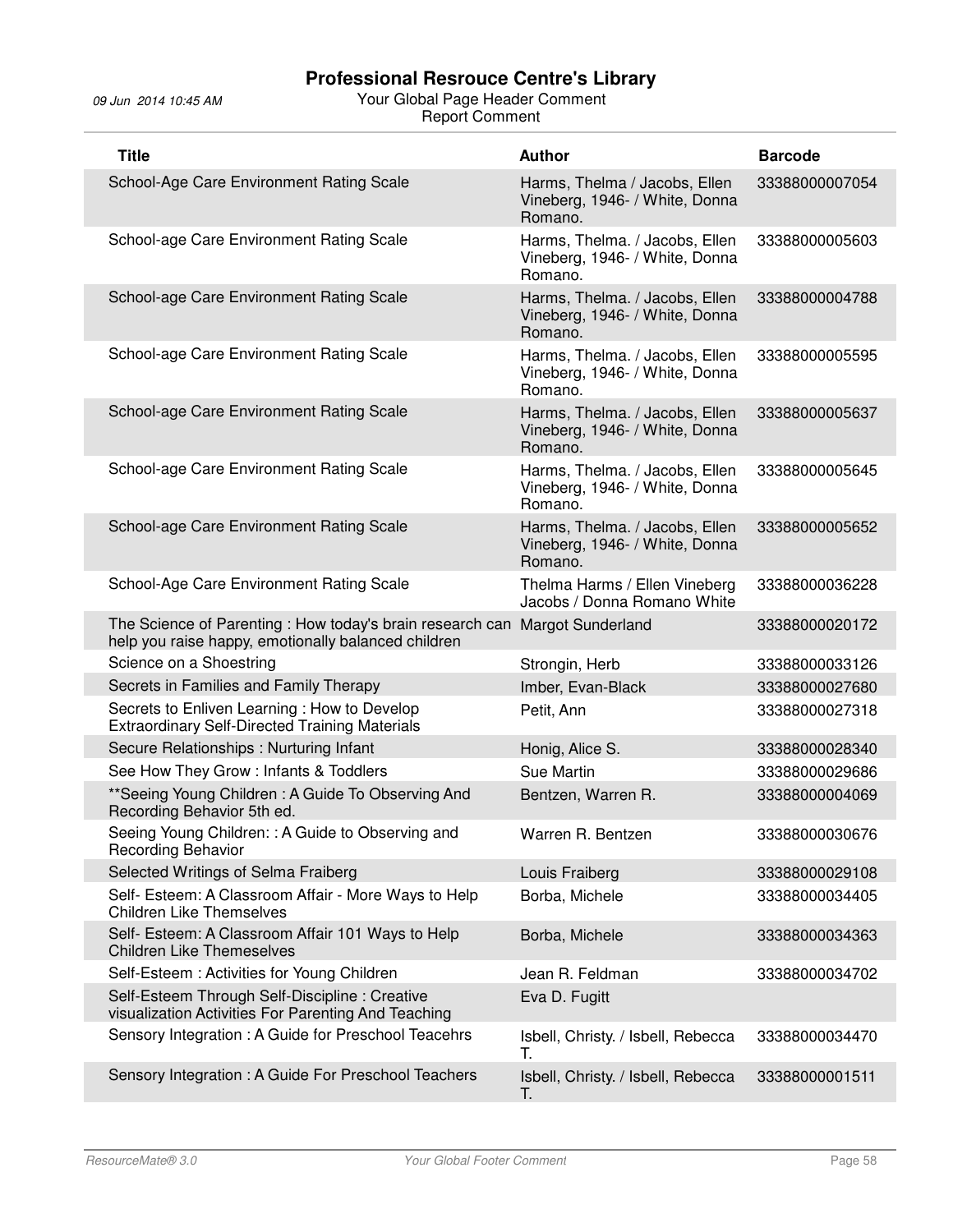| <b>Title</b>                                                                                                                                   | <b>Author</b>                                               | <b>Barcode</b> |
|------------------------------------------------------------------------------------------------------------------------------------------------|-------------------------------------------------------------|----------------|
| Sensory Integration and Self- Regulation in Infants and<br>Toddlers: Helping Very Young Children Interact with Their<br>Environment            | Williamson, Gordon                                          | 33388000020511 |
| Sepa-Ration: Supporting Children in their Preschool<br>Transitions                                                                             |                                                             | 33388000008565 |
| separation: Strategies for heloing two to four year olds                                                                                       | Jervis, Kathe / Berlfein, Jean<br>Reiss.                    | 33388000017616 |
| Setting Limits With Your Strong-Willed Child: Elimating<br>Conflict by Establishing Clear, Firm, and Rspectful<br><b>Boundaries</b>            | Robert J. MacKenzie, Ed. D.                                 | 33388000029181 |
| Setting Up the Preschool Classroom: HighScope<br><b>Essentials</b>                                                                             | Nancy Vogel                                                 | 33388000007757 |
| Severly Disturbed Youngsters and the Parental Alliance                                                                                         | Jacquelyn Seevak Sanders,<br>Ph.D. / Barry L. Childress, MD | 33388000032433 |
| Sexual Development if Young Children                                                                                                           | Lively, Virginia / Lively, Edwin                            | 33388000029512 |
| Sexualized Children                                                                                                                            | Gil, Eliana                                                 | 33388000026948 |
| Sharing is Caring: a social Skill                                                                                                              | Cummings, Carol                                             | 33388000010744 |
| Sharing The Journey: Literature For Young Children                                                                                             | Yellin, David G. / DeVries,<br>Beverly A., 1947-            | 33388000000232 |
| Sharing the Joy of Nature: Nature Activities For All Ages                                                                                      | Joseph Cornell                                              | 33388000032623 |
| Sign To Learn: American Sign Language In The Early<br>Childhood Classroom                                                                      | Dennis, Kirsten. / Azpiri, Tressa.                          |                |
| <b>Signing Naturally</b>                                                                                                                       | Cheri Smith / Ella Mae Lentz /<br>Ken Mikos                 | 33388000049866 |
| Simon Says: A book about Fetal Alcohol Syndrome for<br>Kids, Parents & teachers                                                                | McFlarlane, Heather                                         | 33388000027847 |
| Simple Signing With Young Children: A Guide For Infant,<br><b>Toddler, And Preschool Teachers</b>                                              | Murray, Carol Garboden.                                     | 33388000000208 |
| Simplify Your Life                                                                                                                             | St. James, Elaine                                           | 33388000034801 |
| Singapore- A Cultural Profile                                                                                                                  | Brooke, Moore                                               | 33388000033274 |
| The Single Mother's Book: A Practical Guide to Managing<br>Your Children, Career, Home, Finances, and Everything<br><b>Else Second Edition</b> | Anderson, Joan                                              | 33388000027532 |
| Six Simple Ways To Assess Young Children                                                                                                       | Gober, Sue.                                                 | 33388000006486 |
| Skill Streaming in Early Childhood                                                                                                             | McGinnis, Ellen                                             | 33388000026500 |
| Small Group Counseling For Children: Grades K-2                                                                                                | Diane S. Senn, Ed.S.                                        | 33388000032235 |
| Smart but Feeling Dumb                                                                                                                         | Levinson, Harold                                            | 33388000032805 |
| Smart Moves: Why Learning Is Not All In Your Head                                                                                              | Carla Hannaford, Ph.D.                                      | 33388000030791 |
| Smart Moves: Why Learning Is Not All In Your Head                                                                                              | Carla Hannaford, Ph.D.                                      | 33388000030809 |
| Social Competence of Young Children                                                                                                            | Brown, William                                              | 33388000026435 |
| Social Savvy: A Handbook for Teens                                                                                                             | Re, Judith                                                  | 33388000049791 |
| Social Skills Activities for Secondary Students with Special<br>Needs                                                                          | Mannix, Darlene                                             | 33388000020099 |
| Social Skills Lessons & Activities for Grades PreK-K                                                                                           | Weltmann Bugun, Ruth                                        |                |
| Social Skills Lessons & Activities for Grades 4-6                                                                                              | The Society for Prevention of<br>Violence                   | 33388000026898 |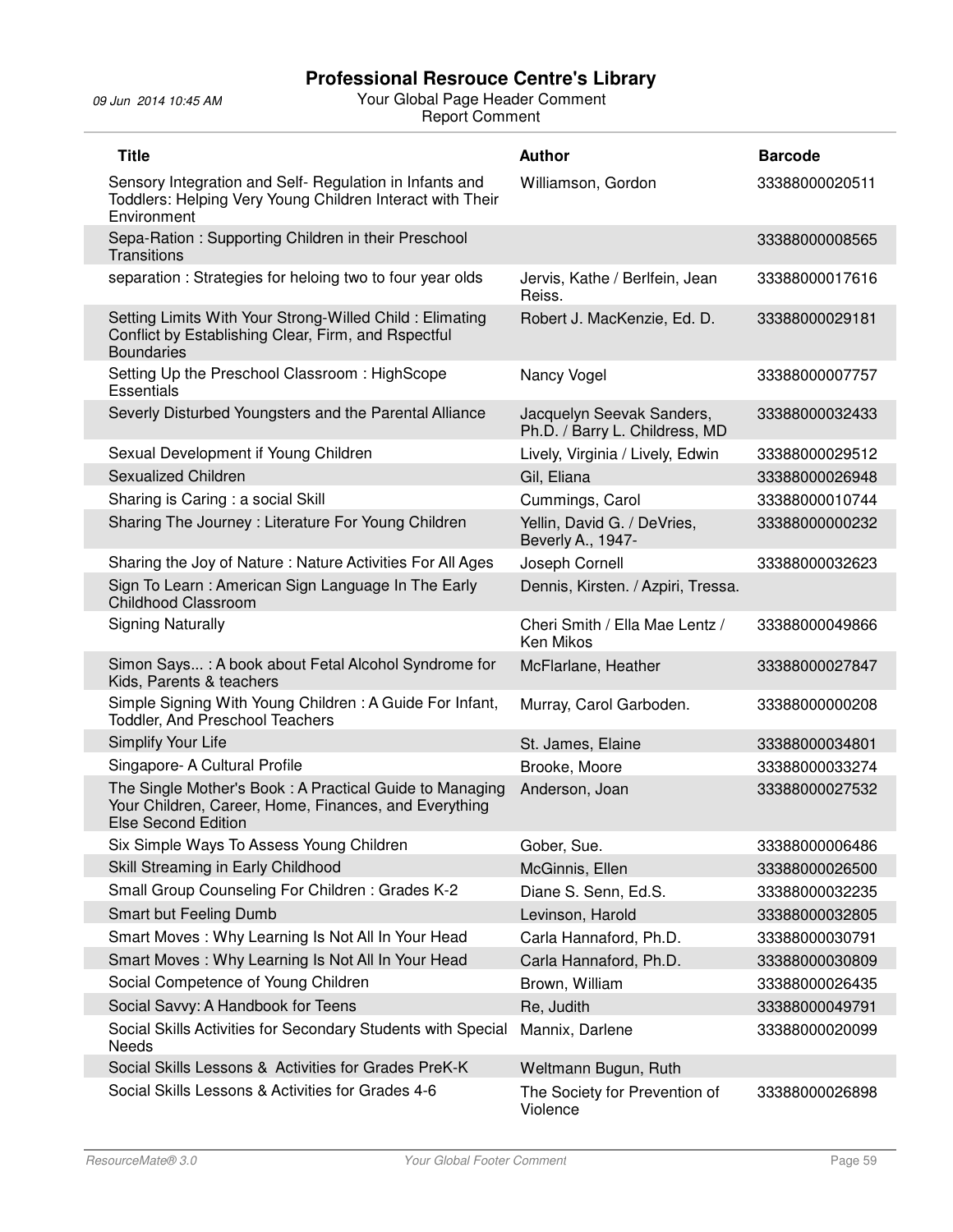| <b>Title</b>                                                                                                                          | <b>Author</b>                                                             | <b>Barcode</b> |
|---------------------------------------------------------------------------------------------------------------------------------------|---------------------------------------------------------------------------|----------------|
| Social Skills Training: For Children and Adolescents with<br>Asperger Syndrome and Social-Communication Problems                      | Baker, Jed. E                                                             | 33388000027821 |
| Social Skills Training Manual: Assessment, Programme<br>Design, and Management of Training                                            | Jill Wilkinson / Sandra Canter                                            | 33388000030858 |
| Solving Behavior Problems In Autisms: Improving<br><b>Communication with Visual Strategies</b>                                        | Hodgdon, Linda A.                                                         | 33388000049890 |
| Solving Child Behavior Problems at Home & at School                                                                                   | Blechman, Elaine                                                          | 33388000033944 |
| Some Advice for Overcoming Barriers to Women's<br>Achievment in Non- Traditional Occupations                                          | Carroll, Barbara                                                          | 33388000031476 |
| Somebody Somewhere: Breaking Free from the World of<br>Autism                                                                         | Donna Williams                                                            | 33388000049973 |
| Someone in my family has a Mental Illness                                                                                             | Brindamour, Lyne                                                          |                |
| Songs for Christmas                                                                                                                   |                                                                           | 33388000047308 |
| Sorting Shapes, Show Me, And Many Other Activities For<br>Toddlers: 13 To 24 Months (Creative Resources Infant<br>And Toddler Series) | Herr, Judy. / Swim, Terri.                                                |                |
| SOS Help For Emotions: Managing Anxiety, Anger &<br>Depression Second Edition                                                         | Lynn Clark, Ph.D.                                                         | 33388000029124 |
| Special Education in Early Childhood: AN Inclusive<br>Approach                                                                        | Winzer, Margret                                                           | 33388000034546 |
| Special Stories for Disability Awareness: Stories and<br>Activities for Teachers, Parents, and Professionals                          | Leicester, Mal                                                            | 33388000020396 |
| Specialink Early Childhood                                                                                                            |                                                                           |                |
| SpecialLink Early Childhood: Inclusion Quality Scale                                                                                  | Sharon Hope Irwin                                                         | 33388000030403 |
| Spiders And Flies: Help for Parents and Teachers of<br>Sexually Abused Children                                                       | Donald Hillman / Janice<br>Solek-Tefft                                    | 33388000032524 |
| Spiritual Resources in Family Therapy                                                                                                 | Walsh, Froma                                                              | 33388000049015 |
| Spiritually Healing The Indigo Children (And Adult Indigos,<br>too!)                                                                  | Dosick, Wayne                                                             |                |
| Spotlight On Young Children: And Families                                                                                             | naeyc                                                                     | 33388000008607 |
| Spotlight On Young Children: And Language                                                                                             | Koralek, Derry                                                            | 33388000008631 |
| Spotlight On Young Children: And Play                                                                                                 | naeyc                                                                     | 33388000008854 |
| Spotlight On Young Children: And Science                                                                                              | naeyc / Colker, Laura                                                     | 33388000008615 |
| Spotlight On Young Children: And Technology                                                                                           | naeyc                                                                     | 33388000008920 |
| Spotlight On Young Children: And The Creative Arts<br>(NAEYC; #286)                                                                   | naeyc / National Association for<br>the Education of Young /<br>Children. | 33388000004093 |
| Spotlight On Young Children: Exploring Math                                                                                           | Shillady, Amy                                                             | 33388000008714 |
| Spotlight on Young Children and Assesment                                                                                             | Koralek, Derry                                                            | 33388000034165 |
| Spotlight on Young Children and Play                                                                                                  | Koralek, Derry                                                            | 33388000028431 |
| Spotling on Young Children and Language                                                                                               | <b>DeRry Koralek</b>                                                      | 33388000036178 |
| Spreading The News: Sharing The Stories Of Early<br><b>Childhood Education</b>                                                        | Carter, Margie. / Curtis, Debbie.                                         | 33388000006239 |
| Sri Lanka - A Cultural Profile                                                                                                        | Vieira, Odete Maria                                                       | 33388000035576 |
| <b>Star Power for Preschoolers</b>                                                                                                    | Oser, Andrew                                                              | 33388000033472 |
| Start and Run a Profitable Home Day Care                                                                                              | Catherine M. Pruissen                                                     |                |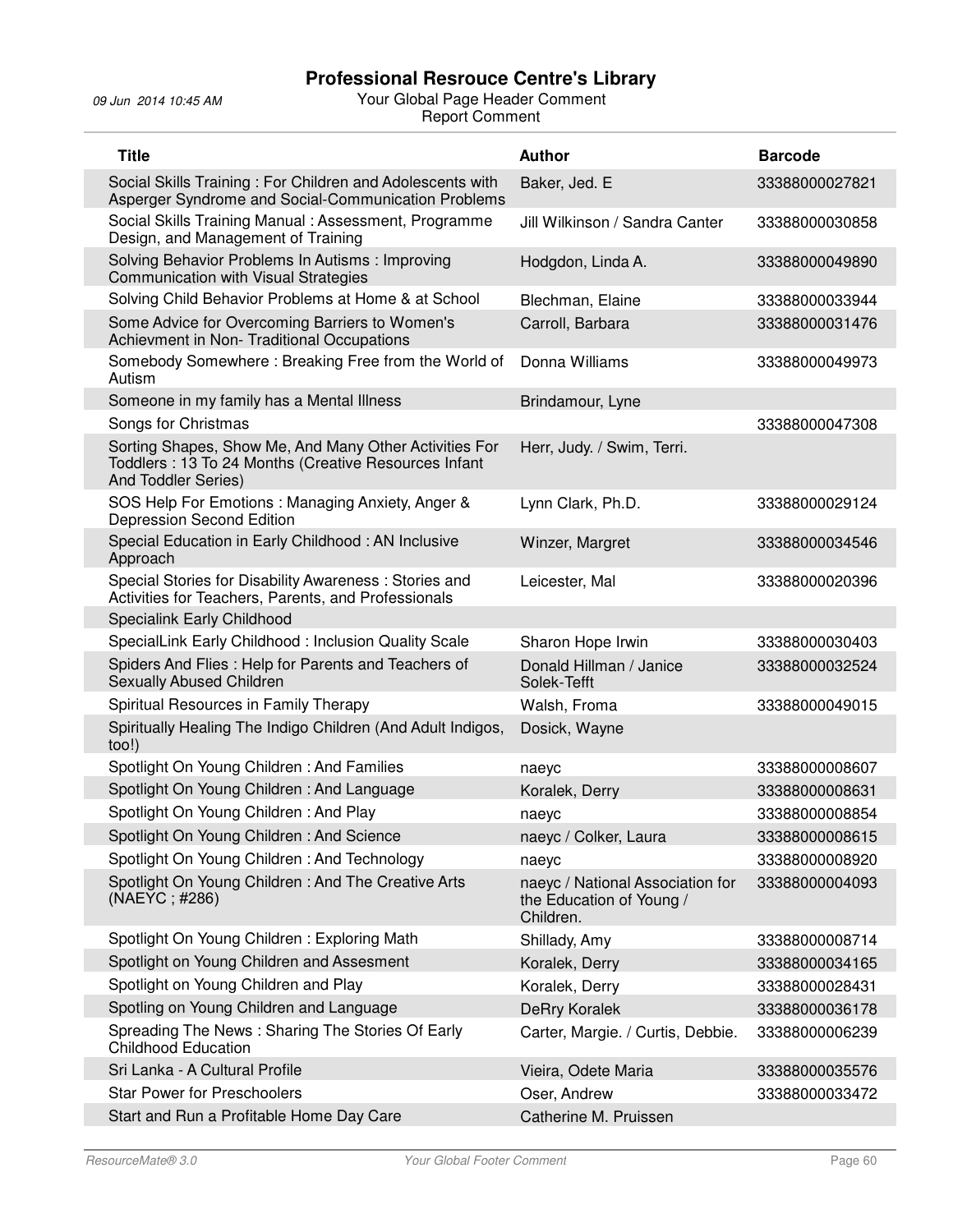| <b>Title</b>                                                                                                            | <b>Author</b>                                                                     | <b>Barcode</b> |
|-------------------------------------------------------------------------------------------------------------------------|-----------------------------------------------------------------------------------|----------------|
| Start Seeing Diversity: The Basica Guide to an Anti-Bias<br>Classroom                                                   | Wolpert, Ellen                                                                    | 33388000047399 |
| Starting Kids Off Right: How to Raise Confident Children<br>Who Can Make Friends and Build Healthy Relationships        | Stephen Nowicki Jr., Ph.D. /<br>Marshall P. Duke, Ph.D. / Amy<br>Van Buren, Ph.D. |                |
| Starting Kindergarten: Transition Issues for Children with<br><b>Special Needs</b>                                      | Janus, Magdelena / Lefort,<br>Jessica / Cameron, Ruth                             | 33388000001370 |
| Starting Point: A Resource for Parents of Deaf or Hard of<br>Hearing Children                                           | The Canadian Hearing Society                                                      | 33388000020255 |
| Starting School- From Separation to Independence                                                                        | Balaban, Nancy                                                                    | 33388000032342 |
| Starting Small Teaching Tolerance in Preschool and The<br>Early Grades: Teaching Tolerance                              | <b>Teaching Tolerance Project</b>                                                 | 33388000034348 |
| Stay Safe- An Educatin Guide to Hazard Symbols                                                                          | <b>Health Canada</b>                                                              | 33388000034868 |
| Staying Safe in a Wired World: A Parent's Guide to<br><b>Internet Safety</b>                                            | <b>Rob Nickel</b>                                                                 |                |
| Steps & Stages - From 1 to 3 : The Toddler Years                                                                        | Holly Bennett / Teresa Pitman                                                     |                |
| Steps & Stages - From 3 to 5 : The Preschool Years                                                                      | Holly Bennett / Teresa Pitman                                                     |                |
| Steps & Stages - From 3-5 : The Preschool Years                                                                         | Holly Bennett / Thersa Pitman                                                     |                |
| Steps & Stages - From 6-8 : The Early School Years                                                                      | Holly Bennett / Teresa Pitman                                                     |                |
| Steps & Stages - From 9 - 12 : The Preteen Years                                                                        | Holly Bennett / Teresa Pitman                                                     |                |
| Stopping the Pain- A Workbook for Teens Who Cut & Self<br>Injure                                                        | Shapiro, Lawrence                                                                 | 33388000033738 |
| <b>Stories to Talk About</b>                                                                                            | Putnam, Lillian                                                                   | 33388000033134 |
| Story Telling with the Flannel Board                                                                                    | Anderson, Paula                                                                   | 33388000034157 |
| Storybook Talk: Conversations For Comprehension                                                                         | Hohmann, Mary. / Adams, Kate.                                                     | 33388000002709 |
| Storytime Activities to Help Children Cope                                                                              | Teacher Created Materials, Inc.                                                   | 33388000034710 |
| Straight Talk about Psychological Testing for Kids                                                                      | Braaten, Ellen                                                                    | 33388000020552 |
| Straight Talk about Your Child's Mental Health                                                                          | Faraone, Stephen                                                                  | 33388000033902 |
| <b>Strategic Parenting Manual</b>                                                                                       | Don Efron, M.S.W. / Bill Rowe,<br>D.S.W.                                          |                |
| Strategies: A Practical Guide for Dealing with Professional<br>and Human Service Systems                                | Craig V. Shields                                                                  | 33388000030270 |
| Strategies for Successful Student Teaching: A Guide to<br>Student Teaching, the Job Search, and Your First<br>Classroom | Radford, Carol                                                                    | 33388000009365 |
| Strengthening Your Stepfamily                                                                                           | Elizabeth Einstein / Linda Albert                                                 |                |
| Stress Strategies For Parents: The Smart Way to Handle<br>Conflicts With Your Children                                  | Kimberly Barrett, Ed.D                                                            | 33388000023382 |
| Stressed Out! Taking Control of Students Stress                                                                         | Rainham, David                                                                    | 33388000031930 |
| Striking A Balance: A Comprehensive Approach To Early<br>Literacy 4th ed.                                               | Cecil, Nancy Lee.                                                                 | 33388000000224 |
| Successful Kindergaren Transition: Your Guide to<br>Connecting Children, Families,, & Schools                           | Robert C. Pianta / Marcia<br>Kraft-Sayre                                          | 33388000033506 |
| Supporting Play: Birth through Age Eight                                                                                | Dorothy Justus Sluss                                                              | 33388000035907 |
|                                                                                                                         |                                                                                   |                |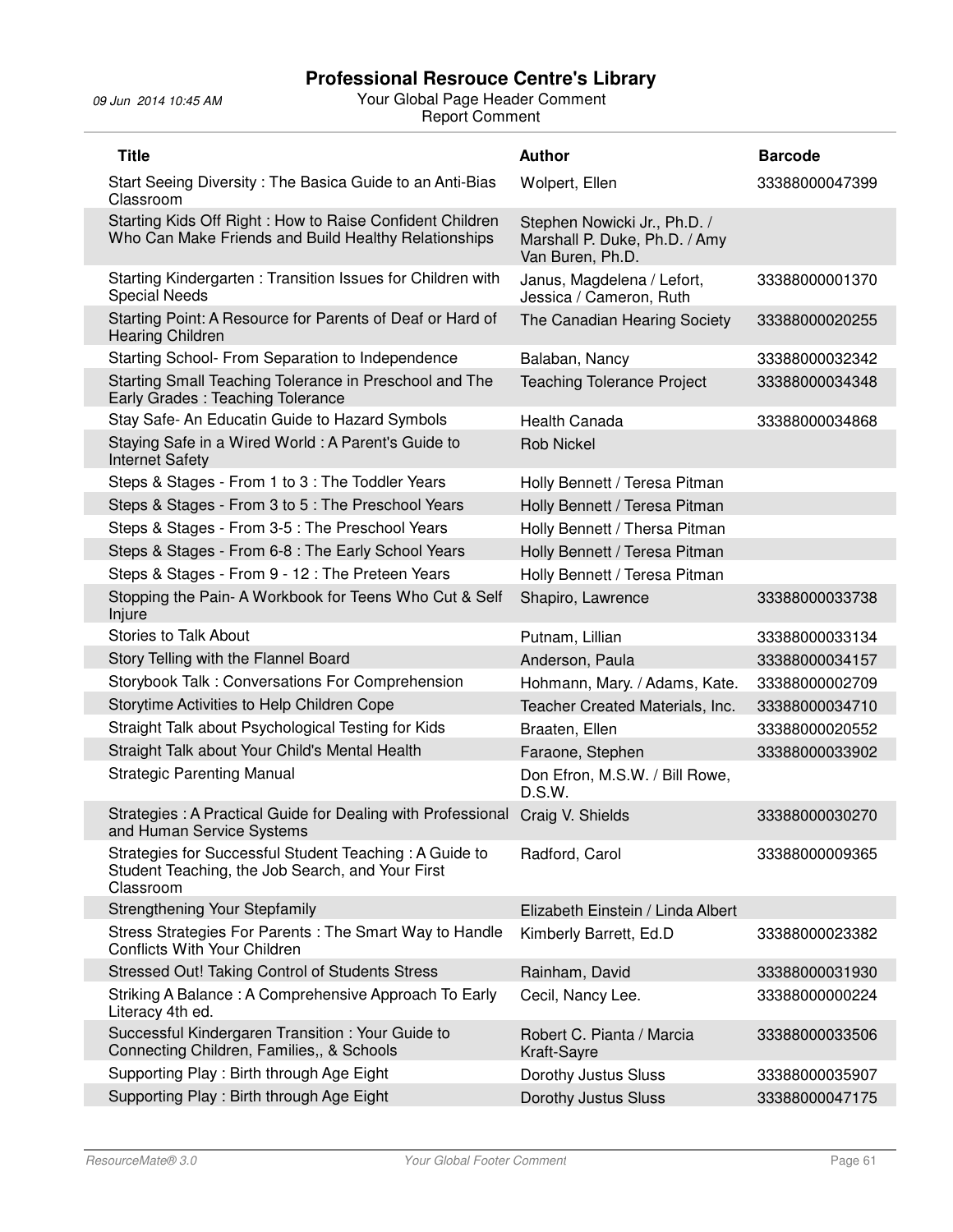| <b>Title</b>                                                                                                      | <b>Author</b>                                                | <b>Barcode</b> |
|-------------------------------------------------------------------------------------------------------------------|--------------------------------------------------------------|----------------|
| Survival Skills For Center Directors: "The Best of<br>Exchange" Reprint Collection #1                             | Exchange                                                     | 33388000049510 |
| Survival Strategies for Parenting Children with Bipolar<br><b>Disorder</b>                                        | Lynn, George                                                 | 33388000020131 |
| Take A Look: Observation And Portfolio Assessment In<br>Early Childhood 4th ed.                                   | Martin, Sue, 1951-                                           | 33388000035493 |
| Take A Look: Observation Portfolio Assessment in Early<br>Childhood 5th ed.                                       | Martin, Sue                                                  | 33388000007880 |
| Take The Step The Bridge Will Be There: Inspiration And<br>Guidance For Moving Your Life Forward                  | Grace Cirocco                                                |                |
| Take Your Temperament! : Finding the way to family<br>harmony through an understanding of diverse<br>temperaments | Nanci Burns, MSW, RSW /<br>Nancy Rubenstein, ECE, RT         |                |
| Taking Care of Your Child- A Parent's Guide To Complete<br><b>Medical Care</b>                                    | Pantell, Robert                                              |                |
| Taking Care: A handbook About Women's Health                                                                      | Breen, Mary J.                                               | 33388000024372 |
| Taking Charge of ADHD: The Complete, Authoritative<br>Guide for parents                                           | Barkley, Russel A.                                           | 33388000028811 |
| Taking Responsibility - Taking Direction: White Anti-<br>Racism in Canada                                         | Wilmot, Sheila                                               | 33388000025544 |
| Taking Stock: Tools for Teacher, Director and Center<br>Evaluation                                                | <b>Reprint Collection #8</b>                                 | 33388000030700 |
| Taking Time: Supportive for people living with cancer and<br>people who care about them                           | <b>Canadian Cancer Society</b>                               |                |
| Tale of a Tadpole                                                                                                 | Wallace, Karen                                               | 33388000018259 |
| Talking About Mental Illness- A Teacher's Resource                                                                | <b>Canadian Mental Health</b><br>Association                 | 33388000034017 |
| Talking it Out: A Guide to Groups for Abused Women                                                                | NiCarthy, Ginny                                              | 33388000020321 |
| Talking with Young Children about Adoption                                                                        | Watkins, Mary                                                | 33388000032763 |
| Taming the Dragon in Your Child Solutions to Breaking the<br>Cycle of Family Anger                                | Eastman, Meg                                                 | 33388000027144 |
| Tangled Tongue: Living with a Stutter                                                                             | Jock A. Carlisle                                             | 33388000028050 |
| Tantrums- Secrets to Calming the Storm                                                                            | LaForge, Ann E.                                              | 33388000035097 |
| Targeted Leadership: Building A Team That Hits The<br><b>Mark First</b>                                           | Ballas, Tracey / Novak,<br>Christopher / Konowalow, Erika    | 33388000002808 |
| Teach Your Child To Read In Just Ten Minutes A Day                                                                | Sidney Ledson                                                |                |
| <b>Teacher- Parent Relationships</b>                                                                              | Stone, Jeannette G.                                          | 33388000020636 |
| Teachers, Schools, And Society: A Brief Introduction To<br>Education 1st ed.                                      | Sadker, David Miller, 1942- /<br>Zittleman, Karen R.         | 33388000006411 |
| Teaching an Anthill to Fetch: Developing Collaborative<br>Intelligence @ Work                                     | Stephen James Joyce                                          | 33388000049619 |
| Teaching For Diversity And Social Justice 2nd ed.                                                                 | Adams, Maurianne. / Bell, Lee<br>Anne, 1949- / Griffin, Pat. | 33388000001479 |
| Teaching Infants, Toddlers, and Twos with Special Needs                                                           | Willis, Clarissa                                             | 33388000020586 |
| Teaching Numeracy, Language, And Literacy With Blocks<br>1st ed.                                                  | Newburger, Abigail, 1932- /<br>Vaughan, Elizabeth.           | 33388000002717 |
| Teaching Preschoolers: It Looks Like this In Pictures                                                             | Jeannette G. Stone                                           | 33388000028712 |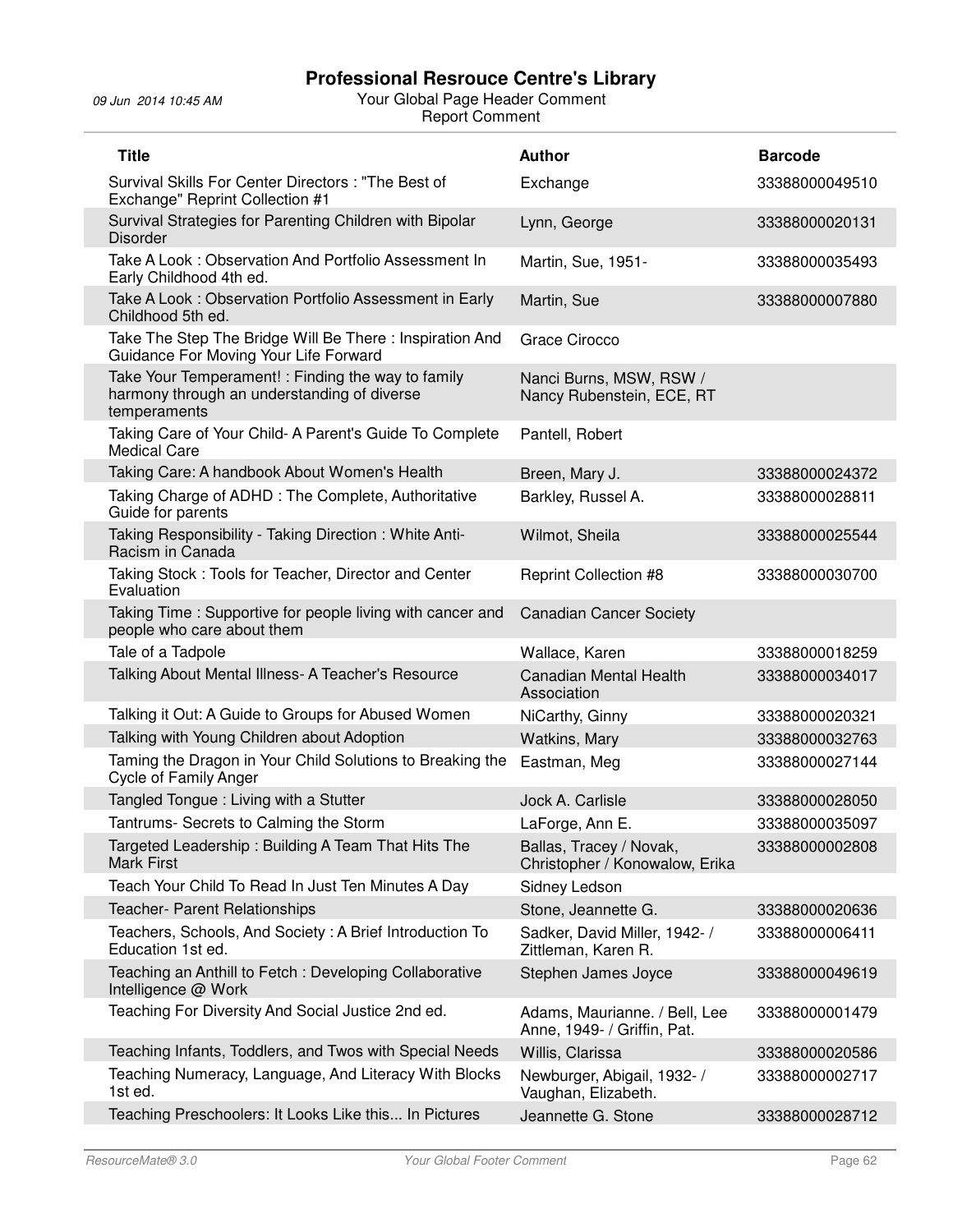| <b>Title</b>                                                                                                        | Author                                                        | <b>Barcode</b> |
|---------------------------------------------------------------------------------------------------------------------|---------------------------------------------------------------|----------------|
| Teaching the Tiger                                                                                                  | Dornbush, Marilyn                                             | 33388000020487 |
| Teaching Tips: A Guidebook For The Beginning College<br>Teacher 8th ed.                                             | McKeachie, Wilbert James,<br>$1921 -$                         | 33388000002931 |
| Teaching Tough Kids: Simple and proven strategies for<br>student success                                            | Messurier, Mark Le                                            | 33388000029157 |
| Teaching Young Children: An Introduction 4th ed.                                                                    | Henniger, Michael L.                                          | 33388000004630 |
| Teaching Young Children: Choices in Theory And<br>Practice 2nd Ed.                                                  | Naughton, Glenda Mac, /<br>Williams, Gillian                  | 33388000004911 |
| Teaching Young Children in Violent Times: Building a<br>Peaceable Classroom                                         | Diane E. Levin, Ph.D.                                         | 33388000029454 |
| Teaching Young Children in Volent Times: Building a<br>Peaceful Classroom Second Edition                            | Diane E. Levin, Ph.D.                                         | 33388000029447 |
| Teaching Your Child to Handle Peer Pressure                                                                         | Linda Friar, Ph.D.                                            |                |
| Teaching Your Children Values                                                                                       | Linda Eyre / Richard Eyre                                     |                |
| <b>Teaching Your Children Values</b>                                                                                | Linda Eyre / Richard Eyre                                     |                |
| Teaching Your Children Values                                                                                       | Linda Eyre / Richard Eyre                                     |                |
| Team Building Activities for Every Group                                                                            | Jones, Alanna                                                 | 33388000035303 |
| Team- Building Activities For Every Group                                                                           | Jones, Alanna                                                 |                |
| Team-Building Activities: For Every Group                                                                           | Alanna Jones                                                  | 33388000026575 |
| Teddy Bear's Picnic from Milk To Teddy Bear's Picnic<br>From Milk to Meals                                          | Community Children Info Line                                  | 33388000032409 |
| Teddy's 123                                                                                                         | Storey, Pamela                                                | 33388000018036 |
| Teens Who Hurt                                                                                                      | Hardy, Kenneth                                                | 33388000048926 |
| <b>Telling Your Own Stories</b>                                                                                     | Davis, Donald                                                 | 33388000032177 |
| Tender Care And Early Learning: Supporting Infants And<br>Toddlers In Child Care Settings 2nd ed.                   | Post, Jacalyn, 1951- /<br>Hohmann, Mary. / Epstein, Ann<br>S. | 33388000006429 |
| Testifying On Behalf Of Children: A Handbook for<br>Professionals 1992 Edition                                      | Robin Vogl, LL.B. / NiCk Bala,<br>LL.B.                       | 33388000026690 |
| That's My Baby                                                                                                      | Andrea Wayne von Konigslow                                    |                |
| That's My Baby?                                                                                                     | Von Kongislow, Andrea                                         |                |
| That's Not Fair! : A Teacher's Guide to Activism with<br>Young Children                                             | Pelo, Ann / Davidson, Fran /<br>Roth, Stephanie               | 33388000028191 |
| The 3 a.m. Handbok The Most Common Asked Questions<br>About Your Child's Health                                     | Feldman, William                                              | 33388000031740 |
| The 7 Habits of Highly Effective People                                                                             | Covey, Stephen R.                                             | 33388000026716 |
| The 7 Habits of Highly Effective Teens                                                                              | Covey, Sean                                                   | 33388000020073 |
| The ABC'S of Anger                                                                                                  | Ali, Ray / Sander, Linda /<br>Kroetsch, Jason                 | 33388000010249 |
| The Affective Curriculum                                                                                            | Sadermann Hall, Nadia                                         | 33388000033522 |
| The Angry Child: Regaining Control When Your Child is<br>Out of Control                                             | Murphy, Tim                                                   | 33388000034231 |
| The Anti-Ordinary Thinkbook: A stimulating tool for staff<br>training and team-building in early childhood programs | <b>Bonnie Neugebauer</b>                                      | 33388000029660 |
| The Art of Awareness: How Observation Can Transform<br>Your Teaching                                                | Deb Curtis / Margie Carter                                    | 33388000032987 |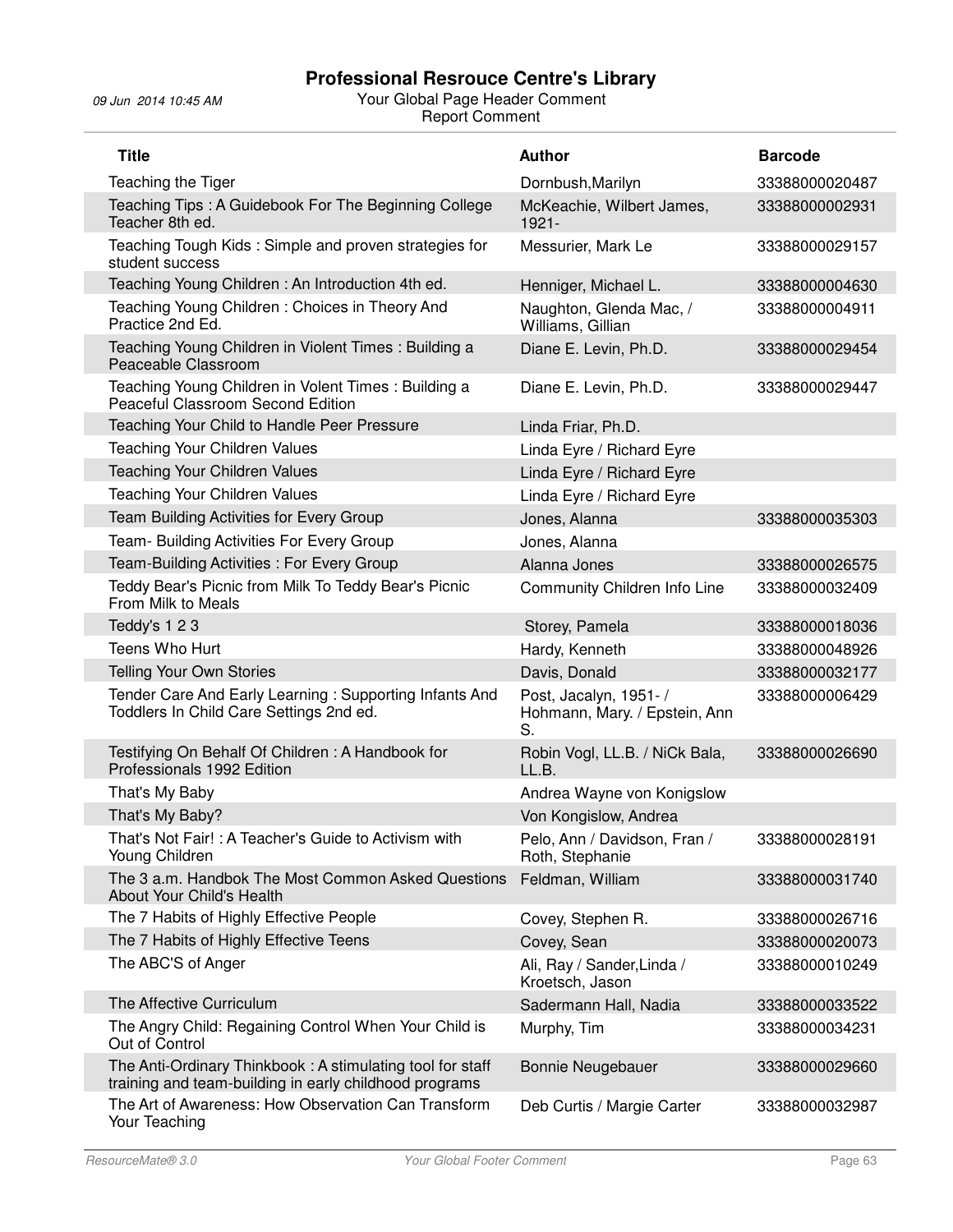| <b>Title</b>                                                                                                                              | <b>Author</b>                                                          | <b>Barcode</b> |
|-------------------------------------------------------------------------------------------------------------------------------------------|------------------------------------------------------------------------|----------------|
| The Art of Condolence: What To Write, What To Say,<br>What To Do At A Time Of Loss                                                        | Leonard M. Zunin, M.D., /<br><b>Hiliary Stanton Zunin</b>              |                |
| The Asperger's Answer Book                                                                                                                | Susan Ashley, Ph.D.                                                    | 33388000030049 |
| The Behavior Survival Guide for Kids                                                                                                      | McIntyre, Tom                                                          | 33388000033811 |
| The Berenstein Bears and the Messy Room                                                                                                   | Berenstain, Jan / Berenstain,<br>Stan                                  | 33388000010314 |
| The Body Remembers: The Psychology of Trauma and<br><b>Trauma Treatment</b>                                                               | Rothschild, Babette                                                    | 33388000029215 |
| The Body Remembers: The Psycholphysiology of Trauma<br>and Trauma Treatment                                                               | <b>Babette Rothschild</b>                                              |                |
| The Book of Agreement: 101 Essential Elements for<br>Getting the Results You Want                                                         | <b>Stewart Levine</b>                                                  | 33388000049635 |
| The Boys and Girls Book About Divorce                                                                                                     | Gradner, Richard A.                                                    | 33388000027599 |
| The Brightening glance: Imagination and childhood                                                                                         | Spitz, Ellen Handler                                                   |                |
| The Bully Free Classroom                                                                                                                  | Beane, Allan                                                           | 33388000033357 |
| The Bully, The Bullied, and The Bystander                                                                                                 | Coloroso, Barbara                                                      | 33388000035196 |
| The Canadian Allergy and Asthma Handbook                                                                                                  | Zimmerman Dr. Barry                                                    |                |
| The Cas for Mixed-Age Grouping in Early Education                                                                                         | Lilian G. Katz / David Walsh,<br>Ph. D. / Jeannette Allison<br>Hartman | 33388000030569 |
| The Case for Make Believe: Saving Play in a<br>commercialized World                                                                       | Lim, Susan                                                             | 33388000026914 |
| The Cat in the Hat                                                                                                                        | Dr. Seuss                                                              |                |
| The Challenge of Toddlers: Teens Parenting                                                                                                | Jeanne Warren Lindsay                                                  |                |
| The Challenging Child (Copy 1) : Understanding, Raising,<br>and Enjoying the Five "Difficult" Types of Children                           | Greenspan, Stanley                                                     | 33388000049957 |
| The Challenging Child (Copy 2): Understanding, Raising,<br>and Enjoying the Five "Difficult" Types of Children                            | Greenspan, Stanley                                                     |                |
| The Child Care Source Book: The Complete Guide to<br>Finding & Managing Nannie, AuPairs, Babysitters, Day<br>Care & After-School Programs | Ellen O. Tauscher                                                      | 33388000025809 |
| The Colors of Learning- Integrating the Visual Arts into the<br>Early Childhood Curriculum                                                | Althose, Rosemary                                                      | 33388000027912 |
| The Complete Guide To Choosing Child Care                                                                                                 | <b>Judith Berezin</b>                                                  | 33388000025833 |
| The Concise Encyclopedia of the Human ody                                                                                                 | Bernie, David                                                          | 33388000031955 |
| The Cooking Book- Fostering Young Children's Learning<br><b>And Delight</b>                                                               | Colker, Laura                                                          | 33388000028043 |
| The Cooperative Indoor & Outdoor Game Book: Easy<br><b>Classroom and Field Games</b>                                                      | Huff, Priscilla                                                        | 33388000030684 |
| The Cooperative Sports & Games Book: Challenge<br><b>Without Competition</b>                                                              | <b>Terry Orlick</b>                                                    | 33388000025593 |
| The Courage To Heal - A Guide for Women Survivors of<br><b>Child Sexual Abuse</b>                                                         | Bass, Ellen                                                            | 33388000026963 |
| The Dance of Anger: A Woman's Guide To Changing The<br>Patterns Of Intimate Relationships                                                 | Harriet G. Lerner, Ph.D                                                | 33388000032482 |
| The Dance of Deception: Pretending And Truth-Telling in<br><b>Women's Lives</b>                                                           | Harriet G. Lerner, Ph.D                                                | 33388000029082 |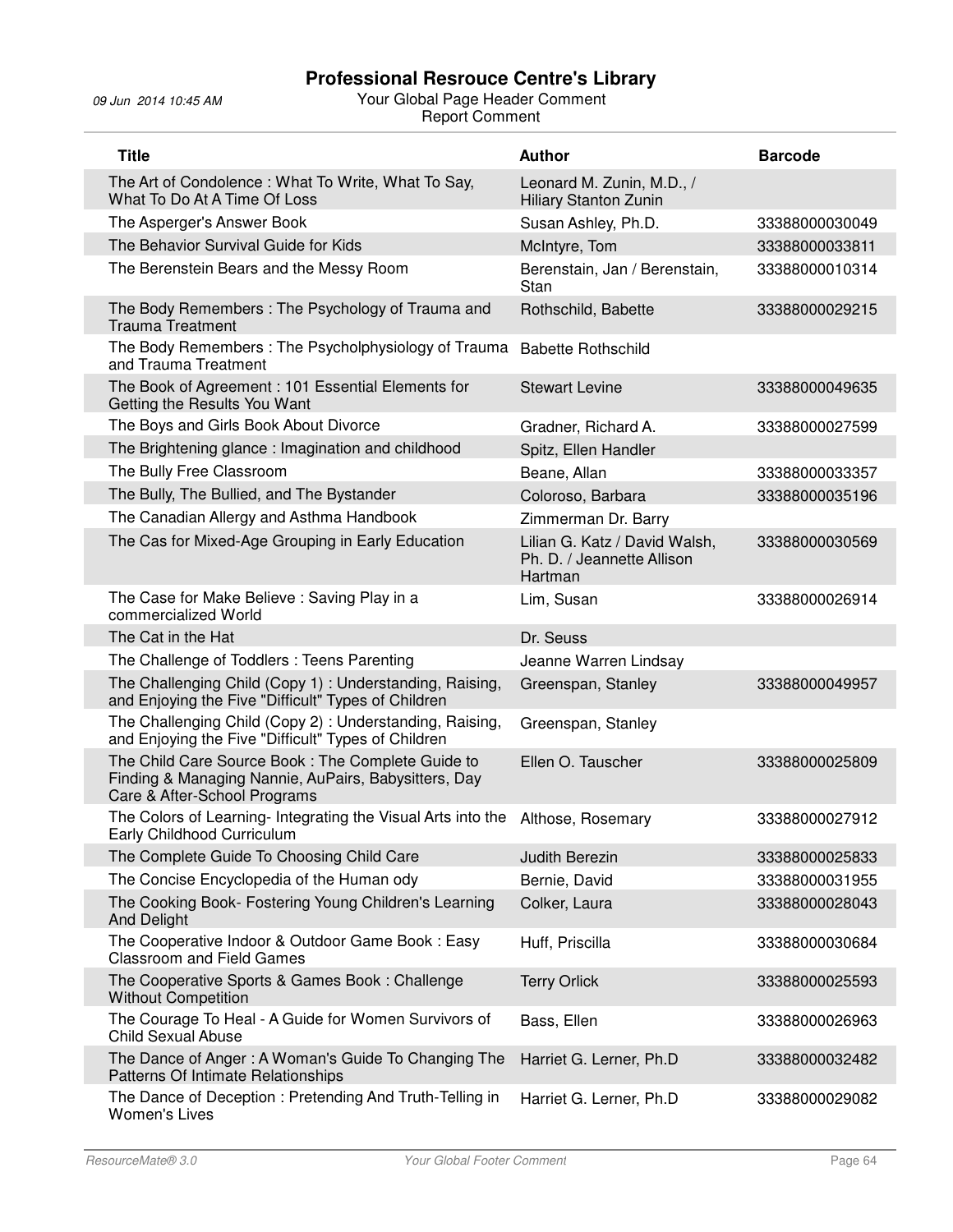| <b>Title</b>                                                                                                                                                                                                   | <b>Author</b>                                           | <b>Barcode</b> |
|----------------------------------------------------------------------------------------------------------------------------------------------------------------------------------------------------------------|---------------------------------------------------------|----------------|
| The Dance of Intimacy: A Woman's Guide To<br>Courageous Acts Of Change In Key Relationships                                                                                                                    | Harriet G. Lerner, Ph.D                                 | 33388000032441 |
| The Developing Brain: Birth to Age Eight                                                                                                                                                                       | Sprenger, Marilee                                       | 33388000017640 |
| The Developing Child: The Child Discovery of the Mind                                                                                                                                                          | Assington, Janet Wilde                                  |                |
| The Difficult Child: A new, revised, and expanded edition<br>of the acclaimed work on understanding and managing<br>hare-to raise children                                                                     | Stanley Turkecki, M.D. / Leslie<br>Tonner               |                |
| The Difficult Child: Expanded and completly revised, the<br>classic and definitvie work on parenting hard-to-raise<br>children, with new chapters on ADHD and the latest<br>medications for childhood problems | Stanley Turkecki, M.D. / Leslie<br>Tonner               |                |
| The Divorce Workbook - An Interactive Guide for Kids and<br>Families                                                                                                                                           | Blakeslee, Sally                                        | 33388000033068 |
| The Early Childhood Career Lattice: : Perspectives on<br><b>Professional Development</b>                                                                                                                       | Julienne Johnson / Janet B.<br>McCracken                | 33388000027375 |
| The Emotional Development of Young Children                                                                                                                                                                    | Hyson, Marion C.                                        | 33388000028167 |
| The Emotional Development of Young Children: Building<br>An Emotion Centered Curriculum                                                                                                                        | Hyson, Marilou. / Zigler, Edward                        | 33388000017509 |
| The Emotional Life of the Toddler                                                                                                                                                                              | Brazelton, T. Berry                                     |                |
| The Encyclopedia of Baby and Child Care                                                                                                                                                                        | Smith, Lendon                                           | 33388000034926 |
| The Essential Partnership: How Parents and children can<br>meet the emotional challenges of Infancy and Childhood                                                                                              | Greenspan, Stanley                                      |                |
| The Essential Partnership: How Parents And Children<br>Can Meet The Emotional Challenges Of Infancy And<br>Childhood                                                                                           | Stanley Greenspan, M.D., /<br>Nancy Thorndike Greenspan |                |
| The Everything Book for Teachers of Young Children                                                                                                                                                             | Indebaum, Valerie                                       | 33388000033639 |
| The Explosive Child: A New Approach for Understanding<br>and Parenting Easily Frustrated, Chronically Inflexible<br>Children                                                                                   | Ross W. Greene Ph. D.                                   |                |
| The Explosive Child: A New Approach for Understanding<br>and Parenting Easily Frustrated, Chronically Inflexible<br><b>Children Second Edition</b>                                                             | Ross W. Greene, Ph. D.                                  |                |
| The Father's Almanac                                                                                                                                                                                           | S. Adams Sullivan                                       |                |
| The Fatherstyle Advantage                                                                                                                                                                                      | Kevin O'Shea / James Windell                            |                |
| The Gifted Kids, Survival Guide: For ages 10 and under                                                                                                                                                         | Judy Galbraith, M.A.,                                   | 33388000032839 |
| The Good Kid Book: How to Solve the 16 Most Common<br><b>Behvaiour Problems</b>                                                                                                                                | Sloane, Howard N.                                       | 33388000035113 |
| The Great Outdoors: Restoring Children's Right to Play<br>Outside                                                                                                                                              | Rivkin, Mary S.                                         | 33388000030742 |
| The Grieving Child: A Parent's Guide                                                                                                                                                                           | Helen Fitzgerald                                        |                |
| The Healing Place: Help Your Child Find Hope and<br>Happiness After the Loss of a Loved One                                                                                                                    | Kate Atwood                                             |                |
| The Healing Power of Doing Good: The Health and<br>Spiritual Benefits of Helping Others                                                                                                                        | Allan Luks / Peggy Payne                                | 33388000049593 |
| The Healing Power of Doing Good: The Health and<br>Spiritual Benefits of Helping Others                                                                                                                        | Allan Luks / Peggy Payne                                | 33388000049536 |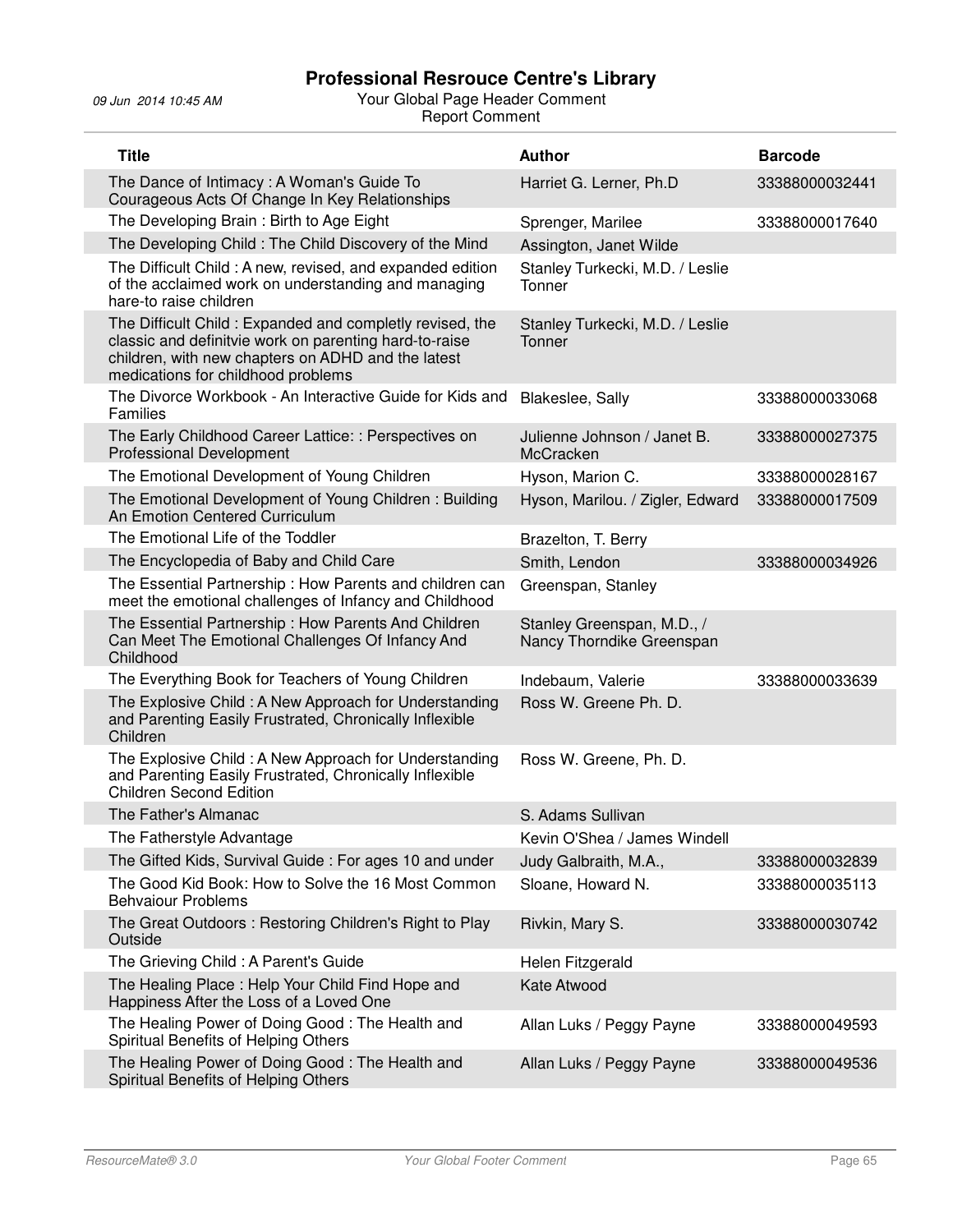| <b>Title</b>                                                                                                                                                                                      | <b>Author</b>                                      | <b>Barcode</b> |
|---------------------------------------------------------------------------------------------------------------------------------------------------------------------------------------------------|----------------------------------------------------|----------------|
| The Healing Power of Humor (Copy 1): Techniques for<br>Getting through Loss, Setbacks, Upsets, Disappointments,<br>Difficulties, Trails, Tribulations, and All That Not-So- Funny<br><b>Stuff</b> | Klein, Allen                                       | 33388000049965 |
| The Healing Power of Humor (Copy 2): Techniques for<br>Getting through Loss, Setbacks, Upsets, Disappointments,<br>Difficulties, Trails, Tribulations, and All That Not-So- Funny<br><b>Stuff</b> | Klein, Allen                                       | 33388000049742 |
| The Healing Power Of Play: Working with Abused<br>Children                                                                                                                                        | Eliana Gil                                         | 33388000032466 |
| The Healing Way: Adult Recovery from Childhood Sexual<br>Abuse                                                                                                                                    | Kristin A. Kunzman                                 | 33388000032458 |
| The Hidden Child: The Linwood Method for Reaching the<br><b>Autistic Child</b>                                                                                                                    | Jeanne Simons / Sabine Oishi,<br>Ph.D.             | 33388000028076 |
| The Hip Mama                                                                                                                                                                                      | <b>Ariel Gore</b>                                  |                |
| The House- Tree- Person Technique: Revised Manual                                                                                                                                                 | Buck, John N.                                      | 33388000033837 |
| The Hyena Who Lost Her Laugh: A Story About<br><b>Changing Your Negative Thinking</b>                                                                                                             | Lamb-Shaprio, Jessica /<br>Gilgannon, Denise. ill. |                |
| The Hyena Who Lost Her Laugh (Copy 2): A Story<br>Changing Your Negative Thinking                                                                                                                 | Jessica Lamb-Shapiro /<br>Gilgannon, Denise. ill.  |                |
| The Hyperactive Child, Adolescent And Adult: Attention<br>Deficit Disorder Through the Lifespan                                                                                                   | Wender, Paul H.                                    | 33388000028548 |
| The Incredible Years: A Trouble-Shooting Guide for<br>Parents of Children Aged 3-8                                                                                                                | Webster, Stratton                                  | 33388000033951 |
| The Indigo Children: The New Kids Hve Arrived                                                                                                                                                     | Carroll, Lee / Tober, Jan                          |                |
| The Intentional Teacher: Choosing the Best Strategies for<br>Young Children's Learning                                                                                                            | Ann S. Epstein                                     | 33388000030841 |
| The Kids Multicultural Art Book: Art & Craft Experiences<br>from Around the World                                                                                                                 | Terzian, Alexandra M.                              | 33388000047464 |
| The Kids Nature Book: 365 Indoor Activities &<br>Experiences                                                                                                                                      | Milord, Susan                                      | 33388000047449 |
| The Kindness Curriculum: Introducing Young Children To<br>Loving Values                                                                                                                           | Judith Anne Rice                                   | 33388000028449 |
| The Kindness Curriculum- Introducing Young Children To<br>loving Values                                                                                                                           | Rice, Judith Anne                                  |                |
| The Learning Gym - Fun-to-Do Activities for Success at<br>School                                                                                                                                  | Ballinger, Erich                                   | 33388000026740 |
| The Little Hands Playtime Book: 50 Activities to<br><b>Encourage Cooperation &amp; Sharing</b>                                                                                                    | Curtis, Regina                                     | 33388000026385 |
| The Magic Years: Understanding ans Handling the<br>Problems of Early Childhood                                                                                                                    | Fraiberg, Selma H.                                 | 33388000017608 |
| The Maple Syrup Book                                                                                                                                                                              | Linton, Marilyn                                    | 33388000031427 |
| The Me Book                                                                                                                                                                                       | Tymms, Jean                                        | 33388000018408 |
| The Measure of a Man: Becoming the Father You Wish<br>Your Father Had Been                                                                                                                        | Jerrold Lee Shapiro, Ph.D.                         |                |
| The Montessori Controversy                                                                                                                                                                        | John Chattin-McNichols                             | 33388000029900 |
| The Mourning Breaks: 101 "PROACTIVE" Treatment<br>Strategies Breaking the Bonds of Trauma fir Victims of<br>Sexual Abuse                                                                          | Hindman, Jan                                       | 33388000027094 |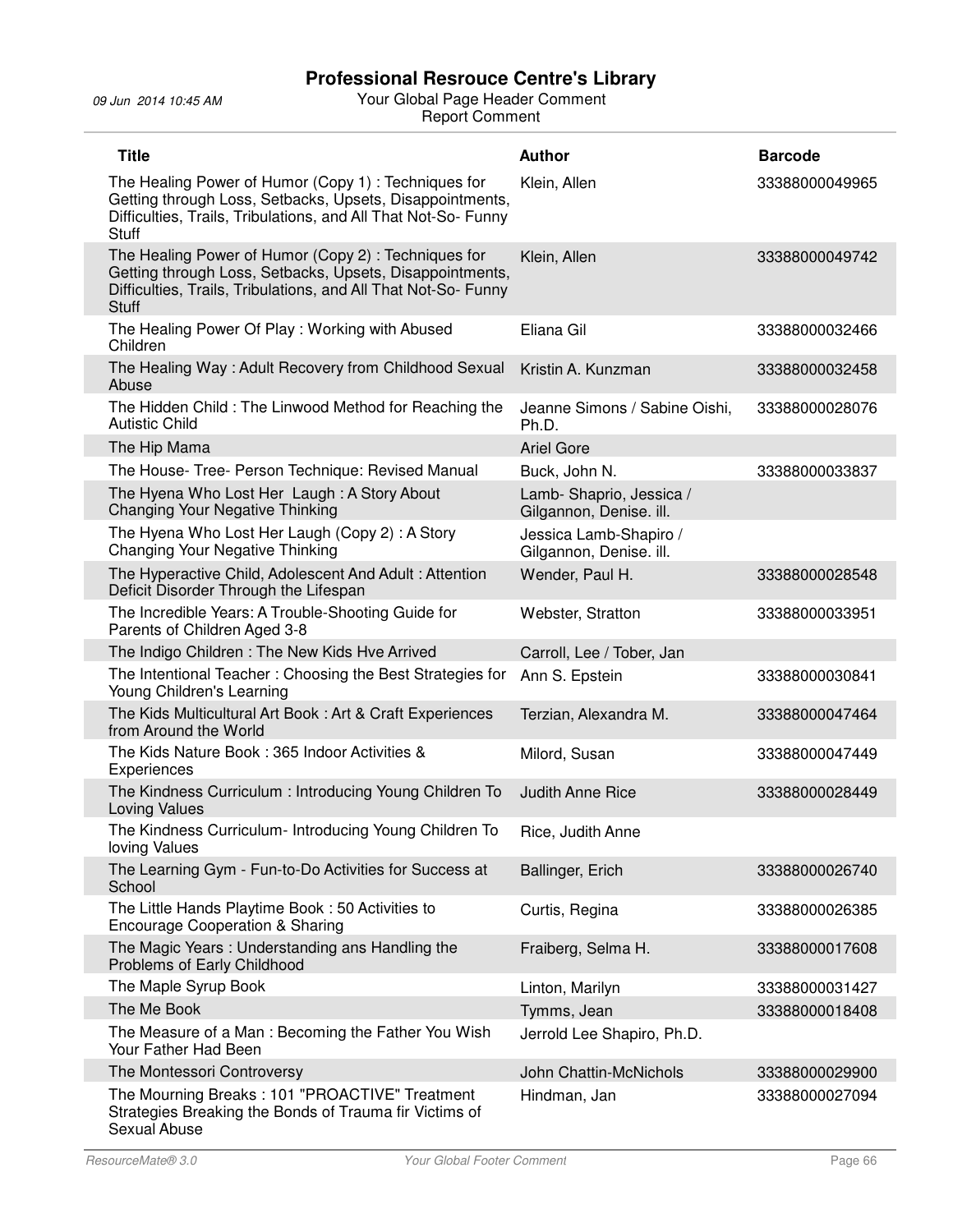| <b>Title</b>                                                                                                                      | <b>Author</b>                    | <b>Barcode</b> |
|-----------------------------------------------------------------------------------------------------------------------------------|----------------------------------|----------------|
| The Multilingual Translator: Words and Phrases in 15<br>Languages to Help You Communicate With Students of<br>Diverse Backgrounds | Helen H. Moore                   | 33388000035139 |
| The Netherlands: A Cultural Profile                                                                                               | Jeanie MacFarlane                | 33388000035030 |
| The New Pediatric Guide to Drugs and Vitamins                                                                                     | Brace, Edward                    |                |
| The New PeopleMaking                                                                                                              | Virginia Satir                   |                |
| The nitty-Gritty of Family Life: A Children's Book about<br>Living in a Family                                                    | Joy Wilt                         |                |
| The No Cry nap Solution                                                                                                           | Pantley, Elizabeth               | 33388000033035 |
| The Omnipotent Child Third Edition                                                                                                | Thomas P. Miller MD FRCP(C)      |                |
| The Omnipotent Child Third Edition                                                                                                | Thomas P. Miller MD FRCP(C)      |                |
| The Optimistic Child                                                                                                              | Seligman, Martin                 | 33388000049882 |
| The Optimistic Child: A Proven Program to Safeguard<br>Children Against Depression and Build Lifelong Resilience                  | Martin E.P. Seligman, Ph. D      |                |
| The Outside Play and Learning Book: Activites For Young<br>Children                                                               | Miller, Karen                    | 33388000030692 |
| The Pampered Child Syndrome: How to Recognize It,<br>How to Manage It, and how to Avoid It                                        | Dr. Maggie Mamen                 |                |
| The Paraprofessional's Essential Guide to Inclusive<br>Education                                                                  | Hammeken, Peggy A.               | 33388000034264 |
| The Parent's Handbook: Systematic Training for Effective<br>Parenting                                                             | Don Dinkmeyer / Gary D.<br>McKay |                |
| The Parent's Handbook: Systematic Training for Effective<br>Parenting                                                             | Don Dinkmeyer / Gary D.<br>McKay |                |
| The Parent-Child Connection: Your Guide To Baby &<br>Child Behavior From Infant To Six Years Old                                  | Dr. Arnold Rincover              |                |
| The Parenting Challenge: Your Child's Behavior from 6 to<br>12                                                                    | Arnold Rincover, Ph. D           |                |
| The Parenting Challenge: Your Child's Behavior from 6-12 Arnold Rincover, Ph. D                                                   |                                  |                |
| The Passions of Fatherhood                                                                                                        | Samual Osherson, Ph.D.           |                |
| The Peaceful Classroom : 162 Easy Activities to Teach<br>Preschoolers Compassion and Cooperation                                  | Charles A. Smith, PhD            |                |
| The Peaceful Classroom: 162 Easy Activities to Teach<br>Preschoolers Compassion and Cooperation                                   | Smith, Charles                   |                |
| The Peaceful Classroom: 162 Easy Activities to Teach<br>Preschoolers Compassion and Cooperation                                   | Smith, Charles A.                |                |
| The Post-Adoption Blues                                                                                                           | Foli, Karen                      | 33388000032706 |
| The Power of Diversity: New Wats of Learning and<br>Teaching                                                                      | Barbara Prashnig                 | 33388000029553 |
| The Power of Diversity: New Ways of Learning and<br>Teaching                                                                      | Barbara Prashnig                 | 33388000029546 |
| The Power of Emergent Curriculu - Stories From Early<br><b>Childhood Settings</b>                                                 | Wien, Carol Anne                 | 33388000031328 |
| The Power Of Guidance: Teaching Social-Emotional<br>Skills in Early Childhood Classrooms                                          | Dan Gartrell                     | 33388000026450 |
| The Power of Guidance: Teaching Social-Emotional Skills                                                                           | Gartell, Dan                     |                |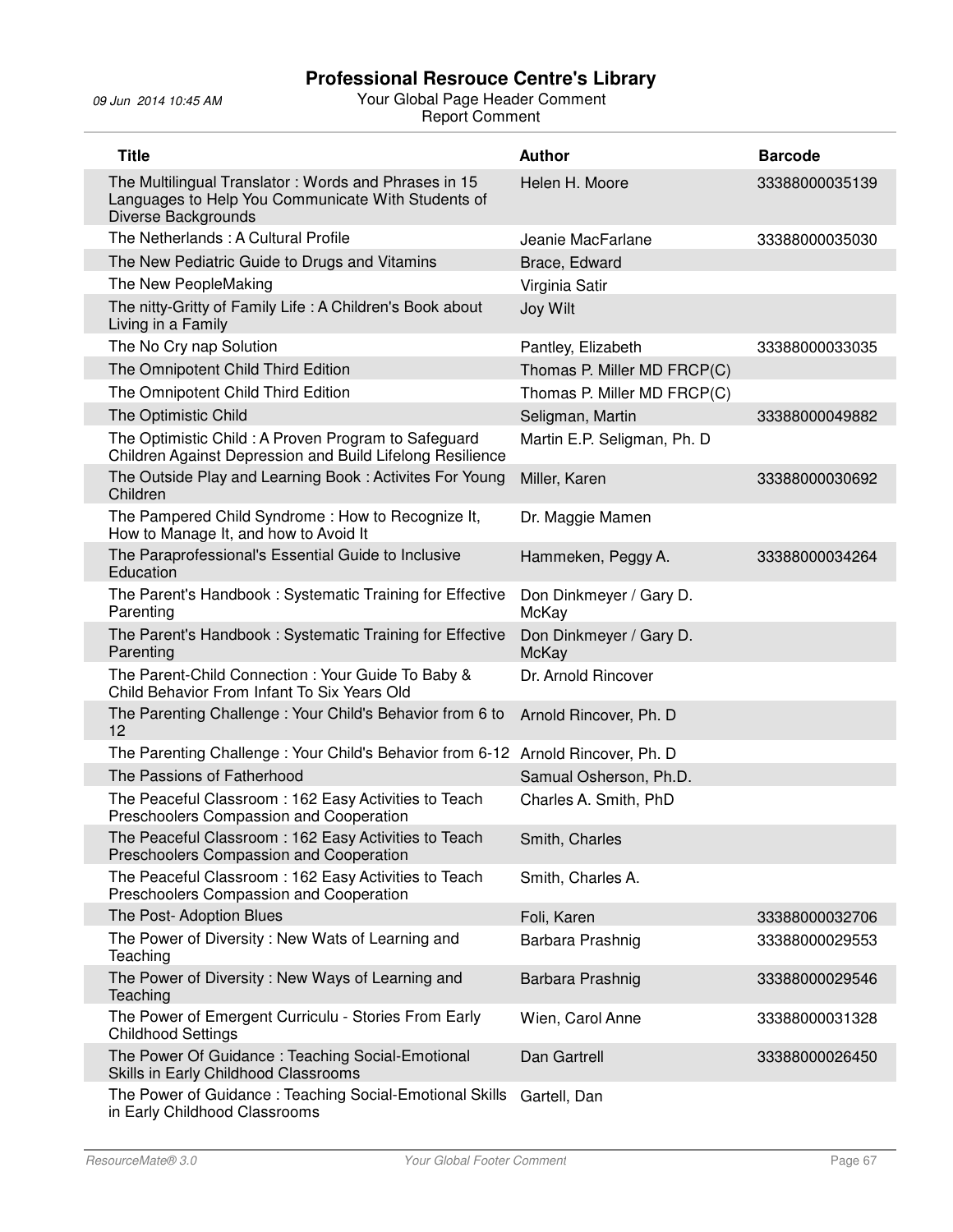| <b>Title</b>                                                                                            | <b>Author</b>                                                | <b>Barcode</b> |
|---------------------------------------------------------------------------------------------------------|--------------------------------------------------------------|----------------|
| The Power of Positive Talk: Words to Help Every Child<br>Succeed                                        | Douglas Bloch, M.A.                                          | 33388000031054 |
| The Preschool Years: Family Strategies That Work From<br><b>Experts and Parents</b>                     | Galinsky, Ellen. / David, Judy,                              | 33388000018432 |
| The Preschooler Problem Solver: Tackling Tough and<br>Tricky Transitions with Your Two-To Five-Year Old | Carol Baicker-McKee, Ph.D.                                   | 33388000028704 |
| The Psychological Examination of the Child                                                              | Blau, Theodore H.                                            | 33388000025577 |
| The Relaxation & Stress Reduction Workbook Fourth<br>Edition                                            | Martha Davis, Ph. D. / Elizabeth<br>Robbins Eshelman, M.S.W. | 33388000032730 |
| The Right Stuff : for Children Birth to 8                                                               | Martha Bronson                                               | 33388000049478 |
| The Right Stuff : for Children Birth to 8 - Selecting Play<br>Materials to Support Development          | Martha Bronson                                               | 33388000049445 |
| The Right To Read: A guidebook for parents and teachers<br>to assist children of all ages               | <b>Ruth Ashton</b>                                           | 33388000032656 |
| The Road Less Traveled - A New Psychology of Love,<br><b>Traditional Values and Spiritual Growth</b>    | Peck, M. Scott                                               | 33388000034850 |
| The Satie Model: Family Therapy and Beyond                                                              | Virginia Satir / John Banmen /<br>Jane Gerber                | 33388000032011 |
| The School Solution                                                                                     | Kropp, Paul                                                  | 33388000032334 |
| The Secret of Happy Children                                                                            | Steve Biddulph                                               |                |
| The Secrets of Consulting: A Guide to Giving and Getting<br><b>Advice Successfully</b>                  | Weinberg, Gerald M.                                          | 33388000027391 |
| The Shelter of Each Other: Rebuilding Our Families                                                      | Mary Pipher, Ph.D.                                           |                |
| The Six Pillars of Self- Esteem                                                                         | Branden, Nathaniel                                           | 33388000024240 |
| The Skills of Helping                                                                                   | Shulman, Lawrence                                            | 33388000049155 |
| The Sleep Book for Tired Parents: Help for Solving<br><b>Children's Sleep Problems</b>                  | Huntley, Rebecca                                             | 33388000033001 |
| The Sound of a Miracle: The Inspiring True Story Of A<br>Mother's Fight To Free Her Child From Autism   | Annabel Stehli                                               |                |
| The Source for Syndromes                                                                                | Gail, Richard                                                | 33388000020354 |
| The Status of Women and Affirmative Action/ Employent<br>Equity in Ontario School Boards                | Ministry of Education                                        | 33388000031724 |
| The Story-Teller's Start-up Book: Finding, learning,<br>performing and using folktales                  | Margaret Read MacDonald                                      | 33388000031559 |
| The Storybook Journey: Pathways to Literacy Through<br>Story and Play                                   | Sue McCord                                                   | 33388000036152 |
| The Storytellers Directory for Ontario: 1998 -2000 The<br>Storytellers School of Toronto                |                                                              | 33388000030338 |
| The Stress of Parenting Infants                                                                         | Rainham, David                                               | 33388000031799 |
| The Stress of Working Rainham, David                                                                    |                                                              | 33388000031815 |
| The Stress- Proof Child- How to Recognize Symptoms of<br>Stress in Your Child                           | Saunders, Antoinette                                         | 33388000034223 |
| The Successful Child: What Parents Can Do to Help Kids<br>Turn Out Well                                 | William Sears, MD / Martha<br>Sears, RN                      |                |
| The Survival Guide for kids with ADD or ADHD                                                            | Taylor, John F.                                              | 33388000028928 |
| The T.A.T., C.A.T. and S.A.T. in Clinical Use                                                           | Bellak, Leopold                                              | 33388000033845 |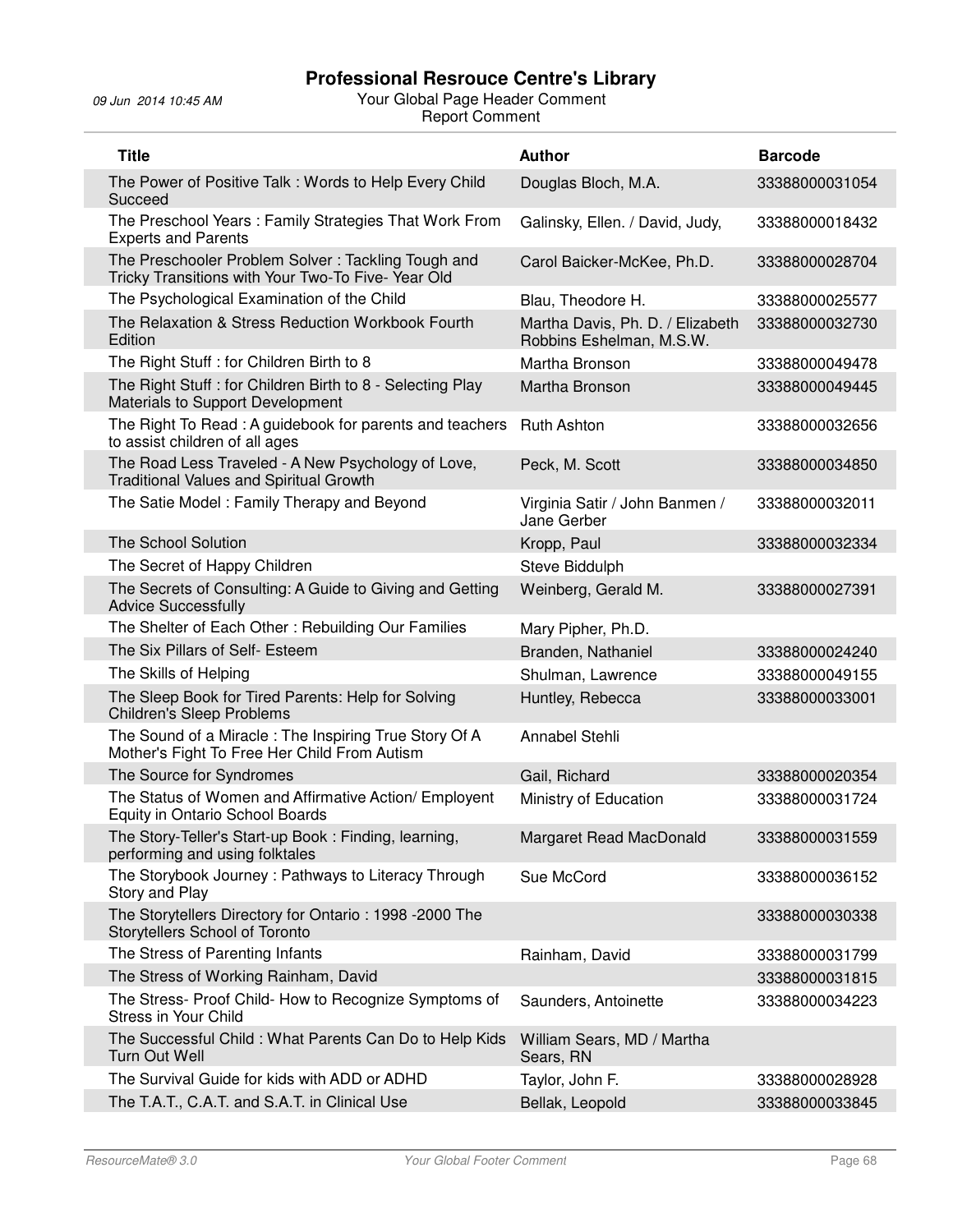| <b>Title</b>                                                                                                                                     | <b>Author</b>                                               | <b>Barcode</b> |
|--------------------------------------------------------------------------------------------------------------------------------------------------|-------------------------------------------------------------|----------------|
| The Temper Tricking Club- A Therapeutic Program for<br>Families                                                                                  | Barraball, Lesley                                           | 33388000032102 |
| The Therapeutic Powers Of Play                                                                                                                   | Charles E. Schaefer                                         | 33388000049148 |
| The Three Faces of Discipline for the Elementary School<br>Teacher: Empowering the Teacher and Students                                          | Charles H. Wolfgang                                         | 33388000028688 |
| The Ultimate Stranger: The Autistic Child                                                                                                        | Carl H. Delacato, Ed.D.                                     | 33388000029496 |
| The Uses of Enchantment: The Meaning and Importance<br>of Fairy Tales                                                                            | Bettelheim, Bruno                                           | 33388000025478 |
| The Way Of The Tiger: Gentle Wisdom For Turbulent<br><b>Times</b>                                                                                | Lance H.K.Secretan, PhD                                     | 33388000026591 |
| The Way Of The Tiger: Gentle Wisdom For Turbulent<br><b>Times</b>                                                                                | Lance H.K.Secretan, PhD                                     | 33388000026583 |
| The What, Why, and How Of High-Quality Early Childhood<br>Education: A Guide for On-Site Supervision                                             | DeRry G. Koralek / Laura<br>Colker / Diane Trister Dodge    | 33388000030726 |
| The What, Why, And How Of High-Quality Early Childhood<br>Education : A Guide For On-Site Supervision                                            | Laura Colker / DeRry G.<br>Koralek / Diane Trister Dodge    |                |
| The What, Why, and How of High-Quality Early Childhood<br>Education: : A Guide For On-Site Supervision                                           | DeRry G. Koralek / Laura J.<br>Colker / Diane Trister Dodge |                |
| The Whole Child Candian Sixth Edition                                                                                                            | Joanne Hendrick / Karen<br>Chandler                         | 33388000029827 |
| The Whole Child: Developmental Education for the Early<br>Years                                                                                  | Joanne Hendrick                                             | 33388000035915 |
| The Winning Family: Increasing Self-Esteem in Your<br><b>Children and Yourself</b>                                                               | Dr. Louise Hart                                             |                |
| The Winning Family: Increasing Self-Esteem in Your<br><b>Children and Yourself</b>                                                               | Dr. Louise Hart                                             |                |
| The Womanly Art of Breastfeeding                                                                                                                 | La Leche League                                             | 33388000031518 |
| The Wonder of Boys                                                                                                                               | Gurian, Michael                                             | 33388000018317 |
| The Yale Child Study Center: Guide To Understanding<br>Your Child                                                                                | Linda C. Mayes, MD / Donald J.<br>Cohen, MD                 | 33388000029637 |
| The Year- Round Parent: A Practical Survival guide                                                                                               | Dr. Mary Manz Simon                                         | 33388000012898 |
| The Young Child and Mathematics Second Edition                                                                                                   | Copley, Juanita V.,                                         | 33388000035287 |
| The Young Child and Mathematics Second Edition                                                                                                   | Juanita Havill                                              | 33388000049817 |
| Thematic Poems Songs and Fingerplays                                                                                                             | GolDISH, Meish                                              |                |
| Theories Of Attachment: An Introduction To Bowlby,<br>Ainsworth, Gerber, Brazelton, Kennell, And Klaus (Redleaf<br>Professional Library) 1st ed. | Mooney, Carol Garhart.                                      | 33388000006460 |
| Therapies for School Behavior Problems                                                                                                           | Millman, Howard L.                                          | 33388000027805 |
| They Love You, They Love Me Not: The Truth About the<br>Family Favorite and Sibling Rivalry                                                      | Dr. Vera Rabie-Azoory                                       |                |
| Think It Through                                                                                                                                 | Hayes, Martha                                               | 33388000033456 |
| Think It Through                                                                                                                                 | Hayes, Martha                                               | 33388000034389 |
| Thinking in Pictures and Other Reports From My Life With<br>Autism                                                                               | Temple Grandin                                              |                |
| Thou Shalt Not Be Aware - Society's Betrayal of the Child                                                                                        | Miller, Alice                                               | 33388000027078 |
| The Three Faces of Discipline for Early Childhood:<br><b>Empowering Teachers and Students</b>                                                    | Wolfgang, Charles H. /<br>Wolfgang, Mary E.                 | 33388000034637 |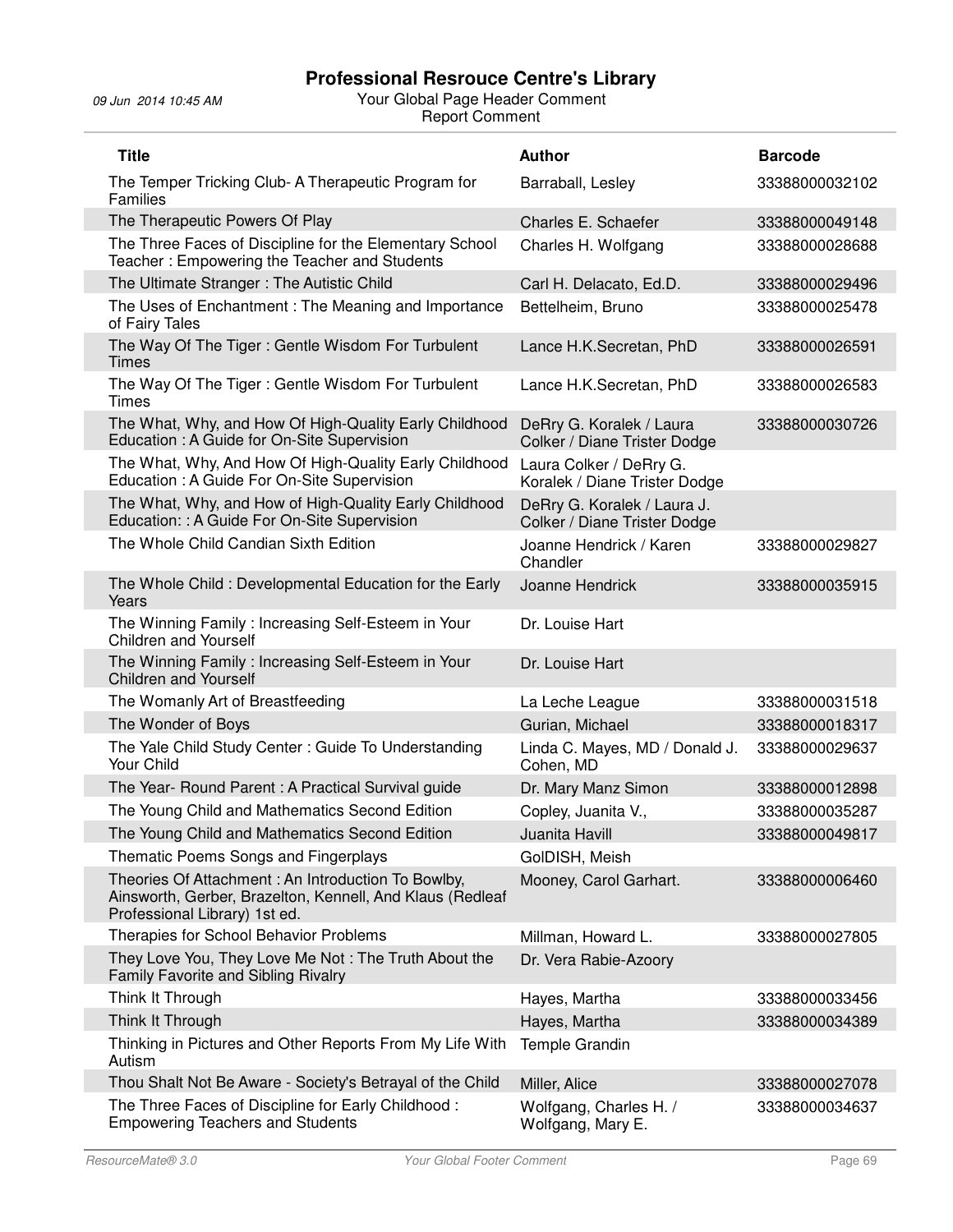| <b>Title</b>                                                                                                                                      | <b>Author</b>                                              | <b>Barcode</b> |
|---------------------------------------------------------------------------------------------------------------------------------------------------|------------------------------------------------------------|----------------|
| <b>Ties That Stress</b>                                                                                                                           | David Elkind                                               |                |
| Time-in Parenting: How to each children emotional<br>Self-control, life skills, and problem solving by lending<br>yourself and staying connected. | Otto Weininger, Ph. D.                                     |                |
| To Listen To A Child: Understanding the Normal<br>Problems of Growing Up                                                                          | Brazelton, T. Berry                                        | 33388000017798 |
| To Understand is to Invent: The Future of Education                                                                                               | Piaget, Jean                                               | 33388000011577 |
| Toddler Taming: A Survival Guide for Parents                                                                                                      | Dr. Christopher Green                                      |                |
| Toddler's Book of Fun Things to Do                                                                                                                | Sheila Hanly                                               | 33388000027284 |
| <b>Toddlers and Parents Revised Edition</b>                                                                                                       | T. Berry Brazelton, MD                                     |                |
| Toes in My Nose: And Other Poems                                                                                                                  | Fitch, Sheree                                              |                |
| Together And Equal: Fostering Cooperative Play And<br>Promoting Gender Equity In Early Childhood Programs                                         | Schlank, Carol Hilgartner. /<br>Metzger, Barbara.          | 33388000001362 |
| Toilet Teaching With Your Special Child                                                                                                           | Gilpin, Michelle                                           |                |
| Toilet Teaching With Your Special Child                                                                                                           | Michelle Gilpin, Ph.D / Dorothy<br>Harris, RN, B.Sc., CRRN |                |
| Toilet Training: For Individuals wih Autism & Related<br><b>Disorders</b>                                                                         | Wheeler, Maria                                             |                |
| Tools For Transition in Early Childhood: A step-by step<br>Guide for Agencies, Teachers, & Families                                               | Rous, Beth S.                                              | 33388000017467 |
| Total Learning: Developmental Curriculum for the Young<br>Child Eighth                                                                            | Hendrick, Joanne / Weissman,<br>Patricia                   | 33388000047183 |
| Touchpoints : Birth to Three Your Child's Emotional and<br><b>Behavioral Development Second Edition</b>                                           | T. Berry Brazelton, MD / Joshua<br>D. Sparrow, MD          | 33388000028753 |
| Touchpoints - The Essential Reference : Your Child's<br><b>Emotional and Behavioral Development</b>                                               | T. Berry Brazelton, MD                                     |                |
| The Tough Kid Book: Practical Classroom Management<br><b>Strategies</b>                                                                           | Rhode, Ginger                                              | 33388000029033 |
| Tourette Syndrome and Human Behavior                                                                                                              | Comings, David                                             | 33388000020545 |
| Training Teachers: A Harvest of Theory and Practice                                                                                               | Margie Carter / Deb Curtis                                 | 33388000035840 |
| Training Young Blind in Social Negotiation                                                                                                        | Davidson, Iain F.W.K / McKay,<br>Donald K.                 |                |
| Transdisciplinary Play- Based Assessment                                                                                                          | Linder, Toni                                               | 33388000025445 |
| The Transition to Kindergarten Third                                                                                                              | Pianta, Robert                                             | 33388000031633 |
| The Transition to Parenthood: How A First Child Changes<br>a Marriage                                                                             | Jay Belsky, Ph. D. / John Kelly                            |                |
| Trauma Proofing Your Kids (Copy 2): A Parents' Guide for<br>Instilling Confidence, Joy and Resilience                                             | Levine, A. Peter / Kiline, Maggie                          | 33388000012708 |
| Trauma Through A Child's Eyes: Awakening the Ordinary<br>Miracle of Healing                                                                       | Levin, A. Peter / Kline, Maggie                            |                |
| Trauma Through A Child's Eyes: Infancy through<br>Adolescene                                                                                      | Peter A. Levine / Maggie Kline                             |                |
| Trauma- Proofing Your Kids: A Parents' Guide for<br>Instilling Confidence, Joy and Resilience                                                     | Levine, Peter A. / Kline, Maggie                           |                |
| Trauma- Proofing Your Kids (Copy 1) : A Parents' Guide<br>for Instilling Confidence, Joy and Resilience                                           | Levine, Peter A. / Kline, Maggie                           | 33388000012609 |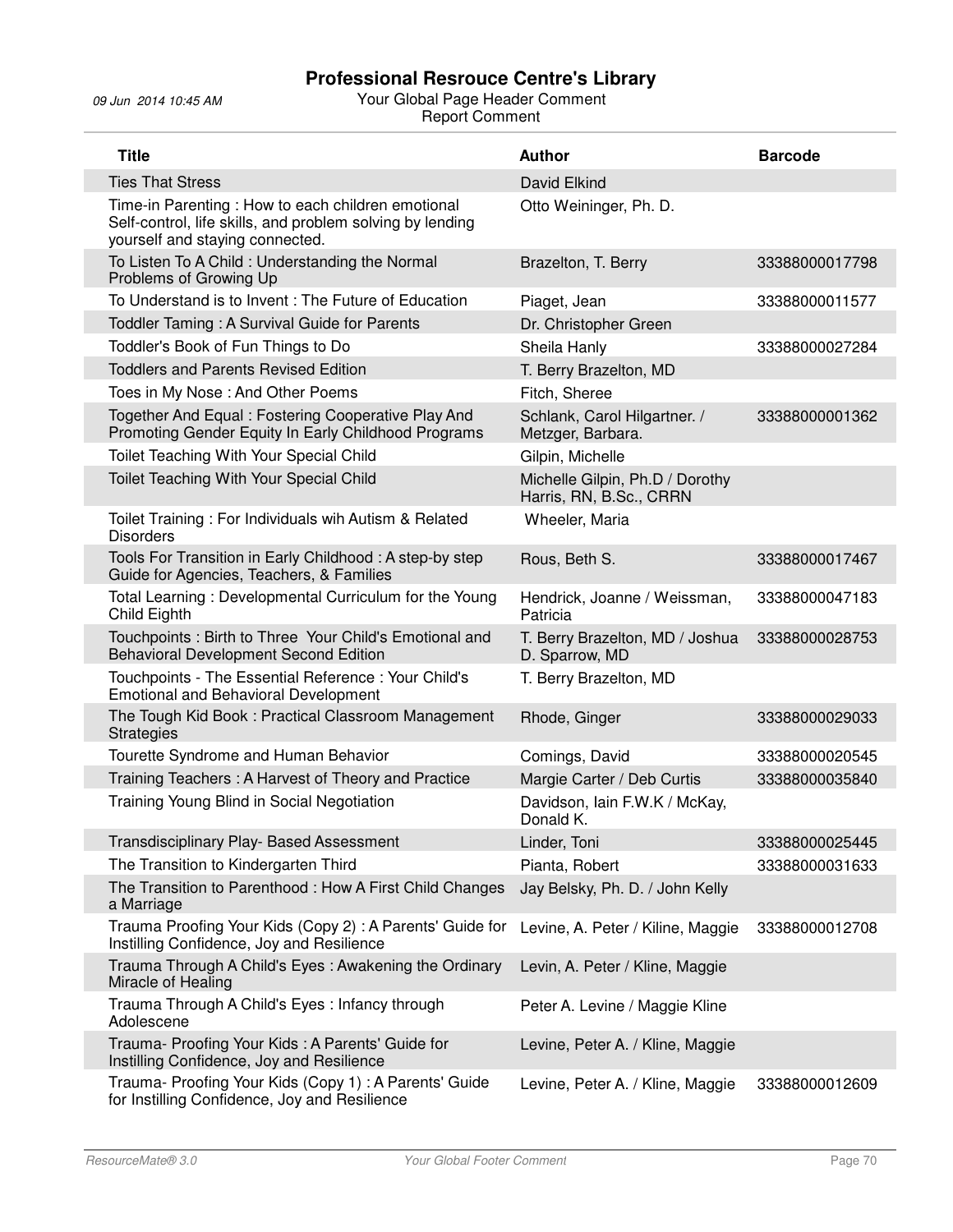| <b>Title</b>                                                                                               | <b>Author</b>                                                                   | <b>Barcode</b> |
|------------------------------------------------------------------------------------------------------------|---------------------------------------------------------------------------------|----------------|
| Trauma-Proofing Your Kids: A Parents' Guide for Instilling<br>Confidence, Joy and Resilience               | Peter A. Levine / Maggie Kline                                                  |                |
| Trauma-Proofing Your Kids (Copy 3): A Parents' Guide for<br>Instilling Confidence, Joy and Resilience      | Levine, Peter A. / Kline, Maggie                                                | 33388000012716 |
| Trauma-Proofing Your Kids (Copy 4) : A Parents' Guide for<br>Instilling Confidence, Joy and Resilience     | Levine, Peter A. / Kline, Maggie                                                | 33388000012690 |
| Treating Children with Sexually Abusive Behavior<br>Problems: Guidelines for child and Parent Intervention | Jan Ellen Burton, Ph.D /<br>Lucinda A. Rasmussen, PhD /<br>Julie Bradshaw, LCSW | 33388000032250 |
| Treating Explosive Kids: The Collaborative<br>Problem-Solving Approach                                     | Ross W. Greene / J. Stuart<br>Ablon                                             |                |
| Treating Trauma and Traumatic Gried in Children and<br>Adolescents                                         | Cohen, Judith A. / Mannarino,<br>Antohony P.                                    |                |
| Treating Trauma and Traumatic Grief in Children and<br>Adolescents                                         | Judith A. Cohen / Anthony P.<br>Mannarino / Esther Deblinger                    |                |
| Treating Traumatize Children: New Insights and Cretive<br>Interventions                                    | James, Beverly                                                                  | 33388000049049 |
| Treatment of Childhood Disorders Third Edition                                                             | Eric J. Mash / Russell A.<br>Barkley, Ph.D.                                     | 33388000049122 |
| Trouble At School                                                                                          | Bernstain, Stan / Bernstain, Jan                                                | 33388000010587 |
| Trouble At School: Copy 2                                                                                  | Berenstain, Stan / Berenstain,<br>Jan                                           | 33388000010439 |
| Trusting Toddlers: Planning for One-to Three-Year-Olds<br>in Child Care Centers                            | Anne Stonehouse                                                                 | 33388000028738 |
| Turkey- A Cultural Profile                                                                                 | Nandini, Saxena                                                                 | 33388000033290 |
| <b>Unconditional Parenting</b>                                                                             | Kohn, Alfie.                                                                    | 33388000032847 |
| Uncoupling Turning Points in Intimate Relationships                                                        | Vaughan, Diane                                                                  |                |
| Under Pressure: Putting The Child Back In Childhood                                                        | Honore, Carl                                                                    | 33388000031914 |
| Understanding: Eliminating Stress and Finding Serenity in<br><b>Life and Relationships</b>                 | Jane Nelsen, Ed. D.                                                             |                |
| Understanding: Eliminating Stress and Finding Serenity in<br>Life and Relationships                        | Nelsen, Jane                                                                    | 33388000017707 |
| Understanding - Eliminating Stress and Finding Serenity<br>in Life and Relationships                       | Nelson, Jane                                                                    | 33388000032631 |
| Understanding Attachment and Attachment Disorders:<br>Theory, Evidence and Practice                        | Prior, Vivien / Glaser, Danya                                                   | 33388000029504 |
| Understanding Child Abuse and Neglect Third Edition                                                        | Crosson Tower, Cynthia                                                          | 33388000047266 |
| Understanding Child Abuse And Neglect 6th ed.                                                              | Crosson-Tower, Cynthia.                                                         | 33388000002071 |
| Understanding Child Abuse And Neglect 7th ed.                                                              | Crosson-Tower, Cynthia.                                                         | 33388000002089 |
| <b>Understanding Infant Development</b>                                                                    | Pucket, Margaret B. / Black,<br>Janet K.                                        | 33388000017822 |
| <b>Understanding Parenting Second Edition</b>                                                              | Michael L. Jaffe                                                                |                |
| Understanding Preschooler Deveoplment                                                                      | Pucket, Margaret B.                                                             | 33388000017731 |
| Understanding the Effects of Domestic Violence                                                             | Baker, Linda                                                                    | 33388000027086 |
| <b>Understanding Toddler Development</b>                                                                   | Pucket, Margaret B. / Black,<br>Janet K.                                        | 33388000017830 |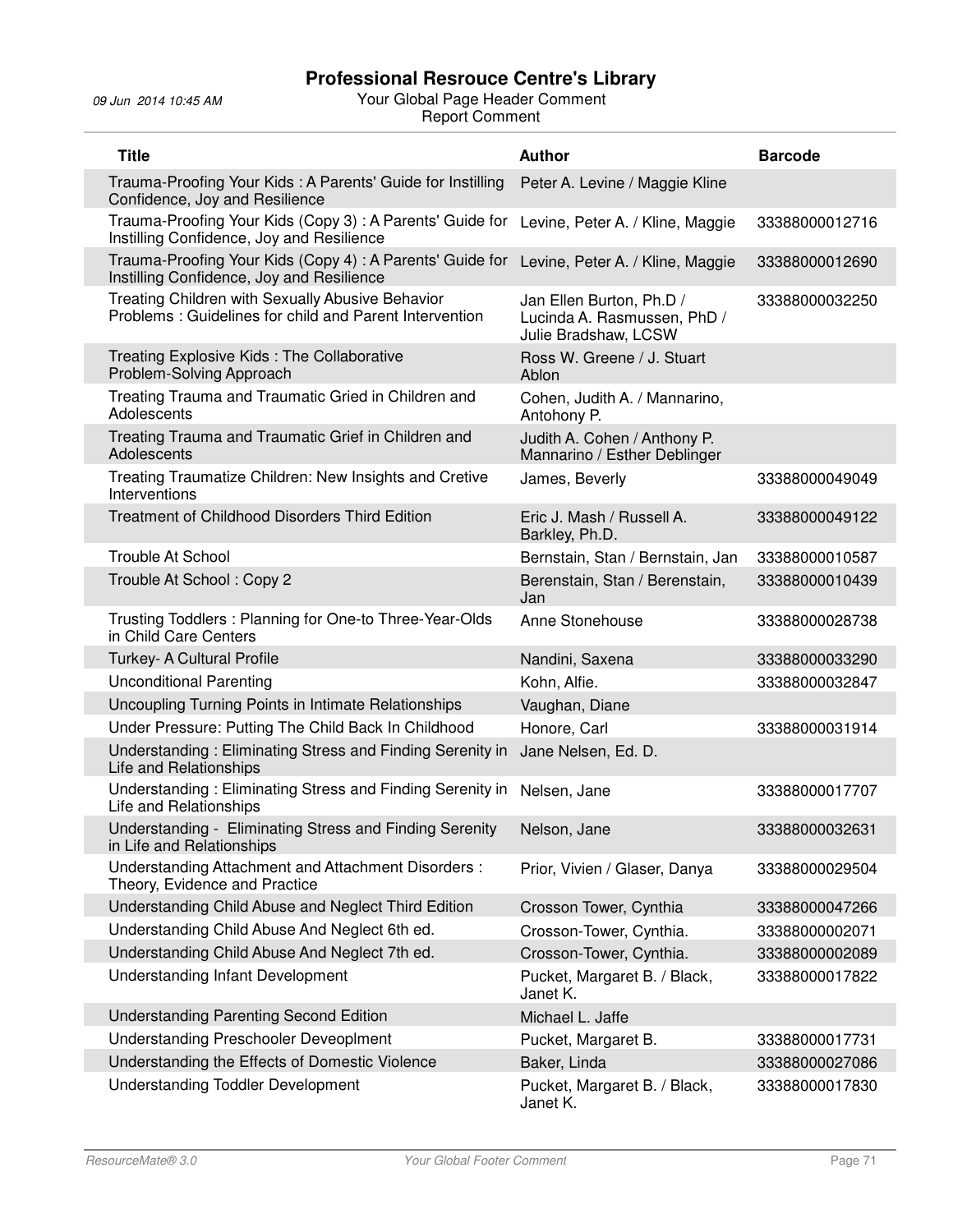| <b>Title</b>                                                                                                                                                  | <b>Author</b>                                                 | <b>Barcode</b> |
|---------------------------------------------------------------------------------------------------------------------------------------------------------------|---------------------------------------------------------------|----------------|
| Understanding Tourette Syndrome: A Guide for Clinicians                                                                                                       | Tourette Syndrome Foundation<br>of Canada                     | 33388000027169 |
| Understanding Tourette Syndrome: A Handbook for<br>Educators                                                                                                  | Tourette Syndrome Foundation<br>of Canada                     | 33388000027326 |
| Understanding Tourette Syndrome- A Handbook for<br><b>Families</b>                                                                                            |                                                               | 33388000020503 |
| Understanding Waldorf Education: Teaching From The<br>Inside Out                                                                                              | Petrash, Jack, 1949-                                          | 33388000004218 |
| Understanding Young Children's Learning through Play:<br><b>Buliding Playful Pedagogies 1</b>                                                                 | Broadhead, Pat / Burt, Andy                                   | 33388000009738 |
| Understanding, Living With and Working With Difficult<br>Children: A Practical Guide                                                                          | Bev Rickey B.A.                                               | 33388000029025 |
| Understanding, Managing and Leading: Early Childhood<br>Programs in Canada                                                                                    | Bertrand, Jane                                                | 33388000002824 |
| Understanding, Managing and Leading Early Childhood<br>Programs in Canada                                                                                     | Bertrand, Jane                                                | 33388000007674 |
| United Arab Emirates - A Cultural Profile                                                                                                                     | Pedro, Barata                                                 | 33388000033308 |
| United We Stand A Book for People with Multiple<br>Personalities                                                                                              | Gil, Eliana                                                   | 33388000033894 |
| The Unschooled Mind: How Children Think And How<br>Schools Should Teach 10th anniversary ed.-cover.                                                           | Gardner, Howard.                                              | 33388000006635 |
| The Unscripted Classroom: Emergent Curriculum In<br>Action                                                                                                    | Stacey, Susan.                                                | 33388000002295 |
| Very Young Children with Special Needs: A Formative<br>Approach for the 21st Century                                                                          | Howard, Vikki F. / Williams,<br>Betty Fry / Port, Patricia D. | 33388000036319 |
| Vicki Lansky's Practical Parenting Tips                                                                                                                       | Vicki Lansky                                                  | 33388000020024 |
| Viet Nam - A Cultural Profile                                                                                                                                 | Graham, Beate Schiffer                                        | 33388000035014 |
| The Visionary Director: A Handbook For Dreaming,<br>Organizing, And Improvising In Your Center 2nd ed.                                                        | Carter, Margie. / Curtis, Debbie.                             | 33388000002998 |
| Visions Of Creativity In Early Childhood: Connecting<br>Theory, Practice And Reflection American ed., Redleaf<br>Press ed                                     | Lubawy, Joy.                                                  | 33388000004309 |
| Visions of Creativity in Early Childhood: Connecting<br>Theory, Practice and Reflection                                                                       | Lubawy, Joy.                                                  | 33388000008227 |
| Voices From Fatherhood: Fathers, Sons and ADHD                                                                                                                | Kilcarr, Patrick J. / Quinn,<br>Patrcia O.                    | 33388000028803 |
| Vreative Conflict Resolution: More Than 200 Activites for<br>Keeping Peace in the Classroom K-6                                                               | Kreidler, William J.                                          | 33388000035204 |
| Vygotsky and Education : Instructional Implications and<br>Applications of Sociohistorical Psychology                                                         | Moll, Luis C.                                                 | 33388000011585 |
| Vygotsky's Educational Theory In Cultural Context<br>(Learning In Doing)                                                                                      | Kozulin, Alex.                                                | 33388000005967 |
| <b>Welcoming Newcomer Children</b>                                                                                                                            | Colbert, Judith A. / PhD                                      | 33388000002196 |
| Well Beings: A guide to Promote the Physical Health,<br>Safety and Emotional Well-Being of Children in Child Care<br>Centres and Family Day Care Homes second | <b>Canadian Paediatric Society</b>                            | 33388000031732 |
| What Children Can Tell Us                                                                                                                                     | Garbarino, James                                              | 33388000020305 |
| What Children Can Tell Us                                                                                                                                     | Garbarino, James                                              | 33388000020339 |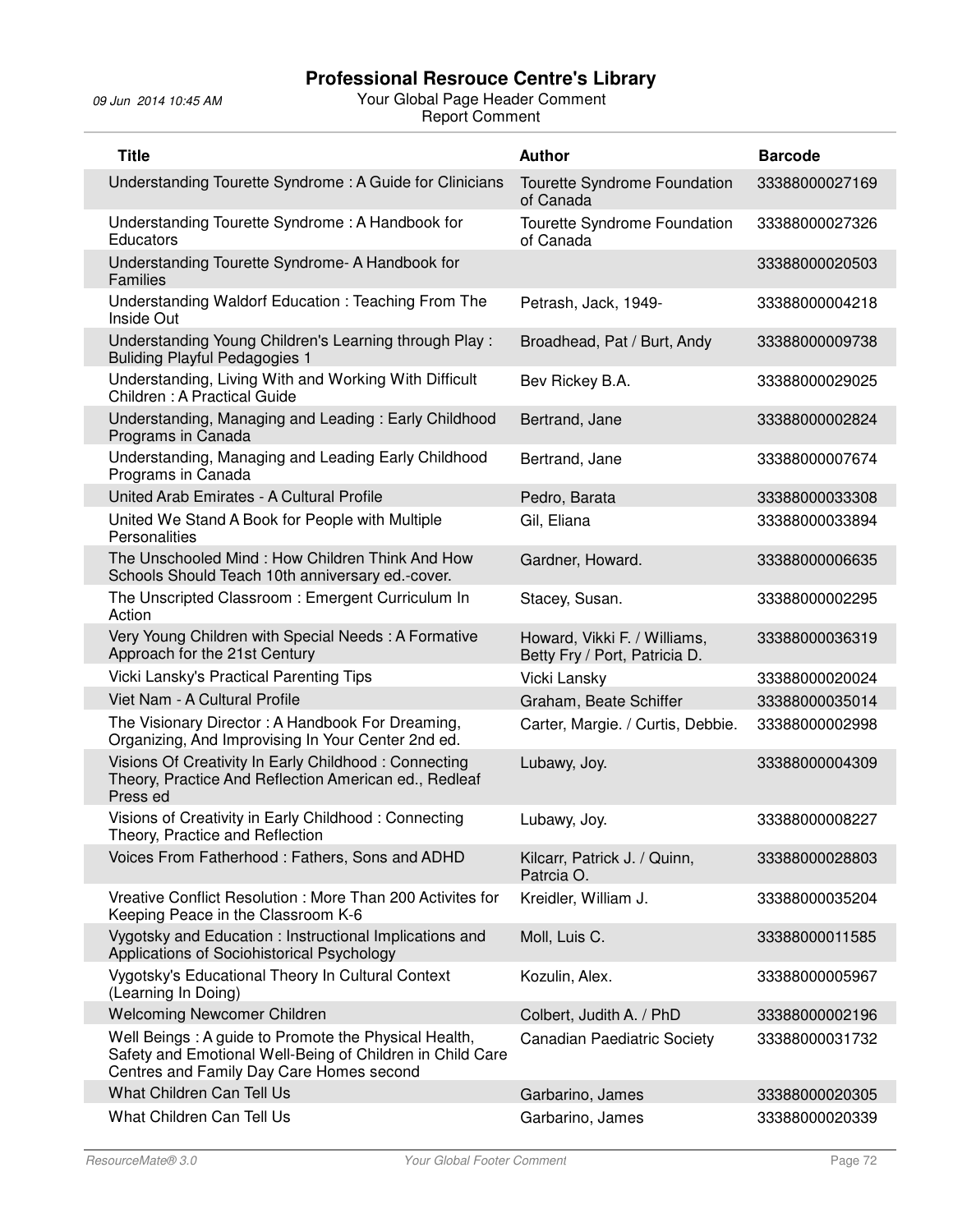| <b>Title</b>                                                                                  | <b>Author</b>                                                         | <b>Barcode</b> |
|-----------------------------------------------------------------------------------------------|-----------------------------------------------------------------------|----------------|
| What Do I Do When My Child Loses Control?                                                     | Polly Greenberg                                                       |                |
| What Do You Do With a Child Like This?: Inside the Lives<br>of Troubled Children              | Tobin, L.                                                             | 33388000035006 |
| What Do You Really Want For Your Children? : How To<br>Raise Happy Kids                       | Dr. Wayne Dyer                                                        |                |
| What Kids Need to Succeed : Proven, Practical Ways to<br>Raise Good Kids                      | Peter L. Benson Ph.D. / Judy<br>Galbraith, M.A., / Pamela<br>Espeland |                |
| What on Earth Do You Do When Someone Dies?                                                    | Romain, Trevor                                                        |                |
| What Should I Tell the Kid: A Parent's Guide to Real<br>Problems in the Real World            | Siegler, Ava L.                                                       | 33388000033084 |
| What to do if a child tells you of sexual abuse                                               | Department of Justice                                                 | 33388000026617 |
| What To Do if a Child Tells You of Sexual Abuse:<br>Understanding the Law                     | Department of Justice Canada                                          | 33388000027185 |
| What to Do When You're Sad & Lonely: A guide for kids                                         | Crist, James J.                                                       |                |
| What to Do When Your Brain Gets Stuck: A kid's Guide to<br>Overcoming OCD                     | Huebner, Dawn                                                         |                |
| What to Do when Your Temper Flares                                                            | Huebner, Dawn                                                         | 33388000025429 |
| What to Eat When You're Expecting (Copy 1)                                                    | Eisenberg, Arlene                                                     |                |
| What To Expect - The Toddler Years                                                            | Arlene Eisenberg / Heidi E.<br>Murkoff / Sandee E. Hathaway           | 33388000020198 |
| What To Expect - The Toddler Years                                                            | Arlene Eisenberg / Heidi E.<br>Murkoff / Sandee E. Hathaway           | 33388000020180 |
| What To Expect The First Year                                                                 | Arlene Eisenberg / Heidi E.<br>Murkoff / Sandee E. Hathaway           | 33388000020214 |
| What To Expect The First Year                                                                 | Arlene Eisenberg / Heidi E.<br>Murkoff / Sandee E. Hathaway           | 33388000020206 |
| What To Expect When You're Expecting (Revised &<br><b>Expanded Second Edition)</b>            | Eisenberg, Arlene                                                     |                |
| What to Expect When You're Epecting                                                           | Einsberg, Arlene                                                      |                |
| What Works for Bipolar Kids                                                                   | Pavuluri, Mani                                                        | 33388000020297 |
| What You Feel You Can Heal                                                                    | Gray, John                                                            | 33388000026468 |
| What's Going on in there? : How the Brain and Mind<br>Develop in the First Five Years of Life | Elliot, Lise                                                          |                |
| What's The Big Secret? Talking about Sex with Girls and<br>Boys                               | Krasny Brown, Laurie                                                  | 33388000035386 |
| What's Up?: Activities for Responding to Children's Lives                                     | Powel, Sandy                                                          | 33388000047290 |
| What's Wrong With My Child? Struggling with Sensory<br>Integration Dysfunction                | Wilson, Shelly                                                        | 33388000020289 |
| When A Parent Marries Again: Children Can Learn To<br>Cope With Family Change1993             |                                                                       |                |
| When Anger Hurts Your Kids: A Parent's Guide                                                  | Matthew McKay, Ph. D.                                                 |                |
| When Anger Hurts Your Kids: A Parent's Guide                                                  | Matthew McKay, Ph. D. / Patrick<br>Fanning                            |                |
| When Anger Hurts: Quieting the Storm Within                                                   | McKay, Mathew                                                         | 33388000025411 |
| When Bad Things Happen to Good People                                                         | Kushner, Harold S.                                                    | 33388000034736 |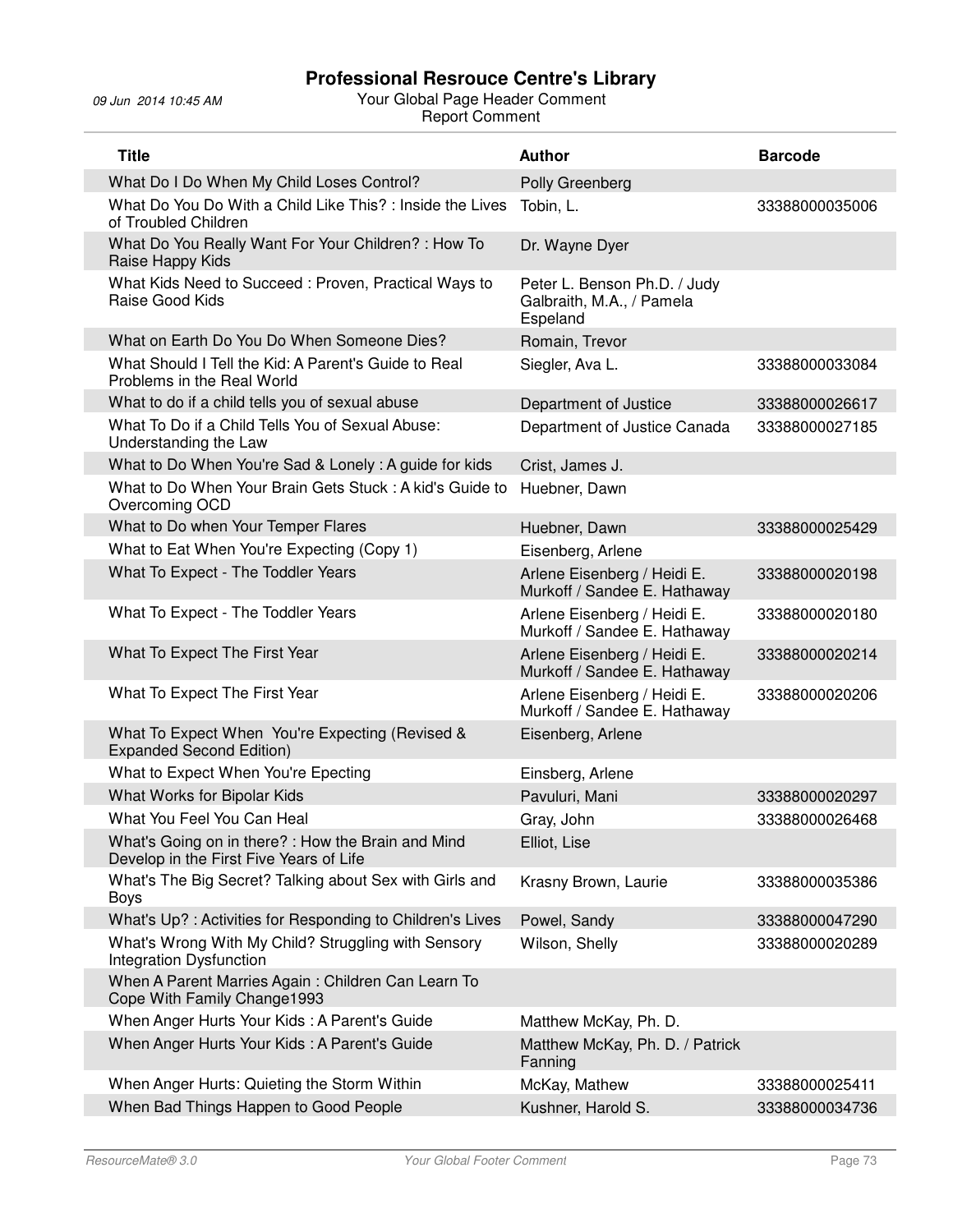| <b>Title</b>                                                                                                  | <b>Author</b>                                          | <b>Barcode</b> |
|---------------------------------------------------------------------------------------------------------------|--------------------------------------------------------|----------------|
| When I Care about Others                                                                                      | Speldman, Cornelia Maude /<br>Parkinson, Kathy         | 33388000010603 |
| When Love                                                                                                     |                                                        |                |
| When Love is Not Enough: A Guide to Parenting Children<br>with RAD-Reactive Attachment Disorder               | Nancy L. Thomas                                        |                |
| When Perfect Isn't Good Enough: Strategies for Coping<br>with Perfectionism                                   | Martin M. Antony, Ph.D., /<br>Richard P. Swinson, M.D. | 33388000049627 |
| When the Bough Breaks 2 Second                                                                                | Davis, Peter (Editor)                                  |                |
| When You and Your Mother Can't Be Friends                                                                     | Secunda, Victoria                                      | 33388000034959 |
| When You Don't Know Where to Turn: A Self-Diagnosing<br>Guide to Counseling and Therapy                       | Steven J. Bartlett, Ph.D                               | 33388000032383 |
| When You're Sick or in the Hospital : Healing Help for Kids                                                   | McGrath, Tom / Alley, R.W.                             | 33388000018184 |
| When Your Child Has An Eating Disorders                                                                       | Natenshon, Abigail                                     | 33388000032003 |
| When Your Child Has Been Molested                                                                             | Hagans, Kathryn B                                      | 33388000030361 |
| When Your Child Is Afraid                                                                                     | Schachter, Robert                                      | 33388000025569 |
| When Your Child is Cutting                                                                                    | McVey-Noble, Merry                                     | 33388000033761 |
| Where Do I Stand? : A child's legal guide to separation<br>and divorce                                        | lan Scott                                              | 33388000032276 |
| **Who Am I in the Lives of Children? : An introduction to<br>Early Childhood Education                        | Feeney, Stephanie / Moravcik,<br>Eva                   | 33388000047498 |
| Who Moved My Cheese?: An Amazing Way To Deal With<br>Change In Your Work And In Your Life                     | Johnson, Spencer.                                      | 33388000002972 |
| Who's Calling the Shots? : How to Respond Effectively to<br>Children's Fascination with War Play and War Toys | Nancy Carllson-Paige / Diane E.<br>Levin               |                |
| Who's Calling The Shots?: How to Respond Effectively to<br>Children's Fascination with War Play and War Toys  | Nancy Carllson-Paige / Diane E.<br>Levin               |                |
| Who, Me Lead a Group?                                                                                         | Jean Illsley Clarke                                    | 33388000025866 |
| The Whole Child: Custom Edition for Conestoga College                                                         | Hendrick, Joanne, 1928- /<br>Chandler, Karen           | 33388000007963 |
| Why Are the Casseroles Always Tuna?: A Loving Look At<br>the Lighter Side of Grief                            | Darcie D. Sims                                         |                |
| Why Do They Act That Way? : A Survival Guide to the<br>Adolescent Brain for You and Your Teen                 | David Walsh, Ph. D.                                    |                |
| Why Don't They Like Me?: Helping Your Child Make and<br>Keep Friends.                                         | Sheridan, Susan M.                                     |                |
| Why is Everybody Always Picking on Me: A guide to<br><b>Handling Bullies</b>                                  | Webster- Doyle, Terrence                               |                |
| Why Johnny Can't Concentrate: Coping with Attention<br><b>Deficit Problems</b>                                | Moss, Robert A. / Dunlap,<br>Helen Huff.               | 33388000028894 |
| Why Your Child Is Hyper-active                                                                                | Feingold, Ben. F.                                      | 33388000028621 |
| Why, Charlie Brown, Why?: A story About What Happens<br>When a Friend is Very III.                            | M.Schulz, Charles                                      | 33388000018176 |
| <b>Wildlife Gardening</b>                                                                                     | Cox, Martyn.                                           |                |
| Windows on Beginnin Schience - Light, Color, and<br>Shadows                                                   | Joan, Westley                                          | 33388000032615 |
| Windows on Beginning Science - Water and Ice                                                                  | Joan, Westley                                          | 33388000029561 |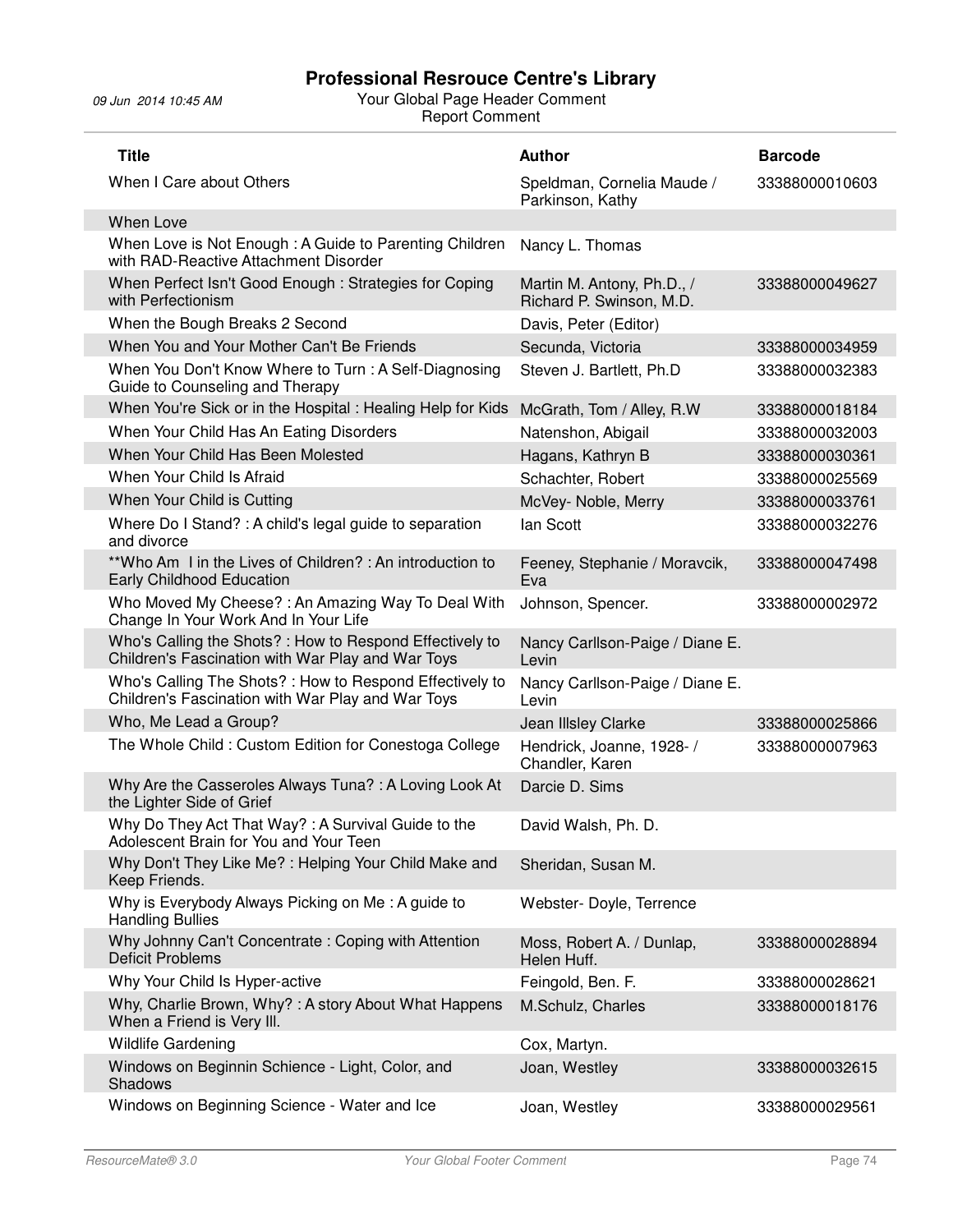| <b>Title</b>                                                                                          | <b>Author</b>                  | <b>Barcode</b> |
|-------------------------------------------------------------------------------------------------------|--------------------------------|----------------|
| Windows on Beginning Science- Insects and Other<br>Crawlers                                           | Joan, Westley                  | 33388000033092 |
| Windows on Beginning Science- Management Guide                                                        | Brummett, Micaelia Rondolph    | 33388000032201 |
| Windows on Beginning Science- Rocks, Sand and Soil                                                    | Joan, Westley                  | 33388000033100 |
| Winning Cooperation from Your Child!                                                                  | Wenning, Kenneth               | 33388000035105 |
| Winning your Battle with STRESS : How to Take Charge                                                  | Rainham, David C.              | 33388000030205 |
| Without Spanking or Spoiling: A Practical Approach to<br><b>Toddler and Preschool Guidance Second</b> | Crary, Elizabeth               | 33388000025585 |
| Women Who Run With the Wolves Pinkola Estes,<br>Clarissa                                              |                                | 33388000032490 |
| Wonderful Ways To Love A Child                                                                        | Ford, Judy                     |                |
| Wonderplay- Infants, Toddlers & Preschoolers                                                          | ReiTzes, Fretta                | 33388000026278 |
| Words Can Hurt You: Beginning A Program Of Anti-Bias<br>Education                                     | Barbara J. Thomson             | 33388000035535 |
| Workbook Essentials: Planning and Presenting Dynamic<br>Workshops                                     | Paula Jorde Bloom              | 33388000027367 |
| Working in the Reggio Way: A Beginner's Guide for<br><b>American Teachers</b>                         | Julianne P. Wurm               | 33388000026492 |
| Working With Children from Violent Homes: Ideas and<br><b>Techniques</b>                              | Davis, Diane                   | 33388000027201 |
| Working with Children of Alcoholics: The Practioner's<br>Handbook                                     | Robinson, Bryan E.             | 33388000031765 |
| Working with Families 5th Ed.                                                                         | Shimoni, Rena / Baxter, Joanne | 33388000007666 |
| Working with Families Fourth Edition                                                                  | Shimoni, Rena / Baxter, Joanne |                |
| Working With Families: Perspectives For Early Childhood<br><b>Professionals Third Edition</b>         |                                | 33388000002154 |
| Working with Families of the Poor                                                                     | Minuchin, Patricia             | 33388000032599 |
| Working with Groups on Family Issues: Structured<br><b>Exercises for Exploring</b>                    | Sandy Stewart Christian, MSW,  |                |
| Working With Parents: Dolores Curran's Guide to<br><b>Successful Parent Groups</b>                    | Dolores Curran                 | 33388000020842 |
| Working with Traumatized Children                                                                     | Brohl, Kathyrn                 | 33388000048876 |
| Working with Young Children 7th Edition                                                               | Judy Herr                      | 33388000030544 |
| Worried No More: Help and Hope for Anxious Children<br><b>Second Edition</b>                          | Aureen Pinto Wagner, Ph.D.     | 33388000029975 |
| Writing in Preschool; Learning to Orchestrate Meaning and Schickendanz, Judith<br>Marks               |                                | 33388000027938 |
| Year 'Round Activities for Two-Year-Old Children                                                      | Coletta, Anthony               | 33388000033662 |
| Yoga In Your School: Exercises for Classroom, Gym and<br>Playground                                   | Asencia, Teressa               | 33388000011403 |
| You & Your A.D.D. Child                                                                               | Warren, Paul / Copehart, Jody  | 33388000028530 |
| You and Your Body- Book A                                                                             | American Health Foundation     | 33388000033159 |
| You and Your Body- Book B                                                                             | American Health Foundation     | 33388000032995 |
| You Are Your Child's First Teacher                                                                    | Rahima Baldwin                 |                |
| You Can Be Happy No Matter What Five Principles for<br>keeping Life in Perspective                    | Carlson, Richard, 1961-2006.   | 33388000024992 |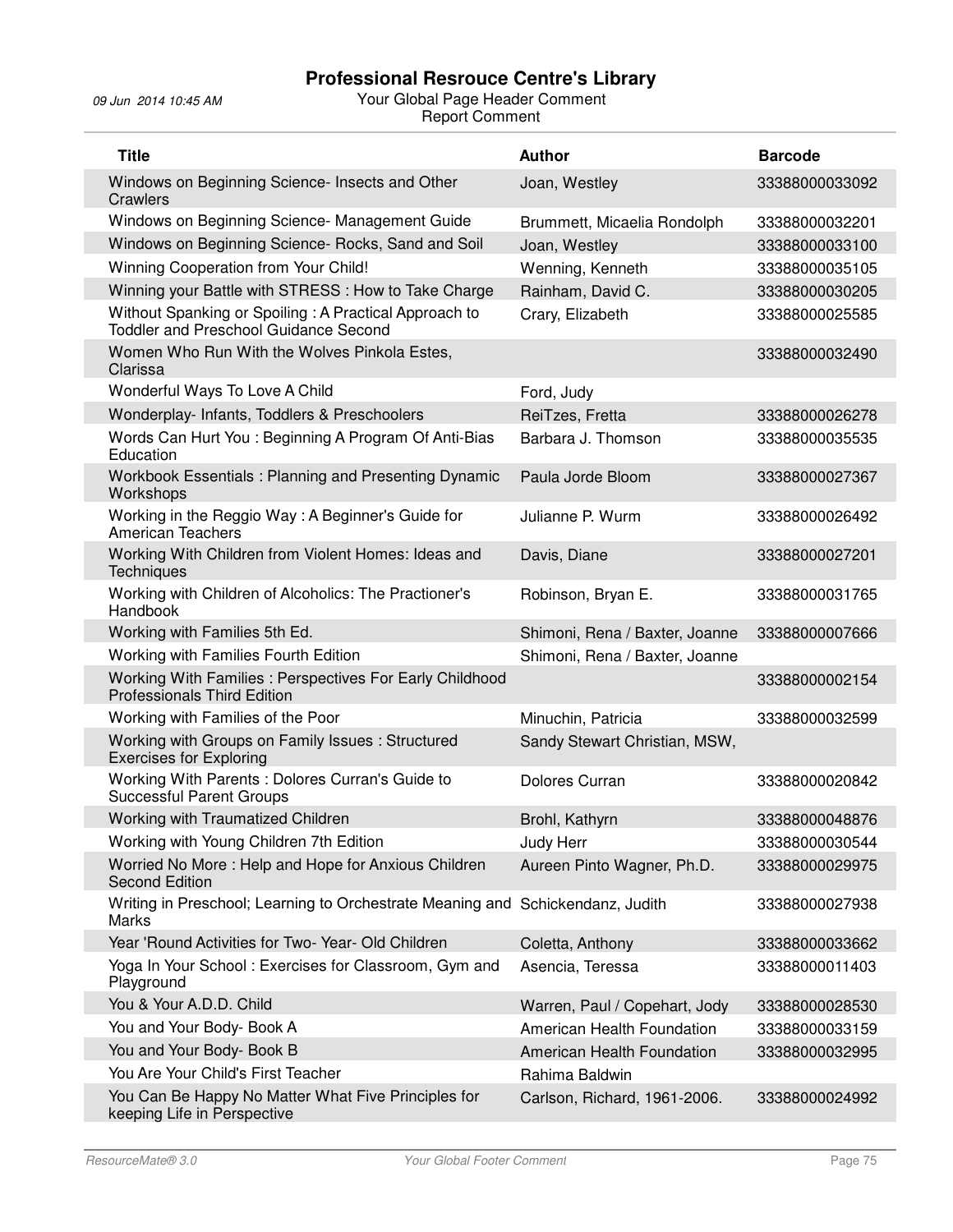| <b>Title</b>                                                                                                   | <b>Author</b>                                                   | <b>Barcode</b> |
|----------------------------------------------------------------------------------------------------------------|-----------------------------------------------------------------|----------------|
| You Can't Say: You Can't Play                                                                                  | Paley, Vivian Gussin                                            | 33388000027417 |
| You Decide About Coping With Divorce                                                                           | Larry Shapiro. Ph.D.                                            | 33388000032326 |
| You Decide About Dealing With Fears                                                                            | Larry Shapiro. Ph.D.                                            | 33388000012856 |
| You Decide About Handling Frustration                                                                          | Shapiro, Lawrence                                               | 33388000033886 |
| You Decide About Handling Your Anger                                                                           | Karen Schader                                                   | 33388000049429 |
| You Decide About Teaching & Bullying                                                                           | Shapiro, Larry                                                  | 33388000020123 |
| You Know Your Child Is Gifted When: A Beginner's<br>Guide to Life On The Bright Side                           | Judy Galbraith, M.A.,                                           | 33388000032821 |
| You Make The Difference in Helping Your Child Learn                                                            | Ayala Manolson / Barbara Ward<br>/ Nancy Dodington              |                |
| You Mean I Don't Have to Feel This Way? New Help for<br>Depression, Anxiety and Addiction                      | Dowling, Colette                                                | 33388000033720 |
| The Young Child And Mathematics (NAEYC; #167) 2nd<br>ed.                                                       | Copley, Juanita V., 1951-                                       | 33388000000794 |
| The Young Child And The Environment : Issues Related<br>To Health, Nutrition, Safety, And Physical Activity    | Sayre, Nancy E., 1943- /<br>Gallagher, Jere Dee.                | 33388000000810 |
| The Young Child: Development from prebirth through age<br>eight 5th                                            | Puckett, Margaret B. / Black,<br>Janet K. / Wittmer, Donna S.   | 33388000011809 |
| Young Children and Picture books Second Edition                                                                | Jalongo, Mary Renck. /<br>Bredekamp, Sue.                       | 33388000026484 |
| Young Children and Trauma; Intervention and Atreatment                                                         | Osofsky, Joy                                                    | 33388000048892 |
| Young Children With Special Needs: An Introduction To<br>Early Childhood Special Education                     | Gargiulo, Richard M. / Kilgo,<br>Jennifer Lynn.                 | 33388000001495 |
| Young Investigators : The Project Approach In The Early<br><b>Years Second Edition</b>                         | Judy Harris Helm / Lilian Katz                                  | 33388000030833 |
| ** Young Investigators : The Project Approach In The Early<br>Years (Early Childhood Education Series) 2nd ed. | Helm, Judy Harris. / Katz, Lilian<br>G. (Lilian Gonshaw), 1932- | 33388000006494 |
| Your Anxious Child: Raising a Healthy Child in a<br>Frightening World Second Edition                           | Mary Ann Shaw                                                   |                |
| Your Baby & Child: From Birth To Age Five                                                                      | Penelope Leach                                                  | 33388000020222 |
| Your Baby's First Year: Teens Parenting                                                                        | Jeanne Warren Lindsay                                           | 33388000020016 |
| Your Child At Play: Three to Five Years: Coversations,<br>Creativity, And Learning Letters, Words And Numbers  | Segal, Marilyn / Adcock, Don                                    |                |
| Your Child At Play: Two to Three Years                                                                         | Segal, Marilyn                                                  | 33388000028324 |
| Your Child At Play: Two To Three Years: Growing Up,<br>Languag, And Imagination                                | Segal, Marilyn / Adcock, Don                                    | 33388000028506 |
| Your Child's Best Shot- A Parent's Guide to Vaccination                                                        | <b>Cdn. Paediatric Society</b>                                  |                |
| Your Child's Health                                                                                            | Schmitt, Barton D.                                              | 33388000031831 |
| Your Child's Self Esteem                                                                                       | Corkille, Dorothy                                               | 33388000034058 |
| Your Child's Symptoms: A Parent's Guide to<br><b>Understanding Pediatric Meicine</b>                           | Taubman, Bruce                                                  |                |
| Your College Experience Strategies For Success-<br><b>Expanded Workbook Edition</b>                            |                                                                 | 33388000007583 |
| Your Defiant Child: 8 Steps To Better Behavior                                                                 | Russell A. Barkley, Ph.D. /<br>Christine M. Benton              | 33388000029173 |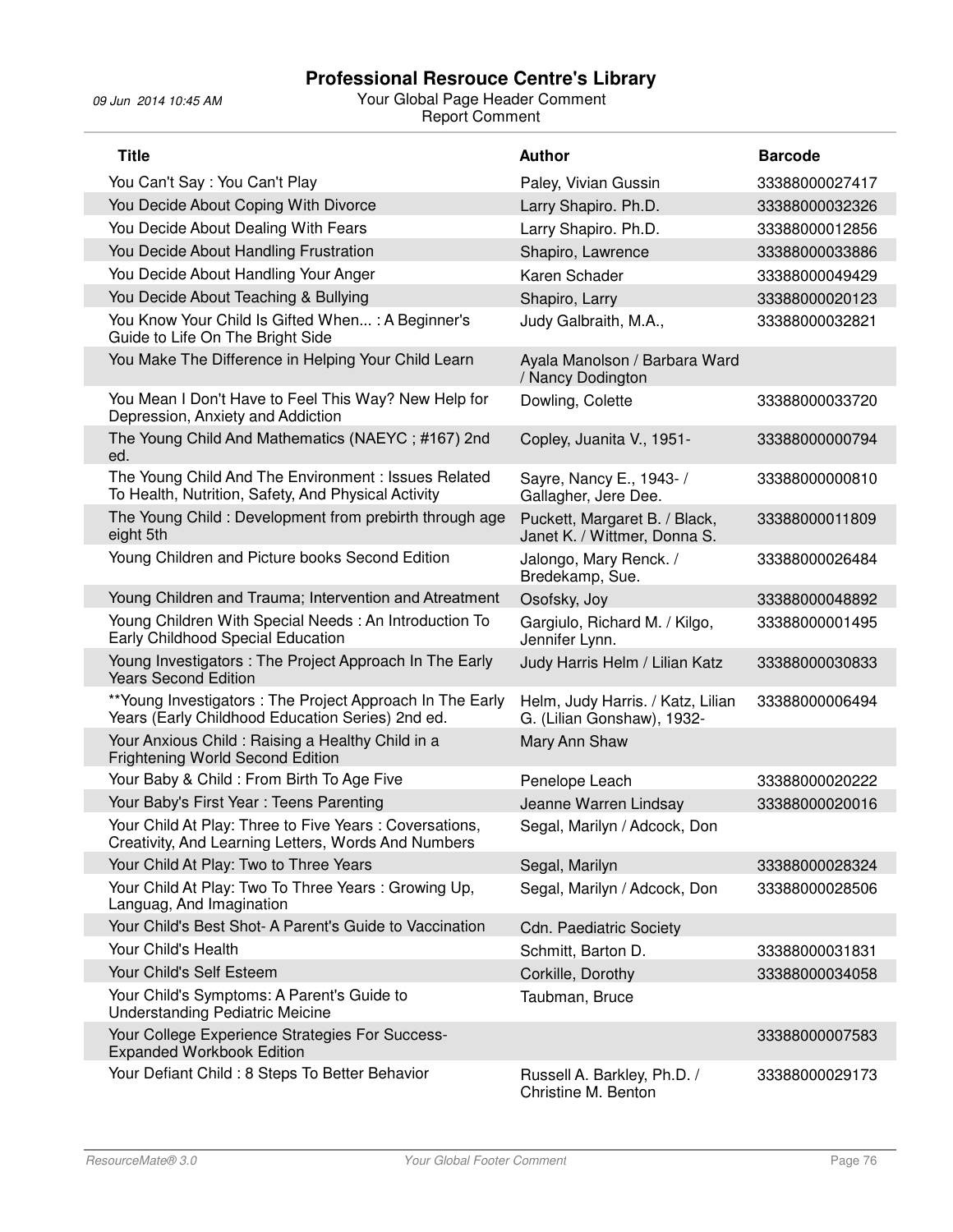| <b>Title</b>                                                  | <b>Author</b>                                                             | <b>Barcode</b> |
|---------------------------------------------------------------|---------------------------------------------------------------------------|----------------|
| Your Five-Year-Old Sunny And Serene                           | Louise Bates Ames, Ph.D. /<br>Frances L. Ilg, M.D.                        |                |
| Your Four-Year-Old: Wild and Wonderful                        | Louise Bates Ames, Ph.D. /<br>Frances L. Ilg, M.D.                        |                |
| Your Guide To A Happier Family                                | Adele Faber / Elaine Mazlish                                              |                |
| Your One-Year-Old: The Fun-Loving Fussy 12 to 24<br>Month Old | Louise Bates Ames, Ph.D. /<br>Frances L. Ilg, M.D. / Carol<br>Chase Haber |                |
| Your Three-Year-Old: Friend or Enemy                          | Louise Bates Ames, Ph.D. /<br>Frances L. Ilg, M.D.                        |                |
| Your Two-Year-Old: Terrible or Tender                         | Louise Bates Ames, Ph.D. /<br>Frances L. Ilg, M.D.                        |                |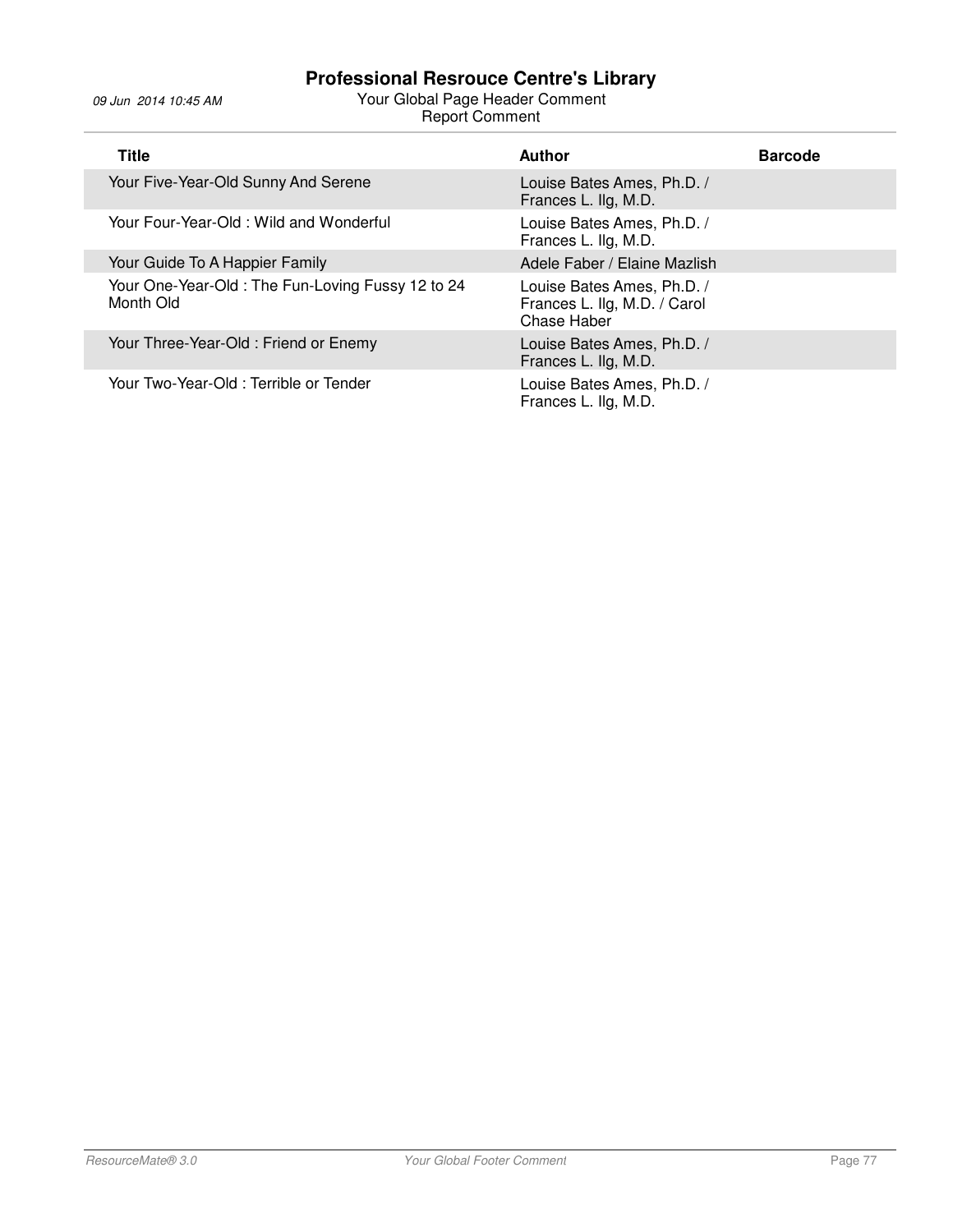| <b>Title</b>                                                                                             | Author                                            | <b>Barcode</b> |
|----------------------------------------------------------------------------------------------------------|---------------------------------------------------|----------------|
| <b>Resource Type: Bound Article</b>                                                                      |                                                   |                |
| A Handbook for Parents of Preschool Blind Children                                                       | Department of Special<br>Education                |                |
| Brain Research And Curriculum: Perspectives on<br>Intelligence and Learning                              | Colbert, Judith                                   | 33388000033514 |
| <b>FASD Strategies not Solutions</b>                                                                     |                                                   | 33388000027839 |
| Measure of Success: The Educator In Practice                                                             | Elliott, Barbara, M. Ed.                          | 33388000049924 |
| Reach To Teach: Educating Elementary and Middle<br>School Children with Fetal Alcohol Spectrum Disorders | Department of Health and<br><b>Human Services</b> | 33388000028019 |
| Songs & Fingerplays                                                                                      | YMCA-YWCA staff members                           | 33388000026559 |
| Songs & Fingerplays (Copy 2)                                                                             | YMCA-YWCA staff members                           | 33388000026567 |
| Speech Development And Program Ideas                                                                     | <b>Developmental Services Access</b><br>Centre    | 33388000049874 |
| Strategies and Information for Ontario Families and Care<br>Providers: Teen Issues, Adult Issues         | Autism Society of Ontario                         | 33388000027813 |
| Toilet Training 0-553-34070-0                                                                            |                                                   |                |
| What Early Childhood Educators Need to Know about<br>Fetal Alcohol Spectrum Disorder (FASD)              | <b>Healthy Child Manitoba</b>                     | 33388000049825 |
|                                                                                                          |                                                   |                |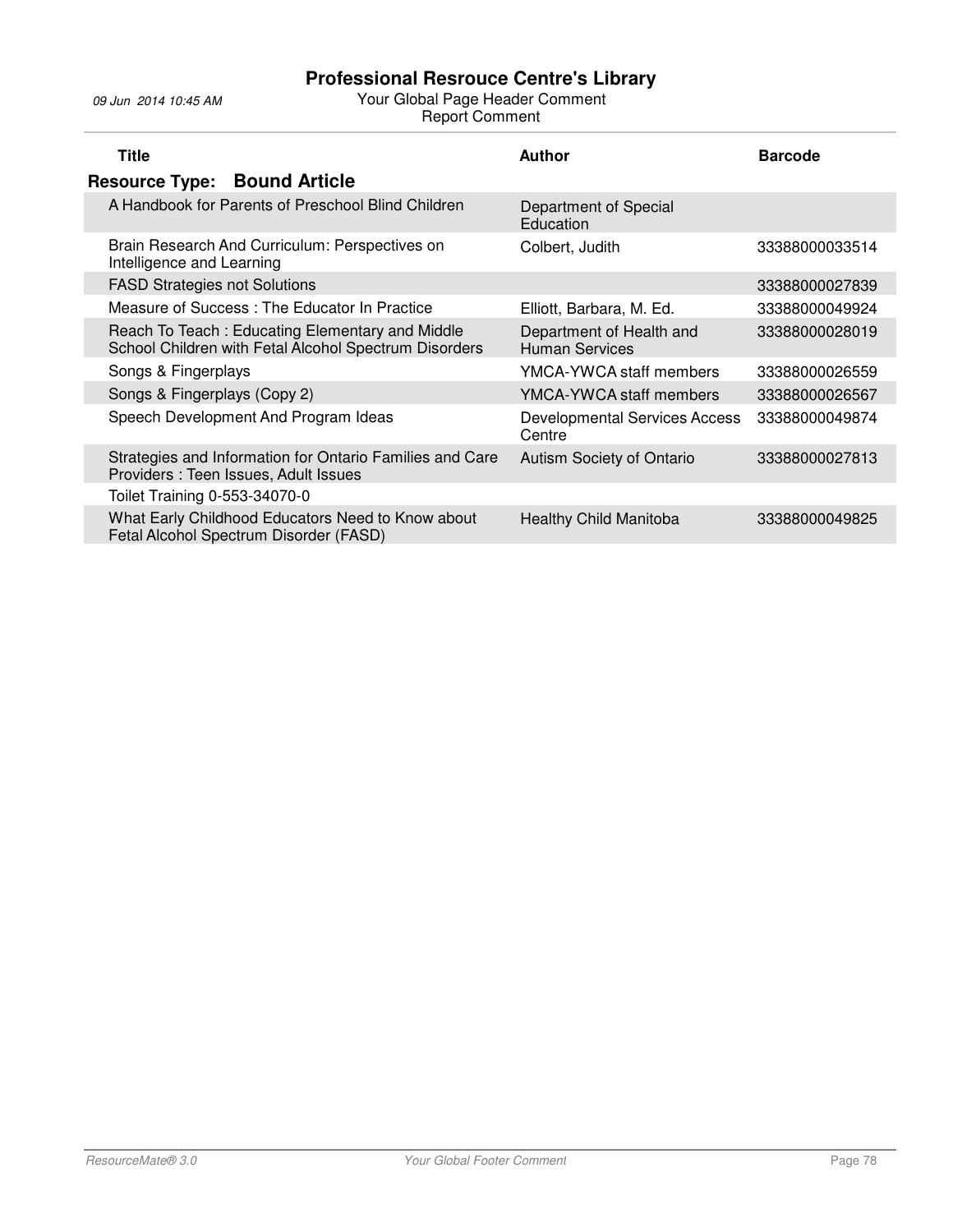| <b>Title</b>                                                                                             | <b>Author</b>                                  | <b>Barcode</b> |
|----------------------------------------------------------------------------------------------------------|------------------------------------------------|----------------|
| <b>Resource Type: CD-ROM</b>                                                                             |                                                |                |
| Child Care In Action: School Age                                                                         | Hoffman, Sara McCormack.                       | 33338333880008 |
| Child Care In Action Infants & Toddlers [electronic<br>Resource] Sara McCormack Hoffman.                 | Hoffman, Sara McCormack.                       | 33388000002600 |
| Child Care In Action Preschool [electronic Resource] Sara<br>McCormack Hoffman.                          | Hoffman, Sara McCormack. /<br>Delmar Learning. | 33388000002592 |
| A Community Fit for Children: A focus on young children<br>in Waterloo Region 2nd Ed.                    |                                                | 33388000002584 |
| Giving Children More Languages: Study Examples for<br>Early Childhood Programs                           | <b>Harvest Resources</b>                       | 33388000002535 |
| I'm Not Bad, I'm Just Mad                                                                                | Shapiro, Lawrence                              | 33388000013037 |
| Leave No Child Inside: Outdoor ECE Program<br>Environments                                               |                                                | 33388000002543 |
| Right from the Start : A guide to hiring, orienting $\&$<br>supporting teachers for reflective practices |                                                | 33388000009035 |
| A Study of Early Childhood Program Environments: A<br>study guide for Early Childhood Educators          |                                                | 33388000002550 |
| Visionary Infant and Toddler Program Environments: A<br>study guide for Early Childhood Educator         |                                                | 33388000002568 |
|                                                                                                          |                                                |                |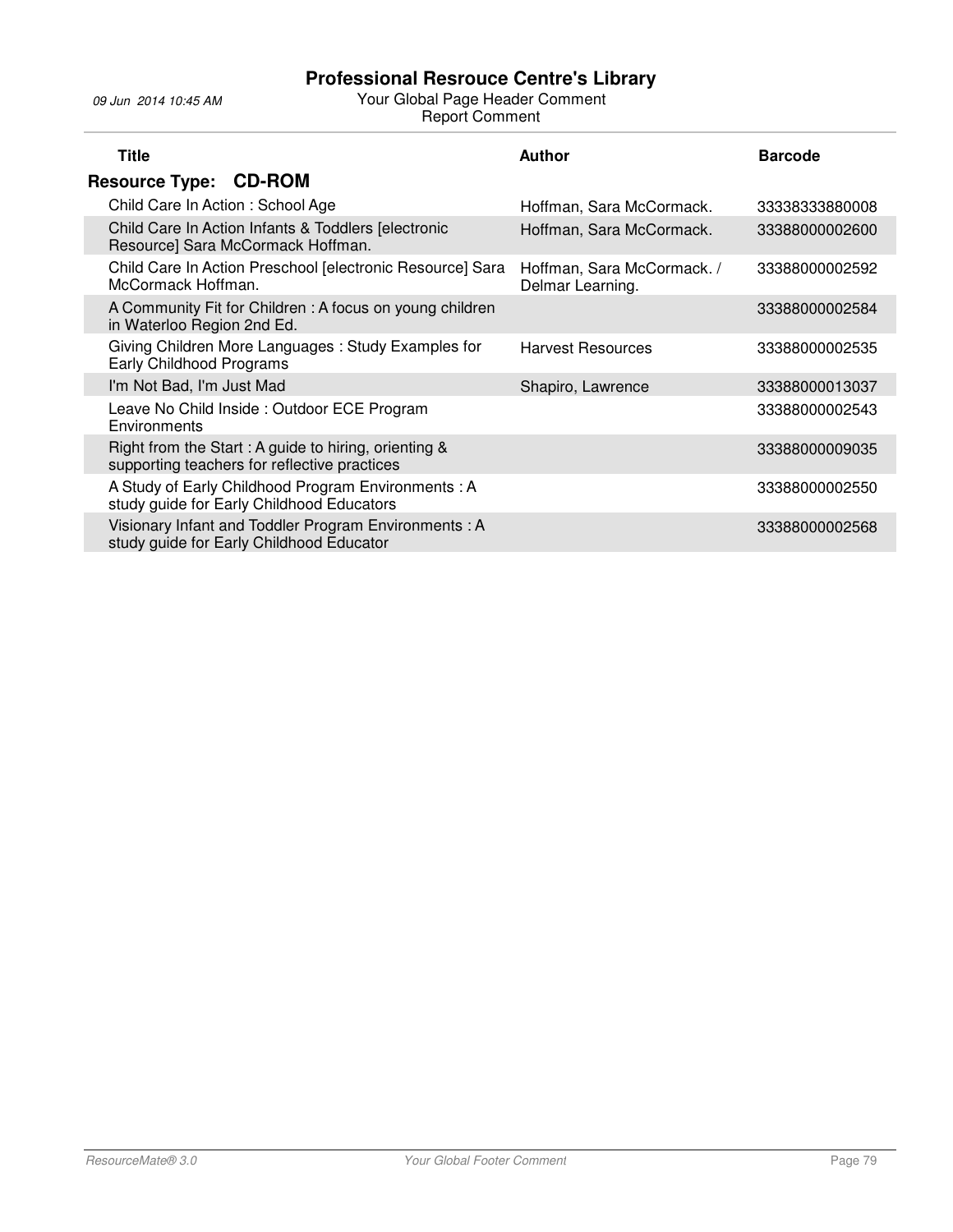| <b>Title</b>                                                                                | <b>Author</b>                                     | <b>Barcode</b> |
|---------------------------------------------------------------------------------------------|---------------------------------------------------|----------------|
| <b>Resource Type: Children's Book</b>                                                       |                                                   |                |
| Fire Station, The (Copy 1)                                                                  | Munsch, Robert / Martchenko,<br>Michael           | 33388000014357 |
| Fire Station, The (Copy 2)                                                                  | Munsch, Robert / Martchenko,<br>Michael           | 33388000014365 |
| The Kindness Curriculum - Introducing Young Children To<br>Loving Values                    | Rice, Judith Anne                                 |                |
| "I Wish I Hold Your Hand" : A child's guide to grief and<br>loss                            | Dr. Pat Palmer                                    | 33388000016600 |
| "What Am I Doing In A Step-Family: How two families can<br>be better than one.              | Clair Berman                                      | 33388000017228 |
| "What Am I Doing In A Step-Family?" : How two families<br>can be better than one.           | Clair Berman                                      | 33388000016949 |
| "Where Did I Come From?": The facts of life without any<br>nonsense and with illustrations. | Peter Mayle                                       | 33388000016931 |
| 1, 2, 3 To The Zoo                                                                          | <b>Eric Carle</b>                                 | 33388000018101 |
| 1, 2, 3 To The Zoo: A Counting Book 1st board book ed.                                      | Carle, Eric.                                      |                |
| 1-10 Counting Book                                                                          | John Patience                                     | 33388000018598 |
| 1000 Facts About People                                                                     | Dee Turner                                        |                |
| 1000 Facts About Space                                                                      | Pam Beasant                                       | 33388000021030 |
| 1000 Facts About The Earth                                                                  | Moira Butterfield                                 | 33388000021022 |
| 100th Day Worries                                                                           | <b>Margery Cuyler</b>                             | 33388000016782 |
| 175 Science Experiments To Amuse And Amaze Your<br>Friends                                  | <b>Brenda Walpole</b>                             |                |
| 26 Big Things Small Hands Do                                                                | <b>Coleen Paratore</b>                            |                |
| 26 Big Things Small Hands Do                                                                | Paratore, Coleen                                  | 33388000018655 |
| 474 Science Activities for young children                                                   | Moira D. Green                                    | 33388000028027 |
| 50 Below Zero                                                                               | Munsch, Robert / Martchenko,<br>Michael           | 33388000014324 |
| 50 Below Zero                                                                               | Munsch, Robert N., 1945-/<br>Martchenko, Michael. |                |
| A Baby Sister for Herry                                                                     | <b>Emily Perl Kingsley</b>                        | 33388000017129 |
| A Bad, Bad Day                                                                              | Hall, Kirsten                                     | 33388000006106 |
| A Big Fat Enormous Lie                                                                      | Weinman Sharmat, Marjorie /<br>McPhail, David     | 33388000015479 |
| A Book of Hugs                                                                              | Ross, Dave                                        | 33388000013771 |
| A Boy and a Bear: The Children's Relaxation Book                                            | Lite, Lori / Harington, M.                        | 33388000019794 |
| A Boy and a Turtle: A Children's Relaxation Story                                           | Lori Lite                                         | 33388000019760 |
| A Chance To Shine                                                                           | Steve Seskin / Allen Shamblin                     | 33388000030346 |
| A Child's First Book About Play Therapy                                                     | Nemiroff, Marc A.                                 | 33388000015545 |
| A child's Treasury of Nursery Rhymes (Copy 1)                                               | Macdonald Denton, Kady                            |                |
| A Child's Treasury of Nursery Rhymes (Copy 2)                                               | Macdonald Denton, Kady                            |                |
| A Difficult Day                                                                             | Eugenie Fernandes                                 | 33388000015115 |
| A Four-Tongued Alphabet                                                                     | Brown, Ruth                                       | 33388000018671 |
| A Four-tongued Alphabet                                                                     | Ruth Brown                                        |                |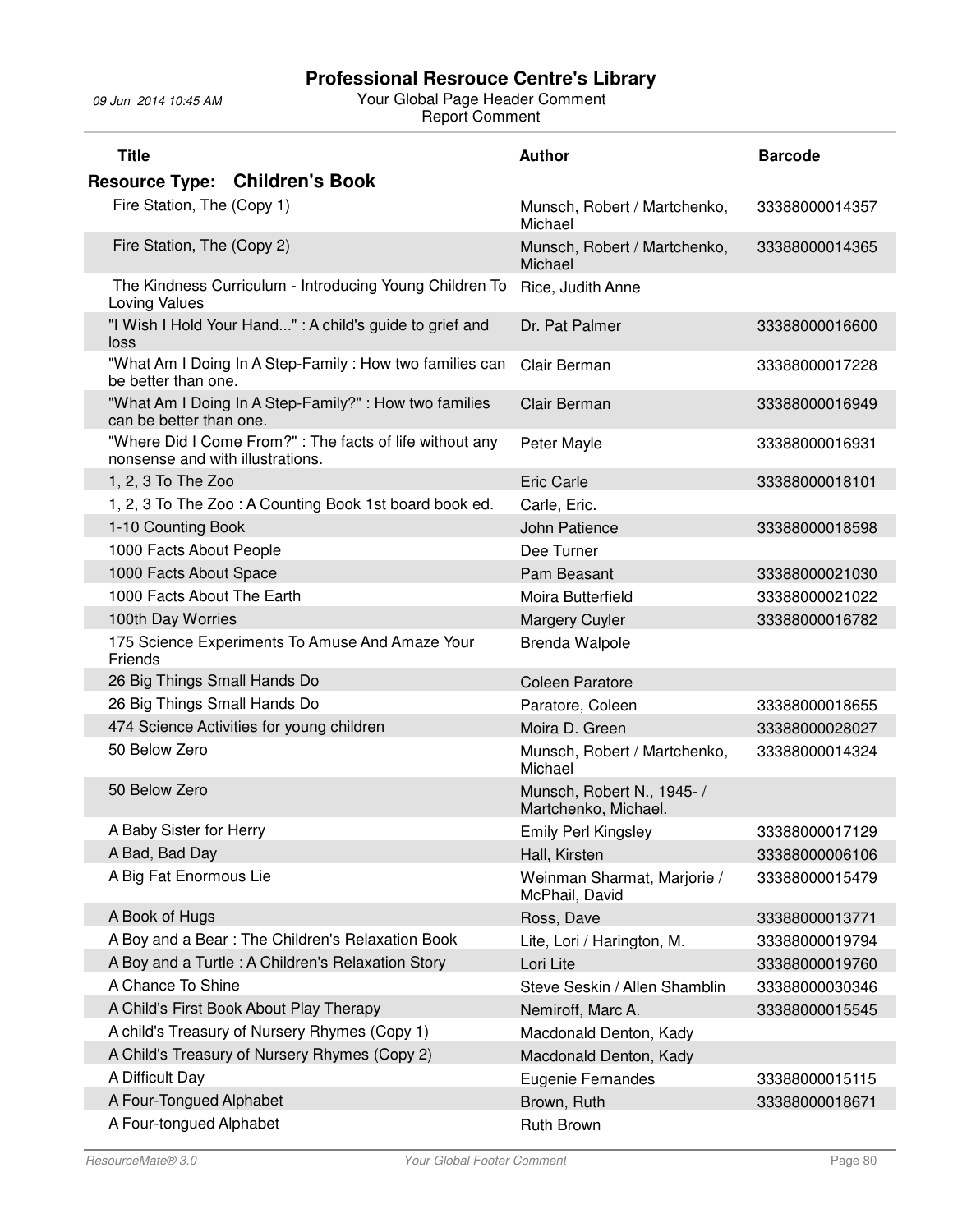| <b>Title</b>                                                   | <b>Author</b>                          | <b>Barcode</b> |
|----------------------------------------------------------------|----------------------------------------|----------------|
| A Funeral For Whiskers: Understanding Death                    | Dr. Lawrence Balter                    | 33388000016394 |
| A Gift For Gita                                                | Rachna Gilmore                         |                |
| A Gift For Gita                                                | Rachna Gilmore                         |                |
| A House Is a House for Me                                      | Betty Ann Hoberman                     |                |
| A House Is a House for Me                                      | Mary Ann Hoberman                      |                |
| A is for aaargh! (Copy 1)                                      | Rodgers, Frank                         |                |
| A is for aaargh! (Copy 2)                                      | Rodgers, Frank                         |                |
| A Kid's View of Trauma                                         | Patricia D. Wilcox, LCSW               |                |
| A Kid's View of Trauma                                         | Patricia D. Wilcox, LCSW               |                |
| A Koala for Katie: An Adoption Story                           | Jonathan London                        | 33388000017251 |
| A Letter to Amy                                                | Keats, Ezra Jack                       | 33388000017533 |
| A Mother For Choco                                             | Keiko Kasza                            | 33388000017293 |
| A New Person in My Class                                       | Parker, David                          |                |
| A Pocket Full of Kisses                                        | Audrey Penn                            | 33388000015339 |
| A Prairie Alphabet                                             | Yvette Moore / Jo Bannatyne-<br>Cugnet | 33388000017459 |
| A Screaming Kind of Day                                        | Rachna Gilmore                         |                |
| A Screaming Kind of Day                                        | Rachna Gilmore                         |                |
| A Screaming Kind of Day                                        | Rachna Gilmore                         |                |
| A Screaming Kind of Day                                        | Rachna Gilmore                         |                |
| A Screaming Kind of Day                                        | Rachna Gilmore                         |                |
| A Tale Worth Telling                                           | Grossman, Linda Sky                    | 33388000014696 |
| A Terrible Thing Happened                                      | Margaret M. Holmes                     |                |
| A Terrible Thing Happened                                      | Margaret M. Holmes                     |                |
| A Very Special Critter                                         | Gina Mayer / Mercer Mayer              |                |
| Aaron Goes to the Shelter                                      | Nasta, Phyllis                         | 33388000013227 |
| Aaron's Awful Allergies (Copy 1)                               | Harrison, Troon / Fernades,<br>Eugenie | 33388000028266 |
| Aaron's Awful Allergies (Copy 2)                               | Harrison, Troon / Fernades,<br>Eugenie | 33388000030593 |
| ABC: An Amazing Alphabet Book!                                 | Dr. Seuss Enterprises                  |                |
| ABC Feelings: A Coloring/Learning Book                         | Alexandra Delis-Abrams, Ph.D           | 33388000016790 |
| The ABCs of Yoga for Kids                                      | Teresa Anne Power / Kathleen<br>Rietz  | 33388000004549 |
| Accept and Value Each Person                                   | Cheri J. Meiners, M. Ed.               |                |
| Adam And The Magic Marble                                      | Buehrens, Adam                         | 33388000014704 |
| <b>Adoption Is For Always</b>                                  | Linda Walvoord Girard                  | 33388000017160 |
| Air Mail to the Moon                                           | Birdseye, Tom / Gammel,<br>Stephen     | 33388000014027 |
| Alexander and the Terrible, Horrible, No Good, Very Bad<br>Day | Viorst, Judith                         | 33388000009753 |
| Alfie Gets in First                                            | Hughes, Shirley                        | 33388000014670 |
| Alfie Gets in First                                            | Hughes, Shirley                        |                |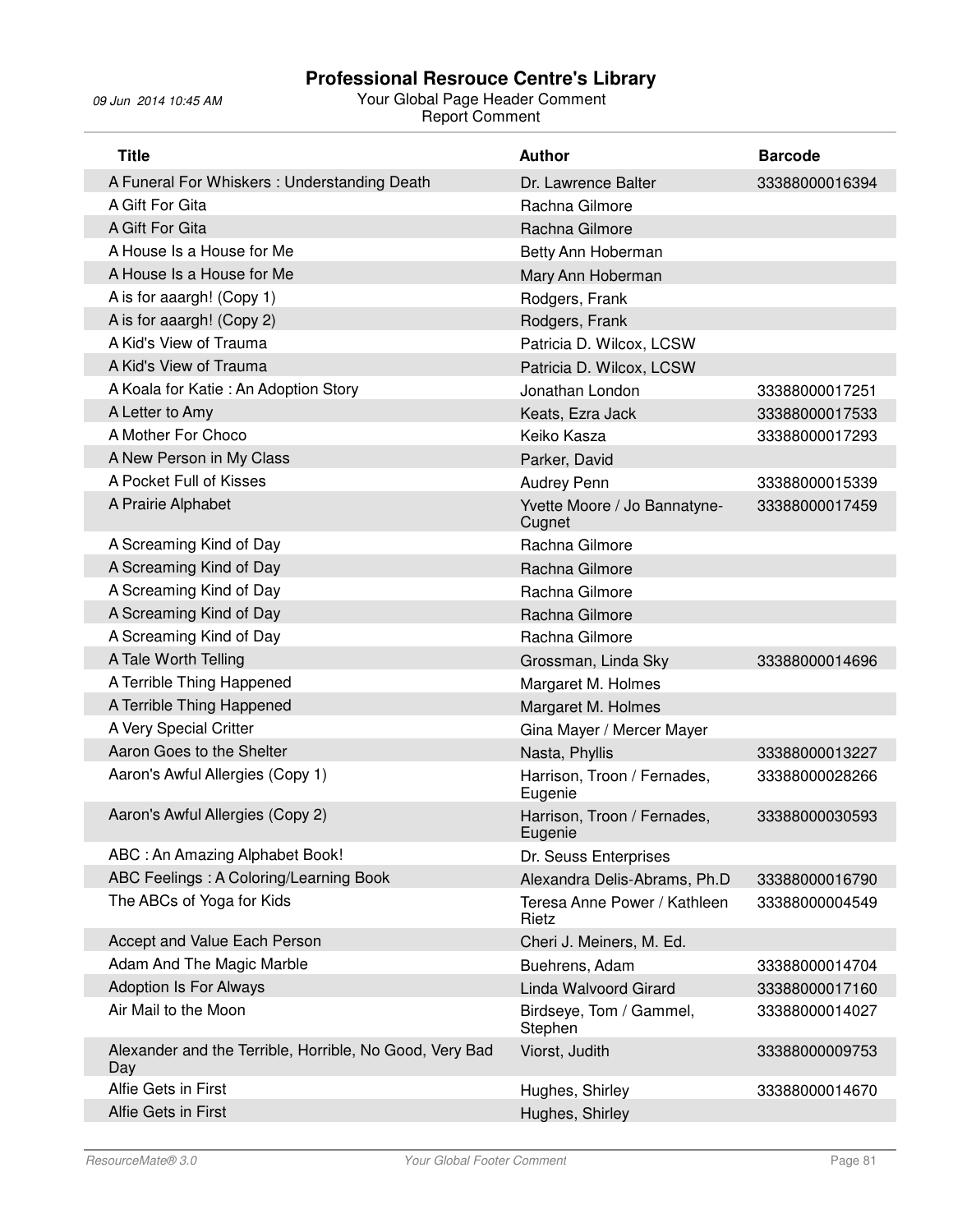| <b>Title</b>                                                                                                            | <b>Author</b>                                                               | <b>Barcode</b> |
|-------------------------------------------------------------------------------------------------------------------------|-----------------------------------------------------------------------------|----------------|
| Alfie Gets in First                                                                                                     | Hughes, Shirley                                                             |                |
| Aliki Communication : is telling and listening                                                                          | <b>Judith Finestone</b>                                                     | 33388000015503 |
| All About Adoption : How Families Are Made & How Kids<br>Feel About It                                                  | Marc Nemiroff / Jane<br>Annunziata                                          | 33388000017194 |
| <b>All About Alice</b>                                                                                                  | Dale, Penny                                                                 | 33388000014100 |
| All About Cars                                                                                                          | <b>Richard Scarry</b>                                                       | 33388000017392 |
| All About Epilepsy: Me and my world                                                                                     | Kathy Ahern                                                                 | 33388000017913 |
| All By Myself                                                                                                           | Mercer Mayer                                                                |                |
| All By Myself                                                                                                           | Mercer Mayer                                                                |                |
| All Families Are Special                                                                                                | Norma Simon                                                                 | 33388000016337 |
| All the Colors of the Earth                                                                                             | Sheila Hamanaka                                                             | 33388000014787 |
| All Together                                                                                                            | Ruth Fahlman / May Henderson                                                |                |
| All Together                                                                                                            | Ruth Fahlman / May Henderson                                                |                |
| Allexander and the Terrible, Horrible, No Good, Very Bad<br>Day                                                         | <b>Judith Viorst</b>                                                        | 33388000016162 |
| <b>Allie's Basketball Dream</b>                                                                                         | Baker, Alan. / Darryl Ligasan                                               | 33388000014795 |
| Allons à la cabane à sucre! : D'où vient le sirop d'érable?                                                             | Faulkner, Megan / Randall,<br>Wally                                         | 33388000001214 |
| An Alphabet Of Animal Signs                                                                                             |                                                                             |                |
| Alphabet Rescue: Big Book                                                                                               | Wood, Audrey. / Wood, Bruce<br>Robert, ill.                                 | 33388000000687 |
| <b>Alphabet Soup</b>                                                                                                    | Banks, Kate                                                                 | 33388000018663 |
| Alphabet Soup                                                                                                           | <b>Kate Banks</b>                                                           |                |
| Alxendar, Who's Not (Do you hear me? I mean it!) Going<br>To Move                                                       | Viorst, Judith                                                              | 33388000013300 |
| Amazing Buildings: See inside great buildings of the<br>workd - from castles and cathedrals to palaces and<br>monuments | Philip Wilkinson                                                            | 33388000020735 |
| <b>Amazing Grace</b>                                                                                                    |                                                                             | 33388000001834 |
| And Tango Makes Three                                                                                                   | Justin Richardson / Peter<br>Parnell                                        | 33388000016345 |
| And Tango Makes Three 1st ed.                                                                                           | Richardson, Justin, 1963- /<br>Parnell, Peter. / Cole, Henry,<br>1955- ill. |                |
| And to Think That We thought that We'd Never Be Friends                                                                 | Mary Ann Hoberman                                                           |                |
| And to Think That We Thought That We'd Never Be<br>Friends                                                              | Mary Ann Hoberman                                                           |                |
| And You Can Come Too                                                                                                    | Ohi, Ruth                                                                   | 33388000019463 |
| Andre's Angry Words                                                                                                     | Dorothea Lachner                                                            | 33388000015719 |
| Angela's Airplane (Munsch For Kids Series. Annikins.)                                                                   | Munsch, Robert N., 1945-                                                    |                |
| Angry Arthur                                                                                                            | Hiawyn Oram                                                                 | 33388000015107 |
| <b>Animal Action ABC</b>                                                                                                | Sheehan, Nancy                                                              | 33388000019018 |
| Animalia                                                                                                                | Base, Graeme.                                                               |                |
| Animaux                                                                                                                 |                                                                             | 33388000035295 |
| <b>Anno's Counting Book</b>                                                                                             | Thomas Y. Crowell Co.                                                       | 33388000018390 |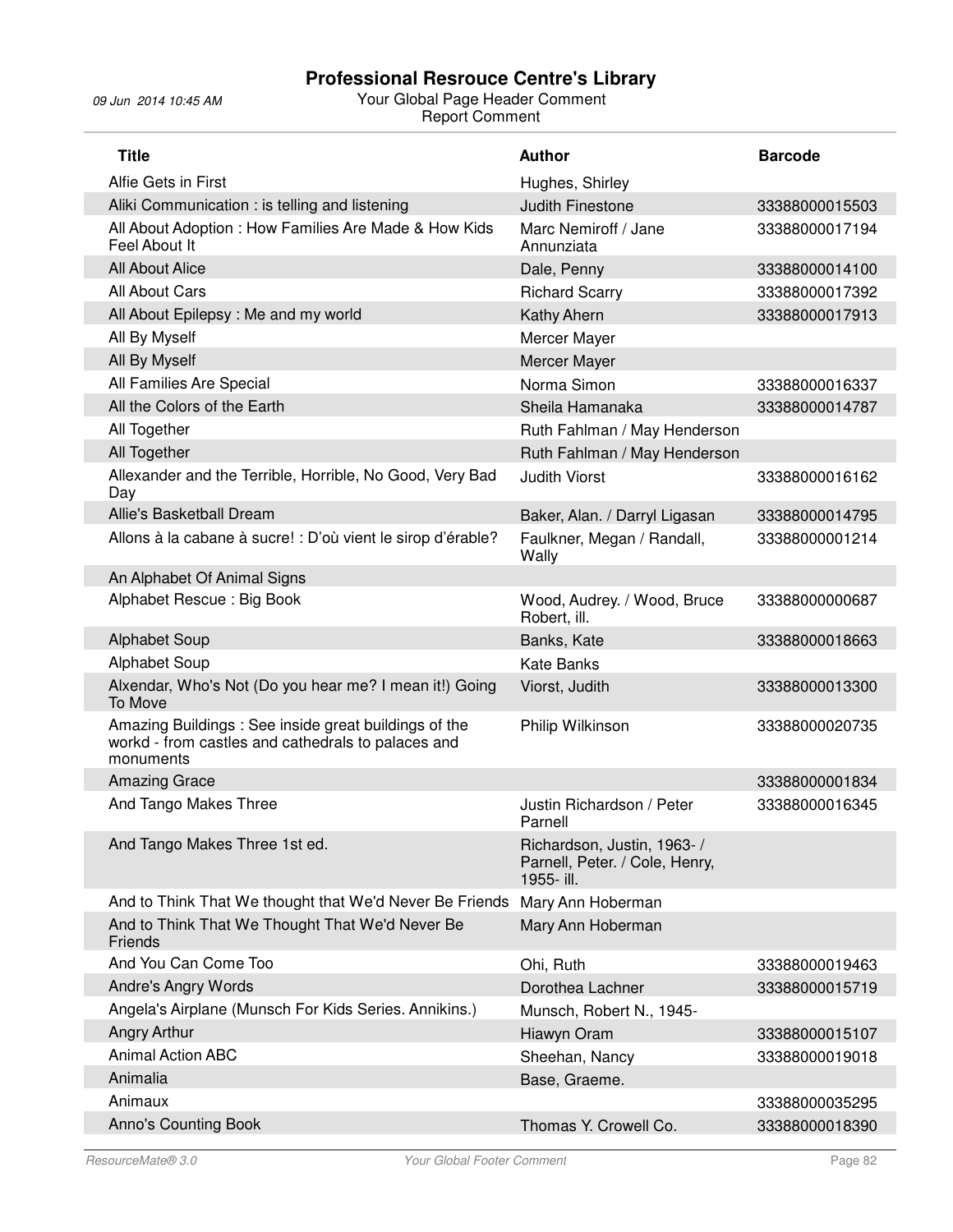| <b>Title</b>                        | <b>Author</b>                                 | <b>Barcode</b> |
|-------------------------------------|-----------------------------------------------|----------------|
| Anybody Can Play                    | Jocelyn Stevenson                             | 33388000015495 |
| Are You My Friend?                  | Barron's Play Pal                             | 33388000013516 |
| Art from Her Heart                  | Kathy Whiteghead / Shane W.<br>Evans          | 33388000014811 |
| Arthur Goes To School               | Brown, Marc                                   |                |
| Arthur's Chicken Pox                | Marc Brown                                    | 33388000018218 |
| Ashes and More Ashes                | Linda Hagler, M.Ed.                           |                |
| Ashes and More Ashes                | Linda Hagler, M.Ed.                           |                |
| At Daddy's On Saturdays             | Linda Walvoord Girard                         | 33388000017269 |
| <b>Baby Sister</b>                  | Dorothea M. Sachs                             | 33388000017152 |
| The Backward Brothers See the Light | Eyvindson, Peter                              |                |
| The Bad Case of Stripes             | Davide Shannon                                | 33388000015297 |
| <b>Bailey Goes Camping</b>          | <b>Kevin Henkes</b>                           | 33388000014688 |
| The Bare Naked Book                 | Stinson, Kathy                                | 33388000034728 |
| Bare Naked Book, The (Copy 1)       | Stinson, Kathy                                | 33388000034587 |
| Bare Naked Book, The (Copy 2)       | Stinson, Kathy                                | 33388000034603 |
| Bare Naked Book, The (Copy 3)       | Stinson, Kathy                                |                |
| Be Careful and Stay Safe            | Cheri J. Meiners, M. Ed.                      |                |
| Be Honest and Tell the Truth        | Cheri J. Meiners, M. Ed.                      |                |
| Be My Friend                        | Anna Ross                                     | 33388000016030 |
| Be My Valentine                     | Carr, M.J / Bratun, Katy                      | 33388000014761 |
| <b>Bear Shadow</b>                  | Asch, Frank                                   |                |
| Bear Snores On 1st ed.              | Wilson, Karma. / Chapman,<br>Jane, 1970- ill. |                |
| Bear Snores On                      | Wilson, Karma. / Chapman,<br>Jane, ill.       |                |
| Bear With Me                        | Kornell, Max.                                 | 33388000005827 |
| Because Brian Hugged His Mother     | Rice, L. David. / Thompson,<br>K.Dyble        | 33388000014712 |
| Because It's My Body!               | Joanne Sherman, MS,<br>RN, APN, C             | 33388000016154 |
| <b>Beetle Bop</b>                   | Fleming, Denise                               |                |
| Being Bullied (Copy 1)              | Petty, Kate.                                  |                |
| Being Bullied (Copy 2)              | Petty, Kate.                                  |                |
| Being Bullied (Copy 3)              | Petty, Kate.                                  |                |
| Bella Gets Her Skates On            | Whybrow, Ian / Reeve, Rosie                   | 33388000013615 |
| Ben's Bad Day                       | <b>Teddy Slater</b>                           |                |
| Ben's Bad Day                       | <b>Teddy Slater</b>                           |                |
| Benjamin et la nuit                 | Bourgeois, Paulette / Clark,<br><b>Brenda</b> | 33388000013565 |
| <b>Best Friend On Wheels</b>        | Debra Shirley                                 | 33388000016840 |
| <b>Best Friends</b>                 | Miriam Cohen                                  | 33388000015180 |
| <b>Best Friends For Frances</b>     | Russell Hoban                                 | 33388000015248 |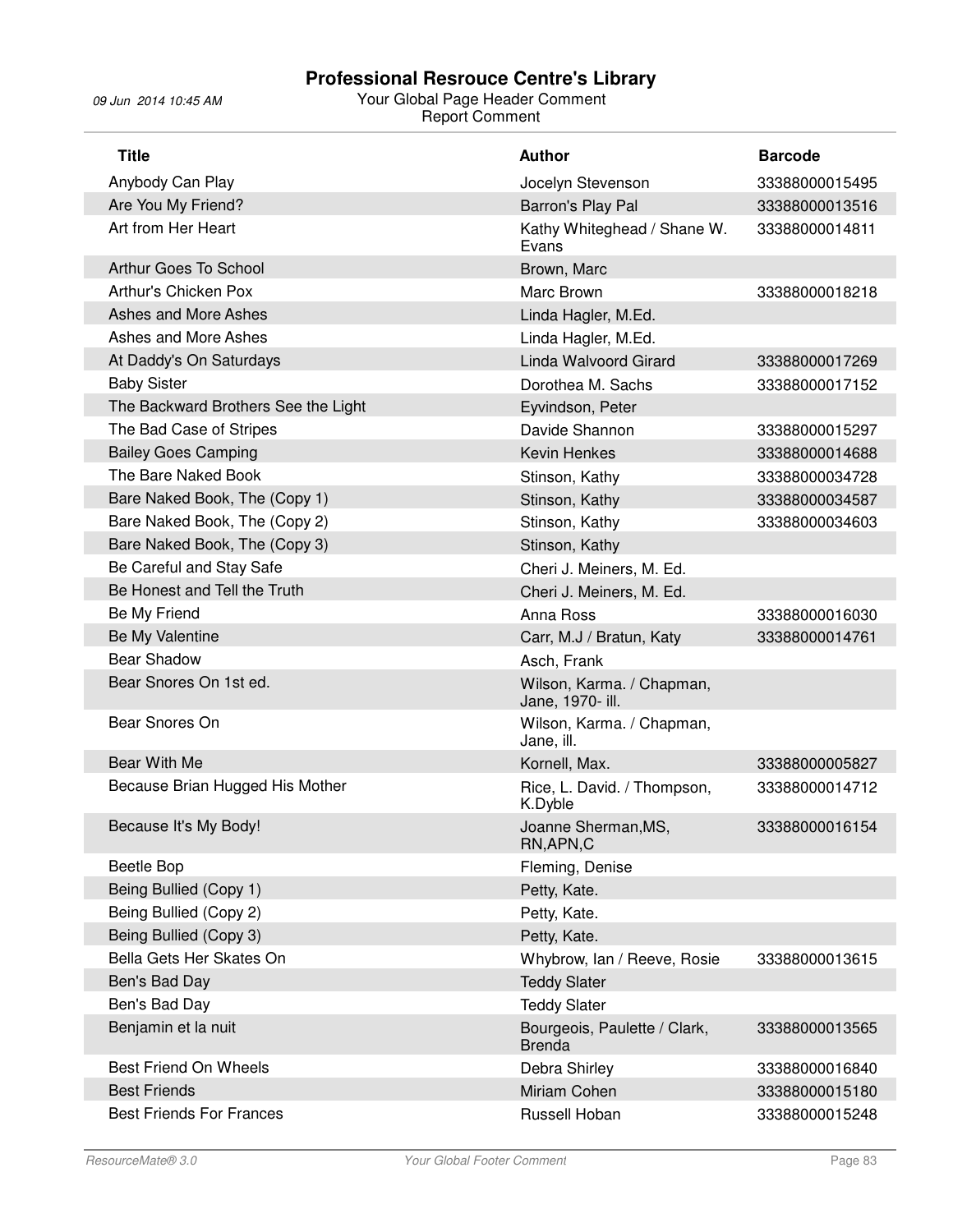| <b>Title</b>                                                                                   | <b>Author</b>                                    | <b>Barcode</b> |
|------------------------------------------------------------------------------------------------|--------------------------------------------------|----------------|
| Best of All                                                                                    | Max Lucado                                       | 33388000015016 |
| Big or Little?                                                                                 | <b>Robin Baird Lewis</b>                         |                |
| <b>Big Red Barn</b>                                                                            | Brown, Margeret Wise                             | 33388000017525 |
| Bill Nye The Science Guy's Consider The Following                                              | <b>Bill Nye</b>                                  | 33388000034488 |
| Billy and the Baby                                                                             | Tony Bradman                                     | 33388000016972 |
| <b>Blanches Nuits</b>                                                                          | Jam, Teddy / Beddows, Eric                       | 33388000013474 |
| Bobbie's Story: A Feelings Workbook                                                            | Brennan Lynn Mars                                | 33388000016022 |
| Boggin, Blizzy, And Sleeter The Cheater: A Book About<br>Fairness                              | Michael P. Waite                                 |                |
| The Boy In The Drawer                                                                          | Munsch, Robert / Martchenko,<br>Michael          | 33388000014308 |
| The Boy In The Drawer (Munsch For Kids)                                                        | Munsch, Robert N., 1945-                         |                |
| The Boy Who Cried Fabulous                                                                     | Newman, Lesléa. / Ferguson,<br>Peter, 1968- ill. | 33388000001693 |
| The Boy Without A Name                                                                         | Shah, Idries / Caron, Mona                       | 33388000001750 |
| Break- up: Facing UP To Divorce                                                                | Padoan, Gianni / Collini,<br>Emanuela            |                |
| Break-Up                                                                                       | Gianni Padoan                                    |                |
| <b>Bright Red Kisses</b>                                                                       | Teresa Toten / Deirdre<br>Betteridge             | 33388000019786 |
| Brosse, Brosse, Brosse! : Je sais me brosser les dents                                         | Geis, Patricia                                   | 33388000001222 |
| Brown Bear, Brown Bear, What Do You See?                                                       | Martin, Bill, 1916- / Carle, Eric.               |                |
| <b>Buggly Bear's Hiccup Cure</b>                                                               | Kelley, True                                     |                |
| Bugs: Insects, Spiders, Centipedes, Millipedes, And Other<br><b>Closely Related Arthropods</b> | Lowenstein, Frank, 1960-/<br>Lechner, Sheryl.    |                |
| Bugs and Bugsicles: Insects in the Winter                                                      | Amy S. Hansen                                    | 33388000012054 |
| Bugs and others insects                                                                        | Kalman, Bobbie                                   | 33388000018481 |
| <b>Building</b>                                                                                | Jacqueline Harding                               | 33388000017350 |
| Building Structures With Young Children                                                        | Ingrid Crowther / Karen Worth                    | 33388000027995 |
| Bullies: Are a Pain in the Brain                                                               | <b>Trevor Romain</b>                             | 33388000015917 |
| <b>Bullies Never Win</b>                                                                       | Cuyler, Margery                                  | 33388000006007 |
| The Bully and Me: Stories That Break the Cycle of<br>Torment                                   | Porter, Helen Carmichael                         | 33388000035188 |
| Bully Buster: Can a bully magnet like Jake survive second<br>grade?                            | <b>Andrew Clements</b>                           | 33388000016626 |
| Bully For You(Copy 1)                                                                          | Geoffe, Toni                                     |                |
| Bully For You(Copy 2)                                                                          | Geoffe, Toni                                     |                |
| Bully On The Bus                                                                               | Bosch, Carl                                      |                |
| Bully on the Bus                                                                               | Bosch, Carl                                      |                |
| <b>Bunny Cakes</b>                                                                             | Well, Rosemary                                   | 33388000014118 |
| <b>Busy Workers</b>                                                                            | <b>Richard Scarry</b>                            | 33388000013854 |
| But Names Will Never Hurt Me                                                                   | <b>Bernard Waber</b>                             | 33388000015784 |
| <b>But No Elephants</b>                                                                        | Smath, Jerry                                     | 33388000018697 |
| <b>Butterfly (Metamorphoses)</b>                                                               | L'Hommedieu, Arthur John                         |                |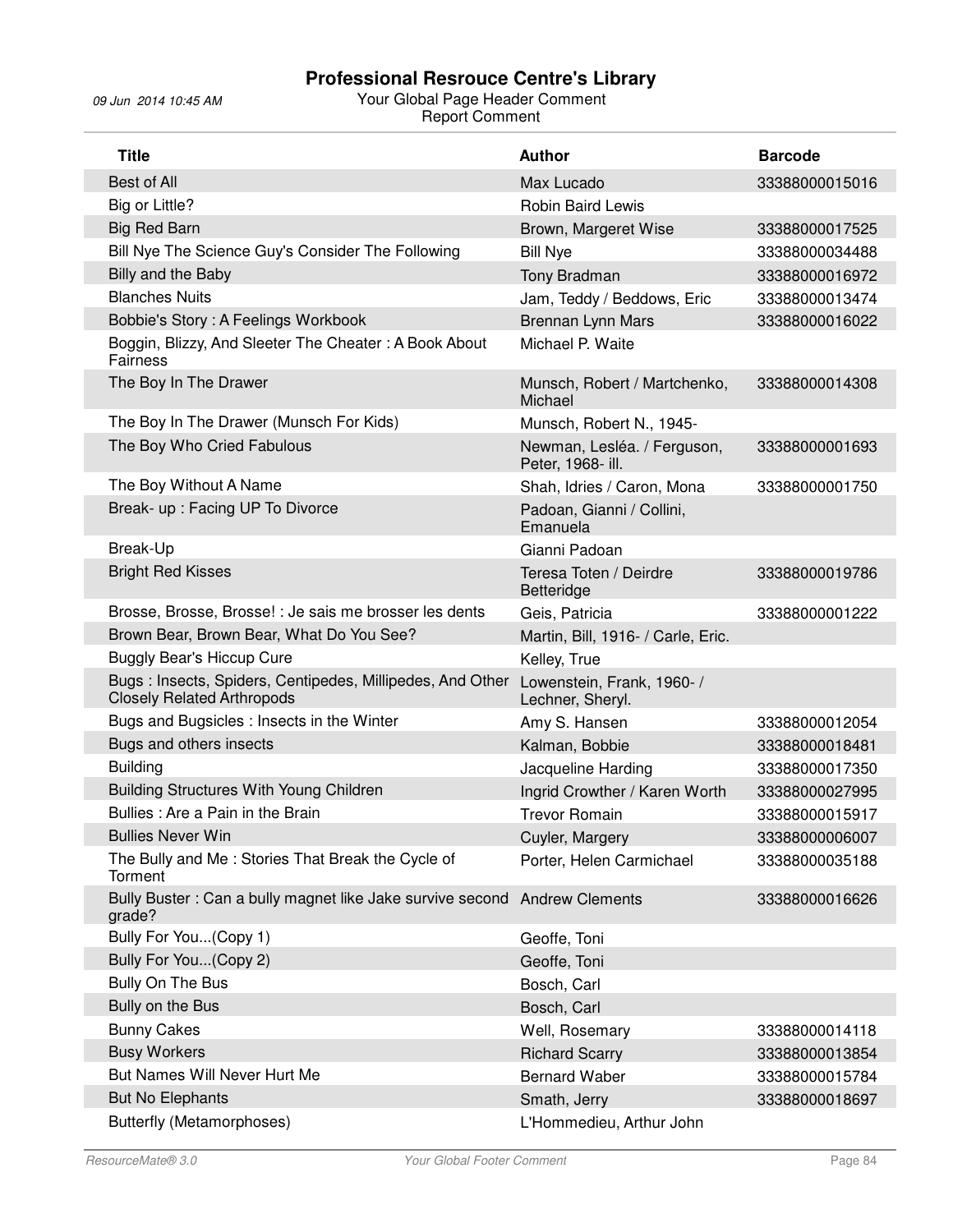| <b>Title</b>                                                                               | <b>Author</b>                                                         | <b>Barcode</b> |
|--------------------------------------------------------------------------------------------|-----------------------------------------------------------------------|----------------|
| Buzzle Billy: A Book About Sharing                                                         | Michael P. Waite                                                      |                |
| Bye- Bye, Bully! (Copy 1) : A kid's Guide for Dealing With<br><b>Bullies</b>               | Jackson, J.S / Alley, R.W.                                            |                |
| Bye- Bye, Bully! (Copy 2): A Kids Guide for Dealing With<br><b>Bullies</b>                 | Jackson, J.S. / Alley, R.W                                            |                |
| C Is For Community                                                                         | Jocelyn Graeme / May<br>Henderson / Ruth Fahlman                      |                |
| C Is For Community                                                                         | Jocelyn Graeme / May<br>Henderson / Ruth Fahlman                      |                |
| Cadeax: French children's book                                                             | Joellen Bogart / Barbara Reid                                         |                |
| Can I Catch It Like A Cold? : A Story To Help Children<br>Understand A Parent's Depression | Gretchen Kelbaugh                                                     | 33388000015792 |
| Can I Catch It Like A Cold? : Coping With A Parent's<br>Depression (Coping)                | Weissmann, Joe, 1947- /<br>Centre for Addiction and Mental<br>Health. | 33388000001982 |
| Can you Find Sadie?                                                                        | Ohanesian, Diane                                                      | 33388000013490 |
| Can You Hear A Rainbow? : The Story of a Deaf Boy<br>Named Chris                           | Jamee Riggio Heelan, OTR/L                                            | 33388000016832 |
| Can You Say Peace?                                                                         | Katz, Karen                                                           | 33388000007328 |
| Canada Recycles                                                                            | Peter Cook / Laura Suzuki                                             | 33388000011890 |
| <b>Canada's Birds</b>                                                                      | Susan Hughes                                                          |                |
| Canada's Natural Wonders                                                                   | Richter, Joanne                                                       | 33388000011999 |
| <b>Canada's Rocks and Minerals</b>                                                         | Joanne Richter                                                        | 33388000011445 |
| <b>Canadian Fire Fighters</b>                                                              | Paulette Bourgeois / Kim<br>LaFave                                    |                |
| <b>Canadian Garbage Collectors</b>                                                         | Paulette Bourgeois / Kim<br>LaFave                                    |                |
| <b>Canadian Police Officers</b>                                                            | Paulette Bourgeois / Kim<br>LaFave                                    |                |
| <b>Canadian Postal Workers</b>                                                             | Paulette Bourgeois / Kim<br>LaFave                                    |                |
| Caramba                                                                                    | Louise-Gay, Marie                                                     | 33388000019612 |
| Caring for Myself                                                                          | Gast, Christy / Krug, Jane.                                           | 33388000018762 |
| The Carrot Seed 60th anniversary [ed.].                                                    | Krauss, Ruth.                                                         |                |
| <b>Cars and Trucks</b>                                                                     | Sally Hewitt / Nicola Wright                                          | 33388000017368 |
| Casey The Greedy Young Cowboy: A Book About Being<br>Thankful                              | Michael P. Waite                                                      |                |
| Cat's Got Your Tongue? : A Story For Children Afraid to<br>Speak                           | Charles E. Schaefer, Ph.D.                                            | 33388000015800 |
| Catch A Falling Star: A Tale from The Iris The Dragon<br><b>Series</b>                     | Gayle Grass                                                           |                |
| Caterpillar To Butterfly (LifeCycles)                                                      | De la Bédoyère, Camilla.                                              |                |
| <b>Celebrating Childhood</b>                                                               | Jean Warren                                                           | 33388000014498 |
| Celebrations                                                                               | Jocelyn Graeme / Ruth<br>Fahlman / May Henderson                      |                |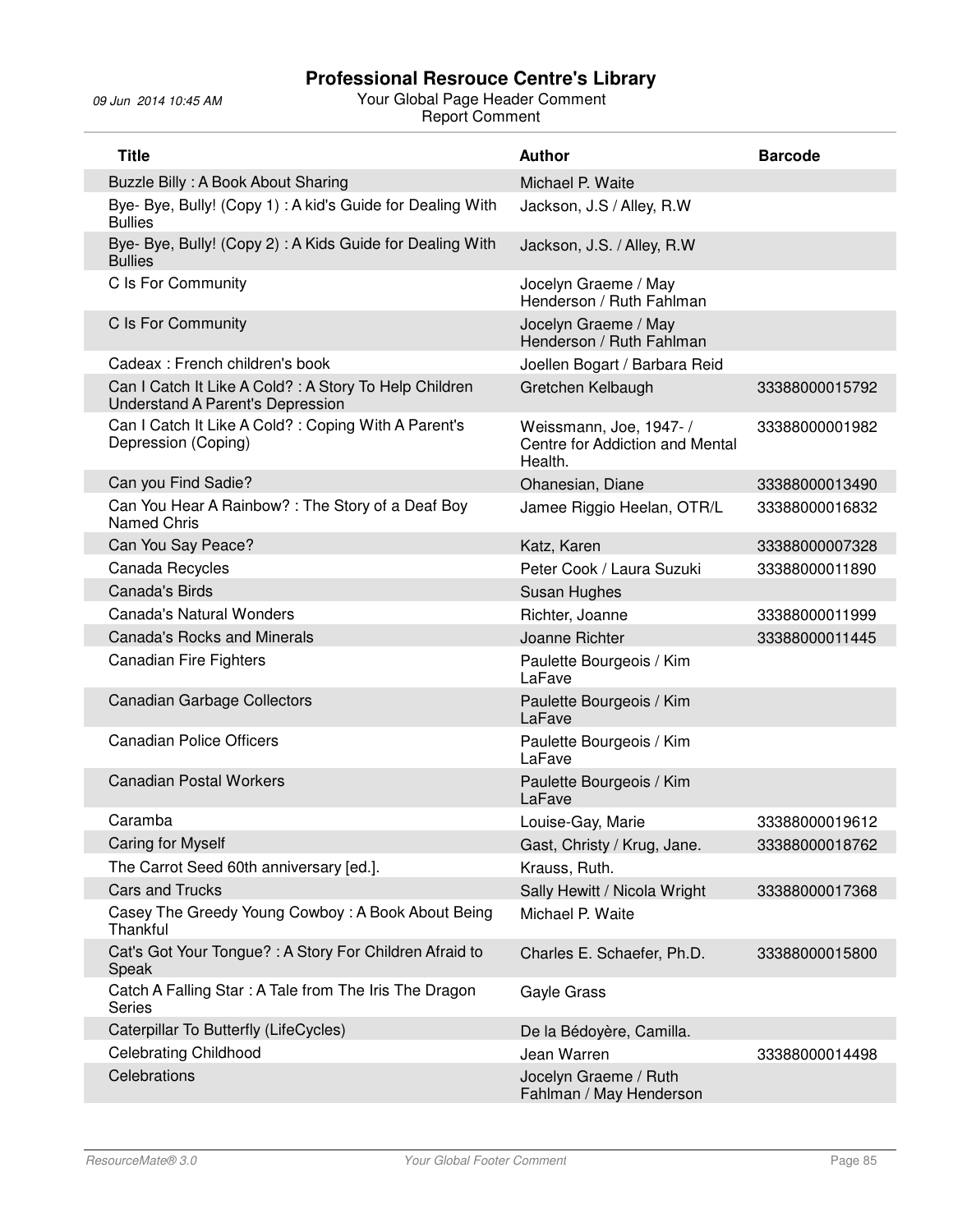| <b>Title</b>                                                             | <b>Author</b>                                                        | <b>Barcode</b> |
|--------------------------------------------------------------------------|----------------------------------------------------------------------|----------------|
| Celebrations                                                             | Jocelyn Graeme / Ruth<br>Fahlman / May Henderson                     |                |
| Chair For My Mother (Mulberry Books.)                                    | Williams, Vera B.                                                    | 33388000001602 |
| Chanukah (Rookie Read-about Holidays)                                    | Trueit, Trudi Strain.                                                | 33388000001792 |
| <b>Charlene's Choice</b>                                                 | Grossman, Linda Sky                                                  | 33388000010751 |
| Charlene's Choice (I'm A Great Kid Series)                               | Grossman, Linda Sky / Bockus,<br>Petra                               |                |
| Charlie and the Shavby Tabby: Learning How to Be a<br><b>Real Friend</b> | Mary Hollingsworth                                                   | 33388000015818 |
| <b>Charlie Needs A Cloak</b>                                             | DePaola, Tomie                                                       | 33388000019034 |
| Chester (French Edition)                                                 | Watt, Melanie                                                        | 33388000001412 |
| Chester - Le Retour! (French Edition)                                    | Watt, Melanie                                                        | 33388000001404 |
| <b>Chester The Worldly Pig</b>                                           | <b>Bill Peet</b>                                                     | 33388000014639 |
| Chester's Way                                                            | Henkes, Kevin.                                                       | 33388000012302 |
| Chick Chick Boom Boom                                                    | Bill Martin, Jr. / John<br>Archambault                               |                |
| Chicka Chicka 1, 2, 3 : Big Book                                         | Martin, Bill, 1916-2004. /<br>Sampson, Michael R. / Ehlert,<br>Lois. | 33388000000661 |
| Chicka Chicka Boom Boom                                                  | Bill, Martin Jr / John<br>Archambault                                | 33388000017434 |
| Chicka Chicka Boom Boom                                                  | Martin, Bill, 1916- /<br>Archambault, John. / Ehlert,<br>Lois, ill.  |                |
| Chicka Chicka Boom Boom: Big Book (Scholastic Big<br>Books.)             | Martin, Bill, 1916-2004. /<br>Archambault, John. / Ehlert,<br>Lois.  | 33388000000679 |
| <b>Chicken Cheeks</b>                                                    | Hawkes, Kevin & Black lan,<br>Michael                                |                |
| <b>Chicken Little</b>                                                    | Steven Kellogg                                                       | 33388000015586 |
| Chinese New Year (Rookie Read-about Holidays)                            | Marx, David F.                                                       | 33388000011163 |
| Chip-Chop                                                                | Smee, Nicola                                                         |                |
| Christmas (Rookie Read-about Holidays)                                   | Trueit, Trudi Strain.                                                | 33388000001776 |
| Chrysanthemum                                                            | Henkes, Kevin.                                                       | 33388000012187 |
| Chubby Champ                                                             | Eyvindson, Peter                                                     | 33388000014746 |
| Circle (Baby EyeLike.)                                                   |                                                                      |                |
| The City ABC Book                                                        | Milich, Zoran.                                                       |                |
| <b>Clifford at the Circus</b>                                            | Bridwell, Norman                                                     | 33388000018820 |
| <b>Clifford's Birthday Party</b>                                         | Bridwell, Norman                                                     | 33388000018812 |
| <b>Clifford's Christmas</b>                                              | Bridwell, Norman                                                     | 33388000014985 |
| Clifford's Family                                                        | Norman Bridwell                                                      | 33388000017087 |
| <b>Clumsy Crab</b>                                                       | Galloway, Ruth, 1973-                                                |                |
| Colors                                                                   | Rizzo, Fran.                                                         | 33388000018879 |
| Colors (Eyelike Series.)                                                 |                                                                      |                |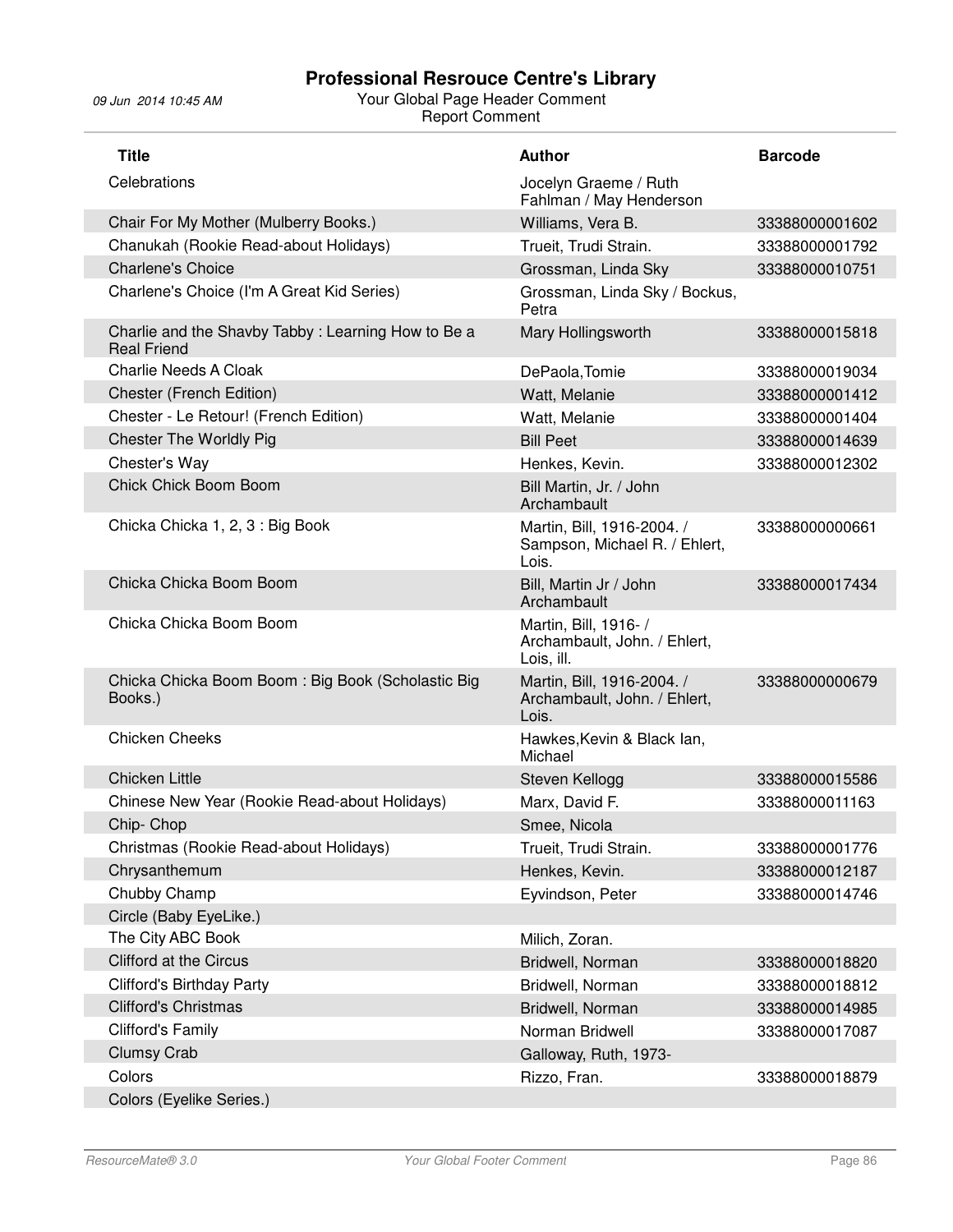| <b>Title</b>                                                                                                                   | <b>Author</b>                                           | <b>Barcode</b> |
|--------------------------------------------------------------------------------------------------------------------------------|---------------------------------------------------------|----------------|
| Come Out And Play: Count Around the World in 5<br>Languages                                                                    | Law, Diane                                              | 33388000018275 |
| <b>Come Out Muskrats</b>                                                                                                       | Arnosky, Jim                                            | 33388000018002 |
| Come Sit by Me (Copy 1)                                                                                                        | Merrifield, Margaret / Collins,<br>Heather              |                |
| Come Sit by Me (Copy 2)                                                                                                        | Merrifield, Margaret / Collins,<br><b>Heather</b>       |                |
| Come Turn The Pages And Explore The Fascinating<br><b>Wonders Of Science</b>                                                   | <b>Beth Lee</b>                                         | 33388000031302 |
| Cory Stories: A Kid's Book About Living with ADHD                                                                              | Jeanne Kraus                                            | 33388000017889 |
| Counting in the City: Math Around Us                                                                                           | <b>Tracey Steffora</b>                                  | 33388000008896 |
| The Cow That Laid An Egg                                                                                                       | Cutbill, Andy / Ayto, Russell                           |                |
| Crabby Gabby                                                                                                                   | Stephen Cosgrove                                        | 33388000015222 |
| Crazy About Canada!: Amazing Things Kids Want To<br>Know (Canadian Geographic Kids Books)                                      | Bowers, Vivien / Eastman,<br>Dianne                     | 33388000001974 |
| <b>Creepy Crawlies</b>                                                                                                         | Burton, Terry                                           | 33388000013979 |
| Creepy Crawlies: Over 100 questions and answers to<br>things you want to know                                                  | John Stidworthy                                         | 33388000021055 |
| Crickwing                                                                                                                      | Cannon, Janell                                          | 33388000018135 |
| <b>Curious George</b>                                                                                                          | Rey, H.A.                                               | 33388000014050 |
| Curious George and the Pizza                                                                                                   | Platt, Cynthia / O'Keefe Young,<br>Mary                 |                |
| Curious George Tadpole Trouble                                                                                                 | <b>Mark London Williams</b>                             | 33388000009423 |
| Daddy Doesn't Live Here Anymore: A Book About Divorce                                                                          | <b>Betty Boegehold</b>                                  |                |
| Daddy Doesn't Live Here Anymore: A Book About Divorce                                                                          | <b>Betty Boegehold</b>                                  |                |
| Daddy Doesn't Live Here Anymore: A Book About Divorce                                                                          | <b>Betty Boegehold</b>                                  |                |
| Daddy Doesn't Live Here Anymore: A Book About Divorce                                                                          | <b>Betty Boegehold</b>                                  |                |
| Dancing with Katya                                                                                                             | Chaconas, Dori / R.Bergum,<br>Constance                 | 33388000013946 |
| Dans Le Jardin De Ma Main (French Edition)                                                                                     | Bobe, FranA§oise                                        | 33388000001248 |
| The Dark (Munsch For Kids.) 2nd rev. ed., 1997.                                                                                | Munsch, Robert N., 1945- /<br>Martchenko, Michael.      |                |
| David's Father (Munsch For Kids)                                                                                               | Munsch, Robert N., 1945- /<br>Martchenko, Michael, ill. |                |
| Desert Animals: Over 100 questions and answers to<br>things you want to know                                                   | Jen Green                                               | 33388000021071 |
| <b>Different Dragons</b>                                                                                                       | Jean Little                                             | 33388000015834 |
| Different Just Like Me                                                                                                         | Mitchell, Lori, 1961-                                   | 33388000001685 |
| Dinofours : I'm Not Your Friend!                                                                                               | <b>Steve Metzger</b>                                    | 33388000015214 |
| Dinosaur Bob                                                                                                                   | Joyce, William                                          | 33388000018804 |
| Dinosaurs: Over 100 questions and answers to things you<br>want to know                                                        | Dan Abnett / Nik Vincent                                | 33388000020875 |
| Discover: Mysteries of the past and present                                                                                    | <b>Katherine Grier</b>                                  | 33388000031104 |
| Divorce Happens To The Nicest Kids: A Book of Hope,<br>Love, and Understanding, A Self Help Book for Kids (3-15)<br>and Adults | Michael S. Prokop, M.Ed.                                | 33388000017210 |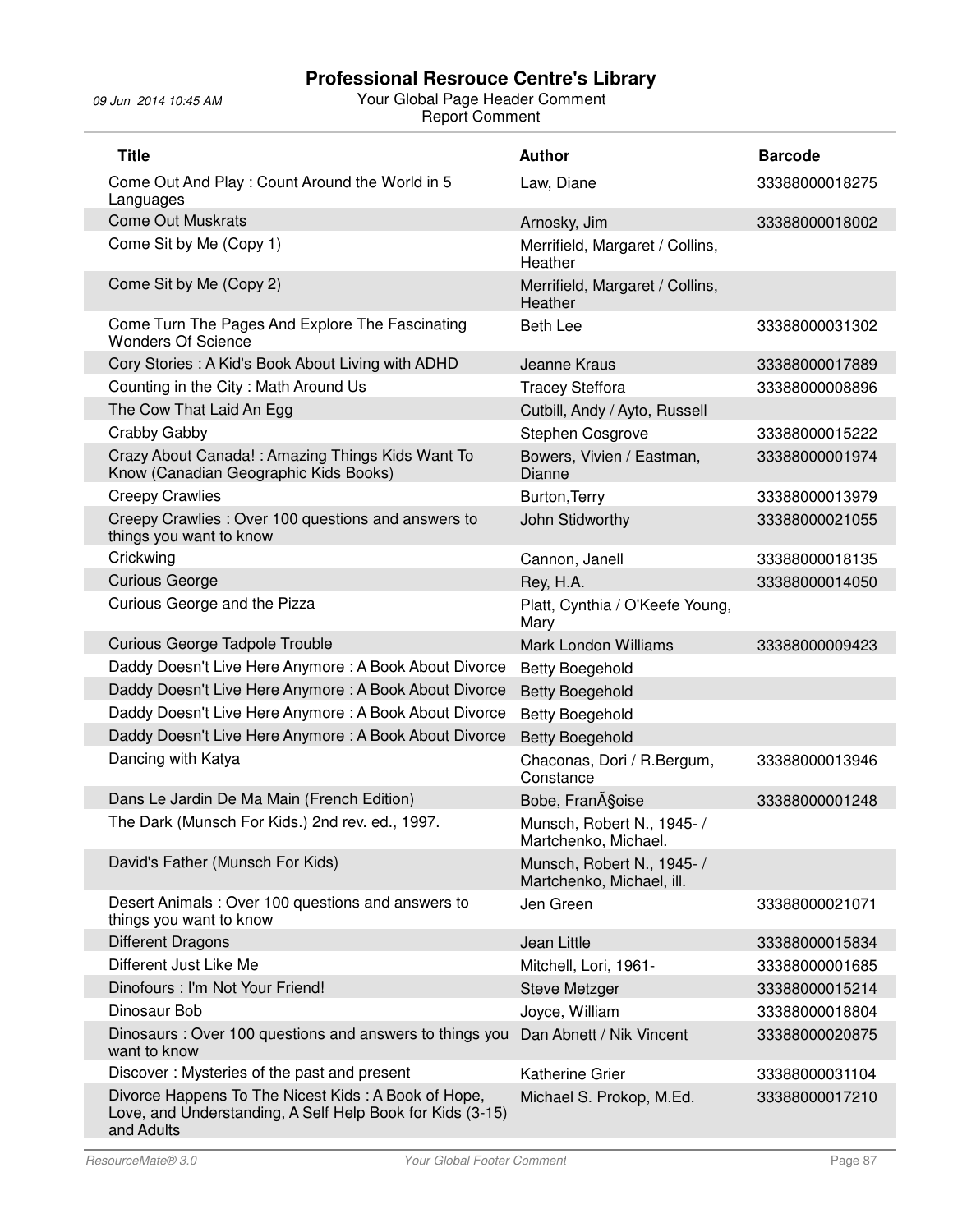| <b>Title</b>                                                                         | <b>Author</b>                                      | <b>Barcode</b> |
|--------------------------------------------------------------------------------------|----------------------------------------------------|----------------|
| <b>Divorce Stinks</b>                                                                | <b>Greg Elkins</b>                                 |                |
| Diwali (Rookie Read-About Holidays)                                                  | Trueit, Trudi Strain                               | 33388000001768 |
| Do I Have A Daddy? : A Story About A Single-Parent Child                             | Jeanne Warren Lindsay                              | 33388000016980 |
| Do Not Open                                                                          | Turkle, Brinton                                    | 33388000019091 |
| Do You Know What I'll Do?                                                            | Zolotow, Charlotte                                 | 33388000017491 |
| Do Your Ears Hang Low?                                                               | Lisberg, Rachel. / Urbanovic,<br>Jackie.           |                |
| Don't Be Afraid of The Dark!                                                         | Teitelbaum, Michael                                |                |
| Don't Fall Apart On Saturdays!                                                       | Adolph Moser Ed. D.                                |                |
| Don't Feed The Monster On Tuesday! : A Children's<br>Self-Esteem Book                | Adolph Moser Ed. D.                                |                |
| Don't Feed The Monster On Tuesdays!                                                  | Adolph Moser Ed. D.                                |                |
| Don't Pant & Rave On Wednesday!                                                      | Adolph Moser Ed. D.                                |                |
| Don't Pick On Me: How To Handle Bullying                                             | <b>Rosmary Stones</b>                              | 33388000015669 |
| Don't Tell A Whopper On Fridays! : The Children's<br><b>Truth-Control Book</b>       | Adolph Moser Ed. D.                                |                |
| Dooby Dooby Moo                                                                      | Cronin, Doreen / Lewin, Betsy                      |                |
| Double- Dip Feelings: Stories to Help Children<br>Understand Emotions. 2nd           | Cain, Barbara S.                                   | 33388000030387 |
| Double-Dip Feelings: Stories to help children understand<br>emotions Second Editions | Barbara Cain                                       |                |
| Double-Dip Feelings : Stories to help children understand<br>emotions Second Edition | Barbara Cain                                       |                |
| Dr.Seuss's ABC                                                                       | Seuss, Dr.                                         | 33388000019109 |
| Drop Everything it's D.E.A.R. Time!                                                  | McGovern, Ann                                      | 33388000013888 |
| Duck & Goose: How Are You Feeling?                                                   | <b>Tad Hills</b>                                   | 33388000015685 |
| Duck On A Bike                                                                       | David Shannon                                      | 33388000013896 |
| Duck! Rabbit!                                                                        | Rosenthal, Amy Krouse. /<br>Lichtenheld, Tom, ill. | 33388000005819 |
| Ducks Don't Get Wet                                                                  | Augusta Goldin                                     | 33388000018499 |
| Eagle Eyes: A Child's Guide To Paying Attention                                      | Jeanne Gehret, M.A.                                | 33388000016857 |
| Early Childhood Mental Health Treatment- Training<br>Reference Guide                 | <b>Childrens Mental Health Ontario</b>             | 33388000034280 |
| The Earth and I                                                                      | Asch, Frank                                        | 33388000017517 |
| Easy Does It                                                                         | P.K. Hallinan                                      | 33388000017285 |
| Eating The Alphabet (Turtleback School & Library Binding<br>Edition)                 | Ehlert, Lois                                       |                |
| <b>Eddie Longpants</b>                                                               | Mireille Levert                                    | 33388000014647 |
| Edward The "Crazy Man"                                                               | Day, Marie.                                        | 33388000002006 |
| An Eid For Everyone                                                                  | Islam, Hina. / Lester, Roseanna.                   | 33388000001842 |
| The Elephant Prince: The Story Of Ganesh                                             | Novesky, Amy. / Wedman,<br>Belgin Kaya. ill.       | 33388000001701 |
| Ellie's Day : Let's Talk About Feelings:                                             | Susan Conlin / Susan Levine<br>Friedman            | 33388000016584 |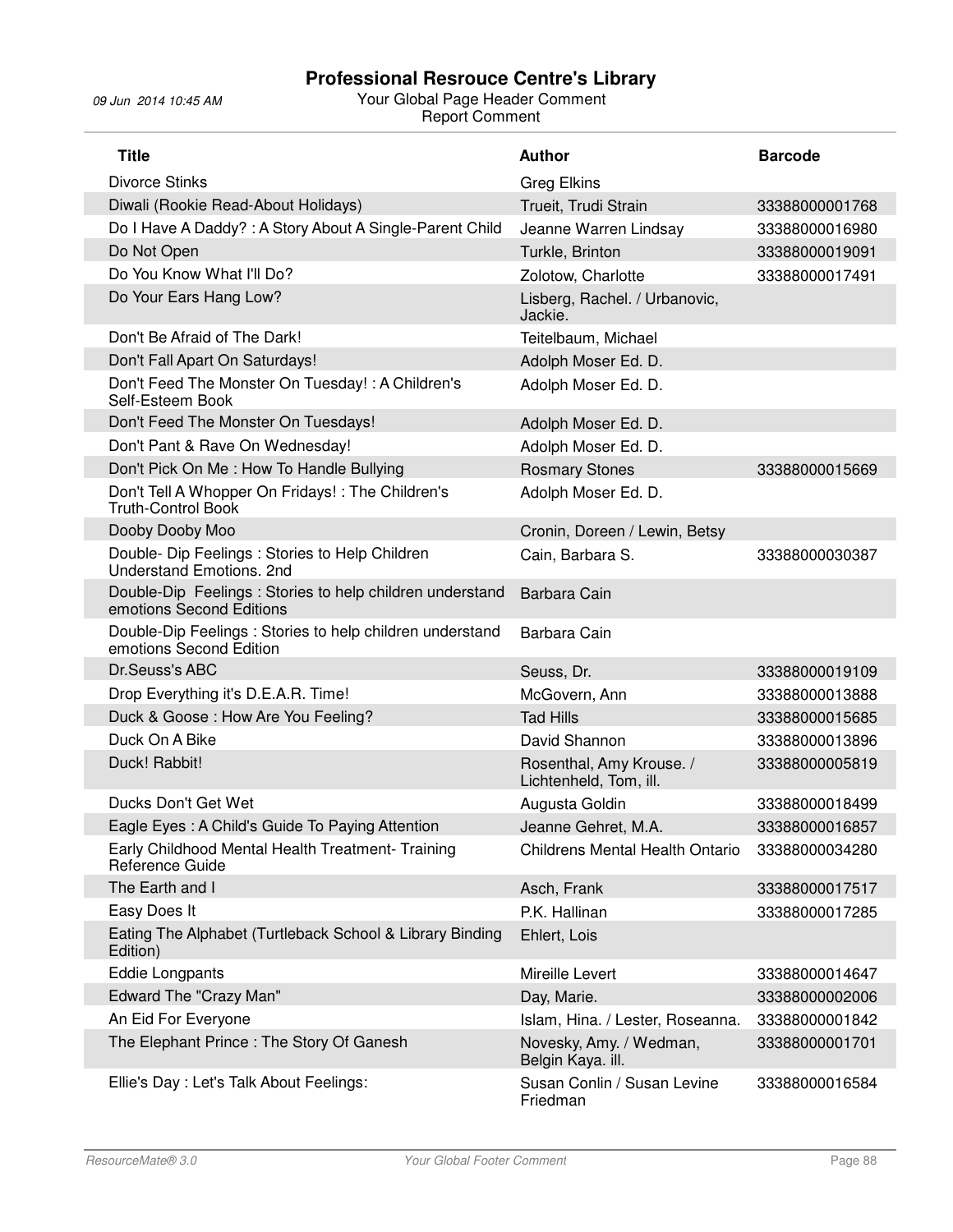| <b>Title</b>                                                                               | <b>Author</b>                                      | <b>Barcode</b> |
|--------------------------------------------------------------------------------------------|----------------------------------------------------|----------------|
| <b>Emma's Question</b>                                                                     | Urdahl, Catherine, Dawson,<br>Janine               | 33388000012286 |
| Emma's Yucky Brother                                                                       | Jean Little                                        | 33388000017095 |
| En avant la musique!                                                                       | Sims, Lesley                                       | 33388000001313 |
| Enemies : There's no way they'll ever be friends!                                          | Robin Klein                                        | 33388000016493 |
| Even if I Did Something Awful                                                              | Shook Hazen, Barbara /<br>Kincade, Nancy           | 33388000019455 |
| Every Kid's Guide to Handling Feelings                                                     | Joy Berry                                          | 33388000016261 |
| Every Kid's Guide to Understanding Parents                                                 | Joy Berry                                          | 33388000017301 |
| Everybody Feels Happy                                                                      | Bingham, Jane                                      | 33388000010819 |
| <b>Everything Grows</b>                                                                    | McMillan, Bruce                                    |                |
| Eyelike Letters. (Eyelike Series.)                                                         |                                                    |                |
| Eyelike Shapes & Patterns. (Eyelike Series.)                                               |                                                    |                |
| Fairness: What Is It?                                                                      | Sandra Ziegler                                     | 33388000013904 |
| Families: Explore family concepts in a caring classroom                                    | <b>Sherry Burrell</b>                              | 33388000016956 |
| Families Change: A Book for Children Experiencing<br><b>Termination of Parental Rights</b> | <b>Julie Nelson</b>                                |                |
| Families Change: A Book for Children Experiencing<br><b>Termination of Parental Rights</b> | <b>Julie Nelson</b>                                |                |
| Families Change: A Book for Children Experiencing<br>Termination of Parental Rights        | Julie Nelson                                       |                |
| A Family That Fights                                                                       | Bernstein, Sharon Chesler. /<br>Ritz, Karen, ill.  | 33388000005785 |
| Family That Fights, A (Copy 3)                                                             | Bernstein, Sharon Chesler. /<br>Ritz, Karen, ill.  | 33388000013409 |
| Fang                                                                                       | Barbara Shook Hazen                                | 33388000019331 |
| <b>Farmer Duck</b>                                                                         | Martin Waddell / Helen<br>Oxenbury                 | 33388000015693 |
| The Farmer In The Dell                                                                     | Simpson, Steve.                                    |                |
| Feeling Left Out (Copy 1)                                                                  | Petty, Kate.                                       |                |
| Feeling Left Out (Copy 2)                                                                  | Petty, Kate.                                       |                |
| Feeling Left Out (Copy 3)                                                                  | Petty, Kate.                                       |                |
| Feelings                                                                                   | Aliki                                              | 33388000016279 |
| <b>Fighting Fair For Families</b>                                                          | Fran Schmidt / Alice Friedman                      | 33388000016816 |
| Finding Feelings: A Social Skill Lesson                                                    | <b>Carol Cummings</b>                              | 33388000016378 |
| Finding The Right Spot: When Kids Can't Live With Their<br>Parents                         | Janice Levy                                        | 33388000019521 |
| <b>Fire Drill</b>                                                                          | Janet Craig                                        | 33388000016329 |
| The Fire Station (Munsch For Kids.)                                                        | Munsch, Robert N., 1945- /<br>Martchenko, Michael. |                |
| First Signs At Home. (Early Sign Language.)                                                | Garlic Press.                                      |                |
| First Signs At Play. (Early Sign Language.)                                                | Garlic Press.                                      |                |
| First Signs. (Early Sign Language.)                                                        | Garlic Press.                                      |                |
| First- Base Hero                                                                           | Keith Hernandez                                    | 33388000013912 |
| Fish                                                                                       | Jane P. Resnick                                    | 33388000018143 |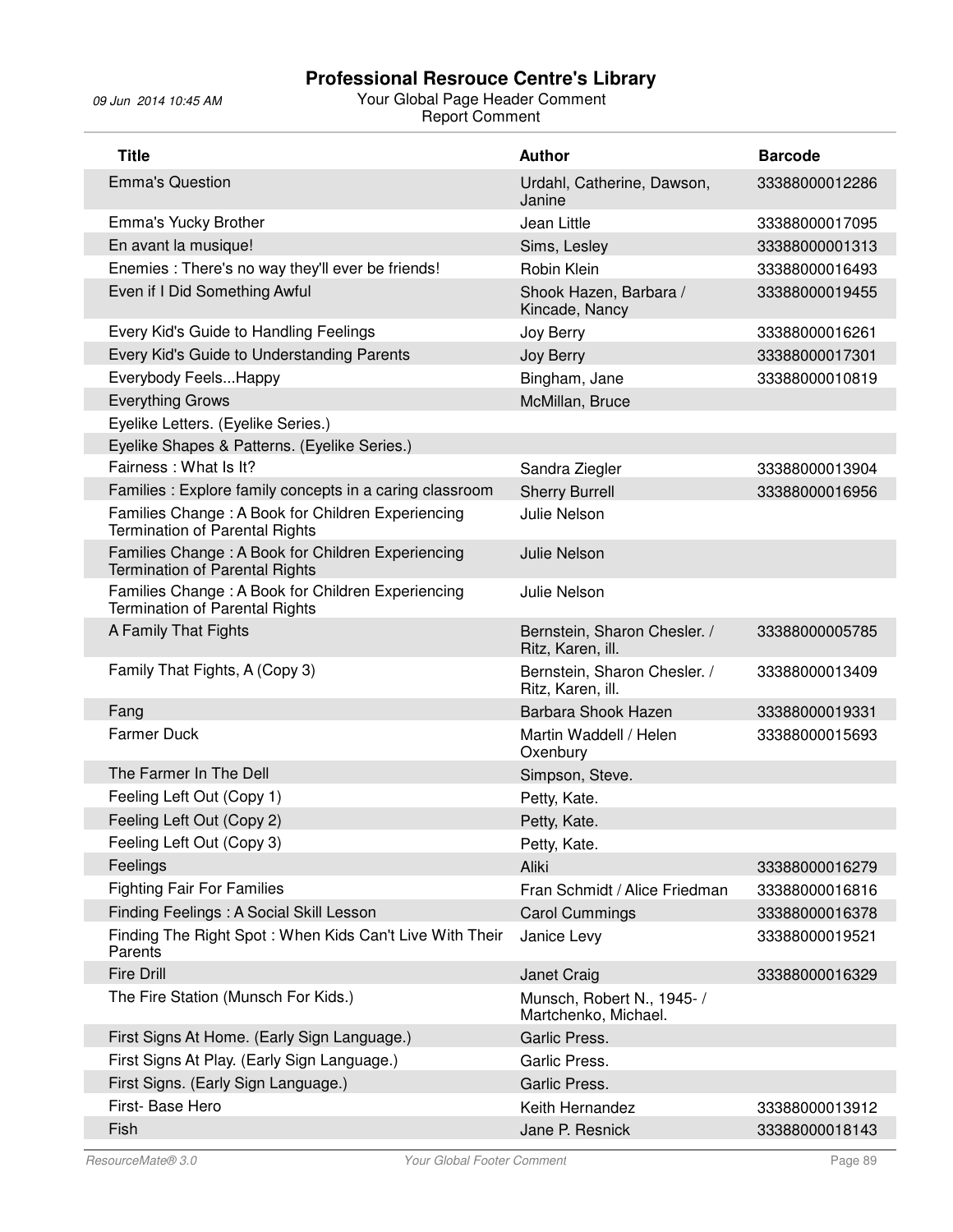| <b>Title</b>                                | <b>Author</b>                                    | <b>Barcode</b> |
|---------------------------------------------|--------------------------------------------------|----------------|
| Five Little Monkeys Jumping On The Bed 1st. | Christelow, Eileen.                              |                |
| Five Little Monkeys Play Hide-and-seek      | Christelow, Eileen. / Meyers,<br>Ari.            |                |
| Five Little Monkeys Sitting In A Tree       | Christelow, Eileen.                              |                |
| <b>Five Minutes' Peace</b>                  | Murphy, Jill                                     | 33388000019190 |
| Flowers (Plant Parts)                       | Bodach, Vijaya K.                                |                |
| Flowers for Mrs. Falepau                    | <b>Robin Peirce</b>                              | 33388000014530 |
| <b>Flying Colors</b>                        | Drier, Ethel                                     | 33388000018895 |
| Food Is for Sharing                         | Jocelyn Graeme / May<br>Henderson / Ruth Fahlman |                |
| Food Is For Sharing                         | Ruth Fahlman / Jocelyn<br>Graeme / May Henderson |                |
| Food Signs. (Early Sign Language.)          | Garlic Press.                                    |                |
| For You are a Kenyan Child                  | Kelly Cunnane                                    | 33388000014878 |
| Four Seasons for Toby                       | Dorothy Joan Harris / Vlasta<br>van Kampen       | 33388000015933 |
| The Fox and the Falling Leaves              | Rawlinson, Julia                                 |                |
| Fox Outfoxed                                | Marshall, James                                  |                |
| Fox Walked Alone                            | Reid, Barbara                                    |                |
| <b>Franklin Fibs</b>                        | Paulette Bourgeois / Brenda<br>Clark             |                |
| Franklin In The Dark                        | Paulette Bourgeois / Brenda<br>Clark             |                |
| Franklin In The Dark                        | Paulette Bourgeois / Brenda<br>Clark             |                |
| Franklin In The Dark                        | Paulette Bourgeois / Brenda<br>Clark             |                |
| Franklin Is Bossy                           | Paulette Bourgeois / Brenda<br>Clark             |                |
| Franklin Is Bossy                           | Paulette Bourgeois / Brenda<br>Clark             |                |
| Franklin Plays The Game                     | Paulette Bourgeois / Brenda<br>Clark             |                |
| Franklin Plays The Game                     | Paulette Bourgeois / Brenda<br>Clark             |                |
| Franklin's Christmas Gift                   | Paulette Bourgeois / Brenda<br><b>Clark</b>      |                |
| <b>Franklin's New Friend</b>                | Paulette Bourgeois / Brenda<br>Clark             |                |
| Freckles & Willie                           | <b>Margery Cuyler</b>                            | 33388000014621 |
| Fred's TV                                   | <b>Clive Dobson</b>                              | 33388000014407 |
| <b>Freight Train</b>                        | Crews, Donald.                                   | 33388000018887 |
| Frog in Love                                | Max Velthuijs                                    | 33388000016386 |
| <b>Froggy Gets Dressed</b>                  | London, Jonathan                                 | 33388000018838 |
| Froggy Goes to Hawaii                       | London, Jonathan                                 |                |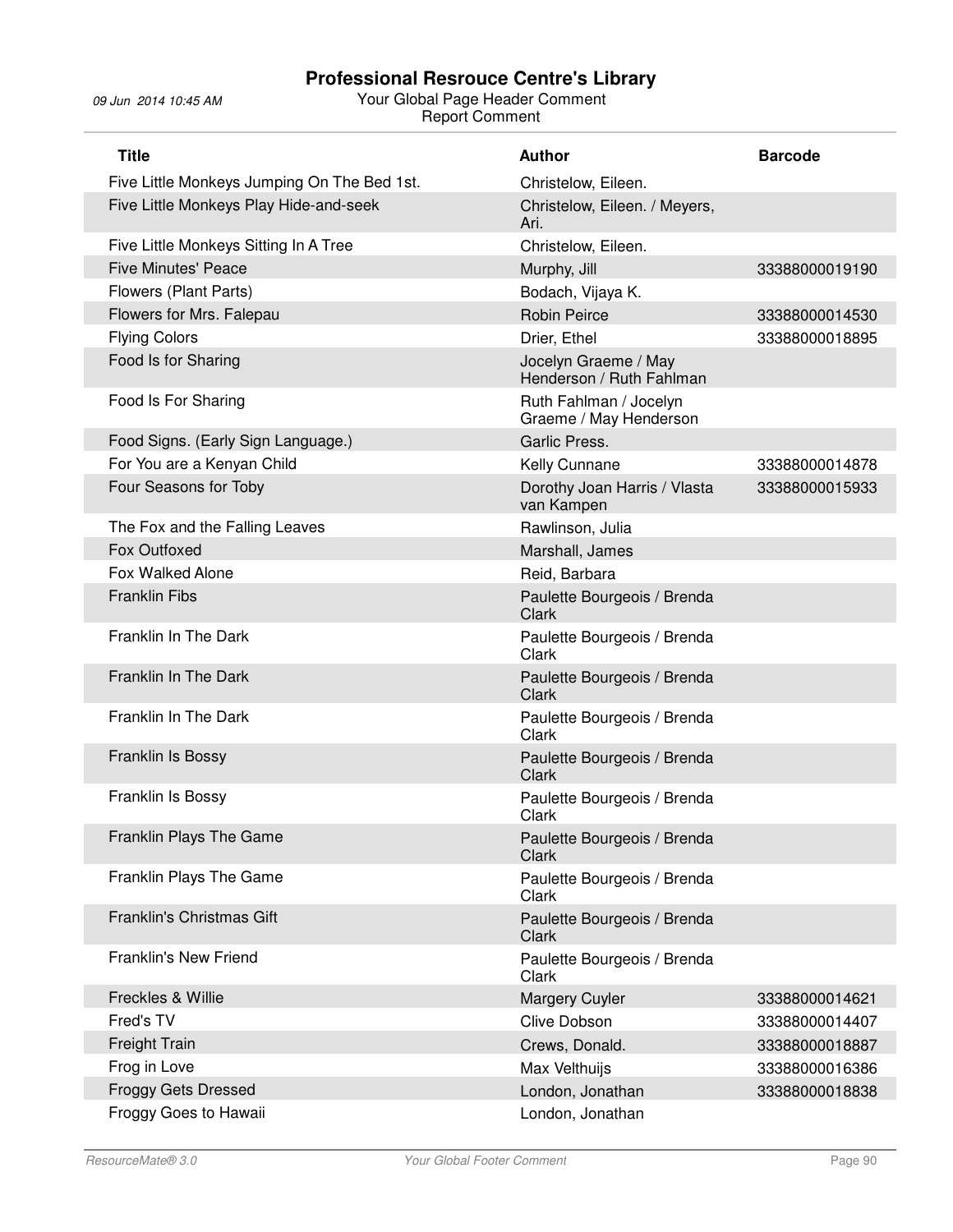| <b>Title</b>                                                                      | <b>Author</b>                                   | <b>Barcode</b> |
|-----------------------------------------------------------------------------------|-------------------------------------------------|----------------|
| Frogs!                                                                            | Carney, Elizabeth                               |                |
| From Far Away                                                                     | Munsch, Robert / Martchenko,<br>Michael         |                |
| Fun With Clothes                                                                  | Ruth Fahlman / May Henderson                    |                |
| Fun with Clothes                                                                  | Ruth Fahlman / May Henderson                    |                |
| Gentle Willow: A Story for Children About Dying                                   | Joyce C. Mills, Ph.D                            | 33388000016204 |
| George's Antlers                                                                  | St-Aubin, Bruno                                 |                |
| <b>Germs Make Me Sick</b>                                                         | Melvin Berger                                   | 33388000018044 |
| Germs! Germs! Germs!                                                              | Bobbi Katz                                      | 33388000018200 |
| <b>GERMS! GERMS! GERMS!</b>                                                       | Katz, Bobbi                                     | 33388000018291 |
| Getting Along: A Fun- Filled Set of Stories, Songs and<br><b>Activities</b>       | Page, Parker                                    |                |
| <b>Giant Jack's Boots</b>                                                         | John Parker                                     | 33388000014613 |
| Gifts                                                                             | Joellen Bogart / Barbara Reid                   |                |
| <b>Gifts</b>                                                                      | Joellen Bogart / Barbara Reid                   |                |
| The Gingerbread Man 1st ed.                                                       | Aylesworth, Jim. / McClintock,<br>Barbara, ill. |                |
| The Giving Tree                                                                   | Silverstein, Shel                               | 33388000008292 |
| Gladys and Max Love Bob                                                           | Diana Noonan                                    | 33388000014548 |
| <b>Global Babies</b>                                                              | Global Fund for Children.                       | 33388000001826 |
| Gluepots a game to play                                                           | McPherson, Jan                                  | 33388000018754 |
| Go Away, Big Green Monster!                                                       | <b>Ed Emberly</b>                               | 33388000019505 |
| The Going To Bed Book (Boynton Board Books) Newly<br>rev. ed.                     | Boynton, Sandra.                                |                |
| The Golden Goose                                                                  | Reid, Barbara                                   |                |
| Goldilocks and the Three Bears                                                    | Barnett, Carol                                  |                |
| Goldilocks And The Three Bears.                                                   | Buehner, Caralyn.                               |                |
| <b>Good Families Don't</b>                                                        | Munsch, Robert / Daniel, Alan                   | 33388000014084 |
| <b>Good Families Don't</b>                                                        | Munsch, Robert / Daniel, Alan                   |                |
| Good Grief: A Kid's Guide for Dealing with Change and<br>LOSS                     | Kim "Tip" Frabim Ed.S., LPC                     | 33388000016212 |
| Good Job Oliver!                                                                  | Molk, Laurel                                    | 33388000019679 |
| Good Job, Little Bear                                                             | Waddell, Martin / Firth, Barbara,<br>ill.       |                |
| Goodbye Geese                                                                     | Nancy White Carlstrom                           | 33388000016170 |
| Goodnight Moon                                                                    | Brown, Margaret Wise.                           |                |
| Goodnight Moon                                                                    | Wise Brown, Margaret,                           | 33388000013441 |
| Goodnight, Daddy                                                                  | Donna Ferreiro                                  | 33388000016451 |
| Gran- Gran's Best Trick : A Story For Children Who Have<br>Lost Someone They Love | Holden, L.Dwight / Chestworth,<br>Michael       | 33388000015461 |
| <b>Grandfather Twilight</b>                                                       | Berger, Barbara                                 | 33388000017475 |
| Grandfather's Lovesong                                                            | Reeve Lindbergh                                 | 33388000016220 |
| Grandmother's Dreamcatcher                                                        | Ray McCain, Becky / Schuett,<br>Stacey          | 33388000014969 |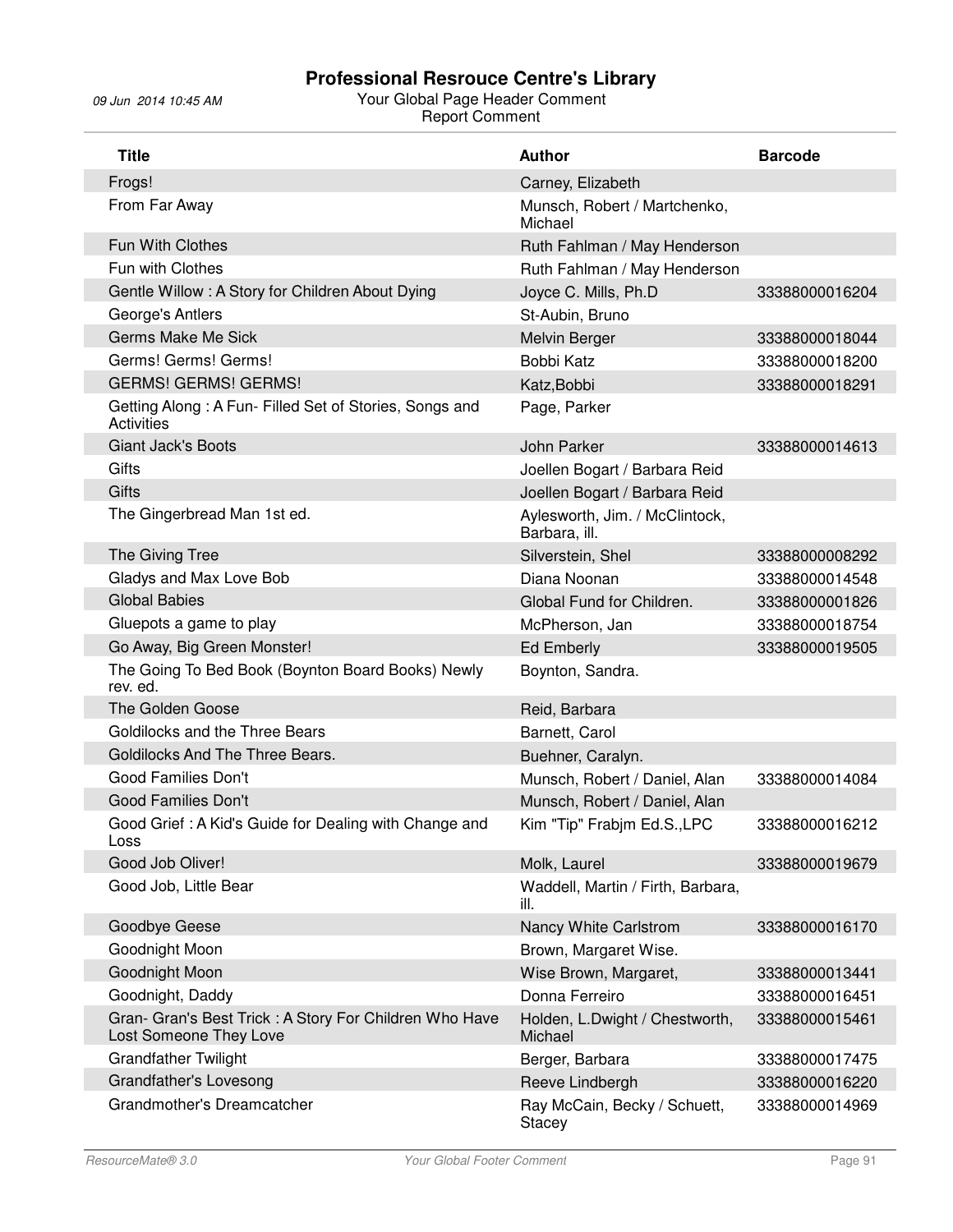| <b>Title</b>                                                                  | Author                                         | <b>Barcode</b> |
|-------------------------------------------------------------------------------|------------------------------------------------|----------------|
| Granny's Quilt                                                                | Penny Ives                                     | 33388000017335 |
| Green Bear                                                                    | Rogers, Alan                                   | 33388000018903 |
| Green Eggs and Ham                                                            | Dr. Seuss                                      |                |
| <b>Gros Ours et Petite Puce</b>                                               | Bland, Nick                                    | 33388000001107 |
| The Grouchy Ladybug                                                           | Carle, Eric.                                   |                |
| Grover Sleeps Over                                                            | Winthrop, Elizabeth / Swanson,<br>Maggie       |                |
| Grover's Guide to Good Manners                                                | Allen, Constance                               | 33388000015123 |
| The Grumpy Morning                                                            | Pamela Duncan Edwards /<br>Darcia Labrosse     |                |
| Guess How Much I Love You                                                     | Sam McBratney                                  | 33388000016238 |
| Guess Who My Favourite Person Is                                              | <b>Byrd Baylor</b>                             | 33388000017400 |
| Gurgle, Bubble. Splash                                                        | Thompson, Richard                              | 33388000013664 |
| Gus Was A Christmas Ghost                                                     | Thayer, Jane                                   | 33388000014951 |
| Hair (World Show-and-tell)                                                    | Petty, Kate.                                   | 33388000001727 |
| Hair For Mama                                                                 | Tinkham, Kelly. / Bates, Amy<br>June, ill.     | 33388000001743 |
| The Handmade Alphabet 1st.                                                    | Rankin, Laura.                                 |                |
| Hands Are Not For Hitting                                                     | Martine Agassi, Ph. D                          | 33388000016246 |
| Handy-Dandy Helpful Hal: A Book About Helpfulness                             | Michael P. Waite                               |                |
| <b>Hansel And Gretel</b>                                                      | Marshall, James.                               |                |
| Harriet and the Garden                                                        | Nancy Carlson                                  | 33388000014597 |
| <b>Harriet And the Roller Coaster</b>                                         | Nancy Carlson                                  | 33388000019430 |
| Harriet, You'll Drive Me Wild                                                 | Marla Frazee                                   | 33388000019778 |
| The Hat                                                                       | Brett, Jan, 1949-                              |                |
| The Hatseller And The Monkeys: A West African Folktale                        | Diakite, Baba Wague / Diakite,<br>Baba Wague   |                |
| Have Courage My Love                                                          | Lisa Hewitt-Savelli                            |                |
| Have you Filled a Bucket Today: A Guide to Daily<br><b>Happiness for Kids</b> | McCloud, Carol                                 | 33388000007294 |
| He Shoots! He Scores! : A Tale from the Iris the Dragon<br>Series             | Gayle Grass                                    |                |
| Head, Body, Legs: A Story from Liberia                                        | Won-Ldy Paye / Margaret H.<br>Leppert          | 33388000018234 |
| Hear My Roar: A Story of Family Violence                                      | Hochban, Dr. Ty / Krykorka,<br>Vladyana, ill.  | 33388000013334 |
| Hearing                                                                       | Kathie Billingslea Smith /<br>Victoria Crenson | 33388000016188 |
| The Heart and the Bottle                                                      | Jeffers, Oliver                                | 33388000009076 |
| Heather Has Two Mommies 10th Anniversary Edition                              | Leslea newman                                  |                |
| Heather Has Two Mommies 10th Anniversary Edition                              | Leslea newman                                  |                |
| Heather Has Two Mommies 10th Anniversary Edition                              | Newman, Lesléa.                                | 33388000017103 |
| Hello World                                                                   | Stojic, Manya                                  | 33388000007443 |
| Henry and the Dragon                                                          | <b>Eileen Christelow</b>                       | 33388000016253 |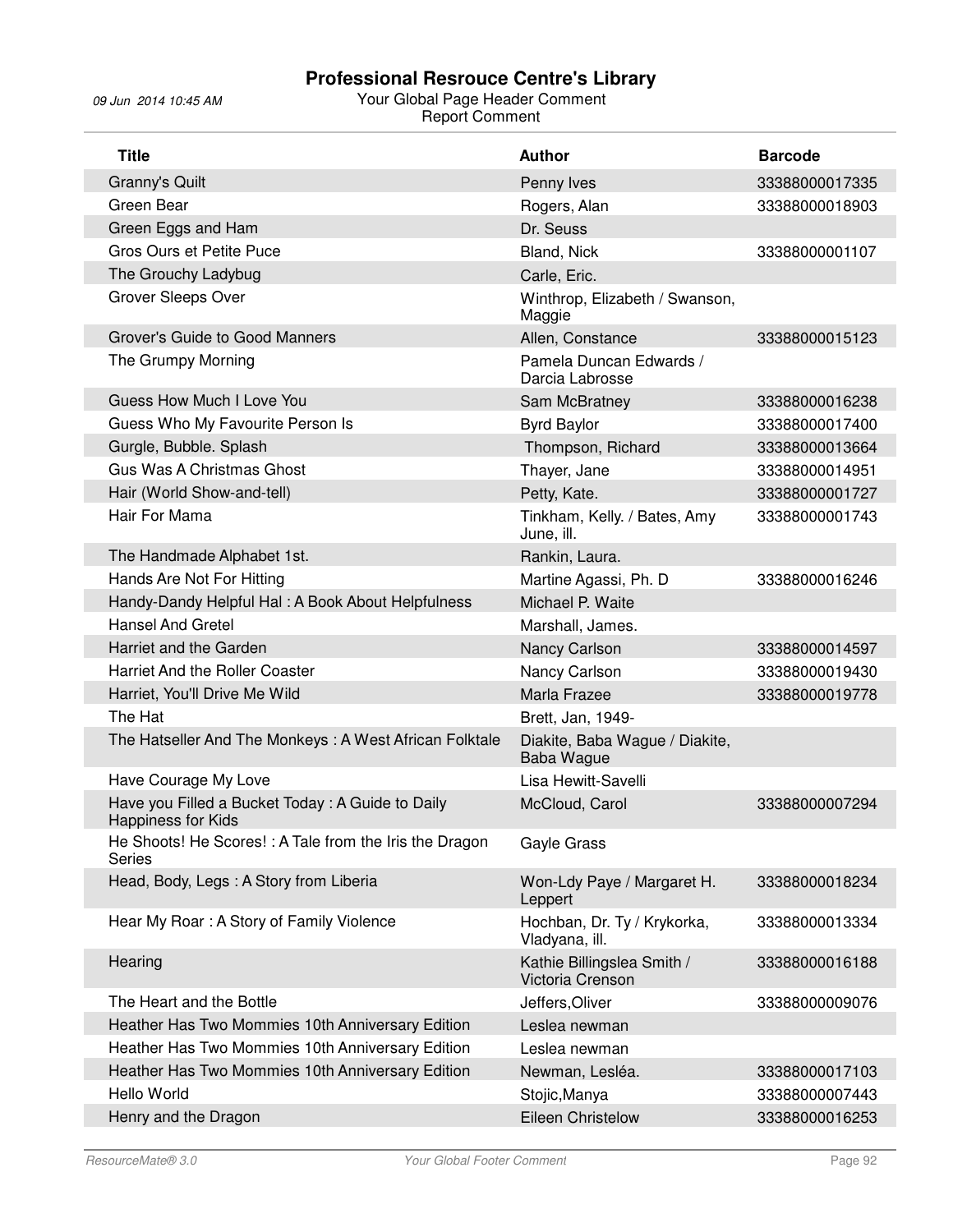| <b>Title</b>                                                                                           | <b>Author</b>                               | <b>Barcode</b> |
|--------------------------------------------------------------------------------------------------------|---------------------------------------------|----------------|
| Henry's Aweful Mistake                                                                                 | Quackenbush, Robert.                        | 33388000018978 |
| Henry's Violin                                                                                         | <b>Teddy Slater</b>                         |                |
| Henry's Violin                                                                                         | <b>Teddy Slater</b>                         |                |
| <b>Here Comes Smelly Nellie</b>                                                                        | <b>Teddy Slater</b>                         |                |
| Here Comes Smelly Nellie                                                                               | <b>Teddy Slater</b>                         |                |
| Honey, Honey--lion! : A Story Of Africa                                                                | Brett, Jan, 1949-                           |                |
| Hooray for you! : A Celebration of "you-ness"                                                          | Marianne Richmond                           | 33388000016501 |
| Hop On Pop                                                                                             | Dr. Seuss                                   |                |
| Hopscotch                                                                                              | Thorn, Elizabeth                            | 33388000018861 |
| Hot Cold Shy Bold- Looking at Opposites                                                                | Harris, Pamela                              |                |
| A House For A Hermit Crab                                                                              | Carle, Eric.                                |                |
| How Are You Peeling? : Foods with Moods                                                                | Saxton Freymann / Joost Elffers             | 33388000016527 |
| How Do Dinosaurs Go to School? : Big Book                                                              | Yolen, Jane / Teague, Mark                  | 33388000000646 |
| How Do I Feel?                                                                                         | Norma Simon                                 | 33388000016519 |
| How Smudge Came                                                                                        | Gregory, Nan / Lightburn, Ron               | 33388000014662 |
| How The Brain Learns Second Edition                                                                    | David A. Sousa                              | 33388000028480 |
| How Things Work: 100 Ways Parents And Kids Can<br>Share The Secrets Of Technology                      | Neil Ardley                                 |                |
| How to Find Your Groove: (Conversation Skills and Other<br>Tips for Surviving the Social World)        | Cornish, Laura K.                           |                |
| How to Get Rid of Bad Dreams                                                                           | Hazbry, Nancy                               | 33388000013201 |
| How to Take the Grrrr                                                                                  | Elizabeth Verdick / Marjorie<br>Lisovskis   |                |
| How to Take the Grrrr Out of Anger                                                                     | Elizabeth Verdick                           |                |
| How Was I Born: A child's journey through the miracle of<br>birth.                                     | Lennart Nilsson / Lena Katarina<br>Swanberg | 33388000030908 |
| Howard B. Wigglebottom Learns About Bullies                                                            | Binkow, Howard / Cornelison,<br>Susan F.    | 33388000008185 |
| Howard B. Wigglebottom Learns About Mud and<br>Rainbows                                                | Binkow, Howard / Cornelison,<br>Susan F.    | 33388000008078 |
| Howard B. Wigglebottom Learns about Sportsmanship:<br>Winning Isn't everything                         | Binkow, Howard / Cornelison,<br>Susan F.    | 33388000008060 |
| Howard B. Wigglebottom Learns It's OK to Back Away                                                     | Binkow, Howard / Cornelison,<br>Susan F.    | 33388000006114 |
| Howard B. Wigglebottom Learns It's OK to Back Away                                                     | Binkow, Howard / Cornelison,<br>Susan F.    | 33388000008300 |
| Howard B. Wigglebottom Learns to Listen                                                                | Binkow, Howard / Cornelison,<br>Susan F.    | 33388000007955 |
| Howard B. Wigglebottom Listens to His Heart                                                            | Binkow, Howard / Cornelison,<br>Susan F.    | 33388000007948 |
| Howard B. Wigglebottom Listens to His Heart                                                            | Binkow, Howard                              |                |
| Hunter and His Amazing Remote Control: A fun, hands-<br>on way to teach self- control to ADHD children | Copeland, Lori                              |                |
| Hyperactivity: Why Won't My Child Pay Attention                                                        | Goldstein, Sam                              |                |
| Hyperactivity: Why Won't My Child Pay Attention (Copy 2)                                               | Goldstein, Sam                              |                |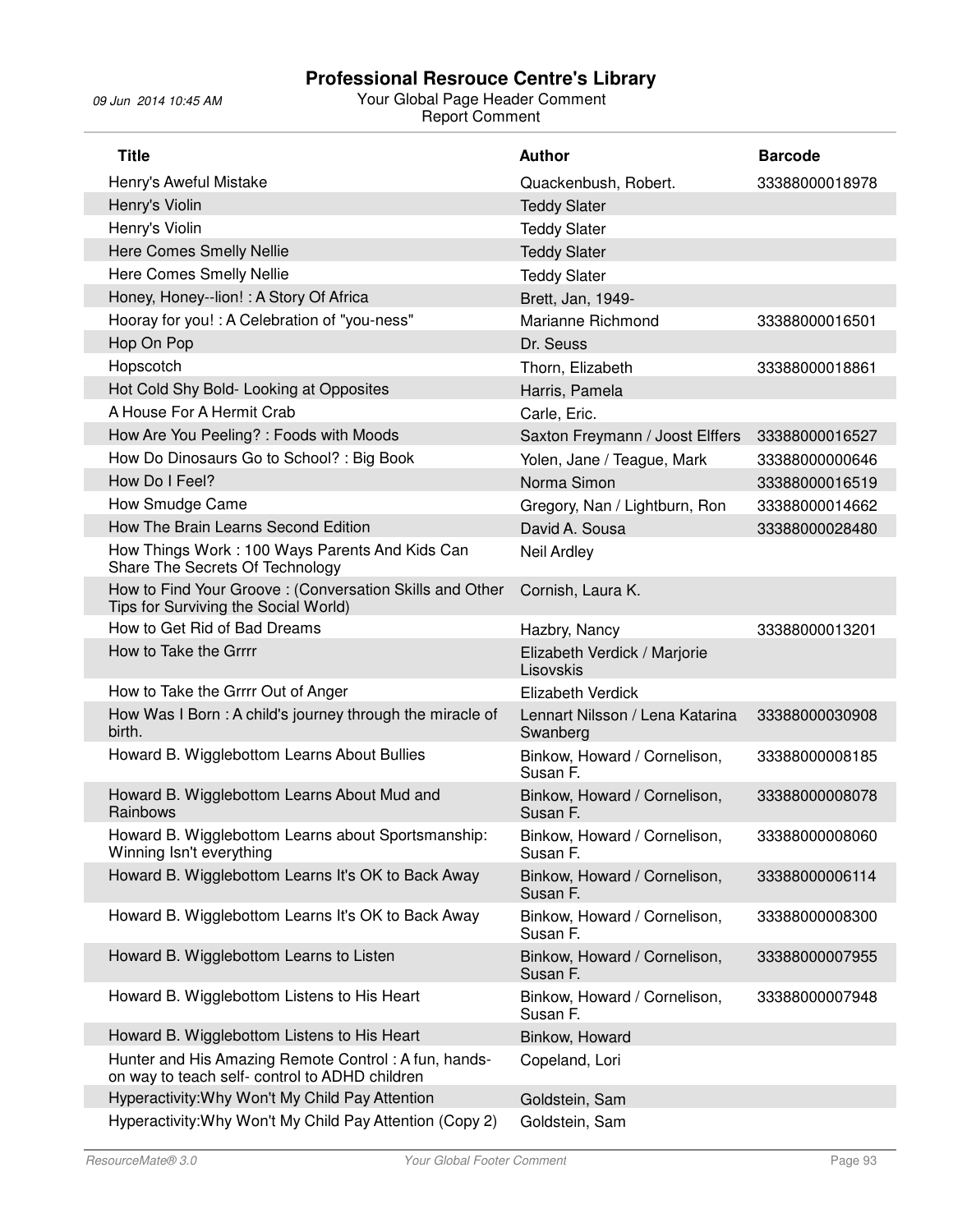| <b>Title</b>                                                                                                     | <b>Author</b>                                      | <b>Barcode</b> |
|------------------------------------------------------------------------------------------------------------------|----------------------------------------------------|----------------|
| I Accept You As You Are!                                                                                         | Parker, David                                      |                |
| I am a Rainbow                                                                                                   | Parton, Dolly                                      | 33388000019141 |
| I Am Canada                                                                                                      | Patterson, Heather                                 | 33388000001719 |
| I am Generous!                                                                                                   | Parker, David                                      |                |
| I Am Me                                                                                                          | <b>Kara Kuskim</b>                                 | 33388000016287 |
| I Am Not A Crybaby                                                                                               | Norma Simon                                        | 33388000015347 |
| I Am Not A Crybaby                                                                                               | Norma Simon                                        | 33388000016410 |
| I Am Responsible!                                                                                                | Parker, David                                      |                |
| I Am Sharing                                                                                                     | Mercer Mayer                                       |                |
| I am TOO absolutely small for School                                                                             | Child, Lauren                                      | 33388000010413 |
| I Am Utterly Unique : Celbrating the Strengths of Children<br>with Asperger Syndrome and High-Functioning Autism | Elaine Marie Larson                                | 33388000017970 |
| I Can Cooperate!                                                                                                 | David Parker                                       |                |
| I Can Do It Myself                                                                                               | <b>Emily Perl Kingsley</b>                         | 33388000016402 |
| I Can Do That!: A Book About Confidence                                                                          | Gutelle, Andrew                                    |                |
| I Can Fix It! : A Tale from The Iris Dragon Series                                                               | <b>Gayle Grass</b>                                 |                |
| I Can Read With My Eyes Shut!                                                                                    | Dr. Seuss                                          |                |
| I Can't Wait: A Children's Problem Solving Book                                                                  | <b>Elizaabeth Crary</b>                            |                |
| I Can't Wait: A Children's Problem Solving Book                                                                  | Elizaabeth Crary                                   |                |
| I Care About Others!                                                                                             | Parker, David                                      |                |
| I Don't Know Why: I Guess I'm Shy                                                                                | Cain, Barbara                                      | 33388000013268 |
| I Go Shopping With Dad                                                                                           | Parker, David                                      |                |
| I Grew in Mommy's Heart                                                                                          | Linda Hagler, M.Ed.                                |                |
| I Hate My Brother Harry                                                                                          | Crescent Dragonwagon                               | 33388000017012 |
| I Have A New Friend : A true story of two friends from<br>different worlds                                       | Kathleen Allan-Meyer                               | 33388000016303 |
| I Have To Go!                                                                                                    | Munsch, Robert / Martchenko,<br>Michael            | 33388000014233 |
| I Have To Go!                                                                                                    | Munsch, Robert N., 1945- /<br>Martchenko, Michael. |                |
| I Hear A Noise                                                                                                   | Diane Goode                                        | 33388000015388 |
| I Heard Your Daddy Died                                                                                          | Scrivani, Mark / Aitken,<br>Susan, ill.            | 33388000015446 |
| I Just Forgot                                                                                                    | Mercer Mayer                                       |                |
| I Just Forgot                                                                                                    | Mercer Mayer                                       |                |
| I Knew You Could! : Celebrate All The Stops In Your Life                                                         | Craig Dorfman                                      | 33388000019752 |
| I Know A Secret                                                                                                  | Child's Play                                       | 33388000017327 |
| I Know I Made It Happen                                                                                          | Lynn Bennett Blackburn                             | 33388000015412 |
| I Know The World's Worst Secret                                                                                  | Doris, Sanford                                     | 33388000013417 |
| I Know Who I Am                                                                                                  | P.K. Hallinan                                      | 33388000015081 |
| I like Being Me (Copy 1)                                                                                         | Lalli, Judy                                        |                |
| I like Being Me (Copy 2)                                                                                         | Lalli, Judy                                        |                |
| I like Being Me (Copy 3)                                                                                         | Lalli, Judy                                        |                |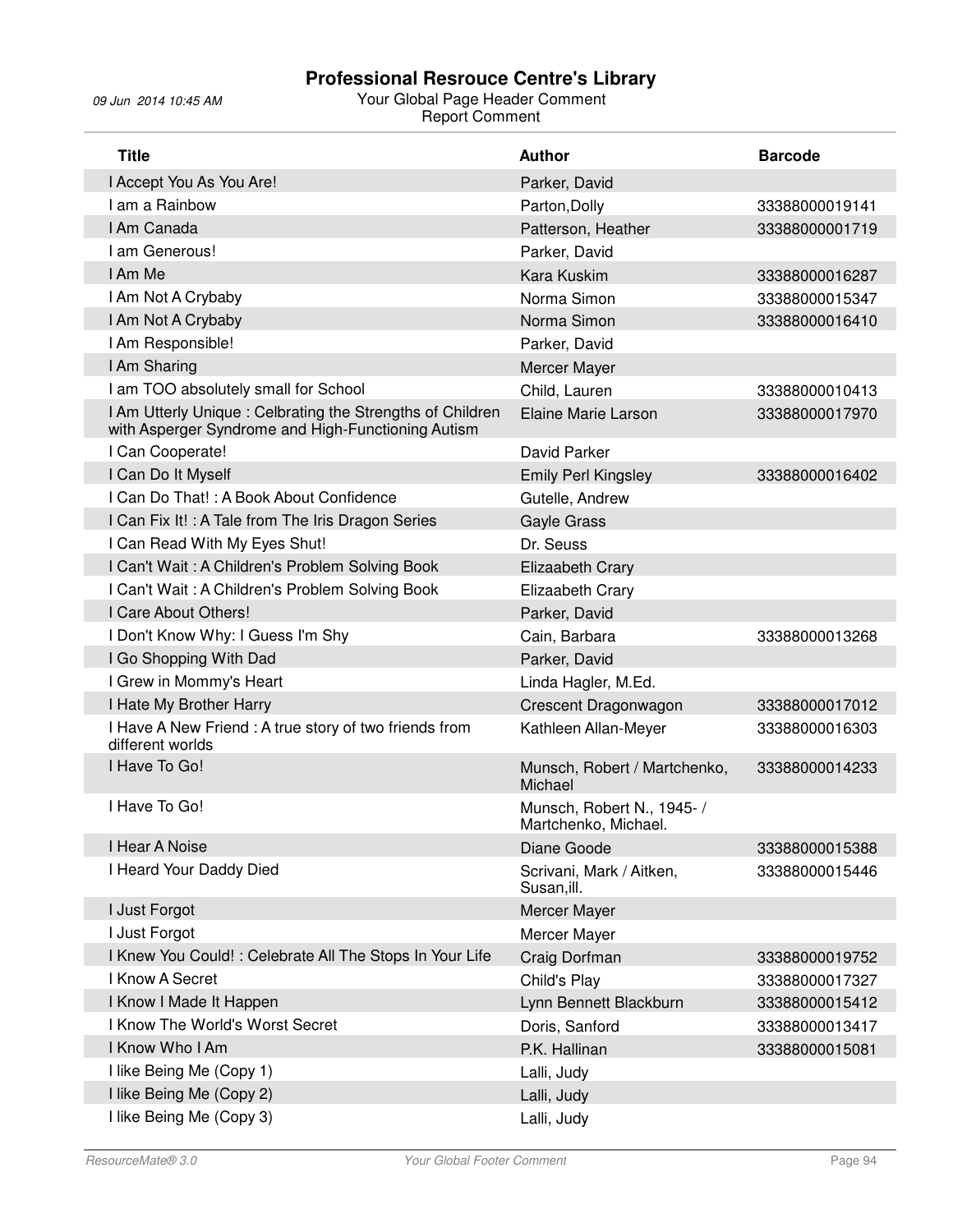| <b>Title</b>                                                                                   | <b>Author</b>                                                                        | <b>Barcode</b> |
|------------------------------------------------------------------------------------------------|--------------------------------------------------------------------------------------|----------------|
| I like Being Me (Copy 4)                                                                       | Lalli, Judy                                                                          |                |
| I Like It Here Just Fine                                                                       | Linda Hagler, M.Ed.                                                                  |                |
| I Like Me!                                                                                     | Nancy Carlson                                                                        |                |
| I Like Me!                                                                                     | Nancy Carlson                                                                        |                |
| I Like To Be Little                                                                            | <b>Charlotte Zolotow</b>                                                             | 33388000016295 |
| I Love My Baby Sister (Most Of The Time)                                                       | Elaine Edelman                                                                       |                |
| I Love My Baby Sister (Most Of The Time)                                                       | Elaine Edelman                                                                       |                |
| I Need a Hug                                                                                   | First Grade Students at Clara<br>Barton Elementary School,<br>Bordentown, New Jersey | 33388000015099 |
| I Show Respect!                                                                                | Parker, David                                                                        |                |
| I Speak English For My Mom                                                                     | <b>Muriel Stanek</b>                                                                 | 33388000014860 |
| I SPY: A Book of Picture Riddles                                                               | Marzollo, Jean                                                                       | 33388000018747 |
| I SPY: A Book of Picture Riddles                                                               | Wick, Walter                                                                         | 33388000018721 |
| I Tell the Truth!                                                                              | Parker, David                                                                        |                |
| I Think, I Am!: Teaching kids the Power oof Affirmations                                       | Louise L. Hay / Kristina Tracy                                                       | 33388000016659 |
| I Used To Be Afraid                                                                            | Sally Hudson McMillan                                                                | 33388000016550 |
| I Want A Dog (Copy 1)                                                                          | Khalsa, Dyal Kaur                                                                    |                |
| I Want A Dog (Copy 2)                                                                          | Khalsa, Dyal Kaur                                                                    |                |
| I Want A Dog (Copy 3)                                                                          | Khalsa, Dyal Kaur                                                                    |                |
| I Want It: A Children's Problem Solving Book                                                   | Elizaabeth Crary                                                                     |                |
| I Want To Be An Astronaut                                                                      | <b>Byron Barton</b>                                                                  | 33388000016063 |
| I Want To Know About Animal Babies, Sounds We Hear,<br>Moon, Sun and Stars                     | Illa Podendorf                                                                       |                |
| I Want To Play: A Children's Problem Solving Book                                              | Elizabeth Crary                                                                      |                |
| I Want To Play: A Children's Problem Solving Book                                              | <b>Elizabeth Crary</b>                                                               |                |
| I Want To Play: A Children's Problem Soving Book                                               | Elizabeth Crary                                                                      |                |
| I Want Your Moo                                                                                | Weiner, Marcella                                                                     |                |
| I Want Your Moo - A Story for Children About Self-Esteem                                       | Bakur Weiner, Marcella                                                               |                |
| I Was So Mad                                                                                   | Norma Simon                                                                          | 33388000016543 |
| I will Never Not Ever Eat a Tomato                                                             | Lauren Child                                                                         | 33388000014464 |
| I Wish Daddy Didn't Drink So Much                                                              | Judith Vigna                                                                         |                |
| I Wish Daddy Didn't Drink So Much                                                              | Judith Vigna                                                                         |                |
| I Wish Daddy Didn't Drink So Much                                                              | Judith Vigna                                                                         |                |
| I'll Hate You If You Die                                                                       | Greg Elkins                                                                          |                |
| I'll Hate You If You Die: Loss                                                                 | Greg Elkins                                                                          |                |
| I'm a Good Friend!                                                                             | Parker, David                                                                        |                |
| I'm a GREAT me! : Another Bethie Adventure                                                     | Joanne Langlois                                                                      | 33388000014449 |
| I'm Frustrated                                                                                 | <b>Elizaabeth Crary</b>                                                              |                |
| I'm Furiou                                                                                     | <b>Elizabeth Crary</b>                                                               |                |
| I'm in Charge of Me!                                                                           | Parker, David                                                                        |                |
| I'm Like You, You're Like Me: A Child's Book About<br>Understanding and Celebrating Each Other | Gainer, Cindy                                                                        | 33388000014944 |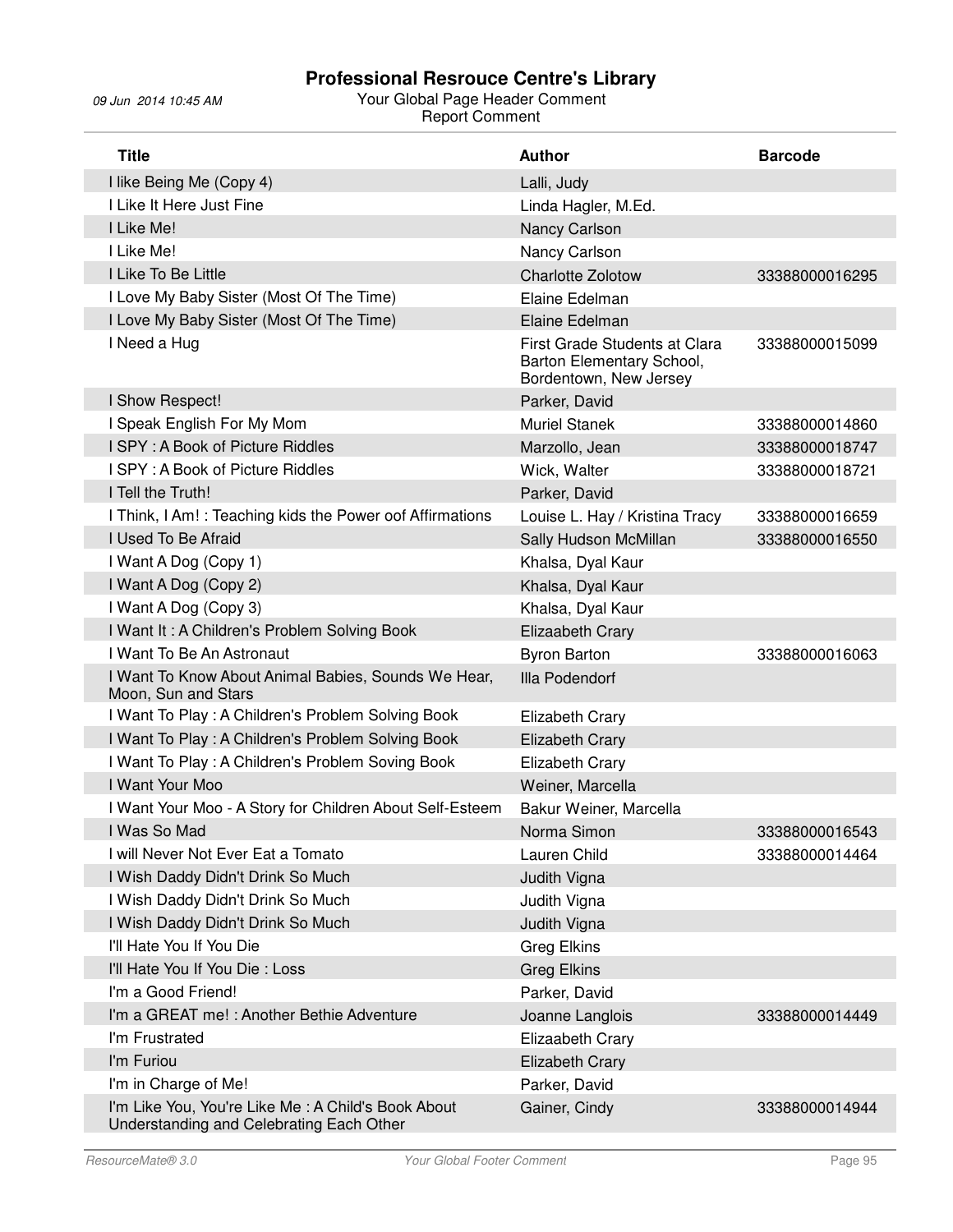| <b>Title</b>                                                     | <b>Author</b>                                   | <b>Barcode</b> |
|------------------------------------------------------------------|-------------------------------------------------|----------------|
| I'm Lost 2nd Edition                                             | Elizabeth Crary                                 |                |
| I'm Lost: A Children's Problem Solving Book                      | <b>Elizabeth Crary</b>                          |                |
| I'm Mad                                                          | Elizabeth Crary                                 |                |
| I'm mad at you!                                                  | Gikow, Louise                                   | 33388000010256 |
| I'm Scared                                                       | Elizabeth Crary                                 |                |
| I'm so Embarrassed                                               | Munsch, Robert / Martchenko,<br>Michael         |                |
| I'm Sorry                                                        | Gina Mayer / Mercer Mayer                       |                |
| I'm Sorry                                                        | McBratney, Sam                                  | 33388000013250 |
| I'm Taking a Trip on My Train                                    | Neitzel, Shirley / Winslow<br>Parker, Nancy     | 33388000014159 |
| The Ice Cream King                                               | Metzger, Steve                                  | 30000000000004 |
| If I'd Known Then What I know Now                                | Lindbergh, Reeve                                |                |
| If You Dream a Dragon Critters of the Night                      | Mayer, Mercer                                   |                |
| If You Give A Mouse A Cookie 1st ed.                             | Numeroff, Laura Joffe. / Bond,<br>Felicia, ill. |                |
| If You Give A Mouse A Cookie: Big Book                           | Numeroff, Laura Joffe.                          | 33388000000638 |
| If You Take A Mouse To School 1st ed.                            | Numeroff, Laura Joffe. / Bond,<br>Felicia, ill. |                |
| If You're Happy and You Know It                                  | Child's Play                                    | 33388000016311 |
| Imagine                                                          | Angela Lamanno                                  | 33388000014605 |
| In A People House                                                | Theo. LeSieg                                    |                |
| Incrdible You! : 10 ways to let your Greatness shine<br>through  | Dr. Wayne Dyer                                  | 33388000016535 |
| Incredible You! : 10 Ways To Let Your Greatness Shine<br>Through | Dr. Wayne Dyer / Kristina Tracy                 | 33388000014431 |
| Insectes De Chez Nous (Canada Vu De Pres)                        | Swanson, Diane                                  | 33388000001115 |
| Inside Outside Upside Down                                       | Stan Berenstain / Jan<br>Berenstain             |                |
| Interrupting Chicken                                             | Stein, David Ezra                               |                |
| Is It Right to Fight? : A First Look to Fight?                   | Pat Thomas                                      | 33388000016436 |
| Is That What Friends Do?.                                        | Marjorie Newman / Peter<br>Bowman               | 33388000019398 |
| <b>Isabelle's New Friend</b>                                     | Laurent de Brunhoff                             | 33388000016428 |
| It Didn't Frighten Me!                                           | Janet L. Goss / Jerome C.<br>Harste             | 33388000016642 |
| It's Mine                                                        | Gina Mayer / Mercer Mayer                       |                |
| It's Mine: A Book About Sharing                                  | Cheryl Wagner                                   | 33388000016667 |
| It's Mine!                                                       | Leo Lionni                                      | 33388000016675 |
| It's My Body                                                     | Lory Freeman                                    | 33388000018077 |
| It's No Joke My Telephone Broke (I'm A Great Little Kid)         | Grossman, Linda Sky / Bockus,<br>Petra          |                |
| It's No Joke, My Teleopne Broke                                  | Grossman, Linda Sky / Bockus,<br>Petra          | 33388000013540 |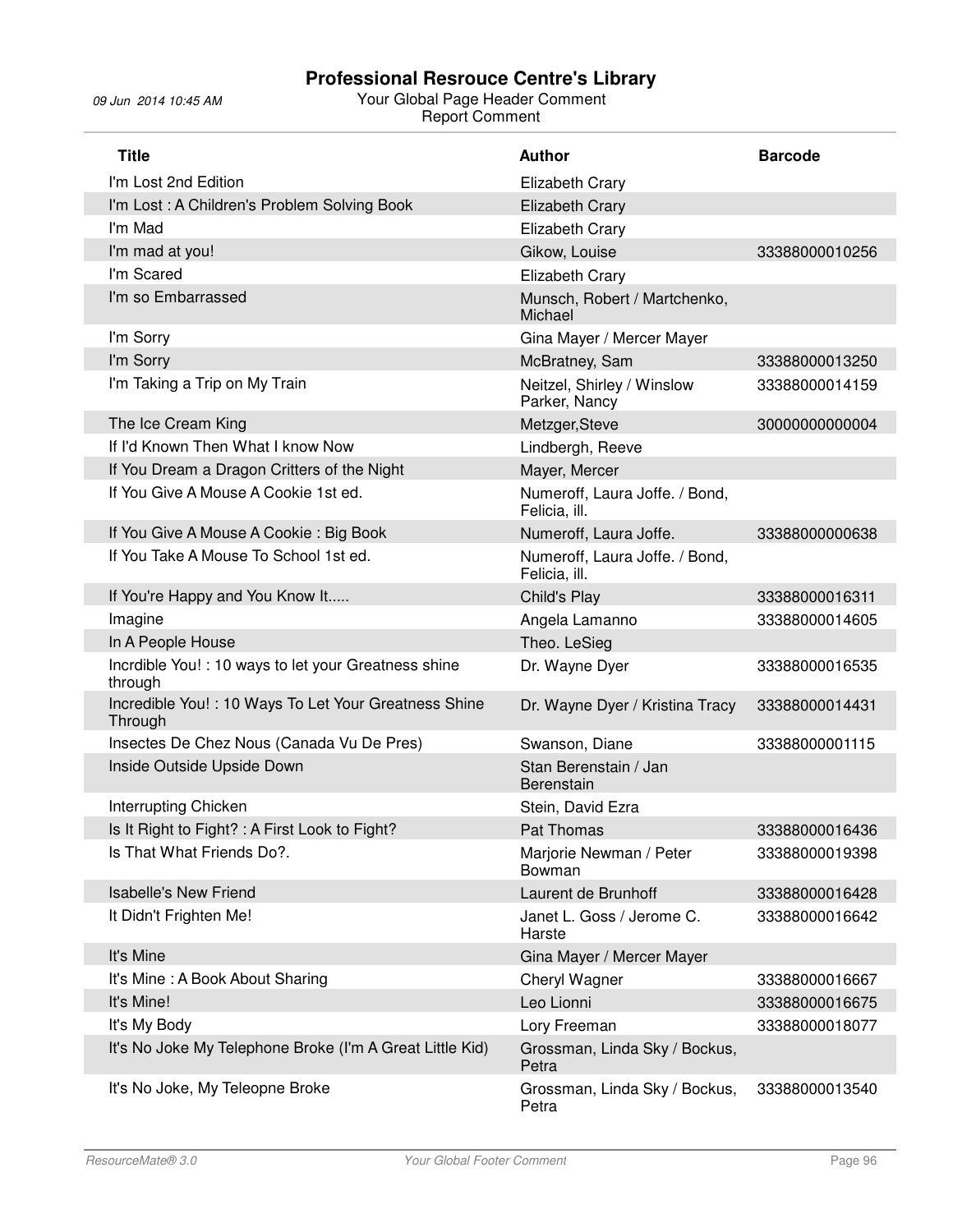| <b>Title</b>                                                                                | <b>Author</b>                                     | <b>Barcode</b> |
|---------------------------------------------------------------------------------------------|---------------------------------------------------|----------------|
| It's Not the Stork!: A Book about Girls, Boys, Babies,<br>Bodies, Families, and Friends     | Harris, Robie H. / Emberley,<br>Michael           | 33388000009415 |
| It's Taking Too Long! : A Book About Patience                                               | Cheryl Wagner                                     |                |
| Itchy, Itchy Chicken Pox                                                                    | Grace Maccarone                                   | 33388000018572 |
| The Itsy Bitsy Spider                                                                       | Basaluzzo, Constanza.                             |                |
| J'Economise L'Energie (French Edition)                                                      | Morris, Neil                                      | 33388000001271 |
| Jafta                                                                                       | Hugh Lewin                                        | 33388000019349 |
| Jakes Secret (Copy 1)                                                                       | Slater, Teddy                                     |                |
| Jakes Secret (Copy 2)                                                                       | Slater, Teddy                                     |                |
| Jamaica Louise James                                                                        | Hest, Amy                                         | 33388000014134 |
| Je Preserve L'Eau (French Edition)                                                          | Morris, Neil                                      | 33388000001263 |
| Je Protege Mon Environnement (French Edition)                                               | Morris, Neil                                      | 33388000001297 |
| Je Recycle (French Edition)                                                                 | Morris, Neil                                      | 33388000001289 |
| Je T'aime Comme (French Edition)                                                            | Bauer, Marion Dane / Church,<br>Caroline Jayne    | 33388000001099 |
| Jenny Is Scared!: When Sad Things Happen in the World                                       | Shuman, Carol / Pillo, Cary                       | 33388000012138 |
| Jenny's Neighbours                                                                          | Thompson, Richard /<br>Schoemaker, Kathryn E.     |                |
| Jess Was The Brave One                                                                      | Jean Little                                       | 33388000015370 |
| Jessica                                                                                     | <b>Kevin Henkes</b>                               | 33388000019356 |
| Jillian Jiggs and the Secret Surprise                                                       | Phoebe Gilman                                     | 33388000014555 |
| Jody And The Bully: What to do about a bully?                                               | <b>Elizabeth Anders</b>                           | 33388000015982 |
| Joey and Scout: Dealing with the Loss of a Special Pet                                      | Christy Myhre / Jim Boulden                       | 33388000016634 |
| John Patrick Norman McHennessy- The Boy Who Was<br>Always Late                              | Burningham, John                                  | 33388000018614 |
| Join In and Play                                                                            | Cheri J. Meiners, M. Ed.                          |                |
| Jonathan Cleaned Up, Then He Heard A Sound, Or,<br>Blackberry Subway Jam (Munsch For Kids.) | Munsch, Robert N., 1945-/<br>Martchenko, Michael. |                |
| Jumanji                                                                                     | Van Allsburg, Chris                               |                |
| Jumpin' Johnny                                                                              | Michael Gordon, Ph.D.                             | 33388000016865 |
| Jungle Animals: Over 100 questions and anwers to things Anita Ganeri<br>you want to know    |                                                   | 33388000021063 |
| Jungle Bullies                                                                              | Kroll, Steven. / Nguyen,<br>Vincent, ill.         |                |
| Just A Toy                                                                                  | Gina Mayer / Mercer Mayer                         |                |
| Just A Daydream                                                                             | Mercer Mayer                                      |                |
| Just A Dream                                                                                | Chris Van Allsburg                                | 33388000018028 |
| Just Because I Am : A Child's Book of Affirmation                                           | Lauren Murphy Payne, M.S.W.                       | 33388000014456 |
| Just Because I Am: A Child's Book of Affirmation                                            | Lauren Murphy Payne, M.S.W.                       |                |
| Just Because I Am: A Child's Book of Affirmation                                            | Lauren Murphy Payne, M.S.W.                       |                |
| Just Because I Am : A Child's Book of Affirmation                                           | Lauren Murphy Payne, M.S.W.                       |                |
| Just Going To The Dentist                                                                   | Mercer Mayer                                      |                |
| Just Like Us                                                                                | Oram, Hiawyn / Baird, Daniel                      | 33388000013821 |
| Just Lost!                                                                                  | Gina Mayer / Mercer Mayer                         |                |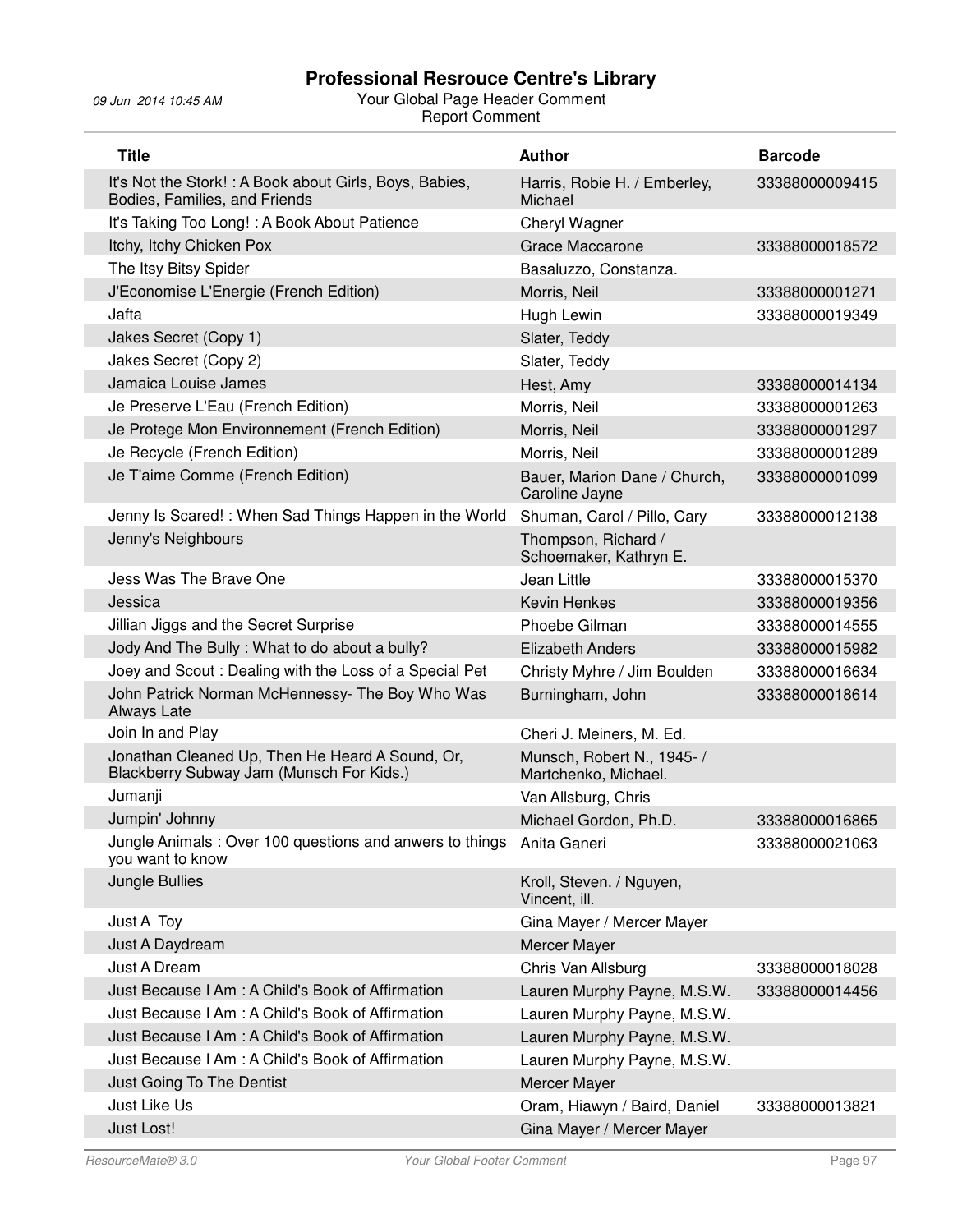| <b>Title</b>                                                                           | <b>Author</b>                                       | <b>Barcode</b> |
|----------------------------------------------------------------------------------------|-----------------------------------------------------|----------------|
| Just Me And My Dad                                                                     | Mercer Mayer                                        |                |
| Just Me And My Mom                                                                     | Mercer Mayer                                        |                |
| Just My Friend And Me                                                                  | Mercer Mayer                                        |                |
| Just My Friend And Me                                                                  | Mercer Mayer                                        |                |
| Kangaroo and Cricket                                                                   | Siomades, Loraianne                                 |                |
| Katherine and the Garbage Dump                                                         | Morris, Martha                                      | 33388000018606 |
| Kids Need to Be Safe: A Book for Children in Foster Care                               | Julie Nelson                                        |                |
| Kids Need to Be Safe: A Book for children in Foster Care                               | Julie Nelson                                        |                |
| The Kids' Multicultural Cookbook: Food & Fun Around<br>The World                       | Cook, Deanna F., 1965- / Kline,<br>Michael P., ill. |                |
| The Kids' Multicultural Cookbook: Food & Fun Around<br>The World                       | Cook, Deanna, 1965- / Kline,<br>Michael P., ill.    |                |
| King & King                                                                            | Haan, Linda de, 1965- / Nijland,<br>Stern, 1976-    | 33388000002014 |
| King & King & Family                                                                   | Haan, Linda de, 1965- / Nijland,<br>Stern, 1976-    | 33388000002022 |
| King of The Playground (Copy 1)                                                        | Reynolds Naylor, Phyllis                            |                |
| King of The Playground (Copy 2)                                                        | Reynolds Naylor, Phyllis                            |                |
| Know and Follow Rules                                                                  | Cheri J. Meiners, M. Ed.                            |                |
| Koko's Kitten                                                                          | Dr. Francine Patterson                              | 33388000016477 |
| Kwanzaa (Rookie Read-about Holidays)                                                   | Trueit, Trudi Strain.                               | 33388000001784 |
| La Petite Poule Rousse                                                                 | Emberley, Rebecca / Emberley,<br>Ed                 | 33388000001131 |
| La princesse dans un sac : un histoire de Robert Munch                                 | Munsch, Robert / Martchenko,<br>Michael             | 33388000013581 |
| Le bonhomme d'Helene                                                                   | Morgan, Allen / Clark, Brenda                       | 33388000013466 |
| Le Chandail d'Amos                                                                     | Lunn, Janet / LaFave, Kim                           | 33388000013573 |
| Le Chef-d'œuvre de Chester                                                             | Watt, Melanie                                       | 33388000001396 |
| Le Corps Humain                                                                        | Lesmalins inc.                                      | 33388000001081 |
| Le Rouge C'est Bien Mieux                                                              | Stinson, Kathy / Lewis, Robin<br><b>Baird</b>       | 33388000013482 |
| Leaf Rain                                                                              | Cartwright, Pauline                                 | 33388000018630 |
| Learning to listen, Listening to learn: Building essential<br>skills in young children | Renck Jalongo, Mary                                 | 33388000047365 |
| Leaves (Plant Parts)                                                                   | Bodach, Vijaya K.                                   |                |
| Leo the Late Bloomer                                                                   | Robert, Kraus                                       | 33388000015073 |
| Les couleurs avec les animaux tropicaux                                                | Watt, Melanie                                       | 33388000001420 |
| Les petites bottes de la grande Sarah                                                  | Bourgeois, Paulette / Clark,<br><b>Brenda</b>       | 33388000013458 |
| Let's Be Enemies                                                                       | Janice May Udry                                     | 33388000016618 |
| Let's Be Friends : A Picture Song                                                      | Miss Jackie                                         | 33388000015255 |
| Let's Go Home, Little Bear                                                             | Waddell, Martin                                     |                |
| Let's Talk About Being Bullied                                                         | Joy Berry                                           |                |
| Let's Talk About Being Helpful                                                         | Berry, Joy                                          |                |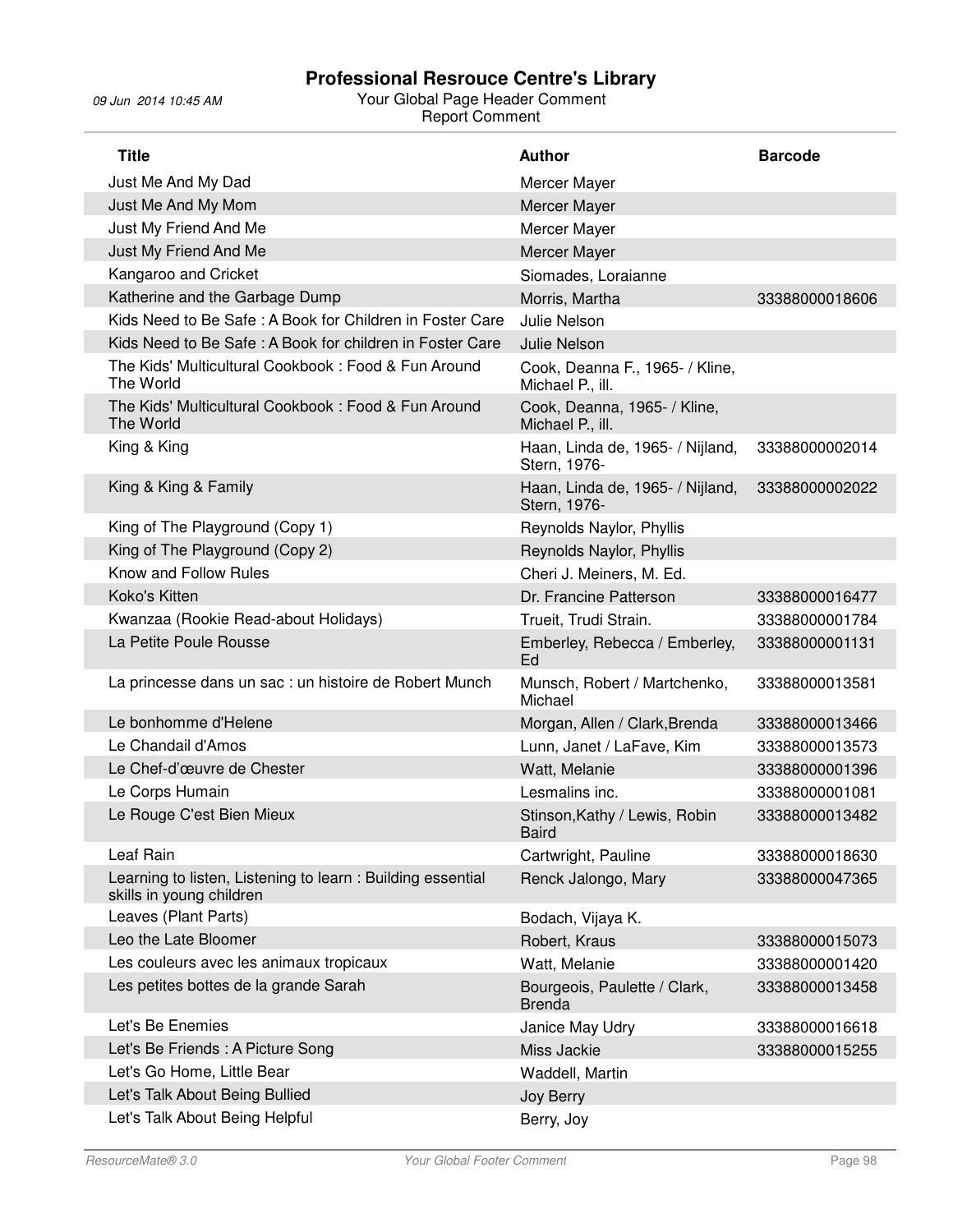| <b>Title</b>                                                                                            | <b>Author</b>                                   | <b>Barcode</b> |
|---------------------------------------------------------------------------------------------------------|-------------------------------------------------|----------------|
| Let's Talk About Being Rude                                                                             | Joy Berry                                       |                |
| Let's Talk About Being Selfish                                                                          | Joy Berry                                       |                |
| Let's Talk About Complaining                                                                            | Joy Berry                                       |                |
| Let's Talk About Feeing Sad (Copy 1)                                                                    | Berry, Joy                                      |                |
| Let's Talk About Feeing Sad (Copy 2)                                                                    | Berry, Joy                                      |                |
| Let's Talk About Feeling Afraid                                                                         | Berry, Joy                                      |                |
| Let's Talk About Needing Attention (Copy 1)                                                             | Berry, Joy                                      |                |
| Let's Talk About Needing Attention (Copy 2)                                                             | Berry, Joy                                      |                |
| Let's Talk About Saying No (Copy 1)                                                                     | Berry, Joy                                      |                |
| Let's Talk About Saying No (Copy 2)                                                                     | Berry, Joy                                      |                |
| Let's Talk About Saying No (Copy 3)                                                                     | Berry, Joy                                      | 33388000012146 |
| Let's Talk About Teasing                                                                                | Joy Berry                                       |                |
| Liar, Liar, Pants on Fire!                                                                              | Miriam Cohen                                    |                |
| Liar, Liar, Pants on Fire!                                                                              | Miriam Cohen                                    |                |
| Lifetimes- The Beautiful way to explain death to Children<br>(Copy 1)                                   | Mellonie, Bryan                                 |                |
| Lifetimes- The Beautiful way to explain death to Children<br>(Copy 2)                                   | Mellonie, Bryan                                 |                |
| <b>Liking Myself</b>                                                                                    | Pat Palmer, Ed, D.                              |                |
| <b>Liking Myself</b>                                                                                    | Pat Palmer, Ed, D.                              |                |
| Lila and the Secret of Rain                                                                             | Conway, David / Daly, Jude                      | 33388000013920 |
| Lily And The Paper Man                                                                                  | Upjohn, Rebecca, 1962- /<br>Benoit, Renné, ill. | 33388000001610 |
| Linda Saves the Day: Understnading Fear                                                                 | Dr. Lawrence Balter                             | 33388000016592 |
| Little Bill: The Meanest Thing to Say                                                                   | <b>Bill Cosby</b>                               | 33388000015560 |
| Little Blue Ben                                                                                         | Gilman, Phoebe                                  | 33388000019083 |
| Little Cloud (Hard Cover)                                                                               | Carle, Eric                                     |                |
| Little Cloud (Paper cover)                                                                              | Carle, Eric                                     |                |
| The Little Green Monster (Talking Fingers Book)                                                         | Johnson, Sue / Herigstad, Joni                  |                |
| Little Miss Late                                                                                        | Roger Hargreaves                                | 33388000015008 |
| <b>Little Miss Sunshine</b>                                                                             | Hargreaves, Roger                               | 33388000013680 |
| Little Rabbit Foo Foo                                                                                   | Michael Rosen / Arthur Robins                   | 33388000014423 |
| The Little Red Hen                                                                                      | McQueen, Lucinda.                               |                |
| Little Rocket's Special Star                                                                            | Sykes, Julie                                    | 33388000013870 |
| Llama Llama Mad at Mama                                                                                 | Dewdney, Anna.                                  | 33388000009001 |
| Llama Llama Red Pajama                                                                                  | Dewdney, Anna.                                  |                |
| Look! A Book about Sight                                                                                | Rav Meachen, Dana                               |                |
| Looking For Miza: The True Story Of The Mountain Gorilla<br>Family Who Rescued One Of Their Own 1st ed. | Hatkoff, Juliana. / Greste, Peter,<br>ill.      | 33388000001867 |
| Lost                                                                                                    | David McPhail                                   | 33388000016709 |
| Lost and Found                                                                                          | <b>Oliver Jeffers</b>                           | 33388000016683 |
| Loud and Quiet : An Animal Opposites Book                                                               | Bullard, Lisa                                   | 33388000006130 |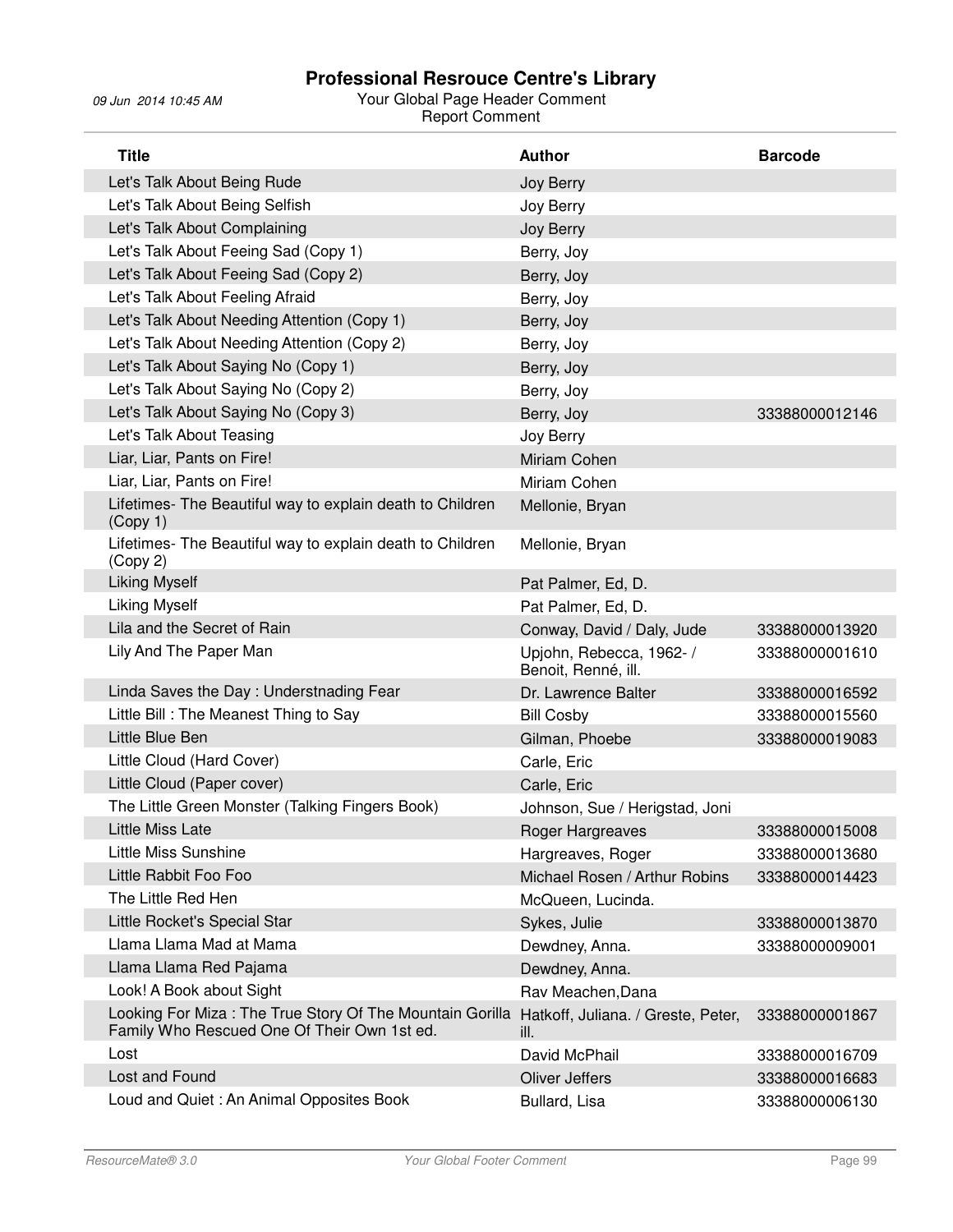| <b>Title</b>                                                   | <b>Author</b>                                    | <b>Barcode</b> |
|----------------------------------------------------------------|--------------------------------------------------|----------------|
| LOUDMOUTH George and the Sixth- Grade Bully (Copy<br>1)        | Carlson, Nancy                                   |                |
| LOUDMOUTH George and the Sixth- Grade Bully (Copy<br>2)        | Carlson, Nancy                                   |                |
| Love You Forever                                               | Munsch, Robert, Illustrated by<br>Sheila McGraw. |                |
| Love You Forever (Copy 1)                                      | Munsch, Robert / McGraw,<br>Sheila               | 33388000014175 |
| Love You Forever (Copy 2)                                      | Munsch, Robert / McGraw,<br>Sheila               | 33388000014068 |
| The Luckiest Leprechaun: A Tail-Wagging Tale Of<br>Friendship. | Korman, Justine.                                 |                |
| Lucky Horseshoes: A Tale from The Iris The Dragon<br>series    | Gayle Grass                                      |                |
| Lucky Song                                                     | Williams, Vera                                   |                |
| Ma première visite chez le dentiste                            | Marlequ, Eve / Garton, Michael                   | 33388000001255 |
| <b>Mabel Murple</b>                                            | Fitch, Sheree                                    |                |
| Maggie Doesn't Want to Move                                    | O'Donnell, Elizabeth Lee                         | 33388000013292 |
| Maisy goes to School                                           | Cousins, Lucy                                    | 33388000014126 |
| Make Your Own Super Balls                                      | Luann Colombo                                    | 33388000027896 |
| <b>Making Friends</b>                                          | Margaret Mahy                                    | 33388000016576 |
| Making Friends: First Experiences                              | <b>Fred Rogers</b>                               | 33388000016568 |
| Mama                                                           |                                                  |                |
| Mama Loves You                                                 | <b>Caroline Stutson</b>                          | 33388000016725 |
| Mama Zooms                                                     | Jane Cowen-Fletcher                              | 33388000014837 |
| Mama's Bed                                                     | Bogart, Jo Ellen                                 | 33388000013789 |
| Mama's Milk                                                    | <b>Michael Elsohn Ross</b>                       | 33388000016469 |
| Mama's Milk                                                    | Ross, Michael Elsohn, 1952- /<br>Wolff, Ashley.  |                |
| Mama, Do You Love Me?                                          | Barbara Lavallee                                 | 33388000016717 |
| <b>Manners</b>                                                 | Aliki                                            | 33388000016733 |
| Many Ways to Travel                                            | Jocelyn Graeme / Ruth<br>Fahlman / May Henderson |                |
| Many Ways to Travel                                            | Jocelyn Graeme / Ruth<br>Fahlman / May Henderson |                |
| Matthew and Tilly                                              | Rebecca C. Jones                                 | 33388000015578 |
| Max And The Big Fat Lie: A Book About Telling The Truth        | Michael P. Waite                                 |                |
| Maybe Days: A Book For Children In Foster Care                 | Jennifer Wilgocki / Marcia Kahn<br>Wright        | 33388000017186 |
| Maybe Even Pigs                                                | Woodhouse, Judy / Oakes,<br>Robin                | 33388000001628 |
| Me and My Friends Upstairs                                     | Maureen Roffey                                   | 33388000015024 |
| Me Myself                                                      | McGrath, Bob                                     | 33388000013763 |
| Me Too!                                                        | Mercer Mayer                                     |                |
| Measuring in the Garden: Math Around Us                        | <b>Tracey Steffora</b>                           | 33388000008888 |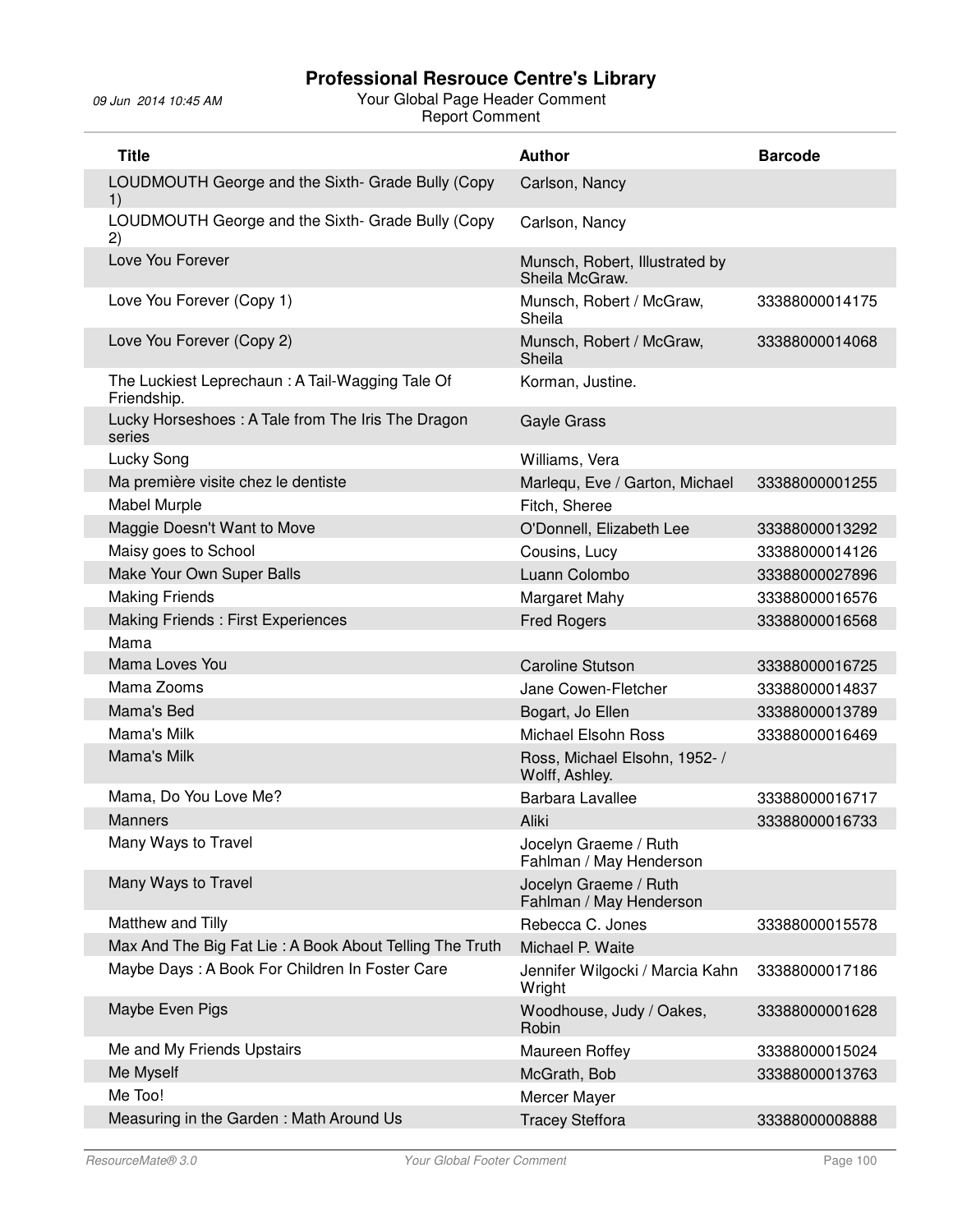| <b>Title</b>                                                                            | <b>Author</b>                                       | <b>Barcode</b> |
|-----------------------------------------------------------------------------------------|-----------------------------------------------------|----------------|
| Meet Babar And His Family                                                               | Laurent de Brunhoff                                 | 33388000017244 |
| Mending Hearts: When a school grieves                                                   | R.Murray, Amy                                       | 33388000015438 |
| Merveilles Naturelles Du Canada (Canada Vu De Pres)                                     | Richter, Joanne                                     | 33388000001305 |
| Mes grandes frères et moi                                                               | Fagan, Cary / Melanson, Luc, ill.                   | 33388000001206 |
| Metamorphoses: Egg, Tadpole, Frog                                                       | Twinn, M.                                           |                |
| Miggy and Tiggy: A Book About Overcoming Jealousy                                       | Michael P. Waite                                    |                |
| Mike Mulligan and his Steam Shovel                                                      | Burton, Lee Virginia                                | 33388000019158 |
| <b>Mikissuk's Secret</b>                                                                | Lafonta, Isabelle. / Barroux, ill                   | 33388000001883 |
| Millicent and The Wind                                                                  | Munsch, Robert / Duranceau,<br>Suzanne.             | 33388000014316 |
| Millicent And The Wind (Munsch For Kids)                                                | Munsch, Robert N., 1945- /<br>Duranceau, Suzanne.   |                |
| Milton's Secret : An adventure of discovery through Then,<br>When, and the Power of Now | Eckhart Tolle / Robert S.<br>Friedman               |                |
| Milton's Secret : An adventure of discovery through Then,<br>When, and the Power of Now | Eckhart Tolle / Robert S.<br>Friedman               |                |
| Mine!                                                                                   | Huawyb Oram / Mary Rees                             | 33388000016741 |
| Minou                                                                                   | Mindy Bingham                                       | 33388000019380 |
| The Mitten                                                                              | Brett, Jan, 1949- / Sternhagen,<br>Frances, 1930-   |                |
| The Mixed Up Alphabet                                                                   | MetzgerSteve                                        | 33388000007351 |
| The Mixed-up Alphabet                                                                   | Metzger, Steve. / Ho, Jannie.                       |                |
| Moira's Birthday                                                                        | Munsch, Robert / Martchenko,<br>Michael             | 33388000014076 |
| Moira's Birthday (Munsch For Kids)                                                      | Munsch, Robert N., 1945- /<br>Martchenko, Michael.  |                |
| Molly's Mom Died: A Child's Book of Hope Through Grief                                  | Margaret M. Holmes / Sasha J.<br>Mudlaff, M.A.      | 33388000016766 |
| Mom And Dad Don't Live Together                                                         | Kathy Stinson                                       |                |
| Mom and Dad Don't Live Together Any More (Copy 1)                                       | Stinson, Kathy                                      |                |
| Mom and Dad Don't live together any more (Copy 2)                                       | Stinson, Kathy                                      |                |
| Mom and Dad Don't Live Together Any More (Copy 3)                                       | Stinson, Kathy                                      |                |
| Mom And Dad Don't Live Together Anymore                                                 | Kathy Stinson                                       |                |
| Mom And Dad Don't Live Together Anymore                                                 | Kathy Stinson                                       |                |
| Mom and Mum are getting Married                                                         | Ken Setterington                                    | 33388000017277 |
| Mommy Don't Go                                                                          | Elizaabeth Crary                                    |                |
| Mommy Don't Go                                                                          | Elizaabeth Crary                                    |                |
| Mommy's Best Kisses                                                                     | Anastas, Margaret / Winter,<br>Susan                | 33388000019596 |
| Mommy, Don't Go                                                                         | Elizabeth Crary                                     | 33388000016774 |
| Monica's Mother Said No                                                                 | <b>Shirley Day</b>                                  | 33388000015362 |
| The Monster At The End Of This Book (A Golden Book)<br>Special ed.                      | Stone, Jon. / Smollin, Mike, ill. /<br>Henson, Jim. |                |
| A Monster Wrote Me a Letter                                                             | Bland, Nick                                         |                |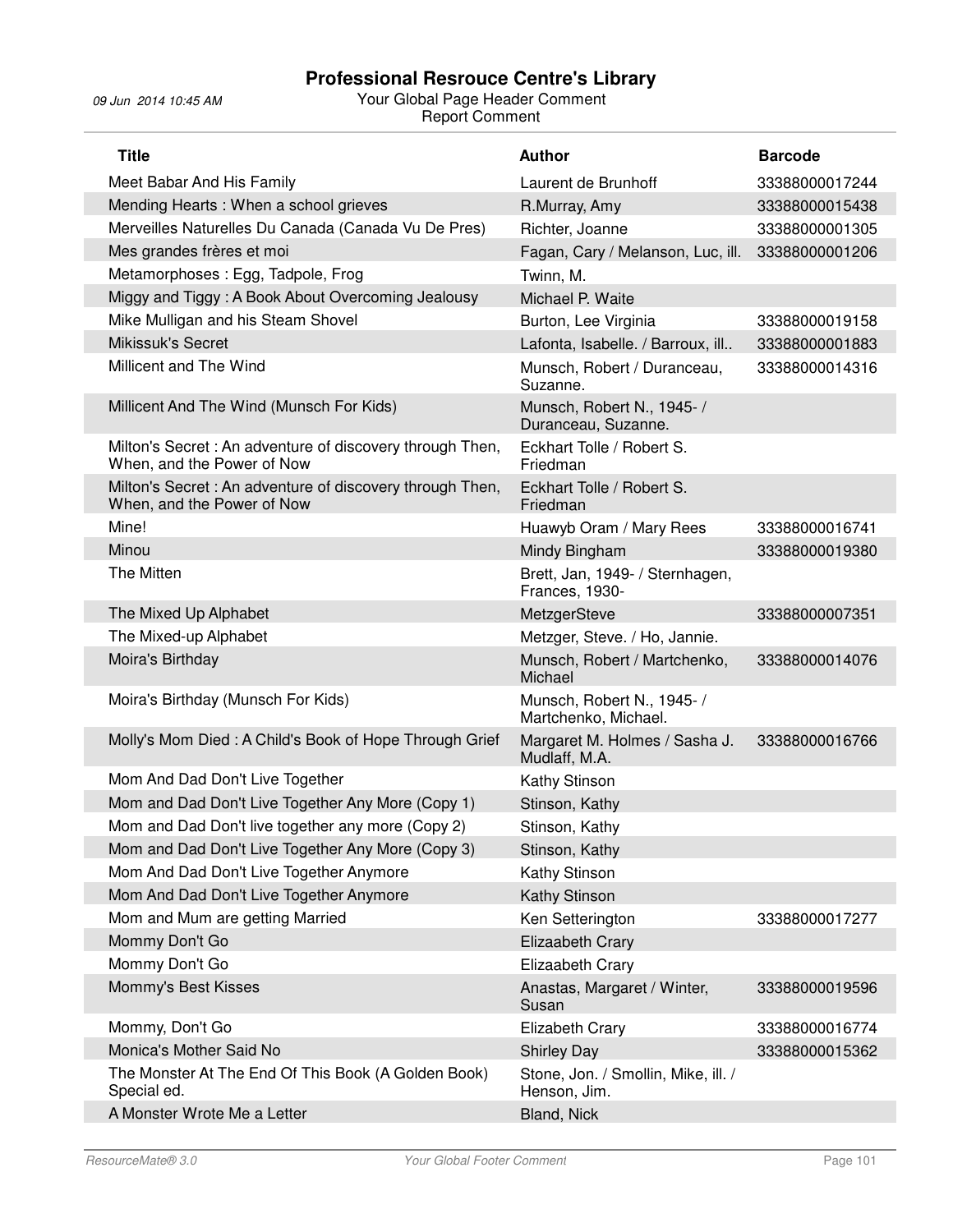| <b>Title</b>                                                                 | <b>Author</b>                                                            | <b>Barcode</b> |
|------------------------------------------------------------------------------|--------------------------------------------------------------------------|----------------|
| Moose Tracks!                                                                | Wilson, Karma. / Davis, Jack E.,<br>ill.                                 |                |
| Moose's Loose Tooth                                                          | Clarke, Jacqueline A. / McNally,<br>Bruce, ill.                          |                |
| Moostache                                                                    | Palatini, Margie. / Illustrated by<br>Henry Cole.                        |                |
| Morning on the Lake                                                          | Jan Bourdeau Waboose                                                     | 33388000014480 |
| Mortimer                                                                     | Munsch, Robert / Martchenko,<br>Michael                                  |                |
| Mortimer                                                                     | Munsch, Robert N., 1945- /<br>Martchenko, Michael.                       |                |
| Mortimer (Copy #2)                                                           | Munsch, Robert / Martchenko,<br>Michael                                  | 33388000014167 |
| The Mother Goose Word Book                                                   | Donovan, Melanie                                                         | 33388000013938 |
| Moths & Mothers, Feathers & Fathers: A Story About A<br>tiny Owl Named SQUIB | Larry, Shles                                                             | 33388000013672 |
| Mr. Brown Can Moo!: Book of Wonderful Noises                                 | Dr. Seuss                                                                |                |
| Mr. Patapoum's First Trip                                                    | Tibo, Gilles                                                             | 33388000015131 |
| Mud Puddle                                                                   | Robert, Munsch / Suomalainen,<br>Sami.                                   | 33388000014399 |
| Mud Puddle (Munsch For Kids Series.)                                         | Munsch, Robert N., 1945- /<br>Suomalainen, Sami.                         |                |
| Mudpies To Magnets: A Preschool Science Curriculum                           | Williams, Robert A. / Rockwell,<br>Robert E. / Sherwood, Elizabeth<br>А. | 33388000027987 |
| Muffy and Fluffy: The Kittens Who Didn't Agree                               | Craig, J                                                                 | 33388000010579 |
| Mum can Fix it                                                               | Wilkins, Verna Allette                                                   |                |
| Mummy Laid an Egg!                                                           | <b>Babette Cole</b>                                                      | 33388000016923 |
| Murmel, Murmel, Murmel (Munsch For Kids.)                                    | Munsch, Robert N., 1945- /<br>Martchenko, Michael, ill.                  |                |
| Murmel, Murmel, Murmel (Copy 1)                                              | Munsch, Robert / Martchenko,<br>Michael                                  | 33388000014340 |
| Murmel, Murmel, Murmel (Copy 2)                                              | Munsch, Robert / Martchenko,<br>Michael                                  | 33388000014332 |
| Murphy                                                                       | Tonks, Tatianna. / Freire,<br>Carlos.                                    | 33388000019117 |
| Murphy's Three Homes: A story for children in foster care                    | Jan Levinson Gilman                                                      | 33388000017178 |
| Mushroom in the Rain                                                         | Ginsburg, Mirra.                                                         | 33388000018853 |
| My Apron: A Story From My Childhood                                          | Carle, Eric.                                                             | 33388000001990 |
| My Arctic 1,2,3 (Copy 1)                                                     | Krykorka, Vladyana                                                       |                |
| My Arctic 1,2,3 (Copy 2)                                                     | Kusugak, Michael.                                                        |                |
| My Artic 1, 2, 3                                                             | Kusugak, Michael.                                                        |                |
| My Body Belongs To Me                                                        | Starishevsky, Jill                                                       | 33388000013326 |
| My Brother Is Different                                                      | Louise Gorrod                                                            | 33388000016873 |
| My Brother Matthew                                                           | Thompson, Mary                                                           | 33388000014035 |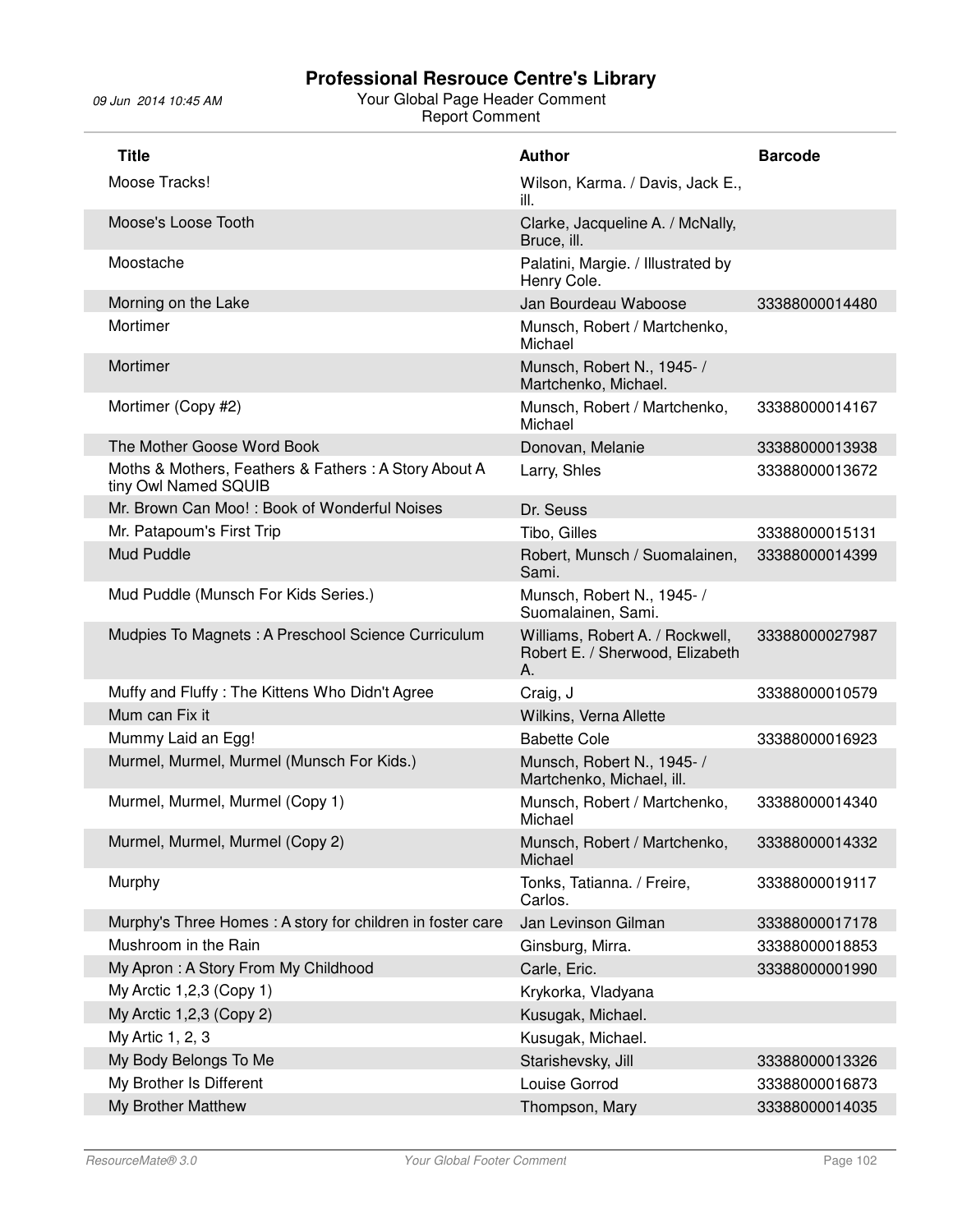| <b>Title</b>                                                                  | <b>Author</b>                                                                          | <b>Barcode</b> |
|-------------------------------------------------------------------------------|----------------------------------------------------------------------------------------|----------------|
| My Brother's A World Class Pain: : A sibling's guide to<br>ADHD/Herpactivity  | Michael Gordon, Ph.D.                                                                  |                |
| My Brother's A World Class Pain: : A Sibling's Guide to<br>ADHD/Hyperactivity | Michael Gordon, Ph.D.                                                                  |                |
| My Brother, The Brat                                                          | Kirsten Hall                                                                           | 33388000017004 |
| My Dad Takes Care Of Me                                                       | Patricia Quinlan                                                                       |                |
| My Dad Takes Care Of Me                                                       | Patricia Quinlan                                                                       |                |
| My Dad Takes Care Of Me                                                       | Patricia Quinlan                                                                       |                |
| My Daddy Snores: Big Book                                                     | Rothstein, Nancy H. / Gilpin,<br>Stephen                                               | 33388000000596 |
| My Family Is Forever                                                          | Nancy Carlson                                                                          | 33388000017319 |
| My Friend John                                                                | Zolotow, Charlotte / Harvey,<br>Amanda, ill.                                           | 33388000019661 |
| My Garden 1st ed.                                                             | Henkes, Kevin.                                                                         |                |
| My Great Big Mamma 1st English ed.                                            | Ka, Olivier, 1967- / Melanson,<br>Luc, ill.                                            | 33388000001859 |
| My House Is Different                                                         | DiGiovanni, Kathe                                                                      | 33388000013391 |
| My Kind of Family: A Book for Kids in Single-Parent<br>Homes                  | Michele Lash, M.Ed., A.T.R. /<br>Sally Ives Loughridge, Ph.D. /<br>David Fassler, M.D. | 33388000016808 |
| My Letter From Grandma                                                        | Ruth V. Cullen                                                                         | 33388000015743 |
| My Life as a Chicken                                                          | Kelley, A. Ellen                                                                       |                |
| My Life Turned Upside Down, But I Turned It Rightside Up                      | Mary Blitzer Field / Hennie<br>Shore                                                   | 33388000016907 |
| My Mom's Having A Baby!                                                       | Dori Hillestad Butler                                                                  | 33388000017053 |
| My Mommy Has Cancer                                                           | Stearns Parkinson, Carolyn /<br>Verstraete, Elaine, ill.                               | 33388000018424 |
| My Mother's House, My Father's House                                          | C. B. Christiansen                                                                     | 33388000016899 |
| My Name Is Not Dummy: A Children's Problem Solving<br><b>Book</b>             | <b>Elizabeth Crary</b>                                                                 |                |
| My Name Is Not Dummy: A Children's Problem Solving<br><b>Book</b>             | <b>Elizabeth Crary</b>                                                                 |                |
| My Name Is Not Dummy: A Children's Problem Solving<br><b>Book</b>             | <b>Elizabeth Crary</b>                                                                 |                |
| My New Family: A First Look At Adoption                                       | Pat Thomas                                                                             | 33388000017202 |
| My New Foster Home                                                            | Linda Hagler, M.Ed.                                                                    |                |
| My Painted House, My Friendly Chicken and Me.                                 | Angelou, Maya /<br>Courtney-Clark, Margaret                                            | 33388000014936 |
| My Sister Gracie                                                              | Gillian Johnson                                                                        | 33388000016998 |
| My Sister Has a New Computer                                                  | Parker, David                                                                          |                |
| N-O Spells No!                                                                | Slater, Teddy                                                                          | 33388000015172 |
| Name Calling                                                                  | Itah Sadu                                                                              | 33388000015750 |
| The Napping House                                                             | Wood, Audrey. / Shaylen, Carl. /<br>Shaylen, Jennifer.                                 |                |
| The Napping House: Big Book                                                   | Wood, Audrey.                                                                          |                |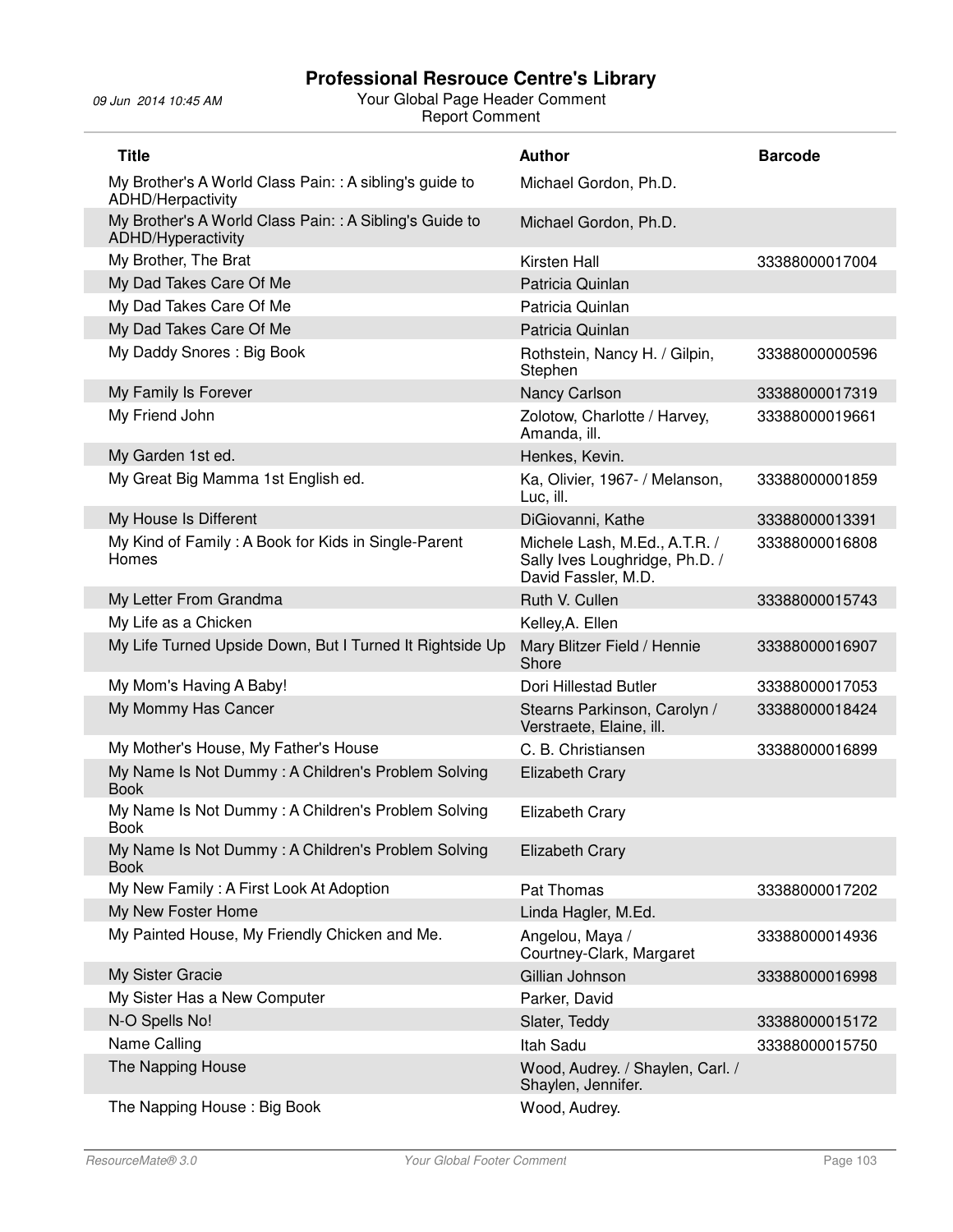| <b>Title</b>                                                | <b>Author</b>                                              | <b>Barcode</b> |
|-------------------------------------------------------------|------------------------------------------------------------|----------------|
| Nature                                                      | H.S. Stuttman Co.                                          | 33388000018267 |
| Never Talk To Strangers                                     | Joyce, Irma / Schindler, S.d                               | 33388000015149 |
| Never Tease A Weasel                                        | Jean Conder Soule                                          | 33388000015768 |
| The New Bear At School 1st American ed.                     | Weston, Carrie. / Warnes, Tim.                             |                |
| New Year's Day (Rookie Read-about Holidays.)                | Marx, David F.                                             | 33388000001909 |
| Night Light: A Story for Children Afraid of the Dark        | Dutro, Jack / Boyle, Kenneth                               | 33388000012369 |
| No Biting                                                   | <b>Karen Katz</b>                                          | 33388000019562 |
| No Biting: Policy and Practice for Toddler Programs         | Gretchen Kinnell                                           | 33388000030213 |
| No Excuses! : How What You Say Can Get in Your Way          | Dr. Wayne Dyer                                             | 33388000019539 |
| No More Secrets For Me                                      | Oralee Wachter                                             | 33388000019422 |
| No Smoking                                                  | Goffe, Toni                                                | 33388000013367 |
| No- Talk Therapy for Children and Adolescents               | Straus, Martha                                             | 33388000032037 |
| Nobody Owns the Sky: The Story of "Brave Bessie"<br>Coleman | Reeve Lindbergh                                            | 33388000014654 |
| Not A Box 1st ed.                                           | Portis, Antoinette.                                        | 33388000005801 |
| Now I See How Great I Can Be (I'm A Great Kid Series)       | Grossman, Linda Sky / Bockus,<br>Petra                     |                |
| The Nutmeg Princess                                         | Keens-Douglas, Richardo. /<br>Galouchko, Annouchka Gravel. | 33388000001875 |
| Oh Bother! Someone's Afraid Of The Dark!                    | <b>Betty Birney</b>                                        | 33388000015776 |
| Oh Brother! Someone's Fighting                              | Nikki Grimes                                               | 33388000015263 |
| Oh, Bother! No One's Listening!                             | <b>Betty Birney</b>                                        | 33388000013805 |
| Oh, Bother! Somebody's Grumpy!                              | <b>Betty Birney</b>                                        | 33388000015842 |
| Oh, Bother! Someone's Jealous                               | <b>Betty Birney</b>                                        | 33388000015859 |
| Oh, Brother! Someone Won't Share                            | <b>Betty Birney</b>                                        | 33388000015230 |
| Oh, I Am So Embaarrassed!                                   | Anna H. Dickson                                            | 33388000015867 |
| Oh, the Places You'll Go! Party Edition                     | Dr. Seuss                                                  |                |
| Oh, the Places You'll Go!                                   | Dr. Seuss                                                  |                |
| Oiseaux de chez nous                                        | Hughes, Susan                                              | 33388000001230 |
| Old Enough                                                  | Eyvindson, Peter                                           | 33388000013755 |
| Oliver Button Is A Sissy                                    | De Paola, Tomie.                                           | 33388000002030 |
| On Monday When It Rained                                    | Cherryl Kachenmeister                                      | 33388000019364 |
| On Mother's Lap                                             | Ann Herbert Scott                                          | 33388000019513 |
| On Mother's Lap                                             | Herbert- Scott, Ann / Coalson,<br>Glo                      | 33388000012294 |
| On The Merry-Go- Round                                      | Nichol & Simon Ng.                                         |                |
| On the Wings of a Butterfly: A Story about Life and Death   | Marilyn Maple, Ph.D                                        | 33388000015875 |
| Once Upon a Golden Apple                                    | Little, Jean                                               | 33388000018622 |
| Once Upon a Potty (Copy 1)                                  | Frankel, Alona                                             |                |
| Once Upon a Potty (Copy 2)                                  | Frankel, Alona                                             |                |
| One Drop of Water and a Million More                        | Cartwright, Pauline.                                       | 33388000019067 |
| One fish Two Fish Red Fish Blue Fish                        | Dr. Seuss                                                  |                |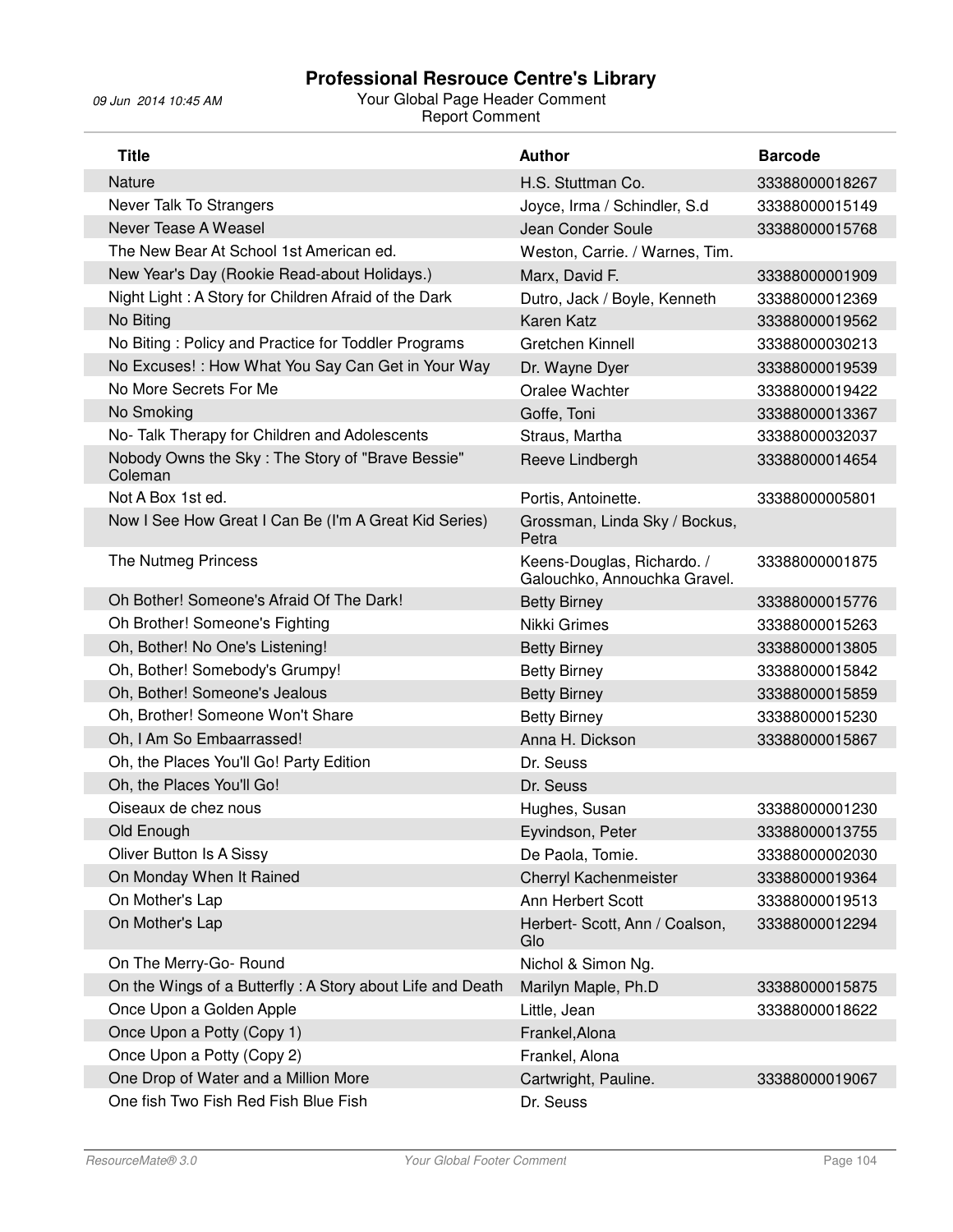| <b>Title</b>                                                                         | <b>Author</b>                                      | <b>Barcode</b> |
|--------------------------------------------------------------------------------------|----------------------------------------------------|----------------|
| One Gray Mouse                                                                       | Burton, Katherine / Fernades,<br>Kim               | 33388000018515 |
| One Nose, Two Hands                                                                  | Jocelyn Graeme / May<br>Henderson                  |                |
| One Nose, Two Hands                                                                  | Jocelyn Graeme / May<br>Henderson                  |                |
| Opposes                                                                              |                                                    | 33388000013714 |
| Optical Tricks: More Fun From the I SPY Books                                        | <b>Wick's Walter</b>                               | 33388000015958 |
| Oscar Got the Blame                                                                  | <b>Tony Ross</b>                                   | 33388000015883 |
| Otto Learns About His Medicine: A Story about Medication<br>for Hyperactive Children | Matthew Galvin, M.D.                               | 33388000018283 |
| Our New Baby                                                                         | Wendy Cheyette Lewison                             | 33388000017137 |
| Out and About                                                                        | Rennick, Barbara                                   | 33388000017418 |
| <b>Owl Babies</b>                                                                    | Waddell, Martin                                    | 33388000013797 |
| Pacifiers Are Not Forever                                                            | Verdick, Elizabeth                                 | 33388000019570 |
| A Paddling of Ducks: Animals in Groups from A to Z                                   | Parker, Marjorie, B. / Kelly,<br>Joseph            |                |
| Pajama Time!                                                                         | Boynton, Sandra.                                   |                |
| Pamela Camel                                                                         | <b>Bill Peet</b>                                   |                |
| Pamela Camel                                                                         | <b>Bill Peet</b>                                   |                |
| Panda Bear, Panda Bear, What Do You See?                                             | Martin, Bill Jr. / Carle, Eric                     | 33388000006148 |
| The Paper Bag Princess                                                               | Munsch, Robert N., 1945- /<br>Martchenko, Michael. |                |
| Parenting Well When You're Depressed                                                 | Nicholson, Joanne                                  | 33388000033803 |
| Patterns at the Museum: Math Around Us                                               | <b>Tracey Steffora</b>                             | 33388000008763 |
| Pattty and the Pink Princesses                                                       | <b>Teddy Slater</b>                                |                |
| Patty and the Pink Princesses                                                        | <b>Teddy Slater</b>                                |                |
| Peace Begins With You                                                                | <b>Katherine Scholes</b>                           | 33388000013847 |
| Peace On The Playground: Nonviolent Ways of<br>Problem-Solving                       | Eileen Lucas                                       | 33388000016147 |
| Peekaboo Baby!                                                                       | Butterfield, Moira                                 | 33388000018689 |
| Peekaboo Farm!                                                                       | <b>Emily Bolam</b>                                 | 33388000013953 |
| The Perfect Nest                                                                     | Friend, Catherine / Manders,<br>John. ill          |                |
| Perfect Square 1st ed.                                                               | Hall, Michael, 1954-                               | 33388000005793 |
| Pet Show                                                                             | Keats, Ezra Jack                                   | 33388000017541 |
| Pete The Cat : I love my white shoes                                                 | Litwin, Eric                                       | 33388000009837 |
| Pets I Wouldn't Pick                                                                 | Schmetlz, Susan Alton                              | 33388000017574 |
| Pigs                                                                                 | Munsch, Robert / Martchenko,<br>Michael            | 33388000014373 |
| Pigs                                                                                 | Munsch, Robert N., 1945- /<br>Martchenko, Michael. |                |
| Please Try to Remember the First of Octember!                                        | Theo. LeSieg                                       |                |
| Pooh Plays Doctor                                                                    | Kathleen W. Zoehfeld                               | 33388000018226 |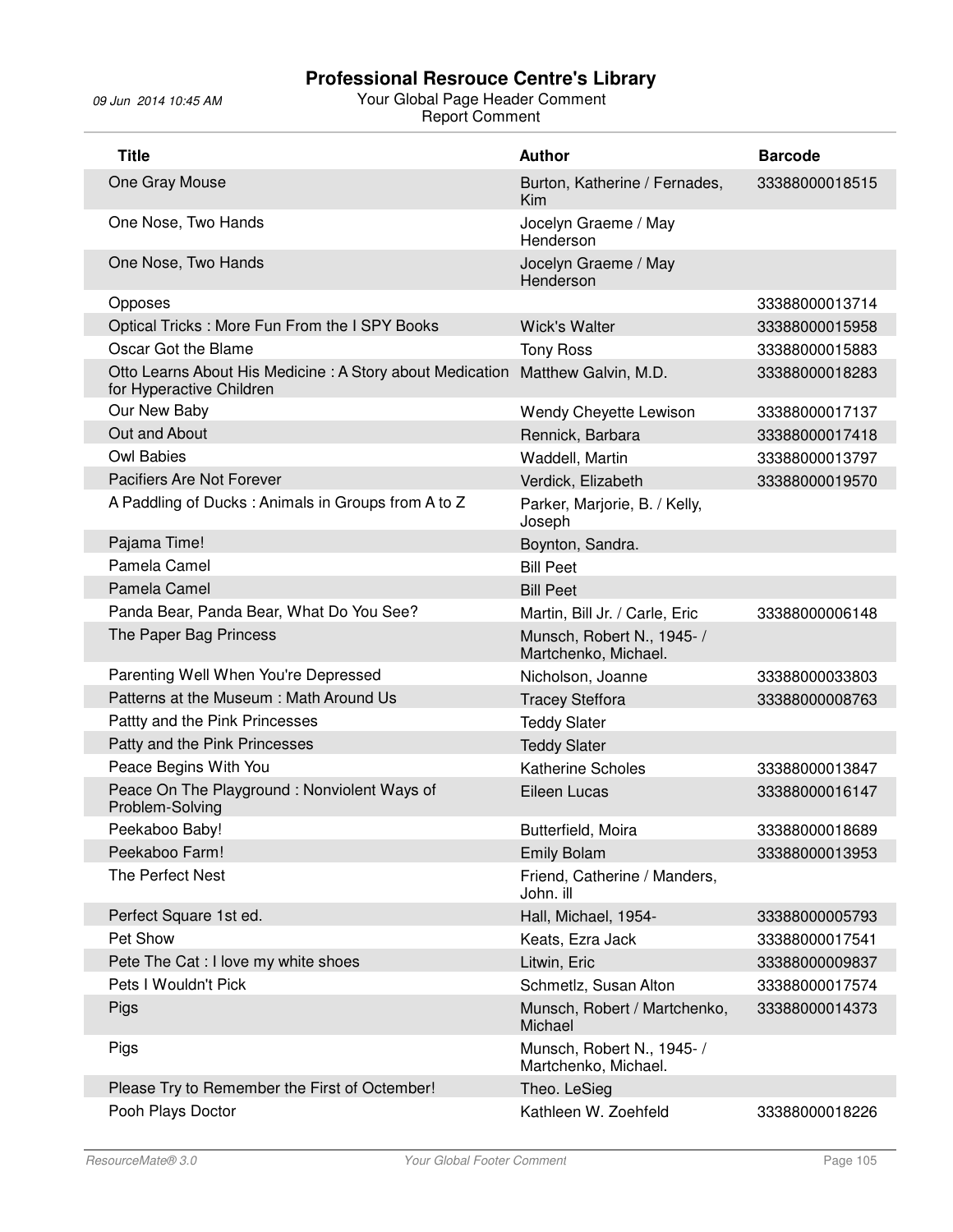| <b>Title</b>                                                                                                   | <b>Author</b>                                                                 | <b>Barcode</b> |
|----------------------------------------------------------------------------------------------------------------|-------------------------------------------------------------------------------|----------------|
| Pookins Gets Her Way                                                                                           | <b>Helen Lester</b>                                                           | 33388000015321 |
| Preschool Pathways To Science : Facilitating Scientific<br>Ways Of Thinking, Talking, Doing, And Understanding | Gelman, Rochel.                                                               | 33388000000737 |
| <b>Princess Frownsalot</b>                                                                                     | Bianchi, John                                                                 | 33388000019554 |
| <b>Princess Smartypants</b>                                                                                    | <b>Babette Cole</b>                                                           | 33388000014415 |
| A Promise Is A Promise: Story                                                                                  | Munsch, Robert N., 1945- /<br>Kusugak, Michael. / Krykorka,<br>Vladyana, ill. |                |
| Promise Is A Promise, A (Copy # 2)                                                                             | Munsch, Robert / Kusugak,<br>Michael. / Krykorka, Vladyana,<br>ill.           | 33388000014217 |
| Promise Is A Promise, A (Copy # 3)                                                                             | Munsch, Robert / Kusugak,<br>Michael. / Krykorka, Vladyana,<br>ill.           | 33388000014225 |
| Proud of Our Feelings                                                                                          | Lindsay Leghorn                                                               |                |
| Proud of Our Feelings                                                                                          | Lindsay Leghorn                                                               |                |
| Proud of Our Feelings                                                                                          | Lindsay Leghorn                                                               |                |
| Purple Mama                                                                                                    | <b>Tricia Prato</b>                                                           | 33388000016485 |
| Purple, Green and Yellow                                                                                       | Munsch, Robert / Desputeaux,<br>Helene                                        |                |
| Quest For The Crystal Castle                                                                                   | Millman, Dan / Bruce, T. Taylor,<br>ill.                                      | 33388000019638 |
| The Rabbit And The Turtle: Aesop's Fables 1st ed.                                                              | Carle, Eric. / Aesop.                                                         |                |
| Rain                                                                                                           | Spier, Peter.                                                                 | 33388000018945 |
| Rainy Day Friends                                                                                              | Ruth Fahlman / Jocelyn<br>Graeme / May Henderson                              |                |
| Rainy Day Friends                                                                                              | Ruth Fahlman / Jocelyn<br>Graeme / May Henderson                              |                |
| Rainy Day Magic                                                                                                | Gay, Marie-Louise                                                             |                |
| Ramadan (Rookie Read-about Holidays)                                                                           | Marx, David F.                                                                | 33388000001891 |
| Rapide et lent                                                                                                 | Camilla de la Bédoyère                                                        | 33388000001123 |
| <b>Reach Out and Give</b>                                                                                      | Cheri J. Meiners, M. Ed.                                                      |                |
| Ready to Play!: A Tale of Toys and Friends, and Barely<br>Any Bickering                                        | Kaye, Stacey                                                                  | 33388000010355 |
| Red Is Best 25th anniversary                                                                                   | Stinson, Kathy / Lewis, Robin<br><b>Baird</b>                                 |                |
| Red is Best                                                                                                    | Stinson, Kathy / Lewis, Robin<br><b>Baird</b>                                 |                |
| Regina's Big Mistake                                                                                           | Marissa Moss                                                                  |                |
| Regina's Big Mistake                                                                                           | Marissa Moss                                                                  |                |
| Reptiles : Over 100 questions and answers to things you<br>want to know                                        | Joyce Pope                                                                    | 33388000020859 |
| Respect and Take Care of Things                                                                                | Cheri J. Meiners, M. Ed.                                                      |                |
| <b>Respect Is Correct</b>                                                                                      | Linda Sky Grossman                                                            | 33388000015529 |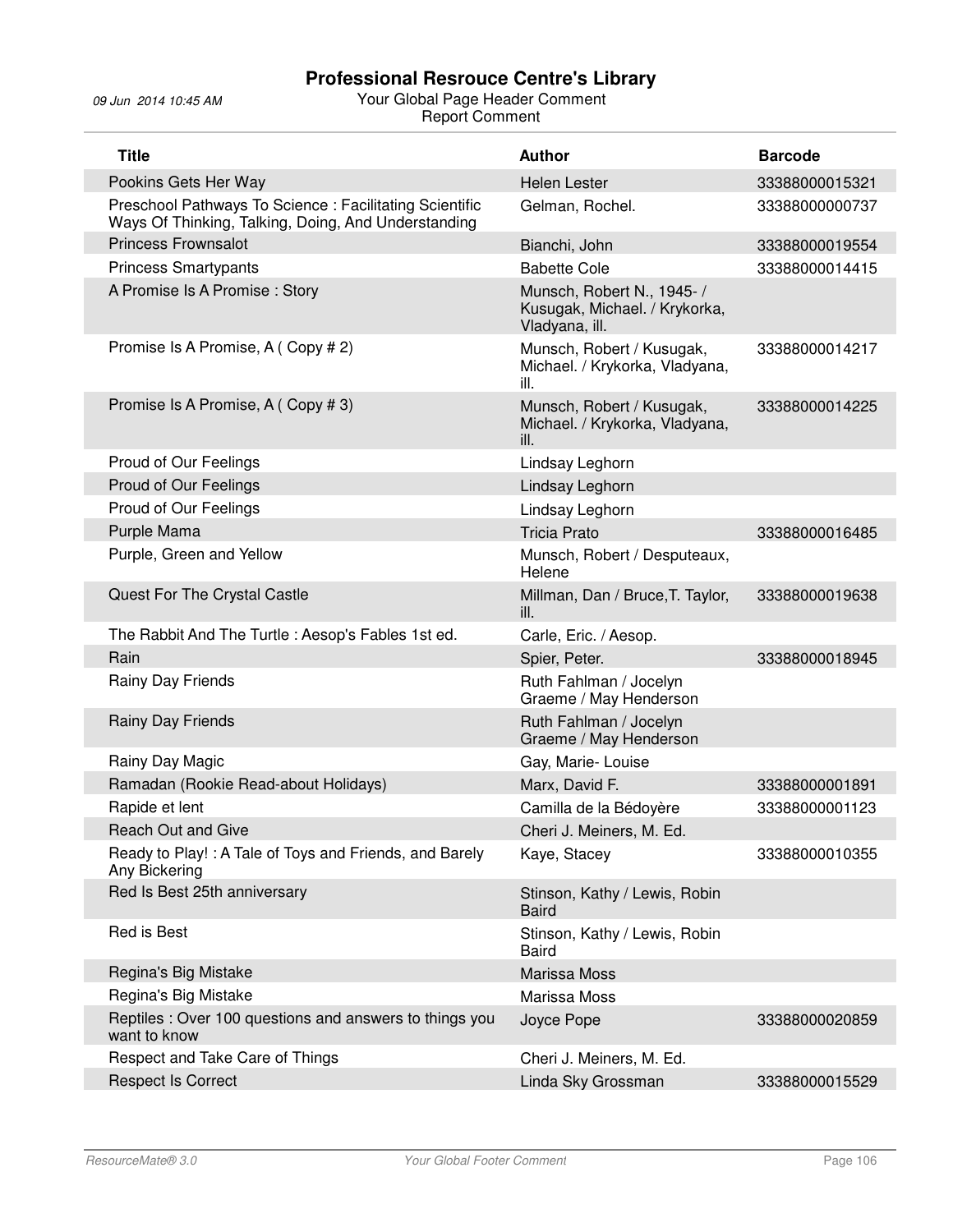# 09 Jun 2014 10:45 AM Your Global Page Header Comment Report Comment

| <b>Title</b>                                                                                                           | <b>Author</b>                                                                  | <b>Barcode</b> |
|------------------------------------------------------------------------------------------------------------------------|--------------------------------------------------------------------------------|----------------|
| Respect Is Correct (I'm A Great Little Kid Series)                                                                     | Grossman, Linda Sky. / Bockus,<br>Petra, ill. / Toronto Child Abuse<br>Centre. |                |
| Revenge of the small SMALL                                                                                             | Jean Little                                                                    | 33388000015990 |
| Ribbon Rescue: Big Book                                                                                                | Munsch, Robert N. / Fernandes,<br>Eugenie                                      | 33388000000562 |
| Richard Scarry's Please and Thank You Book                                                                             | Scarry, Richard                                                                |                |
| Richard Scarry's Please and Thank You Book                                                                             | Scarry, Richard                                                                |                |
| Robins (Scholastic Time-to-discover Readers)                                                                           | Berger, Melvin. / Berger, Gilda.                                               |                |
| Rocking, Rocking, Rocking                                                                                              | Linda Hagler, M.Ed.                                                            |                |
| Rooster's Off to See the World                                                                                         | Carle, Eric                                                                    |                |
| Roots (Plant Parts)                                                                                                    | Bodach, Vijaya K.                                                              |                |
| Rosie's Story (Copy 1)                                                                                                 | Gogoll, Martine                                                                |                |
| Rosie's Story (Copy 2)                                                                                                 | Gogoll, Martine                                                                |                |
| Rosie's Walk                                                                                                           | Hutchins, Pat                                                                  | 33388000018713 |
| Ruby's Wish                                                                                                            | Schulz, Katie                                                                  | 33388000014829 |
| A Sack Full of Feathers                                                                                                | Waldman, Debby / Revell,<br>Cindy                                              | 33388000009431 |
| Sailing Through The Storm To The Ocean of Peace                                                                        | Julik, Edie                                                                    | 33388000013425 |
| Sam Is My Half Brother                                                                                                 | Luzi Boyd                                                                      | 33388000017020 |
| Sam Speaks Out                                                                                                         | Grossman, Linda Sky / Bockus,<br>Petra                                         | 33388000015156 |
| Sam Speaks Out (I'm A Great Little Kid Series.)                                                                        | Grossman, Linda Sky. / Bockus,<br>Petra. / Toronto Child Abuse<br>Centre.      |                |
| <b>Sam Writes</b>                                                                                                      | Birchall, Brian                                                                | 33388000019042 |
| Sam's Dad Died: A Child's Book of Hope Through Grief                                                                   | Margaret M. Holmes                                                             | 33388000016014 |
| Samantha Jane's Missing Smile: A Story About Coping<br>with the Loss of a Parent                                       | Kaplow, Julie / Pincus, Donna                                                  |                |
| Sammy the Elephant & Mr. Camel: A Story to Help<br>Children overcome Bedwetting While Discovering<br>Self-Appreciation | Joyce C. Mills, Ph.D                                                           | 33388000016006 |
| The Sandcastle Contest                                                                                                 | Munsch, Robert / Martchenko,<br>Michael                                        |                |
| Scared of the Dark                                                                                                     | Liza Alexander                                                                 | 33388000016089 |
| Scaredy Squirrel 1st pbk. ed.                                                                                          | Watt, Melanie, 1975-                                                           |                |
| Scaredy Squirrel Makes a Friend                                                                                        | Watt, Melanie                                                                  |                |
| Scary Poems For Rotten Kids                                                                                            | Sean Ohuigin                                                                   | 33388000015537 |
| School                                                                                                                 | McCully, Emily                                                                 | 33388000018937 |
| Science Experiences for the Early Childhood Years                                                                      | Harlan, Jean                                                                   | 33388000049809 |
| Science on a Shoestring                                                                                                | Herb Strongin                                                                  |                |
| A Screaming Kind Of Day                                                                                                | Gilmore, Rachna, 1953- /<br>Sauve, Gordon, iil.                                | 33388000001818 |
| Sea Creatures : Over 100 questions and answers to things                                                               | Jen Green                                                                      |                |

you want to know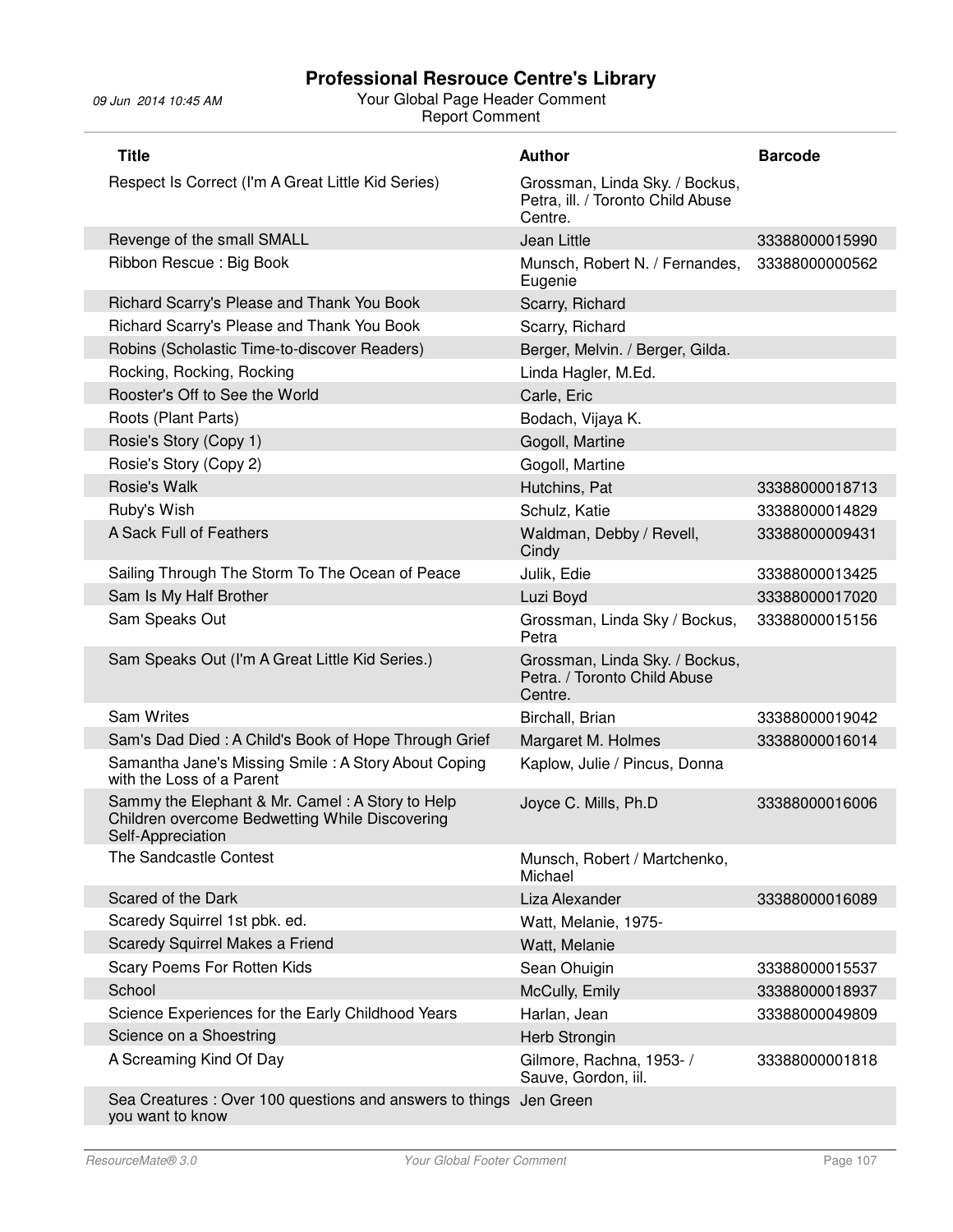| <b>Title</b>                                       | <b>Author</b>                                         | <b>Barcode</b> |
|----------------------------------------------------|-------------------------------------------------------|----------------|
| Secret Of The Peaceful Warrior                     | Millman, Dan / Bruce, T. Taylor,<br>ill.              | 33388000019620 |
| See How you grow?                                  | Pearse, Patricia Dr.                                  | 33388000035253 |
| Seed to Sunflower                                  | Camilla de la Bédoyère                                |                |
| Seeds (Plant Parts)                                | Bodach, Vijaya K.                                     |                |
| Septimus Bean and His Amazing Machine              | Quin-Harkin, Janet                                    | 33388000017483 |
| Serendipity                                        | Cosgrove, Stephen                                     |                |
| Seven Spools of Thread                             | Shelf Medearis, Angela                                | 33388000014928 |
| Shades Of Black: A Celebration Of Our Children     | Pinkney, Sandra L. / Pinkney,<br>Myles C., ill.       | 33388000001735 |
| Shapes in the Kitchen: Math Around Us              | <b>Tracey Steffora</b>                                | 33388000008771 |
| <b>Share and Take Turns</b>                        | Cheri J. Meiners, M. Ed.                              |                |
| She Come Bringing Me That Little Baby Girl         | Eloise Greenfield                                     | 33388000017038 |
| Sheep Shape                                        | Vaughan, Marcia / Niland,<br>Kilmeny                  | 33388000015941 |
| Sheila Rae, The Brave                              | Kevin Henkes                                          | 33388000015396 |
| Shelley The Hyperactive Turtle                     | Deborah M. Moss                                       |                |
| Shelley The Hyperactive Turtle                     | Deborah M. Moss                                       |                |
| Shelley The Hyperactive Turtle                     | Deborah M. Moss                                       |                |
| Shelley The Hyperactive Turtle                     | Deborah M. Moss                                       |                |
| ShhA Book about Hearing                            | Rav Meachen, Dana                                     |                |
| Show and Tell                                      | Munsch, Robert / Martchenko,<br>Michael               |                |
| <b>Shy Charles</b>                                 | <b>Rosemary Wells</b>                                 | 33388000016097 |
| Signs For Pets And Animals. (Early Sign Language.) | Garlic Press.                                         |                |
| Silly Sally: Big Book                              | Wood, Audrey. / Shaylen,<br>Jennifer.                 | 33388000000570 |
| The Sissy Duckling                                 | Fierstein, Harvey, 1954- / Cole,<br>Henry, 1955- ill. | 33388000001800 |
| Sit Still!                                         | Carlson, Nancy                                        | 33388000015164 |
| Skin Again                                         | Hooks, Bell                                           | 33388000014910 |
| <b>Sky Sisters</b>                                 | Jan Bourdeau Waboose                                  |                |
| <b>Sky Sisters</b>                                 | Jan Bourdeau Waboose                                  |                |
| Sleeping                                           | Card, Margaret                                        | 33388000013748 |
| Smelling                                           | Kathie Billingslea Smith /<br>Victoria Crenson        | 33388000016196 |
| Smile a Lot                                        | Nancy Carlson                                         | 33388000015289 |
| <b>Smoky Night</b>                                 | Bunting, Eve / Diaz, David                            | 33388000010462 |
| Sniff, Sniff, A Book about Smell                   | Rav Meachen, Dana                                     |                |
| Snowden                                            | Nancy Carlson                                         | 33388000019414 |
| Soft and Smooth, Rough and Bumpy                   | Rav Meachen, Dana                                     |                |
| Someone Special Died                               | Joan Singeton Prestine                                | 33388000016105 |
| Something beautiful                                | Sharon Dennis Wyeth                                   |                |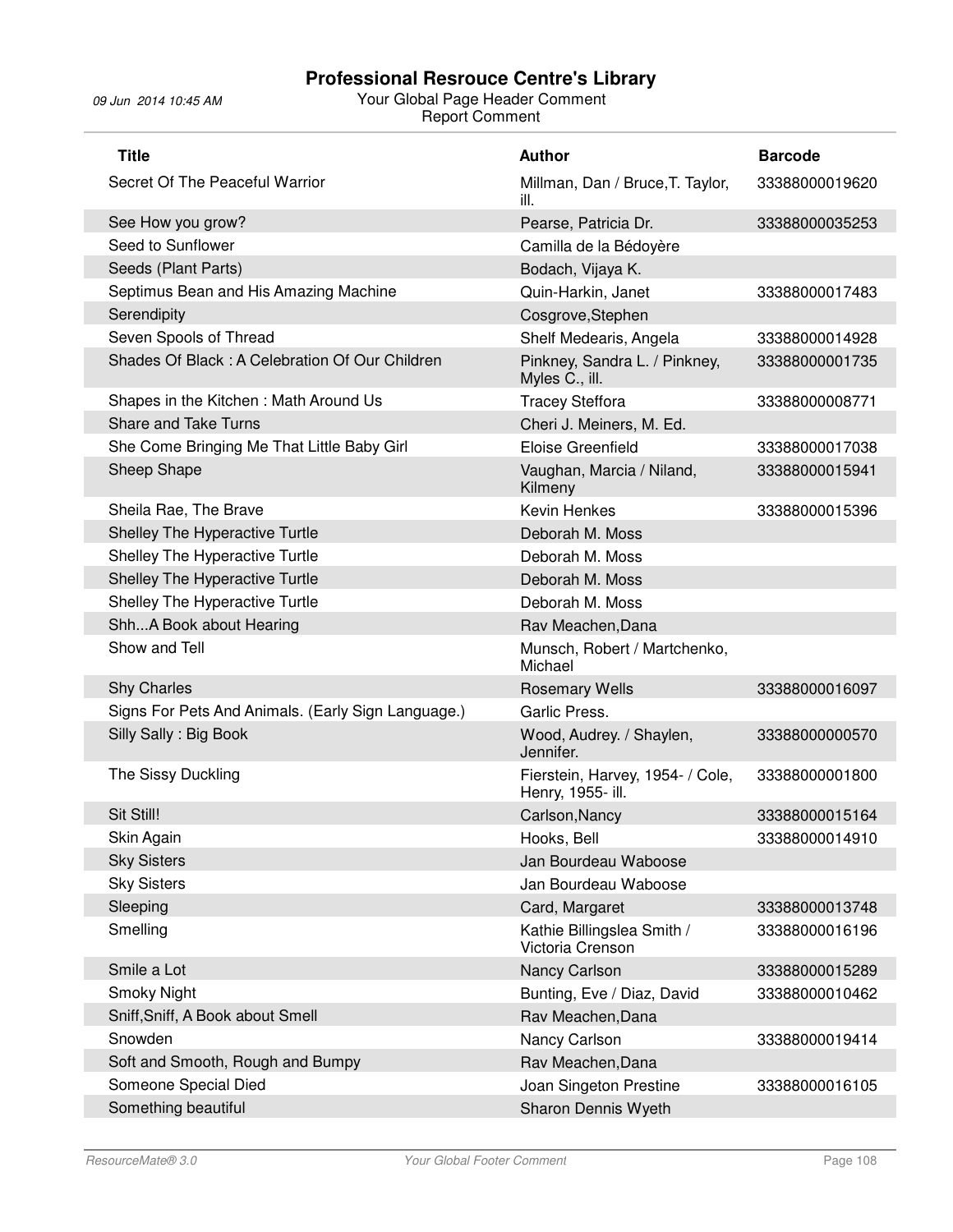Γ

| <b>Title</b>                                                                                                                                            | <b>Author</b>                                      | <b>Barcode</b> |
|---------------------------------------------------------------------------------------------------------------------------------------------------------|----------------------------------------------------|----------------|
| Something Beautiful                                                                                                                                     | Sharon Dennis Wyeth                                |                |
| Something From Nothing                                                                                                                                  | Gilman, Phoebe                                     |                |
| Something Good                                                                                                                                          | Munsch, Robert / Martchenko,<br>Michael            | 33388000014290 |
| Something Good (Munsch For Kids.)                                                                                                                       | Munsch, Robert N., 1945- /<br>Martchenko, Michael. |                |
| Something Is Missing                                                                                                                                    | Woodhouse, Judy / Oakes,<br>Robin                  | 33388000001594 |
| Something Is Wrong At My House: A Book About Parents<br>Fighting                                                                                        | Davis, Diane / Megale, Marina                      | 33388000013342 |
| Sometimes I Don't Like To Talk : (But Sometime I Can't<br>Keep Quiet)                                                                                   | Jessica Lamb-Shapiro                               | 33388000015313 |
| Sometimes I Feel Awful: Kids Have Feelings, Too                                                                                                         | Joan Singleton Prestine                            | 33388000016113 |
| Sometimes I Feel Like A Mouse: A Book About Feelings                                                                                                    | Jeanne Modesitt                                    | 33388000016121 |
| Sometimes I Feel Like I Don't Have Any Friends (But Not<br>So Much Anymore) : A Self-Esteem Book to Help Children<br><b>Improve Their Social Skills</b> | Tracy Zimmerman / Lawrence<br>E. Shapiro. PH.D.    | 33388000015065 |
| Sometimes I Get Angry                                                                                                                                   | Jane Werner Watson / Robert<br>E. Switzer M.D.     | 33388000015701 |
| Sometimes I Get Sad: (But Now I Know What Makes Me<br>Happy)                                                                                            | Jane Ratcliffe                                     | 33388000015602 |
| Sometimes My Mom Drinks Too Much                                                                                                                        | Kevin, Kenny                                       | 33388000013375 |
| Sometimes My Mommy Gets Angry                                                                                                                           | <b>Bebe Moore Campbell</b>                         | 33388000015610 |
| Sophia's Camping Trip: Adventures of a child with cystic<br>fibrosis                                                                                    | Schulz, Katie                                      | 33388000006825 |
| Sopie and Lou                                                                                                                                           | <b>Petra Mathers</b>                               | 33388000015594 |
| Sorry!                                                                                                                                                  | Ludwig, Trudy / J., Maurie /<br>J.Manning, Maurie  | 33388000019497 |
| Sorting at the Market: Math Around Us                                                                                                                   | <b>Tracey Steffora</b>                             | 33388000008417 |
| SOS Help for Emotions: Managing Anxiety, Anger &<br>Depression                                                                                          | Clark, Lynn                                        | 33388000033795 |
| Space: Stars. Planets. Spacecraft                                                                                                                       | Ian Ridpath / James Muirden                        | 33388000016055 |
| Spider Can't Fly                                                                                                                                        | Birchall, Brian / Xhafer, Anita.,<br>III.          | 33388000018374 |
| <b>Spinky Sulks</b>                                                                                                                                     | <b>William Steig</b>                               | 33388000015628 |
| Splash!                                                                                                                                                 | Bradford, Henrietta /<br>Beardshaw, Rosalind       |                |
| Square: Shapes In The Natural World. (Baby Eyelike.)                                                                                                    |                                                    |                |
| Stand Tall, Molly Lou Melon                                                                                                                             | Lovell, Patty, 1964- / Catrow,<br>David, ill.      |                |
| Standin' Tall with Dependability                                                                                                                        | Janeen Brady                                       |                |
| Standin' Tall with Forgiveness                                                                                                                          | Janeen Brady                                       |                |
| Standin' Tall with Honesty                                                                                                                              | Janeen Brady                                       |                |
| Standin' Tall with Self-Esteem                                                                                                                          | Janeen Brady                                       |                |
| Standin' Tall with Work                                                                                                                                 | Janeen Brady                                       |                |
| Standing Tall with Obedience                                                                                                                            | Janeen Brady                                       |                |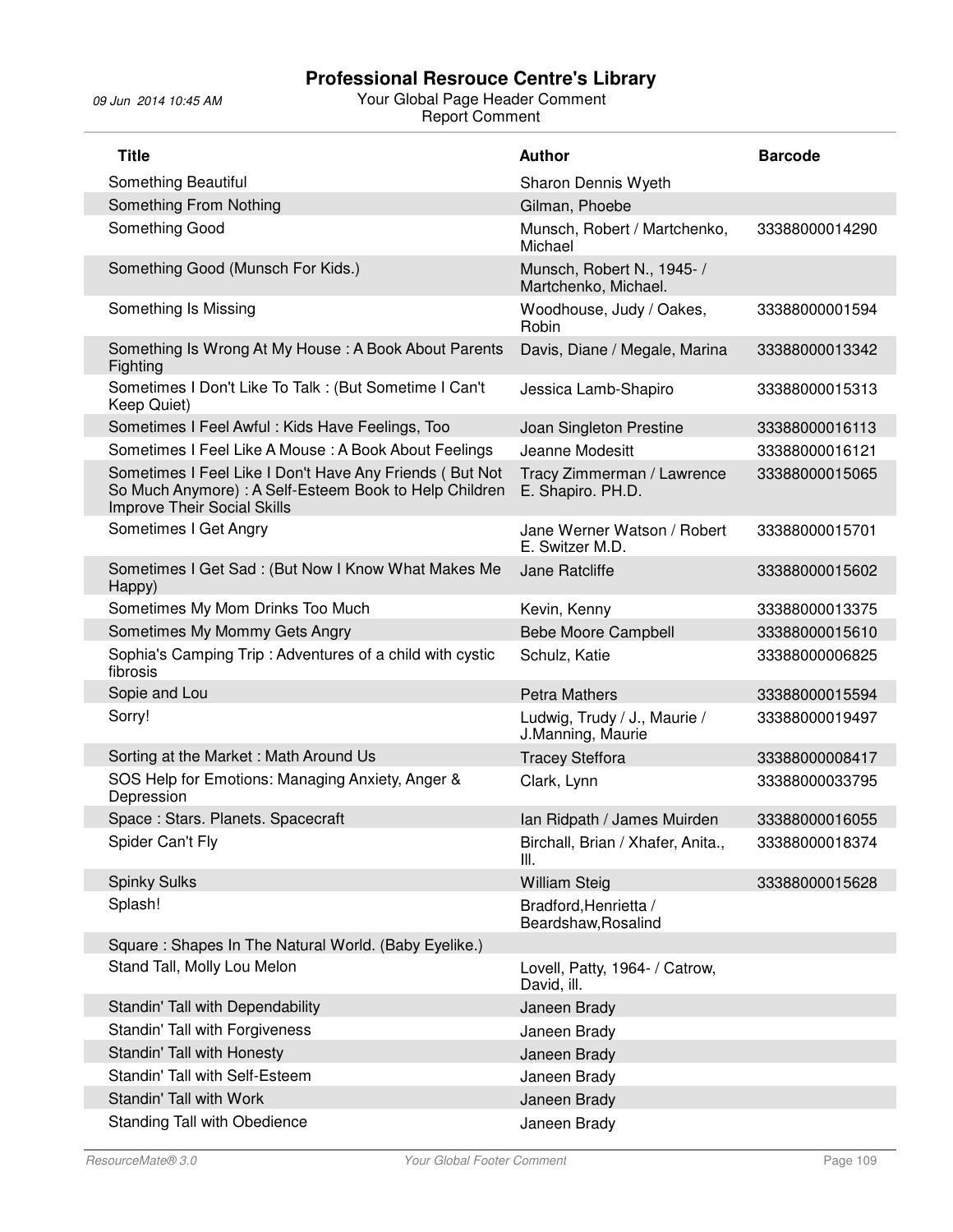| <b>Title</b>                                                  | <b>Author</b>                                                             | <b>Barcode</b> |
|---------------------------------------------------------------|---------------------------------------------------------------------------|----------------|
| <b>Standing Tall with Service</b>                             | Janeen Brady                                                              |                |
| Stella: Queen Of The Snow                                     | Marie-Louise Gay                                                          |                |
| Stella : Reine Des Neiges                                     | Marie-Louise Gay                                                          |                |
| Stellaluna                                                    | Cannon, Janell                                                            | 33388000009027 |
| Stephanie's Ponytail                                          | Munsch, Robert / Martchenko,<br>Michael                                   |                |
| Stone Soup                                                    | Muth, Jon J.                                                              |                |
| Stop Picking on Me: A First Look At Bullying                  | Pat Thomas                                                                | 33388000015891 |
| Strange Creatures from the time of the Dinosaurs              | Erna Dirks Rowe / Alan Daniel                                             | 33388000018366 |
| Strong to the Hoop                                            | Coy, John.                                                                | 33388000013862 |
| Suzy Swoof: A Book About Kindness                             | Michael P. Waite                                                          |                |
| Swimmy                                                        | Leo Lionni                                                                |                |
| Swimmy                                                        | Leo Lionni                                                                |                |
| Swimmy                                                        | Leo Lionni                                                                |                |
| T.A. For Tots and Other Prinzes                               | Freed, Alvyn                                                              | 33388000013532 |
| The Table Where Rich People Sit 1st Aladdin Paperbacks<br>ed. | Baylor, Byrd. / Parnall, Peter, ill.                                      | 33388000001966 |
| Tacky the Penguin                                             | Lester, Helen / Munsinger, Lynn                                           | 33388000012203 |
| Tadpole To Frog (Lifecycles.)                                 | De la B{233}doy{232}re,<br>Camilla.                                       |                |
| Take Her Back                                                 | Linda Hagler, M.Ed.                                                       |                |
| <b>Taking Autism To School</b>                                | Andreanna Edwards                                                         | 33388000017848 |
| <b>Taking Autism To School</b>                                | Andreanna Edwards                                                         |                |
| Taking Tourette Syndrome To School                            | <b>Tira Krueger</b>                                                       | 33388000017897 |
| Tale of a Tadpole                                             | Karen Wallace                                                             | 33388000018549 |
| A Tale Worth Telling (I'm A Great Little Kid Series.)         | Grossman, Linda Sky. / Bockus,<br>Petra. / Toronto Child Abuse<br>Centre. |                |
| Talk and Work It Out                                          | Cheri J. Meiners, M. Ed.                                                  |                |
| Tarzanna                                                      | Cole, Babette                                                             | 33388000019075 |
| Tear Soup                                                     | Schwiebert, Pat / DeKlyen /<br>Bills, Taylor, ill.                        | 33388000019703 |
| Teddy and Me, See and Say                                     | Ricketts, Ann                                                             | 33388000017582 |
| <b>Teddy Flies Away</b>                                       | Brett, Molly                                                              | 33388000018994 |
| Teddy's 123                                                   | Maureen Spurgeion                                                         | 33388000018358 |
| Teeth Are Not For Biting                                      | Elizabeth Verdick                                                         | 33388000014001 |
| <b>Temper Temper</b>                                          | Nicola Morgan                                                             |                |
| <b>Temper Temper</b>                                          | Nicola Morgan                                                             |                |
| Ten Friendly Fish                                             | Tarbett, Debbie                                                           |                |
| Ten Little Fingers Ten Little Toes                            | Mem Fox / Helen Oxenbury                                                  | 33388000017558 |
| That's My Baby?                                               | Andrea Wayne von Konigslow                                                | 33388000016964 |
| That's My Baby?                                               | Von Kongislow, Andrea                                                     |                |
| That's Not Fair                                               | Gina Mayer / Mercer Mayer                                                 |                |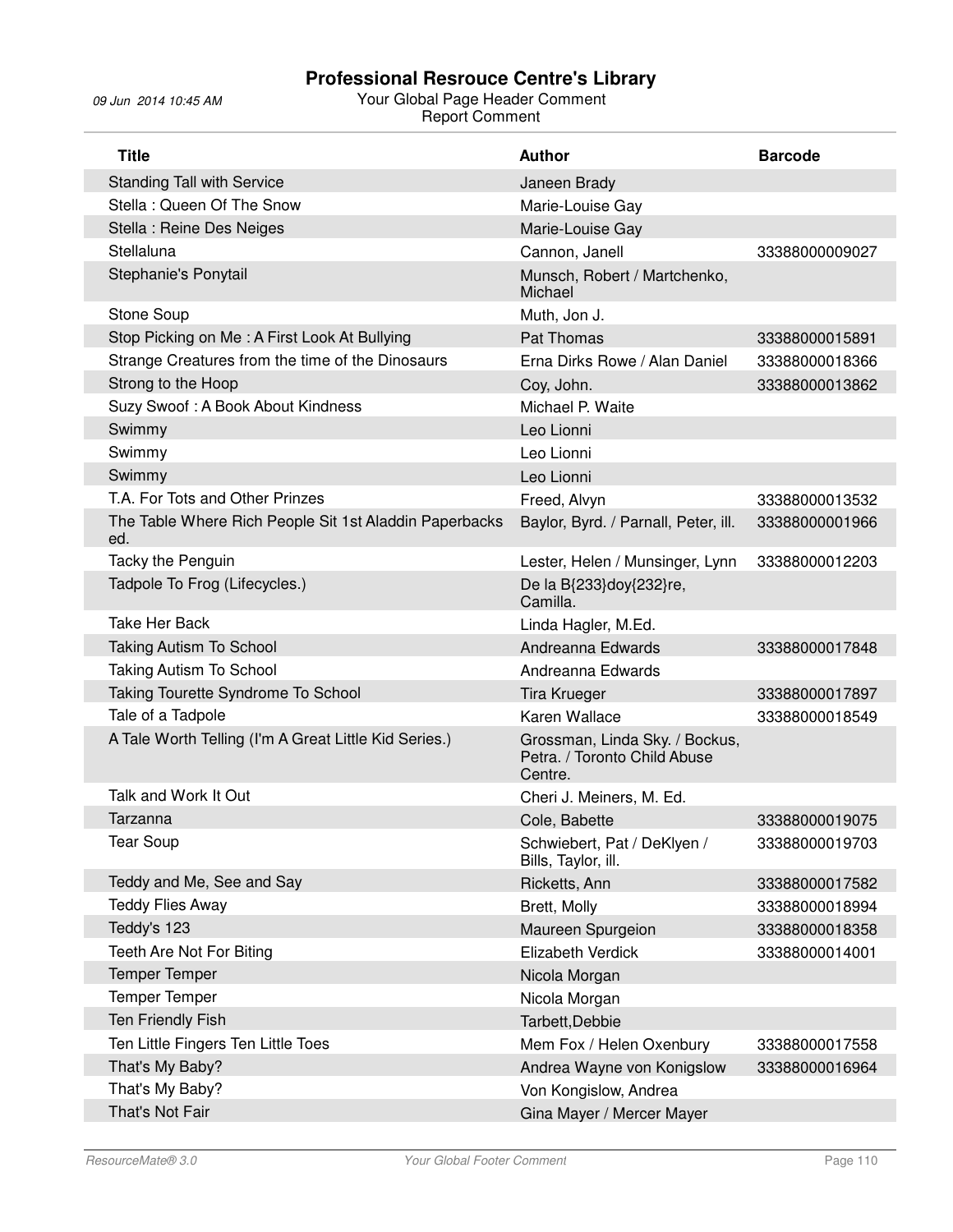| <b>Title</b>                                                    | <b>Author</b>                              | <b>Barcode</b> |
|-----------------------------------------------------------------|--------------------------------------------|----------------|
| That's Not Santa                                                | Kessler, Leonard                           | 33388000014902 |
| That's What a Friend Is                                         | P. K. Hallinan                             | 33388000015511 |
| That's What Friends Are For                                     | Western Publishing Company,<br>Inc.        | 33388000015644 |
| The Adventures of Laura Rose Ashley Marie                       | Van De Wiel, Debi                          | 33388000014738 |
| The Airplane Book                                               | <b>Edith Kunhardt</b>                      | 33388000016352 |
| The Angel and he Wild Animal                                    | Foreman, michael                           | 33388000013656 |
| The Ant Bully                                                   | John Nickle                                | 33388000016048 |
| The Aphabet WAR                                                 | Robb, Diane Burton                         | 33388000033696 |
| The Bear Who Lost His Sleep: A Story About Worrying<br>Too Much | Jessica Lamb-Shapiro                       | 33388000015925 |
| The Beautiful Christmas Tree                                    | <b>Charlotte Zolotow</b>                   | 33388000014779 |
| The Berenstain Bears and Mama's New Job                         | Stan Berenstain / Jan<br>Berenstain        |                |
| The Berenstain Bears and Mama's New Job: Country<br>Quilts      | Stan Berenstain / Jan<br>Berenstain        |                |
| The Berenstain Bears and the Blame Game                         | Jan Berenstain / Stan<br>Berenstain        |                |
| The Berenstain Bears and the Drug Free Zone                     | Stan Berenstain / Jan<br>Berenstain        |                |
| The Berenstain Bears and the Green-Eyed Monster                 | Berenstain, Jan                            |                |
| The Berenstain Bears and the Green-Eyed Monster                 | Stan Berenstain / Jan<br>Berenstain        |                |
| The Berenstain Bears and the Messy Room                         | Stan Berenstain / Jan<br>Berenstain        |                |
| The Berenstain Bears and the Missing Honey                      | Stan Berenstain / Jan<br>Berenstain        |                |
| The Berenstain Bears and the Sitter                             | Jan Berenstain / Stan<br>Berenstain        |                |
| The Berenstain Bears and the Trouble With Friends               | Stan Berenstain / Jan<br><b>Berenstain</b> |                |
| The Berenstain Bears and the Trouble With Grownups              | Stan Berenstain / Jan<br>Berenstain        |                |
| The Berenstain Bears and The Truth                              | Stan Berenstain / Jan<br>Berenstain        |                |
| The Berenstain Bears and The Truth                              | Stan Berenstain / Jan<br>Berenstain        |                |
| The Berenstain Bears And Too Much Teasing                       | Stan Berenstain / Jan<br>Berenstain        |                |
| The Berenstain Bears and Too Much TV                            | Jan Berenstain / Stan<br><b>Berenstain</b> |                |
| The Berenstain Bears are a Family                               | Stan Berenstain / Jan<br>Berenstain        |                |
| The Berenstain Bears Blaze A Trail                              | Jan Berenstain / Stan<br>Berenstain        |                |
| The Berenstain Bears Don't Pollute (Anymore)                    | Stan Berenstain / Jan<br>Berenstain        |                |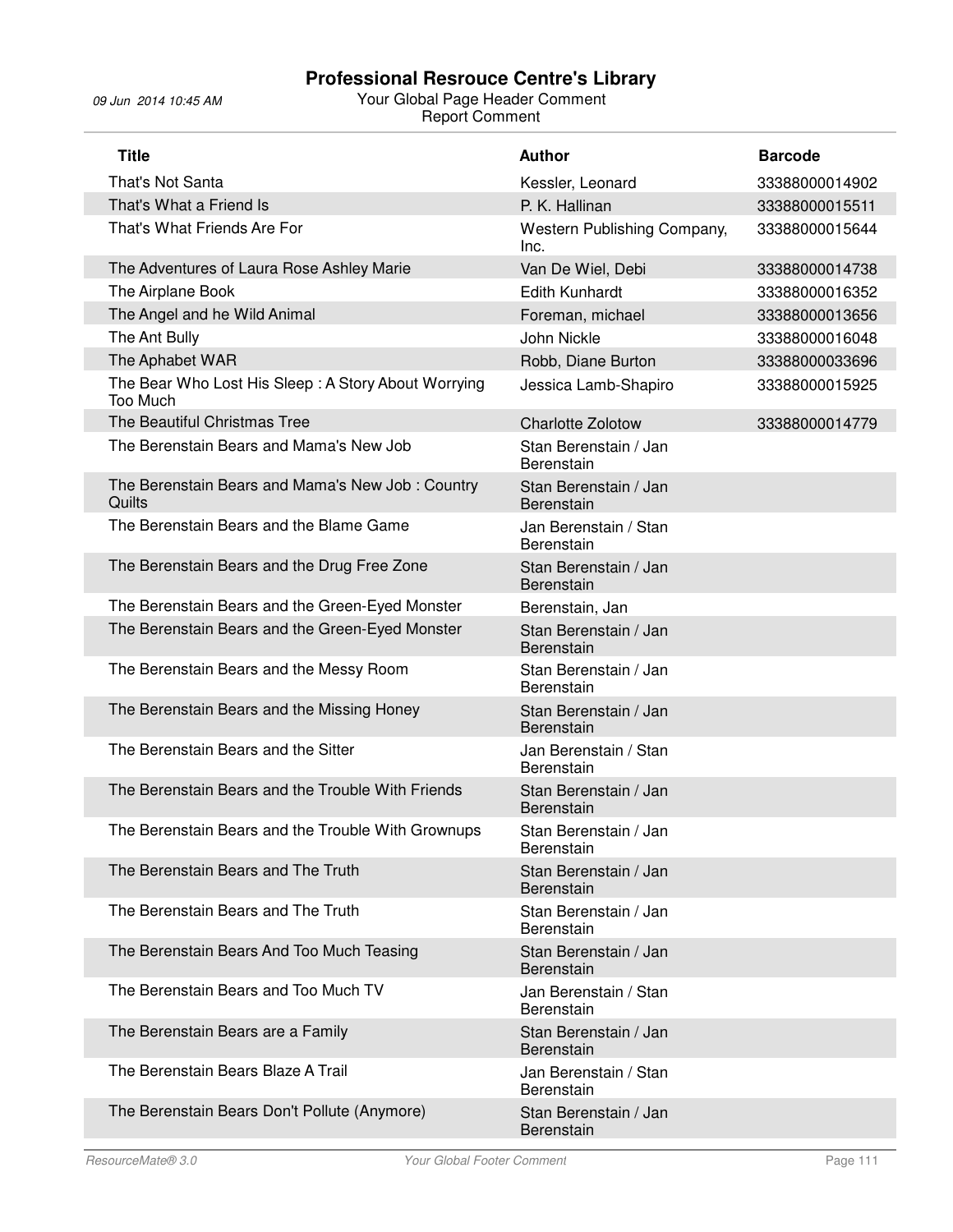| <b>Title</b>                                         | <b>Author</b>                              | <b>Barcode</b> |
|------------------------------------------------------|--------------------------------------------|----------------|
| The Berenstain Bears Get In A Fight                  | Stan Berenstain / Jan<br>Berenstain        |                |
| The Berenstain Bears Get In A Fight                  | Stan Berenstain / Jan<br>Berenstain        |                |
| The Berenstain Bears Get The Gimmies                 | Stan Berenstain / Jan<br>Berenstain        |                |
| The Berenstain Bears Get The Gimmies                 | Stan Berenstain / Jan<br>Berenstain        |                |
| The Berenstain Bears Get The Gimmies                 | Stan Berenstain / Jan<br>Berenstain        |                |
| The Berenstain Bears Go To The Doctor                | Jan Berenstain / Stan<br><b>Berenstain</b> | 33388000035394 |
| The Berenstain Bears Help Around The House           | Stan Berenstain / Jan<br>Berenstain        |                |
| The Berenstain Bears Moving Day                      | Stan Berenstain / Jan<br>Berenstain        |                |
| The Berenstain Bears Trick or Treat                  | Stan Berenstain / Jan<br>Berenstain        |                |
| The Berenstain Bears Trouble At School               | Jan Berenstain / Stan<br><b>Berenstain</b> |                |
| The Berenstain Bears' Moving Day                     | Berenstain, Jan                            |                |
| The Berenstein Bears and the In-Crowd                | Jan Berenstain / Stan<br><b>Berenstain</b> |                |
| The Berenstein Bears Learn About Strangers           | Stan Berenstain / Jan<br>Berenstain        |                |
| The Best Mistake Ever! And other Stories             | Scarry, Richard                            | 33388000013524 |
| The Best Night Out With Dad                          | Jack Canfield / Mark Victor<br>Hansen      |                |
| The Blind Men and the Elephant                       | Backstein, Karen / Mitra, Annie,<br>ill.   | 33388000013508 |
| The Blue Day Book: A Lessonj in Cheering Yourself Up | <b>Bradley Trevor Greive</b>               | 33388000019406 |
| The Boy Who Stretched to the Sky                     | Jan McPherson                              | 33388000014522 |
| The Boys' & Girls' Book of Dealing With Feelings     | Eric Dlugokinski, Ph.D                     | 33388000015354 |
| The Brown Suitcase                                   | Linda Hagler, M.Ed.                        |                |
| The Bully Blockers Club                              | Teresa Bateman                             | 33388000015909 |
| The Care Bears and the Whale Tale                    | Peggy Kahn                                 | 33388000015404 |
| The Cat In The Hat                                   | Dr. Seuss                                  |                |
| The Chinese Mirror                                   | Mirra, Ginsburg                            | 33388000014993 |
| The Chocolate-Covered-Cookie Tantrum                 | Deborah Blumenthal                         | 33388000015826 |
| The City ABC Book                                    | <b>Zoran Milich</b>                        | 33388000035402 |
| The City ABC Book                                    | <b>Zoran Milich</b>                        |                |
| The Dance of Deception                               | Lerner, Harriet                            | 33388000032045 |
| The Dark                                             | Munsch, Robert / Suomalainen,<br>Sami.     | 33388000014266 |
| The Dark, Dark Night                                 | M. Chrisina Butler / Jane<br>Chapman       | 33388000015032 |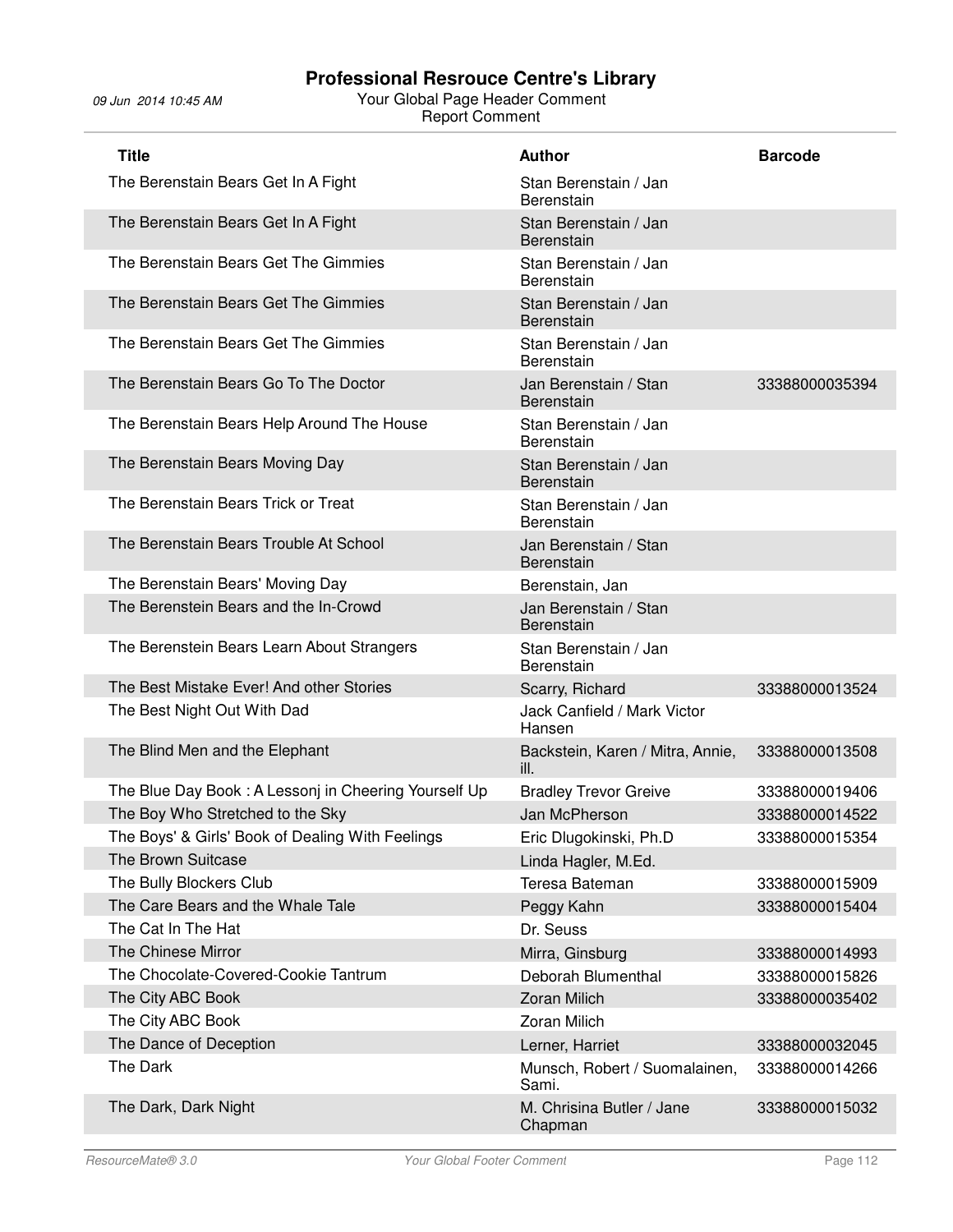| <b>Title</b>                                                                                                         | <b>Author</b>                               | <b>Barcode</b> |
|----------------------------------------------------------------------------------------------------------------------|---------------------------------------------|----------------|
| The Day of Ahmed's Secret                                                                                            | Parry Heide, Florence                       | 33388000014977 |
| The Dinosaur Tamer                                                                                                   | Linda Hagler, M.Ed.                         |                |
| The Dinosaur Tamer                                                                                                   | Linda Hagler, M.Ed.                         |                |
| The Dress I'll Wear to the Party                                                                                     | Neitzel, Shirley / Parker, Nancy<br>Winslow |                |
| The Dressed Up Book                                                                                                  | Stinson, Kathy / Collins,<br>Heather        | 33388000019133 |
| The Dumb Bunnies' Easter                                                                                             | Denim, Sue                                  |                |
| The Enchanted Tree                                                                                                   | Flavia Weedu / Lisa Weeu<br>Gilbert         | 33388000013995 |
| The Fall of Freddie the Leaf: A story of Life for All-Ages                                                           | Buscaglia, Leo                              | 33388000019711 |
| The Forever Dog                                                                                                      | Cochran, Bill / Anderson, Dan               | 33388000019604 |
| The Fresh Earth                                                                                                      | Linda Hagler, M.Ed.                         |                |
| The Get Along Gang and the Bad Loser                                                                                 | Maida Silverman                             | 33388000015206 |
| The Gift of Mother-hood: 10 Truths for Every Mother                                                                  | Carter- Scott, Cherie                       |                |
| The Giving Tree                                                                                                      | Silverstein, Shel                           |                |
| The Gnome from Nome                                                                                                  | Stephen Cosgrove                            | 33388000019372 |
| The Good- Bye Book                                                                                                   | Viorst, Judith / Chorao, Kay                | 33388000013649 |
| The Goodness Gorilla                                                                                                 | Jack Canfield / Mark Victor<br>Hansen       |                |
| The Goodnight Caterpillar: A children's Relaxation Story                                                             | Lite, Lori / C.Fox, Kimberly                | 33388000019745 |
| The Grouchy Ladybug (Copy 2)                                                                                         | Carle, Eric                                 | 33388000013219 |
| The Hating Book                                                                                                      | Zolotow, Charlotte / Shecter,<br>Ben        | 33388000010520 |
| The House I'll Build for the Wrens                                                                                   | Neitzel, Shirley                            | 33388000017673 |
| The House Where I Live                                                                                               | McCartney, Jenny.                           | 33388000018788 |
| The Kaleidoscope Kid: Focusing on the Strengths of<br>Children with Asperger Syndrome and High-Functioning<br>Autism | Elaine Marie Larson                         | 33388000016824 |
| The Kissing Hand                                                                                                     | Penn, Audrey                                | 33388000019695 |
| The Little Girl Who Did What !!!                                                                                     | Diane Dupuy                                 | 33388000014845 |
| The Little Old Lady Who Was Not Afraid of Anything                                                                   | Williams, Linda / Lloyd, Megan              | 33388000010231 |
| The Little Scarecrow Boy                                                                                             | Wise Brown, Margaret, / Diaz,<br>David      | 33388000013698 |
| The Magic Beads                                                                                                      | Susin Nielsen-Fernlund                      |                |
| The Magic School Bus : Science Exploration A                                                                         | <b>Catherine Vanderhoof</b>                 |                |
| The Magic School Bus : Science Exploration B                                                                         | <b>Catherine Vanderhoof</b>                 |                |
| The Me Book                                                                                                          | Jean Tymms                                  | 33388000018556 |
| The Memory Box                                                                                                       | Mary Bahr                                   | 33388000019448 |
| The Missing Piece                                                                                                    | Shel Silverstein                            | 33388000016758 |
| The Mitten                                                                                                           | Bret, Jan                                   |                |
| The Mixed-Up Chameleon                                                                                               | <b>Eric Carle</b>                           | 33388000017657 |
| The Mole Sisters and the Rainy Day                                                                                   | Roslyn Schwartz                             |                |
| The Mole Sisters and the Rainy Day                                                                                   | Roslyn Schwartz                             |                |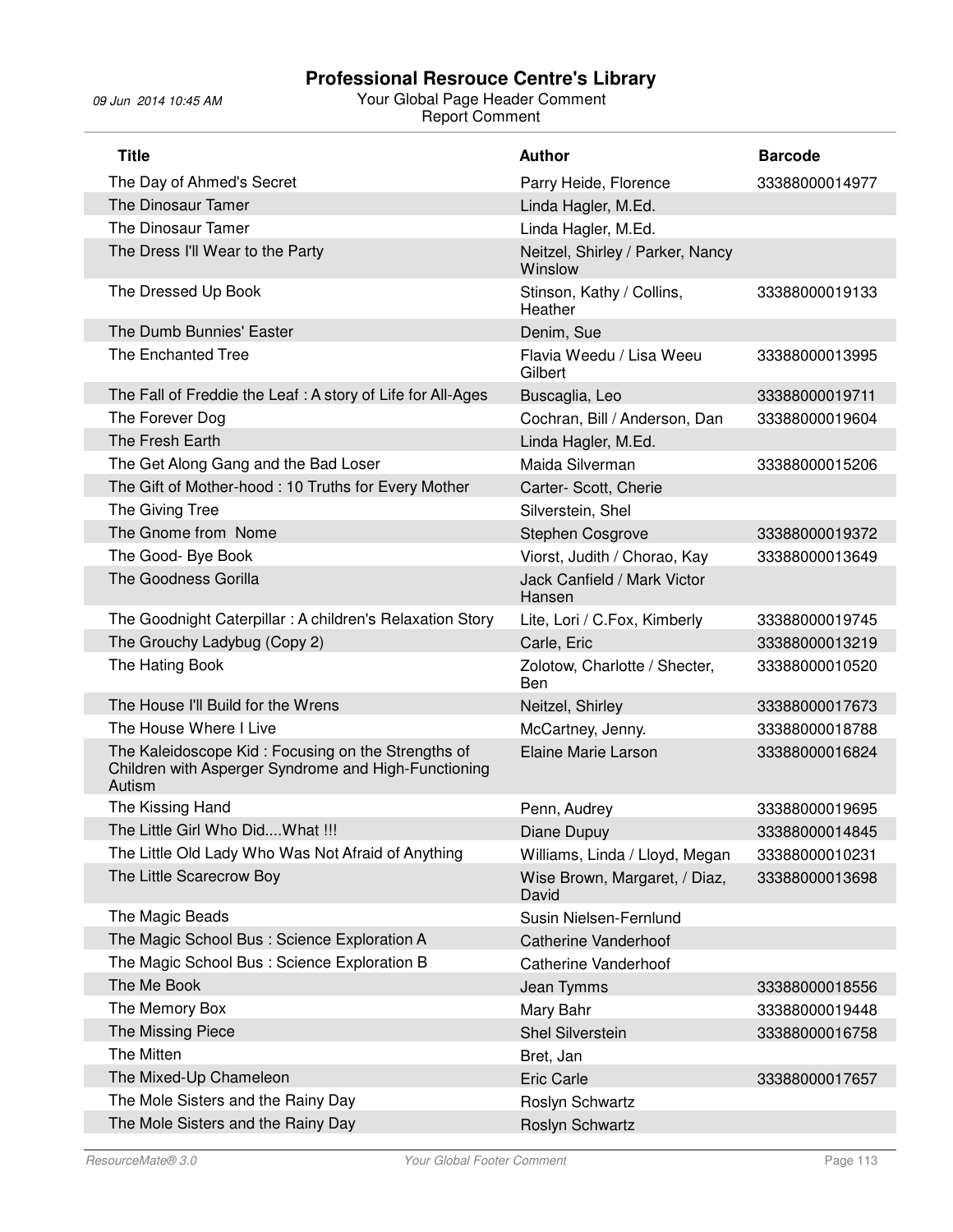| <b>Title</b>                                                                                   | <b>Author</b>                                       | <b>Barcode</b> |
|------------------------------------------------------------------------------------------------|-----------------------------------------------------|----------------|
| The Monster Under My Bed                                                                       | Gruber. Suzanne / Britt,<br>Stephanie               | 33388000015552 |
| The Never-Forgotten Doll                                                                       | Jack Canfield / Mark Victor<br>Hansen               |                |
| The New Baby                                                                                   | Mercer Mayer                                        |                |
| The New Baby                                                                                   | Mercer Mayer                                        |                |
| The New Baby: First Experiences                                                                | <b>Fred Rogers</b>                                  | 33388000017061 |
| The Not-So-Wicked Stepmother                                                                   | Lizi Boyd                                           | 33388000016915 |
| The Original Warm Fuzzy Tale                                                                   | <b>Claude Steiner</b>                               | 33388000014571 |
| The Pape Bag Princess                                                                          | Munsch, Robert / Martchenko,<br>Michael             | 33388000014241 |
| The Paper Bag Princess (Copy #2)                                                               | Munsch, Robert / Martchenko,<br>Michael             | 33388000014258 |
| The Peaceful Classroom: 162 Easy Activitie to Teach<br>Preschoolers Compassion and Cooperation | Smith, Charles A.                                   |                |
| The Playground Bully                                                                           | Bernice Chardiet / Grace<br>Maccarone               | 33388000015966 |
| The Playground Problem                                                                         | Margaret McNamara                                   | 33388000015974 |
| The Princess and the Admiral                                                                   | <b>Charlotte Pomerantz</b>                          | 33388000014563 |
| The Pumpkin Fair                                                                               | Bunting, Eve / Christelow,<br>Eileen                |                |
| The Puzzle Place (Bossy Kiki) : It's Not Nice to be Bossy                                      | Jennifer Dussling                                   | 33388000015198 |
| The Rose in My Garden                                                                          | Lobel, Arnold                                       | 33388000019174 |
| The Runaway Bunny                                                                              | Wise Brown, Margaret, / Hurd,<br>Clement, ill.      | 33388000013607 |
| The Runaway Bunny (Copy 2)                                                                     | Brown, Margaret Wise. / Hurd,<br>Clement, ill.      |                |
| The Secret of the Silver Horse                                                                 | Department of Justice                               |                |
| The Secret of the Silver Horse                                                                 | Department of Justice                               |                |
| The Secret of the Silver Horse (Copy 1)                                                        | Ministry of Justice & Attorney<br>General of Canada |                |
| The Secret of the Silver Horse (Copy 2)                                                        | Ministry of Justice & Attorney<br>General of Canada |                |
| The Secret of the Silver Horse (Copy 3)                                                        | Ministry of Justice & Attorney<br>General of Canada |                |
| The Snowy Day                                                                                  | Keats, Ezra Jack                                    | 33388000019182 |
| The Story of The Nutcracker Ballet                                                             | Hautzig, Deborah                                    |                |
| The Stranger                                                                                   | Chris Van Allsburg                                  | 33388000014852 |
| The Super-Duper Sunflower Seeds                                                                | Noonan, Diana / Quinn, Annie                        | 33388000019471 |
| The Tale of Three Trees                                                                        | Angela Elwell Hunt                                  |                |
| The Tale of Three Trees                                                                        | Angela Elwell Hunt                                  |                |
| The Tale of Three Trees                                                                        | Angela Elwell Hunt                                  |                |
| The Tale of Three Trees                                                                        | Angela Elwell Hunt                                  |                |
| the Teacher From the Black Lagoon                                                              | Thaler, Mike                                        | 33388000019000 |
| The Temper Tantrum Book                                                                        | <b>Edna Mitchell Preston</b>                        | 33388000016139 |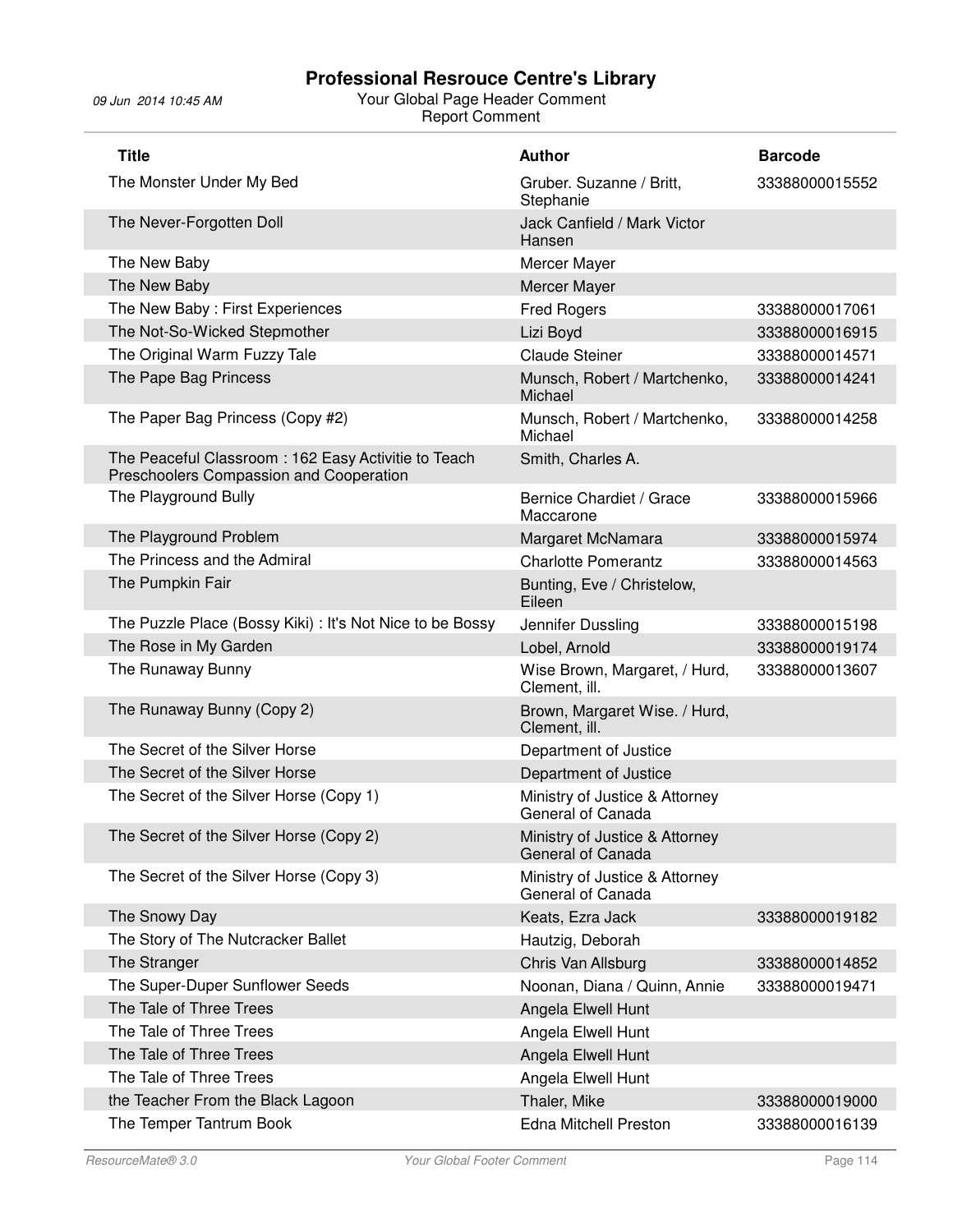| <b>Title</b>                                            | <b>Author</b>                                           | <b>Barcode</b> |
|---------------------------------------------------------|---------------------------------------------------------|----------------|
| The Tenth Good Thing About Barney                       | <b>Judith Viorst</b>                                    | 33388000015636 |
| The Three Birds                                         | Van Den Berg, Marinus                                   | 33388000015453 |
| The Three Day Pass: A Soldier's True Christmas Story    | LaBranche, Bud                                          | 33388000014894 |
| The Time Capsule                                        | Hendry, Richard                                         | 33388000018796 |
| The Totara Tree                                         | Midge Janssen                                           | 33388000014514 |
| The Truck                                               | Lawrence DiFiori                                        | 33388000017384 |
| The Truck Book                                          | Harry McNaught                                          | 33388000016360 |
| The True Story Of The 3 Little Pigs!                    | Sciescka, Jon                                           |                |
| The Ugly Duckling                                       | De La Touche, Grace                                     | 33388000013284 |
| The Ugly Duckling                                       | Larence, Jim                                            | 33388000013235 |
| The Ugly Vegetables                                     | Lin, Grace                                              | 33388000014720 |
| The Value of Facing A Challenge: The Story of Terry Fox | Ann Donegan Johnson                                     | 33388000019299 |
| The Very Angry Day That Amy Didn't Have                 | Shapiro, Lawrence / Brenna, C.                          | 33388000010488 |
| The Very Best Friends                                   | Margaret Wild / Julie Vivas                             | 33388000015271 |
| The Very Busy Spider                                    | <b>Eric Carle</b>                                       |                |
| The Very Busy Spider                                    | <b>Eric Carle</b>                                       |                |
| The Very Busy Spider                                    | <b>Eric Carle</b>                                       |                |
| The Way I Feel (Copy 1)                                 | Cain, Janan                                             |                |
| The Way I Feel (Copy 2)                                 | Cain, Janan                                             |                |
| The Wedding (Copy 1)                                    | Balter, Lawrence                                        |                |
| The Wedding (Copy 2)                                    | Balter, Lawrence                                        |                |
| The Wind Blew                                           | Hutchins, Pat                                           | 33388000017699 |
| The Wonderful Pig of Jillian Jiggs                      | Gilman, Phoebe                                          | 33388000018911 |
| The Worrywarts                                          | Pamela Duncan Edwards                                   | 33388000015420 |
| There Was An Old Lady Who Swallowed A Chick!!           | Colandro, Lucille. / Colandro,<br>Lucille.              |                |
| There Was An Old Lady Who Swallowed A Fly               | Adams, Pam.                                             |                |
| There Was An Old Lady Who Swallowed A Trout             | Sloat, Teri. / Ruffins, Reynold.                        |                |
| There Were Monkeys In My Kitchen!                       | Fitch, Sheree.                                          |                |
| There's An Alligator Under My Bed                       | Mercer Mayer                                            | 33388000015487 |
| There's No Such Thing As A GhostIs there?               | Teitelbaum, Michael                                     | 33388000012245 |
| There's No Such Thing As MONSTERS!                      | Steve Smallman / Caroline<br>Pedler                     | 33388000015040 |
| Think Big                                               | Liz Garton Scanlon / Vanessa<br><b>Bratnley Newton</b>  | 33388000011213 |
| Think Big!                                              | Carlson, Nancy                                          | 33388000019646 |
| This Is Me                                              | Corinne Rowley / John Rowley                            | 33388000015651 |
| This is Our House                                       | Rosen, Michael / Graham, Bom,<br>ill. / Hewitt, Deborah | 33388000012195 |
| Thomas Tells A Lie                                      | A Britt Allcroft company<br>Production                  | 33388000013961 |
| <b>Thomas' Snowsuit</b>                                 | Munsch, Robert / Martchenko,<br>Michael                 | 33388000014381 |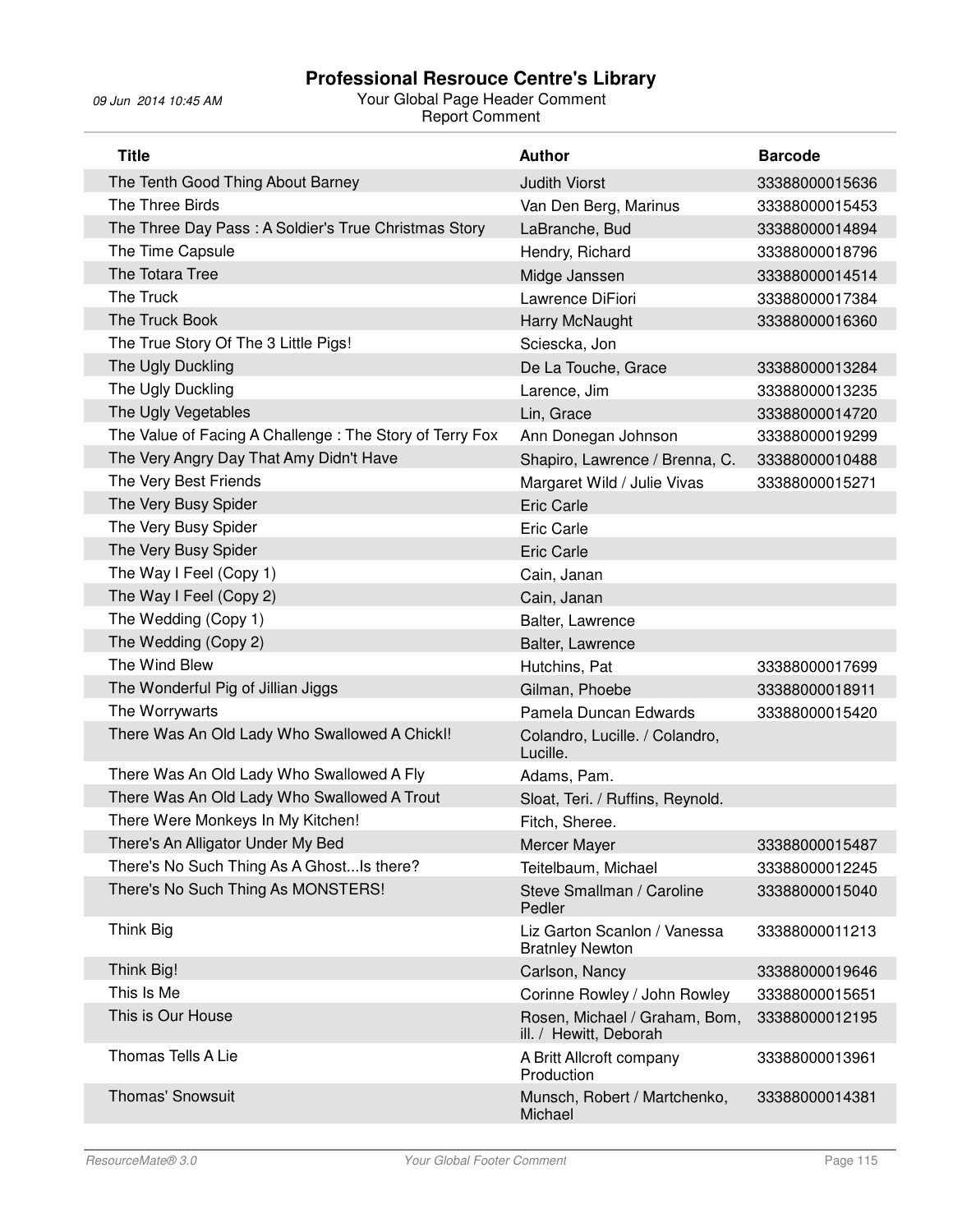| <b>Title</b>                                                                                            | <b>Author</b>                                           | <b>Barcode</b> |
|---------------------------------------------------------------------------------------------------------|---------------------------------------------------------|----------------|
| Thomas' Snowsuit (Munsch For Kids Series)                                                               | Munsch, Robert N., 1945- /<br>Martchenko, Michael, ill. |                |
| The Three Little Pigs                                                                                   | Marshall, James, 1942-                                  |                |
| <b>Three Wishes</b>                                                                                     | Clifton, Lucille / Hays, Michael,<br>ill.               | 33388000012179 |
| Through Moon and Stars and Night Skies: A meaningful<br>introduction to adoption                        | Ann Turner                                              | 33388000017343 |
| <b>Tickle Tum</b>                                                                                       | VanLaan, Nancy / Pons,<br><b>Bernadette</b>             | 33388000018986 |
| Tikki Tikki Tembo                                                                                       | <b>Arlene Mosel</b>                                     | 33388000014506 |
| The Tiny Seed                                                                                           | Carle, Eric.                                            |                |
| Today i Feel Silly & Other MOODS That Make My Day                                                       | Jamie Lee Curtis                                        | 33388000015727 |
| Today Was a Terrible Day (Copy 1)                                                                       | Reilly Giff, Patricia                                   |                |
| Today Was a Terrible Day (Copy 2)                                                                       | Reilly Giff, Patricia                                   |                |
| Toilet Tales (Copy 1)                                                                                   | Von Kongislow, Andrea                                   | 33388000034579 |
| Toilet Tales (Copy 2)                                                                                   | Von Kongislow, Andrea                                   | 33388000034595 |
| Too Many Chickens                                                                                       | Bourgeois, Paulette / Slavin,<br>Bill.                  | 33388000019125 |
| Too Many Chickens                                                                                       | Paulette Bourgeois / Bill Slavin                        | 33388000016071 |
| Trains                                                                                                  | <b>World Publications</b>                               | 33388000017376 |
| Triangle: Shapes In The Natural World. (Baby Eyelike.)                                                  |                                                         |                |
| Trouble For Trudy                                                                                       | <b>Teddy Slater</b>                                     |                |
| Trouble for Trudy                                                                                       | <b>Teddy Slater</b>                                     |                |
| <b>Trouble Talk</b>                                                                                     | <b>Trudy Ludwig</b>                                     | 33388000019547 |
| <b>Truck</b>                                                                                            | <b>Donald Crews</b>                                     | 33388000016444 |
| Try and Stick with It                                                                                   | Cheri J. Meiners, M. Ed.                                |                |
| Two of a Kind                                                                                           | Robbins, Jacqui / Phelan, Matt                          | 33388000019588 |
| Tyrone The Horrible                                                                                     | Wilhem, Hans                                            | 33388000019265 |
| Uh Oh! Gotta Go! : Potty Tales from Toddlers                                                            | <b>Bob McGrath</b>                                      | 33388000015735 |
| Uh Oh, Baby                                                                                             | Lewison, Wendy C.                                       | 33388000018648 |
| The Umbrella                                                                                            | Brett, Jan.                                             |                |
| <b>Understand and Care</b>                                                                              | Cheri J. Meiners, M. Ed.                                |                |
| Une souris grise                                                                                        | Burton, Katherine / Fernades,<br>Kim                    | 33388000013730 |
| Unstoppable Me!: 10 Ways to Soar Through Life                                                           | Dr. Wayne Dyer                                          | 33388000019273 |
| Up and Down the Worry Hill: A Children's Book about<br>Obsessive-Compulsive Disorder and it's Treatment | Aureen Pinto Wagner, Ph.D.                              | 33388000019281 |
| Up, Up, Down                                                                                            | Munsch, Robert N., 1945- /<br>Martchenko, Michael, ill. |                |
| Uptown                                                                                                  | Collier, Bryan                                          | 33388000014886 |
| The Usborne Very First Dictionary in French: With<br>pronounciation on the internet                     | Brooks, Felicity / Young,<br>Caroline / Masset, Claire  | 33388000001438 |
| Using Addition at Home: Math Around Us                                                                  | <b>Tracey Steffora</b>                                  | 33388000008532 |
| Using Subtraction at the Park: Math Around Us                                                           | <b>Tracey Steffora</b>                                  | 33388000008656 |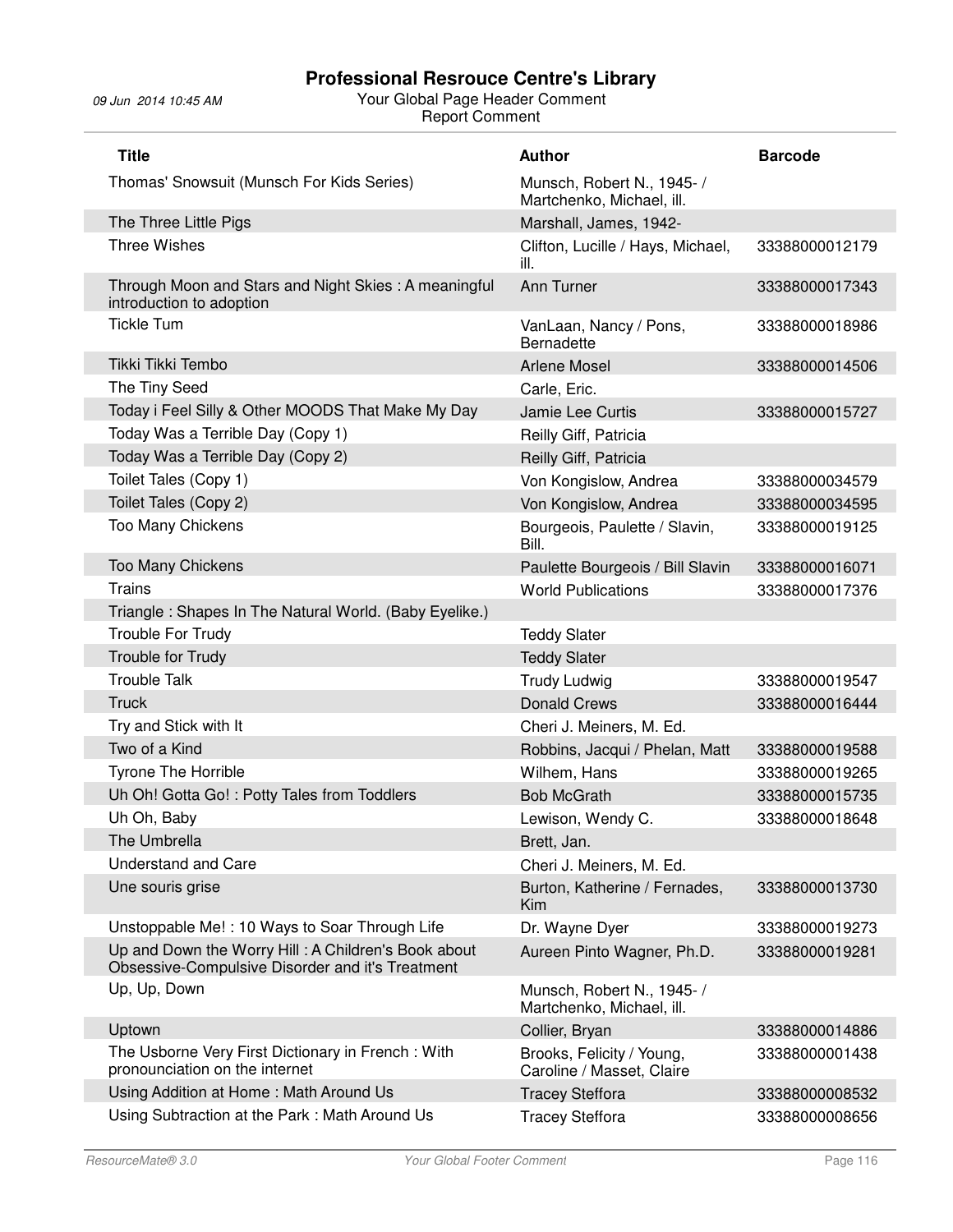| <b>Title</b>                                                                                | <b>Author</b>                                                       | <b>Barcode</b> |
|---------------------------------------------------------------------------------------------|---------------------------------------------------------------------|----------------|
| Verdi                                                                                       | Janell Cannon                                                       | 33388000018382 |
| The Very Cranky Bear                                                                        | Bland, Nick                                                         |                |
| The Very Cranky Bear                                                                        | Bland, Nick                                                         | 33388000008177 |
| The Very Hungry Caterpillar.                                                                | Carle, Eric.                                                        |                |
| Very Last First Time                                                                        | Andrews, Jan / Wallace, Ian                                         | 33388000013813 |
| Visit the Doctor                                                                            | M.J. Carr                                                           | 33388000018168 |
| <b>Wait and See</b>                                                                         | Munsch, Robert / Martchenko,<br>Michael                             |                |
| <b>Waiting for Baby</b>                                                                     | <b>Harriet Ziefert</b>                                              |                |
| Wake Up, Groundhog!                                                                         | Hill, Susanna Leonard. / Smith,<br>Cheryl. / Ebbeler, Jeffrey, ill. |                |
| Wangari's Trees Of Peace: A True Story from Africa                                          | Jeanette Winter                                                     | 33388000014803 |
| Warner, Don't Forget                                                                        | Seligman, Lynn / Mabin,<br>Geraldine / Hendry, Linda                | 33388000013557 |
| Was It The Chocolate Pudding? : A Story for Little Kids<br><b>About Divorce</b>             | Sandra Lewis                                                        | 33388000017236 |
| The Way I Act                                                                               | Cain, Janan                                                         | 33388000008425 |
| The Way I Feel                                                                              | Cain, Janan                                                         | 33388000008540 |
| We Can Do This Together                                                                     | Parker, David                                                       |                |
| We'll Paint the Octopus Red                                                                 | Stuve- Bodeen, Stephanie /<br>DeVito, Pam, ill.                     | 33388000013839 |
| We're Different, We're The Same                                                             | Kates, Bobbi Jane                                                   | 33388000014209 |
| We're Going On A Bear Hunt 1st Aladdin Paperbacks ed.                                       | Rosen, Michael, 1946- /<br>Oxenbury, Helen, ill.                    |                |
| We're Going On A Leaf Hunt: Big Book                                                        | Metzger, Steve. / Sakamoto,<br>Miki.                                | 33388000000521 |
| We're Making Breakfast for Mother                                                           | Neitzel, Shirley                                                    | 33388000019026 |
| Whales and Other Creatures of the Sea                                                       | Milton, Joyce / Deal, Jim                                           | 33388000018127 |
| What A Wonderful World                                                                      | Weiss, George David.                                                |                |
| What if the bus doesn't come?                                                               | Lamont Clarke, Ginette                                              | 33388000019489 |
| What Is A Family?                                                                           | Gretchen Super                                                      | 33388000017046 |
| What IS A Feeling?                                                                          | David W. Krueger, M.D.                                              | 33388000019307 |
| What Kind of Family Is This?                                                                | <b>Barbara Seuling</b>                                              |                |
| What Kind of Family Is This?: A Story About Stepfamilies                                    | <b>Barbara Seuling</b>                                              |                |
| What Makes Me Happy?                                                                        | Anhold, Catherine.                                                  | 33388000010512 |
| What To Do When You Worry Too Much: A Kid's Guide to<br><b>Overcoming Anxiety</b>           | Dawn Huebner, Ph.D.                                                 | 33388000019315 |
| What was I Scared of?                                                                       | Dr. Seuss                                                           | 33388000008664 |
| What Was That                                                                               | <b>Geda Bradley Mathews</b>                                         | 33388000019208 |
| What's a Birthday?                                                                          | Ziefert, Harriet / Schumacher,<br>Claire                            | 33388000014191 |
| What's So Bad About Being Mad?                                                              | Lawrence E. Shapiro. PH.D.                                          |                |
| When A Family Is In Trouble Children Can Cope With<br>Grief from Drug and Alcohol Addiction | Heegaard, Marge                                                     | 33388000013383 |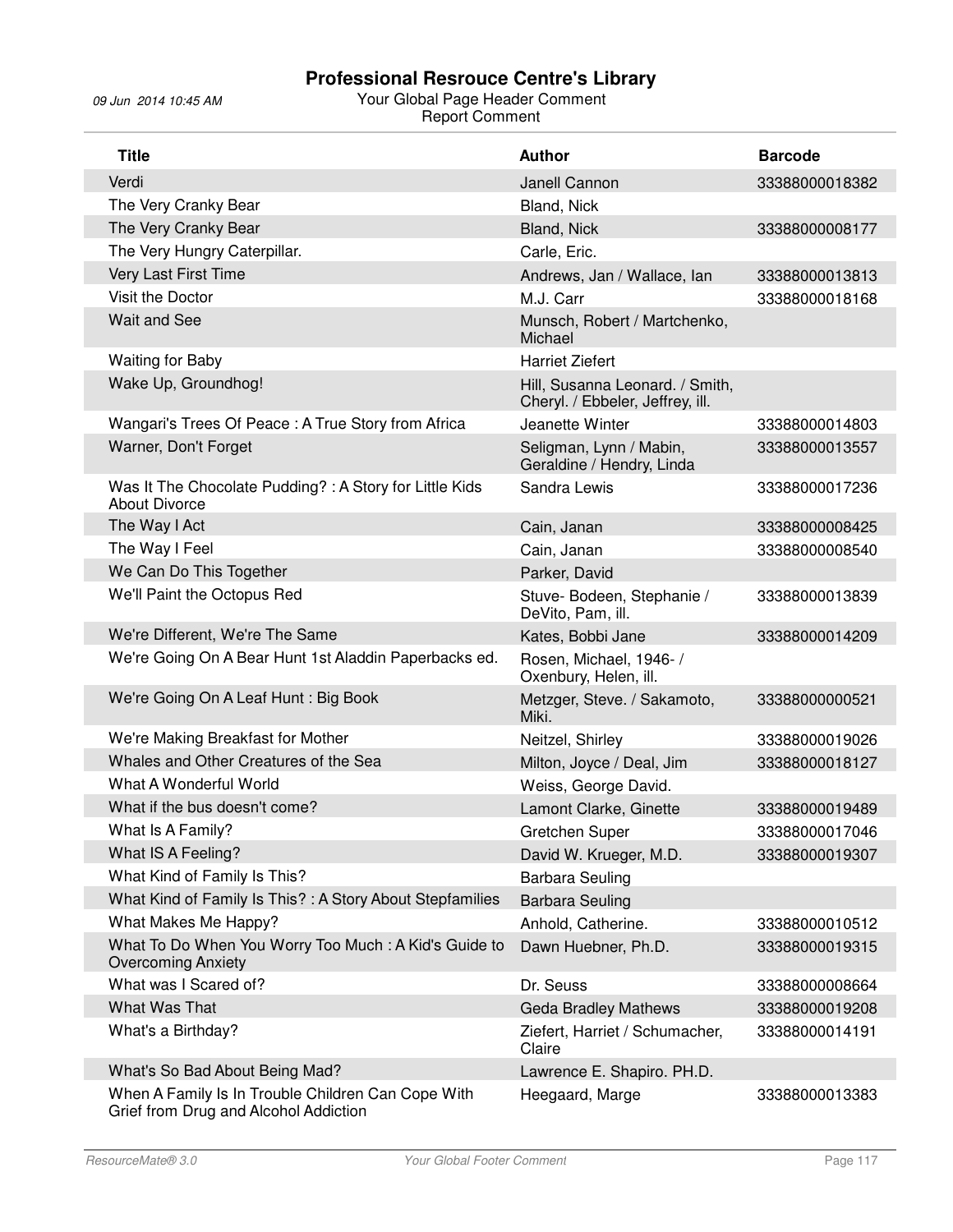| <b>Title</b>                                                                                 | <b>Author</b>                                          | <b>Barcode</b> |
|----------------------------------------------------------------------------------------------|--------------------------------------------------------|----------------|
| When Andy's Father Went to Prison                                                            | Martha Whitmore Hickman                                | 33388000017111 |
| <b>When Families Grieve</b>                                                                  |                                                        | 33388000006973 |
| When Fuzzy Was Afraid of Big and Loud Things                                                 | <b>Inger Maier</b>                                     | 33388000019216 |
| When Fuzzy Was Afraid of Losing His Mother                                                   | Inger Maier                                            | 33388000019224 |
| When I Die, Will I Get Better?                                                               | Joeri Breebaart / Piet Breebaart                       | 33388000019232 |
| When I Feel Afraid                                                                           | Cheri J. Meiners, M. Ed.                               |                |
| When I Feel Afraid                                                                           | Cheri J. Meiners, M. Ed.                               |                |
| When I Feel Angry                                                                            | Cornelia Maude Spelman                                 |                |
| When I Feel Angry                                                                            | Spelman, Cornelia Maude                                |                |
| When I Feel Scared                                                                           | Maude Spelman, Cornelia /<br>Parkinson, Kathy          | 33388000010348 |
| When I Get Bigger                                                                            | Mercer Mayer                                           |                |
| When I Have a Little Boy                                                                     | Zolotow, Charlotte / Knight,<br>Hilary., ill.          |                |
| When I'm Feeling Sad                                                                         | Moroney, Trace                                         | 33388000013276 |
| When Someone Has A Very Serious Illness: Children can<br>learn to cope with loss and change. | Heegaard, Marge                                        | 33388000018929 |
| When Someone Very Special Dies                                                               | Heegaard, Marge                                        | 33388000019166 |
| When Someone Very Special Dies: Children Can Learn to<br>Cope with Grief                     | Marge Heegaard                                         | 33388000019240 |
| When You're Sick or in the Hospital : Healing Help for Kids                                  | Tom McGrath                                            | 33388000018093 |
| Wheniwasalittlegirl                                                                          | Rachna Gilmore                                         | 33388000014589 |
| Where has Daddy gone?                                                                        | <b>Turdy Osman</b>                                     | 33388000016881 |
| Where is Gah-Ning                                                                            | Munsch, Robert / Desputeaux,<br>Helene                 |                |
| Where The Wild Things Are 25 anniversary ed.                                                 | Sendak, Maurice.                                       |                |
| Where The Wild Things Are                                                                    | Sendak, Maurice.                                       | 33388000017426 |
| Where's Baby Bear?                                                                           | Seymour, Peter                                         | 33388000017681 |
| White Rabbit's Color Book (Little Rabbit Books.) Pbk. ed.                                    | Baker, Alan.                                           |                |
| Who Cares About Disabled People?                                                             | Child's Play                                           | 33388000017905 |
| Who Needs School Anyway?                                                                     | Lawrence E. Shapiro. PH.D.                             |                |
| Who Shares?                                                                                  | Lipniacka, Ewa / Massey, Jane.                         | 33388000019729 |
| Who Stole The Cookie From The Cookie Jar? Min                                                | Wang, Margaret / Schneider,<br>Christine               |                |
| Who Took The Cookies From The Cookie Jar?                                                    | Lass, Bonnie. / Sturges,<br>Philemon. / Wolff, Ashley. |                |
| Who's Afraid of the Big, Bad Bully?                                                          | <b>Teddy Slater</b>                                    | 33388000015057 |
| Who's in a Family?                                                                           | <b>Robert Skutch</b>                                   |                |
| Who's in a Family?                                                                           | Robert Skutch                                          |                |
| Who's In Your Family?                                                                        | Bowman, Susan.                                         |                |
| Whose Tracks Are These?                                                                      | Nail, Jim. / Skudder, Hyla. Neue<br>Spuren im Schnee.  |                |
| Why Are You So Mean To ME?                                                                   | Deborah Hautzig                                        | 33388000015305 |
| Why Be Afraid?: Fears                                                                        | Lawrence E. Shapiro. PH.D.                             |                |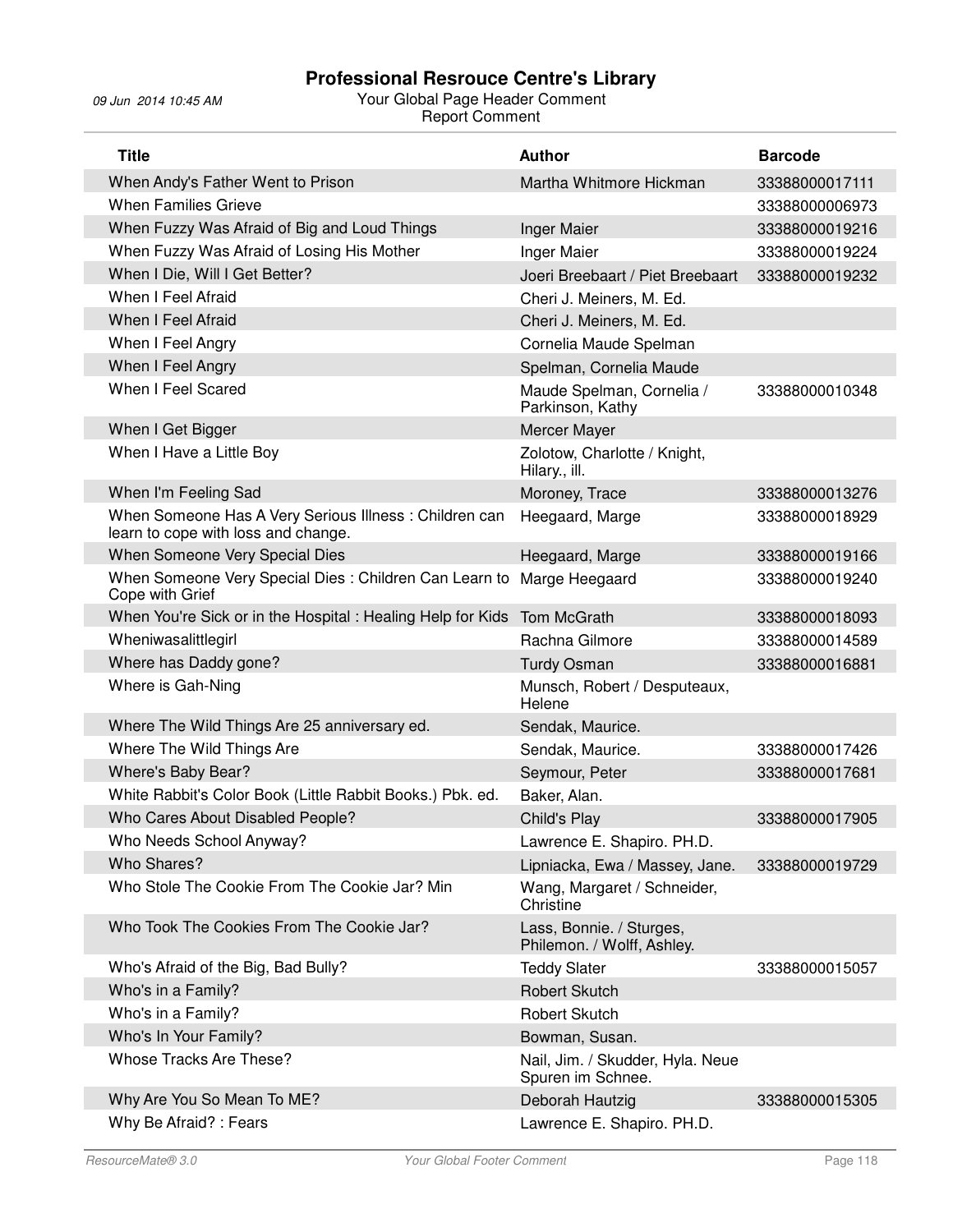| <b>Title</b>                                                                        | <b>Author</b>                                              | <b>Barcode</b> |
|-------------------------------------------------------------------------------------|------------------------------------------------------------|----------------|
| Why Frogs are Wet                                                                   | Hawes, Judy                                                | 33388000018010 |
| Why Mosquitoes Buzz In People's Ears                                                | Aardema, Verna. / Dillon,<br>Diane. ill / Dillon, Leo. ill |                |
| Why Should I Eat Well?                                                              | Claire Llewellyn                                           | 33388000035428 |
| Why Should I Help?                                                                  | Claire Llewellyn                                           |                |
| Why Should I Listen                                                                 | Claire Llewellyn                                           |                |
| Why Should I Share?                                                                 | Claire Llewellyn                                           |                |
| Why Would Someone Want to Die? (Copy 1)                                             | Schmidt, Rebecca                                           |                |
| Why Would Someone Want to Die? (Copy 2)                                             | Schmidt, Rebecca                                           |                |
| Why, Charlie Brown, Why?: A Story About What Happens<br>When A Friend Is Very III   | Charles M. Schulz                                          | 33388000018341 |
| <b>Wickiup Walkingstick</b>                                                         | Macdonald, Anne                                            | 33388000019653 |
| Wiggle Like a Puppy                                                                 | Ruth Fahlman / May Henderson                               |                |
| Wiggle Like a Puppy                                                                 | Ruth Fahlman / May Henderson                               |                |
| <b>Wild Animal Babies</b>                                                           | Janet Fulton                                               | 33388000018242 |
| Will I Have a Friend?                                                               | Miriam Cohen                                               | 33388000019323 |
| Will There Be a Lap For Me?                                                         | Dorothy Corey                                              | 33388000017145 |
| <b>William's Doll</b>                                                               | Zolotow, Charlotte                                         | 33388000014753 |
| Willie the Whiner                                                                   | <b>Mavis Smith</b>                                         | 33388000019257 |
| Willie's Not the Hugging Kind                                                       | Durham Barett, Joyce                                       | 33388000012310 |
| Willy and Hugh                                                                      | Brown, Anthony                                             | 33388000013631 |
| Windows on Beginning Science - Constructions                                        | Joan, Westley                                              | 33388000033175 |
| Windows on Beginning Science- Seeds and Weeds                                       | Joan, Westley                                              | 33388000031435 |
| <b>Wishes and Worries</b>                                                           | Centre for Addiction and Mental<br>Health. / Hodson, Ben   | 33388000013433 |
| <b>Witches Flour</b>                                                                | Brown, Marc                                                | 33388000018705 |
| Wolf's First Deer                                                                   | Kathleen Wiggins                                           | 33388000014472 |
| Woolbur (Scholastic Audio.)                                                         | Helakoski, Leslie. / Asch<br>Heather. / Franco, Joe.       |                |
| Words I Know                                                                        | Unknown                                                    | 33388000013987 |
| Worms, Shadows, And Whirlpools : Science In The Early<br><b>Childhood Classroom</b> | Worth, Karen. / Grollman,<br>Sharon Hya.                   | 33388000027979 |
| Would you rather                                                                    | Burningham, John                                           |                |
| Yes, I Love You                                                                     | Juanita Havill                                             | 33388000019737 |
| You Are My Sunshine                                                                 | Metzger, Steve. / Dubin, Jill. ill                         |                |
| You BUG Me                                                                          | Mark Thurman                                               | 33388000015677 |
| You Can Say "No" : A Book About Yourself                                            | <b>Betty Boegehold</b>                                     |                |
| You Can Say "No" To Drugs                                                           | <b>Gretchen Super</b>                                      | 33388000013359 |
| You Look Funny!                                                                     | Joy, Kim                                                   | 33388000013623 |
| Your Own Big Bed                                                                    | Bergstein, Rita M.                                         | 33388000014092 |
| Yum! A Book about Taste                                                             | Rav Meachen, Dana                                          |                |
| Zachary's New Home: A story for Foster and Adopted<br>Children                      | Geraldine M. Blomquist, M.S.W.<br>/ Paul B. Blomquist      |                |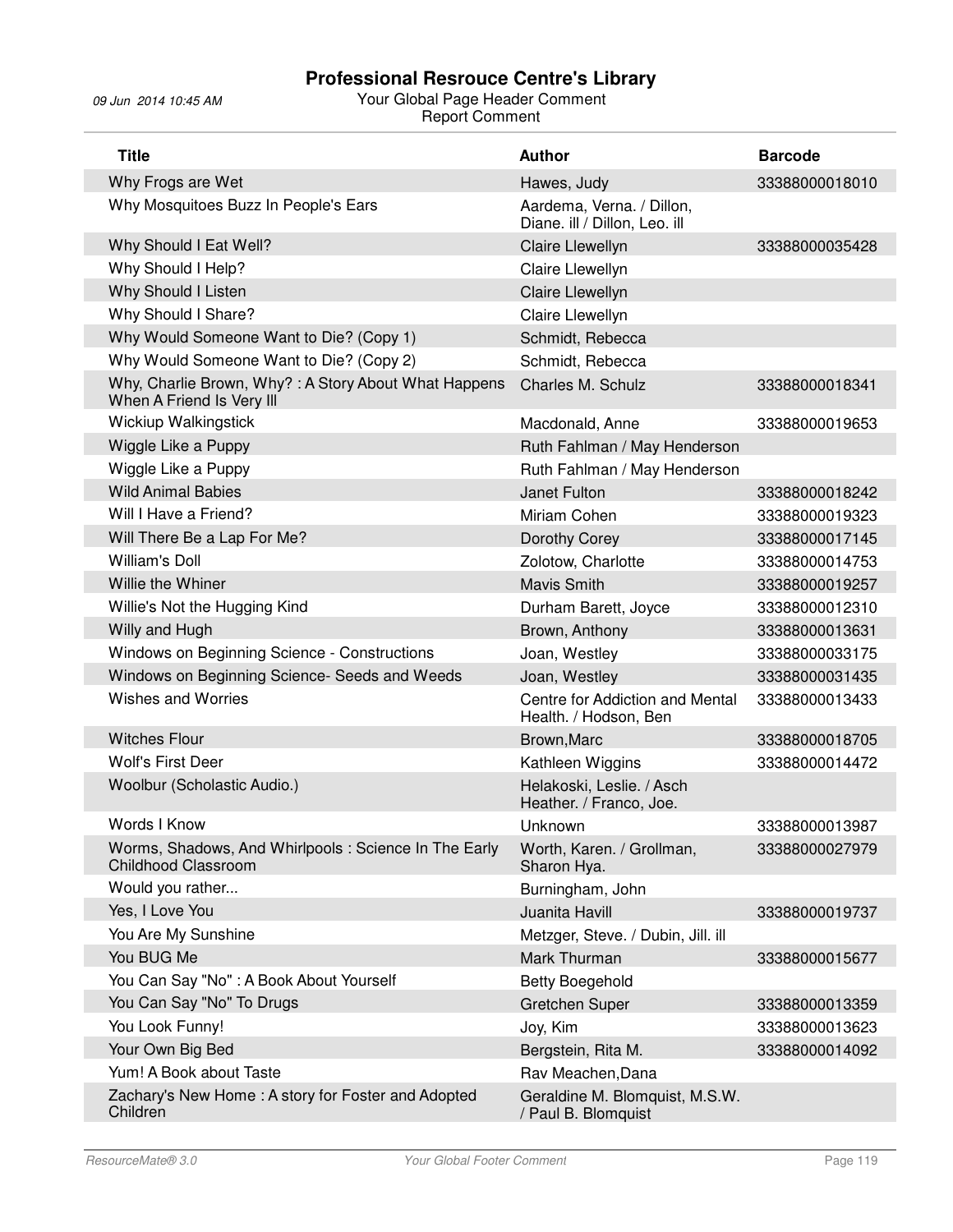| Title                                                          | Author                                                | <b>Barcode</b> |
|----------------------------------------------------------------|-------------------------------------------------------|----------------|
| Zachary's New Home: A Story for Foster and Adopted<br>Children | Geraldine M. Blomquist, M.S.W.<br>/ Paul B. Blomquist |                |
| Zoom                                                           | Munsch, Robert / Martchenko,<br>Michael               |                |
| Zoom!                                                          | Munsch, Robert N., 1945-/<br>Martchenko, Michael.     | 33388000000075 |
| Zoomer                                                         | Young, Ned                                            |                |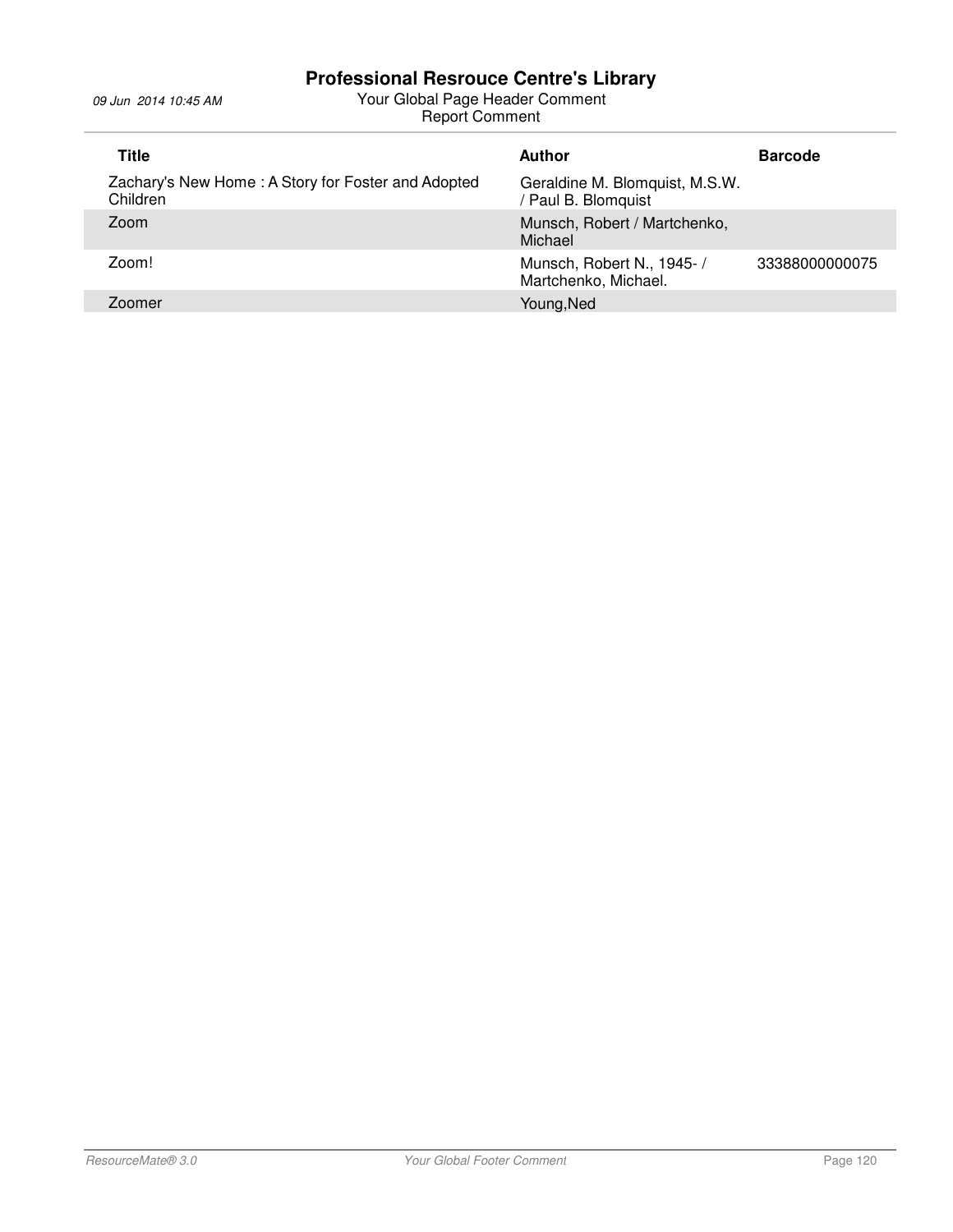| <b>Title</b>             |                                     | Author | <b>Barcode</b> |
|--------------------------|-------------------------------------|--------|----------------|
|                          | <b>Resource Type: Companion Kit</b> |        |                |
| **Animal Babies          |                                     |        | 33388000012021 |
| <b>Aquatic Figurines</b> |                                     |        | 33388000011973 |
| Dinosaur Figurines       |                                     |        | 33388000011866 |
| <b>Farm Animals</b>      |                                     |        | 33388000011874 |
| <b>Rolling Cart</b>      |                                     |        | 33388000011643 |
| <b>Travel Chair</b>      |                                     |        | 33388000010934 |
| Travel Chair             |                                     |        | 33388000010926 |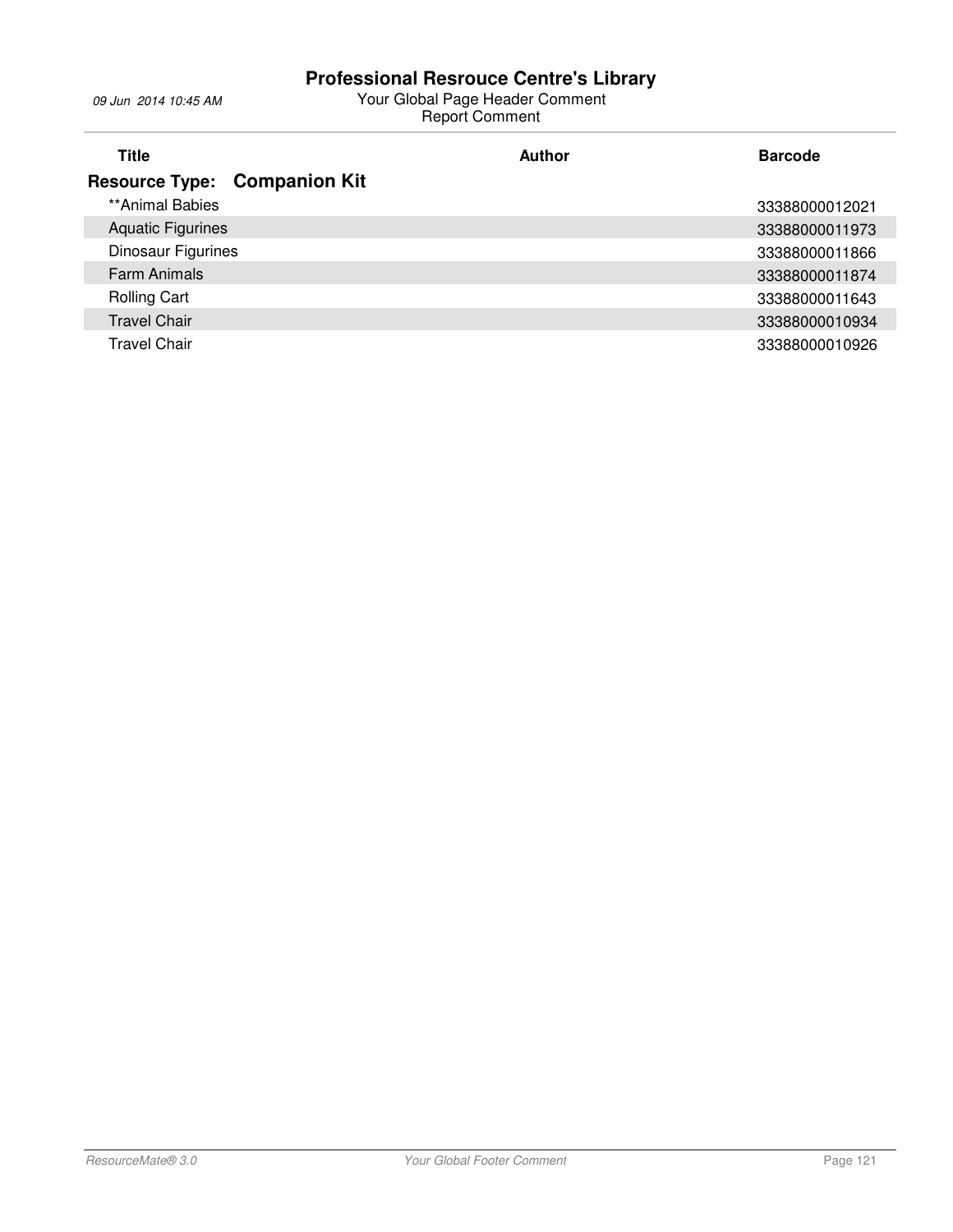| <b>Title</b>                                                                                                                                              | <b>Author</b>                              | <b>Barcode</b> |
|-----------------------------------------------------------------------------------------------------------------------------------------------------------|--------------------------------------------|----------------|
| <b>Resource Type: Document</b>                                                                                                                            |                                            |                |
| Case Study 1: Sarah's Confusing Behaviour                                                                                                                 |                                            | 33388000036343 |
| Case Study 2 : Accepting the Consequences                                                                                                                 |                                            | 33388000036350 |
| Case Study 3 : Getting Bumps and Taking Lumps                                                                                                             |                                            | 33388000036368 |
| Case Study 4 : No Qualified Staff                                                                                                                         |                                            | 33388000036376 |
| College of ECE Case Studies : 4 Case Studies                                                                                                              |                                            | 33388000036384 |
| Day Nurseries Act                                                                                                                                         | Service Ontario                            | 33388000047142 |
| The Essential Guide to Leadership: Eight Unique<br>Perspectives on Becoming a Strong Leader                                                               | <b>Harvard Business Review</b>             | 33388000002725 |
| **Exceprts from "ELECT" (Copy 2): 2014                                                                                                                    |                                            | 33388000036335 |
| Excerpts from "ELECT" (Copy 1): 2014                                                                                                                      |                                            | 33388000047191 |
| How Does Learning Happen?: Ontario's Pedagogy for the<br><b>Early Years</b>                                                                               | Ministry of Education                      | 33388000031237 |
| How Does Learning Happen? : Ontario's Pedagogy for the<br><b>Early Years</b>                                                                              | Ministry of Education                      | 33388000035642 |
| How Does Learning Happen?: Ontario's Pedagogy for the<br><b>Early Years</b>                                                                               | Ministry of Education                      | 33388000035659 |
| How Does Learning Happen? (French) : Ontario's<br>Pedagogy for the Early Years                                                                            | Ministry of Education                      | 33388000035667 |
| How Does Learning Happen? (French) : Ontario's<br>Pedagogy for the Early Years                                                                            | Ministry of Education                      | 33388000035675 |
| Moving to a System of integrated early care & learning in<br>BC: Community Plan for a Public System of Intergrated<br>Early Care and Learning 2nd Edition | Coalition of child care<br>advocates of BC | 33388000009373 |
| Think, Feel, Act (Copy 1): Lesson from Research about<br>Young Children                                                                                   | Ministry of Education                      | 33388000012344 |
| Think, Feel, Act (Copy 2) : Lessons from Research about<br>Young Children                                                                                 | Ministry of Education                      | 33388000012336 |
| Think, Feel, Act (Copy 3): Lessons from Research about<br>Young Children                                                                                  | Ministry of Education                      | 33388000012351 |
| Think, Feel, Act (French) : Lesson from Research about<br>Young Children                                                                                  | Ministry of Education                      | 33388000035626 |
| Think, Feel, Act (French) : Lesson from Research about<br>Young Children                                                                                  | Ministry of Education                      | 33388000035634 |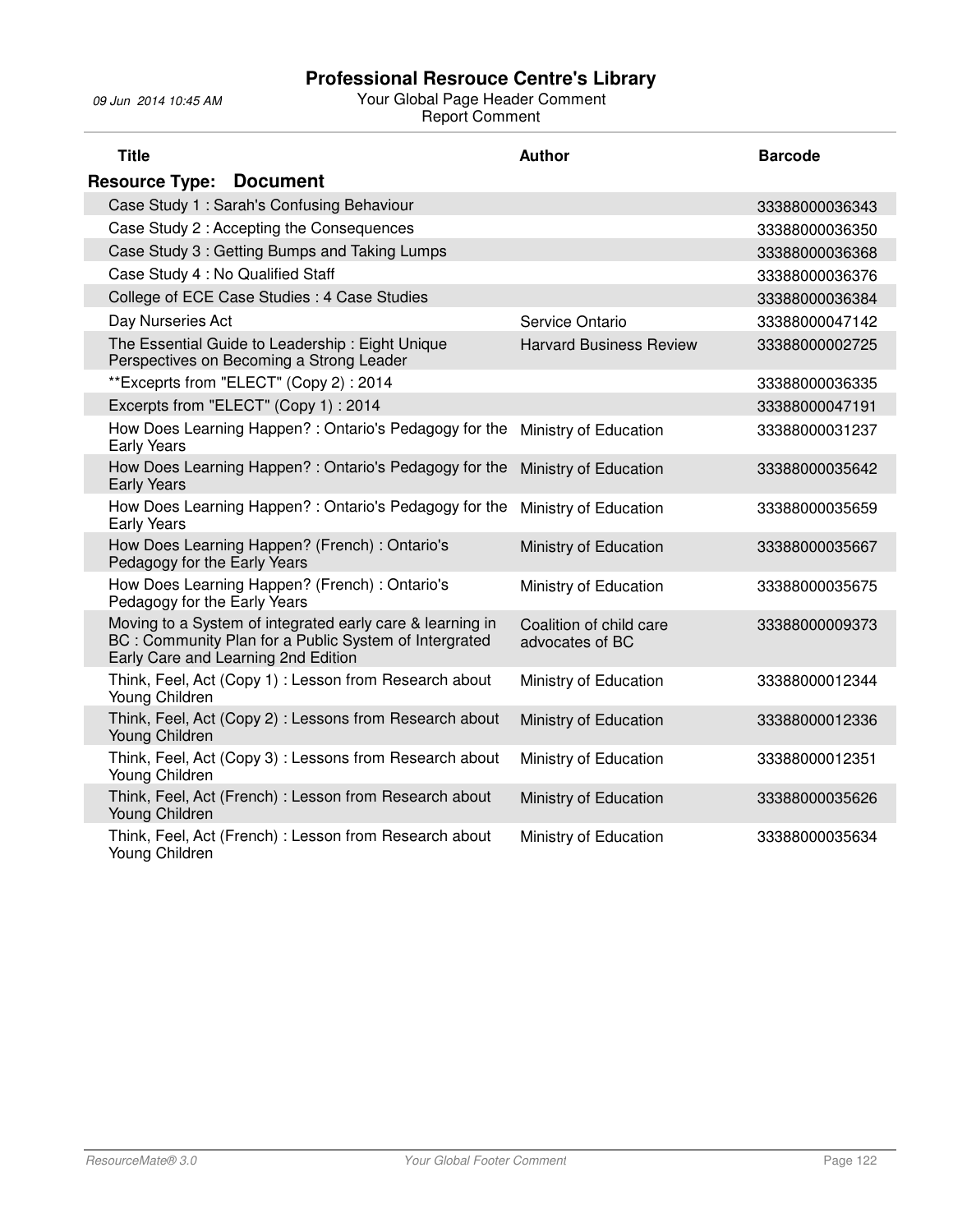| <b>Title</b>                                                                                 | <b>Author</b>                              | <b>Barcode</b> |
|----------------------------------------------------------------------------------------------|--------------------------------------------|----------------|
| <b>Resource Type:</b><br><b>DVD</b>                                                          |                                            |                |
| A Child Grows: First Year (Revised)                                                          | McIntyre Media Inc.                        | 33388000012971 |
| About Me and You : and my friends too!                                                       | <b>National Autism Association</b>         | 33388000012781 |
| Adult-child Interaction: Communicating To Support<br>Learning DVD                            | High/Scope                                 | 33388000000018 |
| American Sign Language Demystified DVD 1st ed.                                               | Mulrooney, Kristin.                        |                |
| ** Asperger Syndrome: A Different Mind                                                       | Baron- Cohen, Simon                        | 33388000012914 |
| Attachment in the Young Child : Childhood Development<br><b>Series</b>                       |                                            | 33388000012815 |
| Autism Spectrum disorders                                                                    | Attainment Company, Inc.                   | 33388000013045 |
| Autism: The Road Back                                                                        | A National Film Board of<br>Canada Release | 33388000031690 |
| Autistic- Like: Graham's Story                                                               | Perge productions                          | 33388000030486 |
| Babies (Ws)                                                                                  |                                            | 33388000004598 |
| Battling Bullies: What Every Parent Should Know (Copy 1)                                     | <b>TV Ontario</b>                          | 33388000012799 |
| Battling Bullies: What Every Parent Should Know (Copy 2)                                     | <b>TV Ontario</b>                          | 33388000012807 |
| Being Bullied : Strategies and Solutions for People with<br>Asperger's Syndrome              | Dubin, Nick                                | 33388000012633 |
| Birth Order and It's Effects                                                                 | McIntyre Media Inc.                        | 33388000012328 |
| <b>Building Bridges Between Teachers and Families</b>                                        | <b>Harvest Resources</b>                   |                |
| Circle of Support: A practical guide to Tourette Syndrome<br>for Educators                   |                                            | 33388000013052 |
| Common Sense Parenting: Preventing Problem<br><b>Behaviour Volume 3</b>                      | <b>Common Sense Parenting</b>              | 33388000013177 |
| Common Sense Parenting: Teaching Children<br>Self-Control (Volume 2)                         | <b>Common Sense Parenting</b>              | 33388000012872 |
| Communicating with Preschoolers                                                              | McIntyre Media Inc.                        | 33388000012997 |
| The Daily Routine DVD                                                                        |                                            | 33388000002360 |
| Daily Schedules and Caregiving Routines: Infant - Toddler<br><b>Series</b>                   |                                            | 33388000002394 |
| Difficult Moments For Children And Youth With Autism<br><b>Spectrum Disorders</b>            | Smith-Myles, Brenda                        | 33388000012229 |
| Discipling Kids (Revised and Updated)                                                        | McIntyre Media Inc.                        | 33388000013102 |
| Emergent Curriculum : George Brown College 2007                                              | Marie Goulet and Robert<br>Schroeder       | 33388000005348 |
| Emergent Curriculum : George Brown College 2007                                              | Marie Goulet and Robert<br>Schroeder       | 33388000005355 |
| Facing The Challenege: Working With Children Who Use<br><b>Challenging Behaviors: Disk 1</b> | Devereux Foundation, 2007                  | 33388000012526 |
| Facing The Challenge: Working With Children Who Use<br>Challeging Behaviors (Disc 2)         | Devereux Foundation, 2007                  | 33388000012930 |
| Fatal Abuse: The Effects of Drugs And Alcohol                                                | McIntyre Media Inc.                        | 33388000012948 |
| Feed Me! Kids and Nutrition                                                                  | McIntyre Media Inc.                        | 33388000012864 |
| Fizzle Bubble Pop and WOW!                                                                   | Murphy, Lisa                               | 33388000004978 |
| Fizzle, Bubble, Pop & WOW!: Copy # 2 (Closed<br>Captioning for the Hearing Impaired)         | Murphy, Lisa                               | 33388000012252 |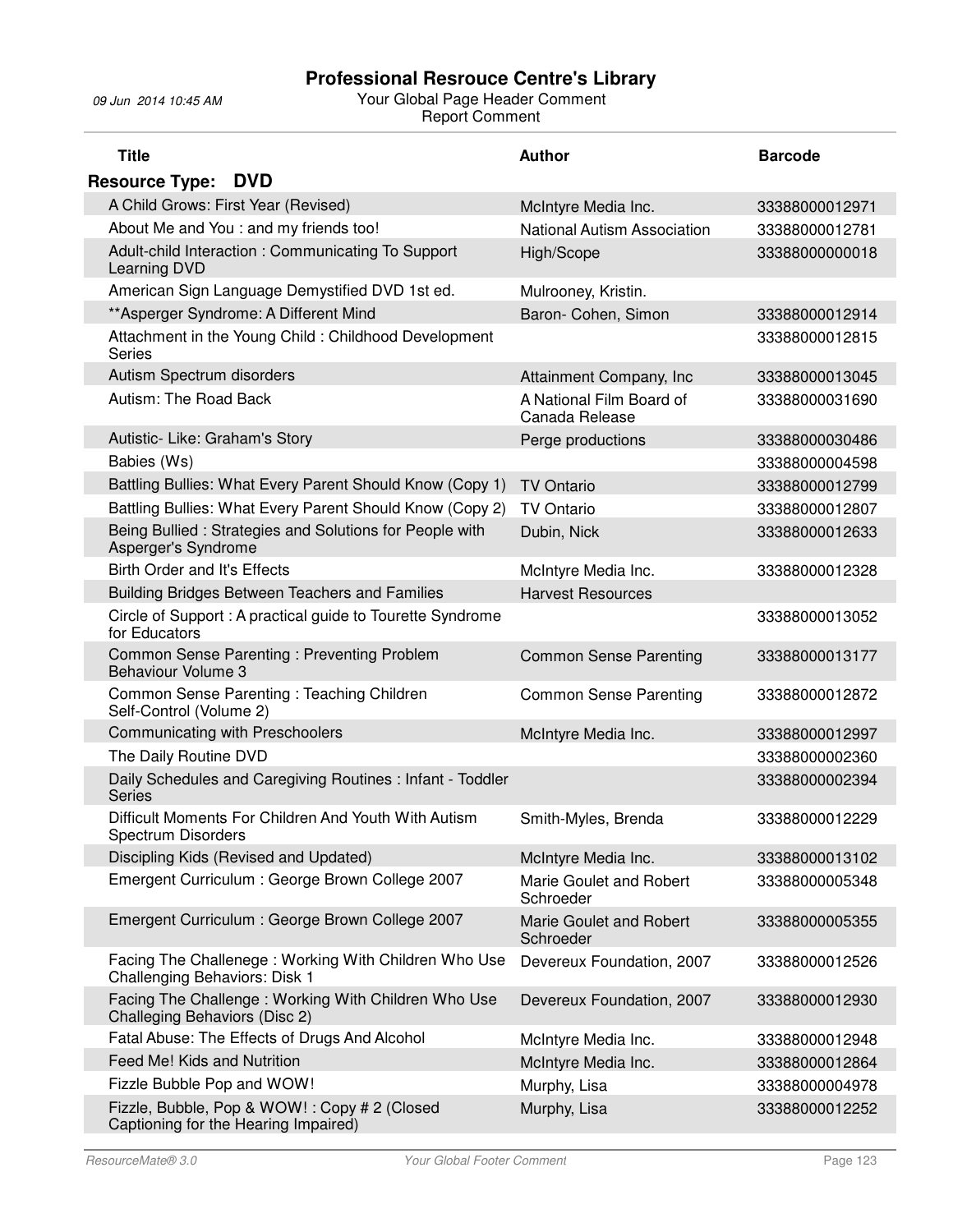| <b>Title</b>                                                                                                                                       | <b>Author</b>                                    | <b>Barcode</b> |
|----------------------------------------------------------------------------------------------------------------------------------------------------|--------------------------------------------------|----------------|
| Go to Bed!: Children adn Sleep                                                                                                                     | McIntyre Media Inc.                              | 33388000012666 |
| <b>Great Siblings</b>                                                                                                                              |                                                  | 33388000013003 |
| Growing Up Social: Exploring How Social Communication Winner, Michelle Garcia<br>Develops and strategies to help!                                  |                                                  | 33388000012583 |
| High/Scope Preschool Key Experiences: Language And<br>Literacy                                                                                     |                                                  |                |
| How Boys and Girls Differ: The First Six Years                                                                                                     | McIntyre Media Inc.                              | 33388000013060 |
| How Come You Walk Funny?                                                                                                                           | Hahn, Tina                                       | 33388000012625 |
| How What They Did Influences What you Do! Vygotsky,<br>Piaget, Montessori, OH MY!                                                                  | Murphy, Lisa                                     | 33388000012419 |
| Identifying & Creating Child Centered Environments: Copy<br># 2: (Closed Captioning for the Hearing Impaired)                                      | Murphy, Lisa                                     | 33388000012377 |
| **Identifying and Creating Child Centered Environments                                                                                             | Murphy, Lisa                                     | 33388000002444 |
| The Importance of Early Experiences: Strengthening the<br>Foundation that Supports the House of Higher Learning                                    | Lisa Murphy                                      | 33388000004457 |
| The Indoor And Outdoor Learning Environment Dvdr                                                                                                   | High/Scope                                       | 33388000002386 |
| Invasion of the Step People: Getting Along with your Step<br>Family                                                                                | McIntyre Media Inc.                              | 33388000012641 |
| It's Mine! Responding to Problems and Conflicts :<br><b>Infant-Toddler Series</b>                                                                  |                                                  | 33388000002303 |
| Keys to Quality Infant and Toddler Care                                                                                                            | McIntyre Media Inc.                              | 33388000013193 |
| Kids Calm: Childhood Stress                                                                                                                        | McIntyre Media Inc.                              | 33388000012765 |
| Learning Language and Lovign It: Promoting Children's<br>Social, Language, and Literacy Development in Early<br><b>Childhood Settings</b>          | Hanen Program, The                               |                |
| **Let's Go Outside!: (Closed Captioning for the Hearing<br>Impaired)                                                                               | Murphy, Lisa                                     | 33388000012393 |
| Making Time for Books & Stories: (Closed Captioning for<br>the Hearing Impaired)                                                                   | Murphy, Lisa                                     | 33388000012450 |
| Managing the defiant Child                                                                                                                         | Russell A. Barkley,                              | 33388000012880 |
| Many Kinds of Smart: Multiple Intelligences Theory                                                                                                 | Murphy, Lisa                                     | 33388000002436 |
| Many Kinds of Smart!: Copy # 2: (Closed Captioning for<br>the Hearing Impaired)                                                                    | Murphy, Lisa                                     | 33388000012385 |
| Misunderstood Minds: Searching for Success in School                                                                                               |                                                  | 33388000012831 |
| Monsters in the Closet: Childhood Fears                                                                                                            | McIbtyre Inc.                                    | 33388000012823 |
| More Than Words: Promoting the Communication<br>Development of Children with Autism Spectrum Disorder<br>and Other Social Communication Challenges |                                                  |                |
| **Mother Goose is on the Loose!                                                                                                                    | Lisa Murphy                                      | 33388000008219 |
| My Brother Bit Me! Parenting Siblings                                                                                                              | McIntyre Media Inc.                              | 33388000012658 |
| New Perspectives : on Infant/ Toddler Learning,<br>Development, and Care                                                                           |                                                  | 33388000005934 |
| Nurturing Growth for Bothand Beyond: Developing &<br>Sustaining a Mentoring Learning Culture in Early Learning<br>and Care                         | Mentoring Pairs for Childrecare,<br><b>ECCDC</b> | 33388000002345 |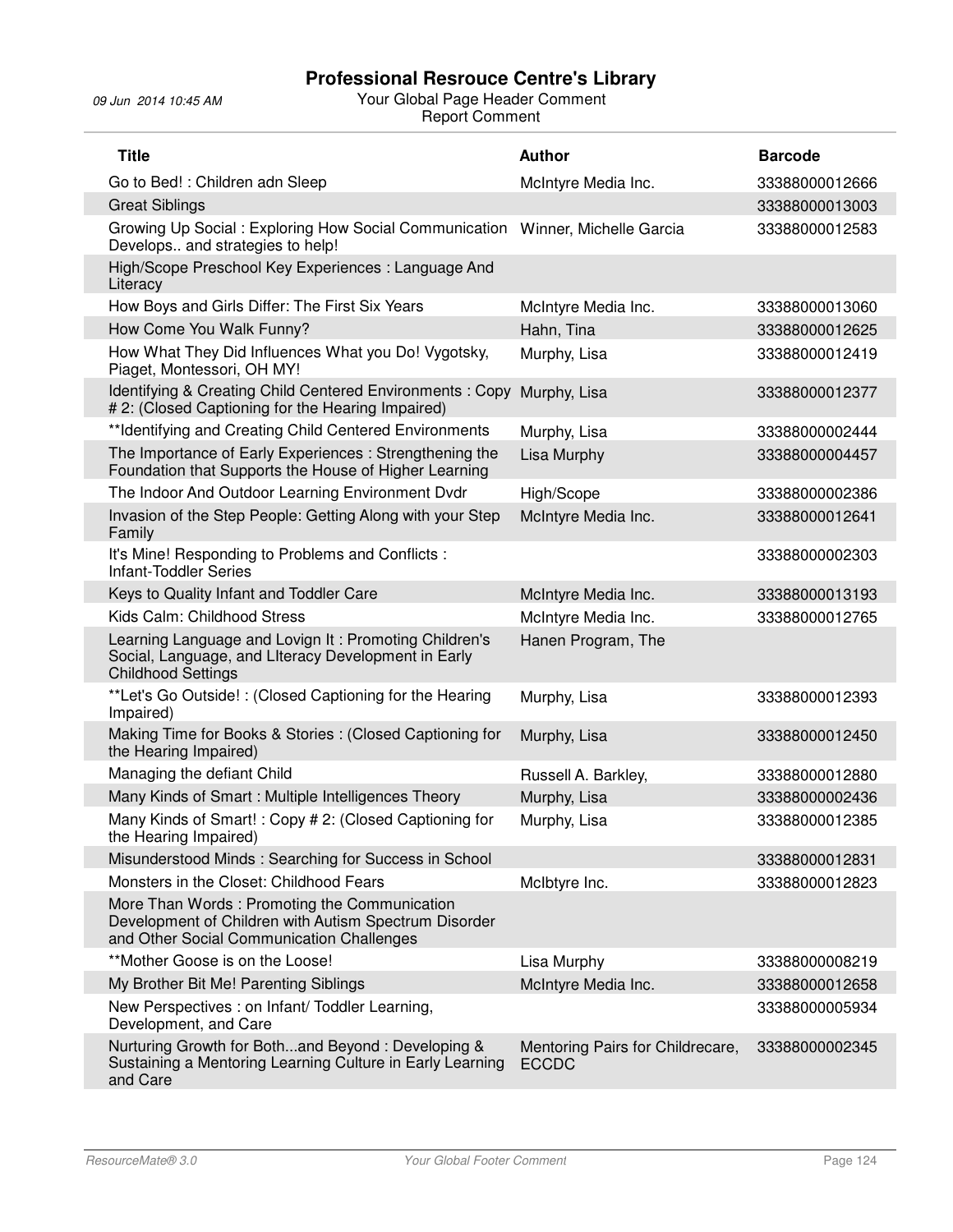| <b>Title</b>                                                                                                                      | <b>Author</b>                                       | <b>Barcode</b> |
|-----------------------------------------------------------------------------------------------------------------------------------|-----------------------------------------------------|----------------|
| Nurturing Growth for Bothand Beyond: Developing &<br>Sustaining a Mentoring Learning Culture in Early Learning<br>and Care        | Mentoring Pairs for Childrecare,<br><b>ECCDC</b>    | 33388000002329 |
| Nurturing Growth for Bothand Beyond: Developing &<br>Sustaining a Mentoring Learning Culture in Early Learning<br>and Care        | Mentoring Pairs for Childrecare,<br><b>ECCDC</b>    | 33388000002337 |
| Nurturing Growth for Bothand Beyond: Developing &<br>Sustaining a Mentoring Learning Culture in Early Learning<br>and Care        | Mentoring Pairs for Childrecare,<br><b>ECCDC</b>    | 33388000002352 |
| OCD: The War Inside                                                                                                               | Pancer, Mark / Hoffert, David /<br>Basmajian, Silva | 33388000012955 |
| Ooey Gooey Activities                                                                                                             | Murphy, Lisa                                        | 33388000004861 |
| Ooey Gooey Squishy Plop!: (Closed Captioning for the<br>Hearing Impaired)                                                         | Murphy, Lisa                                        | 33388000012591 |
| Parenting the explosive Child                                                                                                     | Green, Ross W.                                      | 33388000012211 |
| Parenting with Passion                                                                                                            | Suzuki, David / Gretsky, Walter                     | 33388000013169 |
| Positive Parenting with a Plan: Family Rules                                                                                      | Johnson, Mathews                                    | 33388000031575 |
| <b>Potty Training</b>                                                                                                             |                                                     | 33388000007526 |
| Pre-schoolers: Physical Development                                                                                               | McIntyre Media Inc.                                 |                |
| Preschoolers                                                                                                                      | McIntyre Media Inc.                                 | 33388000013011 |
| Preschoolers: Physical Development                                                                                                | McIntyre Media Inc.                                 | 33388000030353 |
| Preschoolers: Social and Emotional Development: Part of<br>the 'Preschoolers' Series                                              | Magna Systems                                       | 33388000012674 |
| Process Oriented Art with Young Children                                                                                          | Lisa Murphy                                         | 33388000007070 |
| Raising Sexually Healthy Children                                                                                                 | McIntyre Media Inc.                                 | 33388000012682 |
| Recognizing Child Abuse                                                                                                           | McIntyre Media Inc.                                 | 33388000030478 |
| ** Recruiting & Retaining Men in Early Childhood Education                                                                        | Chattahoochee Technical<br>College                  | 33388000002428 |
| Sex Spelled Out for Parents: Program #1: Overview                                                                                 | Hickling, Meg / Gans, Elaine                        | 33388000013078 |
| Sex Spelled Out for Parents: Program # 2 Preschoolers                                                                             | Hickling, Meg / Cans, Elaine                        | 33388000012534 |
| Sex Spelled Out for Parents : Program # 3 Primaries                                                                               | Hickling, Meg / Cans, Elaine                        | 33388000012575 |
| Sex Spelled Out for Parents : Program # 4 Intermediates                                                                           | Hickling, Meg / Gans, Elaine                        | 33388000013136 |
| Shaking, Hitting, Spanking-What to do Instead                                                                                     | Bavolek, Stephen                                    | 33388000013094 |
| <b>Shaping Youngest Minds</b>                                                                                                     | McIntyre Media Inc.                                 | 33388000013144 |
| Side by Side: Mentoring Teachers for Reflective Practice                                                                          | <b>Harvest Resources</b>                            | 33388000002378 |
| <b>Styles of Parenting</b>                                                                                                        | McIntyre Media Inc.                                 | 33388000013086 |
| SUPPORTING CHILDREN IN RESOLVING CONFLICTS<br><b>DVD</b>                                                                          |                                                     | 33388000002469 |
| Taking The "Duh" Out of Divorce                                                                                                   | Trevor, Romain                                      | 33388000012922 |
| Taming the Media Monster                                                                                                          | Lisa Murphy                                         | 33388000008094 |
| The Gifted Child                                                                                                                  | McIntyre Media Inc.                                 | 33388000013029 |
| The Importance of Early Experiences : Copy # 2: (Closed<br>Captioning for the Hearing Impaired)                                   | Murphy, Lisa                                        | 33388000012260 |
| The Importance of Early Experiences: Copy 1:<br>Strengthening the Foundation that Supports the House of<br><b>Higher Learning</b> | Murphy, Lisa                                        | 33388000012559 |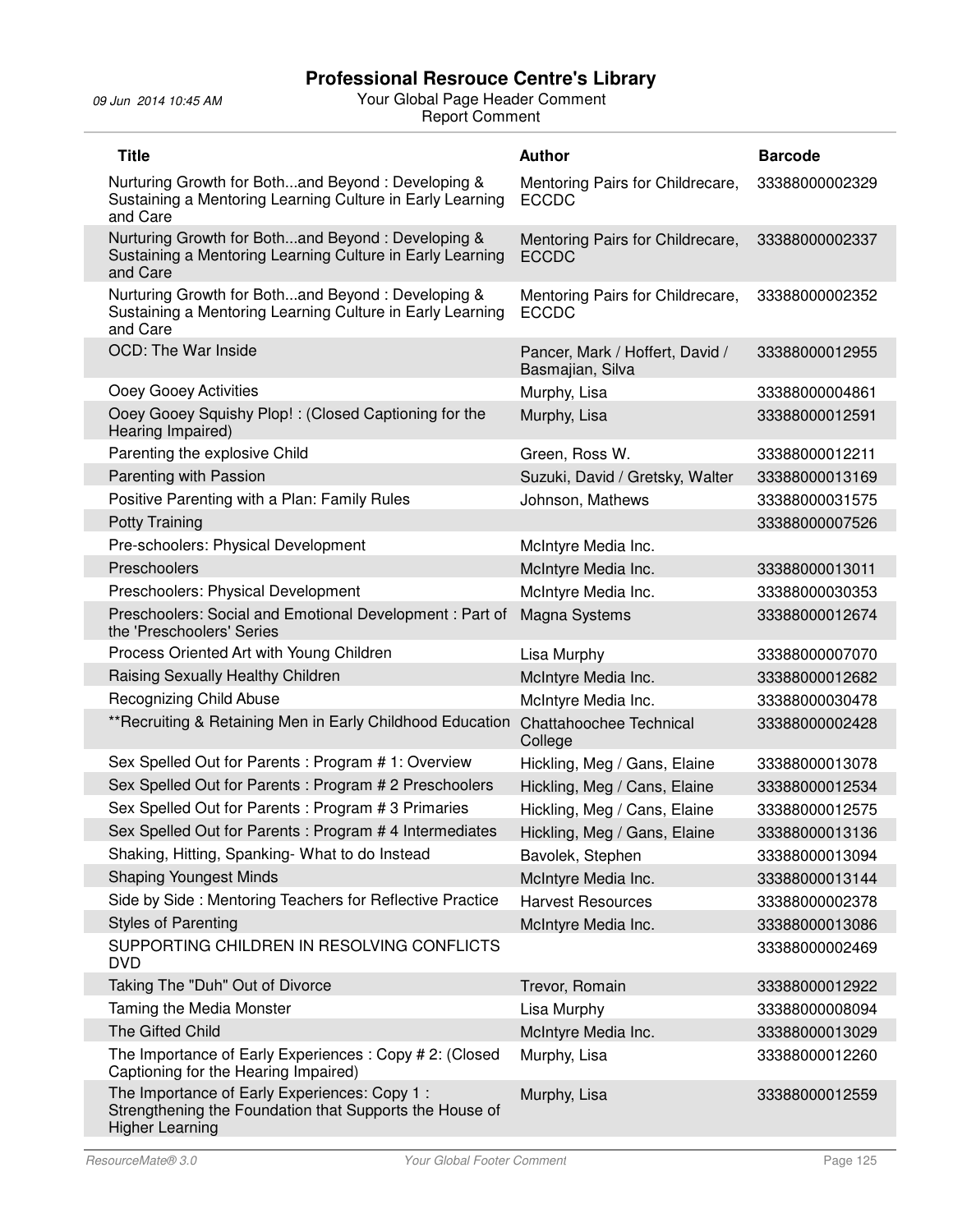| <b>Title</b>                                                                                         | <b>Author</b>                  | <b>Barcode</b> |
|------------------------------------------------------------------------------------------------------|--------------------------------|----------------|
| The Not So Terrible Two's                                                                            | McIntyre Media Inc.            | 33388000012773 |
| The Not-So-Terrible Twos: The Third Year of Life:<br><b>Learning Seed</b>                            | McIntyre Media Inc.            | 33388000013151 |
| The Potty Movie for girls                                                                            | Baron's Education Series, Inc. | 33388000012757 |
| The Power of Family                                                                                  | McIntyre Media Inc.            | 33388000012237 |
| The Spanking Controversy                                                                             | McIntyre Media Inc.            | 33388000030494 |
| Time with Toddlers                                                                                   | Margie Carter                  | 33388000031179 |
| Time with Toddlers: Training for Caregivers                                                          |                                |                |
| Troubled Kids: Is Medication the Answer?                                                             |                                | 33388000012849 |
| Un environnement sans fumee pour vos enfants.<br>Comment y parvenir? : Video Et Guide De L'Animateur | Par Health Nexus sante         |                |
| Unconditional Parenting: Moving from Rewards and<br>Punishment to Love and Reason                    | Kohn, Alfie.                   | 33388000012740 |
| Understanding Attention Deficit Hyperactivity Disorder                                               | McIntyre Media Inc.            | 33388000012989 |
| <b>W5 Parents Again</b>                                                                              | McIntyre Media Inc.            | 33388000012732 |
| What if Today was Their Only Day?                                                                    | Murphy, Lisa                   | 33388000002451 |
| What If Today Was Their Only Day?: Copy 2 (Closed<br>Captioning for the Hearing Impaired)            | Murphy, Lisa                   | 33388000012542 |
| Why Can't Michael Pay Attention                                                                      | McIntyre Media Inc.            | 33388000031708 |
| Winning at Parenting without beating your kids                                                       | Coloroso, Barbara              | 33388000013185 |
| Writing on the Wall                                                                                  |                                | 33388000002410 |
| Yelling: Threatening & Putting Down.                                                                 | T.Alvy, Kerby                  | 33388000012724 |
|                                                                                                      |                                |                |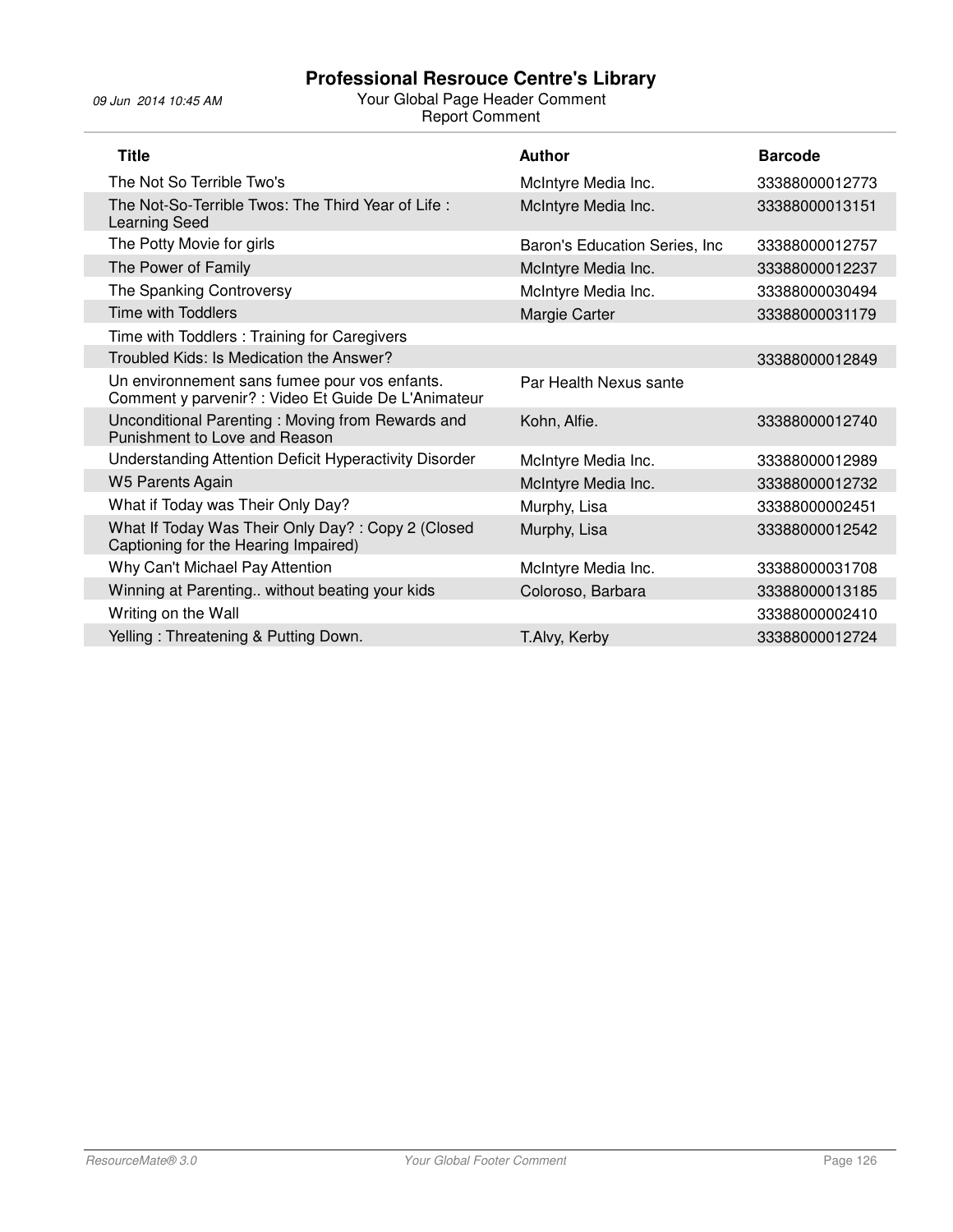| <b>Title</b>                                                                              | <b>Author</b>                                       | <b>Barcode</b> |
|-------------------------------------------------------------------------------------------|-----------------------------------------------------|----------------|
| <b>Resource Type: DVD Kit</b>                                                             |                                                     |                |
| Classification, Seriation, And Number: High/Scope<br>Preschool Key Experiences            |                                                     | 33388000002501 |
| Creative Representation : High/Scope Preschool Key<br><b>Experiences DVD</b>              |                                                     | 33388000002691 |
| From Pictures to Words: Understanding the Foundations<br>of Literacy Learning             | the child Development Institute                     | 33388000002493 |
| Initiative and Social Relations: High/Scope Preschool Key<br>Experiences                  |                                                     | 33388000002527 |
| Leadership & Staff Relations                                                              | Child Care Human Resources<br><b>Sector Council</b> | 33388000008276 |
| Lifeline: Creating a Community Service Hub for Aboriginal<br><b>Children and Families</b> | Ball, Jessica / Wilson, Audrey                      | 33388000009571 |
| Lifeline: Creating a Community Service Hub for Aboriginal<br>Children and Families        | Ball, Jessica / Wilson, Audrey                      | 33388000009464 |
| Movement and Music : High/Scope Preschool Key<br>Experiences                              |                                                     | 33388000002287 |
| Quality Child Care Niagara DVD: Shaping Today for a<br><b>Brighter Tomorrow</b>           |                                                     | 33388000004747 |
| Space and Time: High/Scope Preschool Key Experiences                                      |                                                     | 33388000002519 |
| SpeciaLink Early Childhood: Inclusion Quality Scale                                       | Irwin, Sharon Hope                                  | 33388000018333 |
| What to Say When The Wolves Come Knockin'                                                 | Lisa Murphy                                         | 33388000004960 |
| Working in Early Childhood Education                                                      |                                                     | 33388000009357 |
| Working in Early Childhood Education                                                      |                                                     |                |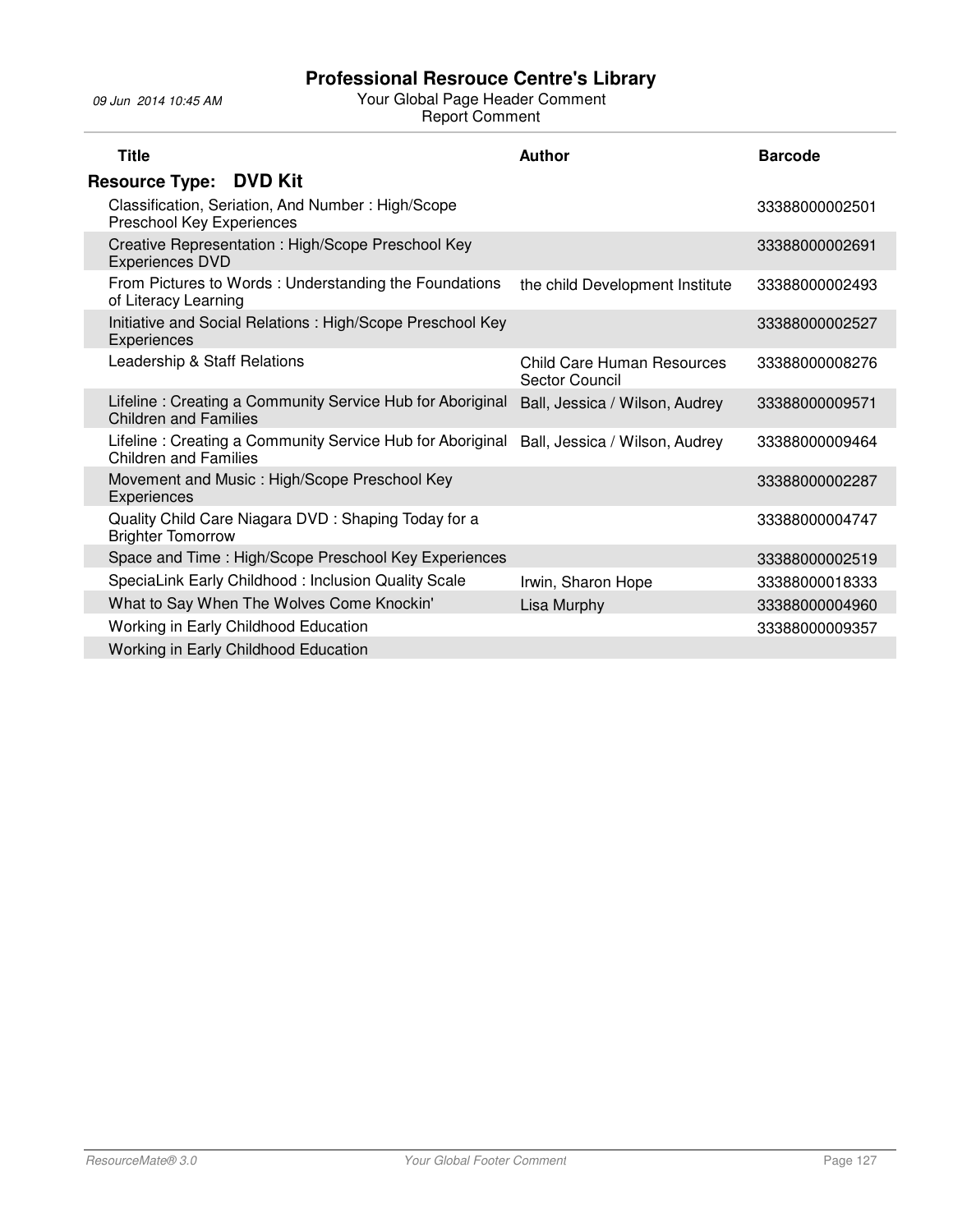| Title                        |                                                          | <b>Author</b> | <b>Barcode</b> |
|------------------------------|----------------------------------------------------------|---------------|----------------|
| <b>Resource Type:</b>        | <b>Equipment</b>                                         |               |                |
| <b>Beng Projector</b>        |                                                          |               |                |
| Camcorder                    |                                                          |               | 33388000005694 |
| Camcorder #2                 |                                                          |               | 33388000006288 |
|                              | Laptop #4 : Includes: Power cord + Carrying case + Mouse |               | 33388000010181 |
| Multi-Purpose Laminator      |                                                          |               | 33388000009175 |
| Olympus Camera               |                                                          |               | 33388000023549 |
| Olympus Camera               |                                                          |               | 33388000025189 |
| Olympus Camera               |                                                          |               | 33388000032425 |
| **Olympus Camera: T-100      |                                                          |               | 33388000035279 |
| <i>**</i> Overhead Projector |                                                          |               | 33388000005686 |
| Popcorn Maker                |                                                          |               | 33388000000927 |
| **Single Camera              |                                                          |               | 33388000047159 |
| <b>SMART Board Laptop</b>    |                                                          |               |                |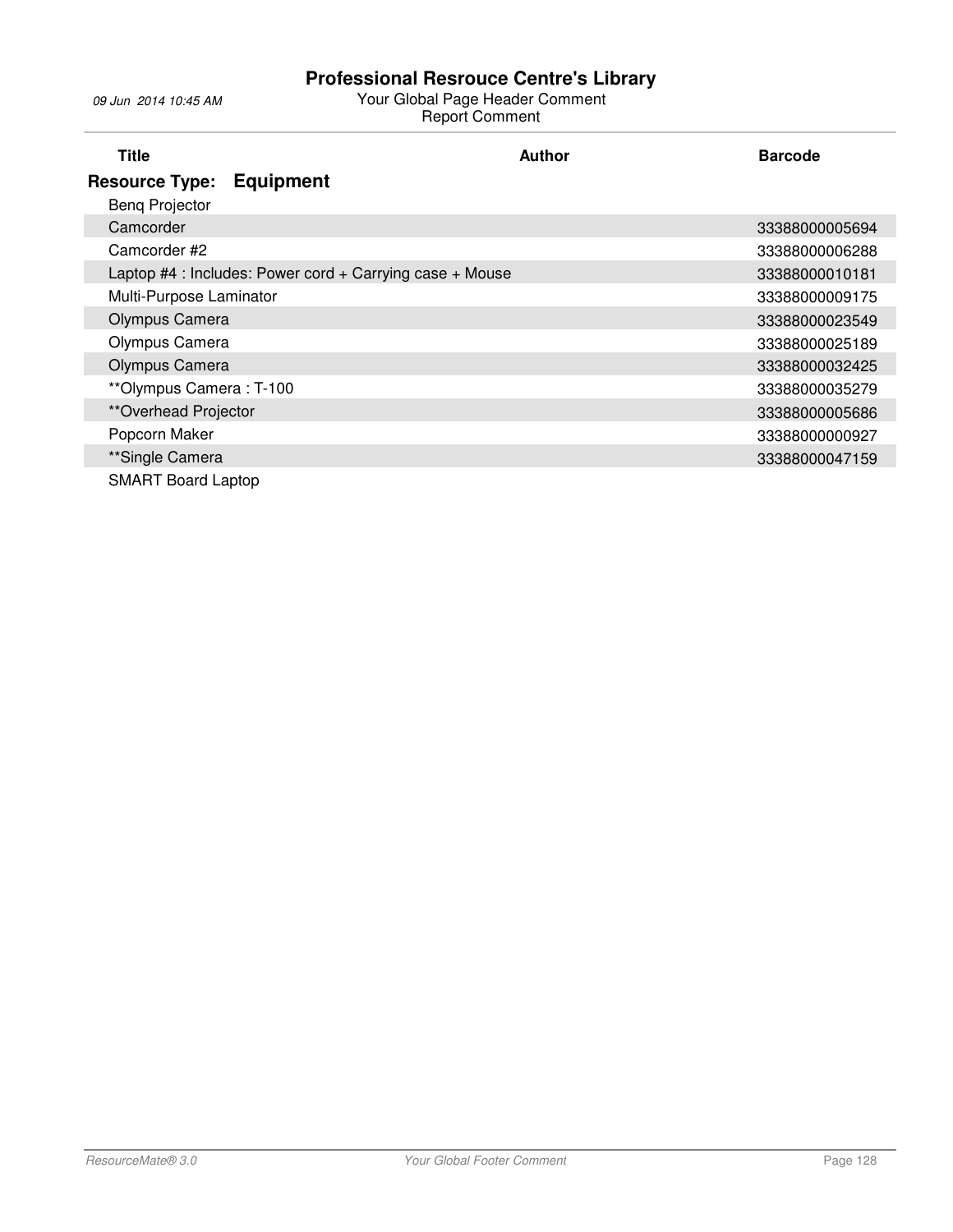| <b>Title</b>                                                                 | <b>Author</b>       | <b>Barcode</b> |
|------------------------------------------------------------------------------|---------------------|----------------|
| <b>Resource Type:</b><br>– Kit                                               |                     |                |
| 5 Little Monkeys: Sitting in a Tree, Jumping on the Bed,<br>Play Hide & Seek | Christelow, Eileen. |                |
| A to Z Magnatab : Upper Case Letters                                         |                     | 33388000011064 |
| <b>ABC</b>                                                                   |                     | 33388000000471 |
| Alphabet I Spy                                                               |                     | 33388000000307 |
| Alphabet Mix Up                                                              |                     | 33388000004564 |
| Alphabet Wall-Hang                                                           |                     | 33388000008433 |
| American Sign Language                                                       |                     | 33388000000356 |
| An Introductory Guide to Early Childhood Education                           |                     | 33388000007484 |
| Answer buzzers                                                               |                     | 33388000007617 |
| Answer Buzzers Barnyard Edition                                              |                     | 33388000011072 |
| Anti-Bullying                                                                |                     | 33388000003285 |
| Archaeology Kit                                                              |                     | 33388000003137 |
| Asthma - Self Study Guide                                                    |                     | 33388000004846 |
| <b>Balancing Act</b>                                                         |                     | 33388000007344 |
| <b>Battelle Developmental Inventory</b>                                      |                     | 33388000031070 |
| <b>Beads</b>                                                                 |                     | 33388000007732 |
| Bean Bags                                                                    |                     | 33388000007229 |
| <b>Bear Puppet</b>                                                           |                     | 33388000000448 |
| Bear Snores On                                                               | Wilson, Karma       | 33388000000604 |
| <b>Blank Card Cubes</b>                                                      |                     | 33388000008508 |
| <b>Body Kit</b>                                                              |                     | 33388000006304 |
| <b>Bouncing Pounder</b>                                                      |                     | 33388000005173 |
| <b>Bug Life</b>                                                              |                     | 33388000003194 |
| <b>Bug's World</b>                                                           |                     | 33388000036061 |
| <b>Build a Monster</b>                                                       |                     | 33388000000380 |
| Building Self-Esteem #1: Magnificent Me                                      |                     | 33388000005009 |
| Bullying Kit #1: No More Hurting                                             |                     | 33388000010694 |
| A Bunch of Munsch                                                            | Munsch, Robert N.   | 33388000000315 |
| **Butterfly Life Cycle                                                       |                     | 33388000004366 |
| Can Do! Science Kit: Magnets                                                 |                     | 33388000002667 |
| Can Do! Science Kit: Magnification                                           |                     | 33388000002642 |
| Can Do! Science Kit: Motion                                                  |                     | 33388000002659 |
| Can Do! Science Kit: Sink or Float                                           |                     | 33388000002675 |
| Can Do! Science Kit: Sound                                                   |                     | 33388000032888 |
| Car Tansporter Set                                                           |                     | 33388000008698 |
| <b>Cell Phones</b>                                                           |                     | 33388000004085 |
| Chick Life Cycle: Exploration Set                                            |                     | 33388000003160 |
| Chicka Chicka Boom Boom                                                      |                     | 33388000000166 |
| Chicken Puppet Kit                                                           |                     | 33388000007211 |
| <b>Childhood Obesity</b>                                                     |                     | 33388000007740 |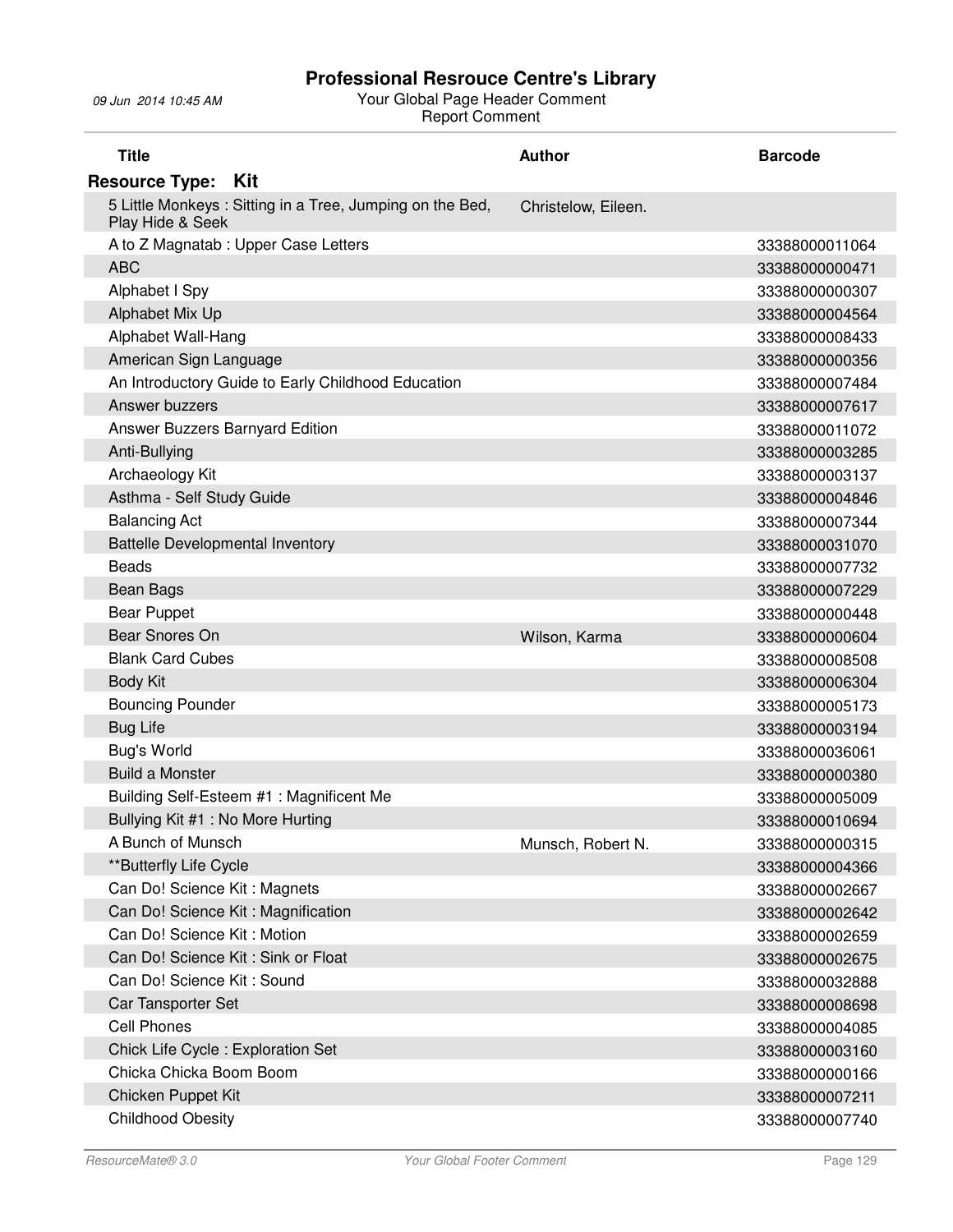| <b>Title</b>                                                                                                     | <b>Author</b>                  | <b>Barcode</b> |
|------------------------------------------------------------------------------------------------------------------|--------------------------------|----------------|
| ** Children's Floor Mat                                                                                          |                                | 33388000018192 |
| Children's Health                                                                                                |                                | 33388000003442 |
| <b>Children's Rights</b>                                                                                         |                                | 33388000006320 |
| Children's Rights #2                                                                                             |                                | 33388000006338 |
| Children's Rights #3                                                                                             |                                | 33388000006346 |
| City Mouse and Country Mouse: An Aesop Fable                                                                     |                                | 33388000000265 |
| <b>Class Set of Flashlights</b>                                                                                  |                                | 33388000003590 |
| Class set of Mats (16)                                                                                           |                                | 33388000007278 |
| <b>Classic Felt Tales</b>                                                                                        |                                | 33388000000489 |
| <b>Coloured Safety Goggles</b>                                                                                   |                                | 33388000007450 |
| <b>Communicating With Parents</b>                                                                                |                                | 33388000000901 |
| Cook Kit #2 : Cooking for Infants and Toddlers                                                                   |                                | 33388000003210 |
| Cook Kit #3 : Healthy Eating for Children                                                                        |                                | 33388000003004 |
| Cook Kit #4 : Multicultural Cooking                                                                              |                                | 33388000000026 |
| Cookie Jar                                                                                                       |                                | 33388000000059 |
| Cooking with Children                                                                                            |                                | 33388000003566 |
| Cooks Kit #1: Food Allergy and Food Intolerance                                                                  |                                | 33388000007708 |
| <b>COR: Preschool Child Observation Record</b>                                                                   |                                | 33388000006296 |
| <b>Counting &amp; Time</b>                                                                                       |                                | 33388000003533 |
| <b>Counting Ball</b>                                                                                             |                                | 33388000008482 |
| Counting, Classification and Numeracy                                                                            |                                | 33388000003541 |
| <b>Cow Puppet Set</b>                                                                                            |                                | 33388000007492 |
| CPR Anytime: Family & Friends CPR Anytime Personal<br>Learning Program                                           |                                | 33388000007518 |
| Create a Story - Felt                                                                                            |                                | 33388000000281 |
| <b>Creating an Environment</b>                                                                                   |                                | 33388000004275 |
| Development Scale                                                                                                |                                | 33388000006353 |
| <b>Dice</b>                                                                                                      |                                | 33388000007625 |
| Digital Ear/Forehead Thermometer                                                                                 |                                | 33388000008458 |
| Digital Electronic Notepad (Boogie Board)                                                                        |                                | 33388000011957 |
| <b>Digital Thermometer</b>                                                                                       |                                | 33388000009597 |
| <b>Digital Thermometer</b>                                                                                       |                                | 33388000009472 |
| Dino Mania Pack                                                                                                  |                                | 33388000011924 |
| <b>Dinosaur Bones</b>                                                                                            |                                | 33388000018564 |
| **Diversity                                                                                                      |                                | 33388000000083 |
| **Double Bongo                                                                                                   |                                | 33388000009449 |
| **Double Bongo                                                                                                   |                                | 33388000009852 |
| Dowel Rack                                                                                                       |                                | 33388000004663 |
| Dramatic Play                                                                                                    |                                | 33388000000257 |
| Early Learning and Child Care: National Statement on<br>Quality Early Learning and Child Care, Child Care Rights | Canadian Child Care Federation | 33388000006312 |
| Easy Hold Colour Panel                                                                                           |                                | 33388000036103 |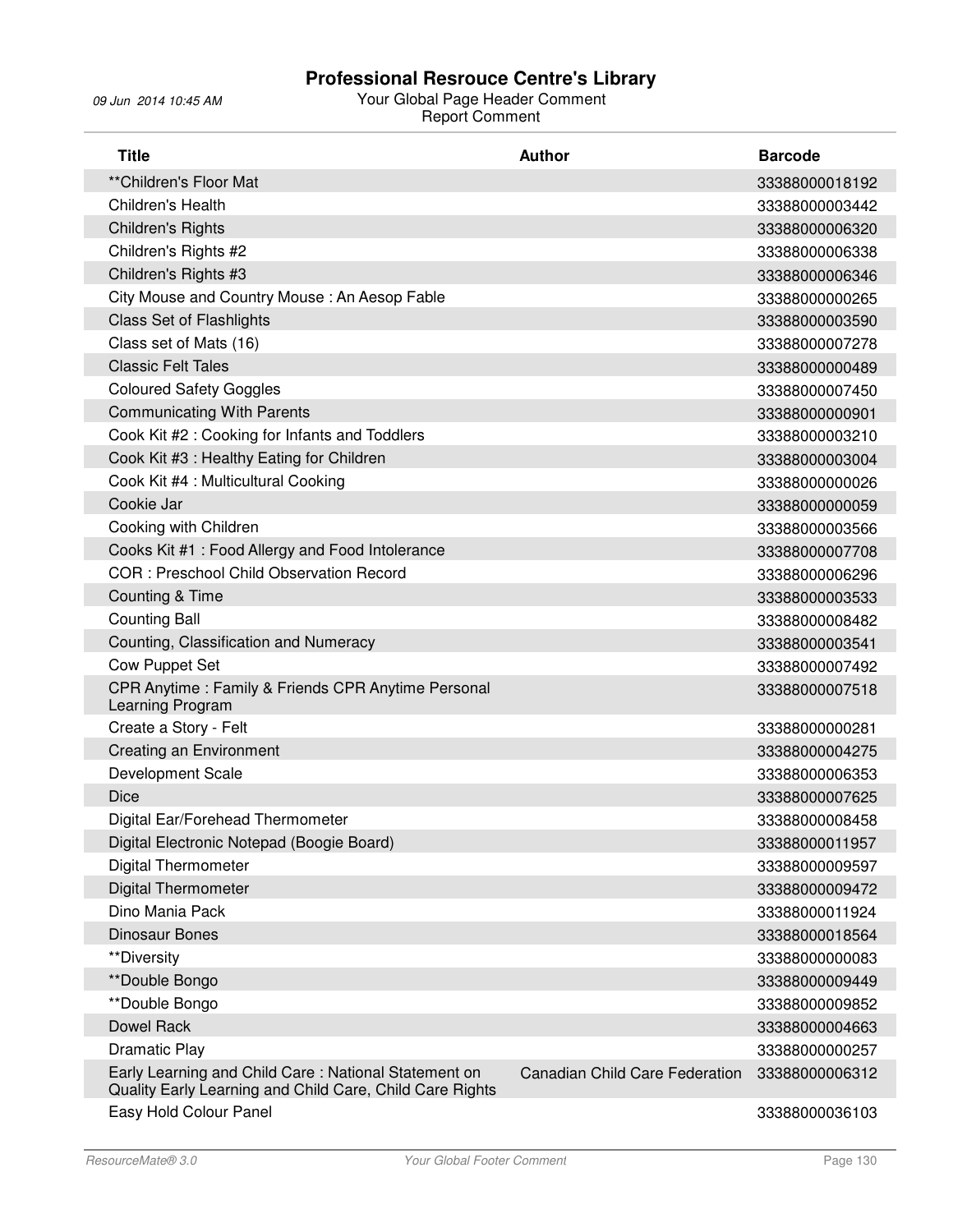| <b>Title</b>                                                                                                                                                          | <b>Author</b>             | <b>Barcode</b> |
|-----------------------------------------------------------------------------------------------------------------------------------------------------------------------|---------------------------|----------------|
| <b>ECERS-R Training Kit #1</b>                                                                                                                                        |                           | 33388000000109 |
| Emotions Kit #1: Name that Feeling?                                                                                                                                   |                           | 33388000004986 |
| <b>EpiPen Training</b>                                                                                                                                                |                           | 33388000003236 |
| EpiPen Training - French                                                                                                                                              |                           | 33388000003228 |
| Faces And Feelings: Develop Listening Skills And Learn<br>To Identify Feelings And Facial Expressions, While Having<br>Fun Playing Lotto! (Listening Lotto) Brdgm/Com | Publishing, Key Education | 33388000001941 |
| <b>Fairy Tales</b>                                                                                                                                                    | Compilation               | 33388000000554 |
| **Fish Counters                                                                                                                                                       |                           | 33388000009886 |
| **Fitness Fun                                                                                                                                                         |                           | 33388000047019 |
| **Five Little Monkeys                                                                                                                                                 |                           | 33388000011775 |
| The Floating Hoop: Hellum Rod                                                                                                                                         |                           | 33388000008672 |
| Fox Puppet                                                                                                                                                            |                           | 33388000005769 |
| Friendship Kit #1 : Let's Be Friends- Instructions                                                                                                                    |                           | 33388000005017 |
| Frog Life Cycle                                                                                                                                                       |                           | 33388000003202 |
| Froggy Goes to Hawaii                                                                                                                                                 |                           | 33388000009100 |
| Froot Loops: Perfect for matching, counting, patterns,<br>stacking, building and threading                                                                            |                           | 33388000003087 |
| Froot Loops #2                                                                                                                                                        |                           | 33388000000091 |
| Froot Loops #3 : Perfect for matching, counting, patterns,<br>stacking, building and threading                                                                        |                           | 33388000003095 |
| Fun Gripper Bowling                                                                                                                                                   |                           | 33388000010868 |
| Garden Kit                                                                                                                                                            |                           | 33388000003152 |
| **Get Active Now                                                                                                                                                      |                           | 33388000000950 |
| Go Green Rating Scale                                                                                                                                                 |                           | 33388000006270 |
| Goodnight Kit                                                                                                                                                         |                           | 33388000000364 |
| Goose Puppet                                                                                                                                                          |                           | 33388000011759 |
| <b>Gradient Sorter</b>                                                                                                                                                |                           | 33388000008573 |
| <b>Gross Motor Toss Kit</b>                                                                                                                                           |                           | 33388000007336 |
| Hairy Tangle #1                                                                                                                                                       |                           | 33388000007260 |
| Hairy Tangle #2                                                                                                                                                       |                           | 33388000007385 |
| Hammer Peg                                                                                                                                                            |                           | 33388000008938 |
| Hand Washing Box                                                                                                                                                      |                           | 33388000007088 |
| Hand Washing Kit                                                                                                                                                      |                           | 33388000007096 |
| Handbells: 8 Note Handbell Set FDMT                                                                                                                                   |                           | 33388000008870 |
| Have a Ball                                                                                                                                                           |                           | 33388000003426 |
| Have a ball (English)                                                                                                                                                 |                           | 33388000005116 |
| Have a ball (English)3                                                                                                                                                |                           | 33388000005025 |
| Have a Ball (Yellow)                                                                                                                                                  |                           | 33388000005413 |
| <b>Hermit Crab</b>                                                                                                                                                    |                           | 33388000000000 |
| Hide-n-Go Fish                                                                                                                                                        |                           | 33388000011981 |
| <b>Hoops &amp; Connectors</b>                                                                                                                                         |                           | 33388000003434 |
| Hopper                                                                                                                                                                |                           | 33388000047209 |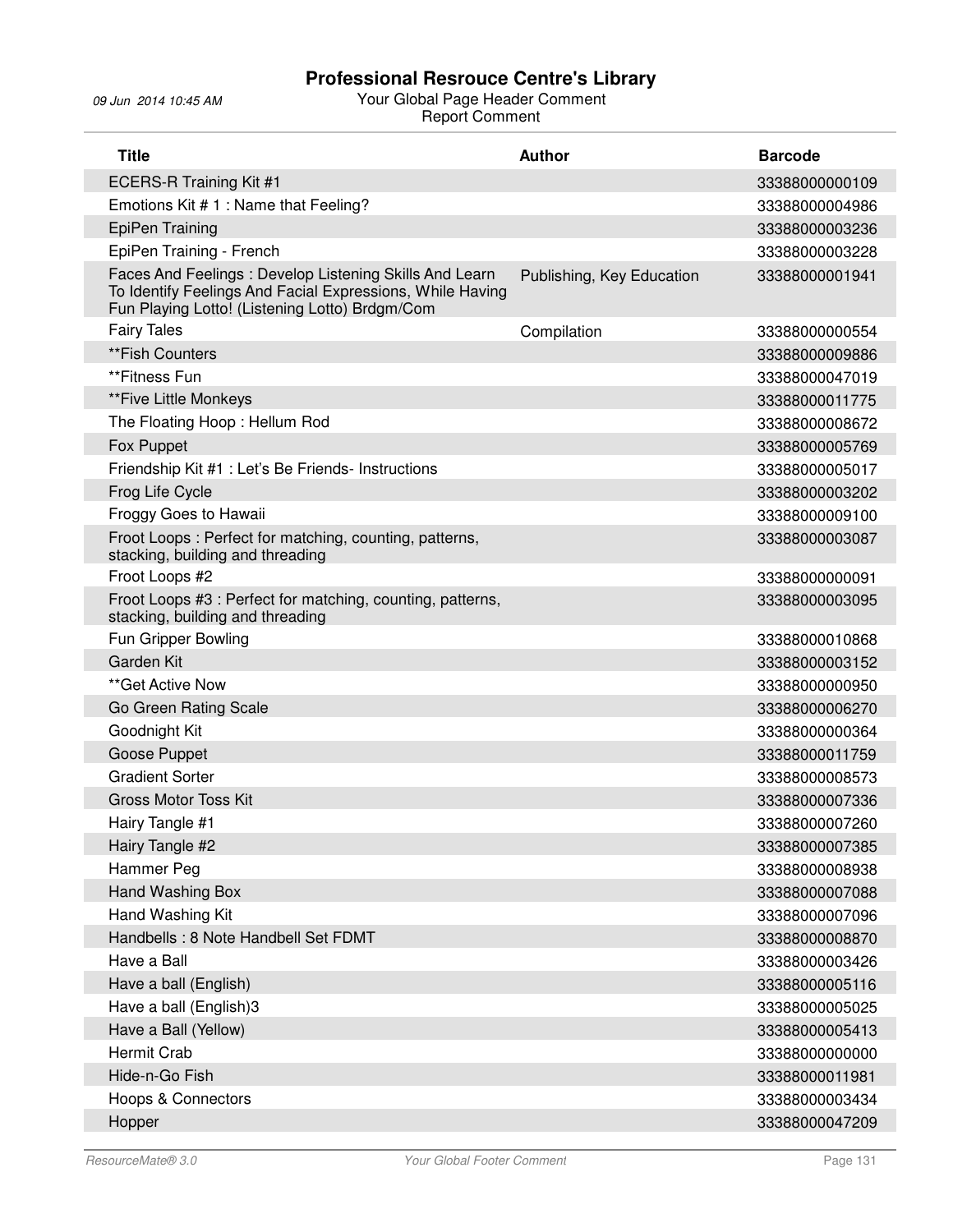| <b>Title</b>                                                                                                                                      | <b>Author</b>                                       | <b>Barcode</b> |
|---------------------------------------------------------------------------------------------------------------------------------------------------|-----------------------------------------------------|----------------|
| Hopper                                                                                                                                            |                                                     | 33388000009126 |
| The Ice Cream King                                                                                                                                |                                                     | 33388000009092 |
| Icebreaker Ball                                                                                                                                   |                                                     | 33388000005728 |
| Infant / Toddler Music                                                                                                                            |                                                     | 33388000003129 |
| <b>Insect Nature House</b>                                                                                                                        |                                                     | 33388000012005 |
| **Interlox Kit                                                                                                                                    |                                                     | 33388000005090 |
| **Interlox Kit                                                                                                                                    |                                                     | 33388000036087 |
| <b>ITERS-R Training Kit</b>                                                                                                                       |                                                     | 33388000003269 |
| Jeopardy                                                                                                                                          |                                                     | 33388000005744 |
| Joey Jump                                                                                                                                         |                                                     | 33388000010322 |
| Juvenile Diabetes                                                                                                                                 |                                                     | 33388000025627 |
| Juvenile Diabetes- A Self-Study Guide                                                                                                             | <b>Conestoga College Nursing</b><br><b>Students</b> | 33388000031344 |
| Lacing Letters : Lowercase Letters                                                                                                                |                                                     | 33388000011767 |
| Lacing Letters : Uppercase Letters                                                                                                                |                                                     | 33388000011502 |
| Leadership and Team Building Activities                                                                                                           |                                                     | 33388000008557 |
| Learning Language and Loving It                                                                                                                   |                                                     | 33388000000398 |
| Letter Construction: Build the alphabet piece by piece                                                                                            |                                                     | 33388000011551 |
| Life Cycle Sequencing Cards                                                                                                                       |                                                     | 33388000011411 |
| **Light Box                                                                                                                                       |                                                     | 33388000011221 |
| **Light Box # 2                                                                                                                                   |                                                     | 33388000047597 |
| <b>Listening Centre</b>                                                                                                                           |                                                     | 33388000008813 |
| <b>Liter Set</b>                                                                                                                                  |                                                     | 33388000008805 |
| Literacy and Language                                                                                                                             |                                                     | 33388000000349 |
| **Lock and Sort                                                                                                                                   |                                                     | 33388000011270 |
| The Luckiest Leprechaun: A Tail-Wagging Tale Of<br>Friendship.                                                                                    | Korman, Justine.                                    | 33388000000620 |
| Magformers- Intelligent Magnetic Construction Kit                                                                                                 |                                                     | 33388000047605 |
| Magic Carpet: Teambuildinga and Leadership                                                                                                        |                                                     | 33388000010074 |
| **Magnetic Color Maze                                                                                                                             |                                                     | 33388000004572 |
| **Magnetic Wooden Blocks                                                                                                                          |                                                     | 33388000035733 |
| <b>Managing Anger</b>                                                                                                                             |                                                     | 33388000031088 |
| Marble Run                                                                                                                                        |                                                     | 33388000008995 |
| Mats $(8)$                                                                                                                                        |                                                     | 33388000007500 |
| Measuring Performance: The Early Childhood Educator In Elliott, Barbara, M. Ed.<br>Practice: For Those Who Educate And Care For Young<br>Children |                                                     | 33388000004770 |
| Measuring Performance #1                                                                                                                          |                                                     | 33388000006361 |
| Measuring Performance #2                                                                                                                          |                                                     | 33388000006379 |
| <b>Measuring Set</b>                                                                                                                              |                                                     | 33388000008706 |
| Mental Blox: A brain-boosting, block-building<br>make-you-think game!                                                                             |                                                     | 33388000011486 |
| <b>Mental Box</b>                                                                                                                                 |                                                     | 33388000018457 |
|                                                                                                                                                   |                                                     |                |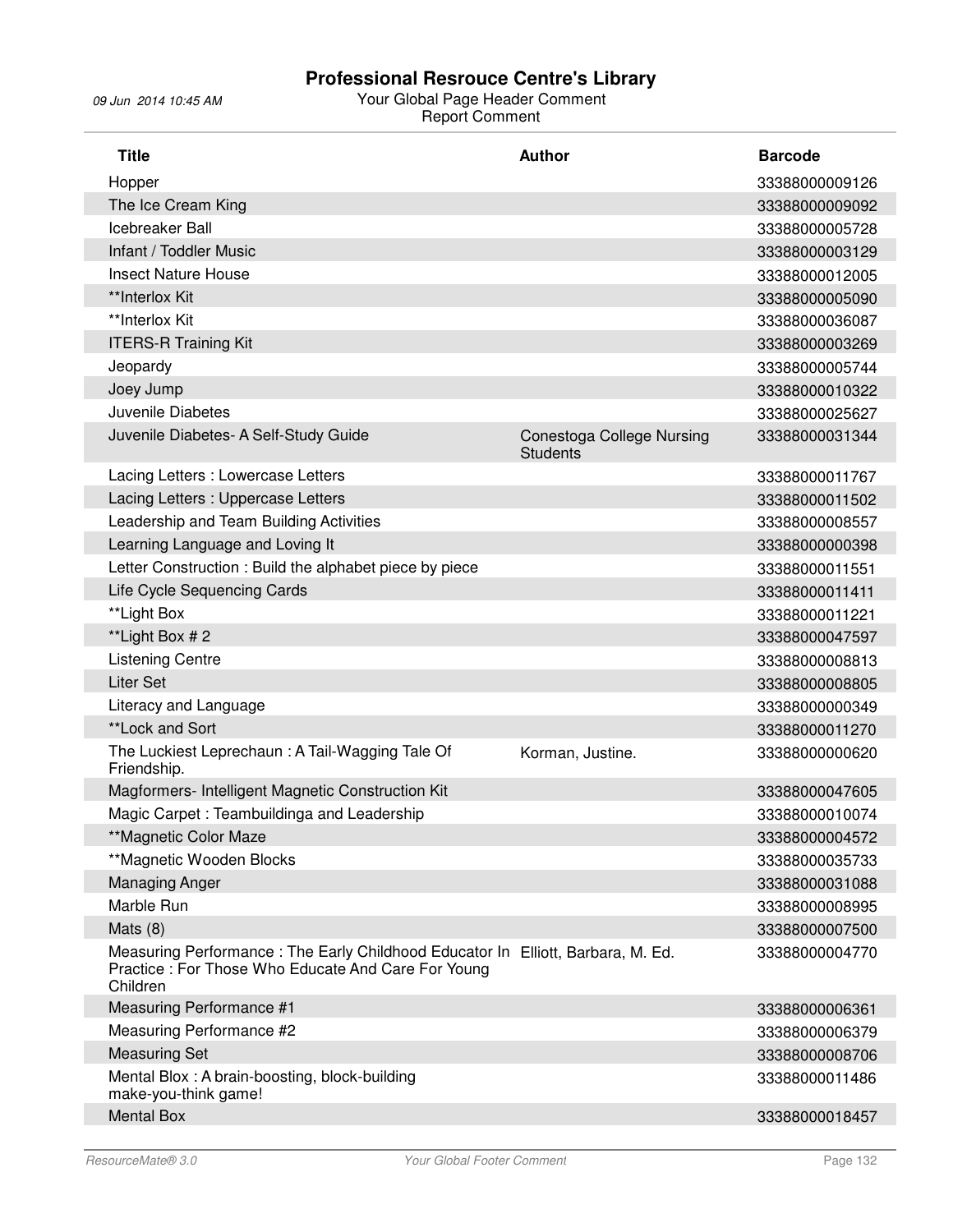| <b>Title</b>                                                | <b>Author</b> | <b>Barcode</b> |
|-------------------------------------------------------------|---------------|----------------|
| Microscope Kit                                              |               | 33388000003145 |
| <b>Mineral Collection</b>                                   |               | 33388000005165 |
| Mini Tape Recorder                                          |               | 33388000003384 |
| Minute to Win It Games                                      |               | 33388000009183 |
| The Mitten                                                  |               | 33388000000299 |
| The Mitten                                                  | Brett, Jan.   | 33388000000612 |
| Modeling Clay Tools                                         |               | 33388000007112 |
| Monkey Puppet                                               |               |                |
| Moose Puppet                                                |               | 33388000000372 |
| More than Words                                             |               | 33388000003475 |
| Mouse Puppet                                                |               | 33388000000414 |
| Multiculturalism Kit                                        | Kids Link     | 33388000031351 |
| Musical Instruments #1                                      |               | 33388000002626 |
| **Musical Instruments #1-A                                  |               | 33388000010082 |
| Musical Instruments #1-B                                    |               | 33388000007435 |
| Musical Instruments #1-C                                    |               | 33388000007427 |
| Musical Instruments #1-D                                    |               | 33388000007534 |
| Musical Instruments #2                                      |               | 33388000002634 |
| Musical Instruments #2-A                                    |               | 33388000009290 |
| Musical Instruments #2-B                                    |               | 33388000009308 |
| Musical Instruments #2-C                                    |               | 33388000009316 |
| Musical Instruments #2-E                                    |               | 33388000009456 |
| Musical Instruments #3                                      |               | 33388000002618 |
| My Little Rainbow: Amazing Rainbow Projector                |               | 33388000010843 |
| The Napping House                                           | Wood, Audrey. | 33388000000588 |
| <b>Nest &amp; Stack Cubes</b>                               |               | 33388000005199 |
| Nest & Stack Cylinders                                      |               | 33388000005082 |
| <b>Nesting Dolls</b>                                        |               | 33388000003491 |
| Newspaper Builder                                           |               | 33388000011254 |
| Nutrition Kit- Self Study Kit                               |               | 33388000009134 |
| Nuts & Bolts Plan Toys from FDMT                            |               | 33388000008904 |
| <b>Observation Tool Kit-A</b>                               |               | 33388000010140 |
| <b>Observation Tool Kit-B</b>                               |               | 33388000010165 |
| <b>Observation Tool Kit-C</b>                               |               | 33388000010157 |
| <b>Obstacle Course</b>                                      |               | 33388000001065 |
| ** Old Lady Who Swallowed a Fly                             |               | 33388000000273 |
| Oral Health Kit                                             |               | 33388000007237 |
| Overhead Companions: Overhead Projector Companion<br>Pieces |               | 33388000003582 |
| **Painting Tools                                            |               | 33388000007120 |
| **Parachute Play                                            |               | 33388000000067 |
| Patterns & Shapes                                           |               | 33388000003574 |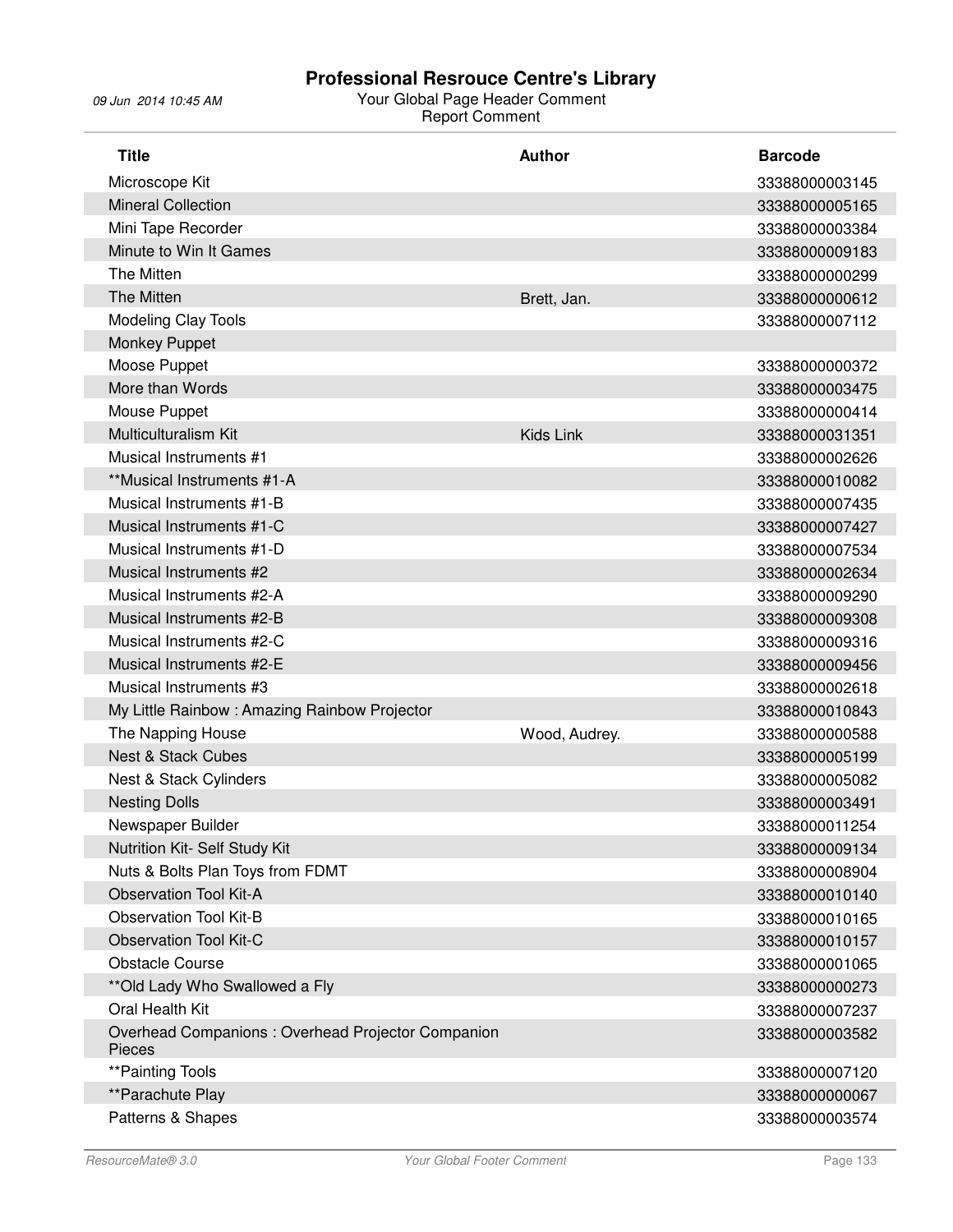| <b>Title</b>                                                                                                     | <b>Author</b>                                                               | <b>Barcode</b> |
|------------------------------------------------------------------------------------------------------------------|-----------------------------------------------------------------------------|----------------|
| Peg Building Set                                                                                                 |                                                                             | 33388000007377 |
| Perplexus "Genius"                                                                                               |                                                                             | 33388000009589 |
| Perplexus "Intermediate"                                                                                         |                                                                             | 33388000009043 |
| Perplexus "Rookie"                                                                                               |                                                                             | 33388000009050 |
| <b>Personal Tent Kit</b>                                                                                         |                                                                             | 33388000006387 |
| Petri Dish Set                                                                                                   |                                                                             | 33388000012039 |
| <b>Pine Cones</b>                                                                                                |                                                                             | 33388000036392 |
| Pizza Toss                                                                                                       |                                                                             | 33388000007575 |
| <b>Plastic Balls</b>                                                                                             |                                                                             | 33388000004879 |
| Play                                                                                                             |                                                                             | 33388000004515 |
| Play Laptop 1                                                                                                    |                                                                             | 33388000005314 |
| Play Laptop 2                                                                                                    |                                                                             | 33388000005322 |
| Play Laptop 3                                                                                                    |                                                                             | 33388000005330 |
| POEMS: Preschool Outdoor Environment Measurment<br>Scale                                                         |                                                                             | 33388000005983 |
| Poetry                                                                                                           |                                                                             | 33388000007393 |
| Pop Bottle Science                                                                                               | Brunelle, Lynn. / Meisel, Paul.                                             | 33388000035691 |
| <b>Pretend Professionals</b>                                                                                     |                                                                             | 33388000009019 |
| Program for Prevention of Child Abuse Age 4-7                                                                    |                                                                             | 33388000003244 |
| Put Me in a Book                                                                                                 |                                                                             | 33388000005256 |
| Pyramid of Play - Infants                                                                                        |                                                                             | 33388000000182 |
| The Rabbit And The Turtle 1st ed.                                                                                | Carle, Eric. / Aesop.                                                       |                |
| **Rainbow Blocks                                                                                                 |                                                                             | 33388000003053 |
| <b>Rainbow Shape Blocks</b>                                                                                      |                                                                             | 33388000008953 |
| <b>Rainbow Sound Blocks</b>                                                                                      |                                                                             | 33388000008946 |
| **Real Science Exploration                                                                                       |                                                                             | 33388000003186 |
| Reporting Child Abuse & Neglect It's Your Duty: Your<br>Responsibilities Under the Child and Family Services Act |                                                                             | 33388000007716 |
| <b>Robins Nest</b>                                                                                               |                                                                             | 33388000000406 |
| Rountines and Transitions                                                                                        |                                                                             | 33388000005884 |
| Rubber Bean Bags                                                                                                 |                                                                             | 33388000008748 |
| Same-Sex Family                                                                                                  |                                                                             | 33388000003251 |
| <b>Sand Timers</b>                                                                                               |                                                                             | 33388000000190 |
| <b>Scarf Toss</b>                                                                                                |                                                                             | 33388000007690 |
| School-age Care Environment Rating Scale Training Kit                                                            | Harms, Thelma. / Jacobs, Ellen<br>Vineberg, 1946- / White, Donna<br>Romano. | 33388000003277 |
| Science Inquiry Tool Kit                                                                                         |                                                                             | 33388000002683 |
| Science Tool Kit                                                                                                 |                                                                             | 33388000000174 |
| <b>Sedimentary Rock Collection</b>                                                                               |                                                                             | 33388000005397 |
| See-Saw Sorter                                                                                                   |                                                                             | 33388000008466 |
| Sensory Kit                                                                                                      |                                                                             | 33388000009084 |
| Sensory Play                                                                                                     |                                                                             | 33388000003020 |
|                                                                                                                  |                                                                             |                |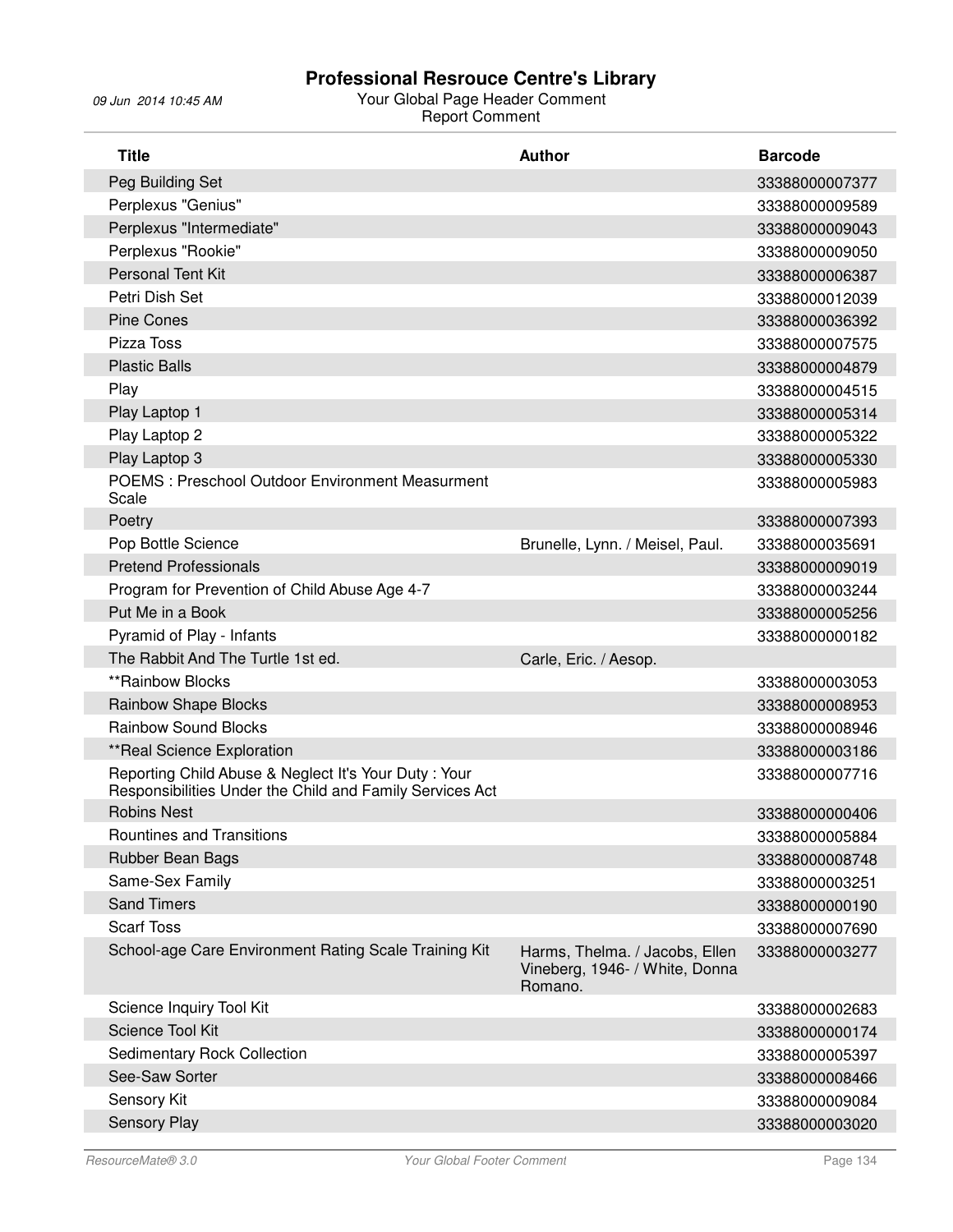| <b>Shape Sequence Sorting Set</b><br>33388000005272<br>**Shape Sorter<br>33388000000919<br>Sing Along<br>Compilation<br>33388000000505<br>Sink or Float<br>33388000003178<br>**Skill Vests<br>33388000003467<br><b>Small Parachute</b><br>33388000007310<br>**Smart Toss<br>33388000011510<br>Snap Bags<br>33388000008581<br>So You Think You Can Dance<br>33388000010561<br><b>Soft Sort Foods</b><br>33388000003012<br>** Softie Mirror Kit- Puzzle shaped<br>33388000047118<br>Solving Conflicts Grades 2-5 : Student Workshop<br>33388000007914<br>Song Cubes<br>33388000008862<br><b>Sorting Bears</b><br>33388000007252<br><b>Sorting Tray</b><br>33388000007286<br>Sound & Letter Time: Building Essential Phonemic<br>Scholastic<br>33388000000463<br>Awareness and Alphabet Recognition Skills<br>Sound Sensory<br>33388000003061<br><b>Special Needs</b><br>33388000003459<br>SpeciaLink: How to Measure Inclusion Quality in Child<br>33388000005363<br>Care<br>Splash!<br>33388000009118<br><b>Squirrel Puppet</b><br>33388000000430<br><b>Stack &amp; Stack Buliders</b><br>33388000009324<br><b>Stack the Cups</b><br>33388000047076<br><b>Stacking Rainbow Pyramid</b><br>33388000036095<br>**Story Soup<br>33388000000331<br><b>Story Starter Picture Cubes</b><br>33388000011155<br>Story Telling Mitten: Old MacDonald Had A Farm, Five<br>33388000000422<br>Speckled Frogs, Five Little Monkeys<br>Stress Kit #1 - Going Bananas<br>33388000005108<br>Stress Kit #2 - Read Me A Story: Building Self-Esteem Kit<br>33388000004994<br>Super Magnet Lab<br>33388000007609<br><b>Supervisor/Staff Relations</b><br>33388000009241<br>Suspend<br>33388000011635 |
|--------------------------------------------------------------------------------------------------------------------------------------------------------------------------------------------------------------------------------------------------------------------------------------------------------------------------------------------------------------------------------------------------------------------------------------------------------------------------------------------------------------------------------------------------------------------------------------------------------------------------------------------------------------------------------------------------------------------------------------------------------------------------------------------------------------------------------------------------------------------------------------------------------------------------------------------------------------------------------------------------------------------------------------------------------------------------------------------------------------------------------------------------------------------------------------------------------------------------------------------------------------------------------------------------------------------------------------------------------------------------------------------------------------------------------------------------------------------------------------------------------------------------------------------------------------------------------------------------------------------------------------------------------------------------------|
|                                                                                                                                                                                                                                                                                                                                                                                                                                                                                                                                                                                                                                                                                                                                                                                                                                                                                                                                                                                                                                                                                                                                                                                                                                                                                                                                                                                                                                                                                                                                                                                                                                                                                |
|                                                                                                                                                                                                                                                                                                                                                                                                                                                                                                                                                                                                                                                                                                                                                                                                                                                                                                                                                                                                                                                                                                                                                                                                                                                                                                                                                                                                                                                                                                                                                                                                                                                                                |
|                                                                                                                                                                                                                                                                                                                                                                                                                                                                                                                                                                                                                                                                                                                                                                                                                                                                                                                                                                                                                                                                                                                                                                                                                                                                                                                                                                                                                                                                                                                                                                                                                                                                                |
|                                                                                                                                                                                                                                                                                                                                                                                                                                                                                                                                                                                                                                                                                                                                                                                                                                                                                                                                                                                                                                                                                                                                                                                                                                                                                                                                                                                                                                                                                                                                                                                                                                                                                |
|                                                                                                                                                                                                                                                                                                                                                                                                                                                                                                                                                                                                                                                                                                                                                                                                                                                                                                                                                                                                                                                                                                                                                                                                                                                                                                                                                                                                                                                                                                                                                                                                                                                                                |
|                                                                                                                                                                                                                                                                                                                                                                                                                                                                                                                                                                                                                                                                                                                                                                                                                                                                                                                                                                                                                                                                                                                                                                                                                                                                                                                                                                                                                                                                                                                                                                                                                                                                                |
|                                                                                                                                                                                                                                                                                                                                                                                                                                                                                                                                                                                                                                                                                                                                                                                                                                                                                                                                                                                                                                                                                                                                                                                                                                                                                                                                                                                                                                                                                                                                                                                                                                                                                |
|                                                                                                                                                                                                                                                                                                                                                                                                                                                                                                                                                                                                                                                                                                                                                                                                                                                                                                                                                                                                                                                                                                                                                                                                                                                                                                                                                                                                                                                                                                                                                                                                                                                                                |
|                                                                                                                                                                                                                                                                                                                                                                                                                                                                                                                                                                                                                                                                                                                                                                                                                                                                                                                                                                                                                                                                                                                                                                                                                                                                                                                                                                                                                                                                                                                                                                                                                                                                                |
|                                                                                                                                                                                                                                                                                                                                                                                                                                                                                                                                                                                                                                                                                                                                                                                                                                                                                                                                                                                                                                                                                                                                                                                                                                                                                                                                                                                                                                                                                                                                                                                                                                                                                |
|                                                                                                                                                                                                                                                                                                                                                                                                                                                                                                                                                                                                                                                                                                                                                                                                                                                                                                                                                                                                                                                                                                                                                                                                                                                                                                                                                                                                                                                                                                                                                                                                                                                                                |
|                                                                                                                                                                                                                                                                                                                                                                                                                                                                                                                                                                                                                                                                                                                                                                                                                                                                                                                                                                                                                                                                                                                                                                                                                                                                                                                                                                                                                                                                                                                                                                                                                                                                                |
|                                                                                                                                                                                                                                                                                                                                                                                                                                                                                                                                                                                                                                                                                                                                                                                                                                                                                                                                                                                                                                                                                                                                                                                                                                                                                                                                                                                                                                                                                                                                                                                                                                                                                |
|                                                                                                                                                                                                                                                                                                                                                                                                                                                                                                                                                                                                                                                                                                                                                                                                                                                                                                                                                                                                                                                                                                                                                                                                                                                                                                                                                                                                                                                                                                                                                                                                                                                                                |
|                                                                                                                                                                                                                                                                                                                                                                                                                                                                                                                                                                                                                                                                                                                                                                                                                                                                                                                                                                                                                                                                                                                                                                                                                                                                                                                                                                                                                                                                                                                                                                                                                                                                                |
|                                                                                                                                                                                                                                                                                                                                                                                                                                                                                                                                                                                                                                                                                                                                                                                                                                                                                                                                                                                                                                                                                                                                                                                                                                                                                                                                                                                                                                                                                                                                                                                                                                                                                |
|                                                                                                                                                                                                                                                                                                                                                                                                                                                                                                                                                                                                                                                                                                                                                                                                                                                                                                                                                                                                                                                                                                                                                                                                                                                                                                                                                                                                                                                                                                                                                                                                                                                                                |
|                                                                                                                                                                                                                                                                                                                                                                                                                                                                                                                                                                                                                                                                                                                                                                                                                                                                                                                                                                                                                                                                                                                                                                                                                                                                                                                                                                                                                                                                                                                                                                                                                                                                                |
|                                                                                                                                                                                                                                                                                                                                                                                                                                                                                                                                                                                                                                                                                                                                                                                                                                                                                                                                                                                                                                                                                                                                                                                                                                                                                                                                                                                                                                                                                                                                                                                                                                                                                |
|                                                                                                                                                                                                                                                                                                                                                                                                                                                                                                                                                                                                                                                                                                                                                                                                                                                                                                                                                                                                                                                                                                                                                                                                                                                                                                                                                                                                                                                                                                                                                                                                                                                                                |
|                                                                                                                                                                                                                                                                                                                                                                                                                                                                                                                                                                                                                                                                                                                                                                                                                                                                                                                                                                                                                                                                                                                                                                                                                                                                                                                                                                                                                                                                                                                                                                                                                                                                                |
|                                                                                                                                                                                                                                                                                                                                                                                                                                                                                                                                                                                                                                                                                                                                                                                                                                                                                                                                                                                                                                                                                                                                                                                                                                                                                                                                                                                                                                                                                                                                                                                                                                                                                |
|                                                                                                                                                                                                                                                                                                                                                                                                                                                                                                                                                                                                                                                                                                                                                                                                                                                                                                                                                                                                                                                                                                                                                                                                                                                                                                                                                                                                                                                                                                                                                                                                                                                                                |
|                                                                                                                                                                                                                                                                                                                                                                                                                                                                                                                                                                                                                                                                                                                                                                                                                                                                                                                                                                                                                                                                                                                                                                                                                                                                                                                                                                                                                                                                                                                                                                                                                                                                                |
|                                                                                                                                                                                                                                                                                                                                                                                                                                                                                                                                                                                                                                                                                                                                                                                                                                                                                                                                                                                                                                                                                                                                                                                                                                                                                                                                                                                                                                                                                                                                                                                                                                                                                |
|                                                                                                                                                                                                                                                                                                                                                                                                                                                                                                                                                                                                                                                                                                                                                                                                                                                                                                                                                                                                                                                                                                                                                                                                                                                                                                                                                                                                                                                                                                                                                                                                                                                                                |
|                                                                                                                                                                                                                                                                                                                                                                                                                                                                                                                                                                                                                                                                                                                                                                                                                                                                                                                                                                                                                                                                                                                                                                                                                                                                                                                                                                                                                                                                                                                                                                                                                                                                                |
|                                                                                                                                                                                                                                                                                                                                                                                                                                                                                                                                                                                                                                                                                                                                                                                                                                                                                                                                                                                                                                                                                                                                                                                                                                                                                                                                                                                                                                                                                                                                                                                                                                                                                |
|                                                                                                                                                                                                                                                                                                                                                                                                                                                                                                                                                                                                                                                                                                                                                                                                                                                                                                                                                                                                                                                                                                                                                                                                                                                                                                                                                                                                                                                                                                                                                                                                                                                                                |
|                                                                                                                                                                                                                                                                                                                                                                                                                                                                                                                                                                                                                                                                                                                                                                                                                                                                                                                                                                                                                                                                                                                                                                                                                                                                                                                                                                                                                                                                                                                                                                                                                                                                                |
|                                                                                                                                                                                                                                                                                                                                                                                                                                                                                                                                                                                                                                                                                                                                                                                                                                                                                                                                                                                                                                                                                                                                                                                                                                                                                                                                                                                                                                                                                                                                                                                                                                                                                |
|                                                                                                                                                                                                                                                                                                                                                                                                                                                                                                                                                                                                                                                                                                                                                                                                                                                                                                                                                                                                                                                                                                                                                                                                                                                                                                                                                                                                                                                                                                                                                                                                                                                                                |
| <b>Tactile Kit</b><br>33388000000034                                                                                                                                                                                                                                                                                                                                                                                                                                                                                                                                                                                                                                                                                                                                                                                                                                                                                                                                                                                                                                                                                                                                                                                                                                                                                                                                                                                                                                                                                                                                                                                                                                           |
| <b>Tactile Kit</b><br>33388000010090                                                                                                                                                                                                                                                                                                                                                                                                                                                                                                                                                                                                                                                                                                                                                                                                                                                                                                                                                                                                                                                                                                                                                                                                                                                                                                                                                                                                                                                                                                                                                                                                                                           |
| <b>Tactile Kit</b><br>33388000010108                                                                                                                                                                                                                                                                                                                                                                                                                                                                                                                                                                                                                                                                                                                                                                                                                                                                                                                                                                                                                                                                                                                                                                                                                                                                                                                                                                                                                                                                                                                                                                                                                                           |
| Tactile Kit: Tell By Touch Set<br>33388000010124                                                                                                                                                                                                                                                                                                                                                                                                                                                                                                                                                                                                                                                                                                                                                                                                                                                                                                                                                                                                                                                                                                                                                                                                                                                                                                                                                                                                                                                                                                                                                                                                                               |
| Tactile Kit(Cards)<br>33388000010116                                                                                                                                                                                                                                                                                                                                                                                                                                                                                                                                                                                                                                                                                                                                                                                                                                                                                                                                                                                                                                                                                                                                                                                                                                                                                                                                                                                                                                                                                                                                                                                                                                           |
|                                                                                                                                                                                                                                                                                                                                                                                                                                                                                                                                                                                                                                                                                                                                                                                                                                                                                                                                                                                                                                                                                                                                                                                                                                                                                                                                                                                                                                                                                                                                                                                                                                                                                |
| <b>Tactile Match Kit</b><br>33388000003780                                                                                                                                                                                                                                                                                                                                                                                                                                                                                                                                                                                                                                                                                                                                                                                                                                                                                                                                                                                                                                                                                                                                                                                                                                                                                                                                                                                                                                                                                                                                                                                                                                     |
| Tai-Chi Ball<br>33388000007104                                                                                                                                                                                                                                                                                                                                                                                                                                                                                                                                                                                                                                                                                                                                                                                                                                                                                                                                                                                                                                                                                                                                                                                                                                                                                                                                                                                                                                                                                                                                                                                                                                                 |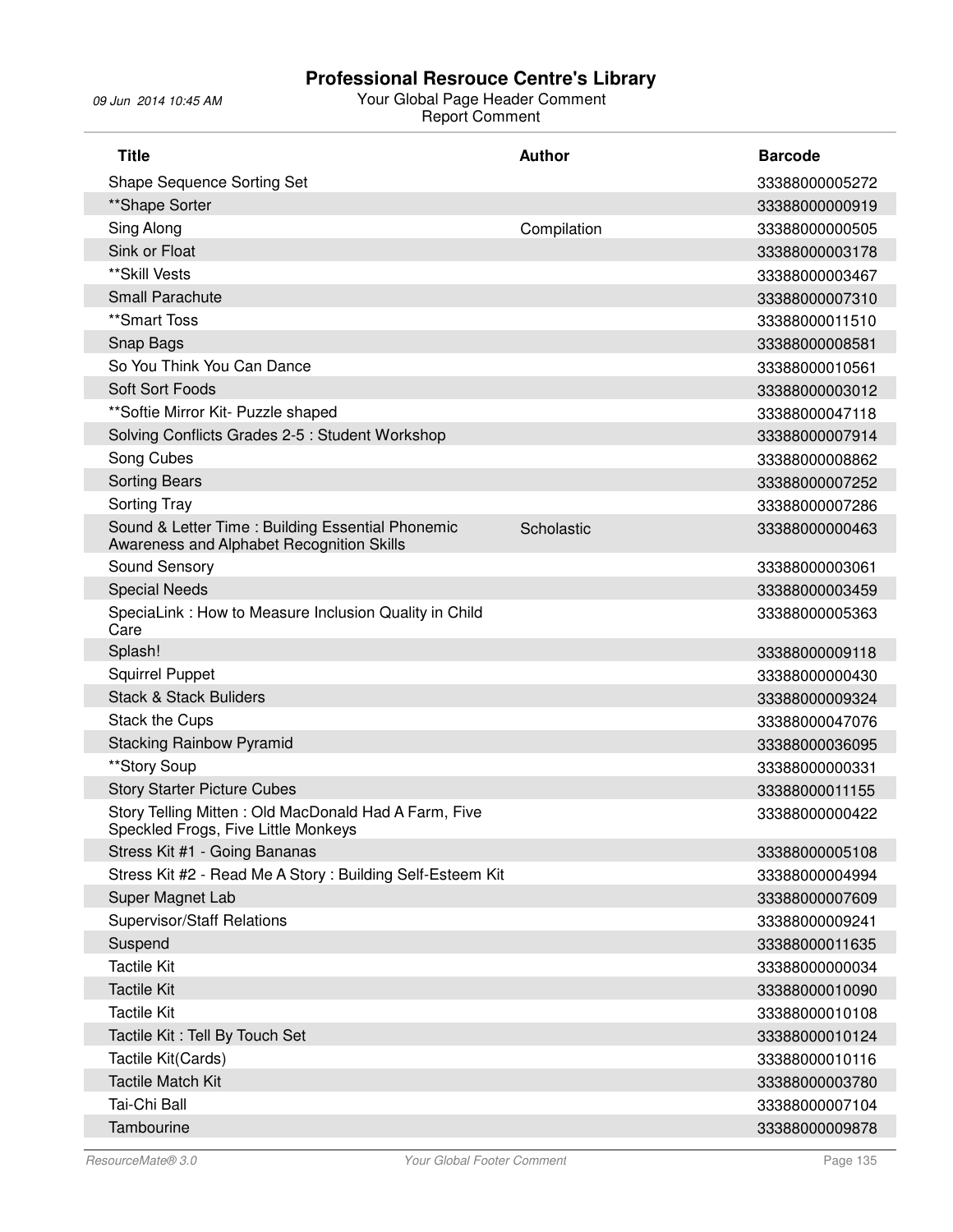| <b>Title</b>                                                                | <b>Author</b>                                                       | <b>Barcode</b> |
|-----------------------------------------------------------------------------|---------------------------------------------------------------------|----------------|
| Tangle Therapy                                                              |                                                                     | 33388000007567 |
| Tape Recorder                                                               |                                                                     | 33388000003376 |
| Ten Friendly Fish                                                           |                                                                     | 33388000009225 |
| Thermoscan                                                                  |                                                                     | 33388000008441 |
| Thinking Big: Extending Emergent Curriculum Projects                        | Harvest Resources / Carter,<br>Margie (Producer)                    | 33388000004408 |
| <b>Time with Toddlers</b>                                                   |                                                                     | 33388000003731 |
| <b>Timer Tracker</b>                                                        |                                                                     | 33388000007203 |
| Tool Kit #1                                                                 |                                                                     | 33388000011528 |
| Tool Kit #2                                                                 |                                                                     | 33388000003103 |
| <b>Totter Tower</b>                                                         |                                                                     | 33388000008912 |
| <b>Touch and Feel Box</b>                                                   |                                                                     | 33388000004499 |
| <b>Tree Logs</b>                                                            |                                                                     | 33388000003046 |
| Triolo: Atelier Triolo FDMT                                                 |                                                                     | 33388000008987 |
| <b>Trundle Wheel</b>                                                        |                                                                     | 33388000008821 |
| **Tunnel                                                                    |                                                                     | 33388000003400 |
| **Tunnel #2                                                                 |                                                                     | 33388000006999 |
| <b>Turtle Puppet</b>                                                        |                                                                     | 33388000000323 |
| **Twig Set Kit                                                              |                                                                     | 33388000031187 |
| **Twist and turn                                                            |                                                                     | 33388000008979 |
| Typewriter                                                                  |                                                                     | 33388000003368 |
| Typewriter                                                                  |                                                                     | 33388000009217 |
| <b>Ukulele</b>                                                              |                                                                     | 33388000009860 |
| The Umbrella.                                                               | Brett, Jan.                                                         | 33388000000539 |
| Up, Up, Down                                                                | Munsch, Robert N., 1945- /<br>Martchenko, Michael, ill.             | 33388000000547 |
| <b>VHS Camcorder</b>                                                        |                                                                     | 33388000011916 |
| <b>Visual Explorers</b>                                                     |                                                                     | 33388000003079 |
| <b>Visual Sensory</b>                                                       |                                                                     | 33388000003038 |
| Wake Up, Groundhog!                                                         | Hill, Susanna Leonard. / Smith,<br>Cheryl. / Ebbeler, Jeffrey, ill. | 33388000000513 |
| Walkie-Talkie Set with Charger Base                                         |                                                                     | 33388000007591 |
| <b>Walkie-Talkies</b>                                                       |                                                                     | 33388000005678 |
| Weights & Pulleys                                                           |                                                                     | 33388000003558 |
| ** Weights and Measurement                                                  |                                                                     | 33388000000042 |
| **When a Loved One Dies: A Family and Teacher Guide<br>to Coping with Death |                                                                     | 33388000007195 |
| When I See I Understand: Visual Kit                                         | <b>KWHS Preschool Outreach</b>                                      | 33388000004325 |
| When Sophie Gets Angry                                                      |                                                                     | 33388000005264 |
| <b>Wonderful Colours</b>                                                    |                                                                     | 33388000000943 |
| Wooden Toys                                                                 |                                                                     | 33388000003517 |
| Woolbur (Scholastic Audio.)                                                 | Helakoski, Leslie. / Asch<br>Heather. / Franco, Joe.                | 33388000000497 |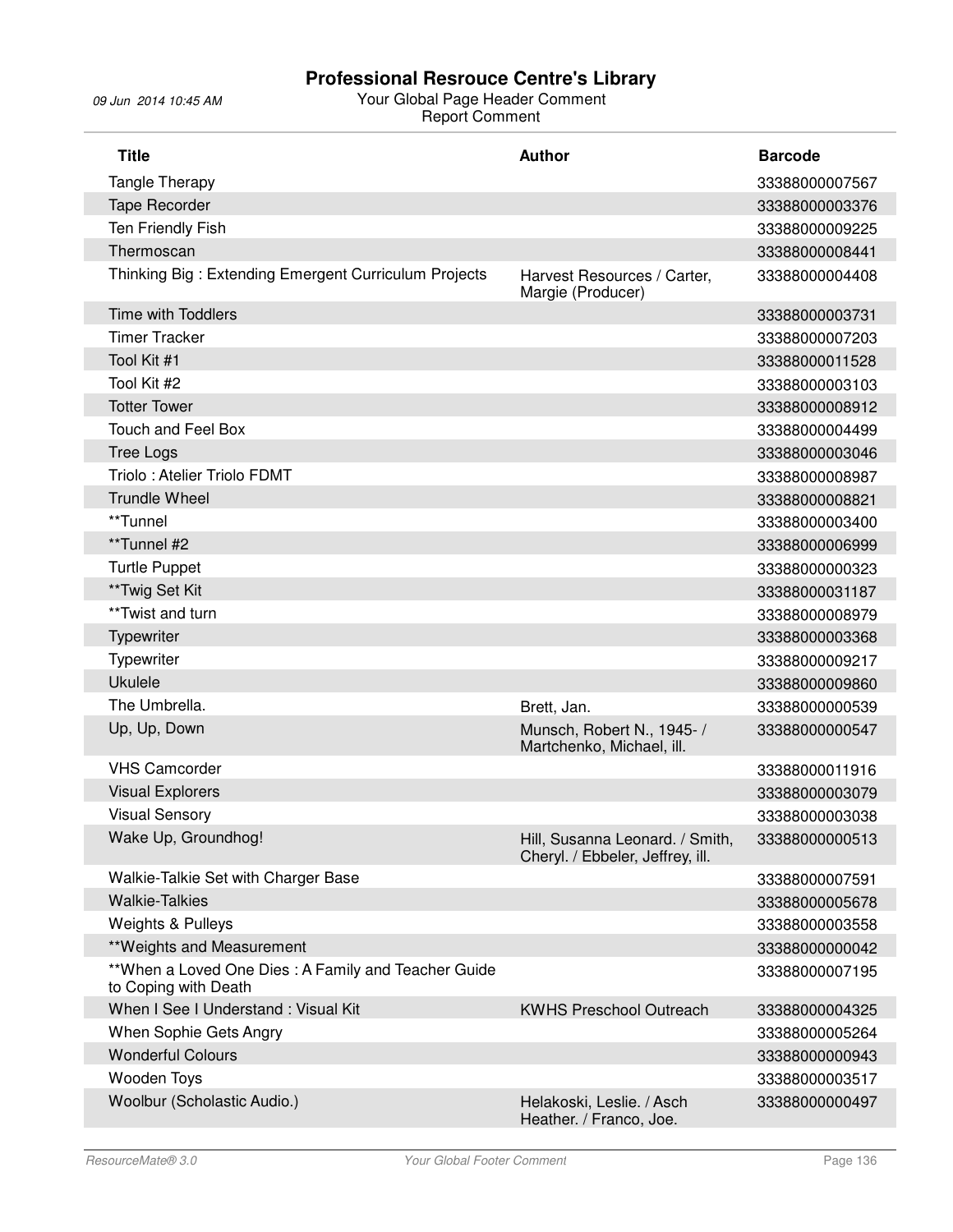| Title                                                                                           | <b>Author</b> | <b>Barcode</b> |
|-------------------------------------------------------------------------------------------------|---------------|----------------|
| **World Yoga                                                                                    |               | 33388000011494 |
| **Worm- Vue Wonders                                                                             |               | 33388000009340 |
| Wound Care Learning Kit: Hands on Activities for<br>professionals to share with children        |               | 33388000031294 |
| Yoga Cards                                                                                      |               | 33388000006957 |
| Yoga Kids: Live Balanced. Live Happy.                                                           |               | 33388000011197 |
| Zoomer                                                                                          |               | 33388000009233 |
| À Vous de Jouer! (Have a Ball Blue) : Une trousee<br>d'activité physique pour la petite enfance |               | 33388000003418 |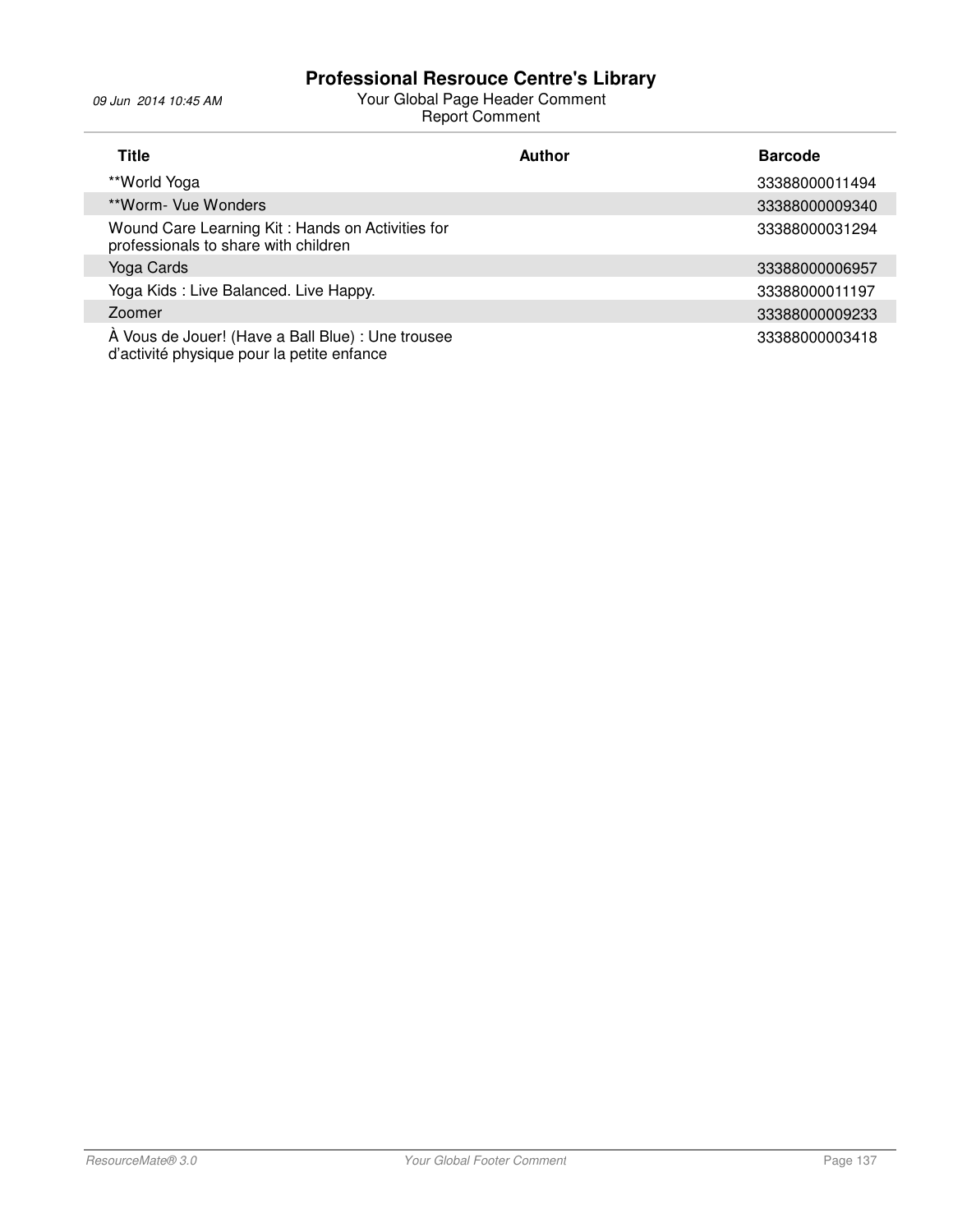| Title            |                                          | Author | <b>Barcode</b> |
|------------------|------------------------------------------|--------|----------------|
|                  | <b>Resource Type: Kit - Extended Use</b> |        |                |
| <b>Ball Pump</b> |                                          |        | 33388000009142 |
| Hydroponics Lab  |                                          |        | 33388000007682 |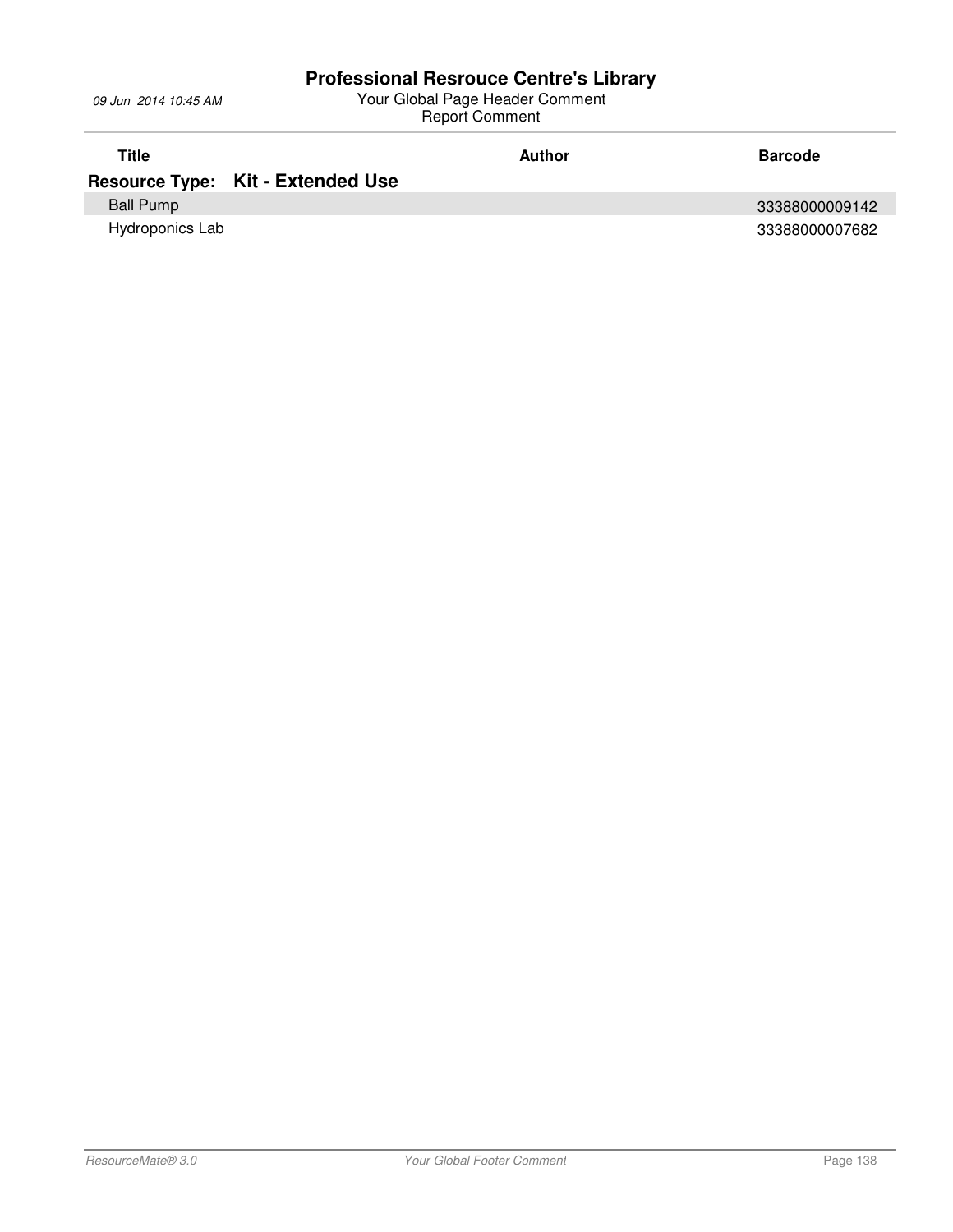| <b>Title</b>                                                    | <b>Author</b>                                  | <b>Barcode</b> |
|-----------------------------------------------------------------|------------------------------------------------|----------------|
| <b>Resource Type: Magazine</b>                                  |                                                |                |
| Canadian Children : Fall 2007 Volume 32, No. 2                  | The Canadian Association for<br>Young Children | 33388000009522 |
| Canadian Children: Fall 2010 Volume 35, No. 2                   | The Canadian Association for<br>Young Children | 33388000006742 |
| Canadian Children : Fall 2011 Volume 36, No. 2                  | The Canadian Association for<br>Young Children | 33388000009480 |
| Canadian Children: Fall 2012 Volume 37, No. 2                   | The Canadian Association for<br>Young Children | 33388000009977 |
| Canadian Children: Fall 2013 Volume 38, No. 2                   | The Canadian Association for<br>Young Children | 33388000005207 |
| Canadian Children: Spring 2010 Volume 35, No. 1                 | The Canadian Association for<br>Young Children | 33388000006734 |
| Canadian Children: Spring 2011 Volume 36, No. 1                 | The Canadian Association for<br>Young Children | 33388000006759 |
| Canadian Children: Spring 2012 Volume 37, No. 1                 | The Canadian Association for<br>Young Children | 33388000009068 |
| Canadian Children: Spring 2013 Volume 38, No. 1                 | The Canadian Association for<br>Young Children | 33388000011429 |
| Canadian Children: Spring 2014 Vol. 39 No. 2                    | The Canadian Association for<br>Young Children | 33388000047126 |
| E.C.E. Link: Summer/Fall 2013                                   | <b>AECEO</b>                                   | 33388000011858 |
| ECE Link: Fall 2010                                             | <b>AECEO</b>                                   | 33388000006783 |
| ECE Link: Fall 2012                                             | <b>AECEO</b>                                   | 33388000010199 |
| ECE Link: Fall/Winter 2013                                      | <b>AECEO</b>                                   | 33388000014183 |
| ECE Link: Spring 2010                                           | <b>AECEO</b>                                   | 33388000006809 |
| ECE Link: Spring 2011                                           | <b>AECEO</b>                                   | 33388000006767 |
| ECE Link: Spring 2014                                           | <b>AECEO</b>                                   | 33388000035378 |
| ECE Link: Summer 2010                                           | <b>AECEO</b>                                   | 33388000006791 |
| ECE Link: Summer/Fall 2011                                      | <b>AECEO</b>                                   | 33388000005280 |
| ECE Link: Winter 2010                                           | <b>AECEO</b>                                   | 33388000006817 |
| ECE Link: Winter 2011                                           | <b>AECEO</b>                                   | 33388000006775 |
| ECE Link: Winter 2012                                           | <b>AECEO</b>                                   | 33388000007245 |
| ECE Link: Winter 2013                                           | <b>AECEO</b>                                   | 33388000011262 |
| Exchange: January/ February 2011 Volume 33, Issue 1,<br>No. 197 |                                                | 33388000006882 |
| Exchange: January/ February 2011 Volume 33, Issue 1,<br>No. 197 |                                                | 33388000006890 |
| Exchange: January/ February 2012 Volume 34, Issue 1,<br>No. 203 |                                                | 33388000007187 |
| Exchange: January/February 2012 Volume 34, Issue 1,<br>No.203   |                                                | 33388000007849 |
| Exchange: January/February 2013 Volume 35, Issue 1,<br>No. 209  |                                                | 33388000008490 |
| Exchange: January/February 2014 Volume 36, Issue 1,<br>No. 215  |                                                | 33388000018440 |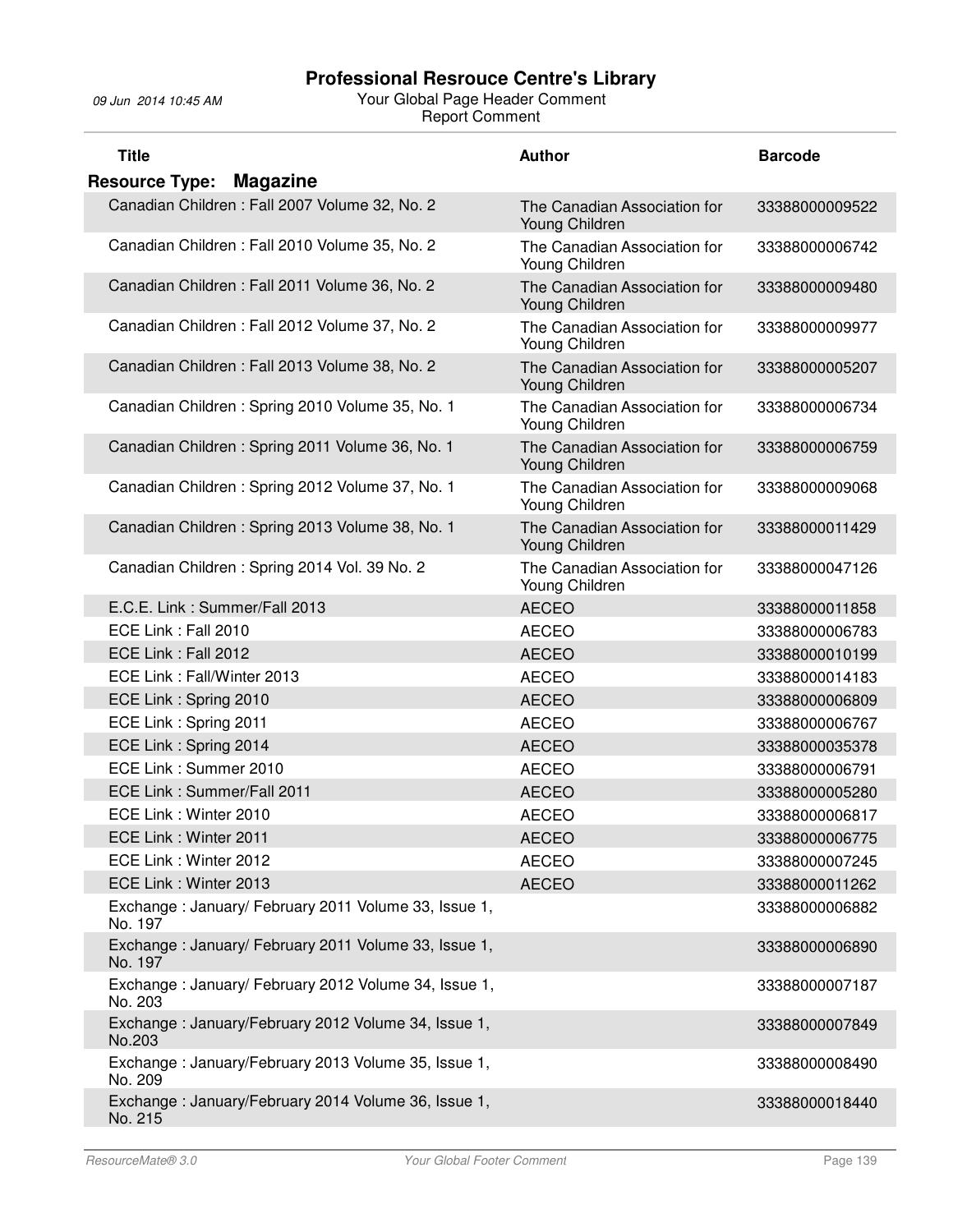| <b>Title</b>                                                             | <b>Author</b>                  | <b>Barcode</b> |
|--------------------------------------------------------------------------|--------------------------------|----------------|
| Exchange: July August 2011 Volume 33, Issue 4, No. 200                   |                                | 33388000006858 |
| Exchange: July/August 2010 Volume 32, Issue 4, No.<br>194                |                                | 33388000006924 |
| Exchange: July/August 2013 Volume 35, Issue 4, NO.212                    |                                | 33388000011791 |
| Exchange: July/August 2012 Volume 34, Issue 4, No. 206                   |                                | 33388000009159 |
| Exchange: March/April 2011 Volume 33, Issue 2, No. 198                   |                                | 33388000006874 |
| Exchange: March/April 2012 Volume 34, Issue2, No.204                     |                                | 33388000007922 |
| Exchange: March/April 2013 Volume 35, Issue 2, No. 210                   |                                | 33388000010850 |
| Exchange: March/April 2014 Volume 26, Issue 2, No.216                    |                                | 33388000034678 |
| Exchange: May/ June 2010 Volume 32, Issue 3, No. 193                     |                                | 33388000006932 |
| Exchange: May/ June 2011 Volume 33, Issue 3, No.199                      |                                | 33388000006866 |
| Exchange: May/June 2012 Volume 34, Issue 3, No. 205                      |                                | 33388000008383 |
| Exchange: May/June 2013 Volume 35, Issue 3, No. 211                      |                                | 33388000011437 |
| Exchange: May/June 2014 Volume 36, Issue 3, No.217                       |                                | 33388000047100 |
| Exchange: November/ December 2010 Volume 32, Issue<br>6, No. 196         |                                | 33388000006908 |
| Exchange: November/December 2011 Volume 33, Issue<br>6, No. 202          |                                | 33388000006981 |
| Exchange: November/December 2012 Volume 34, Issue<br>6, No. 208          |                                | 33388000008797 |
| Exchange: November/December 2012 Volume 34, Issue<br>6, No. 208          |                                | 33388000004929 |
| Exchange: November/December 2013 Volume 35, Issue<br>6, No. 214          |                                | 33388000004887 |
| Exchange: September/ October 2010 Volume 32, Issue 5,<br>No. 195         |                                | 33388000006916 |
| Exchange: September/October 2011 Volume 33, Issue 5,<br>No. 201          |                                | 33388000005298 |
| Exchange: September/October 2012 Volume 34, Issue 5,<br>No. 207          |                                | 33388000009795 |
| Exchange: September/October 2013 Volume 35, Issue 5,<br>No. 213          |                                | 33388000011825 |
| Interaction : Fall 2010 Volume 24, No. 2                                 | Canadian Child Care Federation | 33388000005892 |
| Interaction : Fall 2011 Volume 25, No. 2                                 | Canadian Child Care Federation | 33388000005918 |
| Interaction: Spring 2011 Volume 25, No. 1                                | Canadian Child Care Federation | 33388000005900 |
| Interaction: Spring 2012 Volume 26, No. 1                                | Canadian Child Care Federation | 33388000008052 |
| Interaction: Spring 2012 Volume 26, No. 1                                | Canadian Child Care Federation | 33388000008243 |
| Interaction: Summer 2006 Volume 20, Number 2                             |                                | 33388000034876 |
| Teaching Young Children: April/May 2011 Volume 4, No.<br>4               | <b>NAEYC</b>                   | 33388000009381 |
| Teaching Young Children: December 2010 / January<br>2011 Volume 4, No. 2 | <b>NAEYC</b>                   | 33388000006726 |
| Teaching Young Children: December 2012 / January<br>2013 Volume 6, No. 2 | <b>NAEYC</b>                   | 33388000004804 |
| Teaching Young Children: February/March 2012 Volume<br>5, No. 3          | <b>NAEYC</b>                   | 33388000007831 |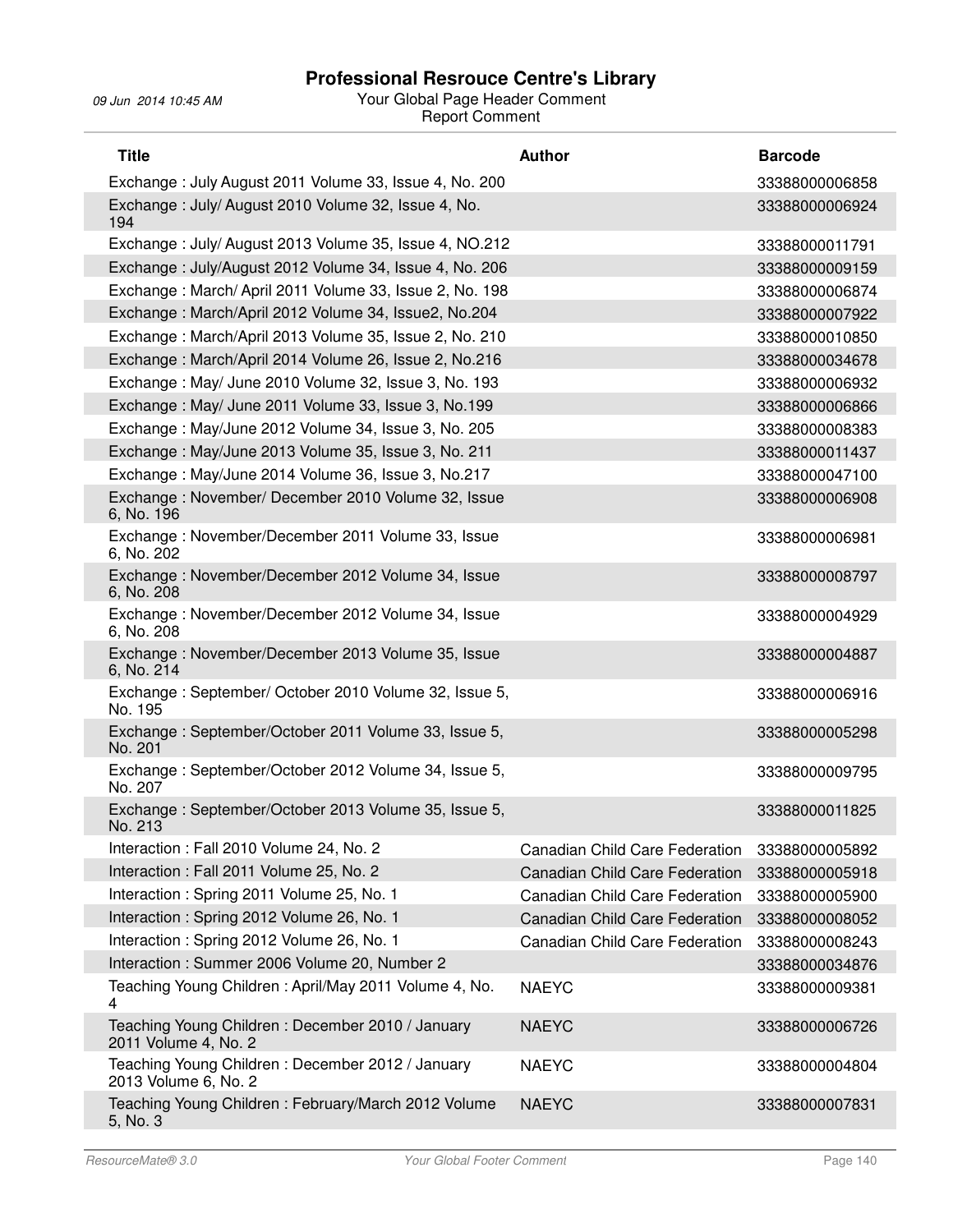j.

| <b>Title</b>                                                                                    | <b>Author</b> | <b>Barcode</b> |
|-------------------------------------------------------------------------------------------------|---------------|----------------|
| Teaching Young Children: June/July 2011 Volume 4, No.<br>5                                      | <b>NAEYC</b>  | 33388000009514 |
| Teaching Young Children: October/ November 2010<br>Volume 4, No. 1                              | <b>NAEYC</b>  | 33388000006841 |
| Teaching Young Children: October/November 2011<br>Volume 5, No.1                                | <b>NAEYC</b>  | 33388000009506 |
| Young Children: Developmentally Appropriate Practice for<br>Infants and Toddlers September 2012 |               | 33388000009845 |
| Young Children: Developmentally Appropriate Practice for<br>Infants and Toddlers September 2012 |               | 33388000010207 |
| Young Children: Diverse Early Childhood Practice July<br>2010                                   |               | 33388000006833 |
| Young Children: Emotional Intelligence January 2011                                             |               | 33388000006700 |
| Young Children: Lessons Learned from Educators around<br>the Globe November 2010                |               | 33388000006718 |
| Young Children: Preparing & Supporting Teachers May<br>2011                                     | Naeyc         | 33388000009498 |
| Young Children: Real Stories From Real Classrooms<br><b>March 2012</b>                          |               | 33388000007633 |
| Young Children: Supporting Children's Communication<br>March 2011                               |               | 33388000006692 |
| Young Children: Supporting Dual Language Learners and<br>Their Families March 2013              |               | 33388000011239 |
| Young Children: Technology and Young Children May<br>2012                                       |               | 33388000008268 |
| Young Children: Trends and Initiatives November 2011                                            |               | 33388000007369 |
| Young Childrens: Traditional and Innovative Tools for<br>Learning November 2010                 |               | 33388000006684 |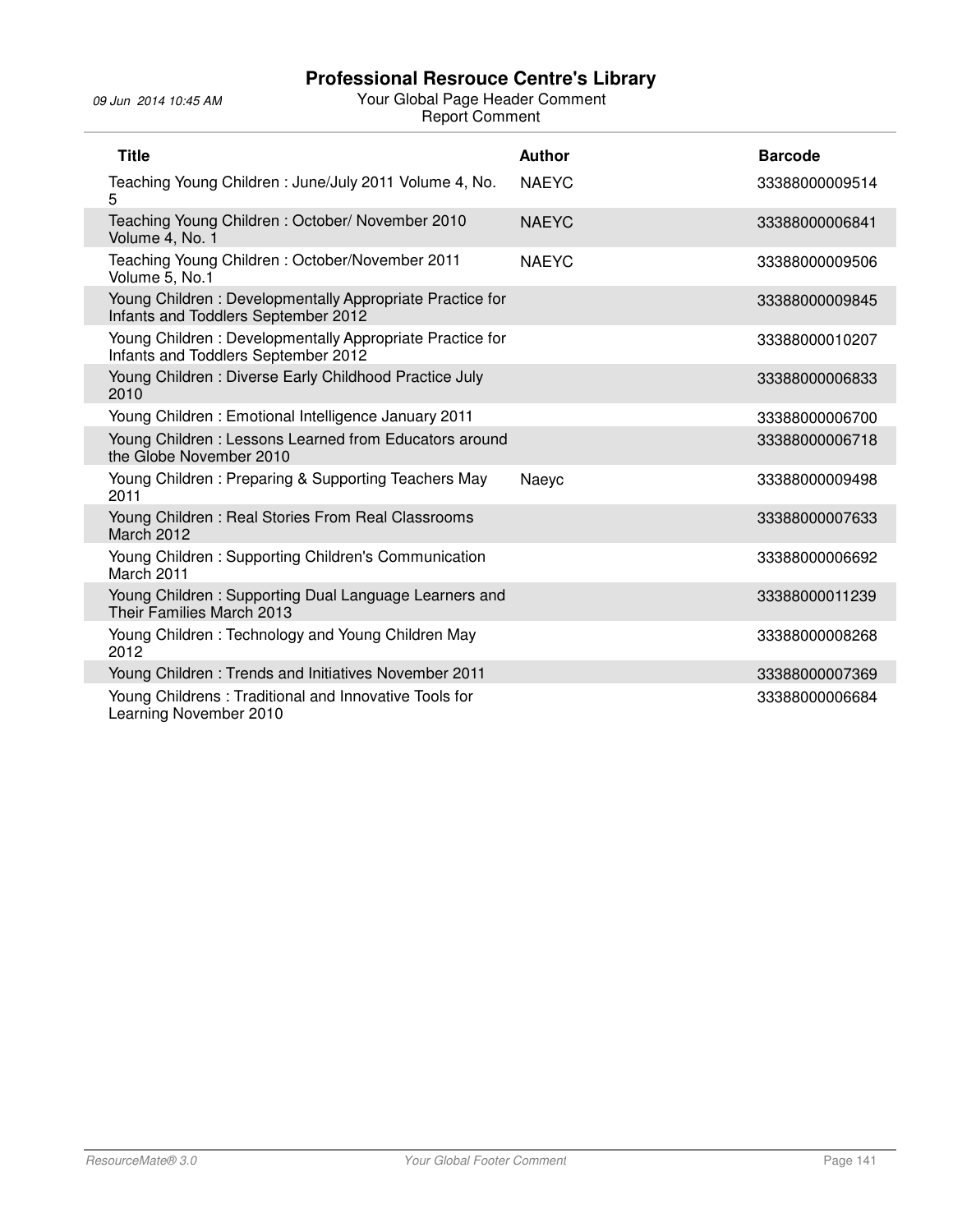| <b>Title</b>                                                                                            | <b>Author</b>                                              | <b>Barcode</b> |
|---------------------------------------------------------------------------------------------------------|------------------------------------------------------------|----------------|
| <b>On Reserve</b><br><b>Resource Type:</b>                                                              |                                                            |                |
| <b>Buddha Board</b>                                                                                     |                                                            | 33388000007302 |
| Children: A Chronological Approach 3rd                                                                  | Kail, Robert V. / Zolner,<br>Theresa                       | 33388000010777 |
| Code of Ethics and Standards of Practice: Recognizing<br>and Honouring our Profession College of ECE    |                                                            | 33388000047217 |
| Day Nurseries Act                                                                                       | Service Ontario                                            | 33388000047050 |
| Early Learning for Every Child Today: A Framework for<br><b>Ontario Early Childhood Settings</b>        | Best Start Panel on Early<br>Learning                      | 33388000047225 |
| Early Years Study 3: Making Decisions, Taking Action                                                    | Margaret Norrie McCain /<br>Fraser Mustard / Kerry McCuaig | 33388000047027 |
| Emergent Curriculum In Early Childhood Settings : From<br>Theory To Practice                            | Stacey, Susan.                                             | 33388000001925 |
| Essentials of Early Childhood Education Fourth Canadian<br>Edition                                      | Carol Gestwicki / Jane Bertrand                            | 33388000036079 |
| The Extended-Day: Full-Day Early Learning-Kindergarten<br>Program Draft                                 | Ontario                                                    | 33388000047233 |
| Family Ties that Bind: A self-help guide to change through<br>Family of Origin therapy                  | Richardson, Dr. Ronald                                     | 33388000049734 |
| The Full-Day Early Learning-Kindergarten Program Draft                                                  | Ministry of Education                                      | 33388000047241 |
| How Does Learning Happen?: Ontario's Pedagogy for the<br><b>Early Years</b>                             | Ministry of Education                                      | 33388000047035 |
| Infant Care Profile: An Addendum to the Occumpational<br><b>Standards for Early Childhood Educators</b> |                                                            | 33388000047084 |
| Introduction to Early Childhood Education ECE1030 : The<br><b>Whole Child</b>                           | Hendrick, Joanne / Weissman,<br>Patricia                   | 33388000031195 |
| Occupational Standards : for Child Care Administrators                                                  | <b>Child Care Human Resources</b><br>Sector Council        | 33388000047092 |
| Pathways to Constructivism: A self directed guide for<br>educators                                      | Jacobs, Ellen / Vukelich,<br>Goranka / Howe, Nina          | 33388000007013 |
| School-Age Care Profile : An Addendum to the<br>Occupational Standards for Early Childhood Educators    | <b>Child Care Human Resources</b><br><b>Sector Council</b> | 33388000047068 |
| Think, Feel, Act: Lesson from Research about Young<br>Children                                          | Ministry of Education                                      | 33388000047043 |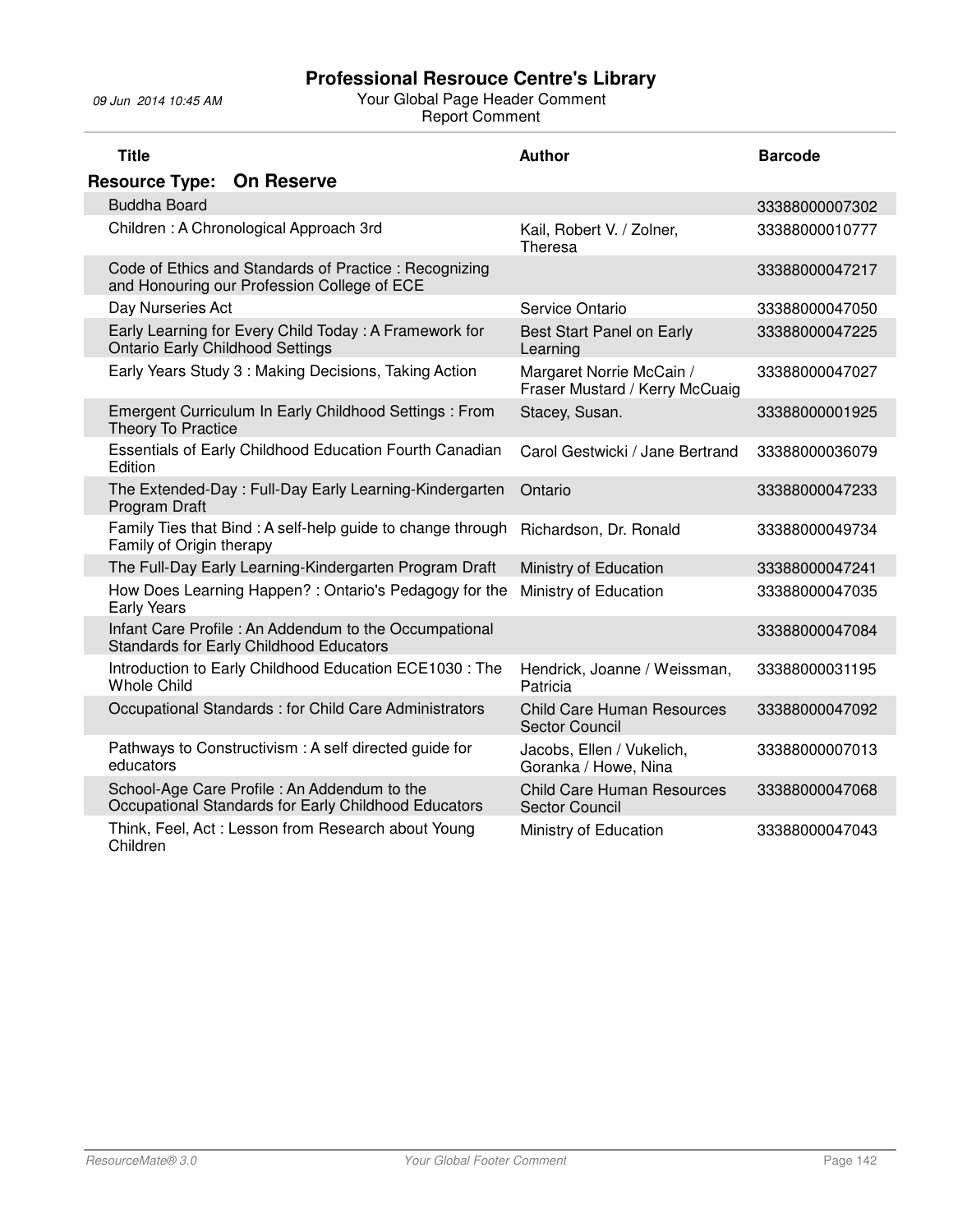| <b>Title</b>                                                                                                                                                                               | <b>Author</b>                                                                                      | <b>Barcode</b> |
|--------------------------------------------------------------------------------------------------------------------------------------------------------------------------------------------|----------------------------------------------------------------------------------------------------|----------------|
| <b>Resource Type: Publication</b>                                                                                                                                                          |                                                                                                    |                |
| Achievement Gaps: How Black and White Students in<br>Public Schools Perform in Mathematis and Reading on the<br>National Assessment of Educational Progress Statistical<br>Analysis Report | U.S. Department of Education                                                                       | 33388000003665 |
| Around the Rainbow: Resource Kit for Educators and<br>Service Provders Working with LGBTTQ Parents and their<br>Children                                                                   | Family Services a la famille<br>Ottawa                                                             | 33388000009779 |
| Around the Rainbow: Toolkit for Educators and Service<br>Provders Working with LGBTTQ Parents and their<br>Children                                                                        | Family Services a la famille<br>Ottawa                                                             | 33388000009712 |
| Asthma in Infants and Children                                                                                                                                                             |                                                                                                    | 33388000009704 |
| Attachment Relationships: Quality of Care for Young<br>Children                                                                                                                            | Early Childhood in Focus                                                                           | 33388000001537 |
| British Columbia Early Learning Framework                                                                                                                                                  |                                                                                                    | 33388000009274 |
| Building Bridges: Lesbian, Gay, Bisexual, Transsexual,<br>Transgender, and Queer Families in Early Childhood<br>Education                                                                  | Janmohamed, Zeenat                                                                                 | 33388000004465 |
| Building Bridges: Queer Families in Early Childhood<br>Education                                                                                                                           | Janmohamed, Zeenat /<br>Campbell, Ryan                                                             | 33388000004473 |
| Building Our Best Future: Relaizing the Vision of Ontario<br>Best Start Child and Family Centres An Update                                                                                 | Government of Ontario                                                                              | 33388000003343 |
| A Bulletin of the Child Care Human Resources Sector<br>Council Spring 2011                                                                                                                 |                                                                                                    | 33388000003723 |
| A Bulletin of the Child Care Human Resources Sector<br>Council Spring 2011                                                                                                                 |                                                                                                    | 33388000003616 |
| Career Promotions and Recruitment Strategy Project :<br><b>Exectuvie Summary</b>                                                                                                           | <b>Child Care Human Resources</b><br>Sector Council                                                | 33388000003293 |
| Child Abuse: A Handbook for Early Childhood Educators                                                                                                                                      | <b>Pearl Rimer</b>                                                                                 | 33388000026922 |
| Child Abuse: A Handbook for Early Childhood Educators                                                                                                                                      | <b>Pearl Rimer</b>                                                                                 | 33388000026682 |
| Child Abuse: A Handbook for Early Childhood Educators                                                                                                                                      | <b>Pearl Rimer</b>                                                                                 | 33388000026815 |
| Child Care Management Guide III                                                                                                                                                            | <b>Ontario Coalition for Better</b><br><b>Child Care</b>                                           | 33388000002873 |
| A Child in Need of Protection: A Handbook on Child<br>Abuse and Neglect for Early Childhood Educators Revised<br>Edition                                                                   | Rimer, Pearl / Ratner, Mark /<br><b>Association of Early Childhood</b><br><b>Educators Ontario</b> | 33388000002139 |
| Code of Ethics and Standards of Practice: Recognizing<br>and Honouring our Profession College of ECE                                                                                       |                                                                                                    | 33880000000584 |
| Code of Ethics and Standards of Practice : Recognizing<br>and Honouring our Profession College of ECE                                                                                      |                                                                                                    | 33388000004705 |
| Code of Ethics and Standards of Practice: Recognizing<br>and Honouring our Profession College of ECE                                                                                       |                                                                                                    | 33388000004713 |
| Code of Ethics and Standards of Practice: Recognizing<br>and Honouring our Profession College of ECE                                                                                       |                                                                                                    | 33388000004721 |
| Code of Ethics and Standards of Practice: Recognizing<br>and Honouring our Profession College of ECE                                                                                       |                                                                                                    | 33388000004697 |
| Code of Ethics and Standards of Practice: Recognizing<br>and Honouring our Profession College of ECE                                                                                       |                                                                                                    | 33388000004689 |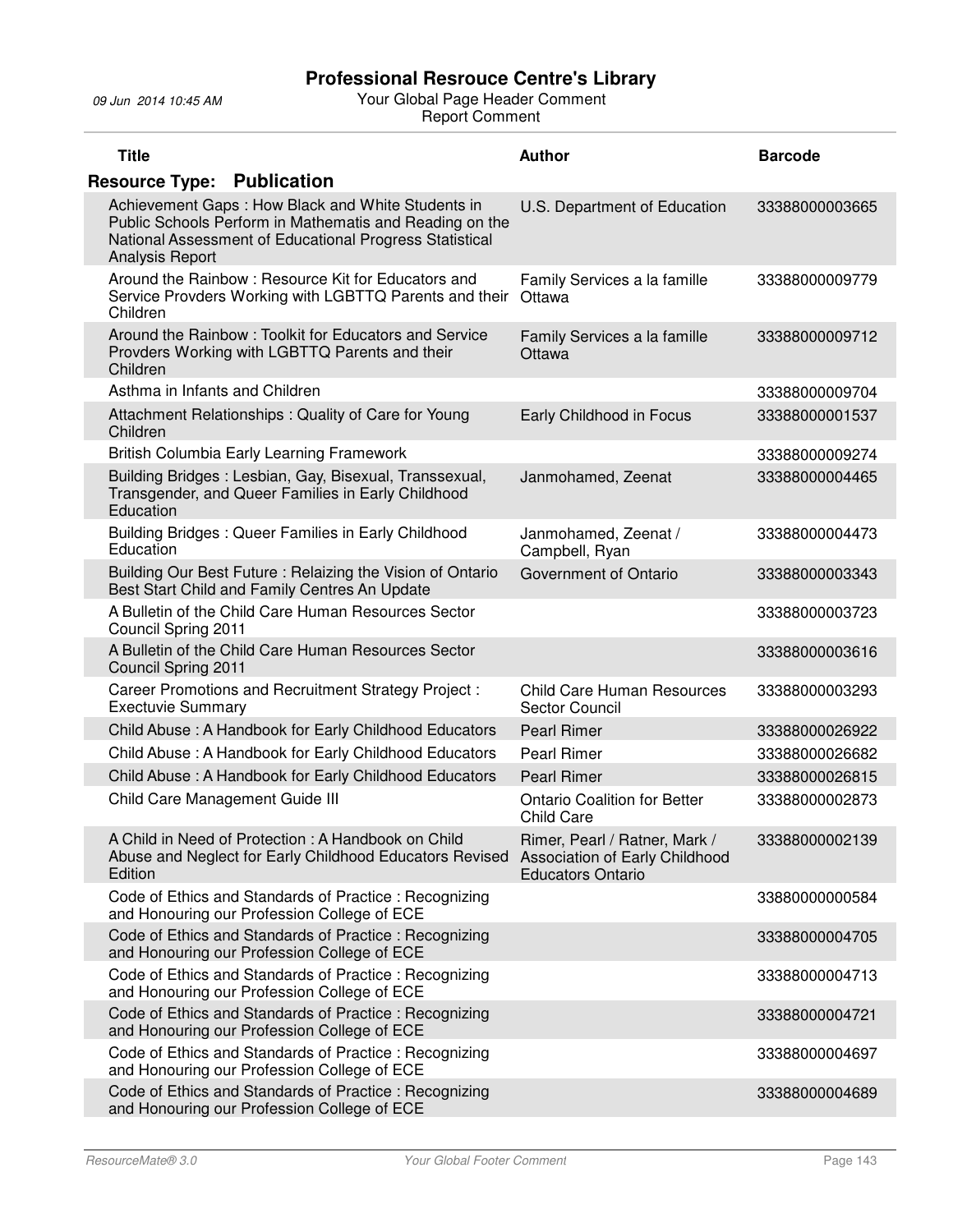| <b>Title</b>                                                                                                                                                                | <b>Author</b>                                                                    | <b>Barcode</b> |
|-----------------------------------------------------------------------------------------------------------------------------------------------------------------------------|----------------------------------------------------------------------------------|----------------|
| Code of Ethics and Standards of Practice: Recognizing<br>and Honouring our Profession College of ECE                                                                        |                                                                                  | 33388000004671 |
| Code of Ethics and Standards of Practice: Recognizing<br>and Honouring Our Profession College of ECE                                                                        |                                                                                  | 33388000006940 |
| Code of Ethics and Standards of Practice: Recognizing<br>and Honouring our Profession College of ECE                                                                        |                                                                                  | 33388000004648 |
| A Community Fit for Children: A Focus on Young Children<br>in Waterloo Region 2nd ed.                                                                                       | <b>Ontario Early Years</b>                                                       | 33388000003699 |
| A Community Fit for Children: A Focus on Young Children<br>in Waterloo Region 2nd ed.                                                                                       | <b>Ontario Early Years</b>                                                       | 33388000003707 |
| A Community Fit for Children : A Focus on Young Children<br>in Waterloo Region 2nd ed.                                                                                      | <b>Ontario Early Years</b>                                                       | 33388000003715 |
| A Community Fit for Children: A Focus on Young Children<br>in Waterloo Region 2nd ed.                                                                                       | <b>Ontario Early Years</b>                                                       |                |
| <b>Culture and Learning</b>                                                                                                                                                 | Early Childhood in Focus                                                         | 33388000001677 |
| Developing Positive Identities : Diversity and Young<br>Children                                                                                                            | Early Childhood in Focus                                                         | 33388000001446 |
| Diversity and Social Inclusion: Exploring Competences for D.E.C.E.T.<br>Professional Practice for Early Childhood Education and<br>Care                                     |                                                                                  | 33388000009399 |
| Domestic Violence: Information Handbook                                                                                                                                     | <b>Toronto Police Services</b>                                                   | 33388000026849 |
| Défis et stratégies de recrutement et de rétention :<br>Comprendre la pénurie de main-d'œuvre dans les services<br>éducatifs et de garde à l'enfance (SÉGE) et y faire face | Conseil sectoriel des resources<br>humaines des services de<br>garde à l'enfance | 33388000003301 |
| Early Childhood and Primary Education: Transitions in the<br>Lives of Young Children                                                                                        | Early Childhood in Focus                                                         | 33388000001545 |
| Early Childhood Education and Care in Canada 2008 8th<br>ed                                                                                                                 | Beach, Jane / Friendly, Martha /<br>Ferns, Carolyn                               | 33388000003640 |
| Early Identification in Toronto: Toronto Red Flags Guide:<br>A Reference Guide for Working with Young Children                                                              | <b>Toronto Public Health</b>                                                     | 33388000001933 |
| Early Identification in York Region-Red Flags                                                                                                                               |                                                                                  | 33388000007039 |
| Early Learning and Care Impact Analysis                                                                                                                                     | Centre for Spatial Economics                                                     | 33388000003657 |
| Early Learning for Every Child Today: A Framework for<br>Ontario Early Childhood Settings                                                                                   | Best Start Panel on Early<br>Learning                                            | 33388000006668 |
| Early Years Study: Final Report                                                                                                                                             | Margaret Norrie McCain /<br><b>Fraser Mustard</b>                                | 33388000009670 |
| Early Years Study 2 : Putting Science into Action                                                                                                                           | Margaret Norrie McCain /<br>Fraser Mustard / Stuart Shanker                      | 33388000009696 |
| Early Years Study 3: Making Decisions, Taking Action                                                                                                                        | Margaret Norrie McCain /<br>Fraser Mustard / Kerry McCuaig                       | 33388000007005 |
| Early Years Study 3: Making Decisions, Taking Action                                                                                                                        | Margaret Norrie McCain /<br>Fraser Mustard / Kerry McCuaig                       |                |
| Early Years Study 3 PowerPoint                                                                                                                                              |                                                                                  | 33388000009662 |
| <b>Effective Early Childhood Programs</b>                                                                                                                                   | Early Childhood in Focus                                                         | 33388000001552 |
| Emergent Literacy Checklist: Region of Waterloo                                                                                                                             | <b>Ontario Early Years</b>                                                       | 33388000009787 |
| Employer Models in Canada's Early Childhood Education<br>and Care (CECE) Sector: Supporting Employers in<br><b>Canada's ECEC Sector</b>                                     | <b>Child Care Human Resources</b><br><b>Sector Council</b>                       | 33388000003608 |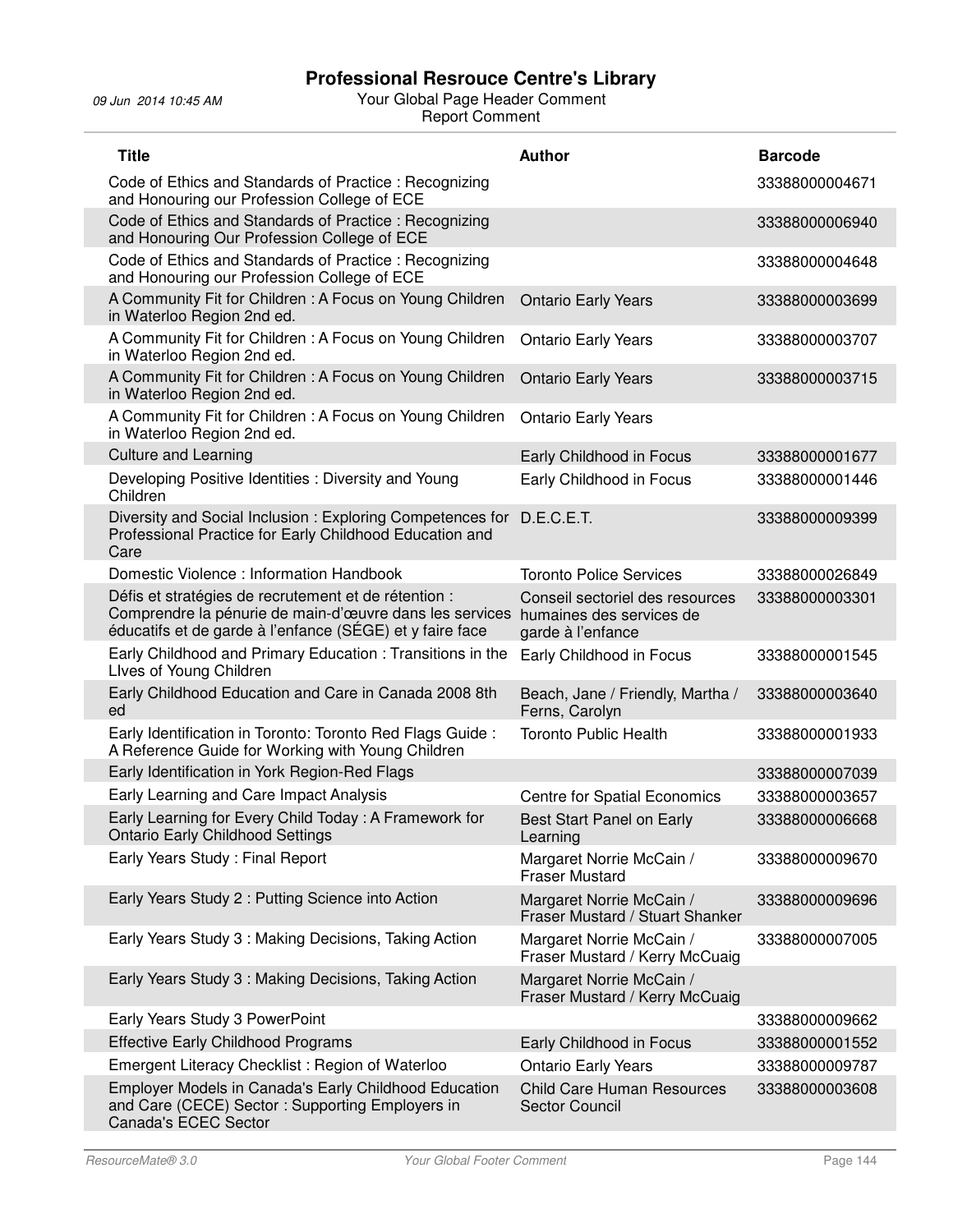09 Jun 2014 10:45 AM Your Global Page Header Comment Report Comment

| <b>Title</b>                                                                                                                                                 | <b>Author</b>                                                                                  | <b>Barcode</b> |
|--------------------------------------------------------------------------------------------------------------------------------------------------------------|------------------------------------------------------------------------------------------------|----------------|
| Estimates of Workforce Shortages: Understanding and<br>Addressing Workforce Shortages in Early Childhood<br>Education and Care (ECEC) Project                | <b>Child Care Human Resources</b><br><b>Sector Council</b>                                     | 33388000003624 |
| Every Child, Every Opportunity: Curriculum and Pedagogy<br>for the Early Learning Program                                                                    | Pascal, Charles E.                                                                             | 33388000003673 |
| Executive Summary: Supporting Employers in Canada's<br><b>ECEC</b> Sector                                                                                    | <b>Child Care Human Resources</b><br>Sector Council                                            | 33388000003350 |
| Executive Summary: Understanding and Addressing<br>Workforce Shortages in Early Childhood Education and<br>Care (ECEC) Project                               | <b>Child Care Human Resources</b><br><b>Sector Council</b>                                     | 33388000003632 |
| Families Matter: Designing Media for a Digital Age                                                                                                           | Takeuchi, Lori M. / the Joan<br><b>Ganz Cooney Center</b>                                      | 33388000003392 |
| Father Factors: What Social Science Research Tells Us<br>About Fathers and How to Work With Them                                                             | Hoffman, John / Father<br><b>Invovement Research Alliance</b>                                  | 33388000002261 |
| FDK Report 2013 : A Meta-Perspective on the Evaliation<br>of Full-Day Kindergarten during the First Two Years of<br>Implementation                           | Ministry of Education                                                                          | 33388000004853 |
| Foundations for Numeracy : An Evidcence-based Toolkit<br>for Early Learning Practitioners                                                                    | Canadian Language & Literacy<br>Research Network / Canadian<br><b>Child Care Federation</b>    |                |
| From Conflict to Peace Building: The Power of Early<br>Childhood Initiatives, Lessons from Around the World                                                  | Connolly, Paul / Hayden,<br>Jacqueline / Levin, Diane                                          | 33388000001958 |
| The Full-Day Early Learning-Kindergarten Program: Draft<br>Version                                                                                           | Ministry of Education                                                                          | 33388000003319 |
| The Full-Day Early Learning-Kindergarten Program: Draft<br>Version                                                                                           | Ministry of Education                                                                          | 33388000003772 |
| The Full-Day Early Learning-Kindergarten Program: Draft<br>Version                                                                                           | Ministry of Education                                                                          | 33388000004507 |
| Helping Your Young Child Learn About Mathematics                                                                                                             | Epstein, Anne S.                                                                               |                |
| Helping Your Young Child Learn About Mathematics                                                                                                             | Epstein, Anne S.                                                                               |                |
| Infant Care Profile: An Addendum to the Occumpational<br>Standards for Early Childhood Educators                                                             |                                                                                                | 33388000011171 |
| Infant Care Profile : An Addendum to the Occupational<br>Standards for Early Childhood Educators                                                             |                                                                                                | 33388000011395 |
| Internet Explorer - Web Resources for Childminders :<br><b>ESL/LINC Professional Development Day</b>                                                         | Nguyen, Tina / Pigden, Felesha                                                                 | 33388000005371 |
| L'apprentissages des jeunes enfants à la portée des tous<br>dès aujourd'hui : Un cadre d'apprentissage pour les<br>milieux de la petite enfance de l'Ontario | Groupe d'étude sur le<br>programme d'apprentissage de<br>la petite enfance, Meilleur<br>depart | 33388000006676 |
| Meeting the Challenge: Effective Strategies for<br>Challenging Behaviours in Early Childhood Environments                                                    | Kaiser, Barbara / Sklar<br>Rasminsky, Judy                                                     | 33388000001529 |
| Modernizing Child Care in Ontario: Discussion Paper                                                                                                          |                                                                                                | 33388000009167 |
| Modernizing Child Care in Ontario: Sharing<br>Conversations, Strenghtening Partnerships, Working<br>Together                                                 | Ministry of Education                                                                          | 33388000012047 |
| New Brunswick Curriculum Framework for Early Learning<br>and Child Care                                                                                      |                                                                                                | 33388000009266 |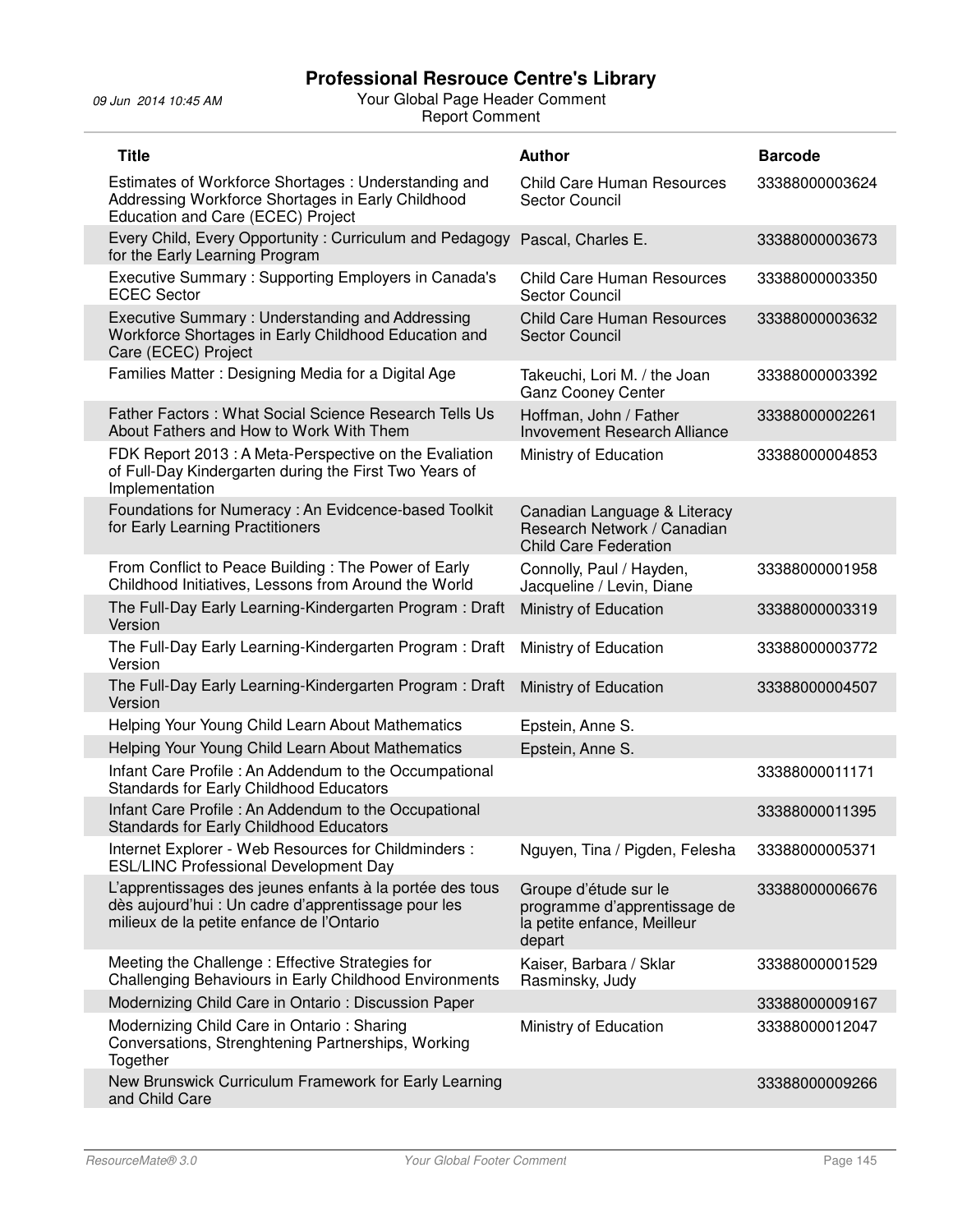09 Jun 2014 10:45 AM Your Global Page Header Comment Report Comment

| <b>Title</b>                                                                                                                               | <b>Author</b>                                                                            | <b>Barcode</b> |
|--------------------------------------------------------------------------------------------------------------------------------------------|------------------------------------------------------------------------------------------|----------------|
| Partners in Practice : Animating Mentoring in<br>Communities, Skill Development Tools                                                      | Ferguson, E. Elaine /<br>McCormick Ferguson, Tammy /<br>Singleton, Carmella              | 33388000002865 |
| Peaceful Schools: Ideas to Inspire : Creating a Peacful<br>School - month by month                                                         |                                                                                          | 33388000009969 |
| PEI Early Learning Framework: Relationships,<br>Environments, Experiences                                                                  |                                                                                          | 33388000008755 |
| Pre-K Spaces: Design for a Quality Classroom                                                                                               | <b>Community Playthings</b>                                                              | 33388000004028 |
| Region of Waterloo Children's Services 2011 Transition<br>Plan: Addendum to the Children's Services 2010 Service<br>Plan                   | Region of Waterloo Social<br>Services / Children's Services                              | 33388000004531 |
| Safe Drinking Water: Regulation 234/07                                                                                                     | Ministry of the Environment                                                              | 33388000000851 |
| School-Age Care Profile: An Addendum to the<br>Occupational Standards for Early Childhood Educators                                        |                                                                                          | 33388000011379 |
| School-Age Care Profile: An Addendum to the<br>Occupational Standards for Early Childhood Educators                                        |                                                                                          | 33388000011387 |
| Season by Season the Year Unfolds: A Guidebook for<br>Developing an Intentional Culture in Early Childhood<br>Programs                     | Pelo, Ann                                                                                | 33388000002907 |
| Te Whariki: Early Childhood Curriculum                                                                                                     |                                                                                          | 33388000009258 |
| **Thinking it Through: Teaching and Learning in the<br>Kindergarten Classroom                                                              | <b>Elementary Teachers'</b><br>Federation of Ontario / Early<br>Learning Program         | 33388000004291 |
| Thinking it Through: Teaching and Learning in the<br>Kindergarten Classroom                                                                | <b>Elementary Teachers'</b><br>Federation of Ontario / Early<br>Learning Program         | 33388000004358 |
| An Updated and Annotated Summary of Evidence: A<br>Compendium To: With Our Best Future in Mind                                             | Pascal, Charles E.                                                                       | 33388000011627 |
| What to do if a child tells you of sexual abuse :<br>Understanding the Law                                                                 | Ministry of Supply and Services                                                          | 33388000026625 |
| When Boys Have Been Sexually Abused: A Guide For<br>Young Boys                                                                             | Joanne Broatch,                                                                          | 33388000027003 |
| With Our Best Future in Mind: Implementing Early<br>Learning in Ontario: Report to the Premier by the Speical<br>Advisor on Early Learning | Pascal, Charles E.                                                                       | 33388000003335 |
| Workplace Violence and Harassment: Understanding the<br>Law                                                                                | Ministry of Labour /<br>Occupational Health and Safety<br>Branch / Government of Ontario | 33388000002758 |
| You Bet I Care!: A Canada Wide Study On: Wages,<br>Working Conditions, and Practices in Child Care Centres                                 | Centre for Families, Work, and<br>Well-Being                                             | 33388000003327 |
| You Bet I Care!: A Canada-Wide Study on: Wages,<br>Working Conditions, and Practices in Child Care Centres                                 | Centre for Families, Work, and<br>Well-Being                                             | 33388000008235 |
| You Bet I Care!: Caring and Learning Environments:<br>Quality in Child Care Centres Across Canada                                          | Centre for Families, Work, and<br>Well-Being                                             | 33388000008359 |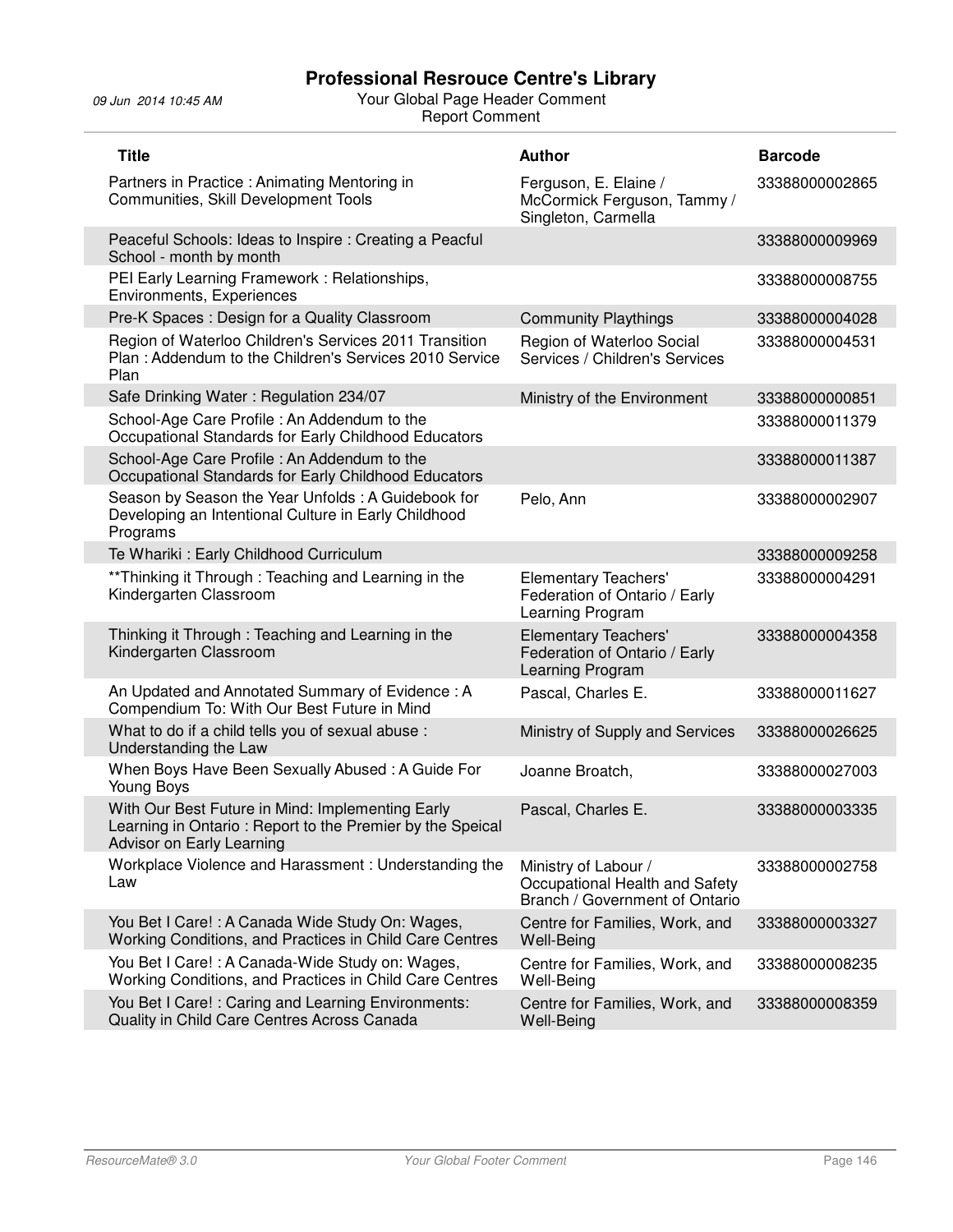#### 09 Jun 2014 10:45 AM Your Global Page Header Comment Report Comment

| <b>Title</b>                           | Author             | <b>Barcode</b> |
|----------------------------------------|--------------------|----------------|
| <b>Resource Type:</b><br><b>Puppet</b> |                    |                |
| African Elephant                       |                    | 33388000000158 |
| Alligator                              |                    | 33388000001578 |
| **Baby Dutch Rabbit                    | Puppets, Folkmanis | 33388000000141 |
| <b>Bat Puppet</b>                      |                    | 33388000008961 |
| Bear                                   |                    |                |
| Chameleon                              |                    | 33388000001636 |
| Hermit Crab                            |                    |                |
| Large Tarantula                        |                    | 33388000000133 |
| Monkey                                 |                    | 33388000000455 |
| Monster                                |                    |                |
| Moose                                  |                    |                |
| Mouse                                  |                    |                |
| Old Lady Who Swallowed a Fly           |                    |                |
| Penguin                                |                    |                |
| <b>Robin's Nest</b>                    |                    |                |
| <b>Scarlet Macaw</b>                   |                    | 33388000000117 |
| <b>Skunk</b>                           |                    | 33388000008680 |
| Squirrel                               |                    |                |
| Toad                                   |                    | 33388000000125 |
| Turtle                                 |                    |                |